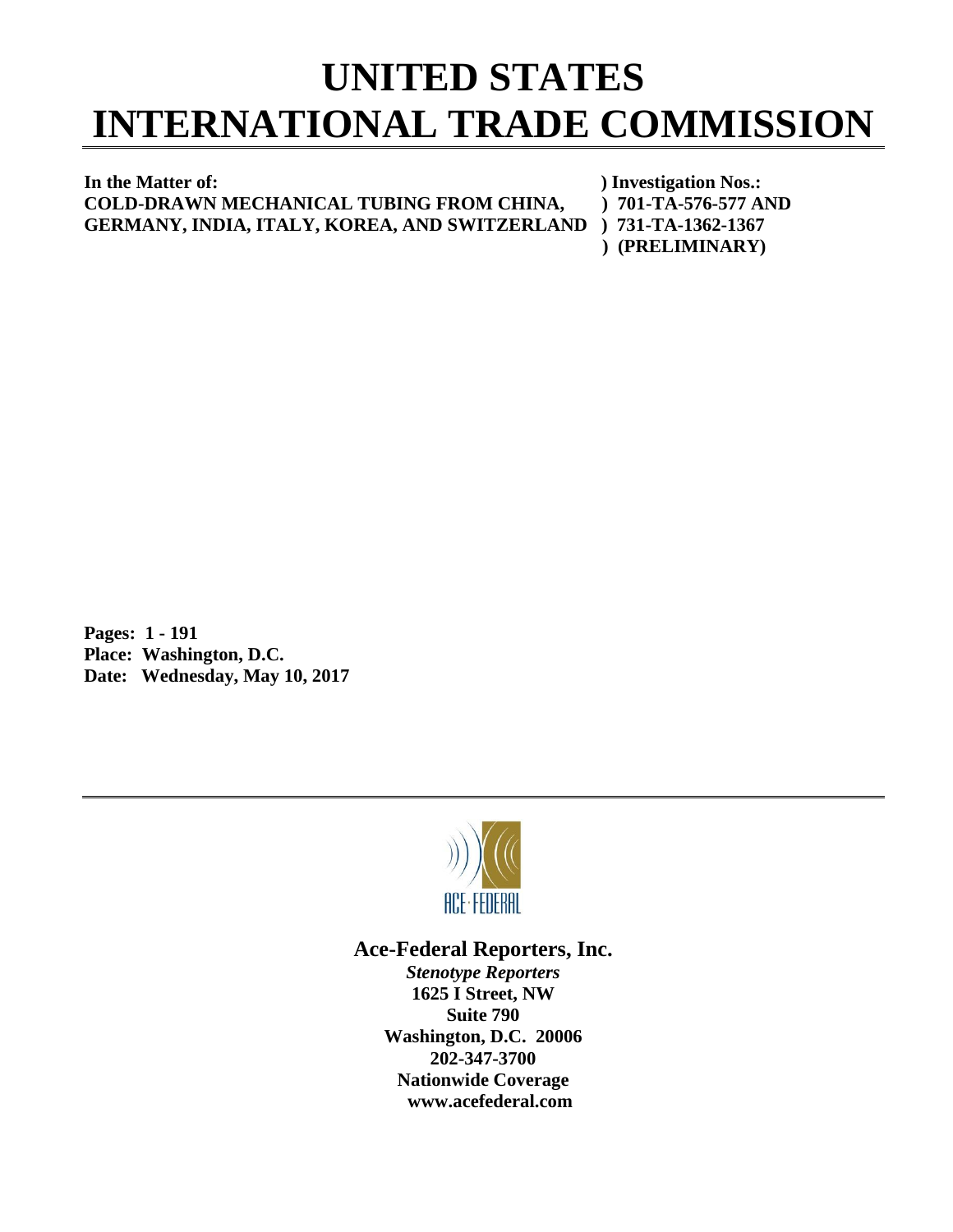1 THE UNITED STATES INTERNATIONAL TRADE COMMISSION 2 In the Matter of: ) Investigation Nos.: 3 COLD-DRAWN MECHANICAL ) 701-TA-576- 577 and 4 TUBING FROM CHINA,  $731-TA-1362-1367$  5 GERMANY, INDIA, ITALY, ) (PRELIMINARY) 6 KOREA, AND SWITZERLAND ) 7 8 Wednesday, May 10, 2017 9 Main Hearing Room 10 U.S. International 11 Trade Commission 12 500 E Street, S.W. 13 Washington, D.C. 14 The meeting commenced, pursuant to notice, at 15 9:30 a.m., before the United States International Trade 16 Commission Investigative Staff. Michael Anderson, Director 17 of Investigations, presiding. 18 APPEARANCES: 19 On behalf of the International Trade Commission: 20 Michael Anderson, Director of Investigations 21 (presiding) 22 Elizabeth Haines, Supervisory Investigator 23 Keysha Martinez, Investigator 24 Karen Taylor, International Trade Analyst 25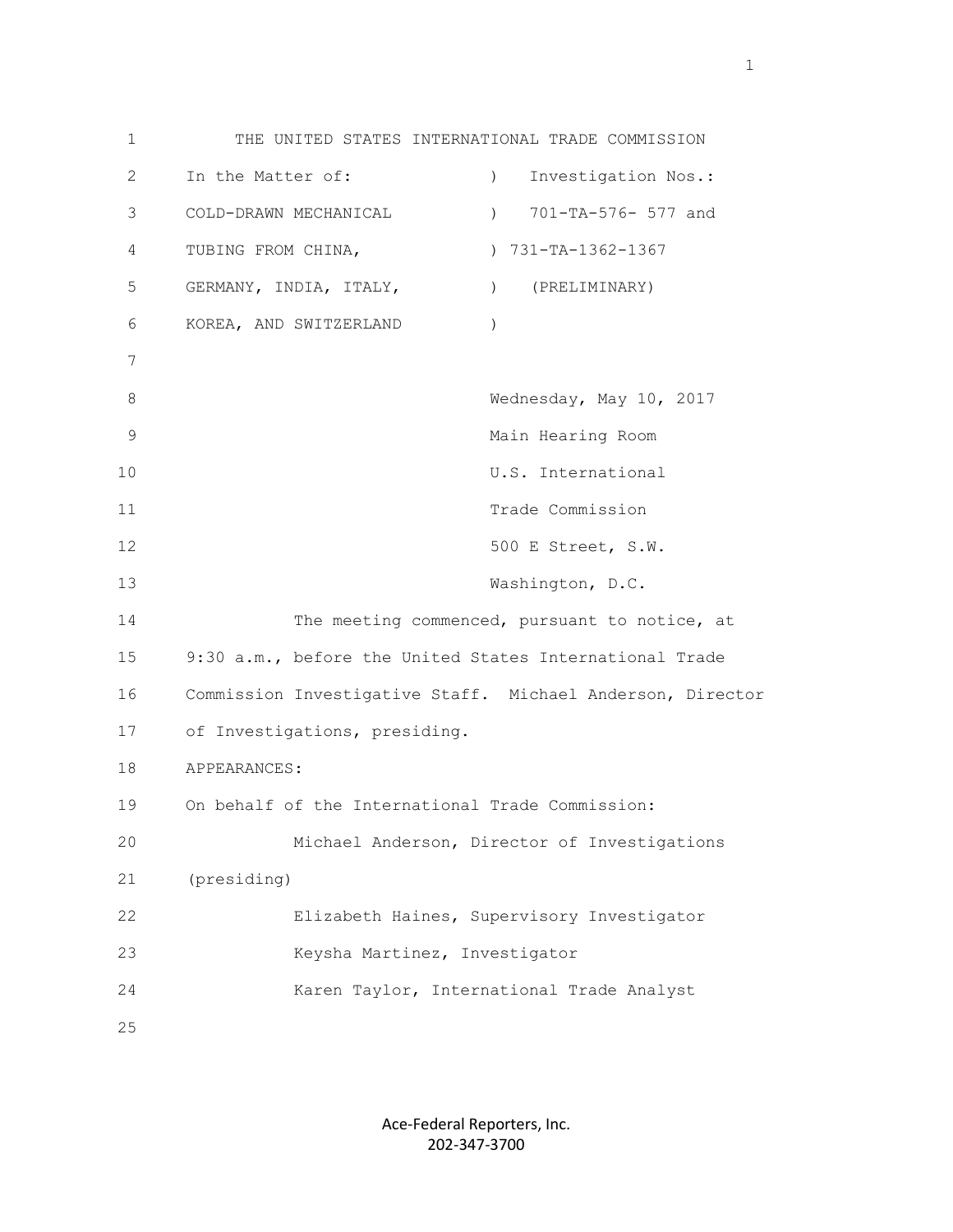```
 1 APPEARANCES (Continued):
          2 Lauren Gamache, International Economist
          3 Brian Soiset, Attorney/Advisor
 4
          5 William R. Bishop, Supervisory Hearings and
          6 Information Officer
          7 Sharon Bellamy, Records Management Specialist
 8
          9 In Support of the Imposition of Antidumping and
         10 Countervailing Duty Orders:
         11 Kelley Drye & Warren LLP 
         12 Washington, DC, 
         13 On behalf of
         14 ArcelorMittal Tubular Products
         15 Michigan Seamless Tube, LLA
         16 PTC Alliance Corp.
         17 Webco Industries, Inc.
         18 Zekelman Industries, Inc.
         19 Edward S. Vore, Chief Executive Officer, ArcelorMittal
         20 Tubular Products
         21 Mike Caporini, Chief Commercial Officer,
         22 Mechanical-Automotive North America, ArcelorMittal Tubular
         23 Products
         24 Ben Trumpower, Market Research Analyst, ArcelorMittal
         25 Tubular Products
```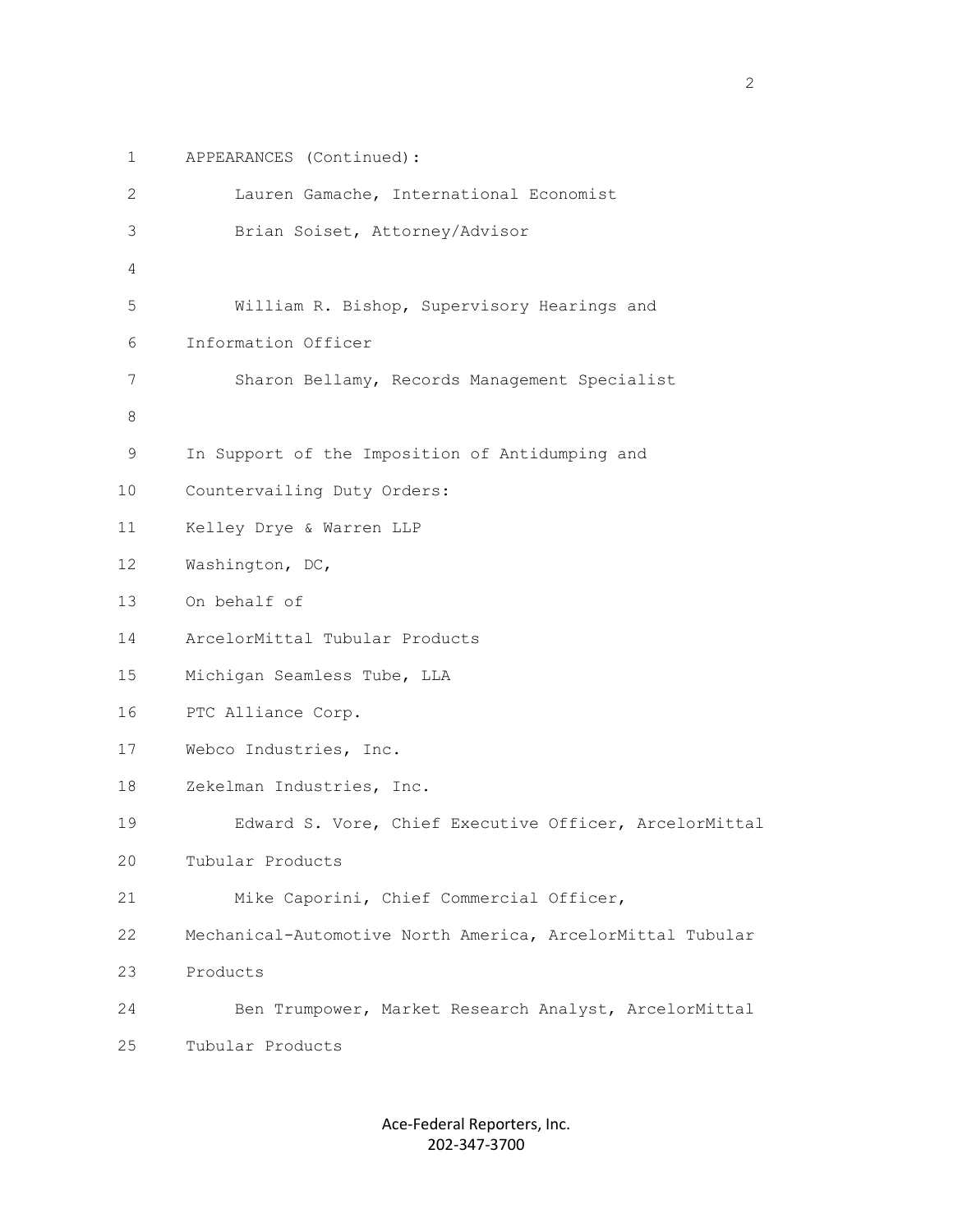1 Cary Hart, President and Chief Executive 2 Officer, PTC Alliance Corp. 3 David Boyer, Chief Operating Officer, Senior Vice 4 President -- Tubing Operations, Webco Industries, Inc. 5 Ken Pursel, President, Sharon Tube of Zekelman 6 Industries, Inc. 7 Holly Hart, Legislative Director and Assistant to 8 the President, United Steel, Paper and Forestry, Rubber, 9 Manufacturing, Energy, Allied Industrial and Service Workers 10 International Union 11 Michael T. Kerwin, Economist, Georgetown Economic 12 Services, LLC 13 R. Alan Luberda ) 14 **Paul C. Rosenthal** (1) 15 Kathleen W. Cannon (1988) -- OF COUNSEL 16 GRACE W. KIM (1992) 17 MELISSA M. BREWER ) 18 19 20 21 22 23 24 25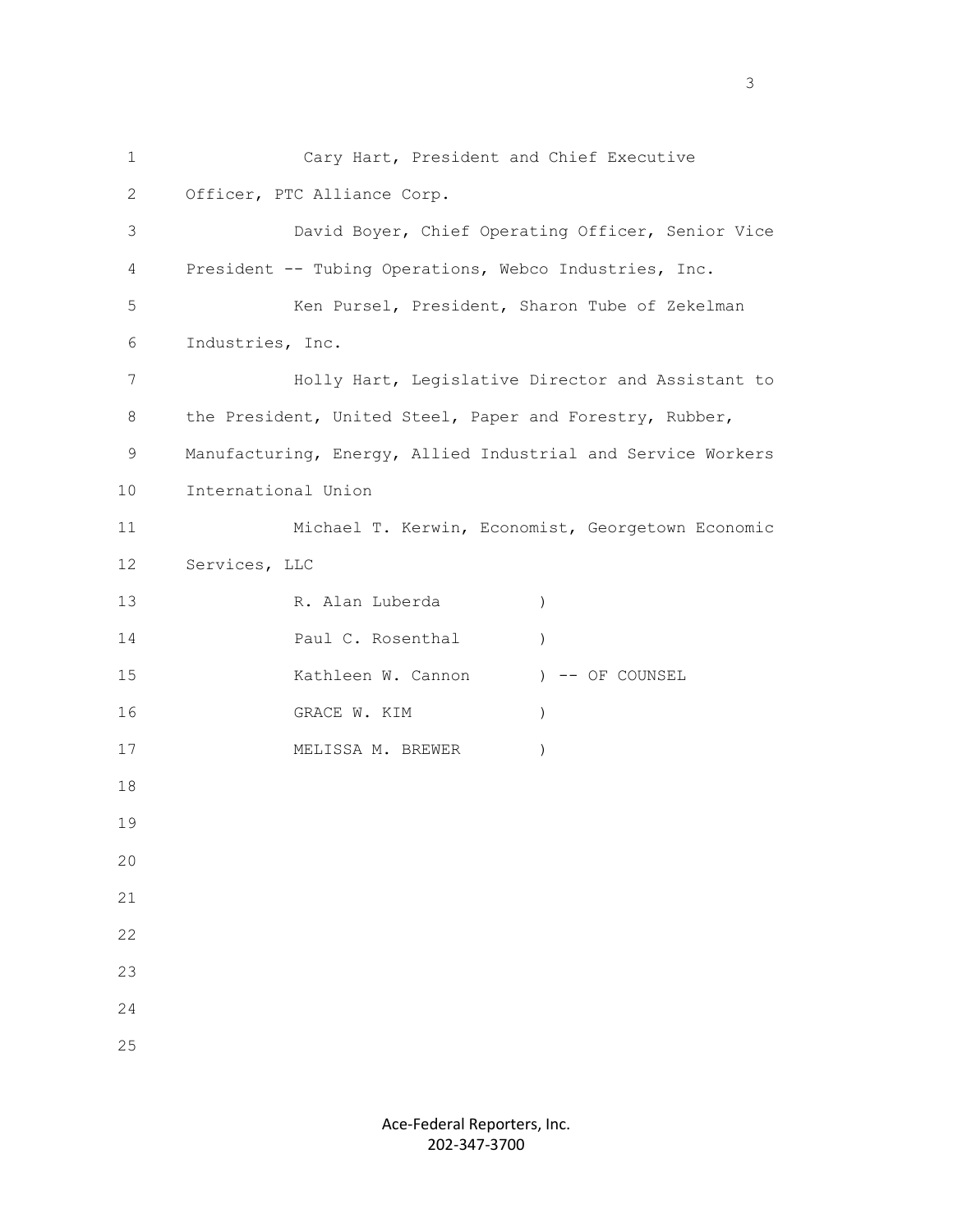1 In Opposition to the Imposition of Antidumping and 2 Countervailing Duty Orders: 3 Morris, Manning & Martin, LLP 4 Washington, DC 5 On behalf of: 6 Karay Metals, Inc. 7 James Karayannides, President, Karay Metals, Inc. 8 Julie C. Mendoza 9 R. Will Planert (1988) -- OF COUNSEL 10 11 Trade Law Defense PLLC 12 Alexandria, VA 13 and 14 The Law Offices of Nithya Nagarajan 15 Bethesda, MD 16 On behalf of: 17 Tube Products of India, a unit of Tube Investments of India 18 Limited 19 C.K. Sekar, Vice President Exports, Tube Products 20 of India 21 S. Suresh, Vice President Legal and Company 22 Secretary,Tube Products of India 23 Frank Morgan ) 24 Nithya Nagarajan ) -- OF COUNSEL 25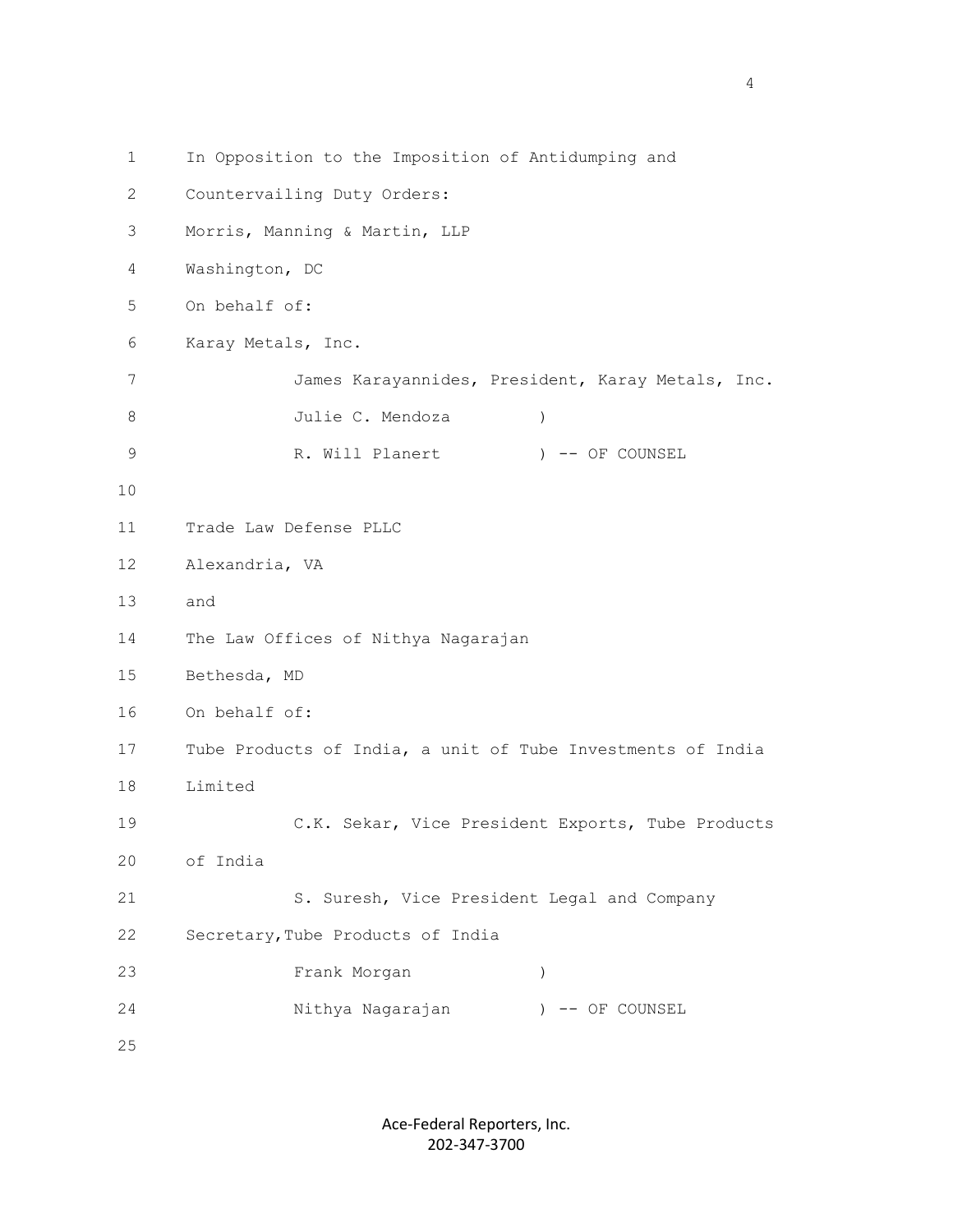```
 1 deKieffer & Horgan, PLLC
 2 Washington, DC
 3 On behalf of:
  4 Salzgitter Mannesmann Precision GmbH
 5 Salzgitter Mannesmann International (USA) Inc. 
 6 Bob Moore, Vice President, Salzgitter Mannesmann
 7 International (USA) Inc. 
8 Joerg Tilly, Manager OCTG, Salzgitter Mannesmann
 9 International (USA) 
10 Kevin Horgan (100) -- OF COUNSEL
 11
 12 Crowell & Moring LLP
 13 Washington, DC
 14 In Opposition to the Imposition of 
 15 Antidumping and Countervailing Duty Orders (continued):
 16 On behalf of:
 17 METALFER S.P.A. ("Metalfer")
18 Alexander H. Schaefer ) -- OF COUNSEL
 19
 20
 21
 22
 23
 24
 25
```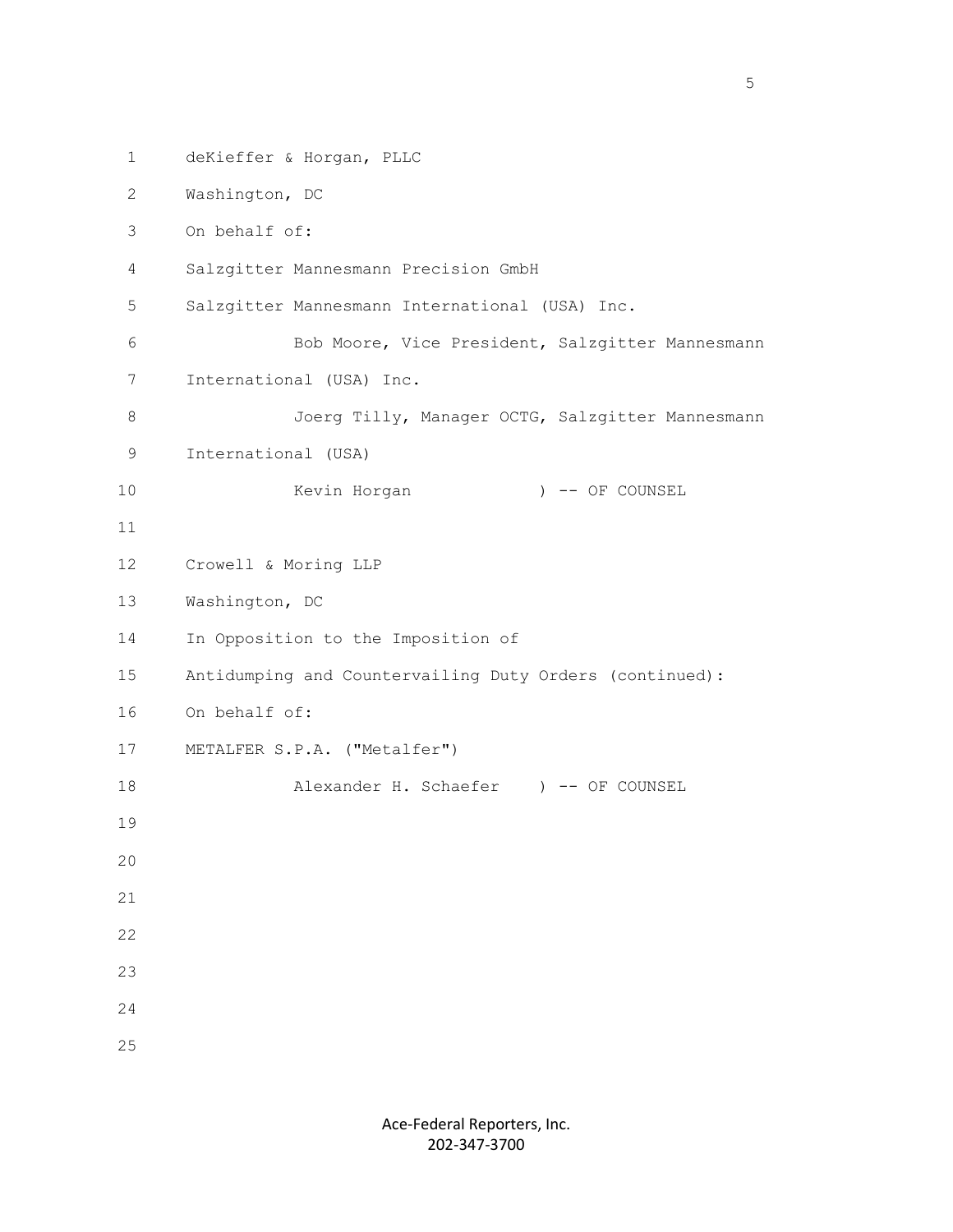| $\mathbf 1$     | Harris Bricken                                 |
|-----------------|------------------------------------------------|
| $\mathbf{2}$    | Seattle, WA                                    |
| 3               | On behalf of:                                  |
| $\overline{4}$  | Salem Steel                                    |
| 5               | Tube Fabrication Industries                    |
| 6               | voestalpine Rotec Inc.                         |
| $7\phantom{.0}$ | Goodluck India                                 |
| $\,8\,$         | Sidd Saran, President, Salem Steel             |
| $\mathsf 9$     | Julie Ellis, President, Tube Fabrication       |
| 10              | Industries                                     |
| 11              | Andrew Ball, President, voestalpine Rotec Inc. |
| 12              | William E. Perry<br>) -- OF COUNSEL            |
| 13              |                                                |
| 14              |                                                |
| 15              |                                                |
| 16              |                                                |
| 17              |                                                |
| 18              |                                                |
| 19              |                                                |
| 20              |                                                |
| 21              |                                                |
| 22              |                                                |
| 23              |                                                |
| 24              |                                                |
| 25              |                                                |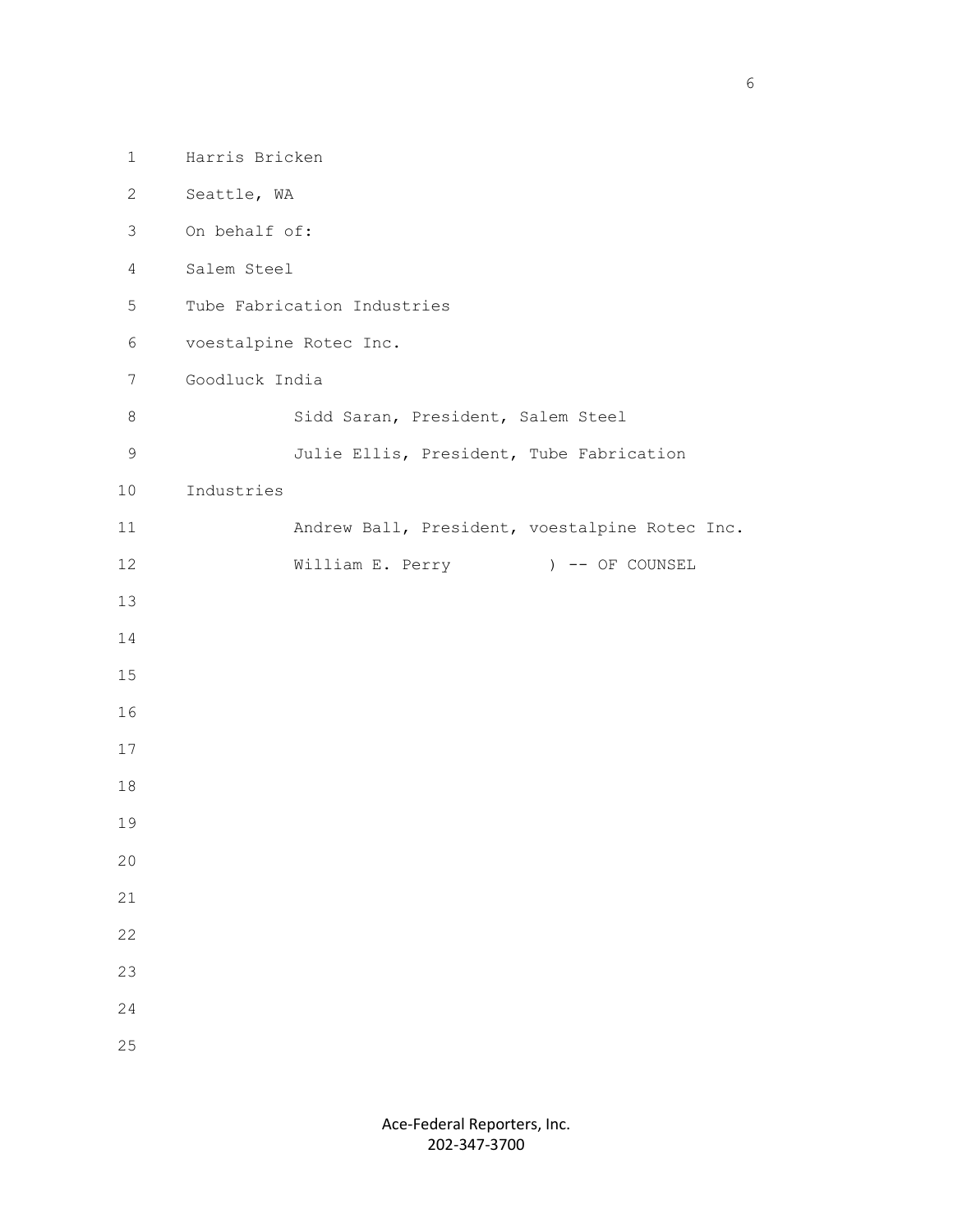1 I N D E X 2 Page 3 OPENING REMARKS: 4 Petitioners (R. Alan Luberda, Kelley Drye & Warren LLP) 10 5 6 Respondents (Frank Morgan, Trade Law Defense PLLC) 14 7 8 Edward S. Vore, Chief Executive Officer, ArcelorMittal 9 Tubular Products 18 10 11 David Boyer, Chief Operating Officer, Senior Vice President 12 -- Tubing Operations, Webco Industries, Inc. 24 13 14 Ken Pursel, President, Sharon Tube of Zekelman Industries, 15 Inc. 27 16 17 Cary Hart, President and Chief Executive Officer, PTC 18 Alliance Corp. 31 19 20 Holly Hart, Legislative Director and Assistant to the 21 President, United Steel, Paper and Forestry, Rubber, 22 Manufacturing, Energy, Allied Industrial and Service Workers 23 International Union 35 24 25

7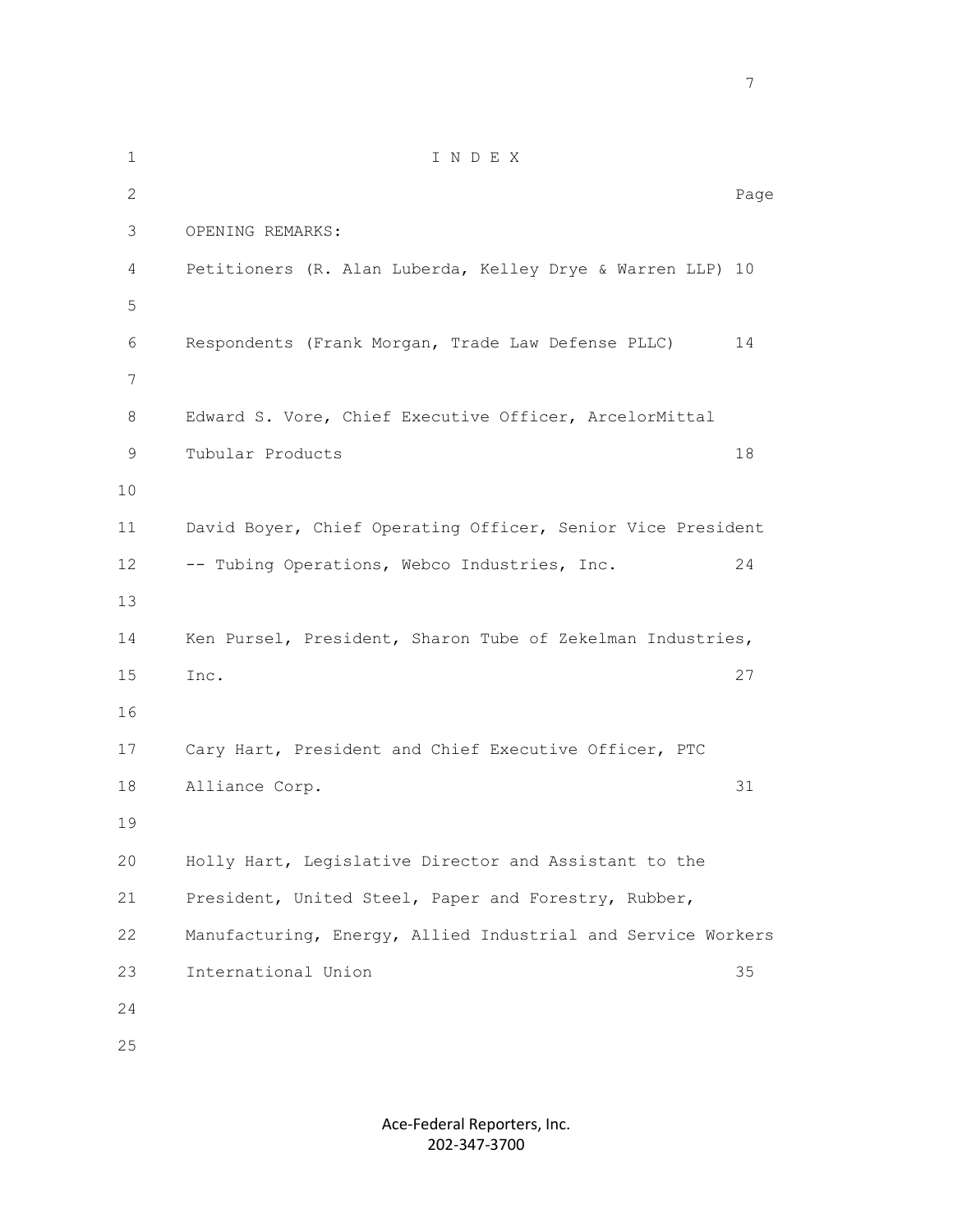1 I N D E X 2 Page 3 R. Alan Luberda, Kelley Drye & Warren LLP 38 4 5 James Karayannides, President, Karay Metals, Inc. 94 6 7 C.K. Sekar, Vice President Exports, Tube Products of India **8** 101 9 10 Bob Moore, Vice President, Salzgitter Mannesmann 11 International (USA) Inc. 105 12 13 Sidd Saran, President, Salem Steel 112 14 15 Julie Ellis, President, Tube Fabrication Industries 117 16 17 Andrew Ball, President, voestalpine Rotec Inc. 122 18 19 Alexander H. Schaefer, Crowell & Moring LLP 127 20 21 REBUTTAL/CLOSING REMARKS 22 Petitioners (Paul C. Rosenthal, Kelley Drye & Warren LLP)  $23$  177 24 Respondents (Kevin Horgan, deKiefer & Horgan, PLLC) 184 25

> Ace-Federal Reporters, Inc. 202-347-3700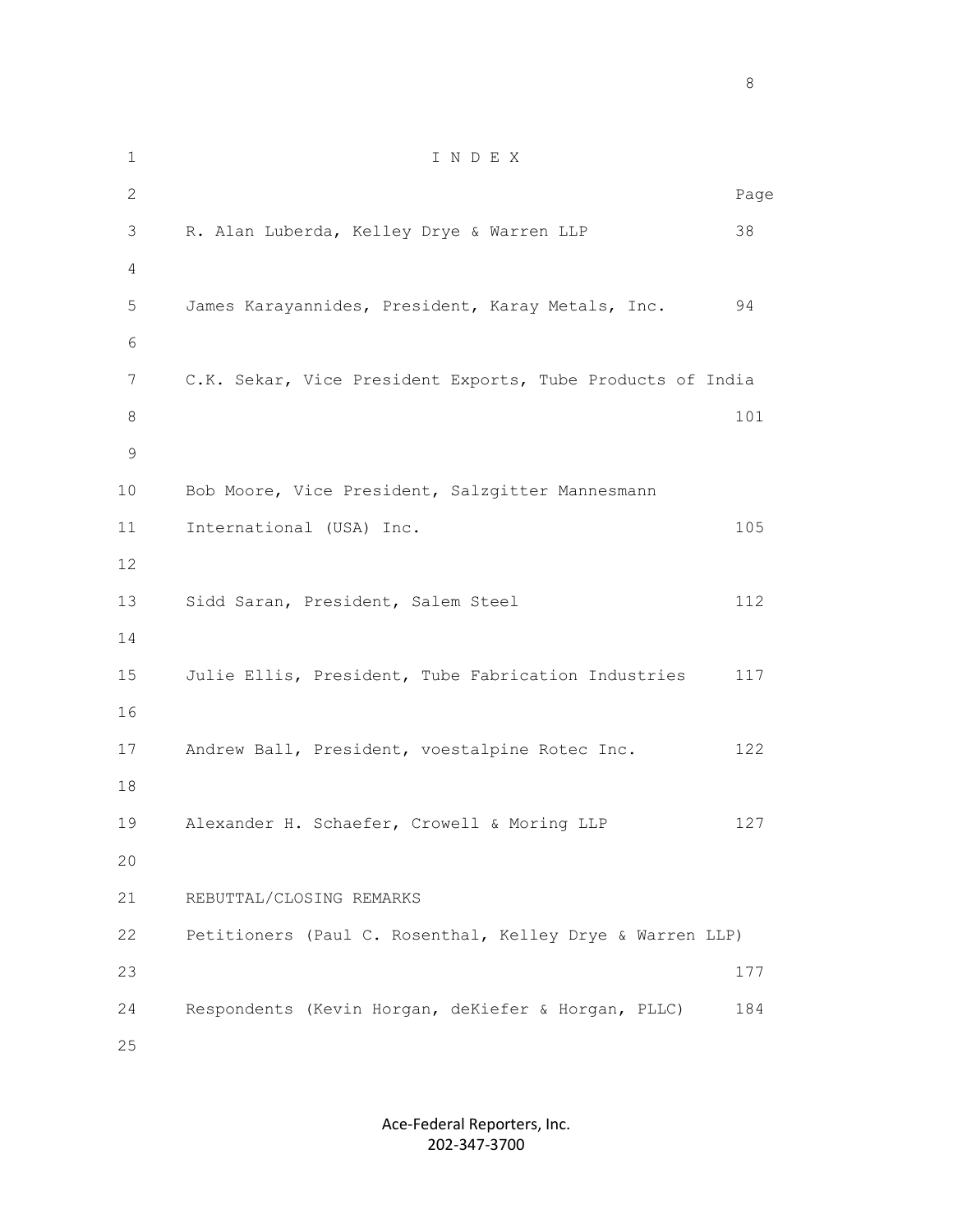1 P R O C E E D I N G S 2 (9:30 a.m.) 3 MR. BISHOP: Will the room please come to order? 4 MR. ANDERSON: Good morning and welcome to the 5 U.S. International Trade Commission's conference in 6 connection with the preliminary phase anti-dumping and 7 countervailing duty investigations number 701-TA-576-577 and 8 731-TA-1362-1367 concerning Cold-Drawn Mechanical Tubing 9 from China, Germany, India, Italy, Korea, and Switzerland. 10 My name is Michael Anderson and I'm the director 11 of the Office of Investigations. I'll preside at this 12 conference. Among those present from the Commission staff 13 or from my right, our Supervising Investigator Elizabeth 14 Haines, our investigator Keysha Martinez, and to my left, 15 our attorney adviser Mr. Brian Soiset and our economist 16 Lauren Gamache. Our auditor and accountant Jennifer 17 Brinckhaus, may be here later. And then our industry 18 analyst Karen Taylor. 19 I understand the parties are aware of the time 20 allocations. Any questions regarding time allocations 21 should be addressed with the Secretary. I would also remind 22 all speakers not to refer to any business proprietary 23 information in your remarks or when you speak and that you

25 please state your name before you speak for the benefit of

24 please speak clearly and directly into the microphone, and

Ace-Federal Reporters, Inc. 202-347-3700

en de la provincia de la provincia de la provincia de la provincia de la provincia de la provincia de la provi<br>1900 : la provincia de la provincia de la provincia de la provincia de la provincia de la provincia de la prov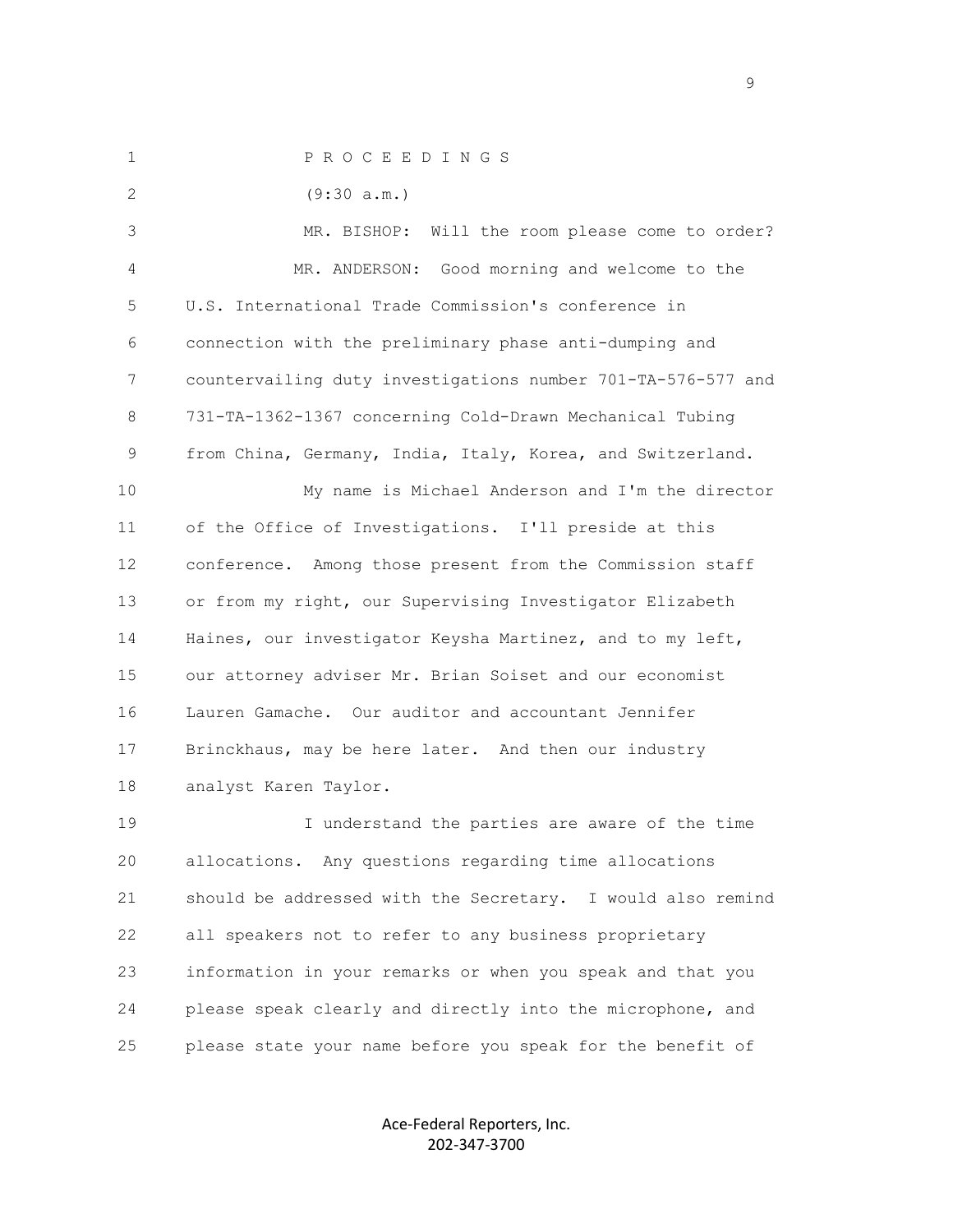1 the court reporter. All witnesses must be sworn in before 2 presenting testimony. Are there any questions? 3 Mr. Secretary, are there any preliminary 4 matters? 5 MR. BISHOP: Mr. Chairman, I would note that all 6 witnesses for today's conference have been sworn in and I 7 would also again remind everyone to please state your name 8 for the court reporter when you speak, because he can't see 9 the name signs very well. If you hear me state your name, 10 don't be alarmed. I'm just letting him know who's speaking. 11 Thank you. 12 MR. ANDERSON: Thank you, Mr. Secretary. 13 Very well, let's begin with opening remarks. 14 MR. BISHOP: Opening remarks on behalf of 15 petitioner will be given by Alan Luberda of Kelley Drye & 16 Warren. 17 OPENING REMARKS OF R. ALAN LUBERDA 18 MR. LUBERDA: Good morning, Mr. Anderson and 19 Commission staff. I am Alan Luberda Of the law firm Kelly 20 Drye & Warren appearing today on behalf of the domestic 21 industry producing cold-drawn mechanical tubing. 22 Cold-drawn mechanical tubing is, as its name 23 implies, using mechanical applications rather than 24 conveyance applications. It is produced to very tight 25 dimensional and shape tolerances. Cold-drawn also imparts

> Ace-Federal Reporters, Inc. 202-347-3700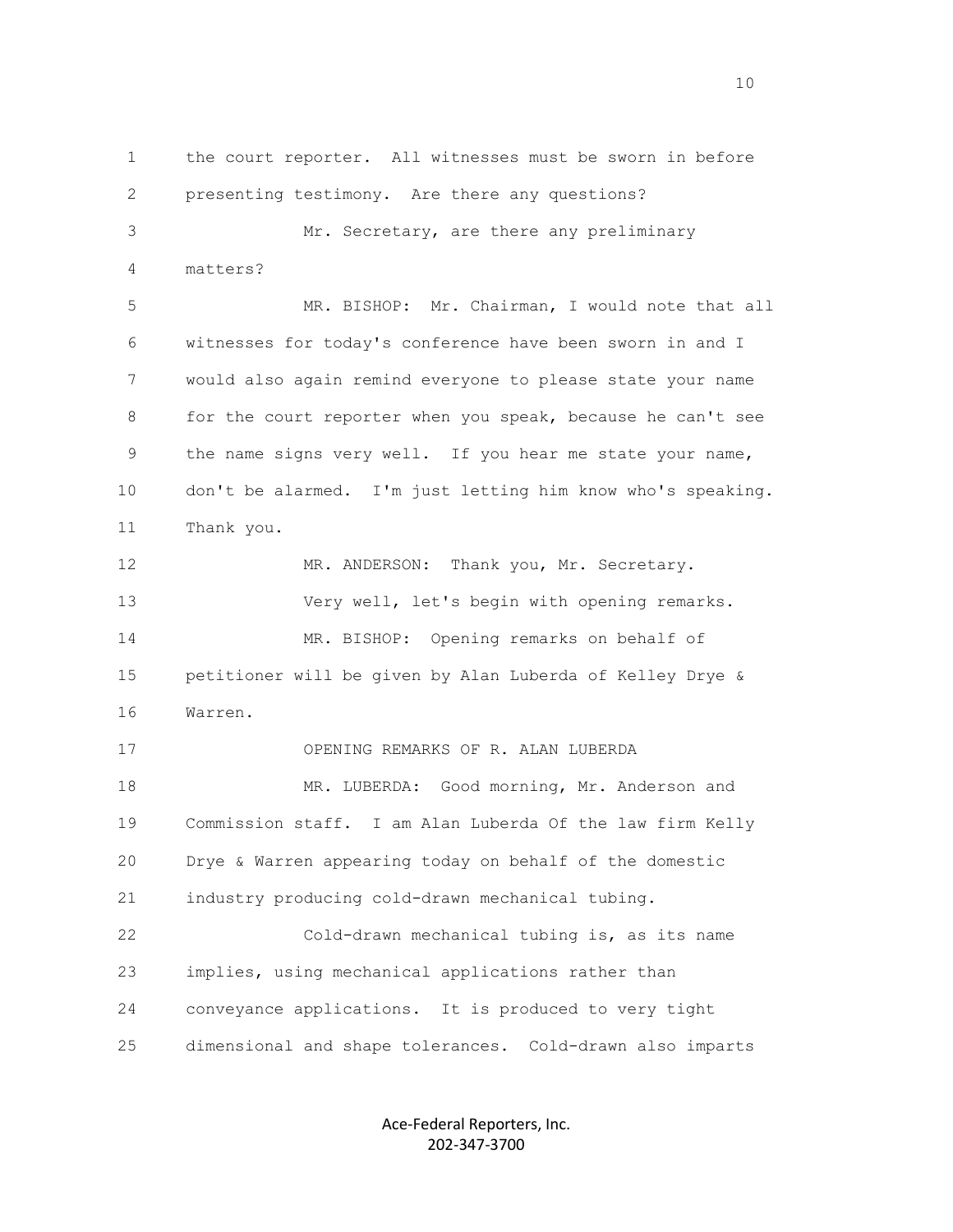1 enhanced yield strength, hardness, machinability, toughness, 2 and surface condition in the tubing.

 3 Cold-drawn mechanical tubing is used in a 4 variety of automotive applications, such as for bearings, 5 axles, structural pieces in vehicles. And it's also used to 6 make components for the energy industrial, mining, and 7 agricultural equipment industries among others.

 8 The Commission has seen a large number of pipe 9 and tube cases over the years, but this is the first case on 10 cold-drawn mechanical tubing. While the product may be new 11 to the Commission, the story of this industry will be very 12 familiar. The domestic industry is being driven into the 13 ground by unfairly traded imports from China, Germany, 14 India, Italy, Korea, and Switzerland. The subject imports 15 have rapidly taken market share directly from the domestic 16 producers with low, dumped, and subsidized prices that 17 undersell the domestic industry.

 18 That underselling at depressed domestic industry 19 prices, domestic producers sold fewer to fewer tons at ever 20 lower prices undermining its financial health. A review of 21 each of the statutory injury factors demonstrates why the 22 subject imports are a cause of material industry or injury 23 to the domestic industry.

 24 The absolute volume of subject imports increased 25 significantly over the period at a time when apparent

> Ace-Federal Reporters, Inc. 202-347-3700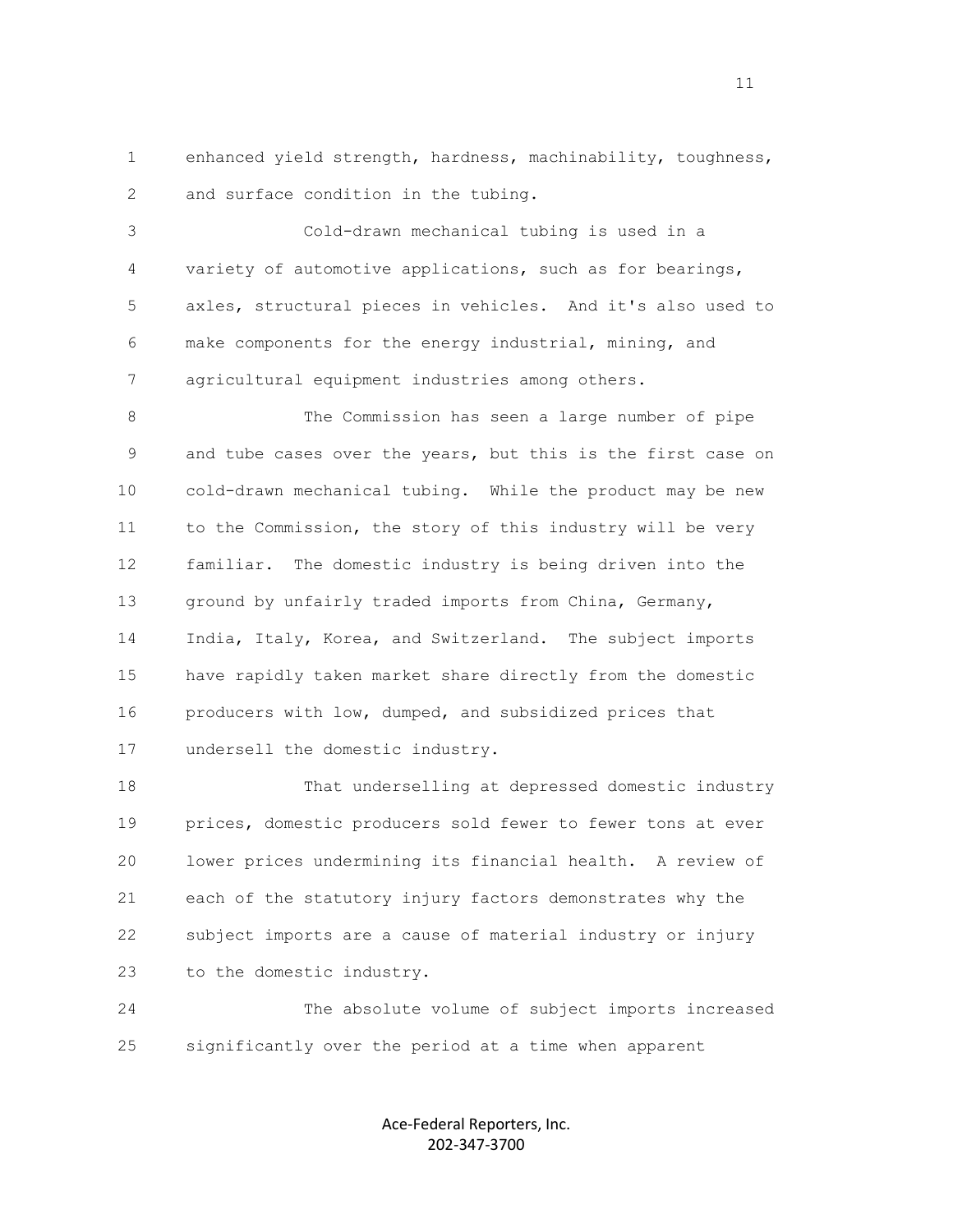1 consumption was falling. As a result, subject imports 2 gained significant market share. Those gains came directly 3 at the expense of domestic industry in a nearly one for one 4 swap.

 5 Subject imports were not filling some unmet 6 customer need when they grabbed new market share over the 7 period of investigation. The domestic industry can and does 8 present the full range and produce the full range of 9 mechanical tubing that the market requires. It has had 10 significant additional capacity available throughout the 11 period. The subject imports capture market share for the 12 domestic industry simply due to their low, dumped, and 13 subsidized prices.

 14 Its aggressively low prices undercut and 15 depressed U.S. producer prices. The quarterly pricing data 16 you've collected demonstrate the significant degree of price 17 undercutting, as well as the price depression caused by the 18 subject imports. Customers reported to you that they both 19 switched to subject imports because of price and had 20 domestic producers lower their prices due to the import 21 prices. You'll hear from our industry witnesses today how 22 they are faced with the choice of either meeting the low 23 prices of the subject imports of losing the sale, or worse, 24 potentially losing the customer entirely. None of these 25 options is good obviously. And the industry has been

> Ace-Federal Reporters, Inc. 202-347-3700

12<br>12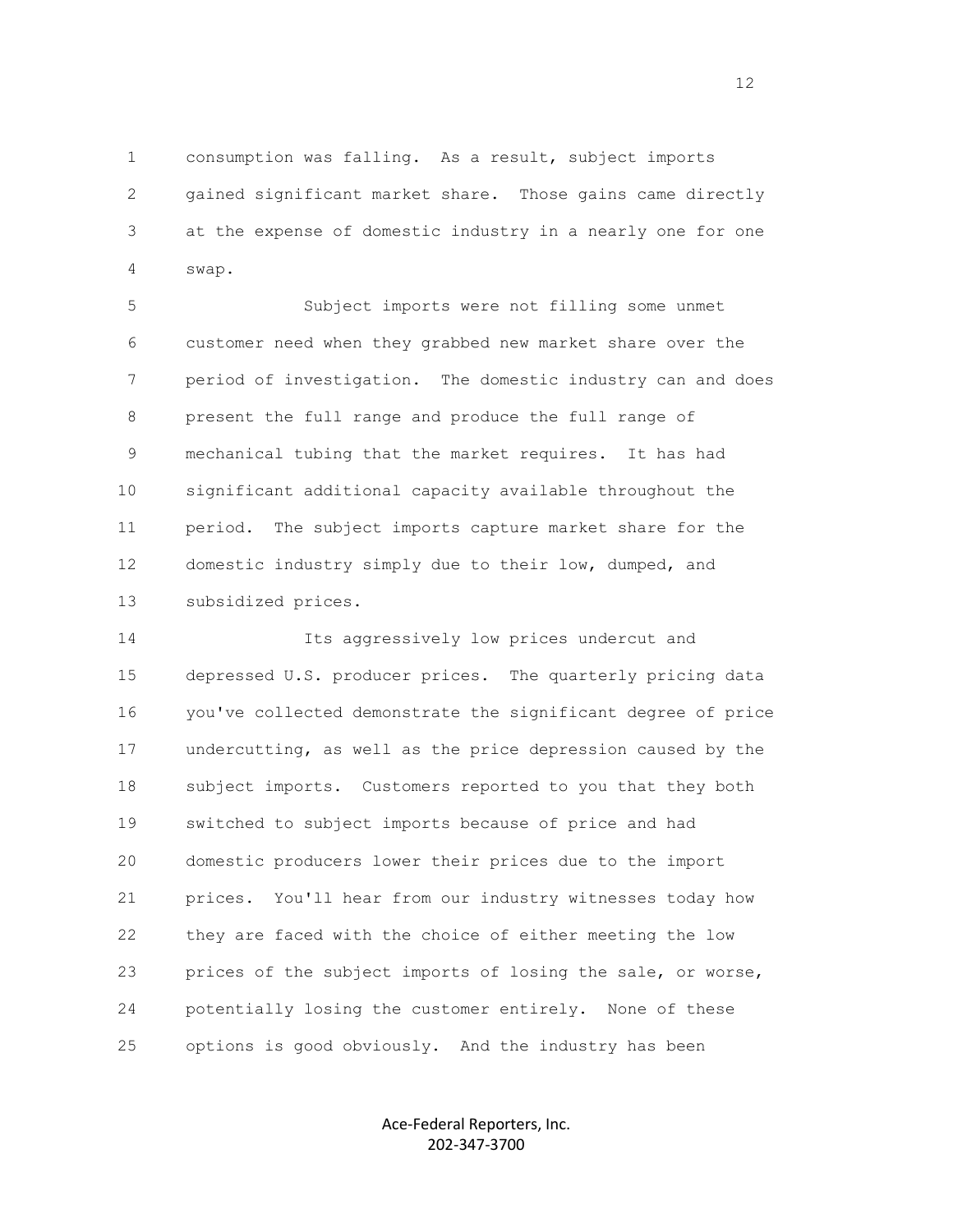1 devastated as a result.

| 2  | The record shows that the domestic industry                 |
|----|-------------------------------------------------------------|
| 3  | suffered significant declines in all important trade and    |
| 4  | financial variables over the period. Production, shipment,  |
| 5  | and employment variables have all plunged by double digits. |
| 6  | Capacity utilization for the industry is at dangerously low |
| 7  | levels. And the quantity, value, and average unit value of  |
| 8  | net sales all crashed.                                      |
| 9  | As a result, both operating income and debt                 |
| 10 | income plummeted and the industry went from modest          |
| 11 | profitability to what can only be described as dire         |
| 12 | financial circumstances over the period.                    |
| 13 | The industry has faced delayed investments and              |
| 14 | inability to obtain financing, downgraded credit, and       |
| 15 | diminished returns on investment as it struggles with the   |
| 16 | financial devastation caused by the unfair import           |
| 17 | competition. Its workers have seen layoffs, reduced work    |
| 18 | hours, and pay cuts.                                        |
| 19 | The injury to the domestic industry will only               |
| 20 | continue to intensify if it is -- the industry is not       |
| 21 | granted relief. The subject foreign producers demonstrated  |
| 22 | their ability and intent to rapidly increase the volume and |
| 23 | market share.<br>They have substantial excess capacity.     |
| 24 | They've targeted the United States as a key market. And     |
| 25 | they have established distribution operations and growing   |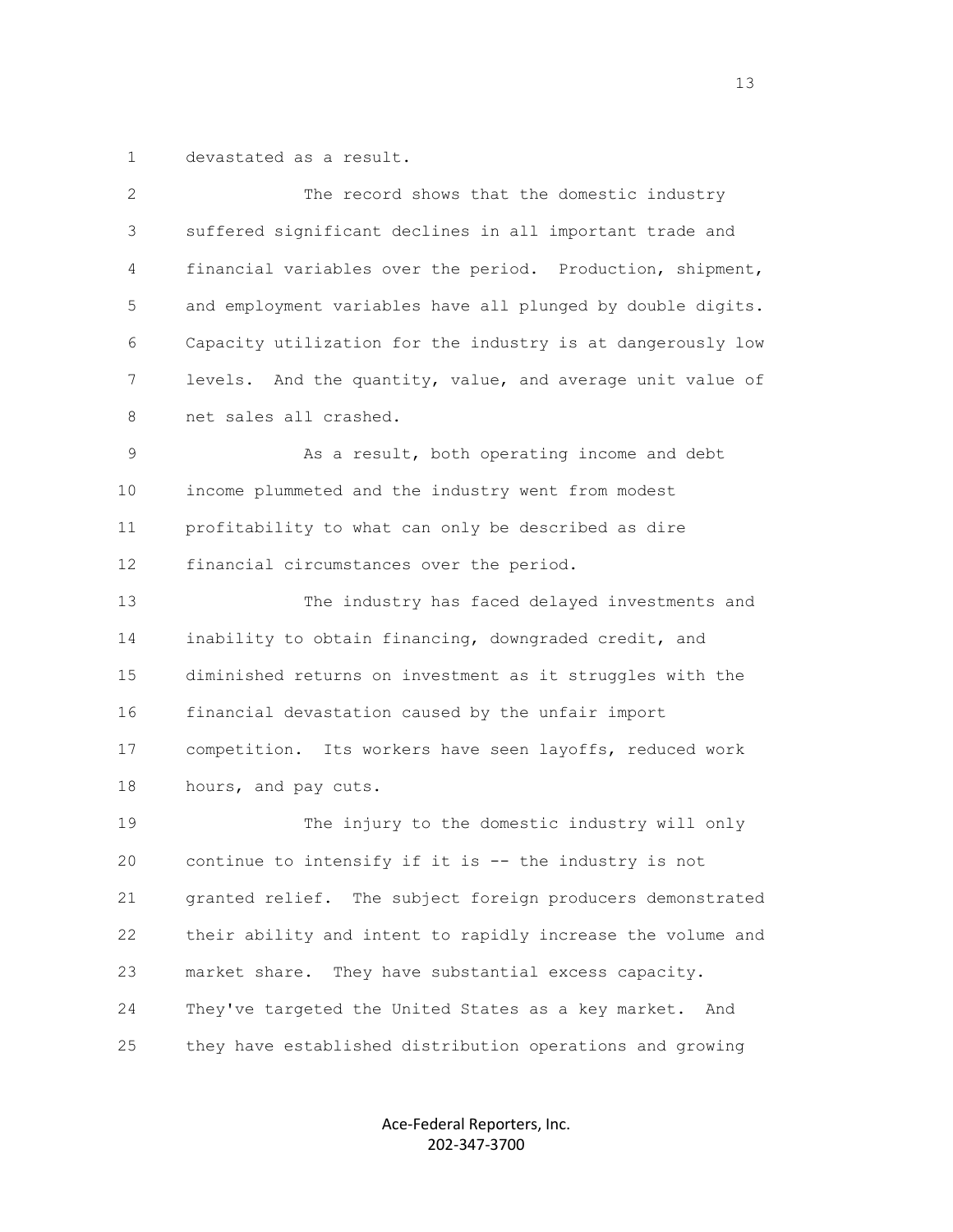1 customer base that will continue to demand the lowest price 2 cold-drawn mechanical tubing from these sources as long as 3 it's available. 4 U.S. producers and workers in the cold-drawn

 5 mechanical tubing industry have suffered injury at the hands 6 of unfairly traded imports and face further harm if relief 7 is not granted.

8 On behalf of this industry, we urge the 9 Commission to issue an affirmative preliminary determination 10 to begin restoring fair trade conditions to this market. 11 Thank you.

 12 MR. BISHOP: Opening remarks on behalf of 13 respondents will be given by Frank Morgan of Trade Law 14 Defense.

15 OPENING REMARKS OF FRANK MORGAN

 16 MR. MORGAN: Good morning, Mr. Anderson, members 17 of the staff. My name is Frank Morgan and I am making these 18 opening remarks on behalf of all respondents.

 19 We appreciate staff's efforts to date and in the 20 future to make sense of all the data on the record. That 21 said, the facts are quite simple. The volume of subject 22 imports has remained almost level throughout the period of 23 investigation. To the extent the domestic industry's 24 condition has declined, it is not because of an increase in 25 subject imports. How can I say that with a straight face?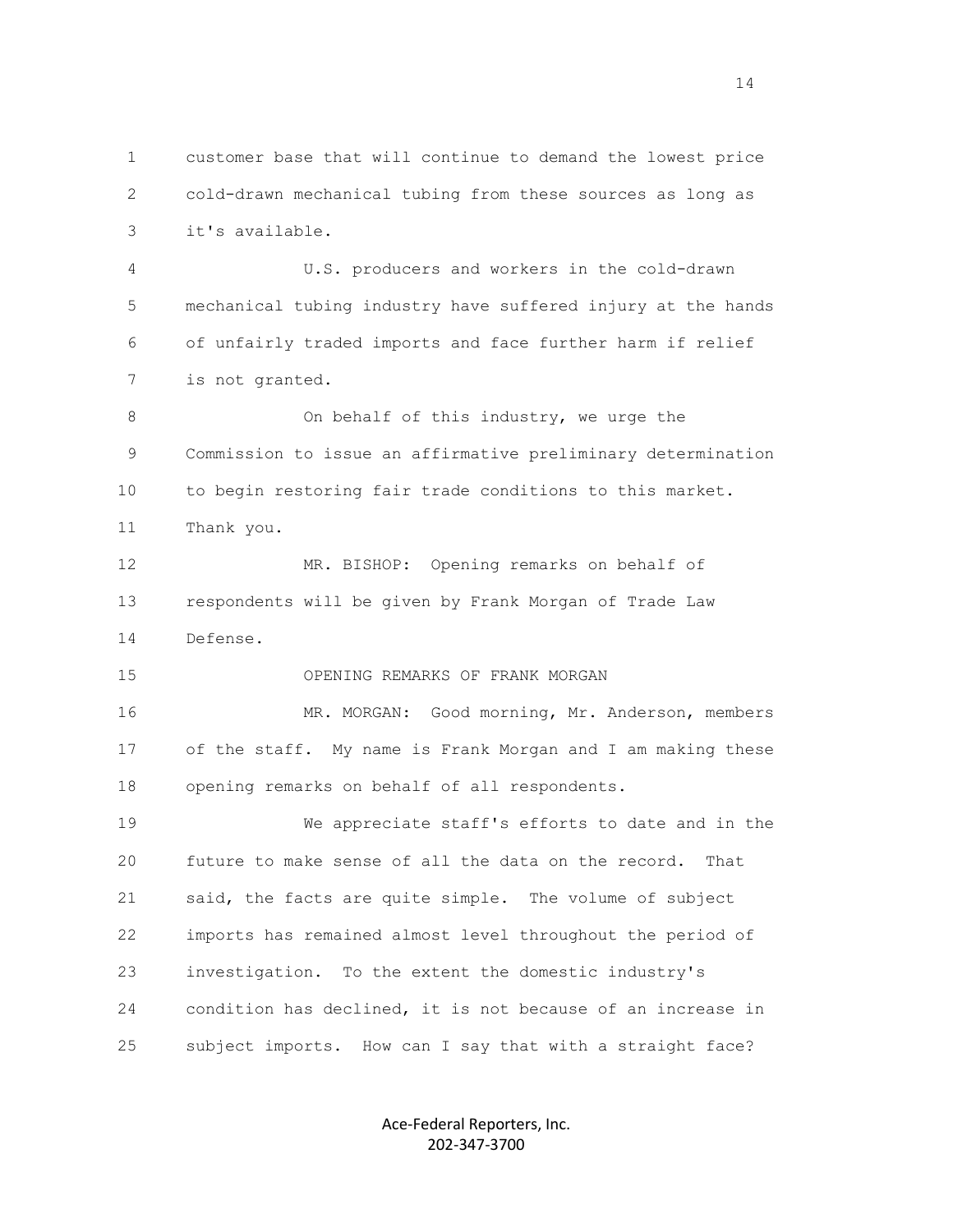1 Classified under HTS heading 7306.50.5030, one of the HTS 2 numbers included in petitioner's calculation of subject 3 import volumes in the petition are welded, cold sized tubes 4 that have not been cold-drawn.

 5 To state the obvious, these tubes are nonsubject 6 merchandise because they are not cold-drawn. After you 7 remove these nonsubject imports from consideration of 8 subject import volumes, as you must, it will be evident that 9 the volume of subject imports remained flat from 2014 to 10 2015, from 2015 to 2016, and from 2014 to 2016. We'll 11 provide more detail in our presentation and in our post 12 conference briefs.

 13 But even if you look at the volume of subject 14 imports alleged in the petition, at most, you can 15 characterize the increase as moderate from 2014 to 2015 and 16 from 2014 to 2016. Petitioners ask the Commission to 17 attribute the alleged decline in the domestic industry's 18 condition to the moderate increase in subject import 19 volumes. That is implausible. Factors other than subject 20 imports were responsible for the decline petitioners allege 21 occurred in the domestic industry's condition.

 22 What were those factors? The testimony you will 23 hear from U.S. market participants during the respondent's 24 panel, people who are every bit as knowledgeable about the 25 U.S. market as members of the domestic industry, is that the

> Ace-Federal Reporters, Inc. 202-347-3700

15 and 15 and 15 and 15 and 15 and 15 and 15 and 15 and 15 and 15 and 15 and 15 and 15 and 15 and 15 and 15 and 16 and 16 and 16 and 16 and 16 and 16 and 16 and 16 and 16 and 16 and 16 and 16 and 16 and 16 and 16 and 16 an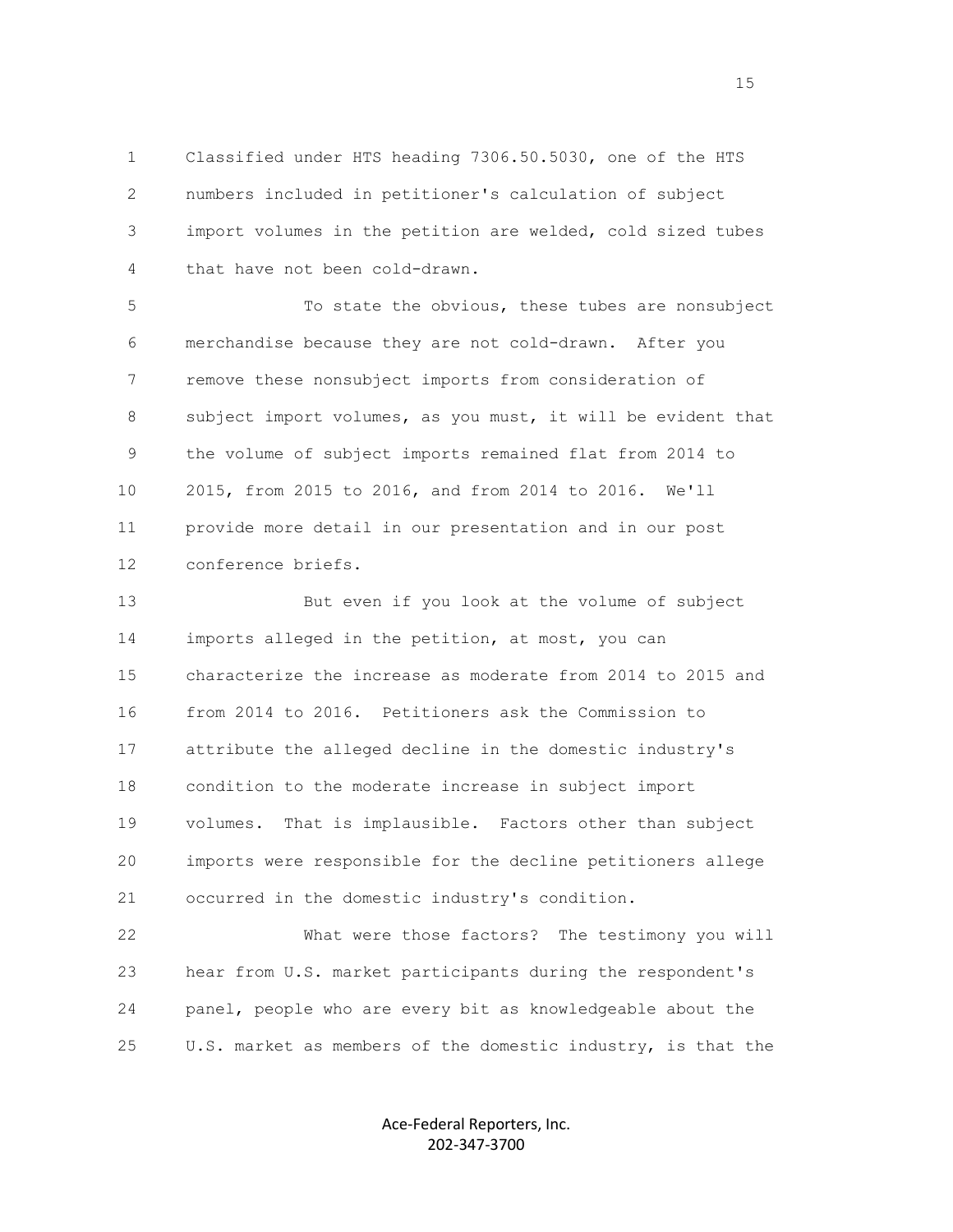1 decline in the oil and gas and in the agricultural sector 2 created a perfect storm. When those two sectors collapsed 3 in late 2014 and early 2015, the effects were quickly felt 4 by the domestic producers, who are more focused on those 5 sectors than subject imports are.

 6 Subject imports, on the other hand, are more 7 focused on the automotive sector, which continued to perform 8 well throughout the period of investigation. Please do not 9 allow petitioners to obfuscate this point by saying that 10 subject imports also participate in the oil and gas and 11 agricultural sectors. We are not saying they are absent 12 from those sectors, but when demand declines as dramatically 13 as it did in the oil and gas and agricultural, if subject 14 imports had been focused on those sectors as much as the 15 domestic industry was, their volumes would have declined as 16 well. The fact that they did not attest to the fact that 17 subject imports are more focused on the automotive sector.

18 As you will hear from our witnesses, the 19 domestic industry as a whole is more focused on making 20 larger diameter tubes. The domestic industry witnesses may 21 attempt to refute this point by claiming they would sell 22 smaller diameter tubes for the right price, but the subject 23 imports have made that impossible.

 24 One has to question, though, whether the 25 domestic industry's drawing equipment really makes this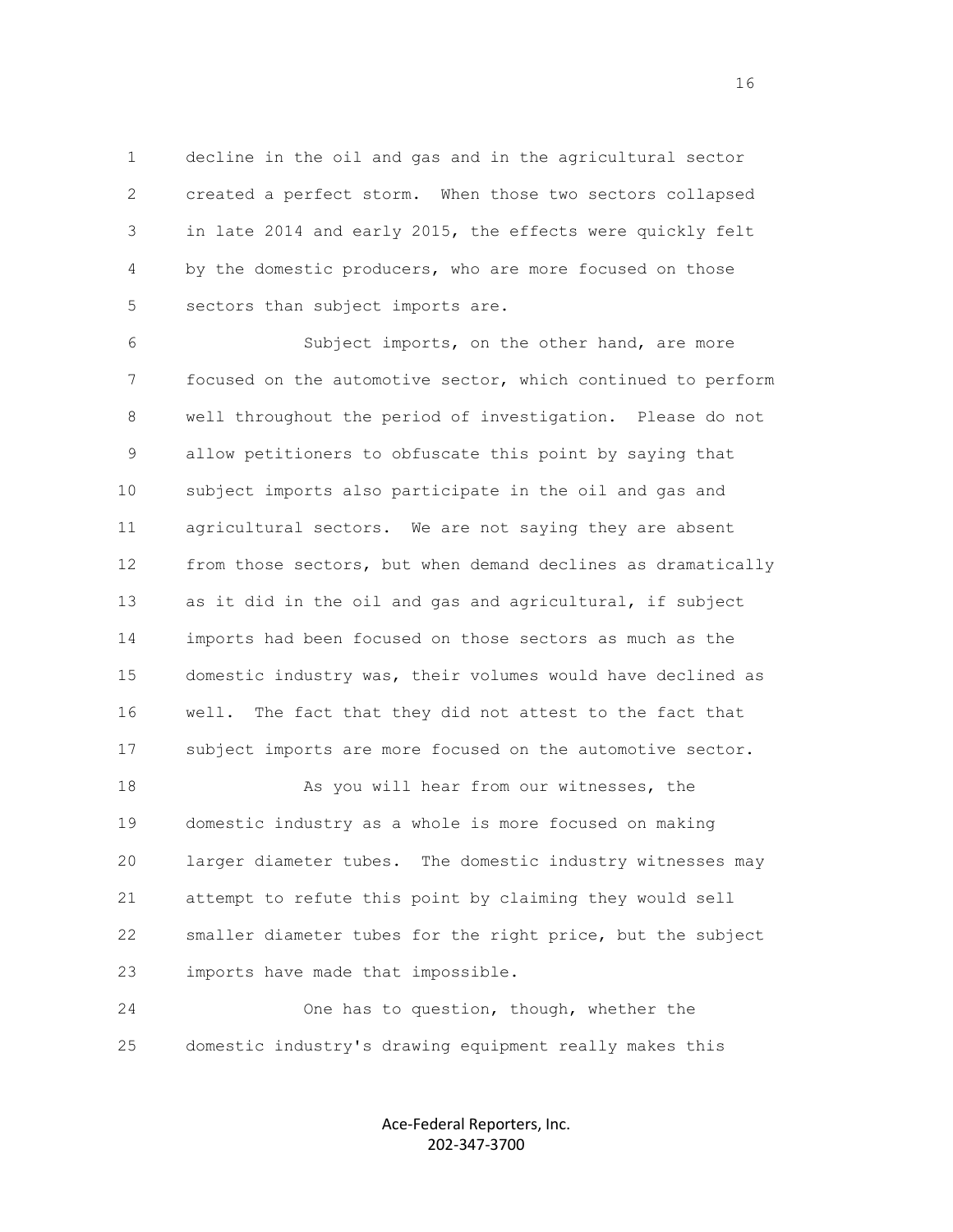1 feasible. Sure, you can produce a smaller diameter tube on 2 a draw bench that is designed to produce a much larger tube, 3 but doing so is highly cost inefficient. And you would only 4 do it if demand for larger sized tubes like those used in 5 the oil and gas agricultural sectors dried up.

 6 Maybe the domestic industry wants to regain 7 customers it lost when the oil and gas and agricultural 8 sectors were booming and the domestic industry was ignoring 9 those customers, but it is a provision of the trade remedy 10 laws to blame subject imports, the volume of which was flat 11 to declining for the domestic industry's present condition.

 12 You also will hear testimony from our panel 13 explaining why cold-drawn hydraulic fluid line pressure 14 tubing is a different like product than a mechanical tube. 15 U.S. producers distinguish their production in sales in 16 mechanical tubing and pressure tubing and the manufacturing 17 processes and uses and physical characteristics are 18 different. And other types of pressure tubing are excluded 19 from the case.

 20 Our panel will provide more details and 21 testimony and in the post conference brief.

 22 To conclude, subject imports have been flat to 23 declining over the period of investigation. And to the 24 extent the domestic industry's condition decline, it was due 25 to other factors. These facts are not subject to change and

> Ace-Federal Reporters, Inc. 202-347-3700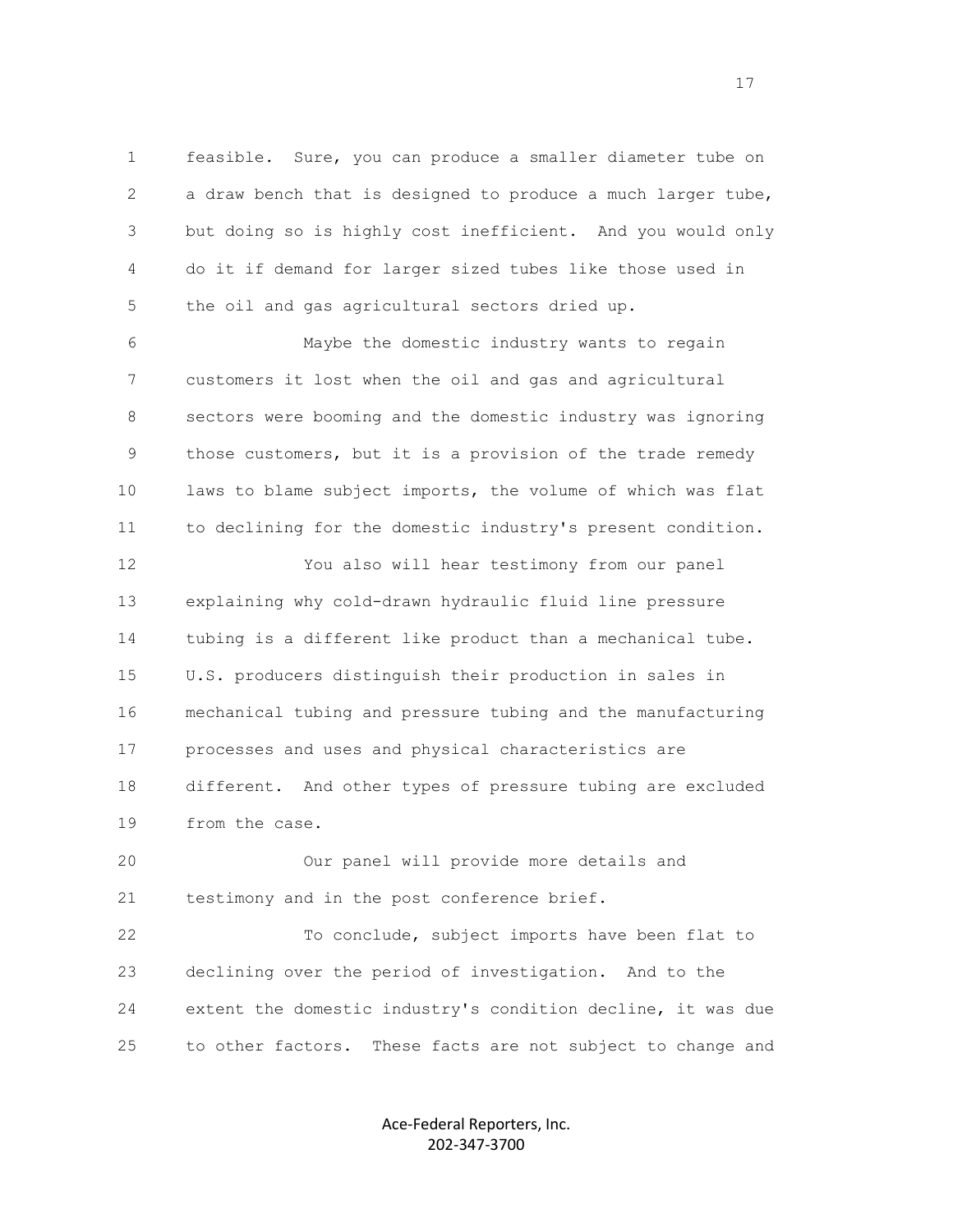1 may call for negative preliminary determination. Thank you. 2 MR. BISHOP: Would the panel in support of the 3 imposition of the antidumping and countervailing duty orders 4 please come forward and be seated? 5 Mr. Luberda, you have 60 minutes for your direct 6 presentation. You may begin when you're ready. 7 MR. LUBERDA: Thank you very much. This is Alan 8 Luberda from Kelley Drye. We will begin with Mr. Edward 9 Vore from ArcelorMittal Tubular. 10 STATEMENT OF EDWARD S. VORE 11 MR. VORE: Good morning. My name is Ed Vore and 12 I'm the chief executive officer of the ArcelorMittal Tubular 13 Products, North America. I've been in the tubular products 14 industry since 1983, beginning at one of the legacy 15 companies that eventually became ArcelorMittal Tubular. 16 I've had a wide variety of technical and commercial 17 positions within the company before assuming my current 18 position in mid-2013. 19 ArcelorMittal Tubular Products is the largest 20 producer of cold-drawn mechanical tubing in the United 21 States and we are a union facility. A cold-drawing facility 22 in Shelby, Ohio has the largest size range of any domestic 23 producer, the ability to cold draw mechanical tubing from 24 less than one inch in diameter, up to 12 and a quarter 25 inches in outside diameter at a wide variety of wall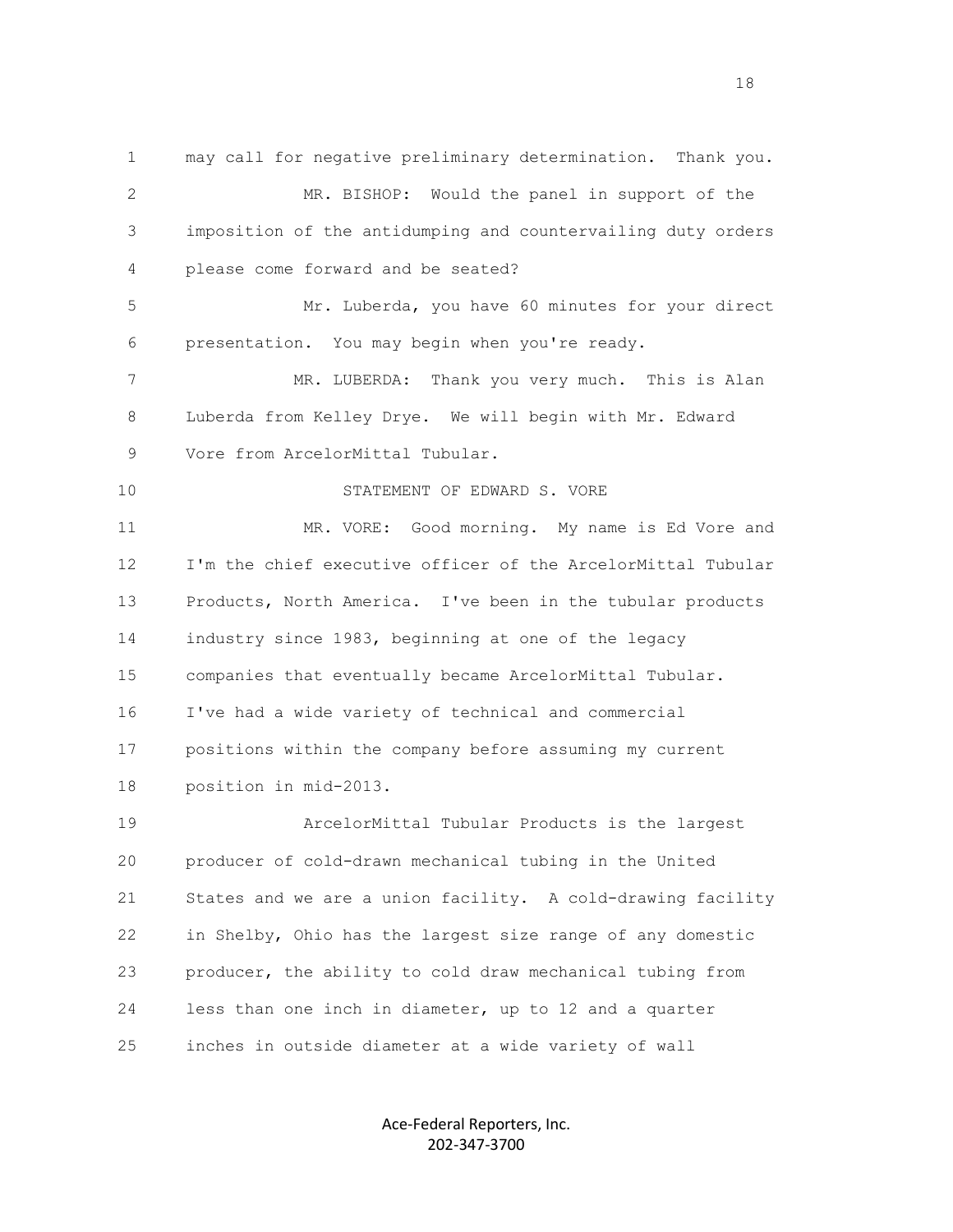1 thicknesses.

 2 Make a full range of carbon and alloy steel 3 cold-drawn mechanical tubing for automotive applications, 4 hydraulic and pneumatic tubing, and many other applications 5 in the energy, mining, and heavy equipment industries, among 6 others.

 7 All cold-drawn mechanical tubing is produced 8 using the same process on the same drawing equipment. The 9 feedstock for cold-drawn mechanical tubing is a mother tube 10 or redraw hollow, which is an unfinished carbon and alloy 11 steel hollow profile. That hollow profile could be an as 12 welded tube or it can be a hot finished seamless tube. In 13 order to get the essential physical and mechanical 14 characteristics that customers require, the tubing must be 15 cold-drawn.

 16 The cold-drawing process itself is the same 17 regardless of the type of tube hollow we feed into it. We 18 start with a hollow that has a larger outside diameter than 19 the finished tube we want to produce. The hollow is pulled 20 through a dye to reduce the outside diameter of the tubing. 21 The tubing is simultaneously being pulled or drawn over a 22 mandrel, rod, or plug to control the inside diameter and 23 wall thickness. You will frequently hear the term drawn 24 over mandrel or DOM to describe this process.

25 The tubing may have to be drawn more than once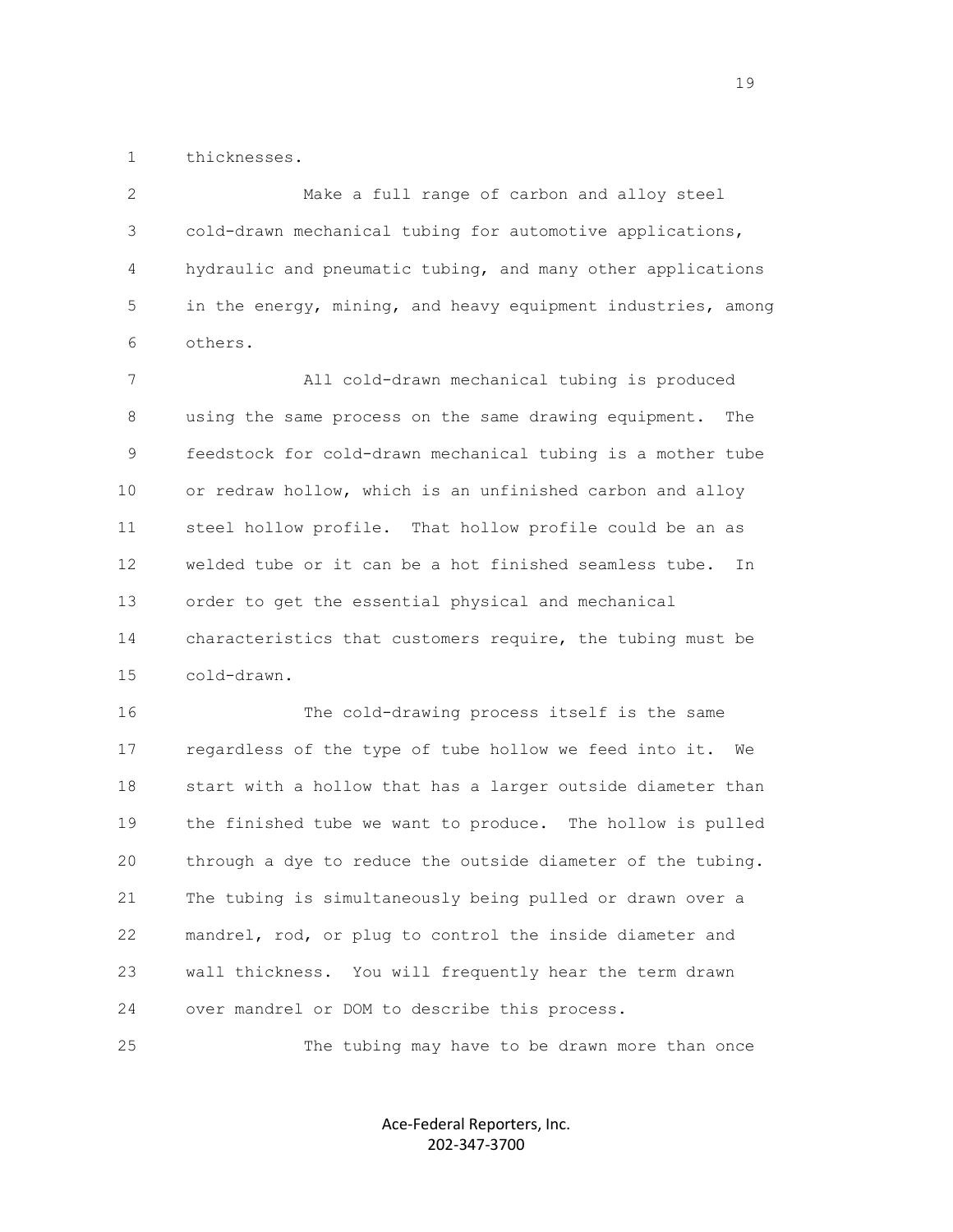1 to get to the necessary reduction in outside diameter and 2 the desired wall thickness and mechanical characteristics. 3 The tubing may also be heat treated after drawing.

 4 Cold-drawing imparts to the tubing the essential 5 physical mechanical characteristics that our customers 6 require. It allows for the production of an infinite number 7 of wall thicknesses and diameter combinations to meet 8 customer specific needs.

 9 Cold-drawing provides very precise dimensional 10 tolerances on the outside diameter, inside diameter, and 11 wall thickness. It also provides enhanced mechanical 12 properties such as higher yield strength and tensile 13 strengths, elongation, greater hardness, and an enhanced 14 strength to weight ratio. Cold-drawing also imparts a 15 superior surface finish machinability and shape.

 16 Both producers and customers view cold-drawn 17 mechanical tubing as a distinct product from nondrawing 18 tubing products. Our customers specify cold-drawn tubing 19 for mechanical properties, precise dimensions and shape, and 20 surface finish they provide.

 21 Nondrawn tubing is not interchangeable with 22 cold-drawn mechanical tubing. Cold-drawn mechanical tubing 23 that is drawn from watered or seamless feedstock is largely 24 interchangeable when made to the same wall thicknesses, 25 grades, and diameters.

> Ace-Federal Reporters, Inc. 202-347-3700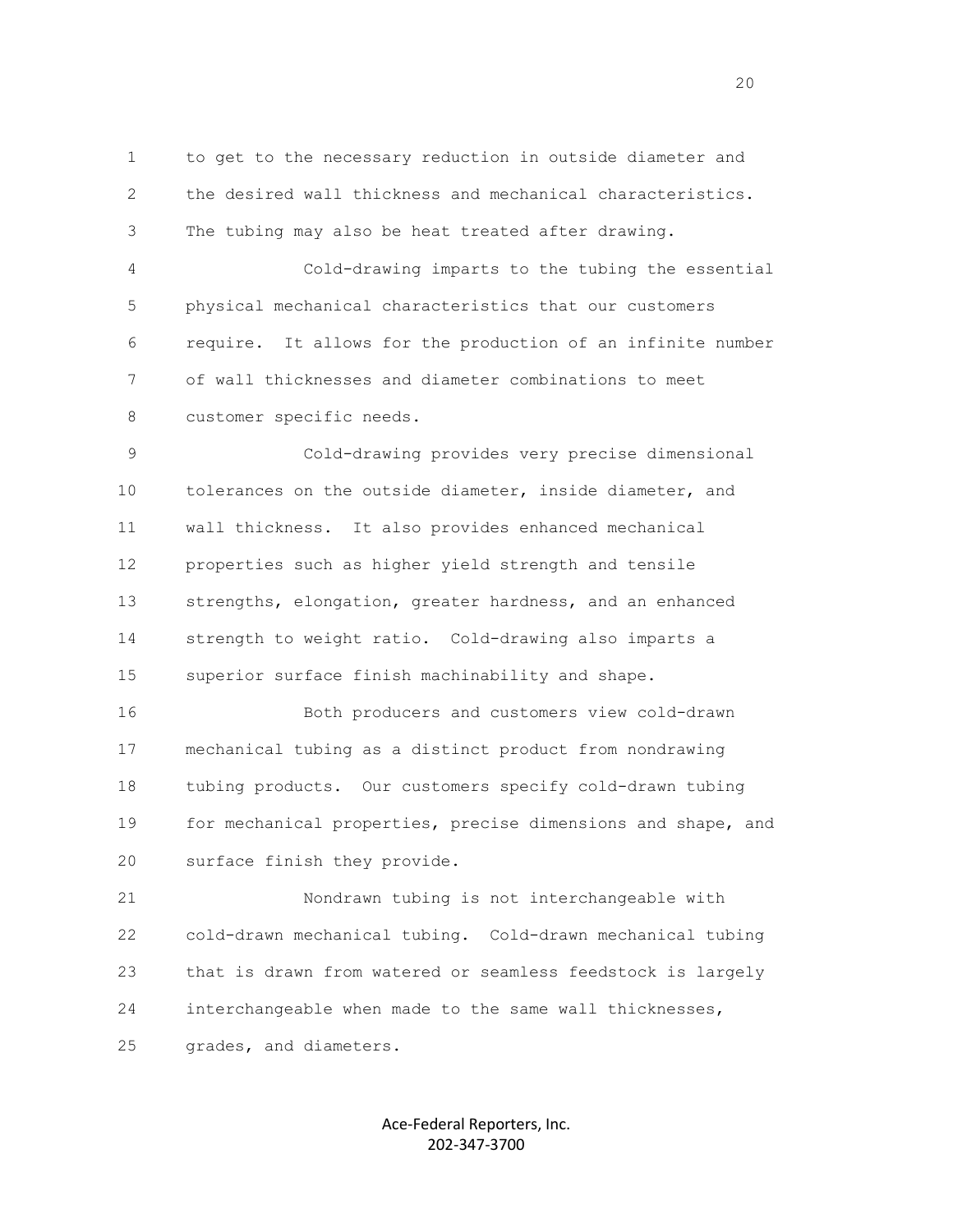1 All cold-drawn mechanical tubing is sold through 2 similar channels of distribution to OEMs and service 3 centers. The prices for cold-drawn mechanical tubing fall 4 along a continuum based on the diameter and wall thickness 5 combinations, chemistries required, number of drawing 6 passes, and the final heat treatment.

7 As I said, ArcelorMittal Tubular can make a full 8 complement of cold-drawn mechanical tube products. And we 9 are recognized in the industry for our product range, 10 quality, and service. We have -- what we have not been able 11 to do is compete with extremely low, dumped and subsidized 12 prices of imported cold-drawn mechanical tubing from China, 13 India, Italy, Korea, Germany, and Switzerland.

 14 Over the last several years, imports from the subject 15 countries have made significant inroads into our volumes and 16 market share using extremely low prices. Our lost volume 17 has nothing to do with the inability of ArcelorMittal to 18 supply the quality or product range our customers require. 19 We do that well.

 20 As you can see from our questionnaire response, it 21 also has nothing to do adequate capacity to supply the 22 market. We have had significant excess capacity throughout 23 the period and our capacity utilization rate has been 24 falling. What has prevented us for selling adequate volumes 25 has been the extremely low prices of the subject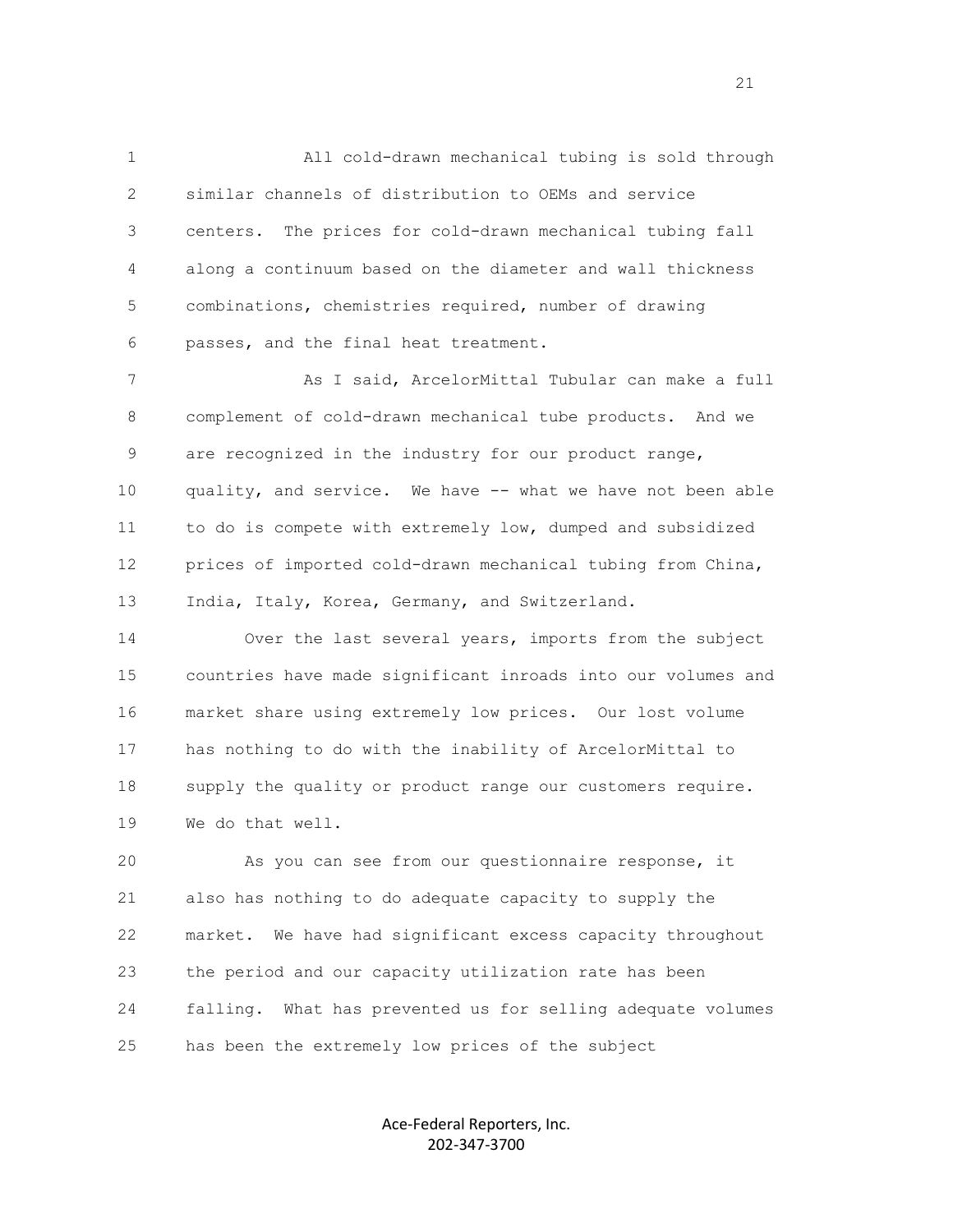1 merchandise.

 2 As a result, ArcelorMittal Tubular competes head to 3 head on a price basis for volume in the market with unfairly 4 traded imports. We've had to lower our prices consistently 5 across the period of investigation as the import volumes 6 increased and their prices decreased.

7 Our customers are very sophisticated buyers, who are 8 very aware of the low import pricing being offered. Those 9 customers buy the lower priced imports and use those lower 10 prices to leverage down ArcelorMittal prices.

 11 With demand for cold-drawn mechanical tubing down, 12 maintaining as much volume as we can with our customer base 13 is critical. When we lose volume, our unit fixed costs for 14 each ton we produce increases, cutting into our margins. 15 Importantly, we have found that once we lose volume to lower 16 priced imports, it becomes extremely difficult to get it 17 back.

 18 For example, if the customer gets offered a much lower 19 price than ours this quarter, it may simply order from the 20 same source the next quarter without even contacting 21 ArcelorMittal. Or the customer may decide to place an order 22 for the lower priced dumped and subsidized imports for six 23 months or longer rather than just for a quarter. 24 The point is that we can use lose multiple

25 opportunities for business with the loss of that initial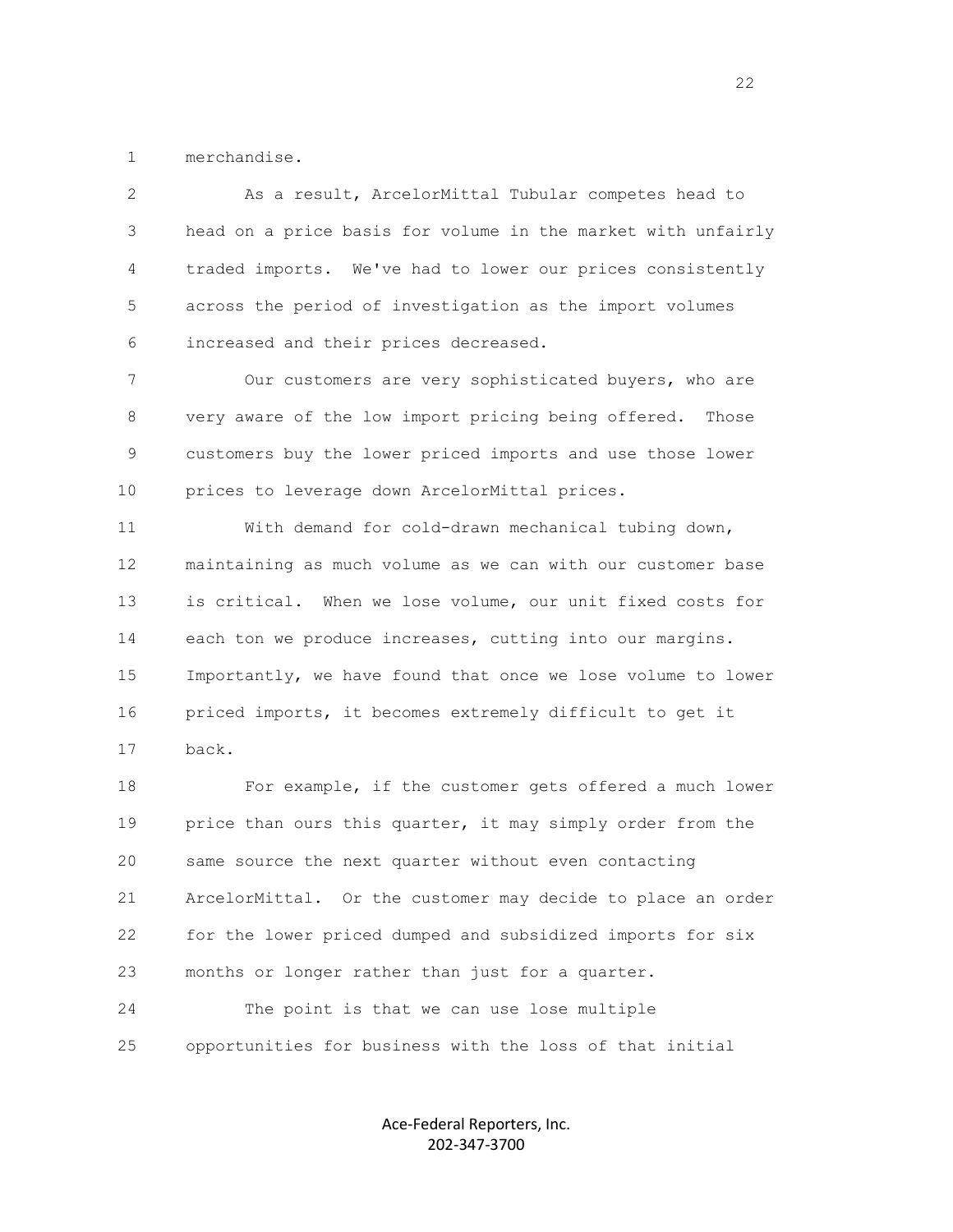1 order due to low import prices. This puts intense pressure 2 on us to try to match subject import pricing.

 3 The prices we see from the countries that are subject 4 to this case have been incredibly low, often at levels that 5 are below our cost to manufacture. That means to make that 6 sale, we would have sell a product at a price that does not 7 even cover all of our variable costs.

 8 We are seeing this sort of low aggressive pricing 9 across the board, not just with Chinese and Indian 10 producers. For example, last year, we were bidding on a 11 sale for a cold-drawn mechanical tubing product, but lost 12 the sale to a lower priced German competitor. What was 13 surprising to us is the German supplier actually won the 14 sale by offering a seamless cold-drawn product of the same 15 dimensions that would have been more expensive to produce 16 than a welded product of like size, yet they still managed 17 to significantly underbid ArcelorMittal.

 18 The results of this sort of unfair competition have 19 been predictably bad for our bottom line. Over the period, 20 ArcelorMittal has seen a deterioration in production, 21 capacity utilization, shipments, prices, net sales, and 22 profitability. We had a series of temporary layoffs in 2015 23 and 2016 due to the following orders. We had been unable to 24 get any return on a capital project we initiated in 2014 and 25 completed in 2016 as low price subject imports took

> Ace-Federal Reporters, Inc. 202-347-3700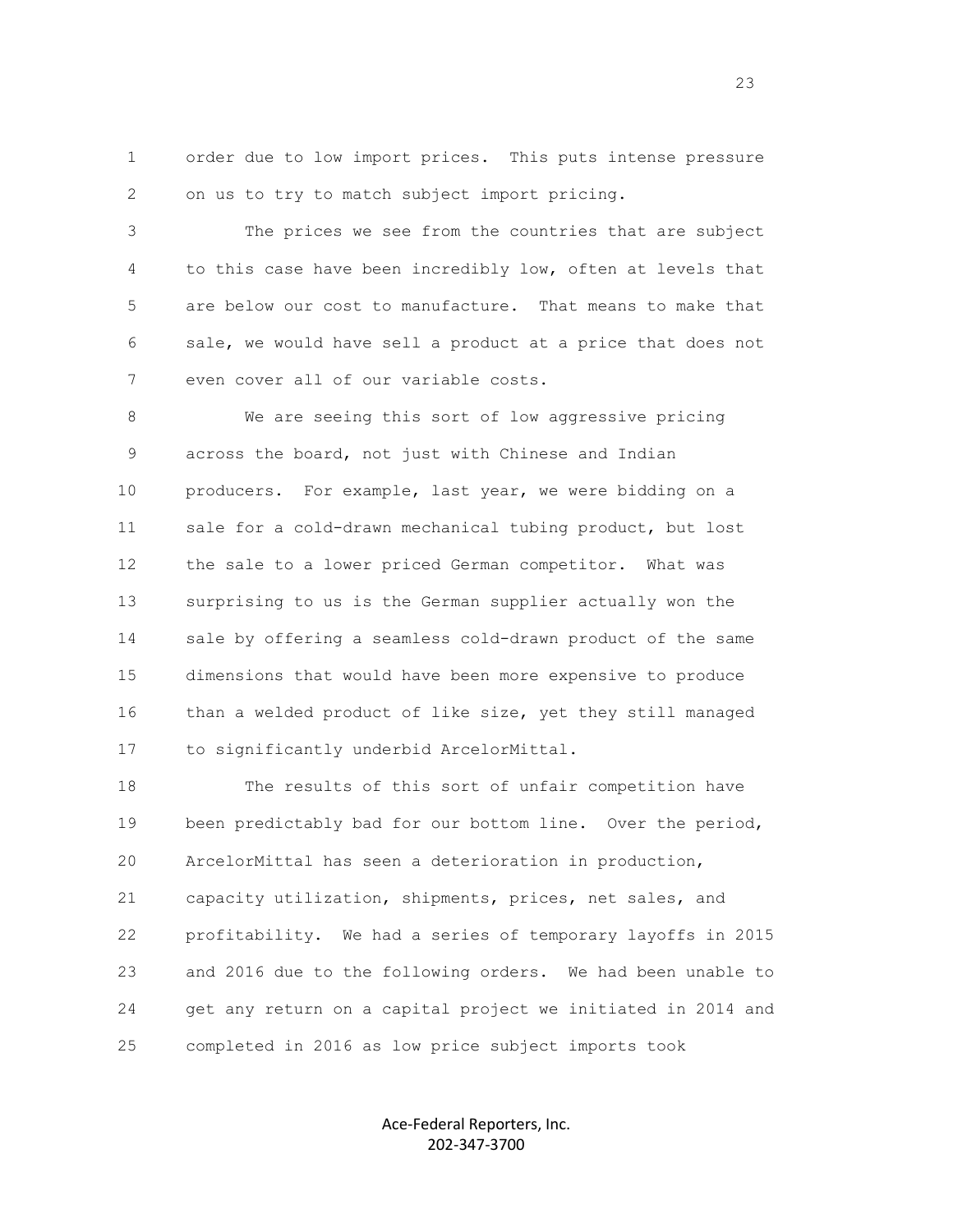1 increasing market share in a shrinking market.

| $\overline{2}$ | Unless we receive relief from this trade case, we            |
|----------------|--------------------------------------------------------------|
| 3              | expect additional erosion of our market share and a further  |
| 4              | decline in prices and profits that will not be sustainable   |
| 5              | Thank you for your attention.<br>as a business.              |
| 6              | STATEMENT OF DAVID BOYER                                     |
| 7              | MR. BOYER: Good morning. My name is David                    |
| 8              | Boyer. I am Chief Operating Officer and Senior Vice          |
| 9              | President of Tubing Operations at Webco Industries.<br>Webco |
| 10             | was founded in 1969 as a cold drawn steel tubing             |
| 11             | manufacturer. This July marks my 33rd year with the          |
| 12             | company. Over that time I have held a wide variety of        |
| 13             | technical, operations, sales and marketing positions before  |
| 14             | becoming Chief Operating Officer in 2011.                    |
| 15             | I appreciate the opportunity to participate in               |
| 16             | today's conference to discuss the injury to my company and   |
| 17             | to the Domestic Industry by the imports of cold drawn        |
| 18             | mechanical tubing by the six Subject Countries. Webco        |
| 19             | Industries is a leading producer of cold drawn mechanical    |
| 20             | tubing. We produce virtually any cold drawn tubing product   |
| 21             | demanded by the product within our size range at our Sand    |
| 22             | Springs, Oklahoma and Oval City, Pennsylvania facilities.    |
| 23             | We produce cold drawn mechanical tubing from both            |
| 24             | welded and seamless tube hollows on the same equipment in    |
| 25             | the same facilities.<br>Our cold drawn mechanical tubing     |

Ace-Federal Reporters, Inc. 202-347-3700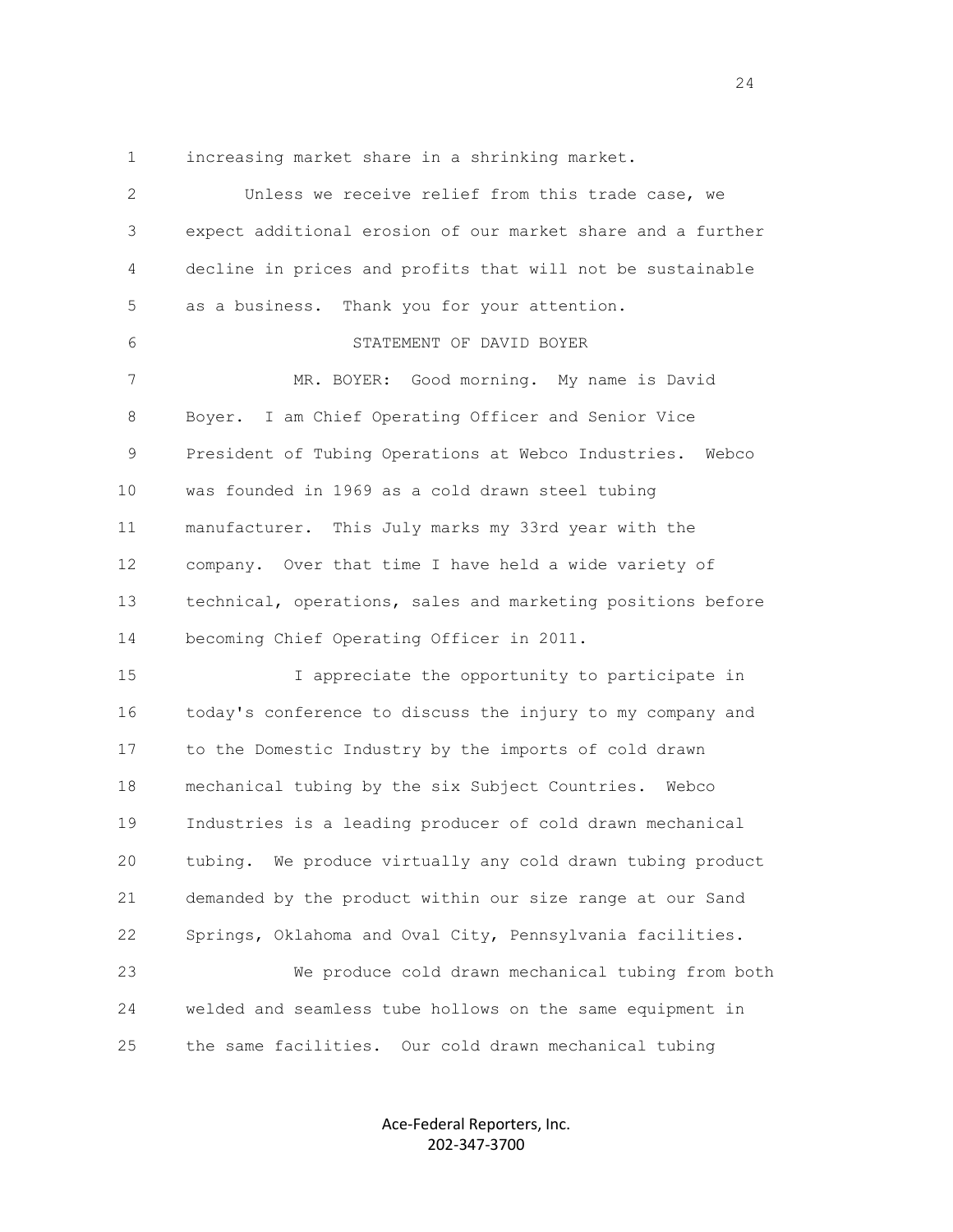1 products are produced in a number of applications including 2 various components of automotive, heavy duty truck, 3 agricultural machineries, hydraulic and pneumatic cylinder 4 industries as well as the number of other industrial 5 applications.

 6 The biggest challenge that Webco Industries faces 7 in the cold drawn mechanical tubing business over the last 8 three years has been the increasing market share of dumped 9 and subsidized imports from the Subject Countries driven by 10 low pricing that consistently undersells Webco.

 11 The dumped and subsidized imports began with 12 imports of cold drawn mechanical tubing in the smaller 13 diameters. Over time, as the volume increased, their 14 product offerings expanded to include larger diameters 15 throughout my company's size range. There is a huge volume 16 of cold drawn mechanical tubing available to our customers 17 at incredibly low prices. Webco has faced dumped and 18 subsidized prices that are 20 to 30 percent or more below 19 our prices and often below our costs.

 20 Faced with our customers being offered these 21 unfairly low prices for cold drawn mechanical tubing we have 22 no choice but to lower our prices to unsustainably low 23 levels to try to keep the business. With the exception of 24 price, there is no reason that Webco cannot compete with 25 Subject Imports. Webco ships nationwide to all regions of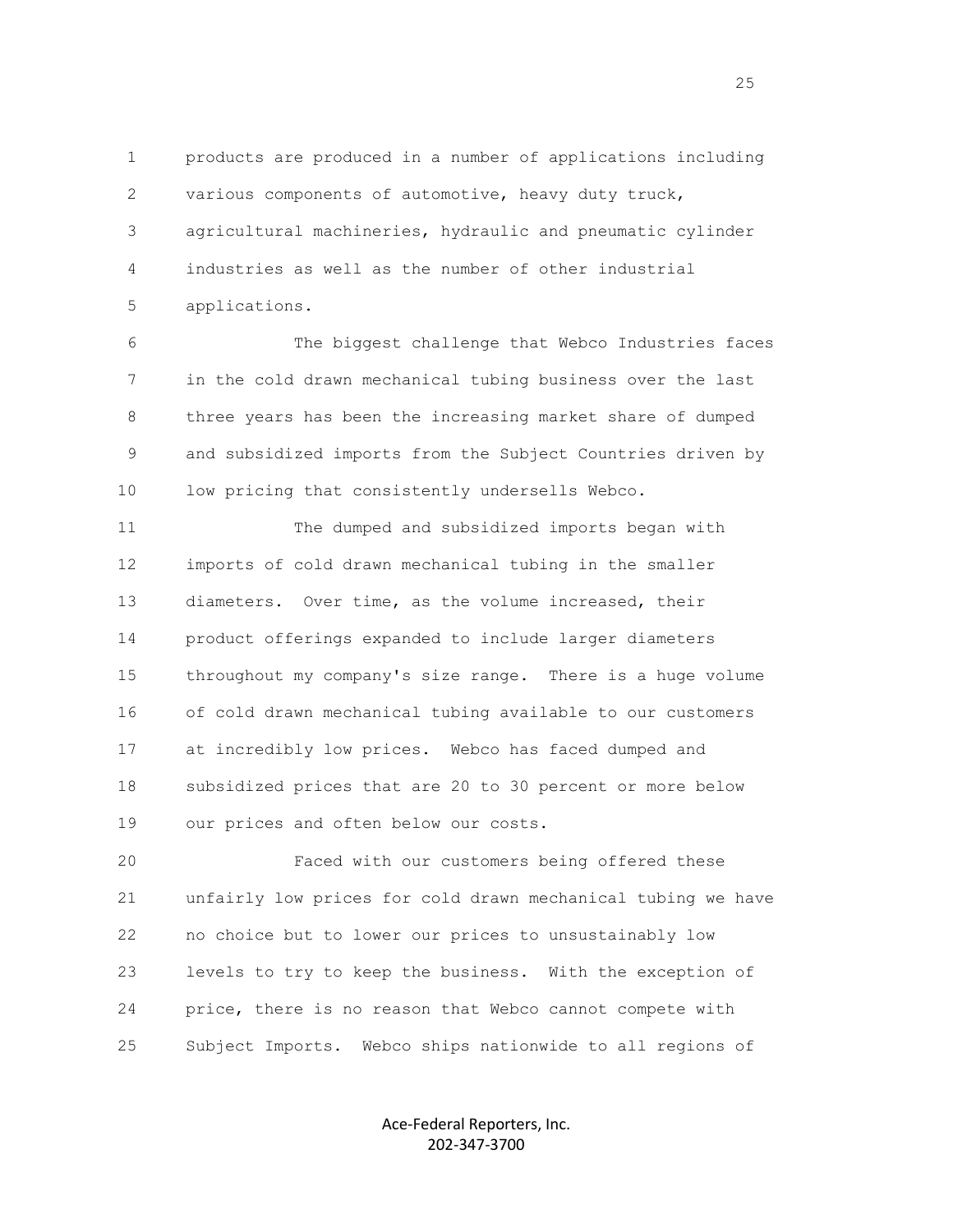1 the country, including the West Coast.

| $\overline{2}$  | We can also produce all products that are being              |
|-----------------|--------------------------------------------------------------|
| 3               | imported from the Subject Countries including both seamless  |
| 4               | and cold-drawn tubing. Webco offers high quality products    |
| 5               | that are fully capable of competing with fairly priced       |
| 6               | imports. The negative effects of the unfairly priced         |
| 7               | foreign imports have been devastating to our company's       |
| 8               | bottom line. Pricing is at unsustainably low levels that     |
| 9               | undermine our long-term viability as a producer of cold      |
| 10              | drawn mechanical tubing.                                     |
| 11              | We have tried to shift production to other                   |
| 12 <sup>°</sup> | products where possible but as you can see from our          |
| 13              | questionnaire we have had still some excess capacity ad      |
| 14              | retreating through fear of product lines is not a recipe for |
| 15              | long term health of the company. The low pricing resulting   |
| 16              | in low returns has stifled our ability to commit to future   |
| 17              | investments. Capital spending has been curtailed over the    |
| 18              | past several years as a result of the financial impact of    |
| 19              | low-priced imports.                                          |
| 20              | As a result, we have cancelled or delayed several            |
| 21              | investment projects. We will continue to face difficult      |
| 22              | decisions regarding future investments until we receive some |
| 23              | relief from the relentless downward and unfair pricing       |

25 imports are also harming our employees. Over the period,

24 pressure of the Subject Imports. The dumped and subsidized

Ace-Federal Reporters, Inc. 202-347-3700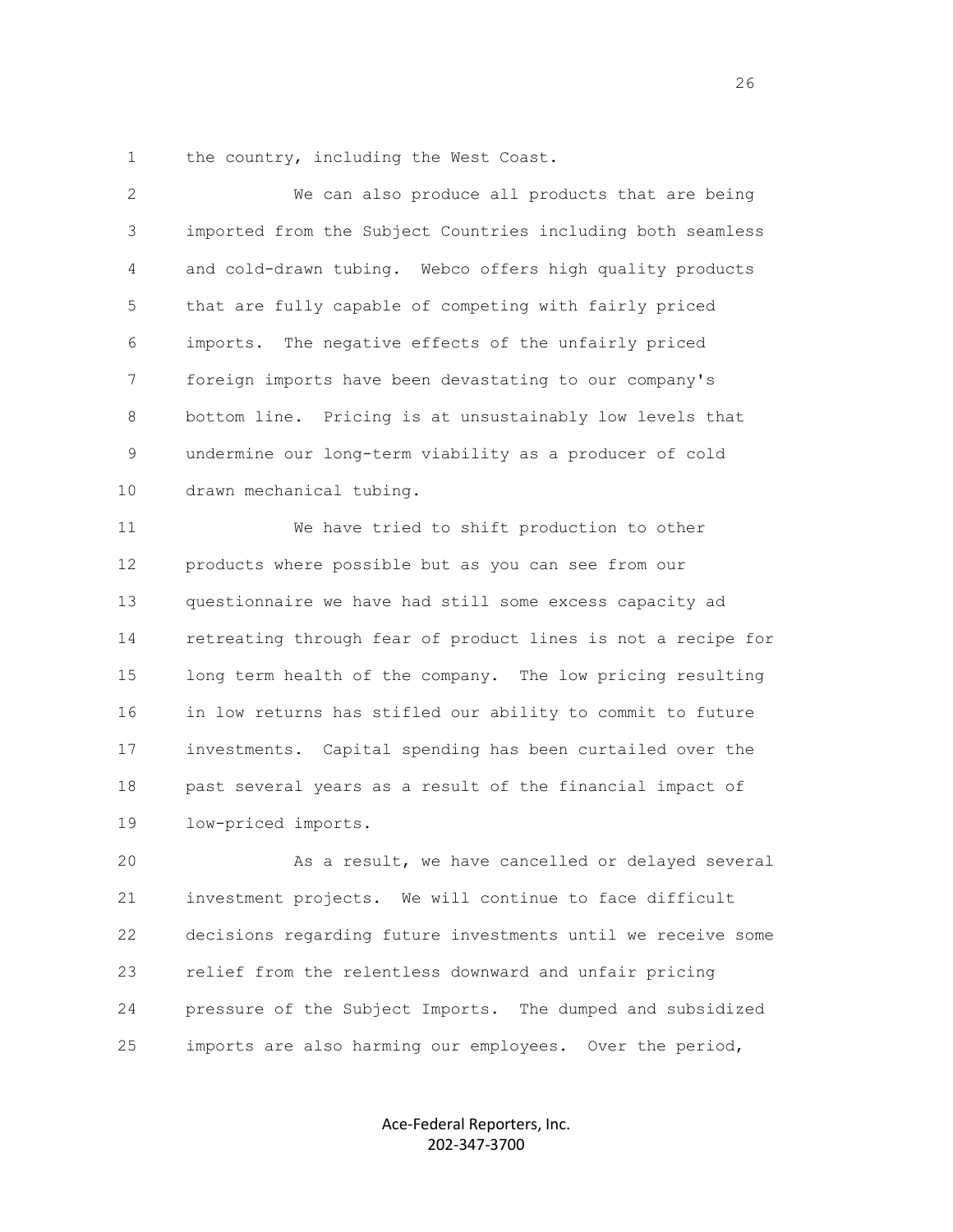1 Webco has been forced to lay off employees, decrease hours, 2 cut pay of employees in response to lost volume and lower 3 prices caused by unfairly traded imports.

 4 I'd add that we in management even took larger 5 pay cuts when our employees were required to do so. Without 6 relief, at some point in the future Webco will likely be 7 forced to make additional layoffs, reduce pay for our 8 employees and possibly worse. Webco and its employees 9 cannot afford to compete with the dumped and subsidized 10 imports over the long term. On behalf of Webco and its 11 employees, I ask the Commission to reach an affirmative 12 decision in this case. Thank you for your time and 13 attention given to this important and urgent matter.

14 STATEMENT OF KEN PURSEL

 15 MR. PURSEL: Good morning, I am Ken Pursel, 16 President of Sharon Tube which is a wholly owned subsidiary 17 of Zekelman Industries. I have been with Sharon Tube since 18 1990 when I started as a laborer on the shop floor. Since 19 that time I have held a variety of positions within Sharon 20 Tube, ultimately obtaining my current position in 2016. I 21 still know the workers on the shop floor well and they know 22 me.

 23 We are a union facility and take great pride in 24 maintaining a close relationship with our employees. Sharon 25 Tube is a producer of cold drawn mechanical tubing with a

> Ace-Federal Reporters, Inc. 202-347-3700

<u>27</u>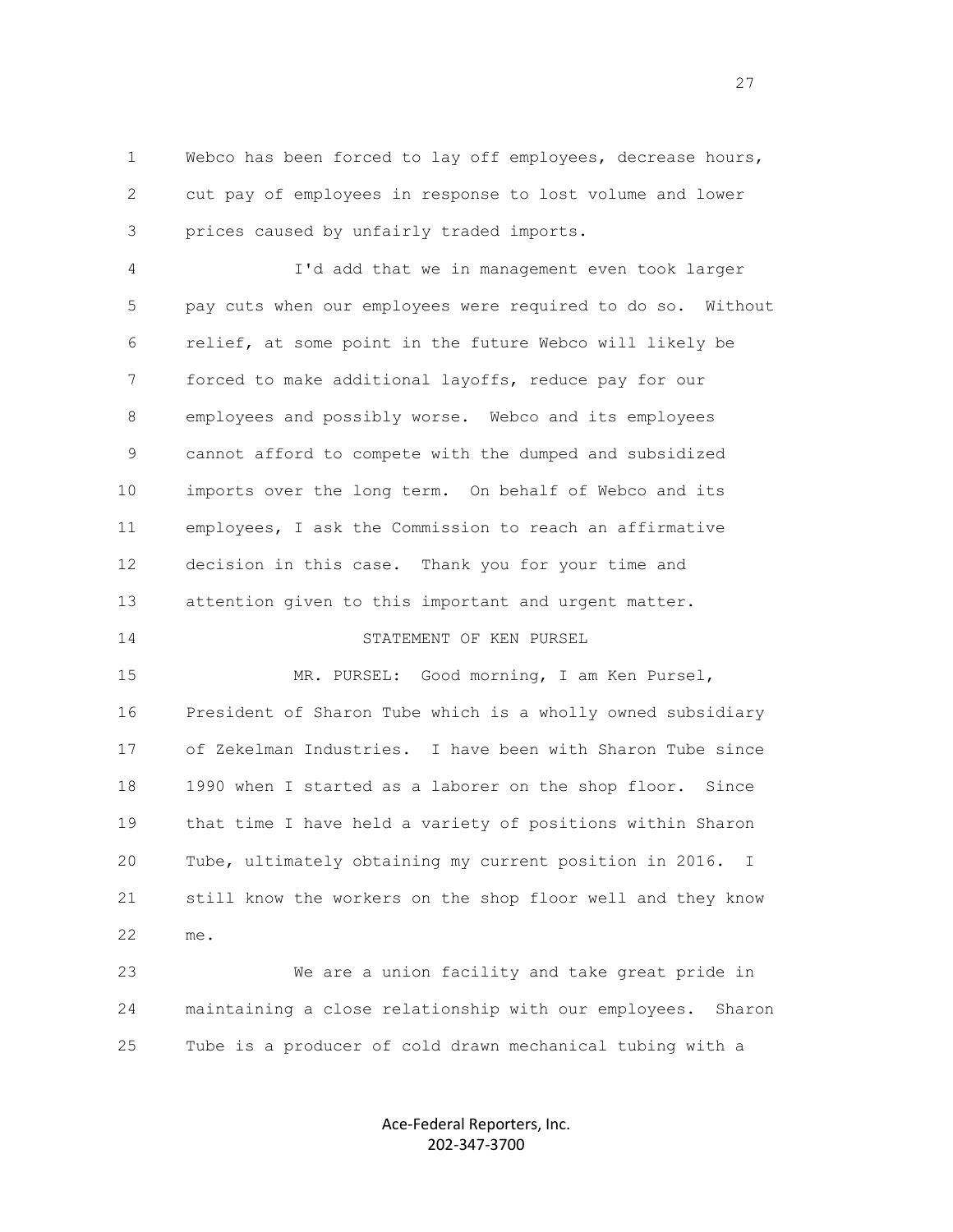1 production facility in Farrell, Pennsylvania. Our 2 mechanical tubing is employed in a variety of applications 3 such as automotive. Mining, construction, agricultural 4 equipment and ATVs and other various fluid-powered 5 applications.

 6 Sharon Tube is the most efficient producer of 7 cold-drawn mechanical tubing in North America, and we 8 believe, the world. This efficiency reflects a large 9 capital investment of 45 million dollars by our parent 10 company Zekelman Industries in 2011 and 2012 to upgrade our 11 production capabilities. Our cold drawn facilities employ 12 state-of-the-art industrial design that allows greater 13 precision and reduced lead times in our manufacturing 14 process.

 15 We produce a broad range of high quality product, 16 serving the entire U.S. Market. Despite this large 17 investment and our efficient production process, unfair 18 competition from imports from the Subject Countries has 19 undermined the performance of Sharon Tube. While we 20 envision increasing our sales and our share of the U.S. 21 Market through our capital improvement, in fact, we have 22 actually lost volume and market share since the time our new 23 investment came on-stream.

 24 My company and our industry have been under 25 attack by imports for quite a while but things have become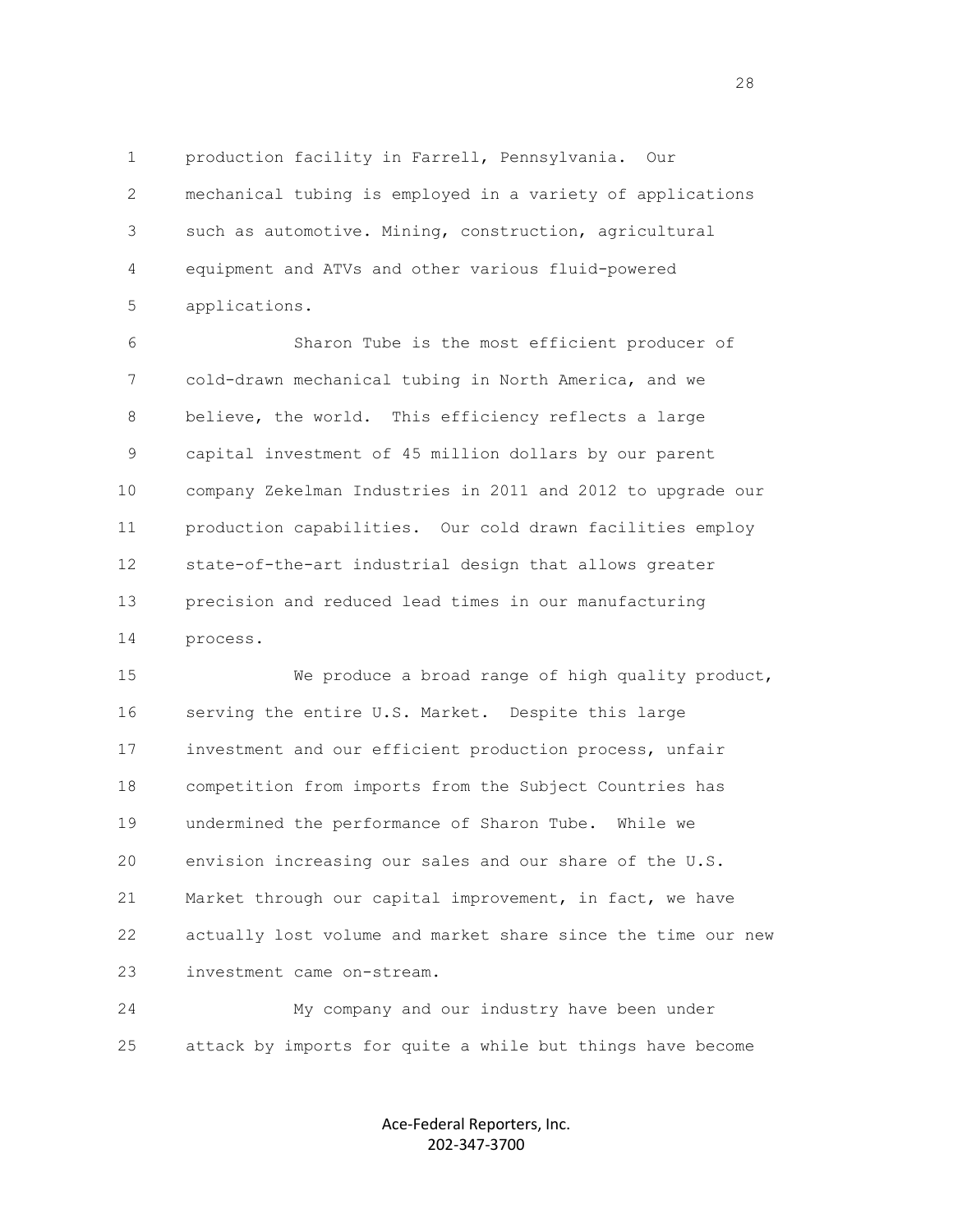1 intolerable over the past couple of years. We have seen 2 imported material being brought into the United States on a 3 speculative basis meaning that product is landed here and 4 remains in import inventories and is then sold to 5 individual purchasers at absurdly low prices.

 6 To give you an idea of how low pricing is, 7 earlier this year we met with a purchaser of our product who 8 buys via distributor. His purchaser told us that he 9 instructed the distributor to purchase and stock Subject 10 Imports of cold drawn mechanical tubing because they were 11 available at prices significantly below those of Sharon 12 Tube.

 13 He also stated that his company had no choice but 14 to purchase these imports because its competitors were 15 buying them. This was a significant customer of many years. 16 Absent success in this trade case it will be difficult if 17 not impossible to get that business back without making the 18 uneconomic choice to match the ridiculously low prices of 19 the dumped and subsidized imports. I have never once had a 20 customer tell me that he or she purchased a cold drawn 21 mechanical tubing because it was a better quality than my 22 product.

 23 Nor are there any imported products that cannot 24 be produced by our Domestic Industry. Rather, customers 25 tell us they would prefer to buy our product but they have

> Ace-Federal Reporters, Inc. 202-347-3700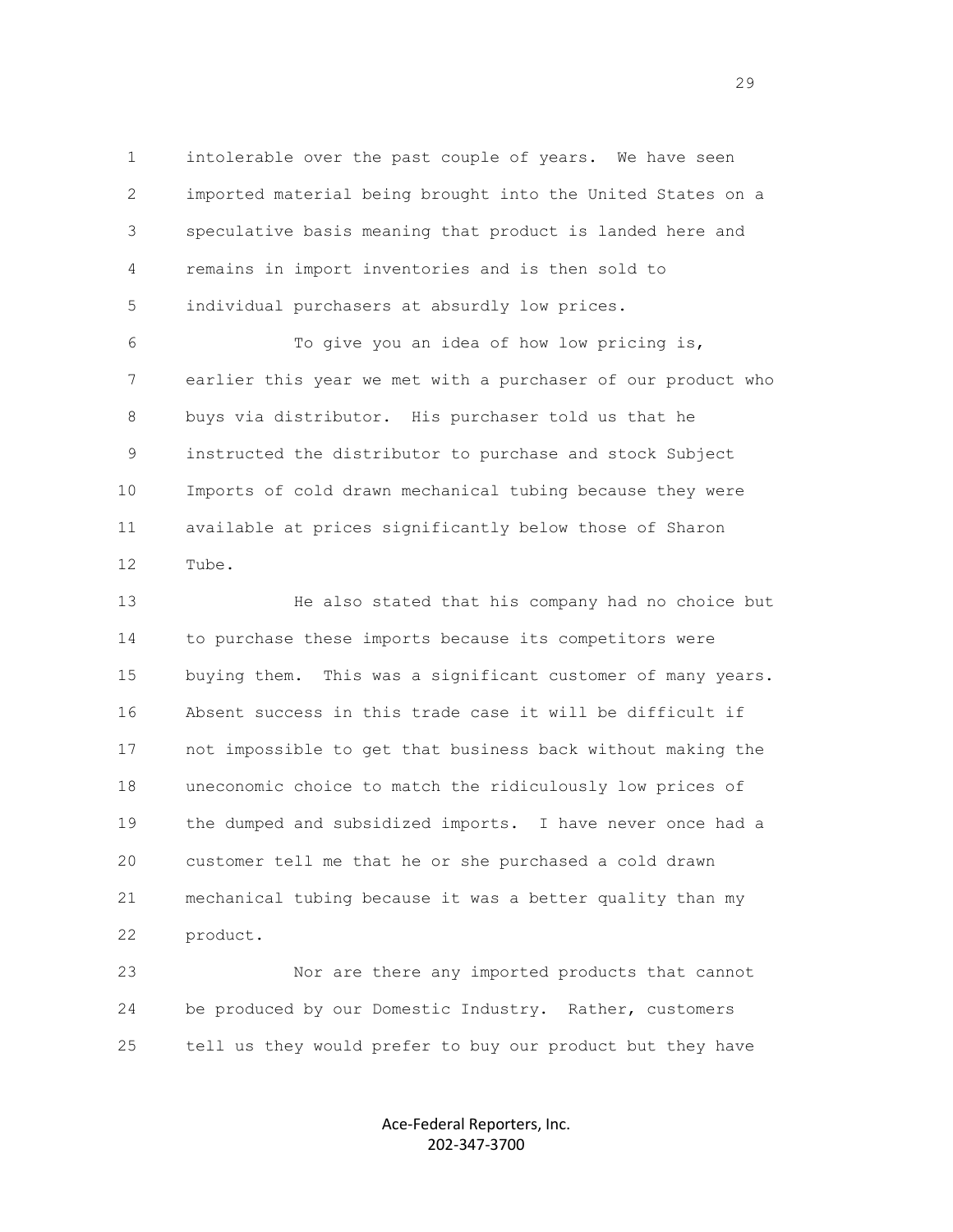1 to buy the imports because they are so much cheaper. The 2 impact of unfairly priced imports on our operation has been 3 dramatic as we have lost sales volume and lowered price we 4 have had no options but to lay off employees and reduce our 5 production.

 6 We in fact had a second facility in Sharon, 7 Pennsylvania that was cold drawing small diameter tubing as 8 recently as 2012 when we were forced to shutter the 9 operation due to declining sales caused by increasing 10 imports. In addition, we have reduced the number of shifts 11 at our Farrell facility. This has resulted in layoffs of 12 both steel workers and salary employees since 2014.

 13 These reductions have been extremely hard on our 14 workers, their families and our communities but they have 15 been mandated by the import competition we have faced. In 16 the last couple of years, imports have often been priced 17 lower per pound than the cost for us to produce the redraw 18 hauler. As an efficient producer of cold drawn mechanical 19 tubing I can tell you that there is no way the prices being 20 offered on these imports are justified.

 21 Rather these prices reflect large margins of 22 dumping and subsidization in the Subject Countries. As bad 23 as the conditions have been in the last few years we are 24 already starting to see an impact from this case. After the 25 case was filed, customers have informed us that some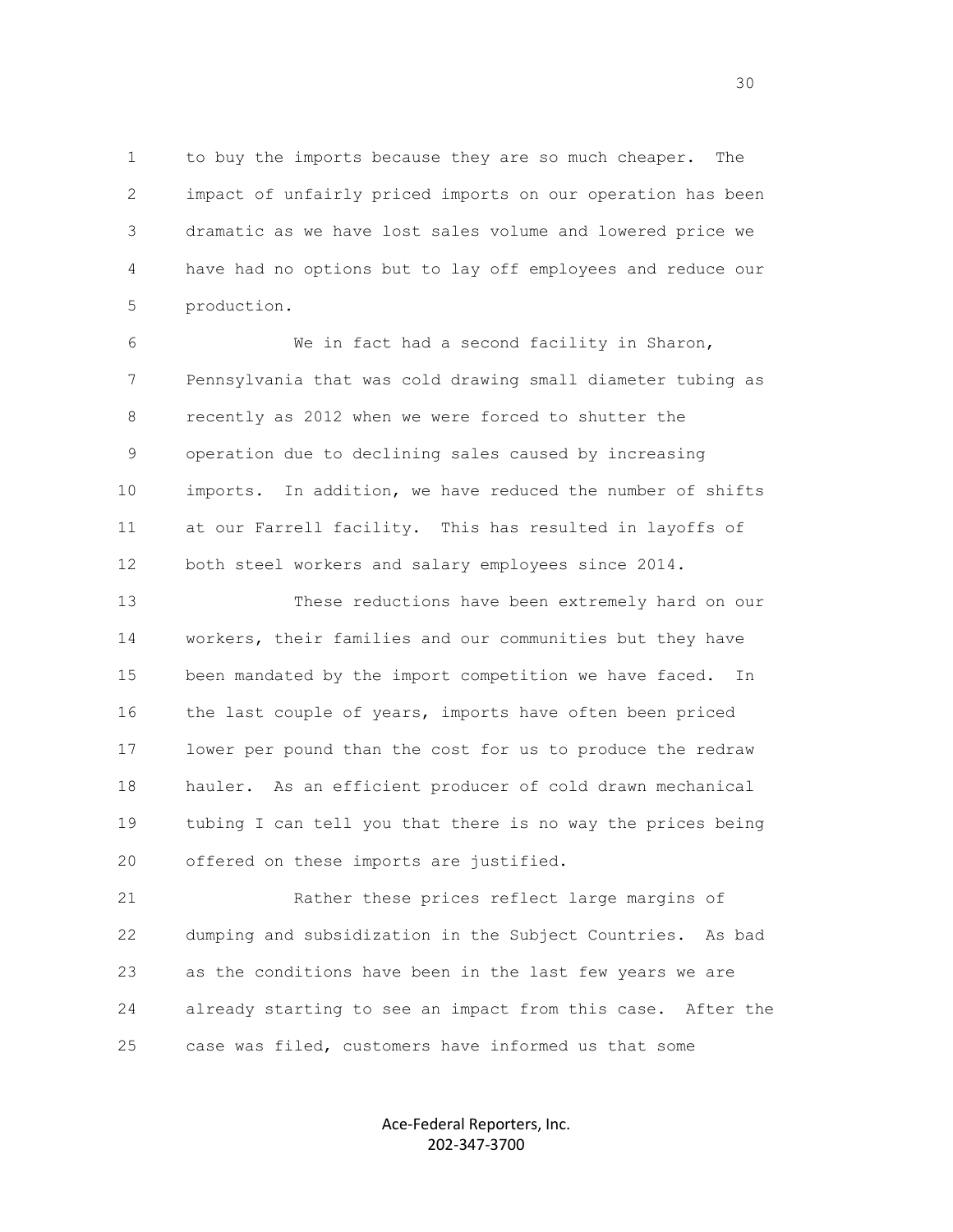1 importers are increasing their prices significantly.

2 To my mind, the fact that we are seeing changes 3 in the market in just a few weeks since the filing of this 4 petition demonstrates that it was the imports that caused 5 the injury suffered by the Domestic Industry over the last 6 two years. It is crucial that this case be allowed to move 7 forward because my company has suffered severe injury by 8 imports from these six countries over the entirety of the 9 2014 to 2016 period.

 10 Our sales volumes are down substantially and our 11 prices have declined dramatically thereby depriving us of 12 any ability to realize a reasonable return on the large 13 investment that we made in our state of the art cold drawing 14 facility. We would like to hire back the workers that we 15 have been forced to lay off and we have plenty of capacity 16 to serve the U.S. Market.

 17 We believe this action can achieve that. This 18 concludes my testimony. Thank you for allowing me to 19 address you this morning.

## 20 STATEMENT OF CARY HART

 21 MR. HART: Good morning Mr. Anderson and members 22 of the Commission Staff. My name is Cary Hart and I am the 23 President and CEO of PTC Alliance Corporation. I joined PTC 24 nearly 20 years ago starting out in sales and over my career 25 I have served in nearly every role within operations and

> Ace-Federal Reporters, Inc. 202-347-3700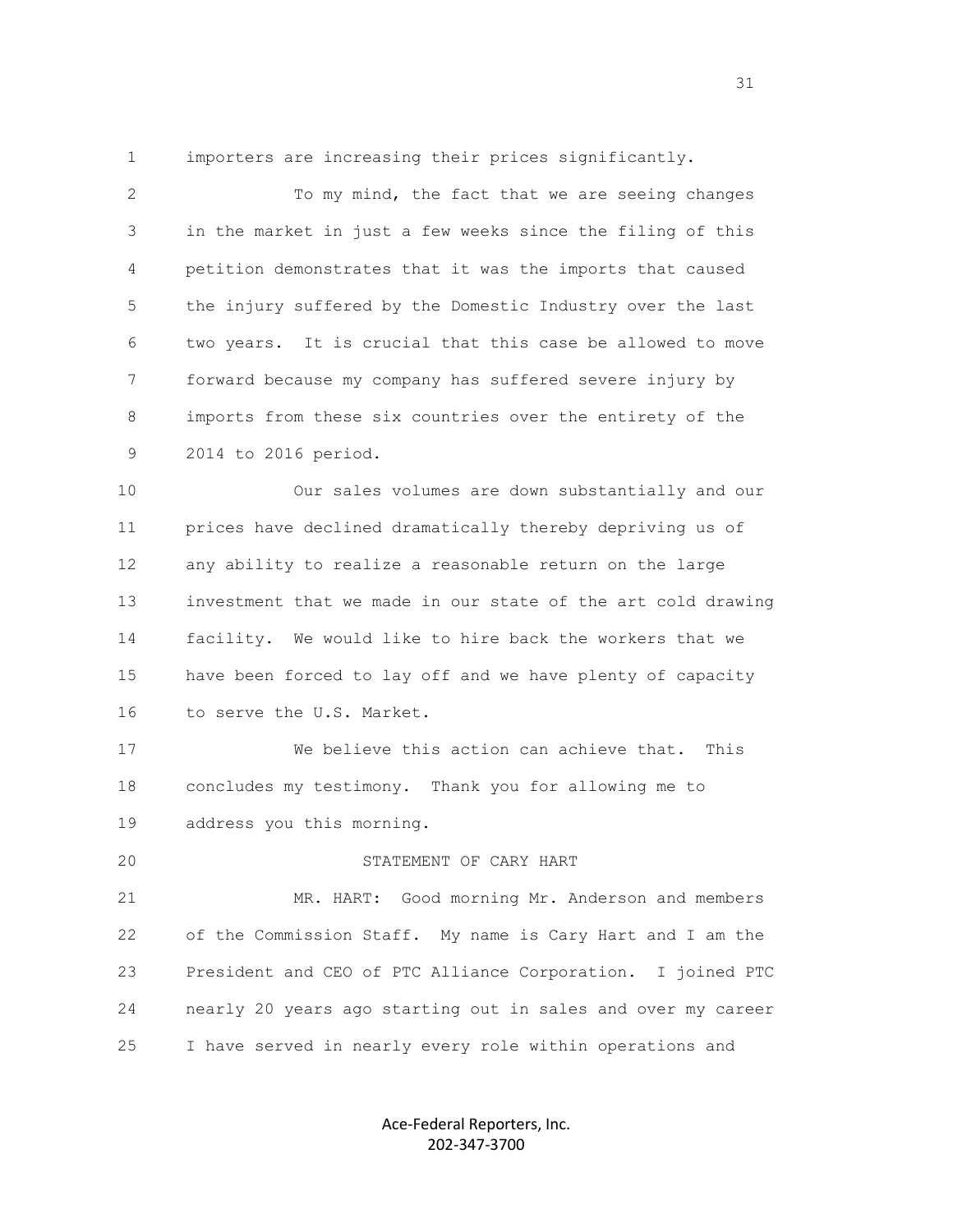1 sales before taking this current role as President in 2009 2 and CEO in 2015.

 3 PTC Alliance is a leading global manufacturer of 4 cold drawn mechanical steel tubing. We are a Petitioner in 5 this trade case and operate multiple unionized facilities. 6 PTC Alliance was founded in 1924 and was formally known as 7 the Pittsburgh Tube Company until 2000.

 8 PTC is located in Wexford, Pennsylvania and we 9 produce cold drawn mechanical tubing at our five production 10 facilities located in Illinois, Ohio and Pennsylvania. At 11 our modern facilities we produce cold drawn mechanical 12 tubing from both welded and seamless tube hollows. Our 13 products are critical components in a wide variety of many 14 high end industrial applications in the automotive, heavy 15 equipment and mining industries.

 16 Our capacity for specialization of products and 17 services and our dedication to customers and continuous 18 improvement enable PTC to maintain a competitive position in 19 both U.S. and in global markets. In recent years however we 20 have been unable to operate our production lines at anywhere 21 near their capacity due to the increase in dumped and 22 subsidized imports.

 23 Competition with Subject Imports has 24 significantly intensified since 2014. These unfair imports 25 have made it extremely difficult for our company to compete

> Ace-Federal Reporters, Inc. 202-347-3700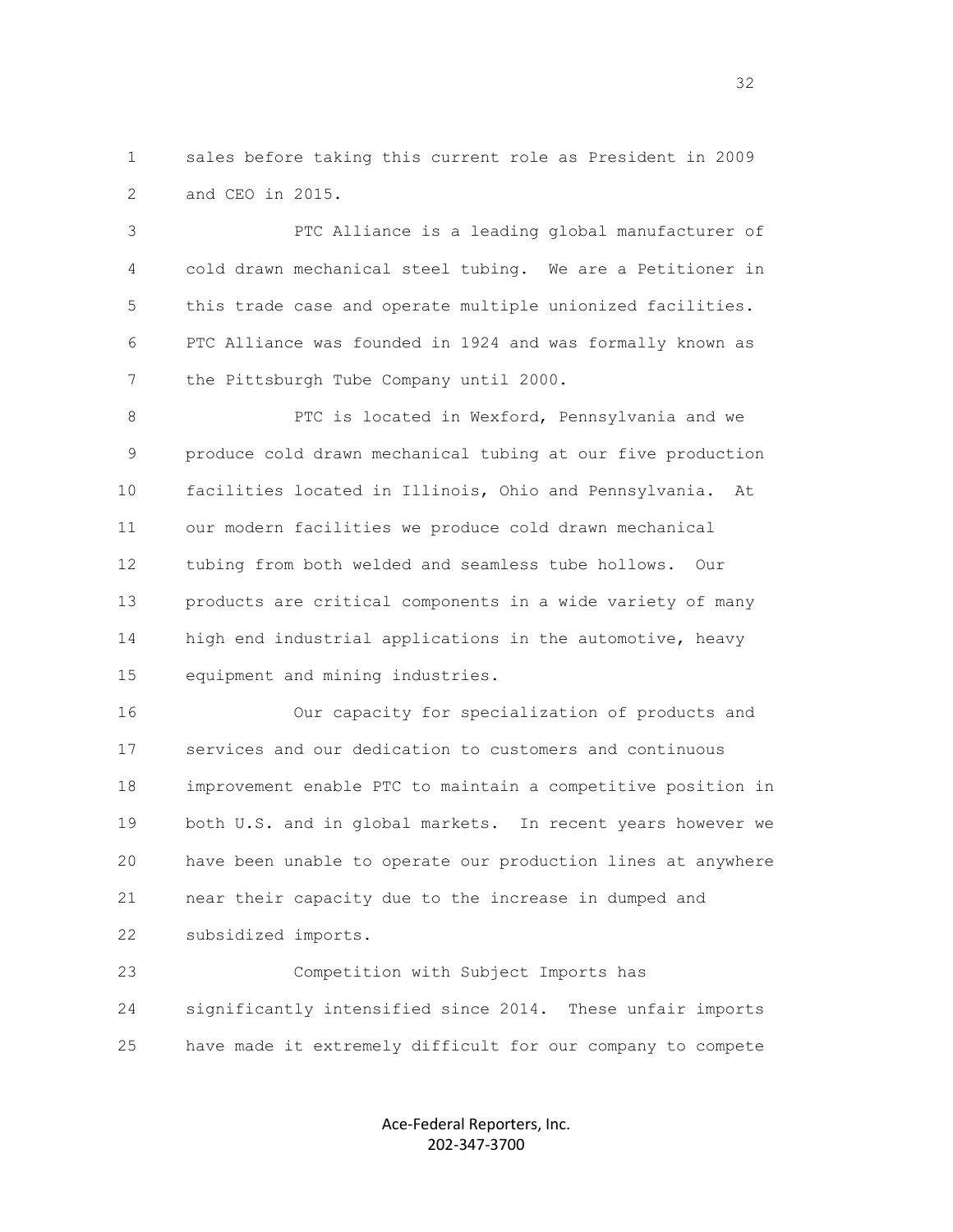1 in our own market and we have lost substantial sales and 2 revenue as a result. PTC competes with imports ever day 3 across the full range of cold drawn mechanical tubing 4 products and our quality is second to none.

 5 We sell our products through the entire United 6 States. Both the U.S. and Foreign Producers manufacture 7 cold drawn mechanical tubing to the same industry 8 specifications and standards such as the STN or the European 9 Nominal specifications. Thus, the domestic and import 10 products are highly interchangeable. The only difference is 11 price. Subject Imports have gained market share by 12 significantly underselling our company as well as other 13 producers here today.

 14 The low prices offered by the Subject Countries 15 have been very attractive to our customers because price is 16 critical in their purchase decision. Our customers 17 frequently use lower offers or offers of lower-priced 18 imports, forcing us to reduce our prices if we want to win 19 the sale. In many cases however the prices are simply too 20 low. We have seen our customers shift away from our 21 products toward the substantially lower priced imports 22 offered by Subject Producers.

 23 For example, we have seen dumped and subsidized 24 imports of cold drawn mechanical tubing at prices that are 25 not only below our cost of production but even lower than

> Ace-Federal Reporters, Inc. 202-347-3700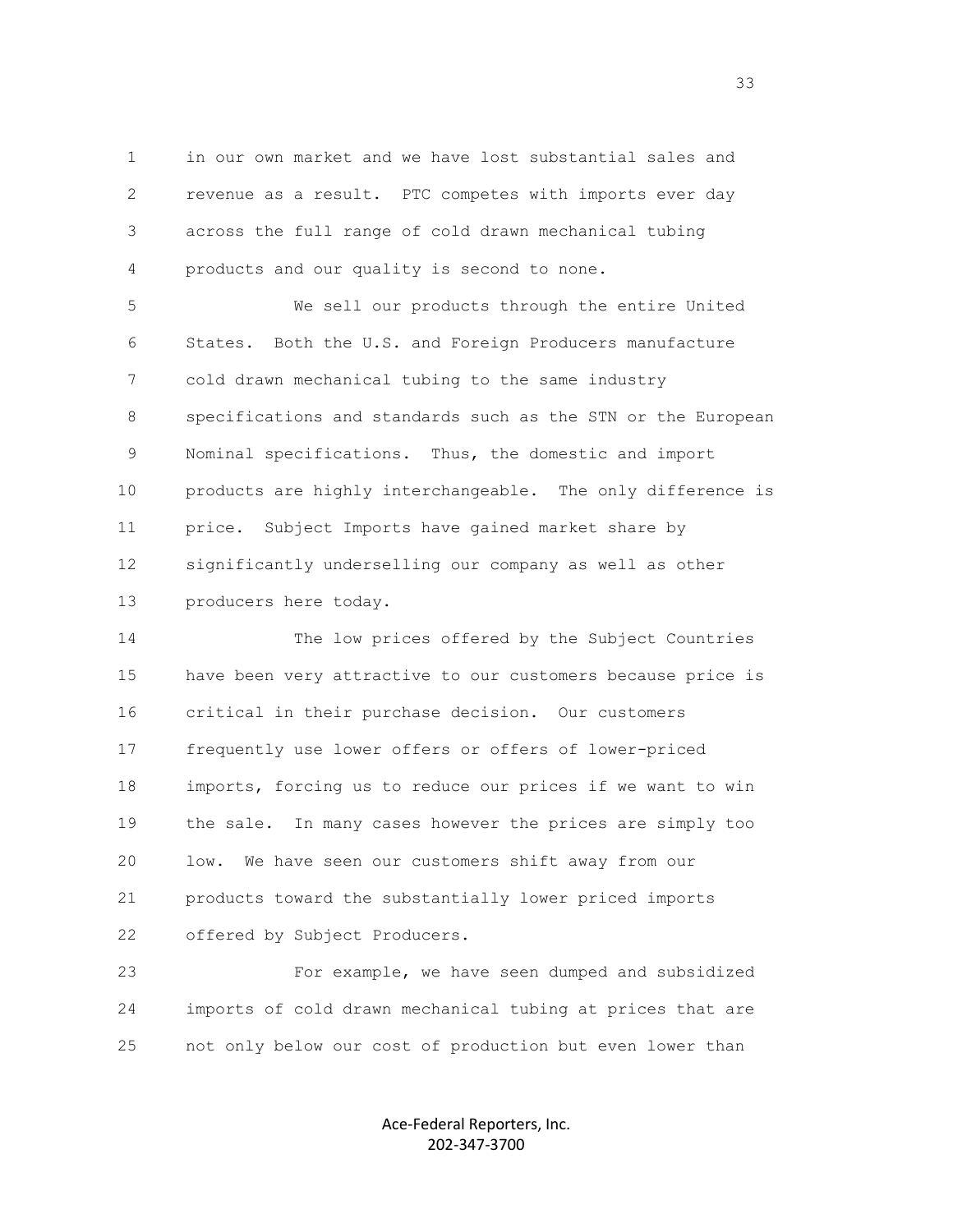1 our cost at which we can procure our raw material stock.

 2 We have made every effort to remain cost 3 competitive with imports but we have struggled to compete 4 with their ridiculously low prices. If we try to keep 5 prices at a reasonable level, we lose sales and market 6 share. If we cut our prices to try to capture a sale, our 7 bottom line suffers. For the last couple of years we have 8 faced the worst of both worlds losing significant volume and 9 getting lower prices based on the pricing pressure created 10 by the dumped and subsidized imports.

 11 Due to the substantially lower sales volume we 12 have experienced over the past few years we have had to run 13 our mills at dramatically reduced levels, operating fewer 14 shifts and in fewer months. In 2014, we were forced to idle 15 part of our mill in Chicago Heights, Illinois that produced 16 our upstream feed stock. Now we only operate our finishing 17 lines at that location and we do so even at reduced 18 capacity.

 19 In 2016 we also experienced the temporary idling 20 of our finishing facility in Beaver Falls, Pennsylvania. 21 These shut downs have taken a human toll as well due to all 22 the worker layoffs. The poor financial performance of our 23 operations has also prevented us from making many necessary 24 capital investments. In fact, our capital expenditures 25 during the past three years have been a fraction of what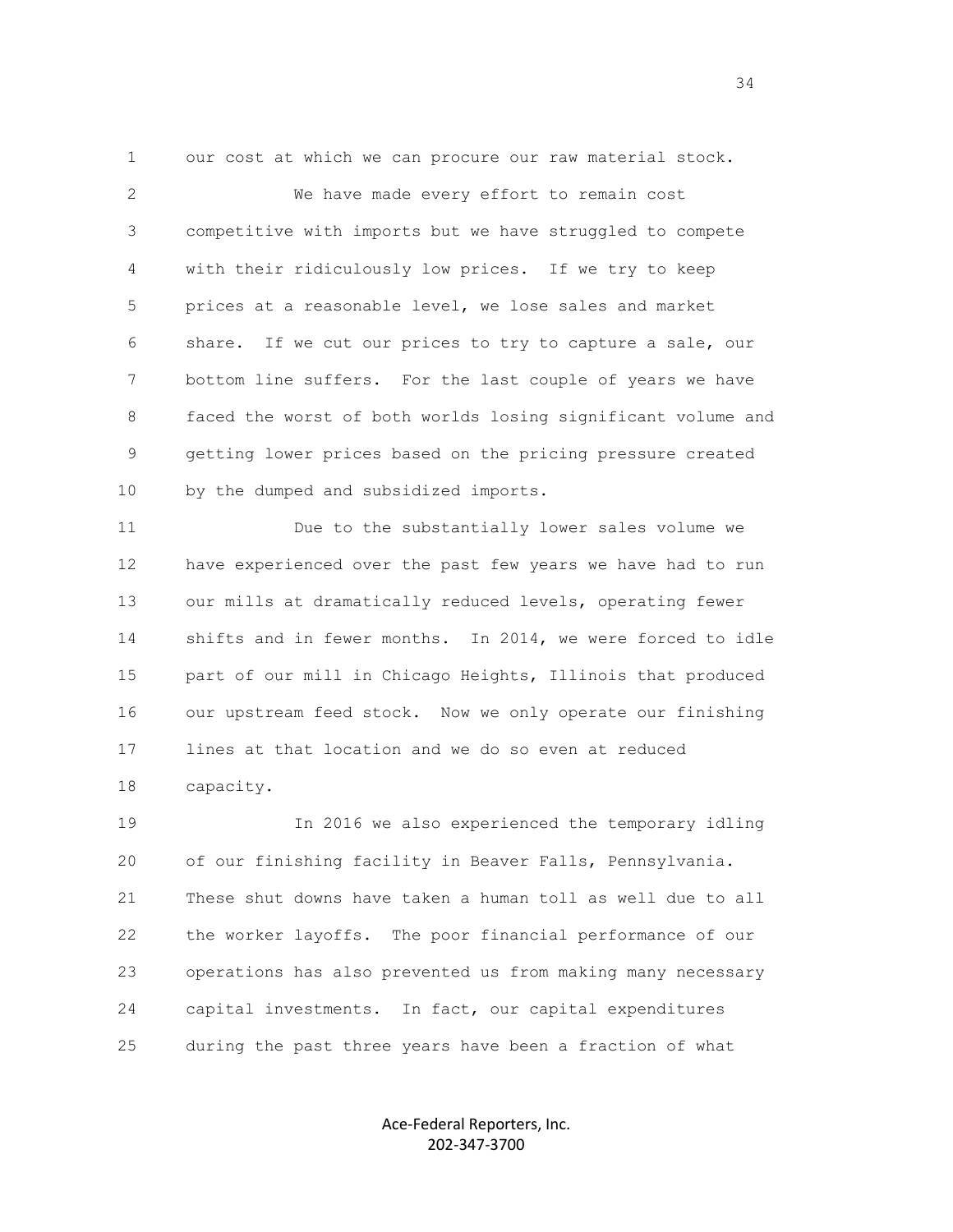1 they were several years ago and have been down to the bare 2 bones, just doing repairs and maintenance to allow us to 3 continue reduced operations.

 4 If dumped and subsidized imports continue to flow 5 into the U.S. Market at the low prices we have seen in 6 recent years there is no doubt our company will continue to 7 lose sales and market share to Subject Imports. We are 8 confident that if import relief is provided to our industry, 9 PTC can effectively compete and once again achieve a healthy 10 return on our investment.

 11 Thank you very much for the opportunity to appear 12 today.

 13 STATEMENT OF HOLLY HART 14 MS. HART: Good morning Mr. Anderson and 15 Commission Staff. My name is Holly Hart and I am the 16 Assistant to the President and Legislative Director of the 17 United Steel Workers of the USW. We're the largest 18 industrial union in North America with about one million 19 active, retired and laid off members. We're proud to 20 represent men and women in nearly every manufacturing 21 sector. 22 The USW has consistently opposed the unfair trade

 23 practices of foreign companies and governments. Not only do 24 such actions violate U.S. and international trade rules but 25 they also have a devastating impact on American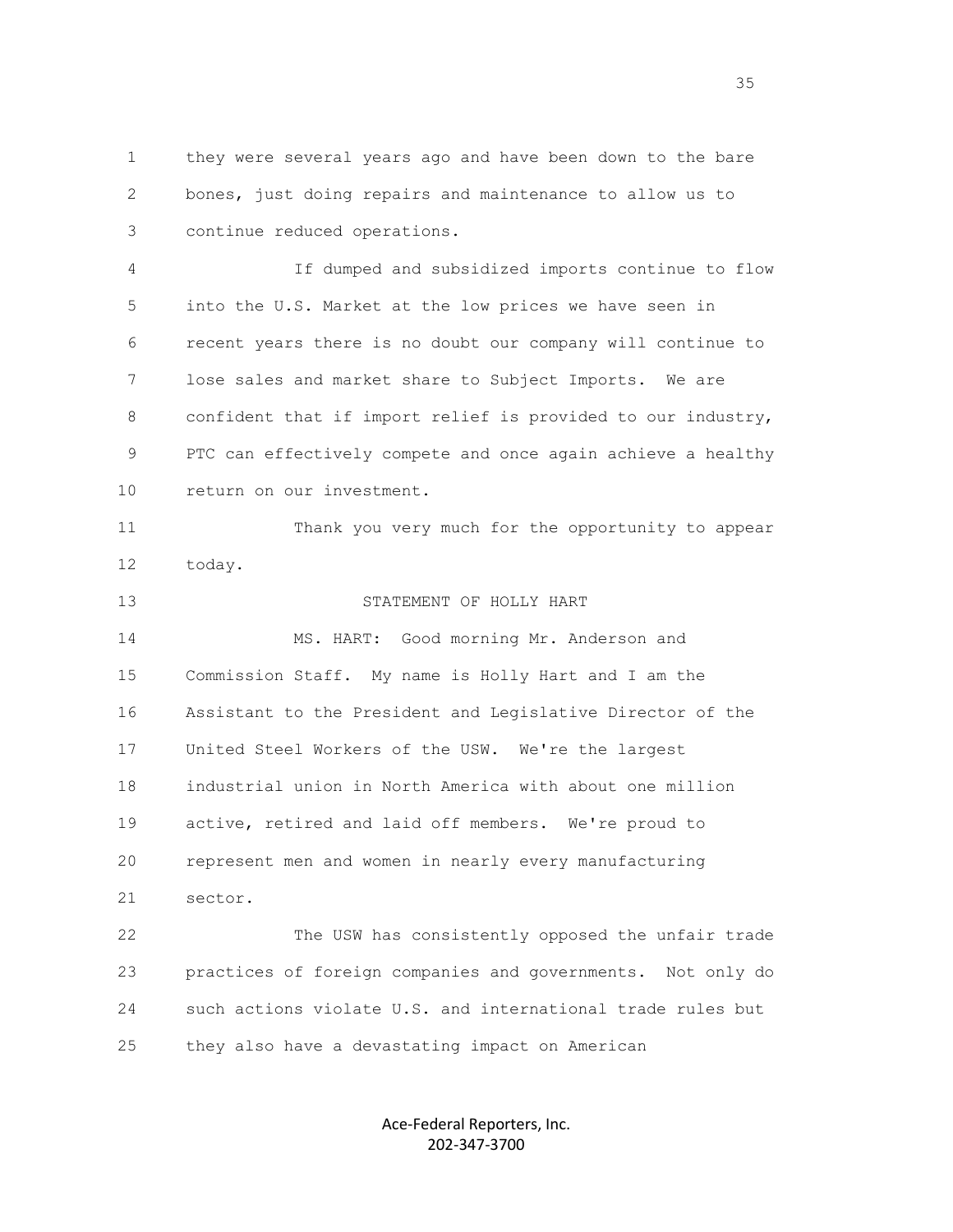1 Manufacturers and their workers. In recent years, the Steel 2 Workers have been spending more and more time here urging 3 the Commission to provide much needed trade relief to save 4 American Manufacturing Jobs from the effects of unfairly 5 traded imports.

 6 As our leadership has repeatedly and publicly 7 stated, we are in the midst of a steel crisis caused by 8 massive global overcapacity and a willingness by others to 9 dump their steel at low prices in the United States just to 10 avoid having to make tough decisions at home. My purpose 11 here today on behalf of our members is to bring your 12 attention to yet another domestic steel sector, cold drawn 13 mechanical tubing that is suffering from these challenging 14 conditions.

 15 The Steelworkers represent steelworkers at a 16 number of cold drawn mechanical tubing production facilities 17 in the United States including those of Acelor Mittal 18 Tubular Products, PTC Alliance Corporation, Zekelman and 19 Michigan Seamless. For those steelworkers and their 20 families, I ask the Commission to level the playing field 21 for the U.S. cold drawn mechanical tubing industry and its 22 workers.

 23 During the past three years, American cold drawn 24 mechanical tubing producers have faced unfair and increasing 25 competition from the six Subject Countries. The depressed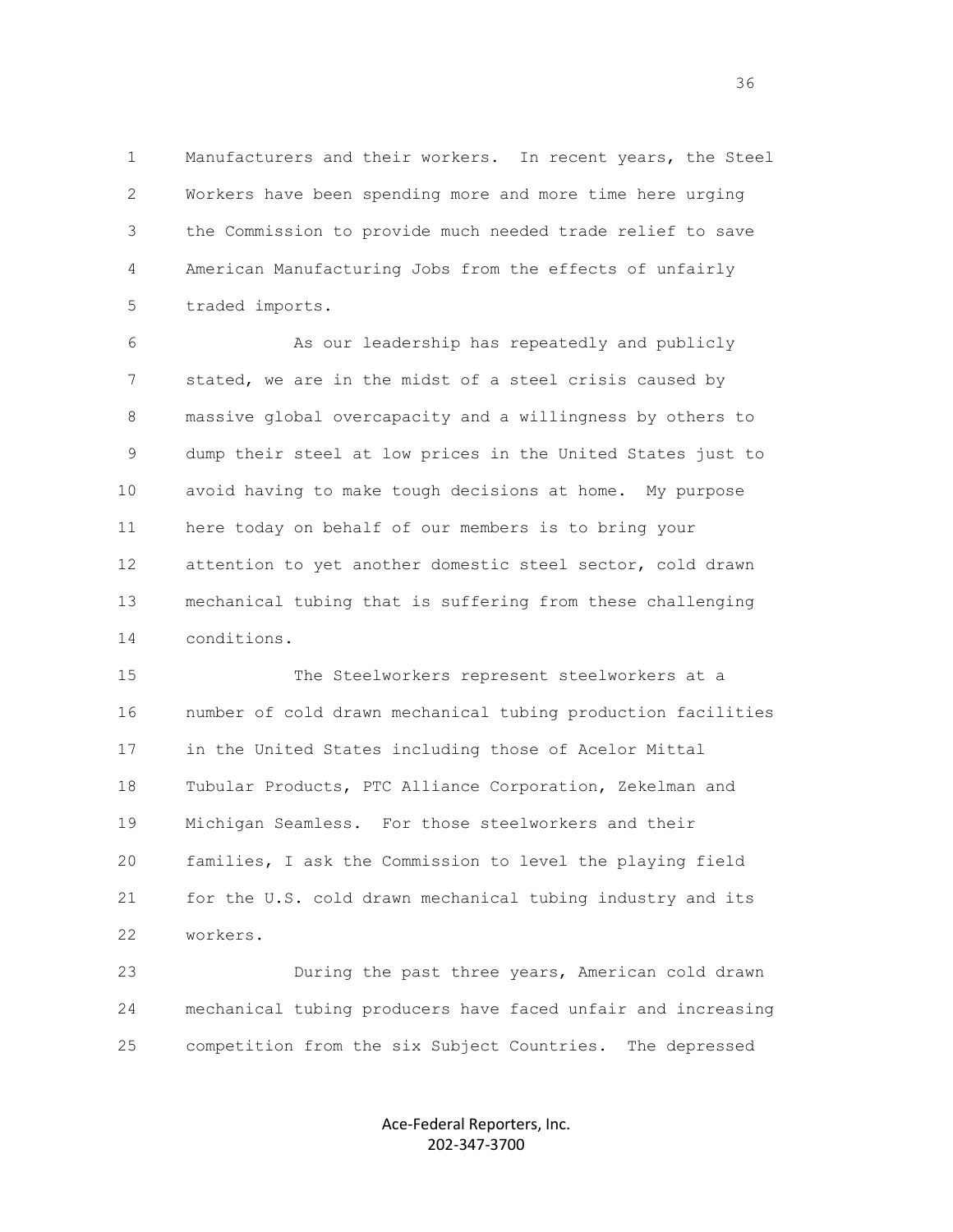1 market conditions caused by these low-priced imports have 2 had far reaching effect. For example, PTC Alliance was 3 forced in 2016 to temporarily idle its finishing plant in 4 Beaver Falls, Pennsylvania.

 5 Similarly, Zekelman idled one of its three 6 production lines at its Niles, Ohio facility and our members 7 have faced dozens of layoffs since 2014. ArcelorMittal 8 Tubular has also experienced layoffs during the 2014 to 2016 9 period as Subject Imports have flooded the market. The 10 consequences of unfairly priced imports have placed the 11 Domestic Industry and our members in really a dire 12 situation.

 13 Workers at other cold drawn mechanical tubing 14 facilities have suffered job loss, reduced pay as well as 15 Subject Imports have surged. Those lost jobs and wages hurt 16 not only hard-working, highly-skilled American steel workers 17 but also their families, retirees and the entire community 18 that depends on the success of these plants.

 19 For the U.S. cold drawn mechanical tubing 20 industry and those jobs that still exist, trade relief is 21 absolutely critical. There is no question that American 22 Steel Workers and the products we make can compete with 23 imports from any country in the world. Our modern 24 facilities and product quality are second to none yet 25 despite the Domestic Producers potential to be highly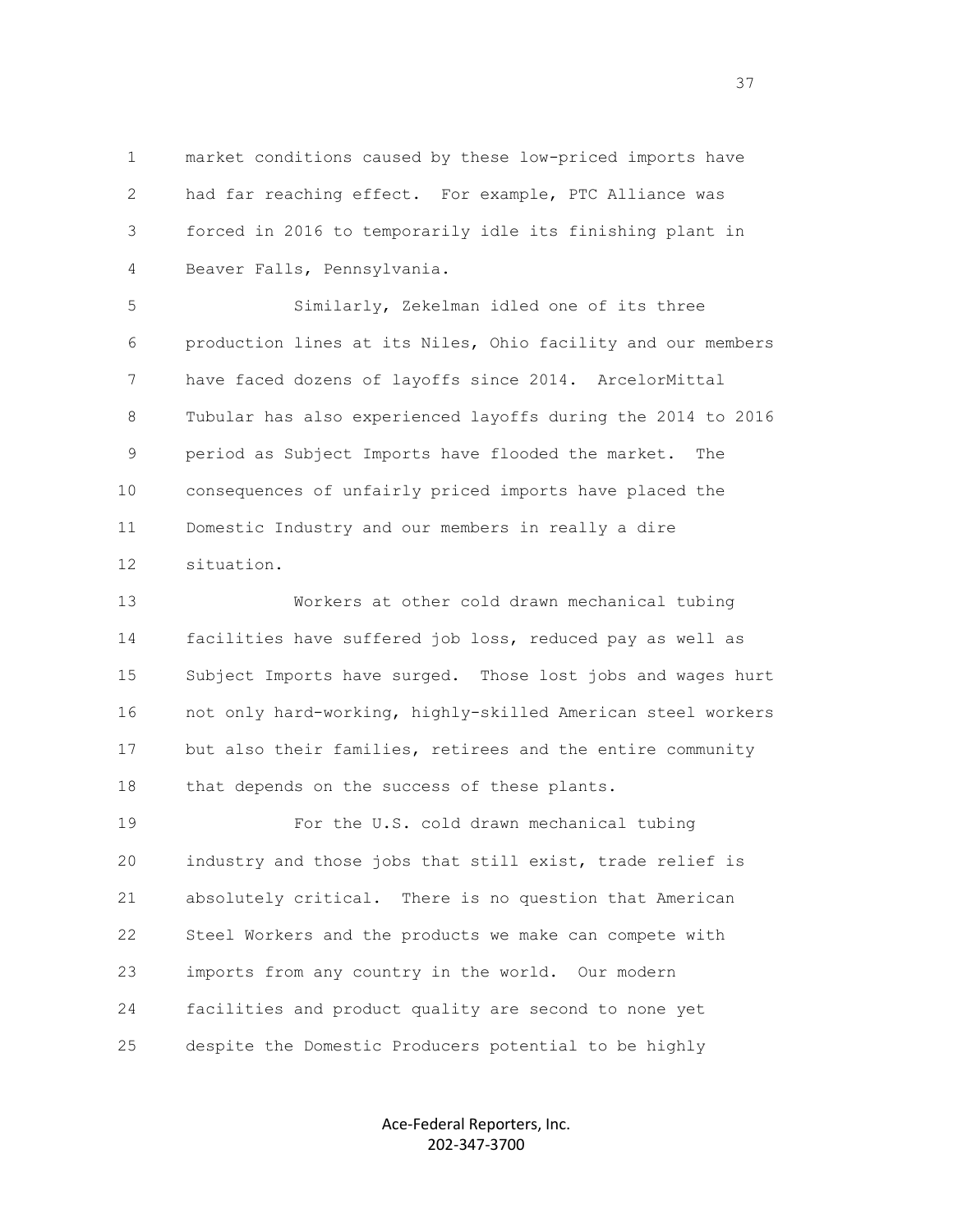1 competitive, they are still suffering.

 2 We need help in stopping the injury being caused 3 by the overcapacity, government subsidies and unfair pricing 4 coming from the six Subject Countries. We are counting on 5 the Commission to enforce the trace laws to ensure the 6 competition is fair so that U.S. Producers and workers can 7 thrive and they can invest in the future. 8 On behalf of our Union's members who make cold 9 drawn mechanical tubing and the communities that depend on 10 them, I urge the Commission to enforce the trace rules and 11 to find that unfair imports of cold drawn mechanical tubing 12 are injuring the U.S. Industry and its workers. Thank you 13 very much. 14 STATEMENT OF R. ALAN LUBERDA 15 MR. LUBERDA: Good morning again Mr. Anderson and 16 members of the staff. Again, I'm Alan Luberda from Kelley 17 Drye. I'm here on behalf of the Petitioners and I'm going to 18 summarize the main arguments for the Domestic Industry. 19 We've passed out to you a confidential set of charts that 20 you can follow along with. Most of the information is 21 confidential so we didn't think it was a good idea -- there 22 would be too many blank screens to put on a screen this 23 morning so. 24 First, the domestic like product. The scope of

25 this case covers circular cold drawn mechanical tubing of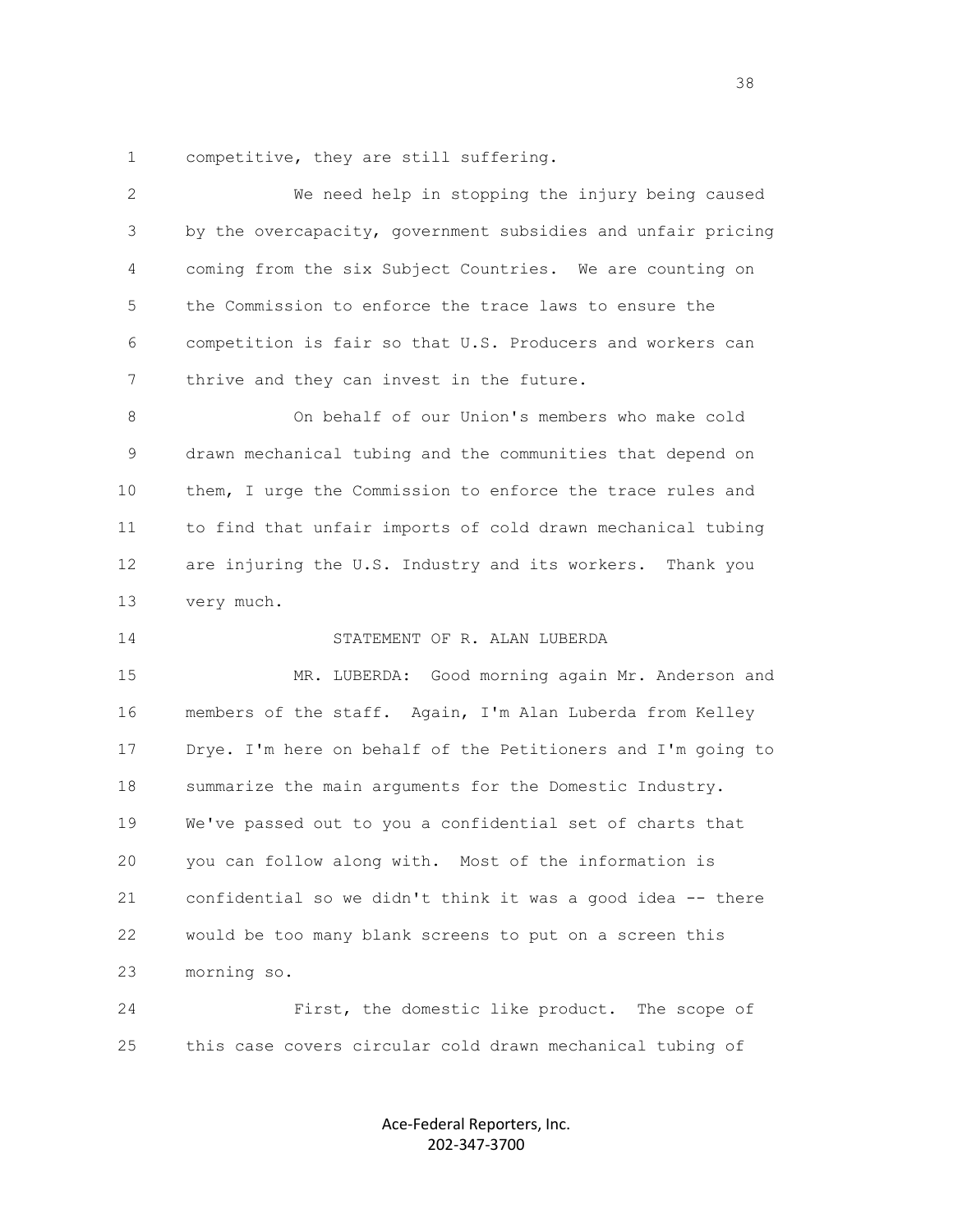1 carbon and alloy steel and I just note given the 2 introduction of the other side that the language of the 3 scope says it is covering "product that is cold drawn or 4 otherwise cold finished after initial tube formation in a 5 manner that involves a change in the diameter of wall 6 thickness of the tubing or both. We believe that the 7 domestic like product mirrors the scope in this case.

 8 In Slide No. 3, you can see these products all 9 have physical characteristics imparted through cold drawing 10 process. All cold drawn mechanical tubing has the very 11 tight dimensional shape tolerances, enhanced yield strength, 12 hardness, machinability toughness and surface conditions 13 that are necessary for use in the mechanical applications. 14 These products represent a continuum of products of varying 15 outside diameter and wall thickness combinations and 16 physical and mechanical characteristics.

 17 Because the purchasers need those physical 18 mechanical characteristics imparted by the cold finishing 19 and cold drawing process the subject product is not 20 interchangeable with non-drawn tubular products. Both 21 purchasers and producers recognize cold drawn mechanical 22 tubing as a single like product that is different from the 23 non drawn products.

 24 All cold drawn mechanical tubing is made on the 25 same equipment, in the same facilities and with the same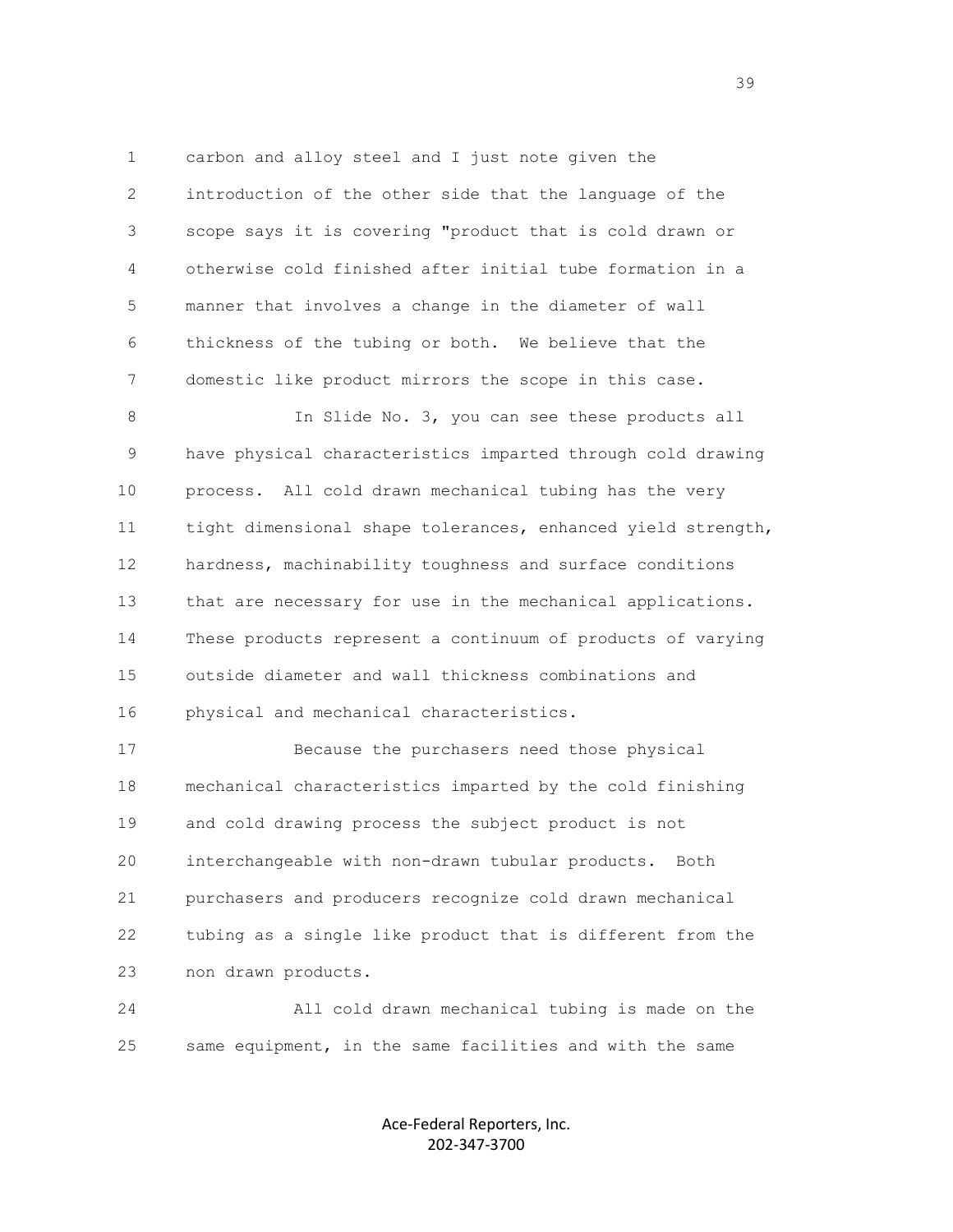1 workers. It is sold in the same channels of distribution 2 and at prices that are within a reasonable range of one 3 another based on their physical and other characteristics. 4 The Commission should therefore find a single like product 5 that mirrors the scope of this case.

 6 As can be seen on Slide No. 4, negligibility is 7 not an issue in this case. Each of the six countries 8 exceeds the 3 percent threshold on an individual country 9 basis. Next, cumulation, the factors the ITC examines to 10 identify a reasonable overlap in competition, fungibility, 11 geographic overlap; channel distribution and simultaneous 12 presence are met in this case. We will provide the 13 specifics on these factors with respect to each country in 14 our brief.

 15 Turning to the first of the statutory injury 16 factors. Slide No. 6 shows that the absolute level of 17 Subject Import Volumes is significant and has been 18 increasing rapidly. Starting from the already significant 19 volume in 2014, Subject Imports grew in volume by about 10 20 percent over the period. But it is showing in Slide No. 7, 21 not only was the Subject Import Volume growing it was doing 22 so at a time when consumption was declining.

 23 In Slide No. 8 with demand falling and Subject 24 Imports increasing market share of the Subject Imports 25 surged form an already significant level in 2014. Slide No.

> Ace-Federal Reporters, Inc. 202-347-3700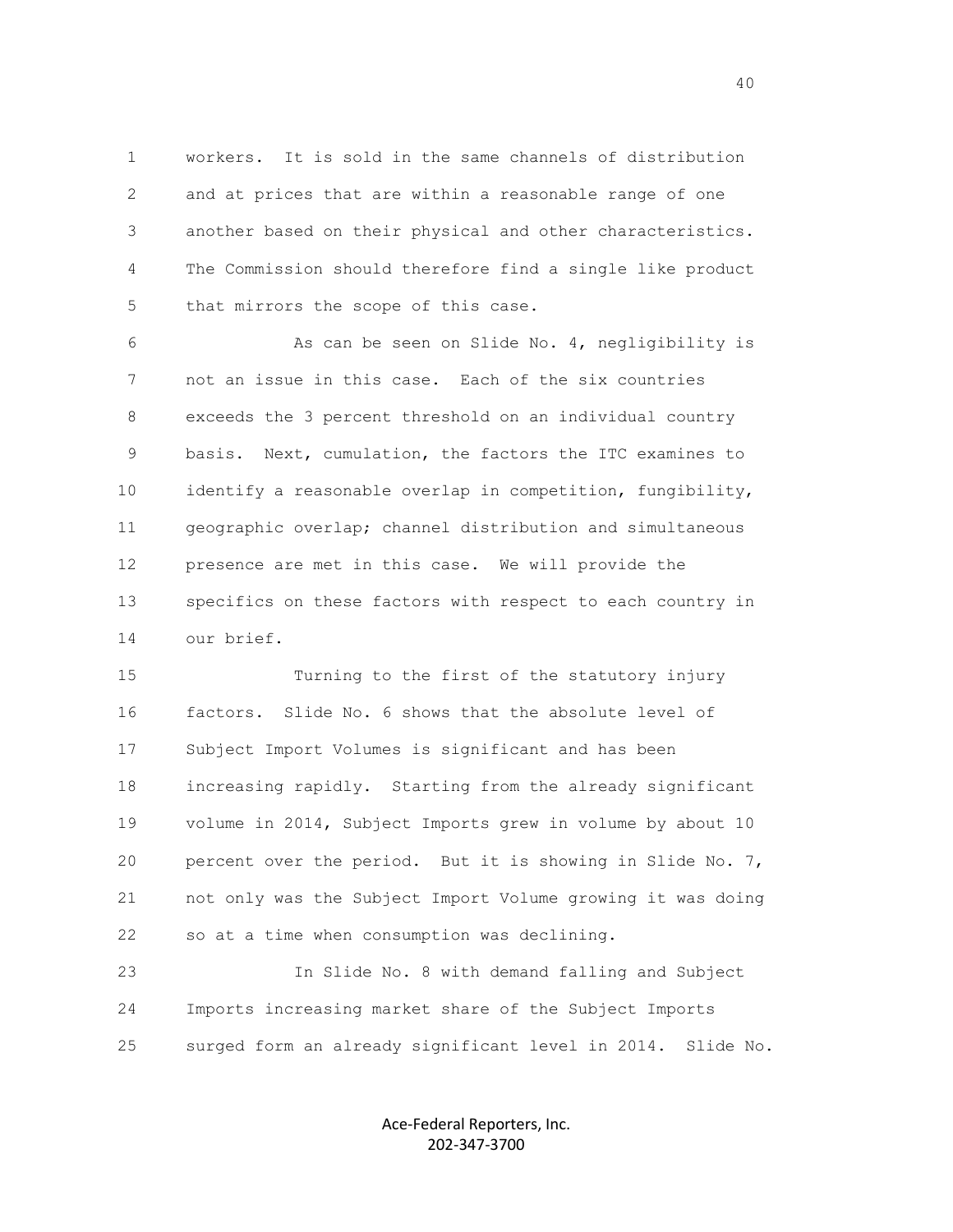1 9, clearly the Subject Imports growth was not in response to 2 demand needs in the U.S. Industry. Subject Foreign 3 Producers were instead grabbing market share in a declining 4 market at the Domestic Industry's expense.

 5 As the Subject Import market share grew, the 6 Domestic Industry's market share commensurately shrank over 7 the period. Indeed, this confidential slide shows all of 8 the market share lost by the Domestic Industry went to the 9 Subject Imports.

 10 Slide No. 11, Subject Imports were moving in the 11 opposite direction of the market, taking volume and market 12 share from the Domestic Industry when the Domestic Industry 13 could least afford to lose it. Domestic Industry had to 14 absorb all of the declining demand as well as all of the 15 market share lost to the Subject Imports. This made each 16 additional ton that they took more important and more 17 harmful to the Domestic Industry.

 18 The next few slides demonstrate the rapid capture 19 of market share at the Domestic Industry's expense being 20 accomplished on the basis of unfairly low prices that 21 undersold the Domestic Industry. If you look at Slide No. 22 12, the responding purchasers so far have overwhelmingly 23 reported that Subject Imports were priced lower than the 24 competing U.S. Producers, just as you heard from our 25 witnesses this morning.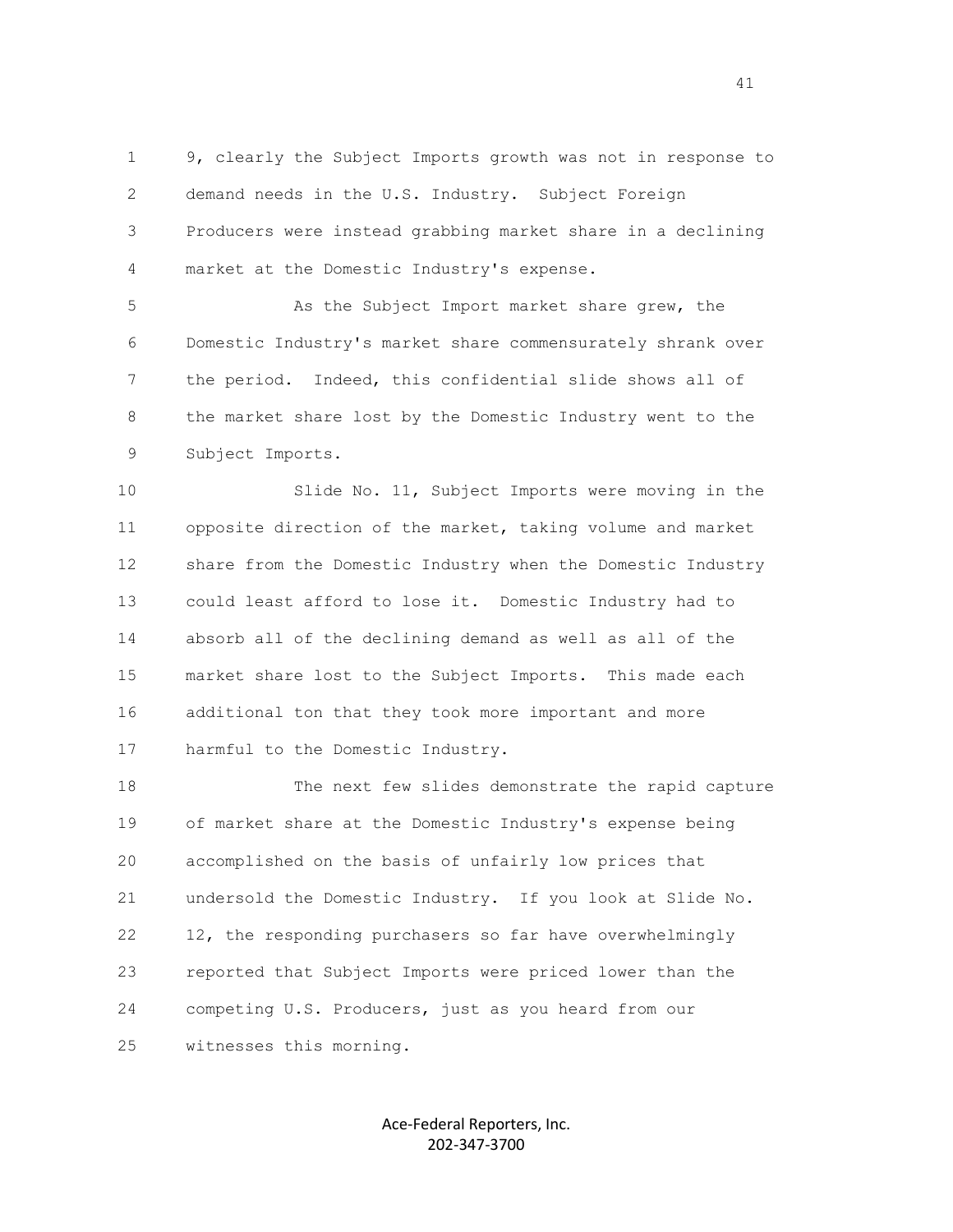1 Purchasers also overwhelmingly reported that 2 price drove their decision to buy Subject Imports instead of 3 the domestic like product. Moreover, responding purchasers 4 reported significant volume that was actually shifted for 5 the Domestic Producers to the Subject Imports.

 6 These data from the purchasers confirm the 7 testimony you heard this morning from the Domestic Industry. 8 Purchasers were not seeking Subject Imports for quality 9 reasons or due to the inability of the Domestic Industry to 10 supply the product they sought, they were looking for and 11 found low prices in the Subject Imports sources.

 12 Slide No. 13 summarizes the quarterly pricing 13 data collected by the staff so far. These data show that 14 the Subject Imports undercut U.S. prices most of the time 15 over the period of investigation both on a quarterly basis 16 and on a total volume basis. Slide No. 14 shows that the 17 purchasers confirmed the testimony heard today from domestic 18 witnesses Domestic Producers were forced to reduce prices 19 significant to compete with lower priced imports.

 20 Slide No. 15 shows the severe pricing pressure 21 caused by the Subject Imports. As import prices drove down 22 domestic pricing the Domestic Industry's unit net sales 23 value declined by more than raw material costs and by more 24 than the cost of the low dumped subsidized import prices 25 rather than raw material costs which are forcing U.S.

> Ace-Federal Reporters, Inc. 202-347-3700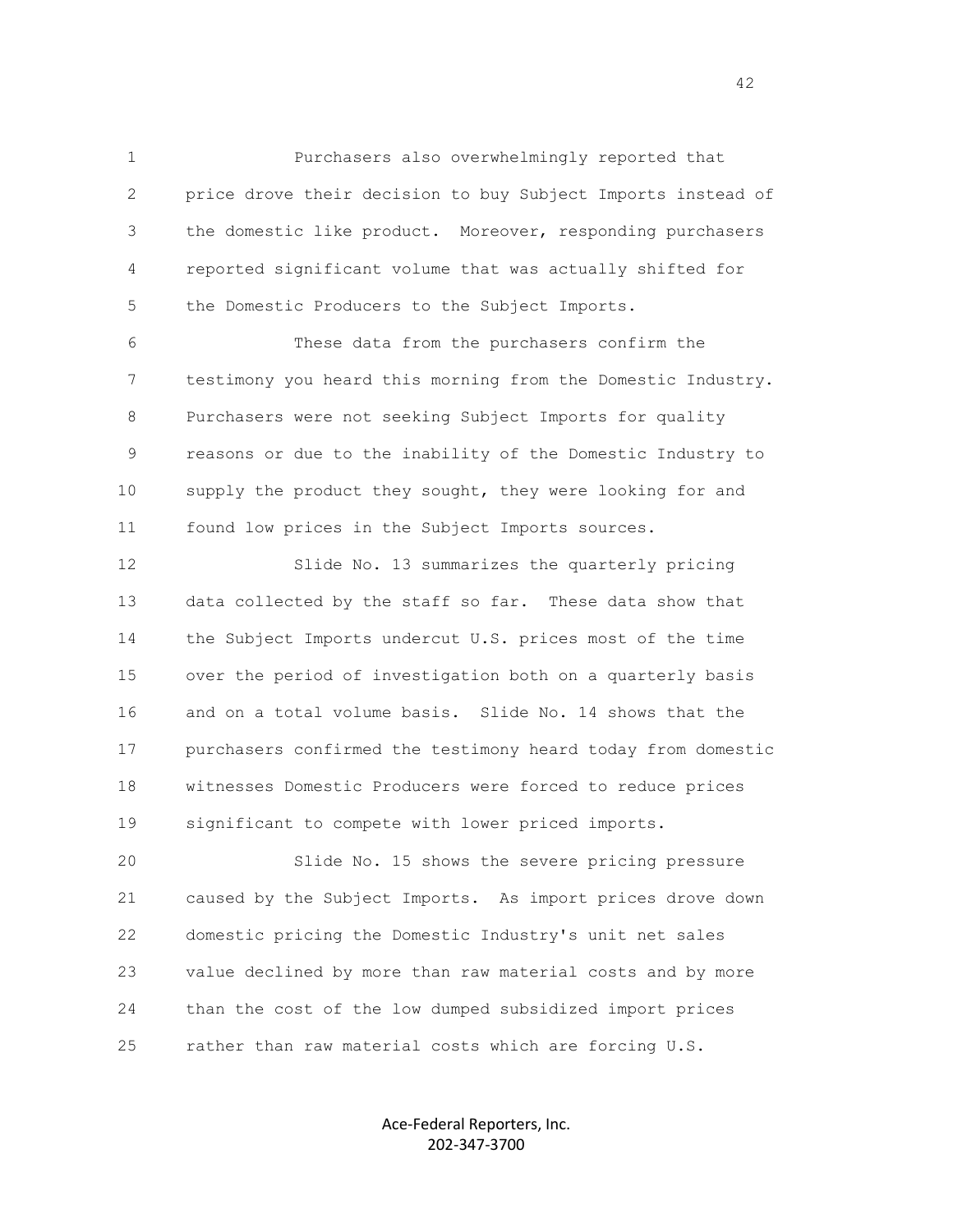1 Producer prices down to unsustainably low levels 2 experienced during the Period of Investigation. In other 3 words, the Subject Imports depressed domestic prices 4 significantly.

 5 The large volume of Subject Imports' underselling 6 the Domestic Industry and declining market drove pricing 7 downward to extremely low levels and has caused severe 8 injury to the Domestic Industry. Slide No. 16 shows that 9 the Domestic Industry has suffered significant double digit 10 declines in every one of the relevant trade variables that 11 the Commission examined over the Period of Investigation.

 12 Slide No. 17 shows the financial impact of that 13 surge in low-priced imports, that it was devastating for the 14 Domestic Industry. As the Subject Imports flooded in and 15 depressed U.S. prices, every financial indicator fell 16 significantly. The industry quickly went from modest 17 profits to dire financial circumstances over the period.

 18 The current financial condition of the Domestic 19 Industry is simply unsustainable. Confidential Slide No. 18 20 shows the negative effects of on investment of the industry 21 as well as the other negative effects felt by the industry 22 and its employees, Domestic Producers have suffered delayed 23 or canceled investments, downgraded credit, inability to 24 obtain financing and diminished returns on investment. Thus 25 the industry is hampered in its ability to make the

> Ace-Federal Reporters, Inc. 202-347-3700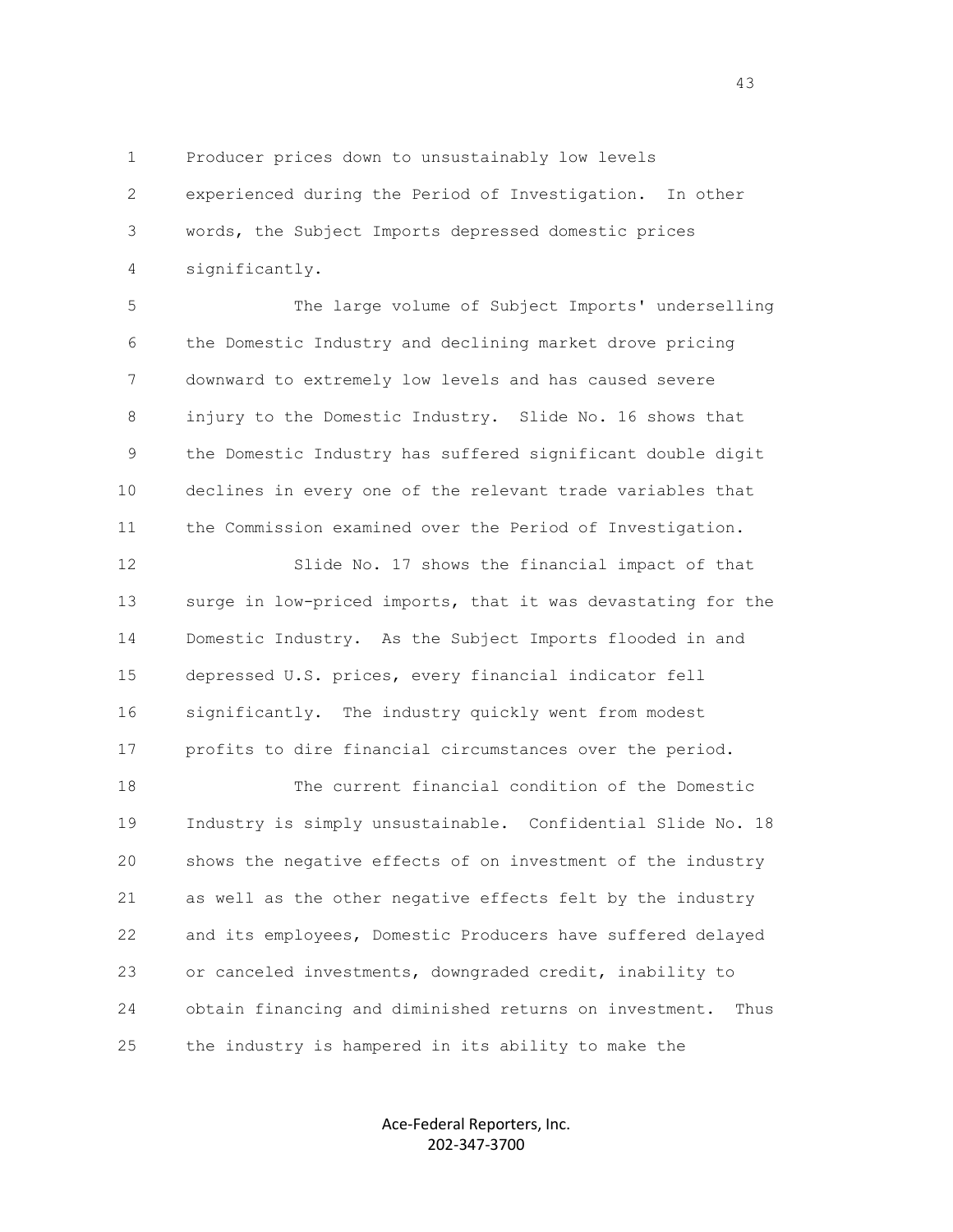1 investments necessary to continue to be viable into the 2 future. The data also shows that production workers of this 3 industry suffered layoffs, reduced work hours and pay cuts 4 as the Domestic Industry has struggled.

 5 Under these circumstances, the Domestic Industry 6 can ill afford to lose any more ground to the Subject 7 Imports but if a remedy to address the unfair trade practice 8 is not imposed, the injury we have already suffered will 9 continue and worsen. Even taking into account the 10 incomplete coverage of the questionnaire responses for 11 Foreign Producers so far, Slide No. 19 shows that just the 12 reporting subject producers alone have sufficient excess 13 capacity to dramatically increase their U.S. Market share.

14 As Domestic Industry witnesses have testified, 15 the Foreign Producers now have the established customers and 16 distribution network in the United States to allow them to 17 do just that. They have already demonstrated the ability 18 and willingness to increase their imports with low prices 19 that undersell the industry. This threat of further 20 material injury is very real and imminent.

 21 Absent a remedy from these investigations, the 22 surging volumes of low-priced imports into the United States 23 will only increase and will lead to further deterioration of 24 an already severely injured industry. Thank you, that 25 concludes my statement. At this time I would just like to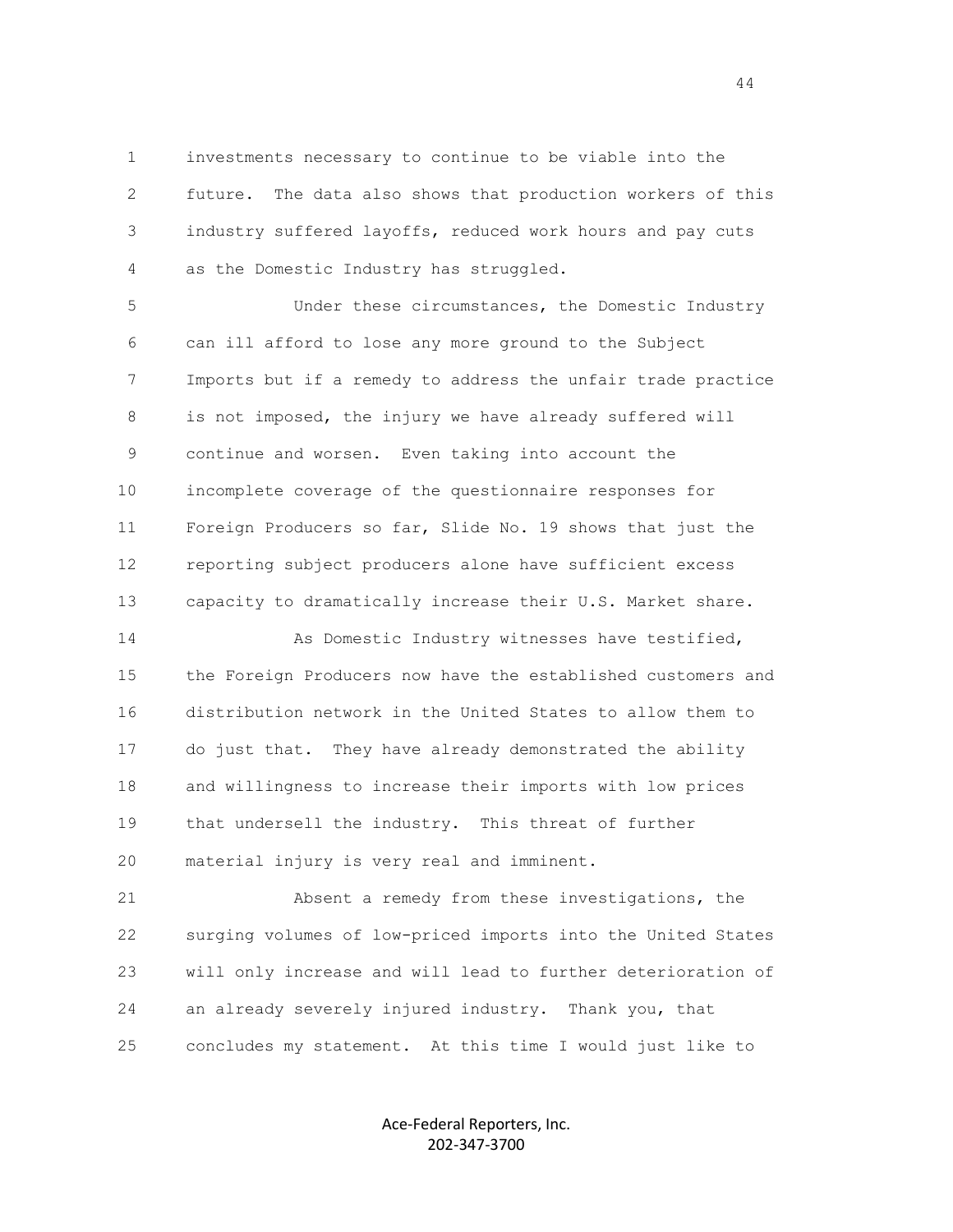1 take this opportunity to introduce two other witnesses on 2 our Panel that are available for your questions. We have 3 Mike Caparini the Chief Commercial Officer of ArcelorMittal 4 Tube and Ben Trumpower Market Research Analyst, also with 5 ArcelorMittal Tubular and with that we are happy to answer 6 the Staff's questions.

7 MR. ANDERSON: Thank you Mr. Luberda, and 8 thank you to the panelists for being here today. We 9 appreciate you taking time out of your businesses to be here 10 at the Commission and helping us understand the industry and 11 the product. We'd like to start with staff questions now 12 and we'll start with our investigator, Ms. Martinez.

 13 MS. MARTINEZ: Good morning. Thank you for 14 being here today. Can you produce other products on the 15 same machinery, and how easily are you able to shift 16 production?

17 MR. HART: For the -- this is Cary Hart, PTC 18 Alliance. In the cold drawing process, we don't produce 19 other products on that generally, and you will see from our 20 questionnaire it's nearly 95 percent of all of the cold 21 drawing goes into the subject products that we're talking 22 about. There's only a very, very small percentage that 23 would actually be cold drawn into another product that 24 wouldn't be part of this.

25 MS. MARTINEZ: So if demand increased for this

Ace-Federal Reporters, Inc. 202-347-3700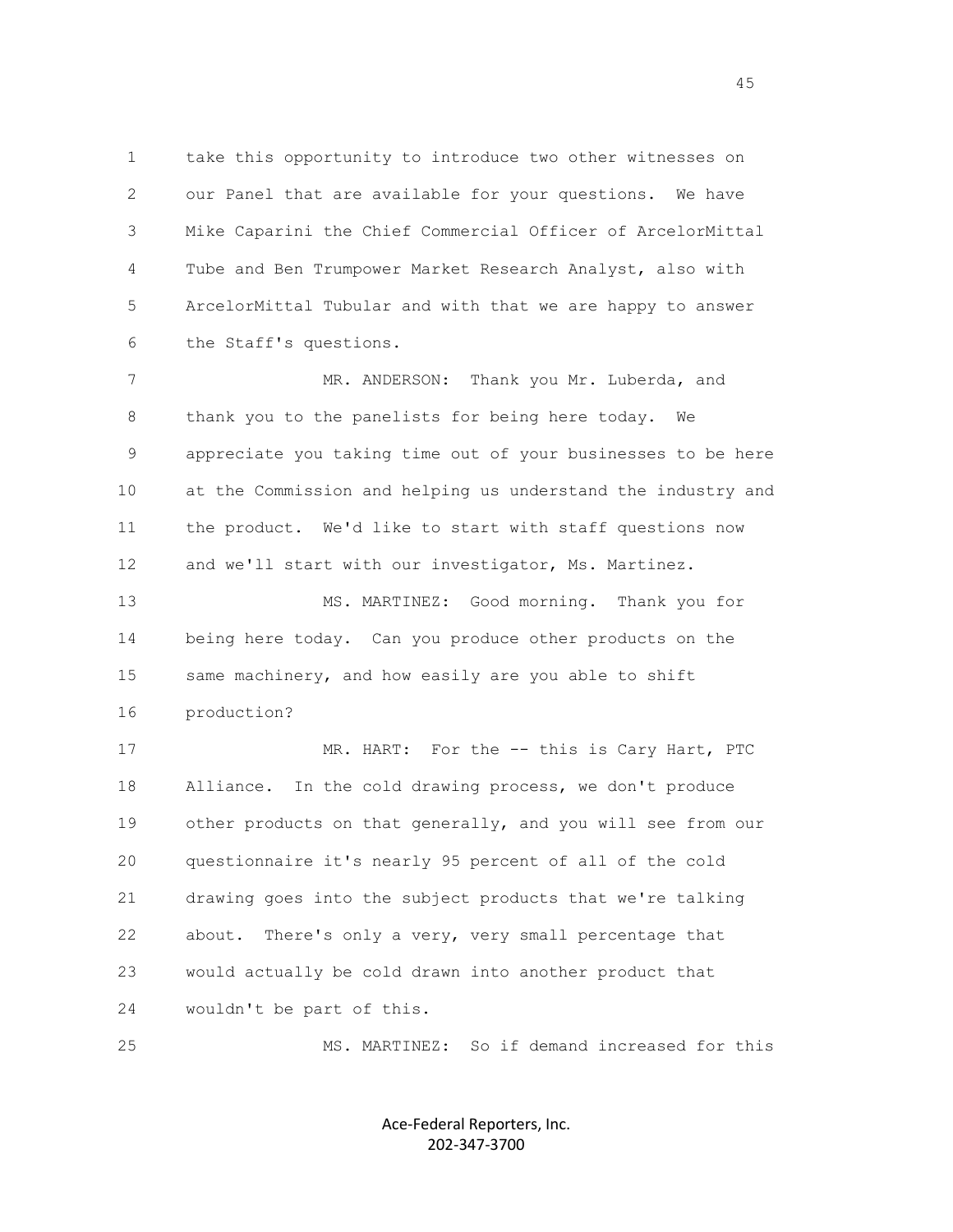1 other product, would you be able to respond to that demand 2 and switch more of the capacity over or it would be too 3 costly?

 4 MR. HART: It's an extremely small market. 5 It's the nature of a few thousand tons a year. It's an 6 extremely, extremely small piece of business. So we have -- 7 we are the market share leader on that product. There's 8 almost no other demand to be taken.

 9 MS. MARTINEZ: Are you able to tell me which 10 products generally are produced on this new machinery?

 11 MR. VORE: This is Ed Vore with ArcelorMittal 12 Tubular. All the subject products are produced on the same 13 machinery in our plants and they are unique to the process, 14 unique to the demand of these products, and we have 15 sufficient capacity to respond to demand as we certainly 16 have additional shifts that could be hired if we staffed up 17 appropriately. The equipment are available to do that.

18 MS. MARTINEZ: Thank you. Are there certain 19 types of technologies that are significantly more efficient 20 than others of producing the subject product, or is it just 21 a general mil?

 22 MR. HART: This is Cary Hart with PTC 23 Alliance. No, if you through the entire industry, you'll 24 see that I've traveled extensively around the world seeing a 25 number of plants in some of the subject -- in actually some

> Ace-Federal Reporters, Inc. 202-347-3700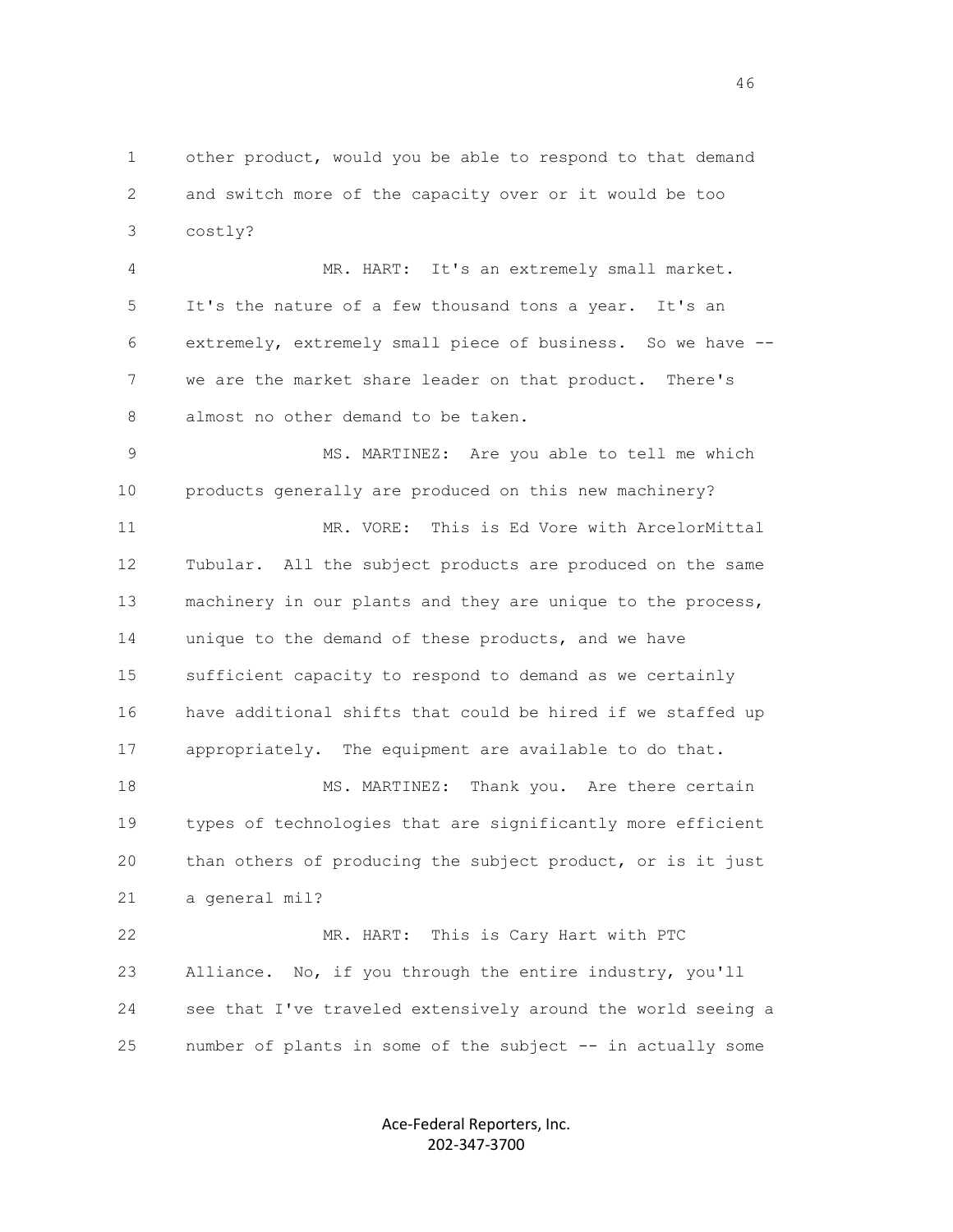1 of the subject participants in the case in India and China. 2 Everyone does it in an extremely similar way.

 3 The equipment is quite similar. Ken Pursel, 4 as part of Zuckerman Industries, did talk about the fact 5 that he did -- their company did invest in a highly 6 automated system. But generally it's still done the same 7 way, across the entire world.

8 MS. MARTINEZ: Would you say that that 9 technology, that it's new technology that's made the process 10 more efficient or --

 11 MR. HART: Again, Cary Hart with PTC Alliance. 12 No, the technology's the same. It's simply material 13 handling efficiencies. The process of cold drawing is 14 identical. All that most people are trying to do is reduce 15 the amount of material handling. Just automation, but the 16 process is identical.

17 MS. MARTINEZ: Okay, thank you. Can you 18 please comment on the differences between cold drawn 19 mechanical tube made from carbon or ally and whether 20 seamless or welded? Is there a preference for one over the 21 other in the U.S. market and abroad? Are there differences 22 between the U.S. product and the imported product, things of 23 that nature?

 24 MR. HART: This is Ed Vore with ArcelorMittal 25 Tubular. We don't see a difference. The customer end use,

> Ace-Federal Reporters, Inc. 202-347-3700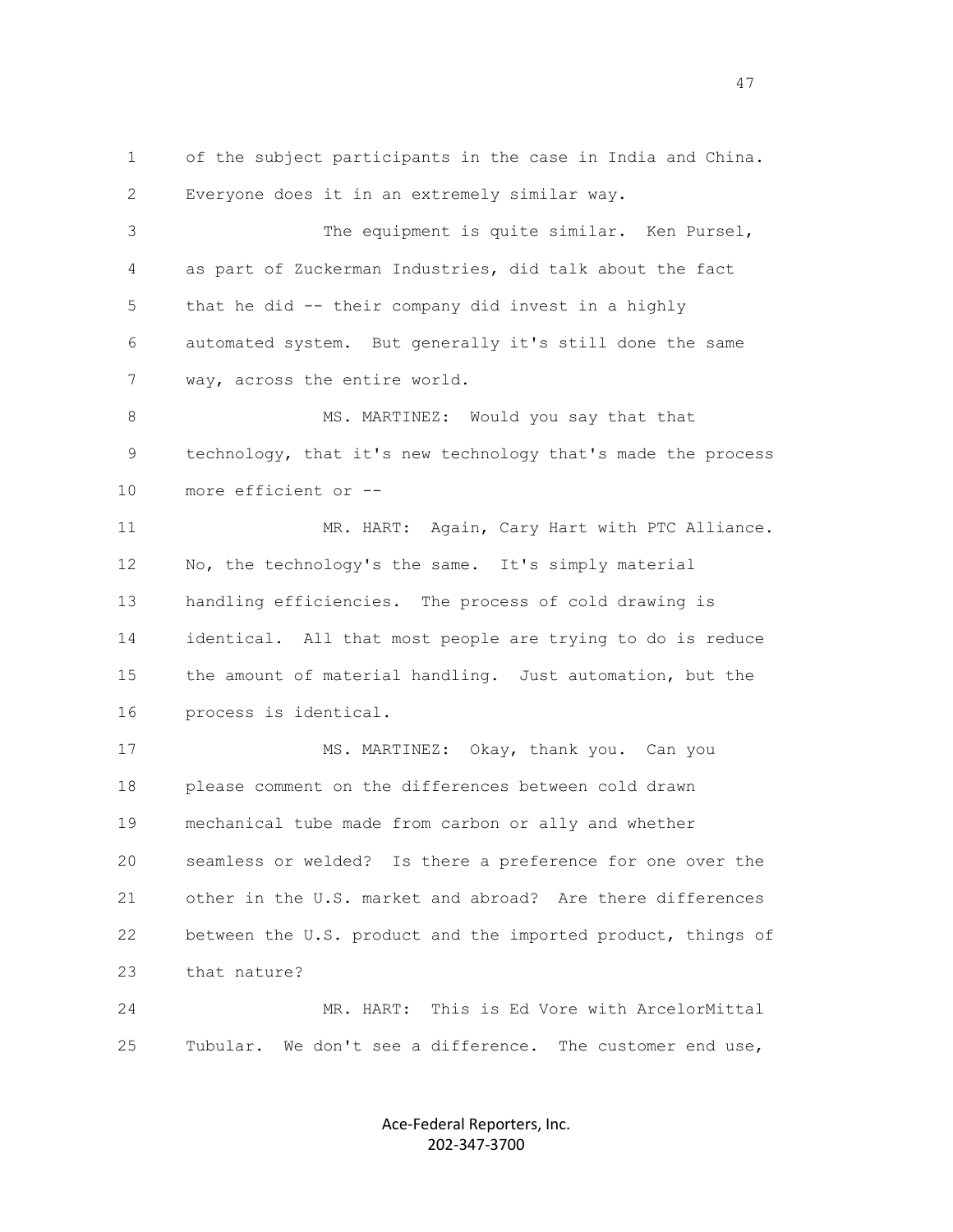1 these products are raw material to manufacturer components 2 within some sort of a mechanical system on a piece of 3 equipment, like a bulldozer or a mobile crane or something 4 like that.

 5 The customer's design specifications for these 6 products, the products that our customers manufacture 7 complete worldwide, and so they have to be similar in 8 application, similar in grade, similar in capability. So we 9 find that the products that we manufacture here in the 10 United States not only within my companies but with the 11 other who are represented here today, is they are 12 interchangeable with the imported product and with 13 customers around the globe.

 14 MS. MARTINEZ: So why would a customer prefer 15 a seamless product over a welded product? Is it just the 16 application or the application is a little bit different or  $17 - -$ 

 18 MR. VORE: This is Ed Vore with ArcelorMittal, 19 and we do manufacture both products. There can be 20 specification demands or application demands by the customer 21 that would indicate a preference for seamless versus a 22 welded hollow coming into the cold drawn mechanical tubing 23 process. Typically, that can be size-related. It may be 24 steel chemistry related for the downstream processing. 25 But our experience and the big reason that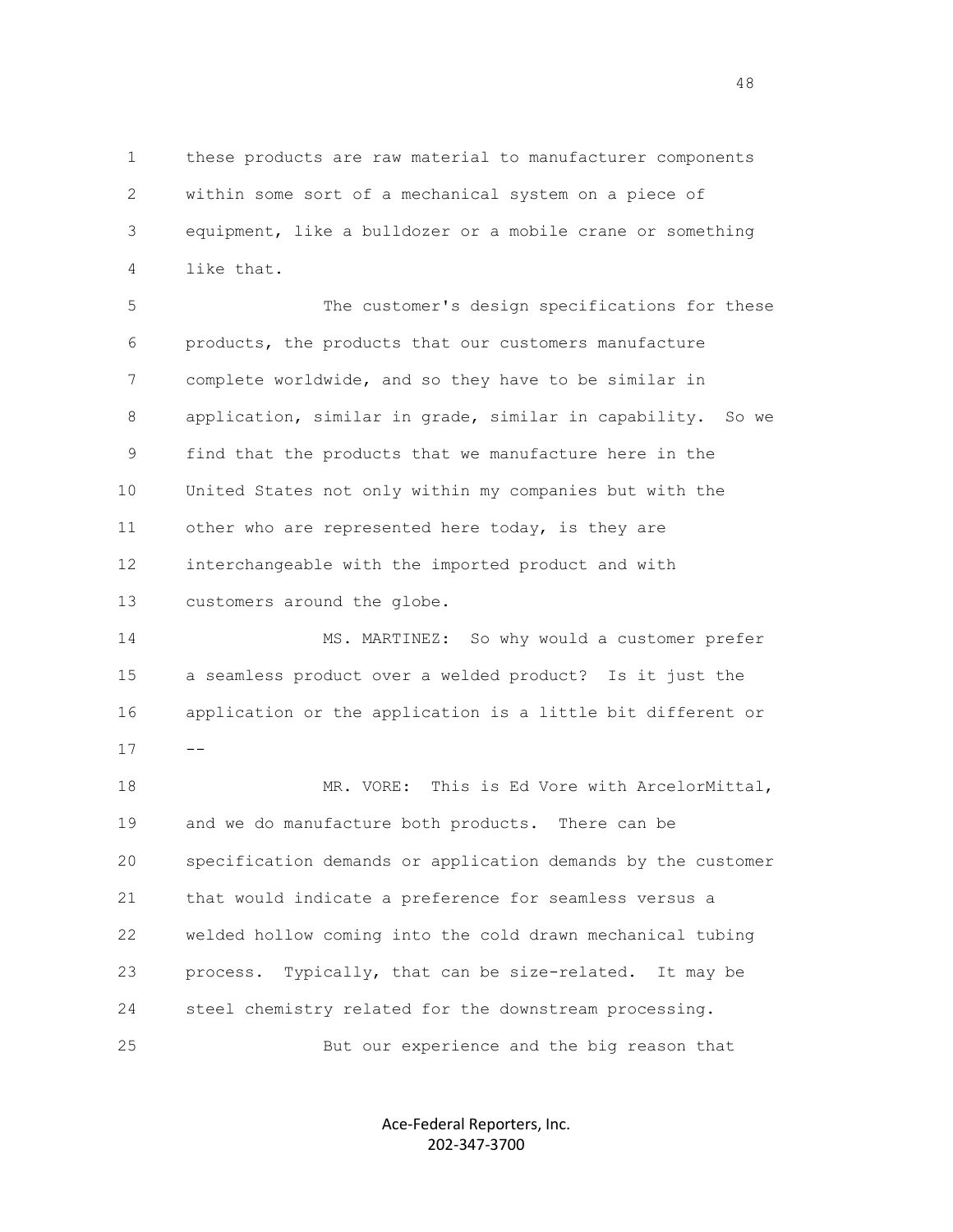1 we're here today is that that being kind of basis of entry 2 into the market, it winds up being a price exercise after 3 that, once the customer establishes that they have a -- they 4 seem to exhibit a good bit of flexibility between seamless 5 and welded based on what the lowest price is. Thank you. 6 MS. MARTINEZ: Okay, thank you. During the 7 opening remarks, Respondents made an argument regarding the 8 like product definition. How do you respond? 9 MR. LUBERDA: This is Alan Luberda from Kelley 10 Drye. Are you referring to that you're talking about the -- 11 well, the cold sizing or are you talking about the 12 cylinders, the product for hydraulic cylinders? 13 MS. MARTINEZ: Yeah. I believe they mentioned 14 something about the hydraulic. 15 MR. LUBERDA: About for hydraulic cylinders? 16 MS. MARTINEZ: Uh-huh. 17 MR. LUBERDA: So hydraulic cylinders are 18 clearly part of the scope. The tubing for hydraulic 19 cylinders is clearly part of the scope. We believe that is 20 it part of this like product. I'll let the panelists here 21 address, you know, the similarities. This is mechanical 22 tubing application that it's going into, and I think these 23 guys all consider that to be part of mechanical tubing so -- 24 So I think Ms. Martinez is asking the 25 question, correct me if I'm wrong. Are mechanical tubes

> Ace-Federal Reporters, Inc. 202-347-3700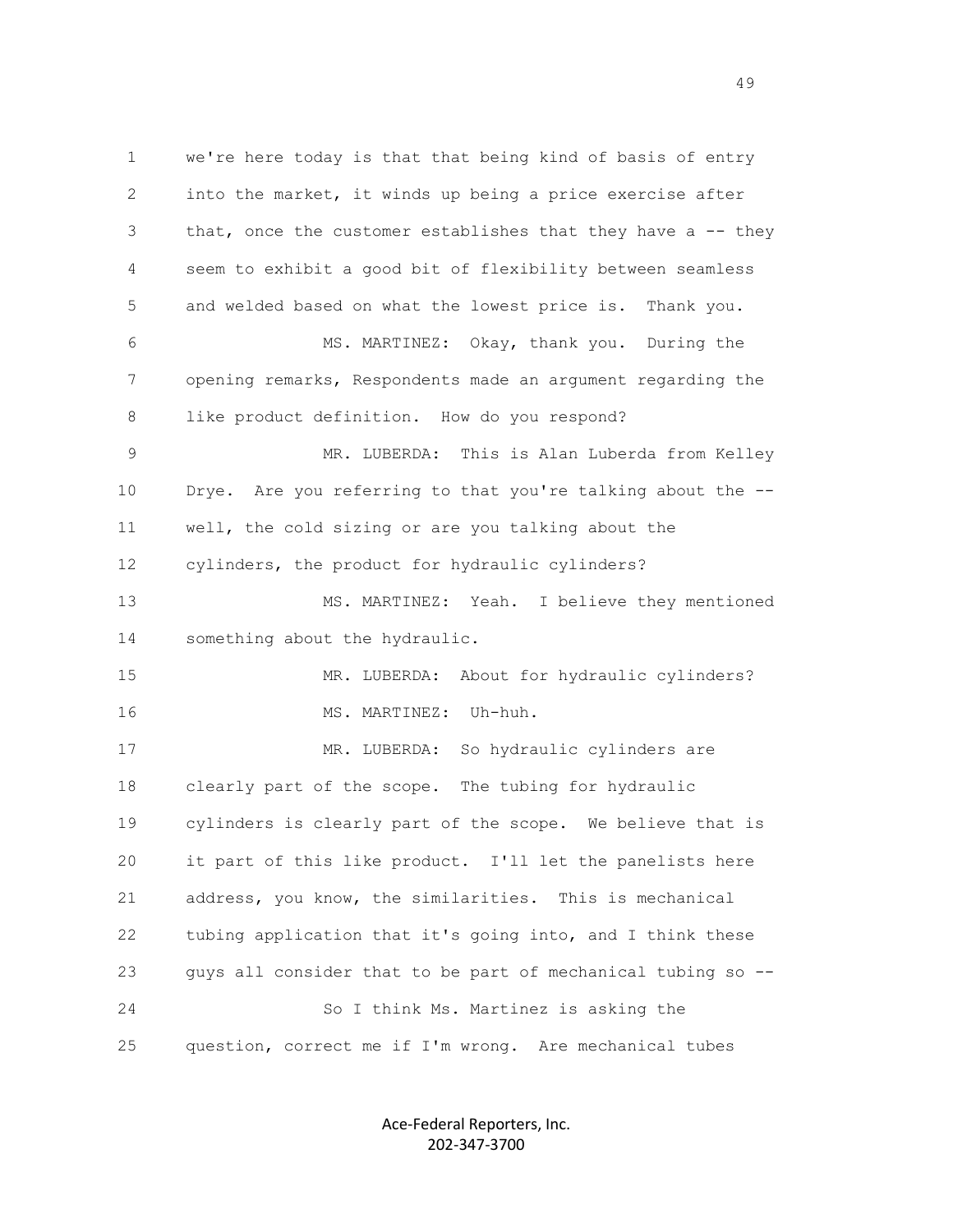1 that are made to go into the cylinder market, into the 2 hydraulic cylinder market different, a different product 3 than other mechanical tubing within the scope? We've 4 covered all of them. That's what you're asking; is that 5 correct? 6 MS. MARTINEZ: I believe that's what -- 7 MR. LUBERDA: You're summarizing the other 8 side has said no, that's a different product and should be a 9 different like product? 10 MR. PURSEL: Ken Pursel, Sharon Tube. 11 Mechanical tubing that goes into the manufacture of 12 hydraulic cylinders is made across the same pieces of 13 equipment in the same process as all other cold drawn 14 mechanical tubing. There is no difference. It is not used 15 for any conveyance. It is used to build pressure. It is 16 absolutely a mechanical tube. 17 MS. MARTINEZ: Anyone else have anything to 18 add? 19 MR. ROSENTHAL: This is Paul Rosenthal from 20 Kelley Drye. That argument that was made in the opening by 21 Respondent's counsel went by pretty quickly, and if it's 22 more extensive or complex than what has just been 23 summarized, I'd be glad to address it further in our 24 post-hearing brief. But we're not sure exactly what they're 25 saying either.

> Ace-Federal Reporters, Inc. 202-347-3700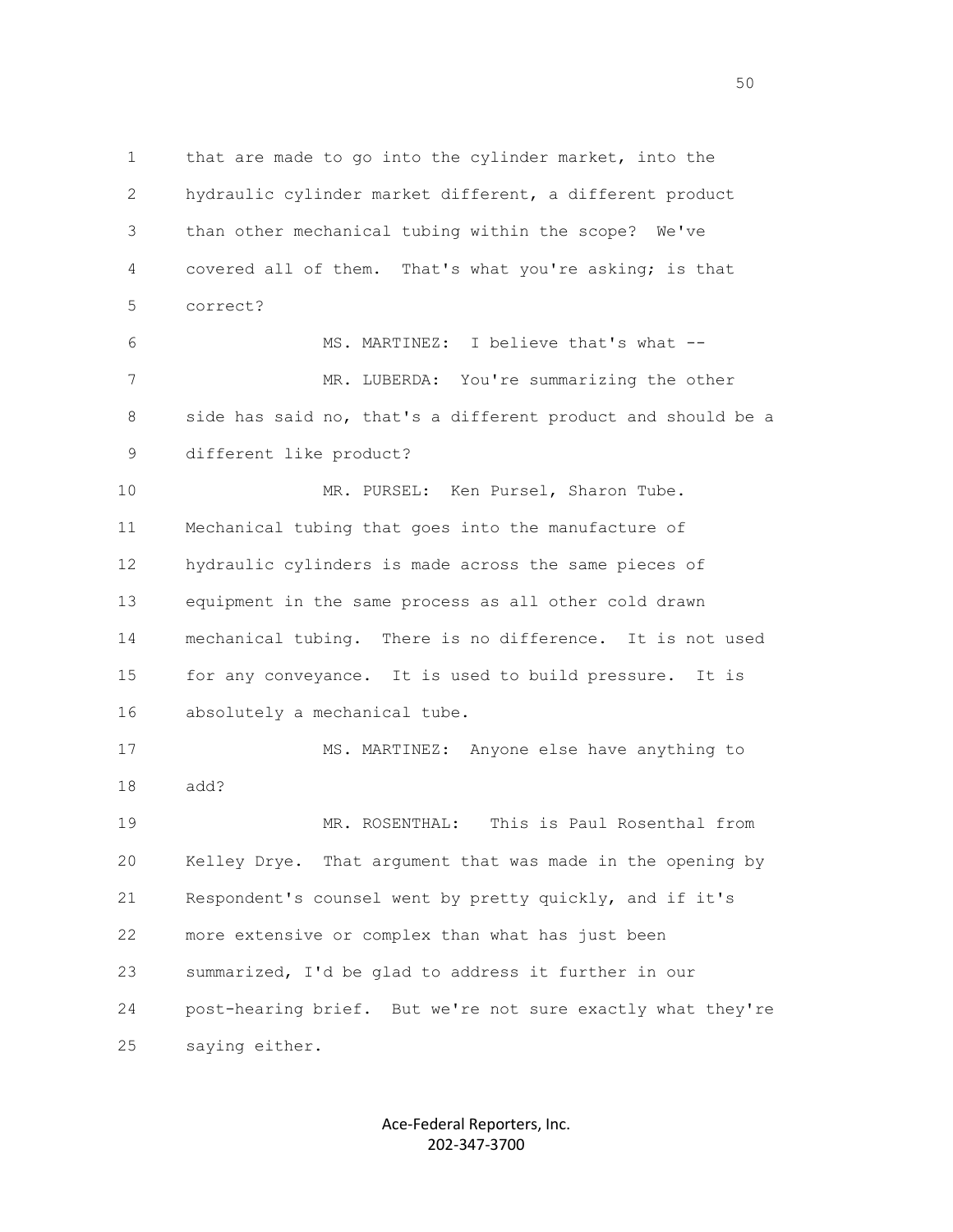1 MR. LUBERDA: I would just add that the like 2 product in this case is a continuum product. It covers a 3 variety of different specifications. We've listed, you 4 know, many in the scope. So like many other steel products, 5 there are a variety of specifications for that match end use 6 applications. But it is these products are, whether you're 7 talking about hydraulic cylinders or hydraulic tubing, these 8 are mechanical tubing applications. It's a mechanical 9 tubing product.

 10 MS. MARTINEZ: Okay, thank you for that. 11 Respondents also mentioned that one of the HTS numbers 12 contained non-subject merchandise. In your view, how clean 13 are the import data, the official import statistics? 14 MR. LUBERDA: Well, I haven't seen the data 15 they're showing. We don't think it contains non-subject 16 merchandise. I think we'll have to look at that after the 17 conference and address it in our brief. I'd add that 18 there's also some in scope product that is coming into other 19 tariff numbers. Those weren't clean, so we didn't include 20 them in our statistics for the petition. Some of the small 21 wall thickness stuff, for example.

 22 So we think the numbers we've given you are 23 the cleanest ones and represent what's happening in the 24 market for cold drawn mechanical tubing.

25 MS. MARTINEZ: So looking at the official

Ace-Federal Reporters, Inc. 202-347-3700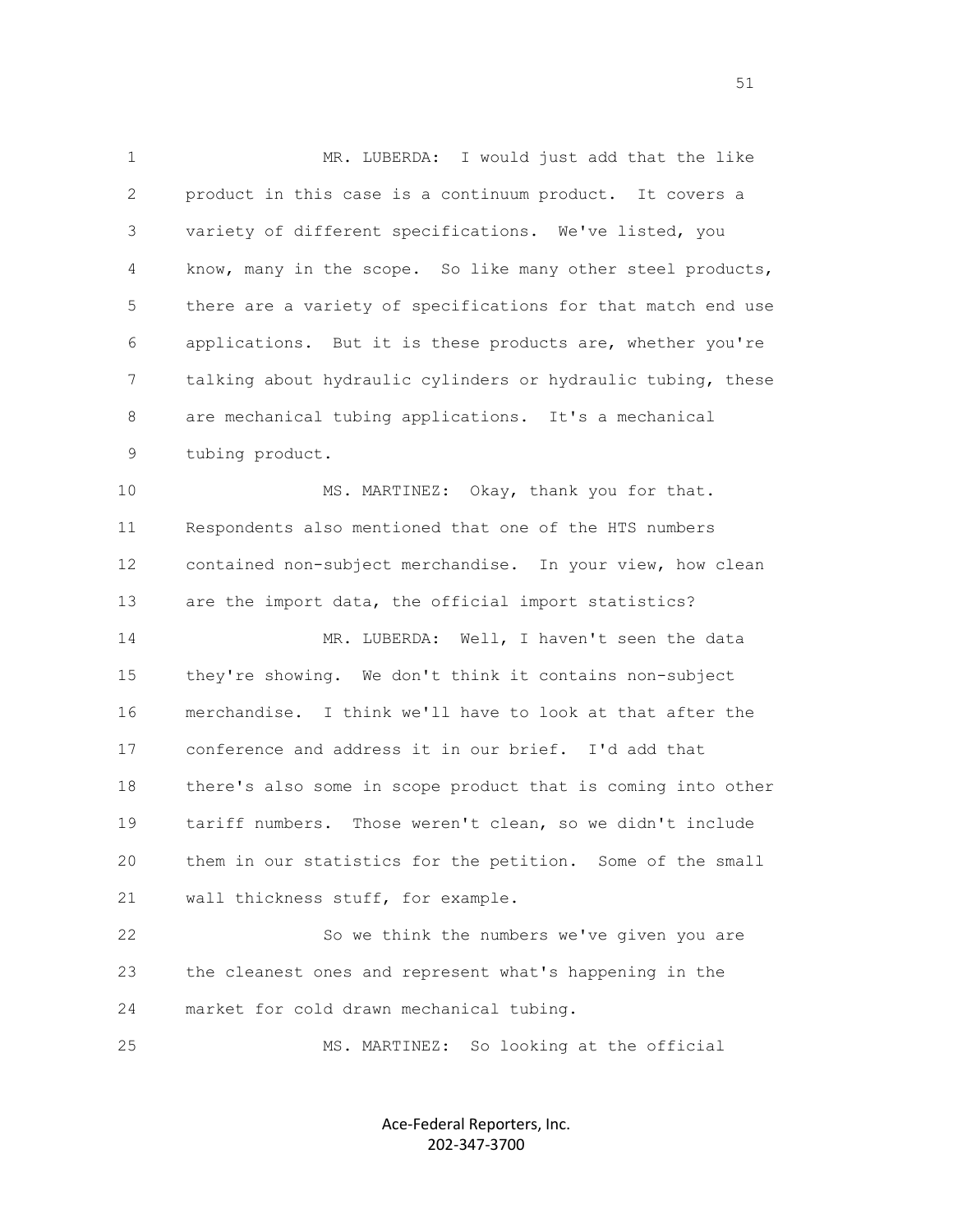1 import statistics, the imports from China actually decreased 2 during 2014 to 2016. Can you explain this trend? 3 MR. HART: Can you repeat that again? Just in 4 the beginning. I didn't get the beginning of your question, 5 sorry. 6 MS. MARTINEZ: Sure. Looking at the official 7 import statistics, imports from China actually decreased 8 from 2014 to 2016, which is different than the other subject 9 countries and I'm wondering if you knew why that was. 10 MR. HART: Yeah, I believe -- this is Cary 11 Hart, PTC Alliance. I believe I can answer that. Actually, 12 during their official statement they said that they -- you 13 know, that the reason that their volume had been good was 14 that they participate mostly in automotive. The Chinese 15 product that they're bringing, that they're talking about, 16 the reason it went is because that product was into heavy 17 hydraulic cylinders. That was -- and heavy applications 18 like mining and agriculture and construction equipment. 19 So they did see a reduction in demand too. 20 But what you'll see is their volume came down nowhere near 21 the extent that our volume came down. So there are 22 continued low prices. They might have had slower, lesser 23 volume but they kept gaining market share due to their

24 prices.

25 MR. VORE: This is Ed Core with ArcelorMittal.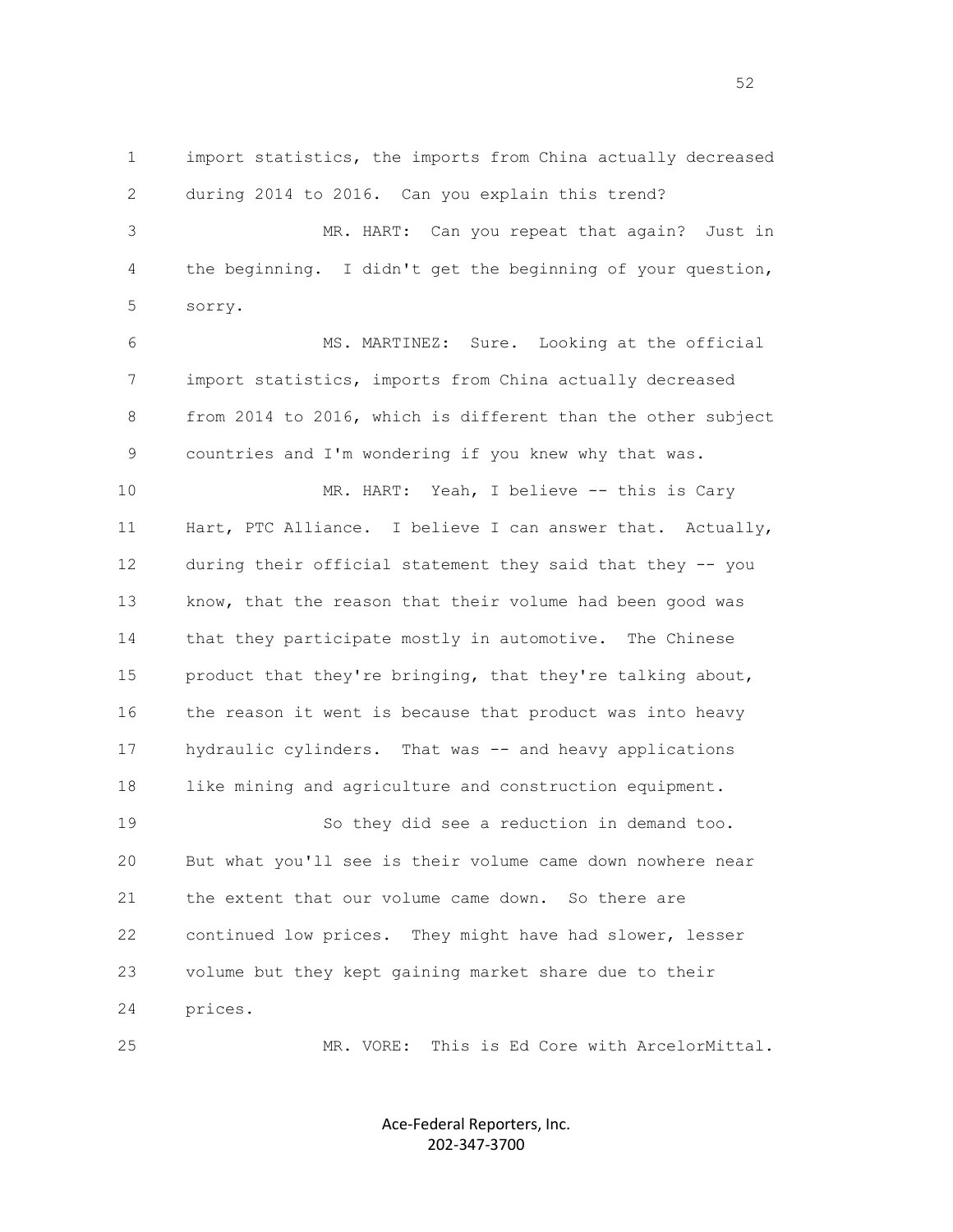1 I'd also like to add that from the commercial pressure that 2 we feel, the Chinese prices are still very well-known in the 3 marketplace and create significant distress for us for our 4 commercial efforts. So even if the absolute volumes that 5 you're looking at may indicate that, it's -- they are a real 6 threat even today.

 7 MR. BOYER: This is Dave Boyer with Webco 8 Industries. I would agree with Mr. Vore, that the Chinese 9 product continues to be a very significant factor in terms 10 of low pricing and also in terms of absolute volume. 11 Another factor that I would put in is we've seen Chinese 12 product start to come in in the smaller cut length form, 13 which is outside the scope of the trade case.

 14 But I think our case goes down to 12 inch, and 15 we've seen them start to come in, you know, in shorter 16 pieces than that. So it's kind of -- I think we've seen 17 similar things go on in hydraulic cylinders also.

 18 MR. ROSENTHAL: One last point to add. This 19 is Paul Rosenthal. One of the things that Respondents lose 20 sight of is that the -- from the beginning of the Period of 21 Investigation, the import volumes were significant, and the 22 statute does talk in terms of the significance of volumes. 23 It doesn't require an increase in imports in order to 24 provide relief. So you start the Period of Investigation 25 with absolutely high volumes of imports at very, very low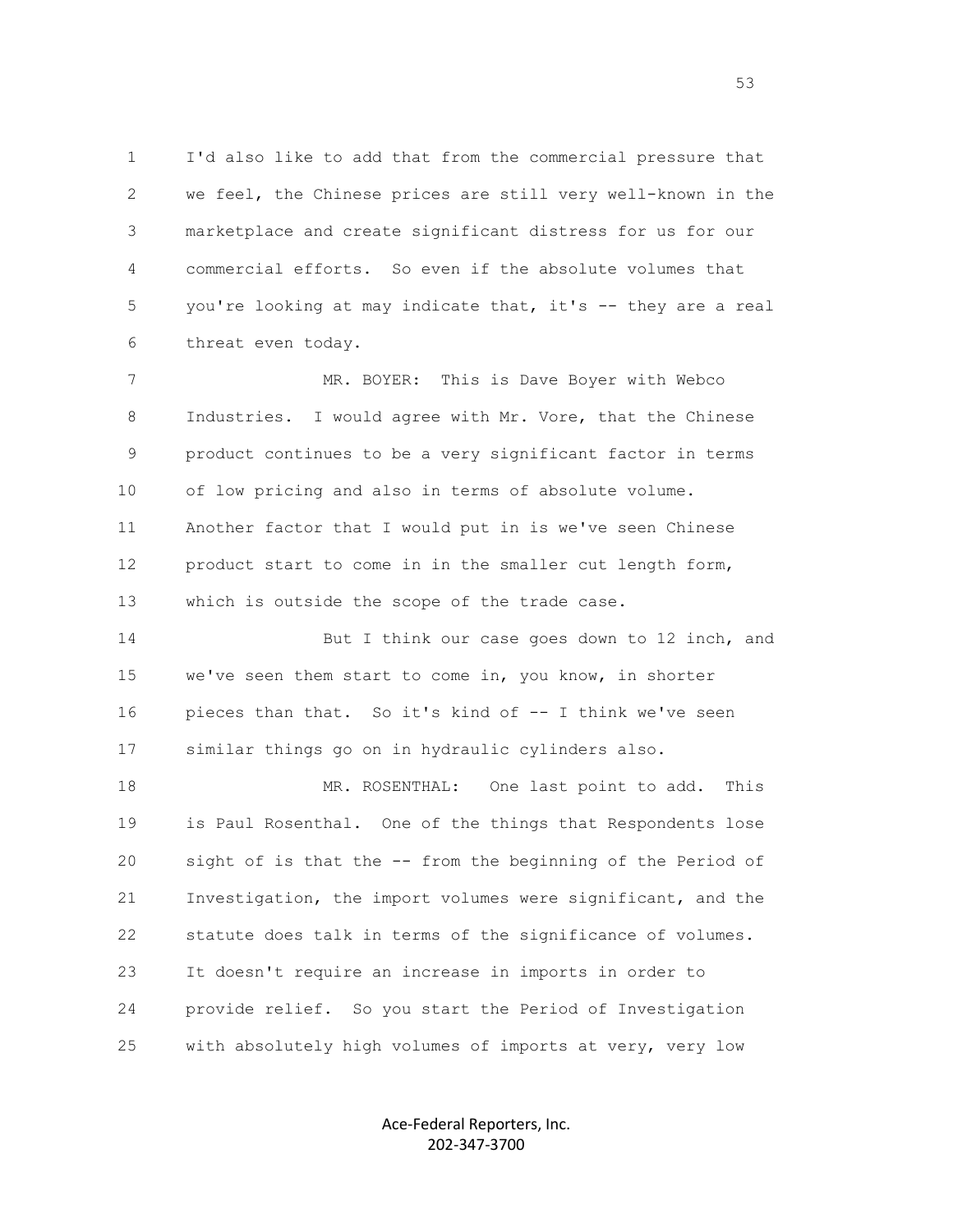1 prices and we believe, and you've heard some of this 2 testimony, that the import-related injury started before 3 2014.

 4 MR. LUBERDA: Alan Luberda. I'll just -- that 5 we believe cumulation's appropriate in this case too, so 6 cumulated imports did rise, even if there was some small 7 decline in the Chinese.

8 MS. MARTINEZ: I just noticed that there was a 9 decrease with the Chinese product. I was wondering if there 10 was a particular reason for that.

11 MS. CANNON: This is Kathy Cannon with Kelley 12 Drye. One other point that I would add is you're looking at 13 a falling market here. So you shouldn't be looking at the 14 imports on an absolute volume basis. You should look at 15 them on a relative volume basis, and if you look at the 16 Chinese market shares on a relative volume basis, you're not 17 going to see the same drop.

 18 MS. MARTINEZ: Okay. Respondents also said 19 that the U.S. domestic industry is more focused in the oil, 20 gas and agriculture sectors, whereas the subject imports are 21 more focused on the automotive sectors. Can you comment on 22 that? 23 MR. HART: This is Cary Hart, PTC Alliance.

 24 That's actually not true. We focus across the whole range 25 of products. We're very heavy in automotive. Our company

> Ace-Federal Reporters, Inc. 202-347-3700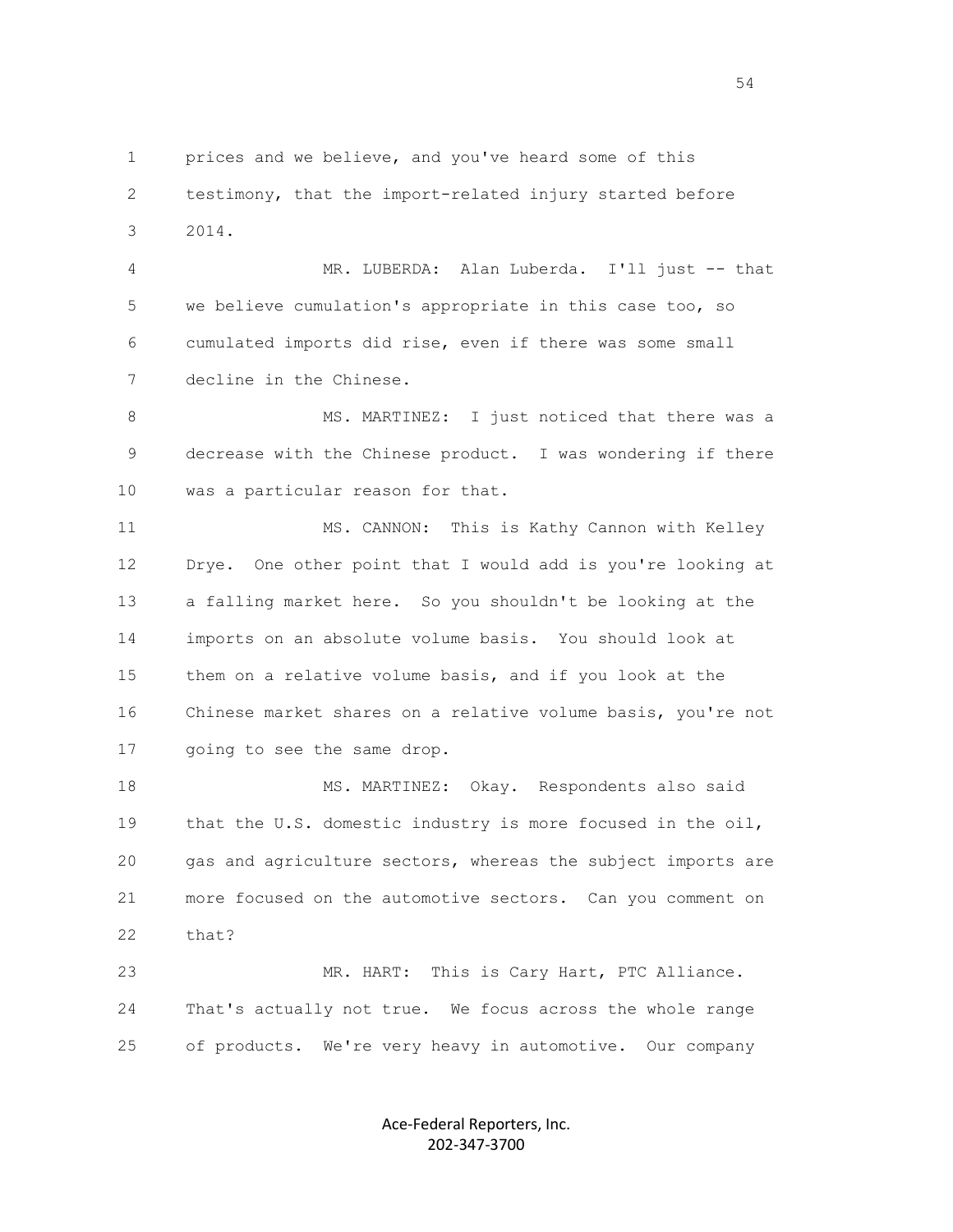1 makes a huge amount of product for the automotive industry 2 and has since long before I came with the company. In fact, 3 the PTC, the original Pittsburgh Tube Company, was almost 4 100 percent automotive.

 5 As we've done acquisitions, we have entered 6 other products, but our company is heavy into automotive. 7 We do cover the range of agricultural products, as well as 8 construction and some energy products. But my company 9 particularly covers the full range of products and covers -- 10 we supply the full complement of products into the 11 automotive industry, as well as all the others.

 12 MR. BOYER: This is Dave Boyer with Webco 13 Industries. Similar to PTC Alliance, Webco covers a vast 14 number of markets, automotive, agriculture, the service 15 center, hydraulic cylinder, a lot of different businesses. 16 We see the subject country imports in really all those 17 markets.

18 MS. MARTINEZ: Okay, thank you. I think I 19 just have one more question for this round. To the best of 20 your knowledge, are there any anti-dumping or countervailing 21 duty orders in third country markets for cold drawn 22 mechanical tubing? 23 MR. LUBERDA: We put this in our brief. There 24 aren't very many of these around. We think there's one that

25 we found, maybe two. Is that right Grace?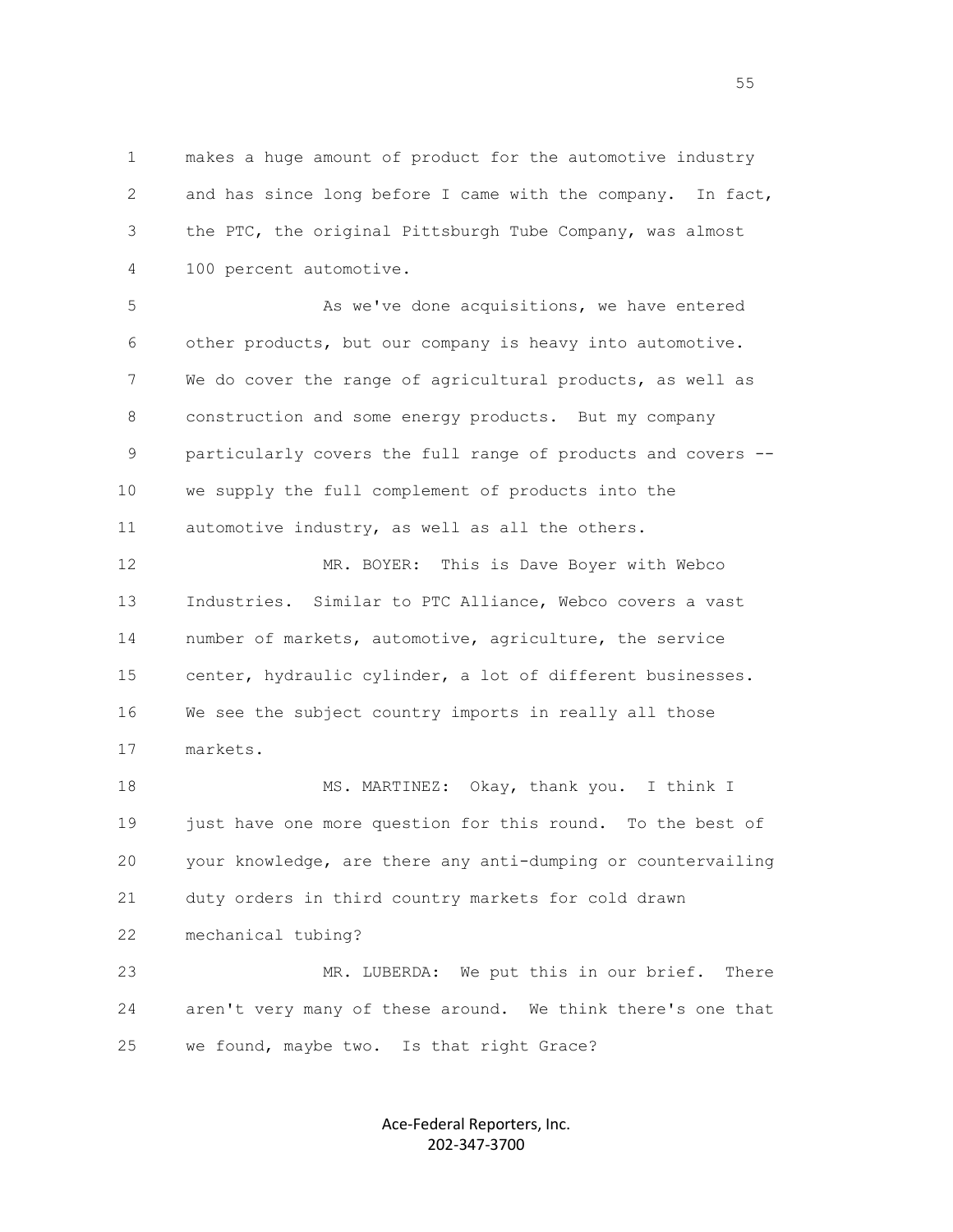1 MS. KIM: This is Grace Kim with Kelley Drye. 2 We believe there's two currently against China. 3 MR. LUBERDA: But this is a product that has 4 not been subject to not only -- not only to actions in this 5 country, but not very many other countries over time. 6 MS. MARTINEZ: So the two that you're 7 referencing, is that just products that include cold drawn 8 mechanical tubing or is it -- 9 MS. KIM: It's a broader scope that includes 10 cold drawn mechanical tubing. 11 MS. MARTINEZ: It's broader, okay. 12 MS. KIM: And I'd just like to point out that 13 those orders were placed very recently. One, India imposed 14 an order just in February 2017, and I believe Turkey imposed 15 one in late 2016. So they're very recent. 16 MS. MARTINEZ: Can you please include that in 17 your post-conference brief? 18 MS. KIM: Yes, we'll do so. Thank you. 19 MS. MARTINEZ: Thank you. That concludes my 20 questions for now. Thank you so much. 21 MR. ANDERSON: Thank you Ms. Martinez, and 22 before I turn it over to Mr. Soiset, just a couple close the 23 loop, also freshen your mind. On the HTS number that the 24 Respondents opened with, the same as outside the scope, if 25 you'd please directly address that in post-conference. I

> Ace-Federal Reporters, Inc. 202-347-3700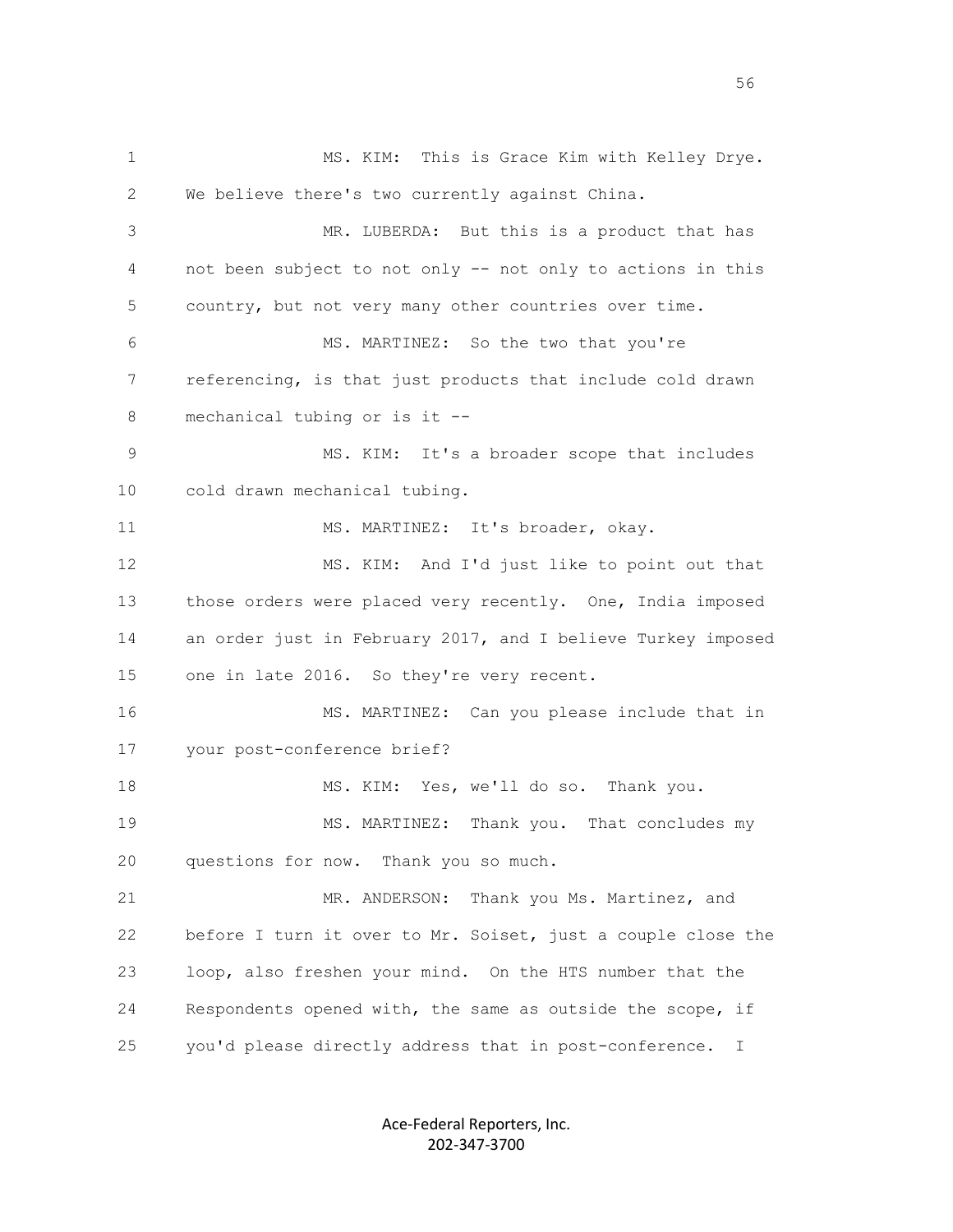1 believe it's 7306.50, .5030 that they're alleging is not 2 within scope. And then also on your confidential slides 3 here, Mr. Luberda, I think you mentioned that demand is down 4 and you have some specific numbers in here overall for the 5 market.

 6 If you could give us a little more sense of 7 what components or what segments of the market are driving 8 that decline. I think in their opening statement, 9 Respondents referred to certain sectors driving the decline 10 in demand, and if there's any additional information you 11 want to share on, you know, how much is automotive, how much 12 is agriculture, how much is heavy, etcetera, that would I 13 think be very helpful for the Commission to get that kind of 14 detail or get that kind of information.

 15 MR. LUBERDA: We'll try to provide that type 16 of detail in our post-conference brief, to the extent it's 17 available.

18 MR. ANDERSON: Okay. Thank you very much. 19 All right, Mr. Soiset.

 20 MR. SOISET: Good morning, and I echo thanks 21 for your attendance here. We appreciate your efforts and 22 your arguments today. I wanted to ask a few questions 23 regarding the process of cutting tubing down to length, 24 presumably to be put into the end use product. There's a 25 company in our proceeding, Tube Fabrication Industries, that

> Ace-Federal Reporters, Inc. 202-347-3700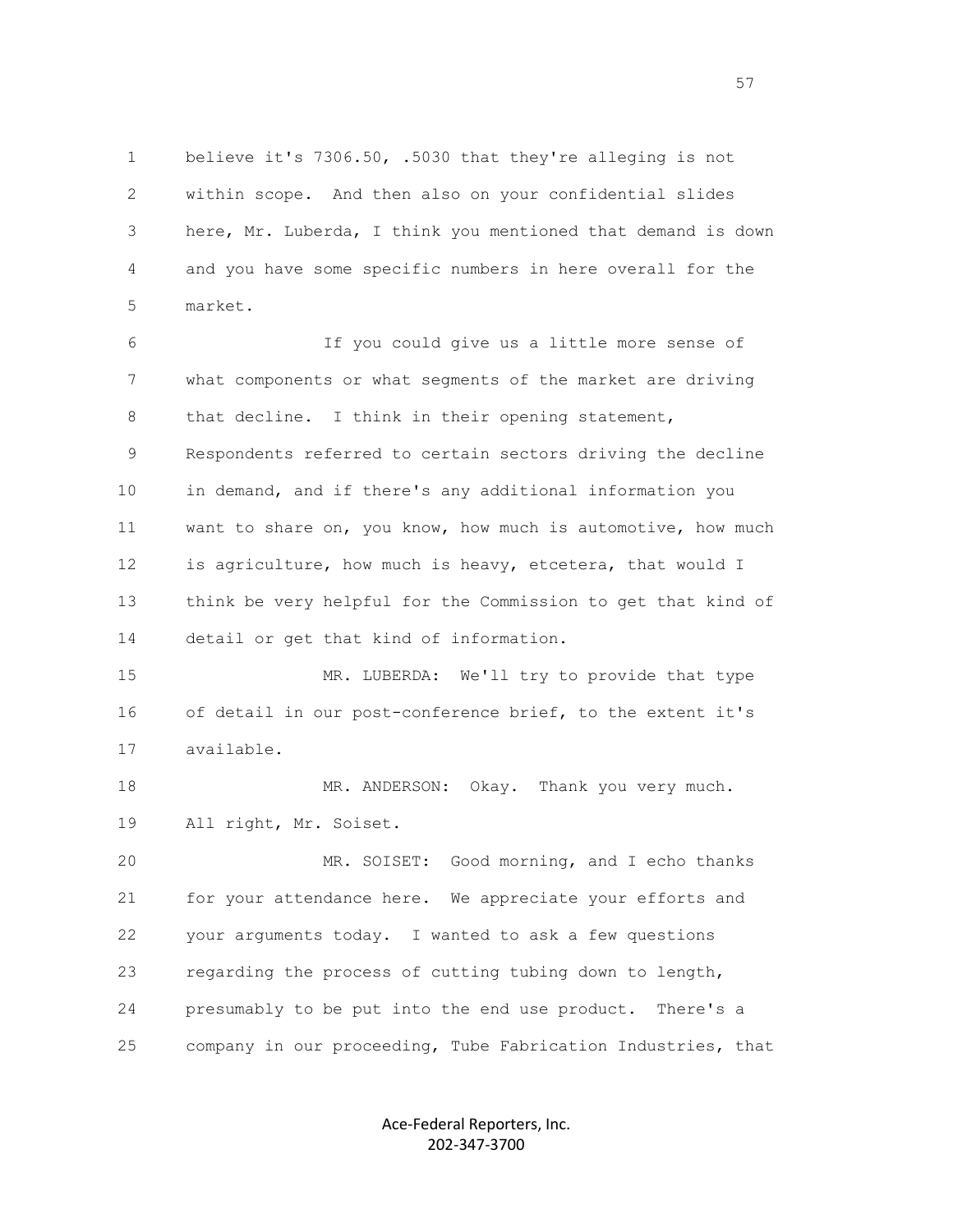1 has described that they purchase subject imports and then 2 cut them down for use in automotives or other purposes in a 3 smaller length.

 4 And my first question would be whether any of 5 your companies engage in similar activities? If not, are 6 you familiar with such firms and could you go into a little 7 bit of detail about these manufacturing activities, the 8 source and extent of capital investment, the amount of 9 employees and expertise involved in and what-not? 10 MR. HART: This is Cary Hart with PTC

 11 Alliance. In fact, that subject company used to be an 12 extremely large customer for us. They bought a tube made 13 out of our Dixmoor facility in Illinois. We supplied them 14 for many years until they began to switch over to foreign 15 goods.

 16 We can -- do in fact the cutting that you're 17 talking about. We have an operations in Beaver Falls, 18 Pennsylvania, an operation in Richmond, Indiana that does do 19 short-length cutting. We provide those products to 20 customers very, very similar to what the Petitioner is 21 mentioning.

 22 MR. SOISET: And could you go into a little 23 bit more detail about that process, the expertise and cost 24 involved in the cutting of the tube?

25 MR. HART: Absolutely. To be honest with you,

Ace-Federal Reporters, Inc. 202-347-3700

the state of the state of the state of the state of the state of the state of the state of the state of the state of the state of the state of the state of the state of the state of the state of the state of the state of t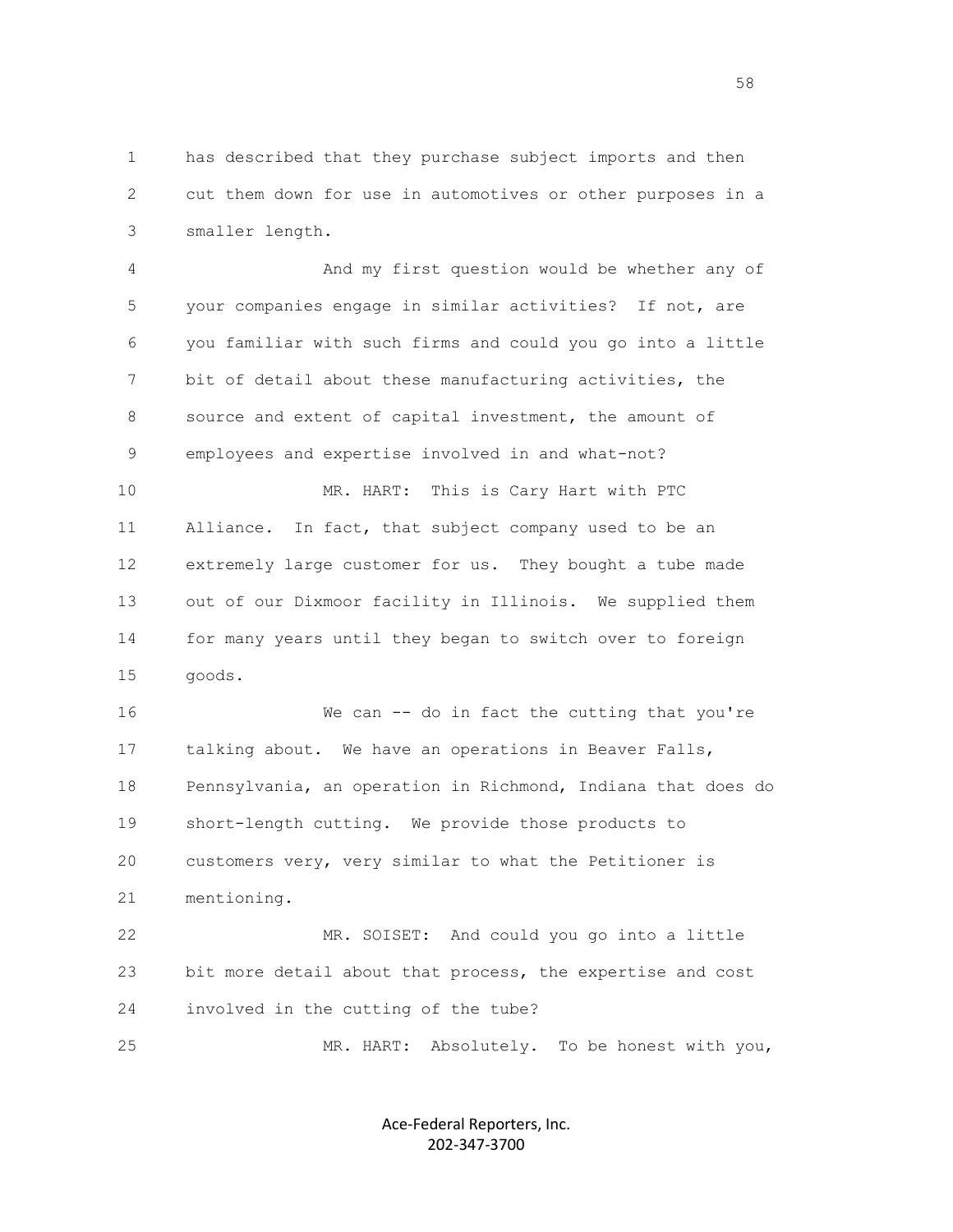1 there's not a great deal of expertise in it. There are lots 2 of people who do this. Some of the customers do it 3 themselves in-house and some of the mills do it, and then 4 there are a few companies that do the cutting as a separate 5 product. Most of those companies have switched to foreign 6 because that's really where they get their advantage. They 7 really have no advantage in technology or know-how or 8 equipment to do cutting per se. They simply are bringing in 9 lower cost imports and using that lower price to gain 10 market share.

 11 The process of cutting is to take a long, 12 straight bar of tubing, put it on a variety of different 13 machinery. We have about four or five different types of 14 equipment we do cutting on. It depends on the wall 15 thickness in the OD, the outside diameter of the tube, and 16 then the final link to the product. We can cut anything 17 from a three-quarter inch OD tube, you know, under one inch 18 length up to some things that really would be mill lengths. 19 So anything in that range we can cover and 20 produce in-house. You use either a punch-type cut, which 21 means you use a knife to punch it. We use that on a high 22 volume light wall application. We use roller blade cutting, 23 which is a cut similar to what you see if you do a pipe cut, 24 or you use a disk type cutting.

25 We have cold saw cutting, which is what a

Ace-Federal Reporters, Inc. 202-347-3700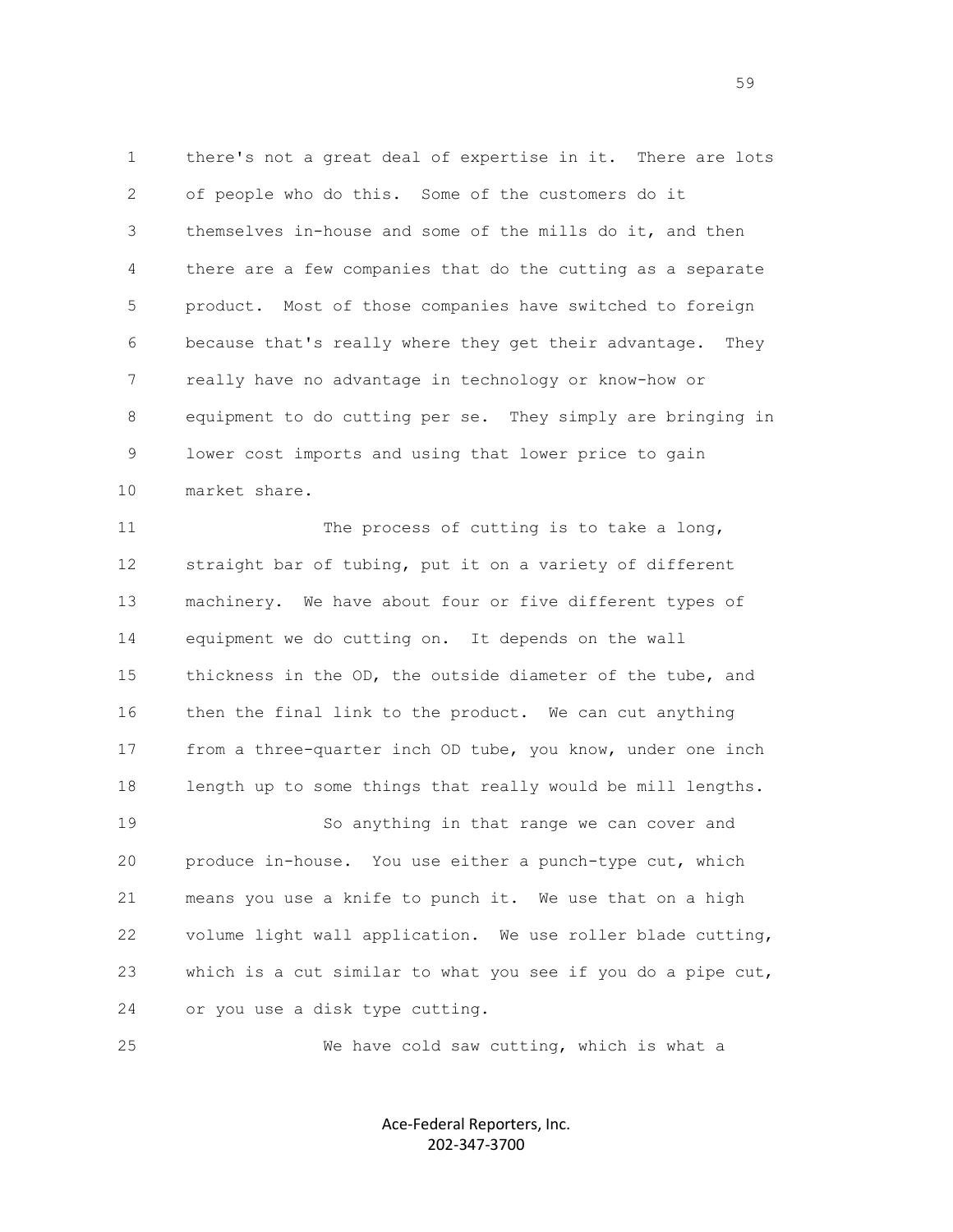1 subject company uses. We have a number of cold saw cutting 2 capability inside our factories, and we also do lathe 3 cutting, which would be simply spinning the tube and using 4 an insert cutting type. So we can duplicate all that and we 5 do all that in-house.

 6 MR. BOYER: This is Dave Boyer with Webco 7 Industries. We concur with everything Mr. Hart. What I 8 would add is our company also has the ability to cut shorter 9 length products. There's really not too much value added 10 that goes into that. The subject respondent that you talked 11 about also used to be a customer of ours also, before they 12 started bringing in low-priced imports.

13 MR. SOISET: Thank you. Anybody else? 14 MR. PURSEL: Ken Pursel, Sharon Tube. We do 15 not have internal capability, but we do supply customers 16 that is their business. They struggle with the same issues 17 that these gentlemen have already spoke about and the 18 ability to compete with the low-priced import material 19 coming in.

 20 MR. SOISET: So will the subject imports come 21 in pre-cut already, or is that something that typically 22 occurs within the United States?

23 MR. HART: There are -- in fact, that company 24 also buys pre-cut products, but there are people who do 25 pre-cut and bring them in simply as import. There's a few

> Ace-Federal Reporters, Inc. 202-347-3700

 $\sim$  60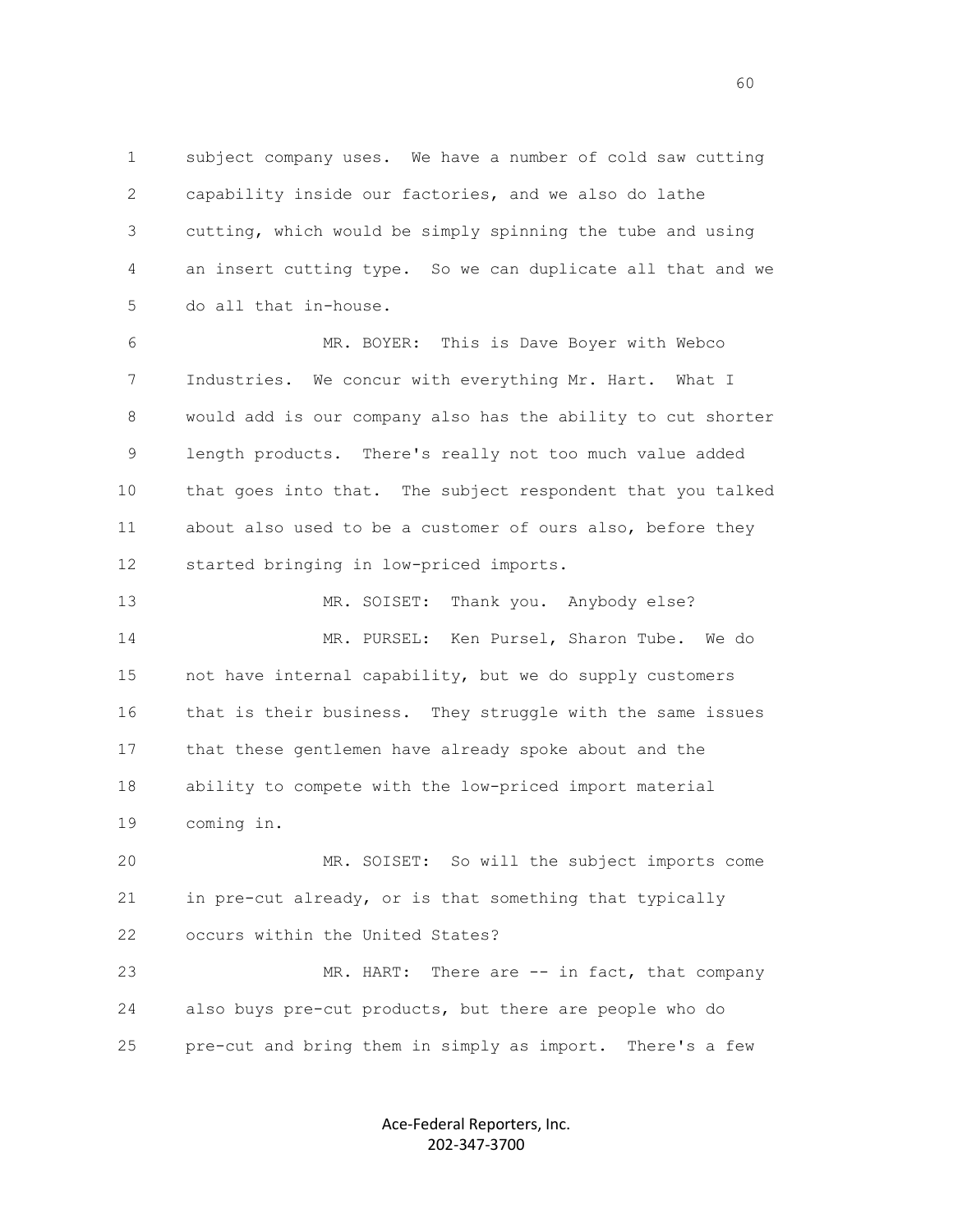1 companies that specialize in that. They bring in pre-cut, 2 what they would call bushing or small length cutting parts, 3 bringing it typically in from China or India in that 4 condition. Because it wasn't part of our petition we did 5 not bring that up, but that is a portion of the market. 6 MR. PURSEL: As I had mentioned previously, 7 we've seen, particularly in the case of China, that activity 8 actually increasing the subject period. 9 MR. SOISET: And could you clarify. So do you 10 consider the cut tubing to be outside of the scope of 11 petition, or is that something that you consider to be 12 subject merchandise? I'm not familiar where in the scope is 13 there a length requirement for the tubing. 14 MR. LUBERDA: There's not a length requirement 15 in the scope. In the tariff schedules, the imports -- this 16 is Alan Luberda from Kelley Drye. The tariff schedule 17 import data, pipe is  $\wedge^{\wedge\wedge\wedge}$  pipes and tubes are classified in 18 those tariff numbers if they're 12 inches or above. So 19 under 12 inches is generally considered comes in the 20 fittings categories. 21 So it remains -- we have been covering pipe 22 and tubing. The cold draw mechanical tubing, so it comes in 23 as longer than 12 inch piece, and these folks were -- the 24 cutting, they're cutting it down and making it closer to the 25 end product. So our scope is covering tubing and the cut

> Ace-Federal Reporters, Inc. 202-347-3700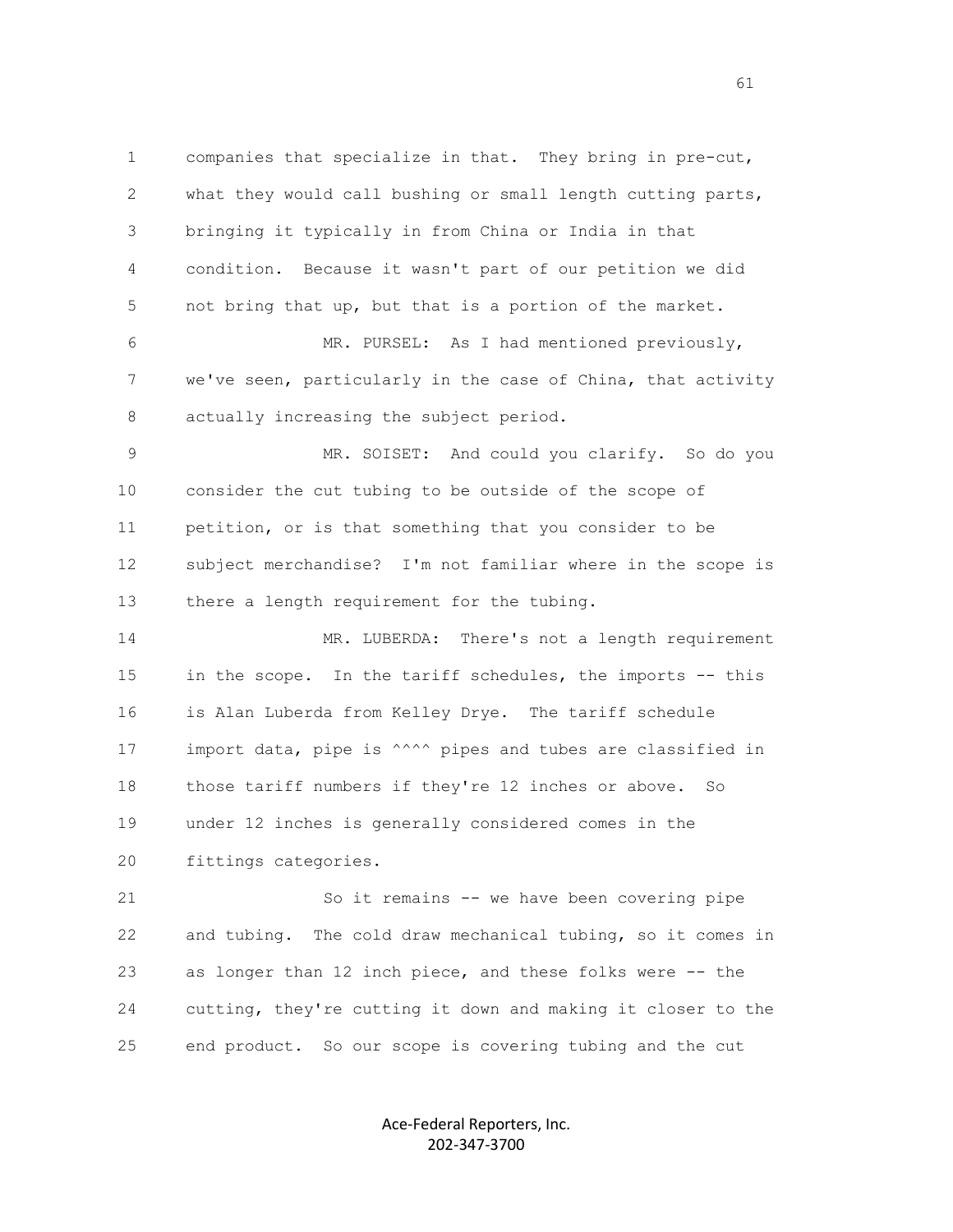1 pieces that have been -- these smaller cut pieces are not in 2 the scope. Not to say that there couldn't be circumvention 3 in that way, but that would be a Commerce Department matter. 4 MR. SOISET: Okay. And a similar question on 5 the cut tubing. I'm just trying to wrap my head around this 6 still, and so would you consider the longer length tubes 7 that are the subject of this proceeding, to be almost -- is 8 there any other purpose for these tubes than to be cut down 9 ultimately? Basically are the cut tubes the sort of end 10 product, the finished product, whereas the longer pieces in 11 this proceeding are sort of unfinished, waiting to be cut 12 down for final use?

 13 MR. VORE: This is Ed Vore with ArcelorMittal. 14 I would say that vast majority, and you might be able to 15 find some exceptions; none come to mind right now, all get 16 processed, further processing in our customers. Whether 17 it's cut to length, they will machine services; they will 18 prepare the ID for other things. They will potentially 19 chrome-plate for wear. The customers may continue to heat 20 treat or selectively heat treat these pieces.

 21 Cold drawn mechanical tubing is a raw material 22 for our customers that they are going to manufacture 23 additional components from. So whether it's a hydraulic 24 cylinder, whether it's an axle, if it's a drive shaft 25 underneath a school bus, those kinds of things are typically

> Ace-Federal Reporters, Inc. 202-347-3700

 $\sim$  62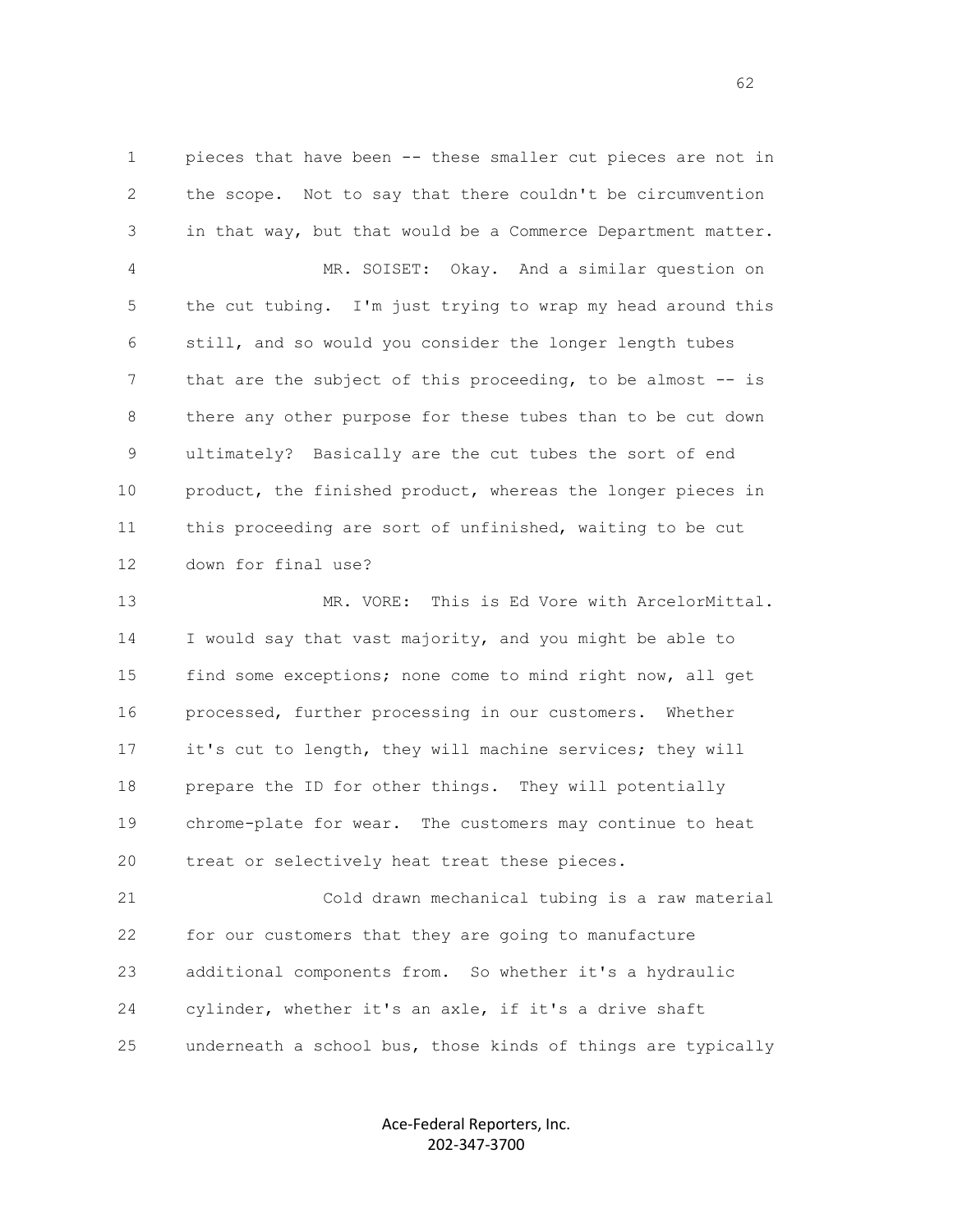1 additional operations that happen to our tube, of which 2 cutting to length may be one of those. But there may be 3 other things that are welded to it or otherwise 4 manipulated, bent, slotted. 5 You know, there are a number of different 6 other mechanical metal working operations that can take 7 place in these tubes, and all of them -- very few get used 8 in the as-received condition as any of the companies 9 represented here would supply them. 10 MR. SOISET: And one final question. 11 Regarding imports, and to the best of your knowledge, do you 12 believe that imports from any of the individual subject 13 countries typically specialize in certain types of tubing? 14 It seems like there's been several references to Chinese 15 imports being particular sizes. In your experience, is that 16 true for any of the subject countries? 17 MR. HART: I think someone, one of my 18 colleagues did ^^^^ this is Cary Hart, PTC Alliance. One of 19 my colleagues did mention that over time, at one point I 20 think you were right, that there or the mention was that 21 there might have been a range of products. At one point, 22 most of the imports started in a particular range, maybe in 23 the smaller size range or were heavily used in the country 24 where they started producing.

25 But over time, that range has changed, and

Ace-Federal Reporters, Inc. 202-347-3700

 $\sim$  63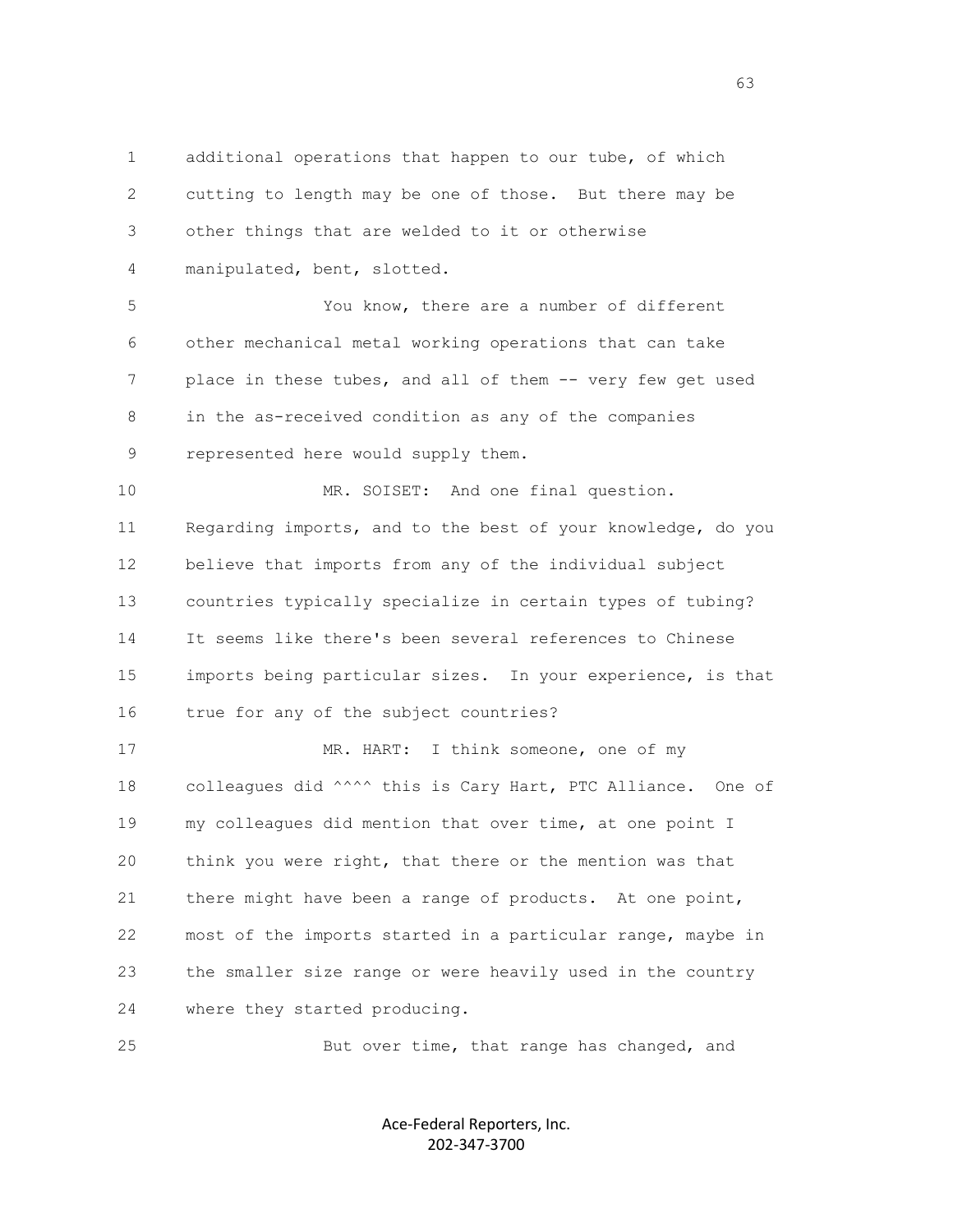1 many of the products and many of the companies represented 2 in these countries have a full range of products now. 3 They're not just supplying into a small segment or a very 4 small niche of the products. Most of them now have expanded 5 their size range, expanded their capability and now have a 6 full range of products that compete with all of the members 7 of this committee.

 8 MR. BOYER: This is Dave Boyer with Webco. 9 Kind of adding to Mr. Hart's comments, the Respondents kind 10 of in connection with that, have talked about how the 11 subject countries had smaller diameter product and that the 12 U.S. industry really wasn't equipped to deal with that. 13 I will tell you that is just not true. Our 14 company would be happy to produce many of those smaller 15 diameter products. It just really has been economically not 16 viable to do so in large part because of the dumped and 17 subsidized products. 18 MR. SOISET: All right. Thank you very much. 19 No further questions at this time from me. 20 MR. ANDERSON: Okay, thank you. Ms. Gamache. 21 MS. GAMACHE: Hello. Lauren Gamache. Thank 22 you all for coming. So building off of the cutting 23 question, is there a particular reason that all of the 24 pricing products submitted were for a longer length of 17 to 25 24 feet? Is there any diversity in these pricing products

> Ace-Federal Reporters, Inc. 202-347-3700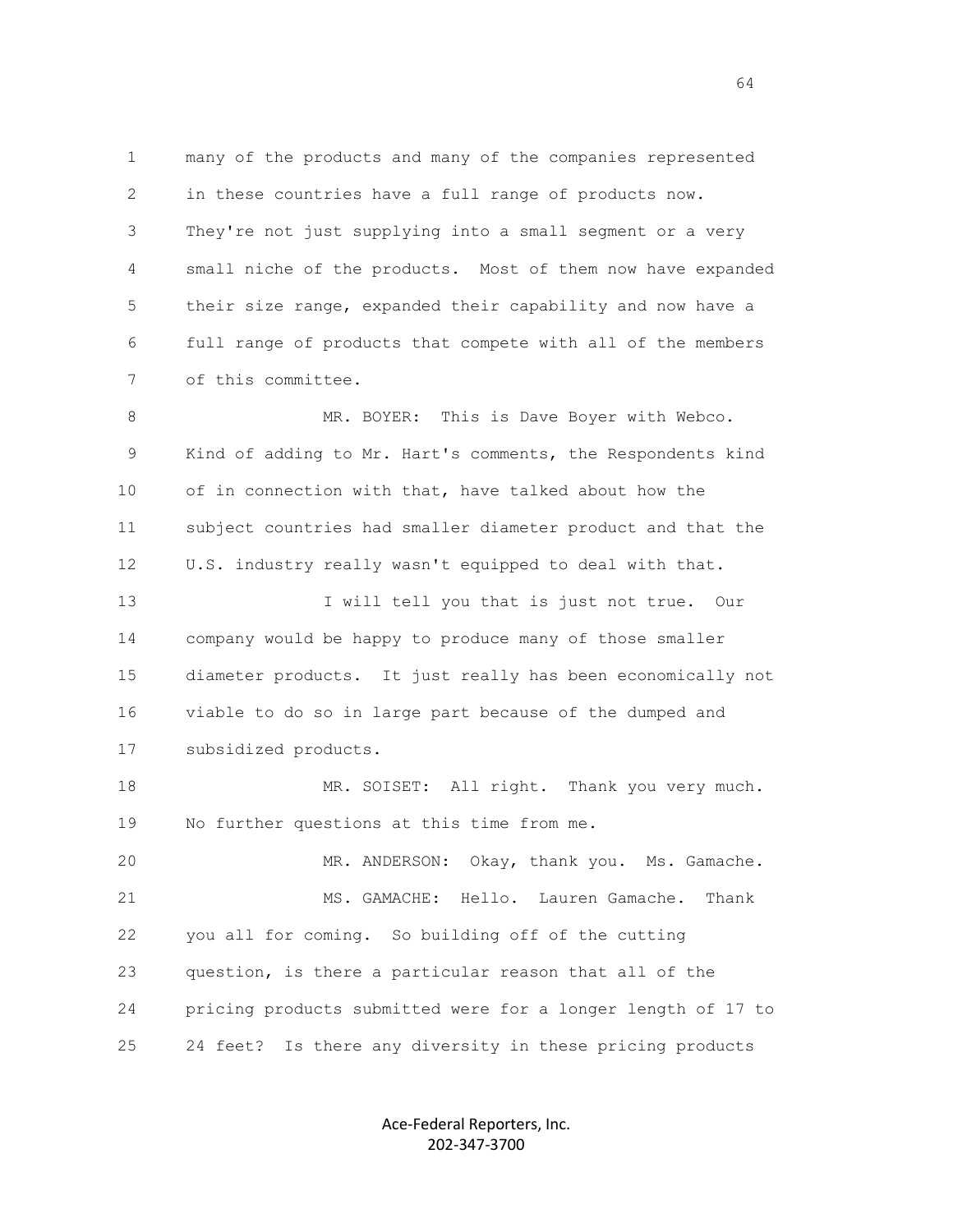1 that you think we could better capture if we go to a final? 2 MR. LUBERDA: We use the 17 to 24 foot because 3 those are the standard length ranges that the mills are 4 producing, and so -- and the standard lengths that would be 5 shipped by the foreign mills as well. And I mean we'd be 6 happy for the final to work with the staff to come up with 7 if there were other ranges. I don't think the length is -- 8 would be the issue, but we might talk about ranges for 9 thicknesses or something else. 10 The ODID combinations might be something. I 11 mean we're definitely interested in helping you get a broad 12 a coverage as possible. But this is a product. 13 Unfortunately for your purposes, this is a product where 14 there's, as one of our witnesses testified, an infinite 15 number of combinations of outside diameters and inside 16 diameters and wall thicknesses, grades of steel, which 17 makes it difficult to pick out one. 18 But you know, I think we could take out -- we 19 tried our best to pick out some of that work that will be 20 representative of everybody in the marketplace. But we're 21 happy to work with you for the final. 22 MS. GAMACHE: Okay, thank you. That makes 23 sense. I guess I was just trying to see if there were other 24 standard sizes that might make sense for us to collect, but

> Ace-Federal Reporters, Inc. 202-347-3700

25 it sounds like the length to which these tubes are cut is

 $\sim$  65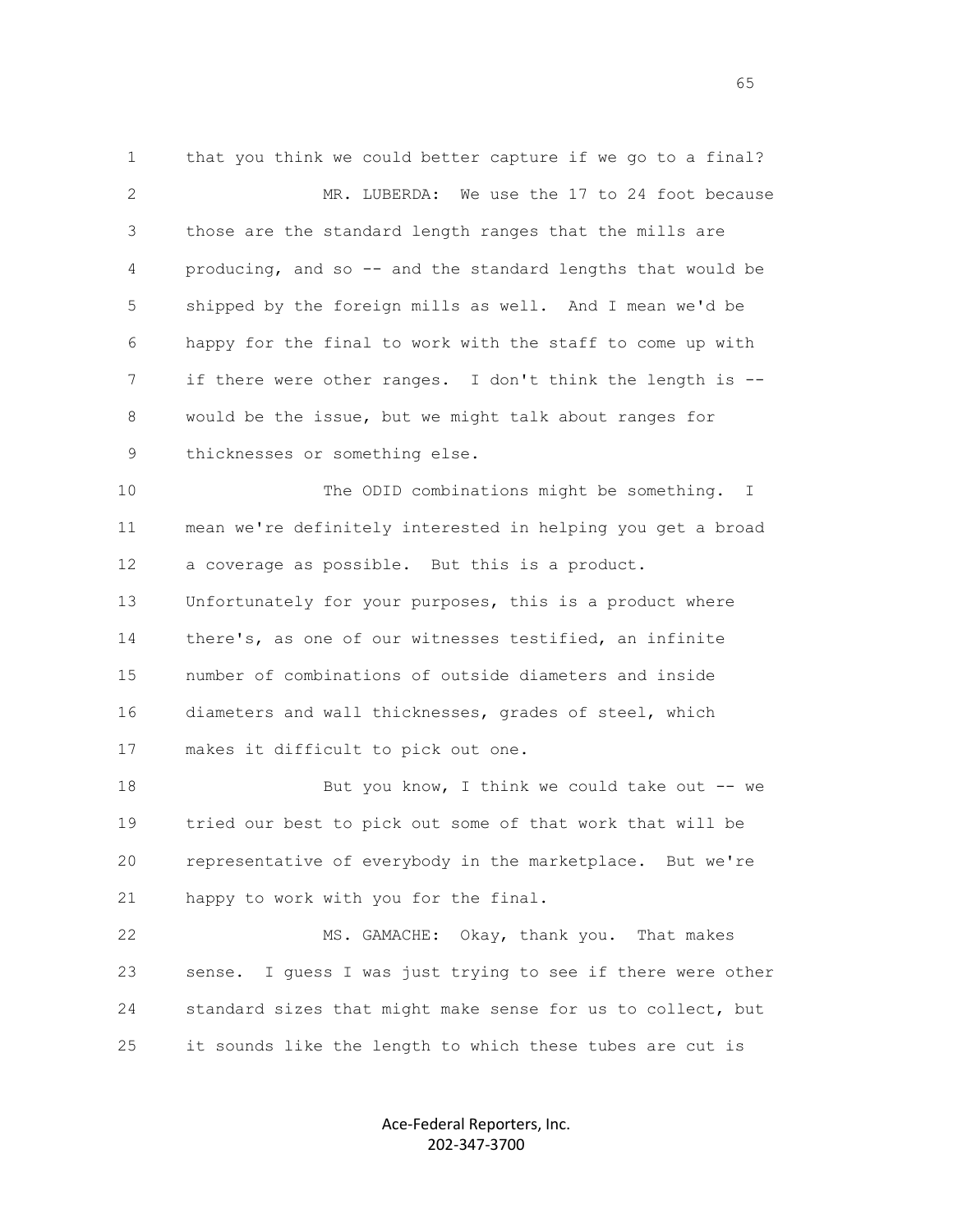1 entirely customer-specific; is that correct?

| 2  | MR. VORE: This is Ed Vore with ArcelorMital.<br>If            |
|----|---------------------------------------------------------------|
| 3  | you think about one particular application might be a         |
| 4  | forklift truck, and hydraulic cylinders are made out of       |
| 5  | steel tubing that are on that truck. But if it's in a         |
| 6  | Amazon Warehouse someplace that has to go three pallets       |
| 7  | high, or four pallets high, the customer will cut the         |
| 8  | cylinder a different length because the forks have to reach   |
| 9  | a different height from the floor of the truck.               |
| 10 | And we don't control that because we don't                    |
| 11 | understand what our end customer's demand changes are.<br>You |
| 12 | will see different lengths for in our automotive              |
| 13 | applications depending on the particular variety of vehicle   |
| 14 | that's being produced.                                        |
| 15 | So if it's a pickup truck someplace, if it has a              |
| 16 | longer wheel base, or it has dual wheels, or single wheels,   |
| 17 | or if it's two-wheel drive or four-wheel drive, it can all    |
| 18 | require a different length axle because of the positioning    |
| 19 | of the drive train underneath the vehicle dictates what       |
| 20 | length that they need for that.                               |
| 21 | So the lengths can, as we talked about the                    |
| 22 | variety of size combinations, the lengths can be anything     |
| 23 | probably to about three decimal points in specificity from    |
| 24 | as short as you can cut it and hold it safely until as long   |
| 25 | as one of the producers can manufacture it.                   |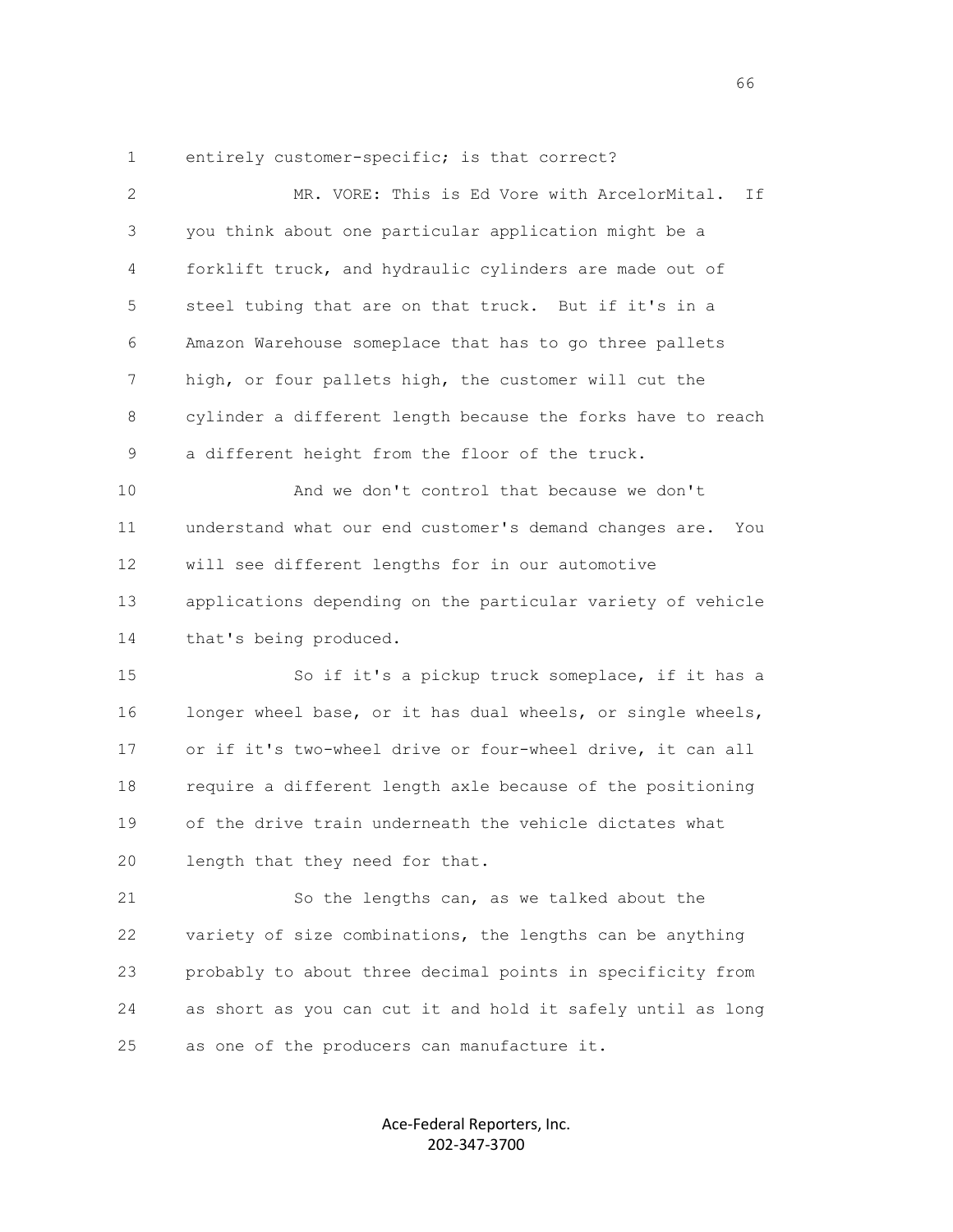1 MS. GAMACHE: Thank you. And I think Mr. Vore 2 said earlier the cutting is very --- it's not very 3 expensive. Is that correct? And so I guess I'm trying to 4 see what effects the cutting might have on the prices that 5 we're getting in.

 6 MR. VORE: Again this is Ed Vore with 7 ArcelorMital. The value of the cutting is really dependent 8 on the piece length and the dimension of the material being 9 cut. So a six-inch piece, if it's a relatively small and 10 light diameter that maybe costs, depending on the technology 11 you're using, just for the sake of illustration here let's 12 say it costs 25 cents apiece to cut that. But whenever 13 you're looking at values, and I think they're probably on a 14 per-ton basis in the data? Okay, that that value per ton, 15 because there are more pieces per ton of a smaller tub than 16 there are of the larger tube would have a larger aggregate 17 value of cutting in that per-ton sold. But even though the 18 price per piece to cut would be identical.

 19 So it's very difficult with the huge variety of 20 sizes that we're talking about to really make a concise 21 characterization of the value of cutting in that price 22 workup.

 23 MR. HART: This is Cary Hart with PTC Alliance. 24 Just a couple of things to add. So one is the product that 25 we're talking about is price per foot, or per meter. And

> Ace-Federal Reporters, Inc. 202-347-3700

 $\sim$  67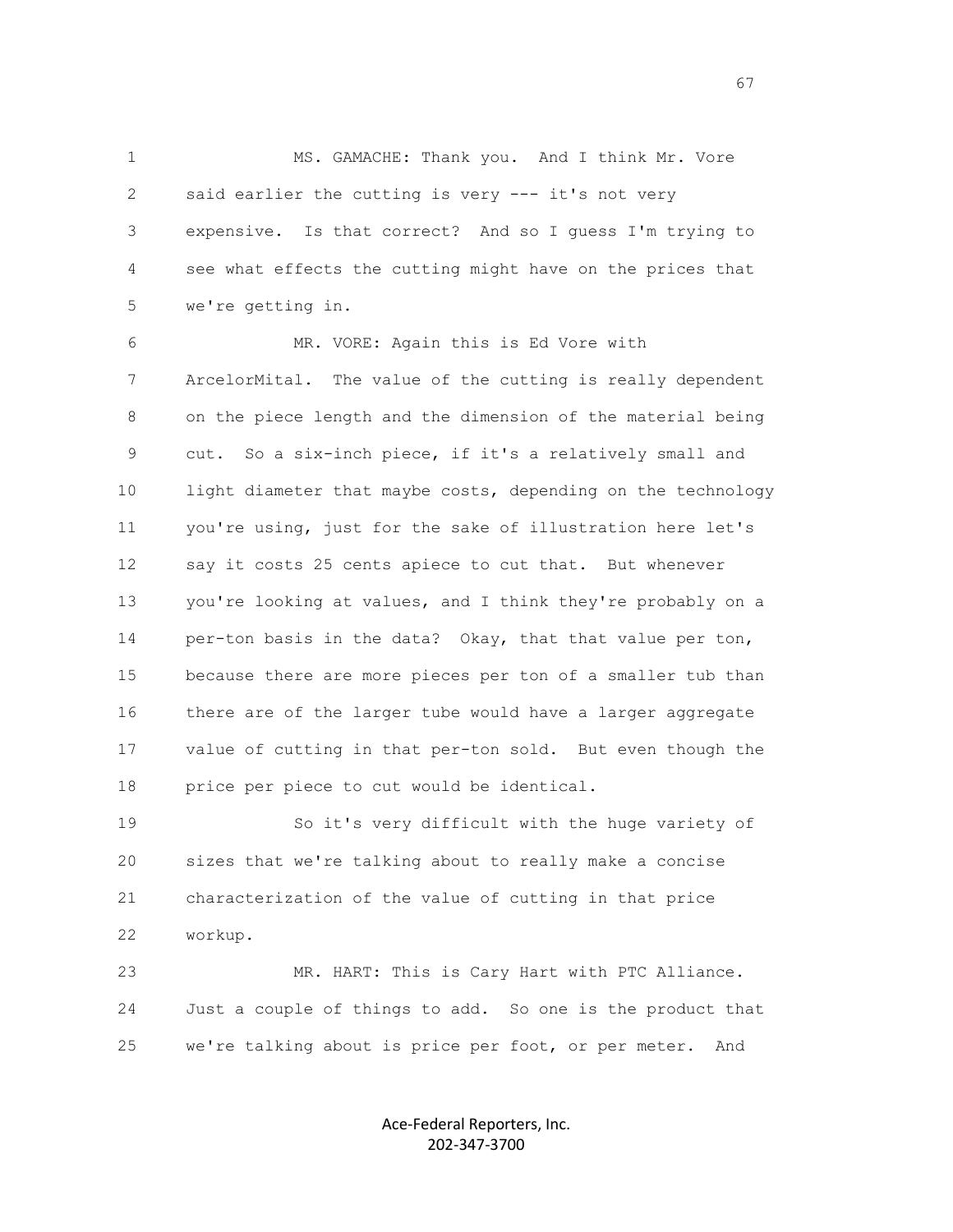1 the reason that is, is that most of our customers, as Ed 2 Vore was saying, say they're making a two-wheel drive truck 3 or a four-wheel drive truck or a front-wheel drive, or a 4 rear-wheel drive, they will order one malt length of tube, 5 say it's 21 feet, and may make 6 or 8 different axles out of 6 that.

7 So the way that the industry works is we send 8 them what's called a random length, or a fixed-length bar 9 that they're going to make multiple parts out of. So all of 10 the product is sold per-foot or per-meter.

 11 What they end up parting it into is quite, as he 12 said, there's not much value in it. The cost of the cutting 13 equipment, the capital requirement for cutting, is extremely 14 low compared to the investment in capital equipment around 15 building the tube, the subject tube we're talking about.

 16 So a lot of focus on the length is really, as you 17 said, it's sort of irrelevant. It's quite a small portion 18 of it. The investment is very small. The value of the 19 portion is very small. And the reason we use the 17- to 20 20-foot, or 17- to 24-foot is that that's the way most of 21 the customers receive the product, and that's the way most 22 of the subject importers are bringing it in.

 23 There are some part chances that they'll bring 24 in, you know, cut pieces, but again we don't consider 25 anything under 12 inches as part of this. So it's really

> Ace-Federal Reporters, Inc. 202-347-3700

 $\sim$  68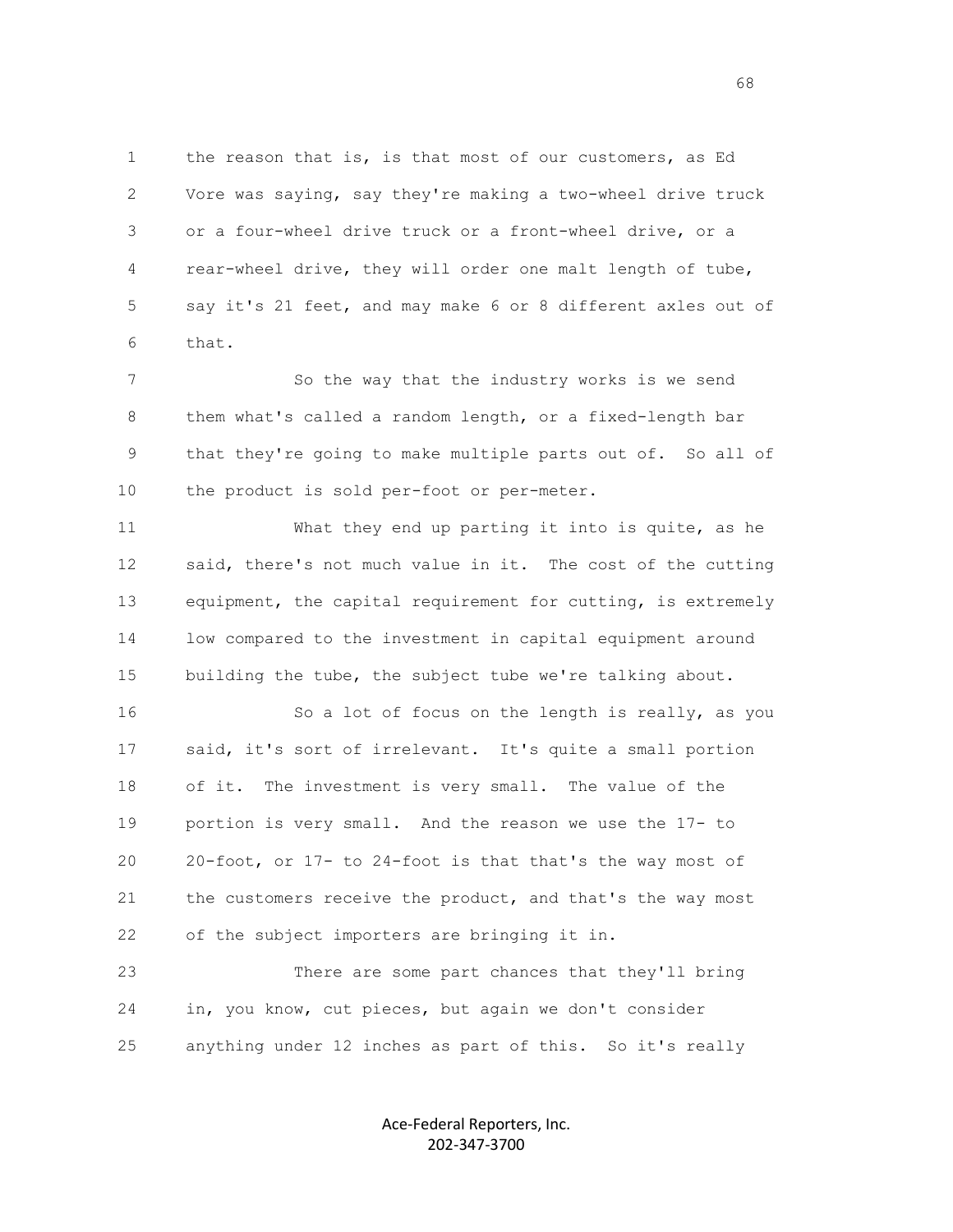1 all of the long length, random lengths, and fixed lengths 2 that they bring in.

 3 MS. GAMACHE: Thank you. That's really helpful. 4 We've already made the request for an estimate of 5 market shares for these different sectors, so if that is 6 possible to include into the post-conference brief that 7 would be really helpful. Unless anybody can make estimates 8 about how much of the market goes to auto, how much goes to 9 mining, et cetera, et cetera.

 10 MR. Luberda: That's what we prefer to do in the 11 brief. It's just going to take a little time to come up 12 with it. It's not an off-the-top-of-the-head type thing 13 that these guys can do.

 14 MR. HART: This is Cary Hart with PCT Alliance. 15 Let me just add that there's a significant amount of the 16 product that is channeled to the customer. You know, the 17 supply chain goes through a series of distributors.

18 In many cases, and in a lot of cases, the 19 producers on this panel here have no idea what the final end 20 use of that product is. So for us to try and--and there are 21 no statistics in the industry. There's no data being 22 generated from any reputable source that can tell you where 23 the size of the market is for individual markets. And 24 because upwards of 50 percent of the product that we product 25 goes through that nondescript distribution channel, I have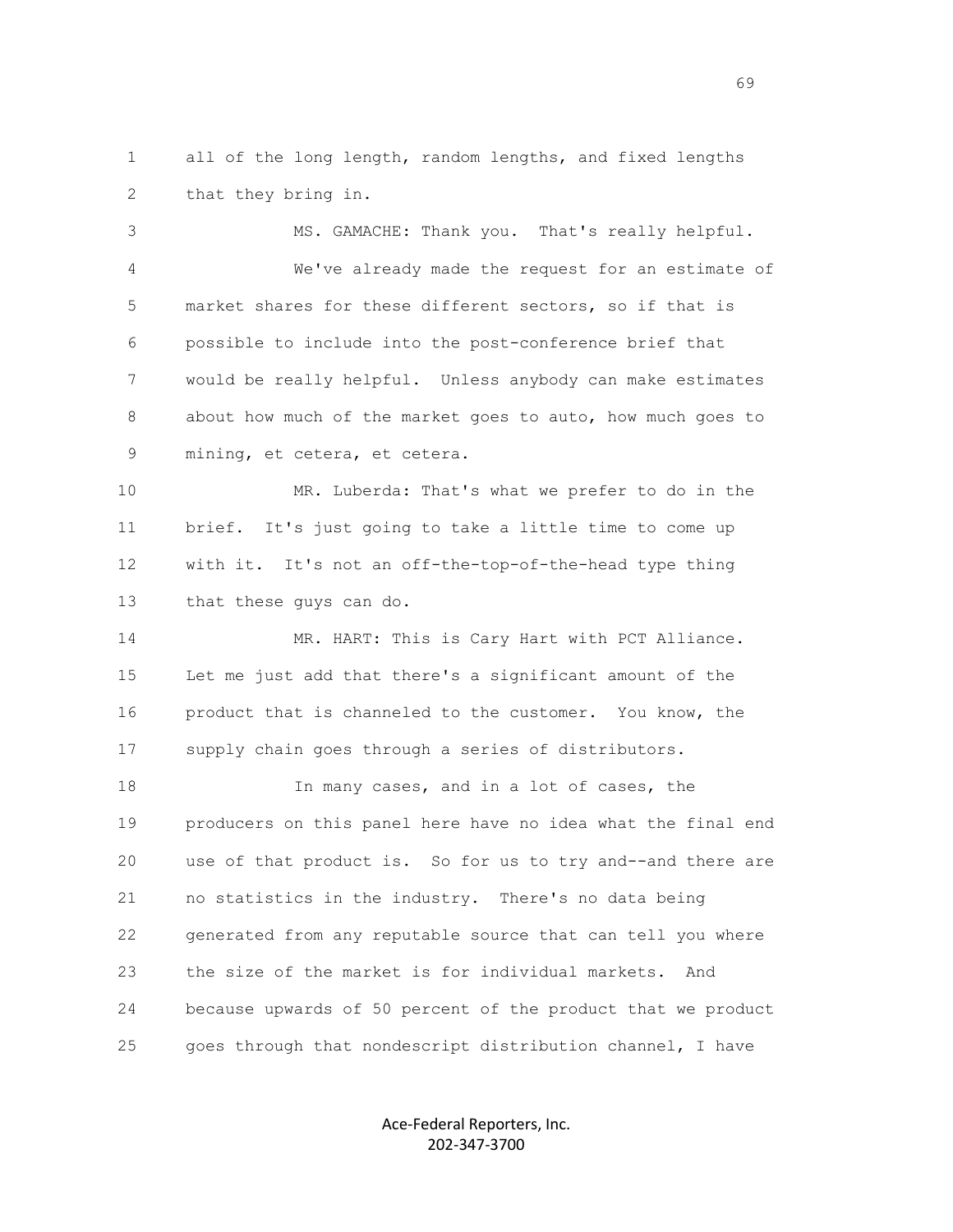1 to say you're asking for something that would be nearly 2 impossible to do.

 3 Our customers can't tell us, nor can the subject 4 countries tell you what that end use for that product is 5 going to be every time.

 6 MS. GAMACHE: Okay. I was under the impression 7 that characteristics of this tubing would vary by end use. 8 Is that correct? So like oil and gas, I was under the 9 impression that that would involve sort of like thicker 10 walls, or some sort of higher strength tubing. I could be 11 totally--maybe I'm wrong.

 12 MR. VORE: This is Ed Vore with ArcelorMital. I 13 think generally speaking mechanical tubing essentially is 14 used in applications that replicates or replaces human 15 movement. So if you're talking about things that you use to 16 push, pull, lift, carry, that used to be human effort in the 17 past, is now mechanized. So depending on the products that 18 are being moved and depending on the fashion that it's being 19 moved, will indicate the size of the tube.

 20 So you can have the same size tube in a variety 21 of applications. So if we send, as Mr. Hart mentioned in 22 his remarks, we send a significant volume through the Steel 23 Service Center channel. And if they will have a requirement 24 that their customers will have an engineered requirement for 25 a tube of a particular size, that could go to material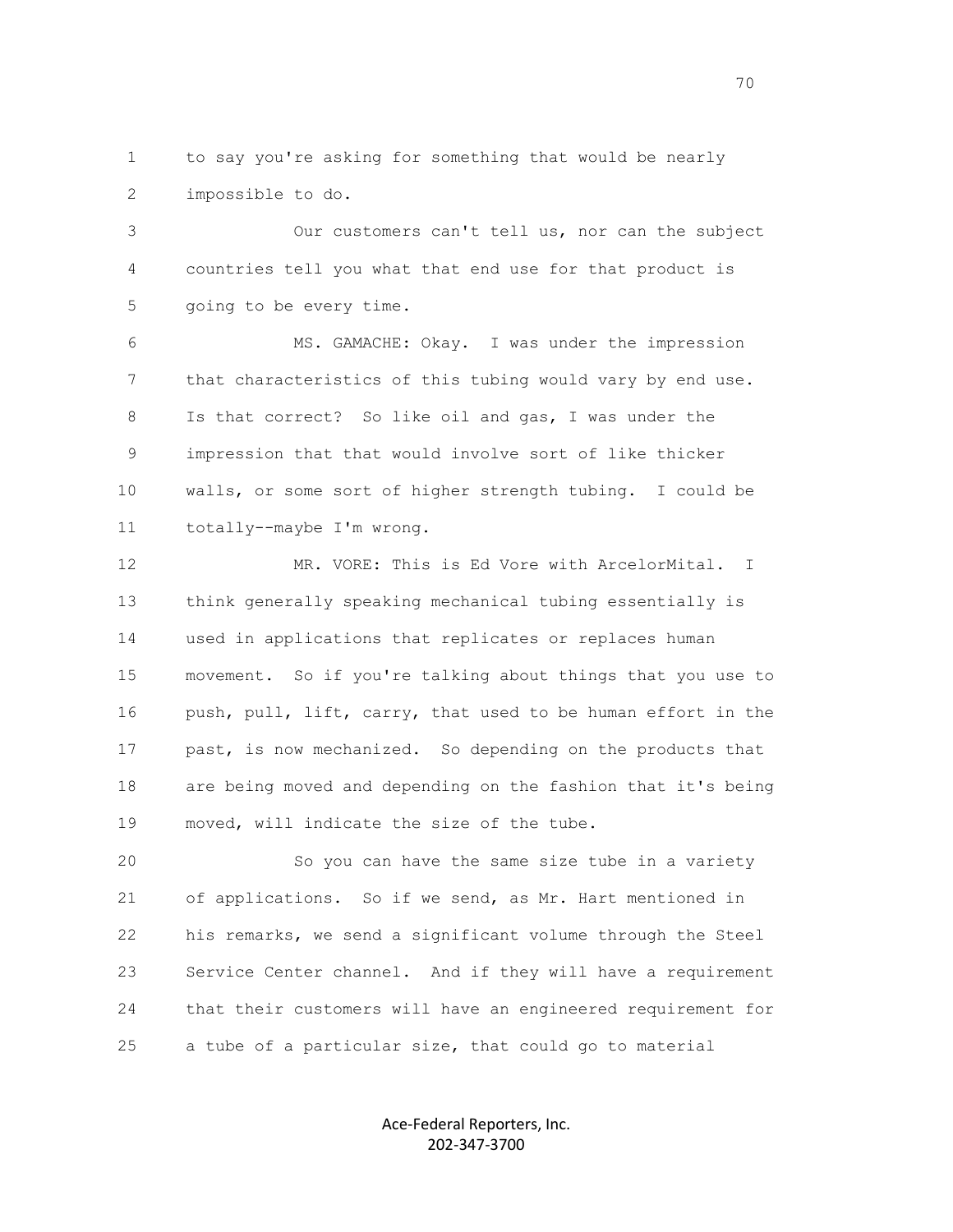1 handling and a forklift truck manufacturer; that could go to 2 an oil and gas application; it may be a hydraulic cylinder 3 on an offshore rig that requires the same size tube that it 4 does on a dump truck. And we would not recognize that at 5 our point of sale to understand which end use market that 6 tube is really being consumed by.

 7 We do look at sort of general economic activity 8 in those various sectors so that when there are changes in 9 demand for coal production, or the price of oil and gas 10 fluctuate and you see relative differences in activities, 11 the rig count is not a real good barometer for us, but it is 12 one that we at least tangentially watch to understand the 13 level of activity in those markets.

 14 But you'll see things like general GDP growth 15 because our products go into essentially what amounts to 16 capital equipment. So if New York City is buying 100 17 garbage trucks this year, those all have hydraulic cylinders 18 that have mechanical tubing in them, that affects us the 19 same as if we're making 500-pound bomb rings for the Navy 20 that they're using for practice.

 21 And we don't always understand that. So you can 22 see it's really a very, very wide, diverse variety of 23 applications that our tubes go into because they're just 24 components in other mechanical systems.

25 MS. GAMACHE: Thank you. And I have one last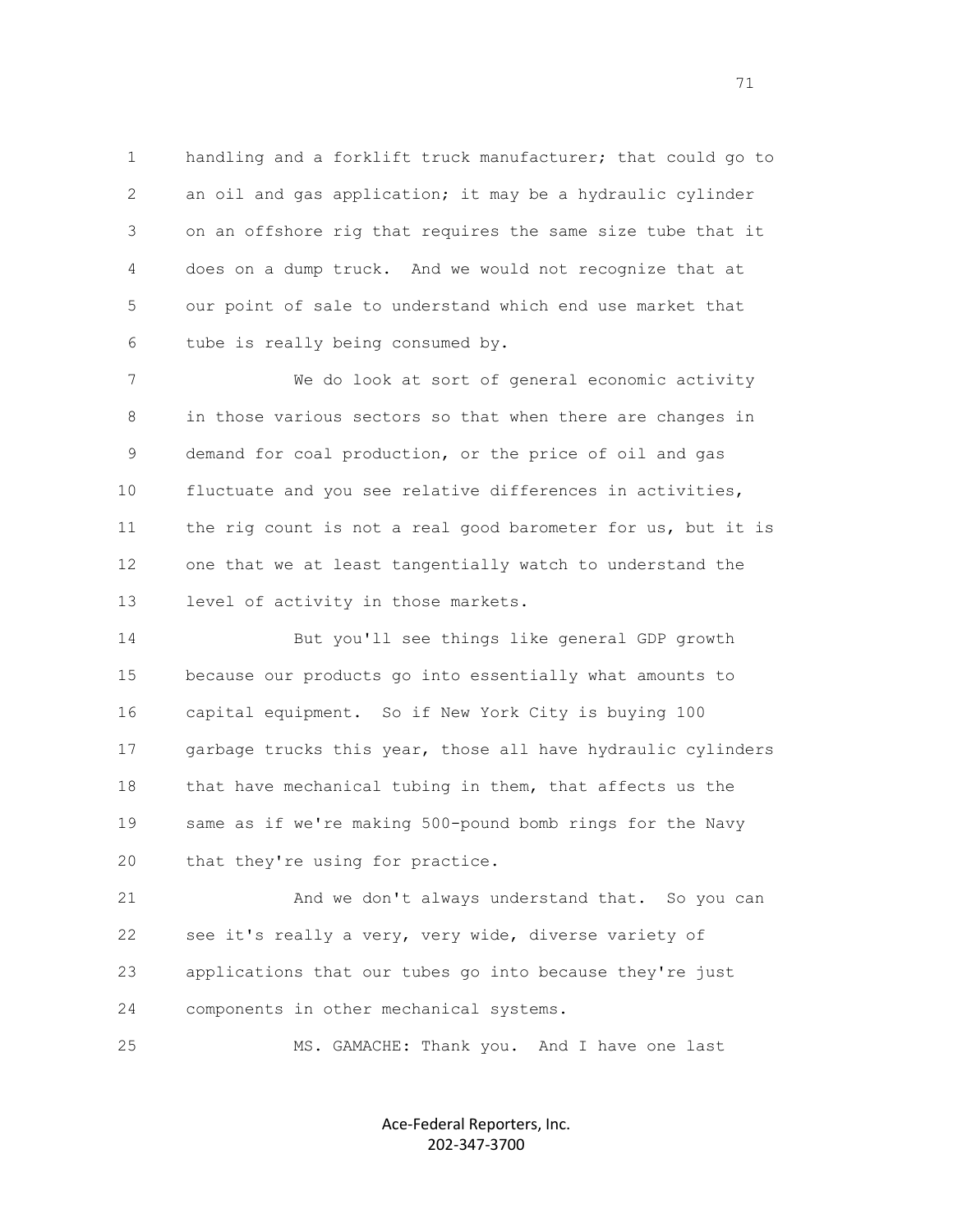1 basic question and then I'll be done. Generally are those 2 steel sheets you all use as inputs, are those generally 3 domestically sourced? Or is there some importation of that? 4 And if so, from which sources?

 5 MR. HART: Just so we're clear, sheet is not the 6 only feedstock for this product. There is bar, as well, or 7 billet. So there's a few different inputs. And, no, the 8 domestic supply is not the only input for the--in case you 9 were using coil or sheet, as you called it, as a feedstock 10 it does--there are--there are some foreign products coming 11 into the country as hot-rolled coil that does become 12 feedstock for our product.

 13 The far majority of it is domestic, though. 14 MS. GAMACHE: Okay. Thank you so much. 15 MR. ANDERSON: Okay. Thank you, Ms. Gamache. Ms.

16 Taylor, your turn.

 17 MS. TAYLOR: Good morning. Karen Taylor, Office 18 of Industries, and I would like to thank the panel for 19 coming here. We realize you're busy, so we do appreciate 20 you taking time to testify before us.

21 I have a few questions. One is that to my memory 22 this product, no trade case has been brought before the 23 Commission for this particular product. And in fact it has 24 been an explicitly excluded from pipe cases brought before 25 the Commission in the past.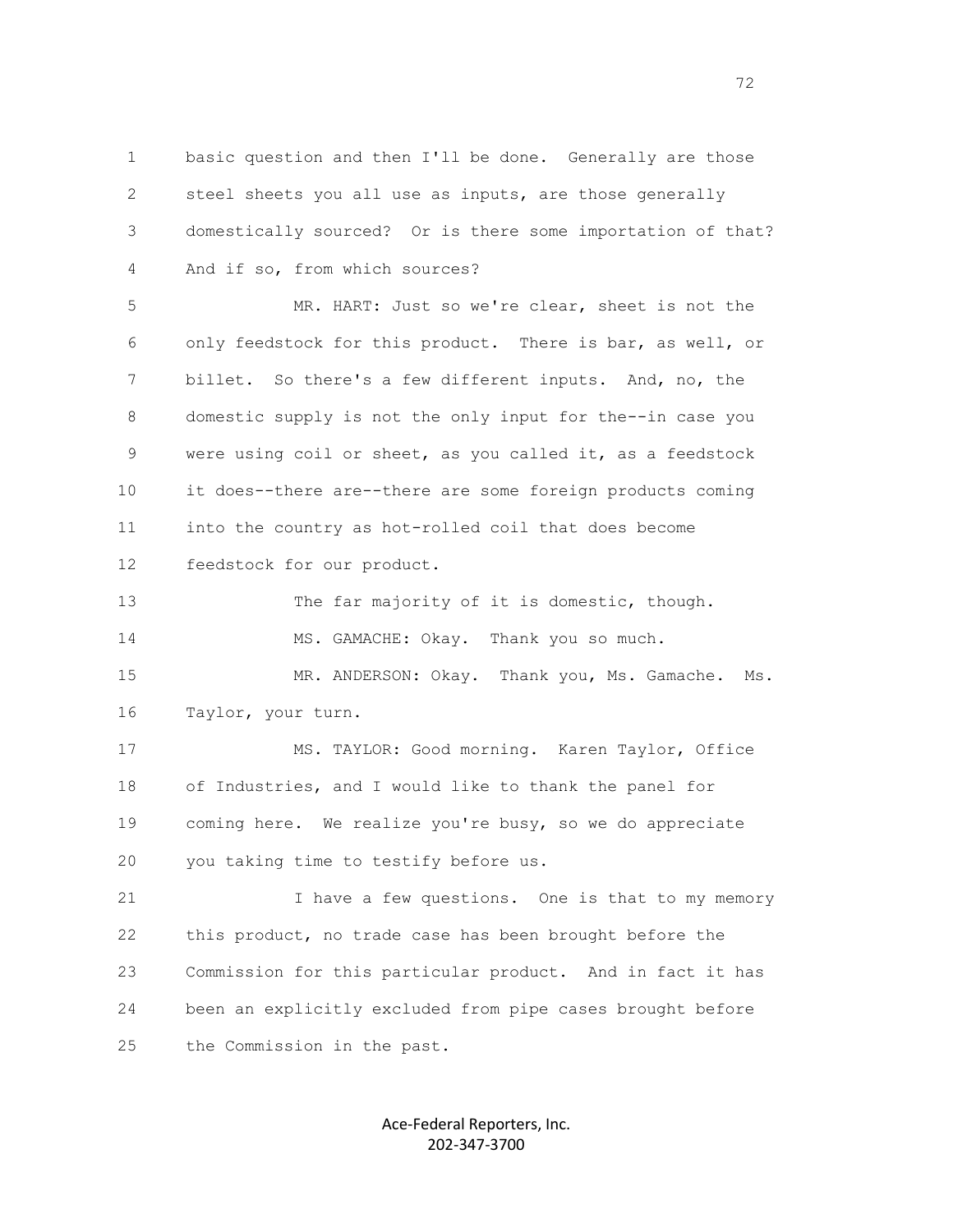1 Has there been some sort of change in the U.S. 2 market that has led to this filing?

 3 MR. HART: Yeah, the --- this is Cary Hart with 4 PTC Alliance. When you refer to other trade cases, most 5 other trade cases are not mechanical tubing. They are fluid 6 and gas distribution products. So the reason that this 7 hasn't been--has exploded is because they are different 8 products.

 9 Cold-drawing for mechanical properties is a 10 unique product in the market, unlike other products that 11 maybe the Commission has looked at. Can you ask the rest of 12 your question again?

 13 MS. TAYLOR: My question is: This is the first 14 time this product has come before the Commission in a trade 15 case, and in fact has been explicitly excluded from pipe 16 cases in the past. So my question is: Has there been 17 something in the U.S. market for cold-drawn mechanical 18 tubing that has led to this filing?

 19 MR. HART: This is Cary Hart again. Yeah. What's 20 changed is the volume and the pricing. There were not 21 substantial foreign imports 10 or 15 years ago. Most of the 22 companies have established presence over the last 10 years 23 and have dramatically increased their share, but doing so by 24 using unfairly traded prices and dumping the product into 25 the country.

> Ace-Federal Reporters, Inc. 202-347-3700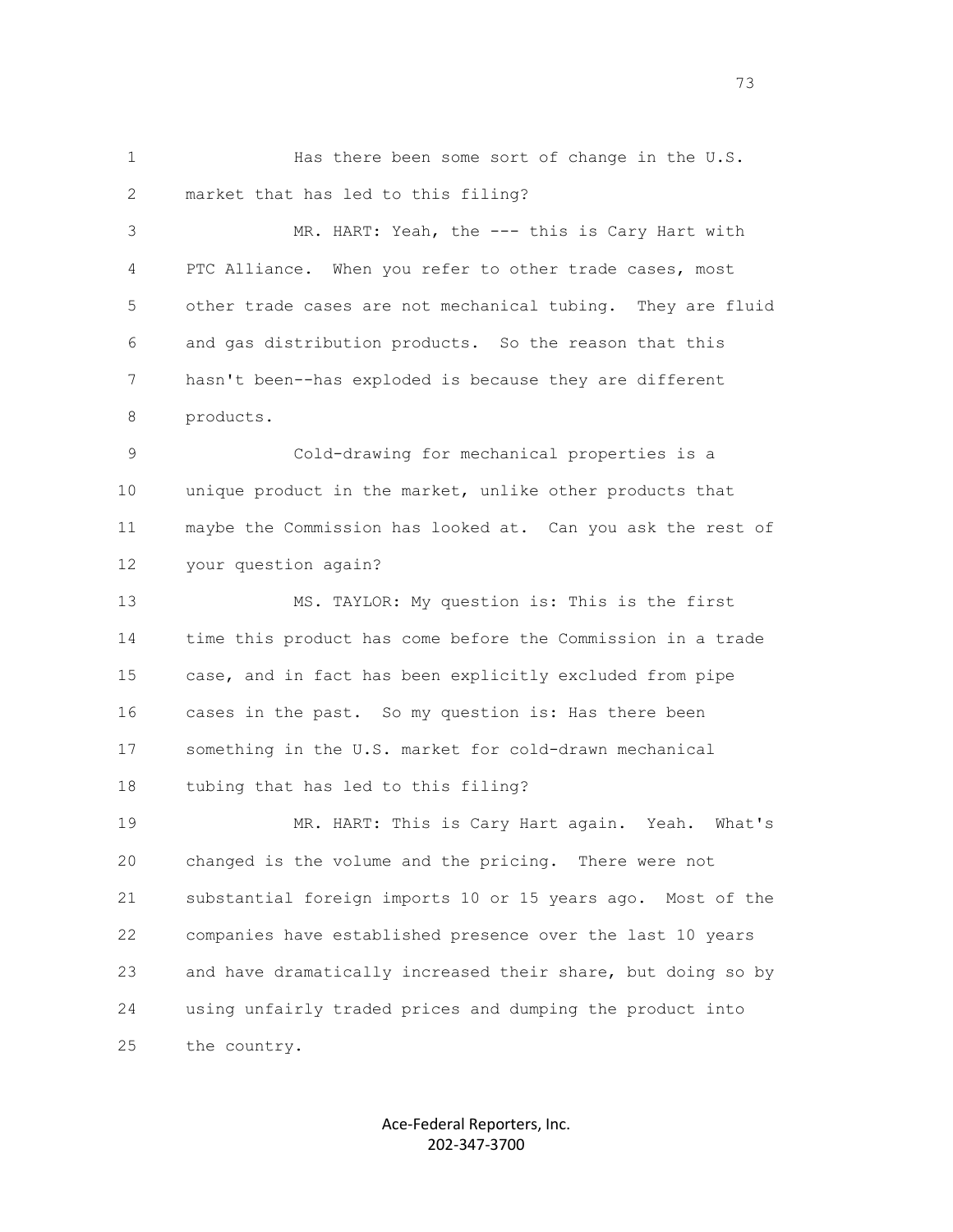1 That's the reason it has come to the Commission 2 at this point.

 3 MR. BOYER: This is Dave Boyer with Webco. I 4 absolutely agree with what Mr. Hart said. I think your 5 question is "Why now?" And the reason is because, leading 6 up to recent times there really had not been the low-priced 7 imports coming in. But it has been happening in the subject 8 period and been accelerating, and the prices have just 9 gotten ridiculous.

 10 MR. VORE: This is Ed Vore with ArcelorMital. I 11 would just add to those comments to say that the prior 12 products that you've mentioned that have been, at least 13 something that has a hole in it, that have been subject to 14 it in the past, the behavior of our global competitors has 15 shifted.

 16 So as you've seen trade cases being put into 17 effect with these other products, it has shifted their 18 ability to sell those products here. And our market being 19 relatively small in the steel realm, they finally ended up 20 in our place exhibiting the same behavior that invited the 21 trade cases that they got on the other products.

 22 So when you see the appetite of coming to the 23 U.S. market selling on the basis of price, and then going 24 after market share, and a lot of times at the disregard of 25 what the economic value might be from a company's balance

> Ace-Federal Reporters, Inc. 202-347-3700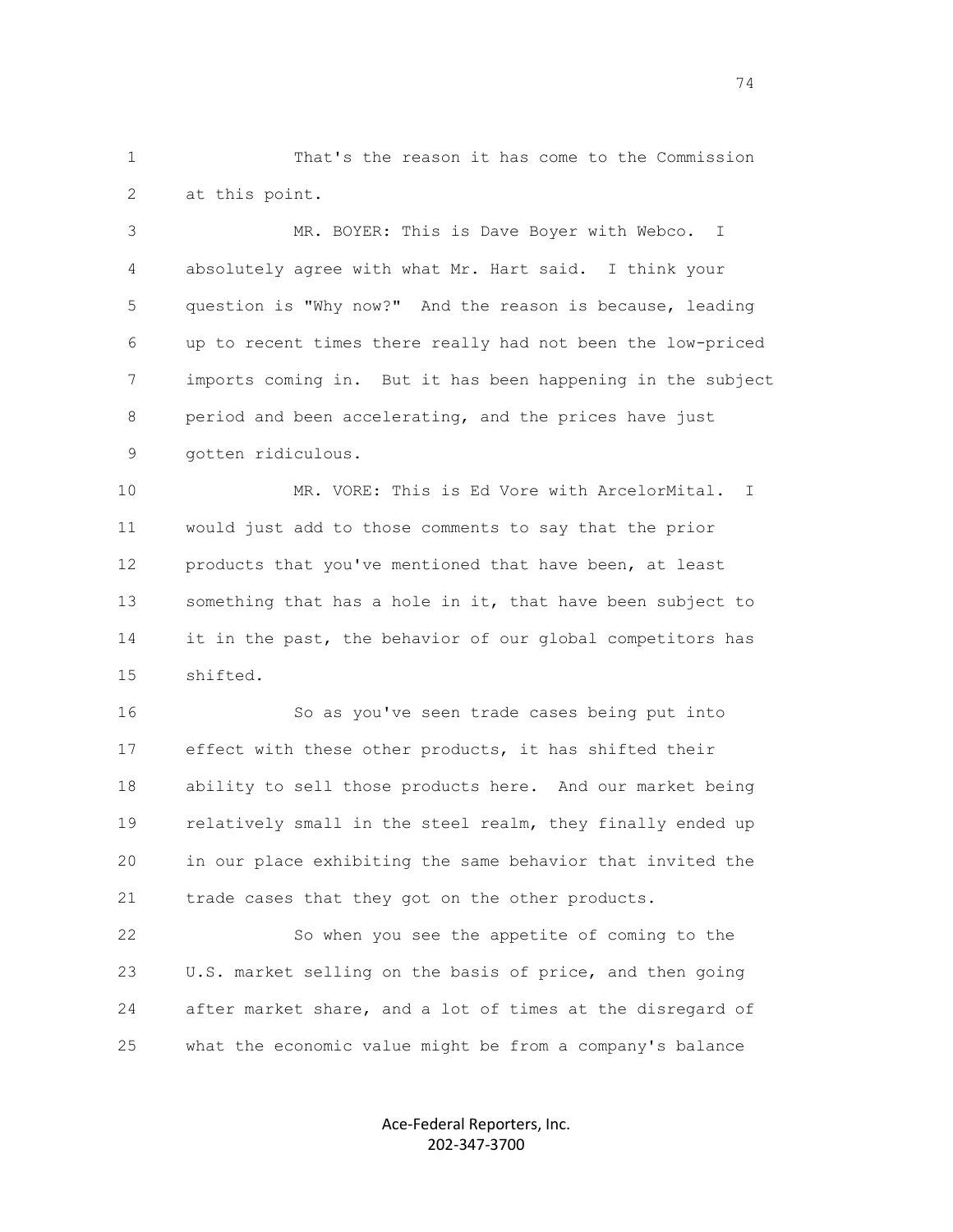1 sheet, I think what you'd find is they found one of the last 2 remaining small niches that they might be able to exploit, 3 and that's why we're here now rather than being here maybe 4 10 years ago.

 5 MS. TAYLOR: Thank you. I posed that question to 6 Respondent's allegations that this case brought not because 7 of imports but because the market for oil country tubular 8 goods and energy-related tubing has substantially declined, 9 and that is the reason for the injury to the U.S. Domestic 10 producers. Could you respond to that?

 11 MR. HART: This is Cary Hart with PTC Alliance. 12 We do not produce oil country tubular goods. It's not our 13 market. So the effect of oil country tubular goods demand 14 or lack of demand thereof has no effect on my business. 15 MS. TAYLOR: Okay. 16 MR. BOYER: This is Dave Boyer with Webco 17 Industries. Webco Industries does not produce oil country

18 tubular goods, either.

19 MS. TAYLOR: Okay.

 20 MR. PURSEL: This is Ken Pursel of Sharon Tube. 21 Sharon Tube does not produce oil country tubular goods. I 22 would also add that the reason the case is being filed now 23 would have to do with momentum and velocity of increasing 24 imports in a falling market at prices that we are unfairly-- 25 cannot compete against.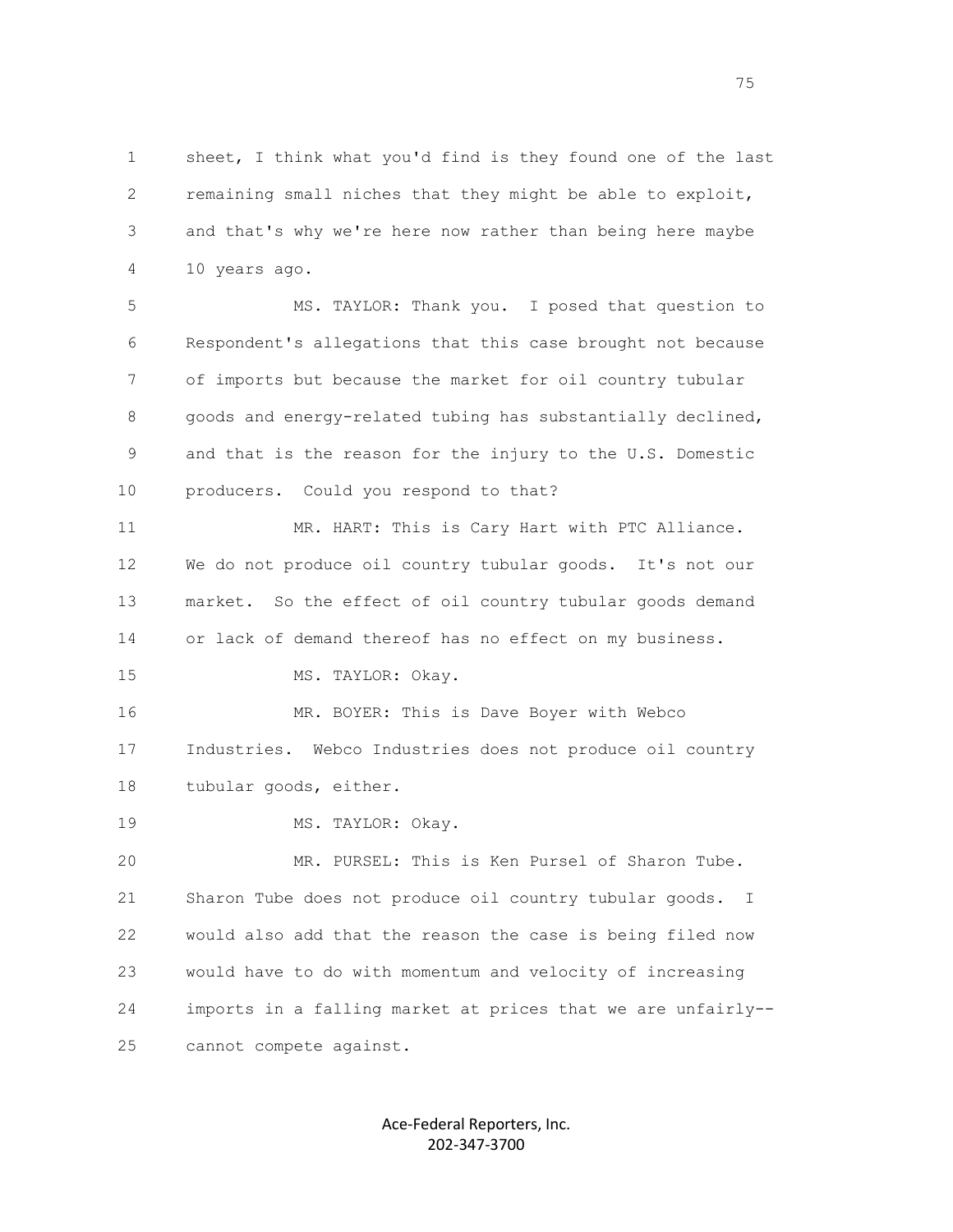1 MS. TAYLOR: Alright, my next question has to do 2 with the opening statement by the Respondent and the 3 Interested Parties concerning this one particular HTS Code. 4 I believe it was 7306505030, which Respondents are saying 5 does not include cold-drawn tubing. And I believe, Mr. 6 Luberda, you said that the scope includes pipe produced by 7 cold processing to reduce outside diameter. It doesn't have 8 to be cold drawn.

 9 My question is: For the record, could you tell us 10 what other kinds of cold processing would be done to do 11 that?

 12 MR. LUBERDA: So there is a rolling process that 13 can be used to get the diameter smaller and change wall 14 thickness, too. I'm not the expert on this, so I'll let one 15 of my panelists briefly describe it. We'll address their 16 issue in our brief, however we have the ability--in fact, I 17 think we'll just leave the whole thing for the brief, 18 because I think we want to go into the details to make sure 19 you get--and talk about the allegation about what is or is 20 not in the HTS number.

 21 MS. TAYLOR: Okay. Thank you. Alright, also in 22 Respondent's opening statement, if I understood it 23 correctly, it was mentioned that, quote/unquote, "pressure 24 tubing is excluded." I assume tubing like boiler tubing is 25 excluded, if I understood the argument correctly. And the

> Ace-Federal Reporters, Inc. 202-347-3700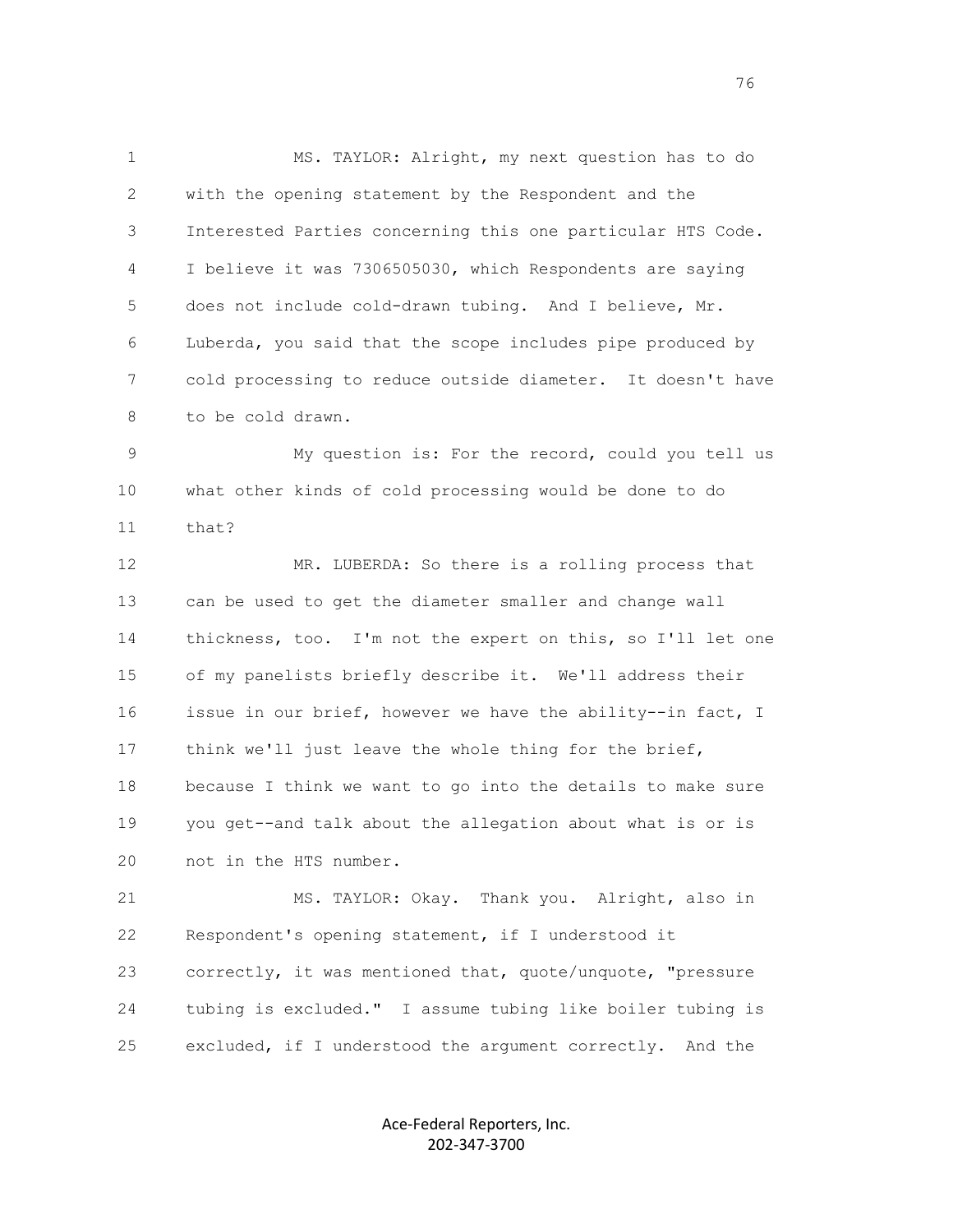1 statement that this is the same kind of tubing, and why 2 isn't this part of the scope?

 3 MR. LUBERDA: You're asking why boiler tubing, 4 heat exchanger tubing is not a part of the scope?

5 MS. TAYLOR: Um-hmm.

 6 MR. LUBERDA: It's a different product serving 7 different markets, different customers, but I'll let my 8 panelists talk to that.

9 MS. TAYLOR: Is it produced the same way? 10 MR. BOYER: Our Company manufactures cold-drawn 11 mechanical tubing. We also manufacture cold-drawn heat 12 exchanger tubing and cold-drawn boiler tubing. So we're 13 very experienced in that area.

 14 You start off--generally, you're talking about 15 different chemistries between them. You know, if you go 16 down and you look at the specifications associated with 17 mechanical tubing, you're dealing with different chemistry 18 ranges, and different chemistry selections there than you do 19 with the heat exchanger or boiler products.

 20 From there, the--you go through the cold-drawing 21 process and it generally is similar equipment, although 22 you're dealing with different tolerances on the product. 23 You know, heat exchanger tubing, boiler tubing, 24 has a much wider tolerance associated with it. It's also 25 generally ordered to a minimum wall thickness specification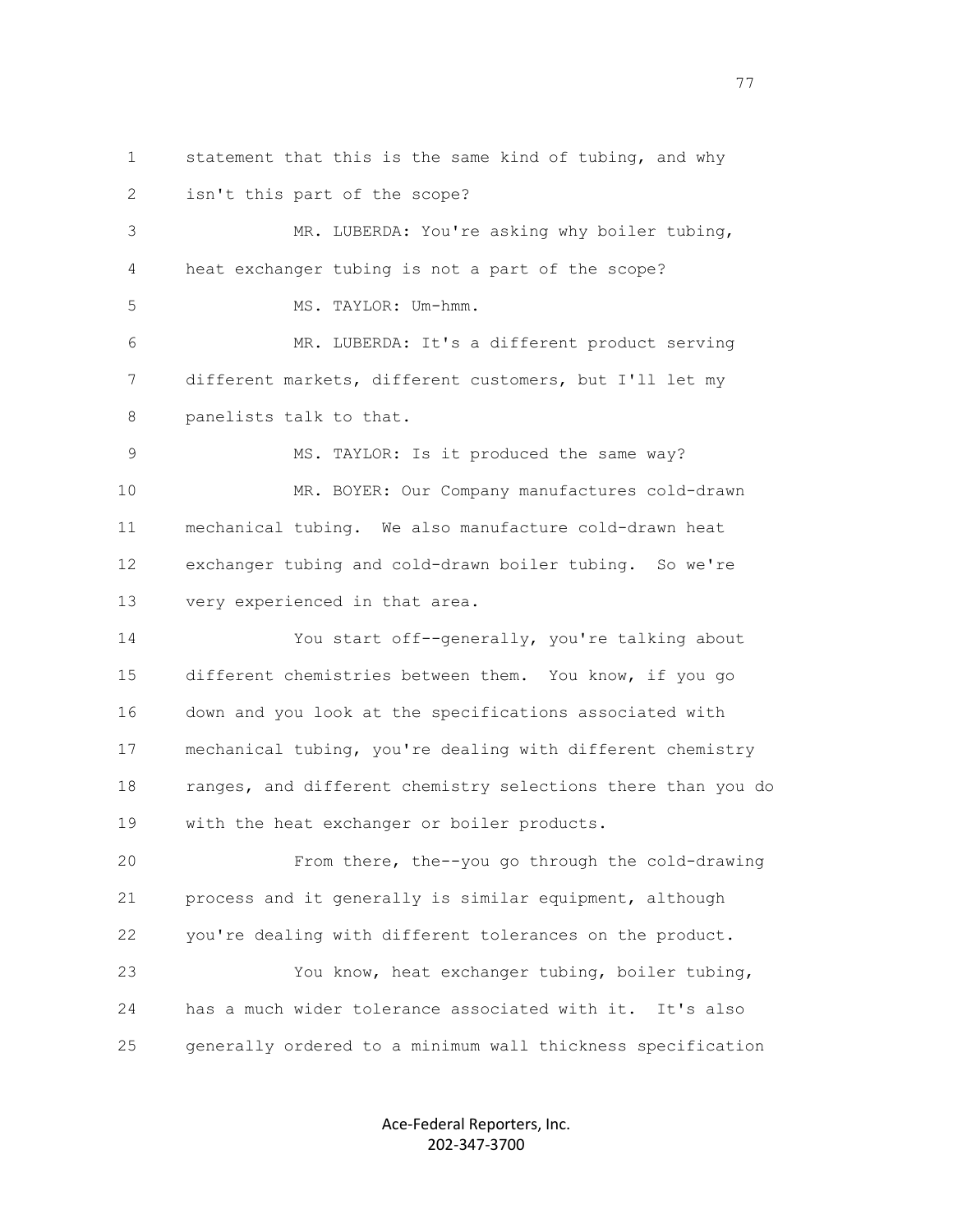1 with a significant range on that. Mechanical tubing isn't 2 ordered that way. It could be ordered OD wall, but when it 3 is wall it is an average wall kind of specification.

 4 You sell those into completely different market 5 channels to different customers. Those parts really aren't 6 interchangeable at all. A boiler customer or a heat 7 exchanger customer wouldn't use a cold-drawn mechanical tube 8 in their application, nor would a cold-drawn mechanical tube 9 customer do the same.

 10 There's a variety of other differences, too, but 11 in general those parts are quite different and not 12 interchangeable, and we'll leave it at that.

 13 MS. TAYLOR: Alright, thank you. This question os 14 seamless versus welded, my understanding--and correct me if 15 I'm wrong--is that the predominant form in the United States 16 would be tubing made from welded tubing. In many other 17 parts of the world, the preference is for tubing made from 18 seamless tubes. Is that correct? And if so, why? Or why 19 not?

 20 MR. VORE: Ed Vore from ArcelorMital. I think as 21 a general understanding that statement is largely correct. 22 And I think there can be some debate about how that 23 manifested itself. So I can only relate my experience of 24 having sold our products around the world the same way that 25 Mr. Hart has, is that the technology development in the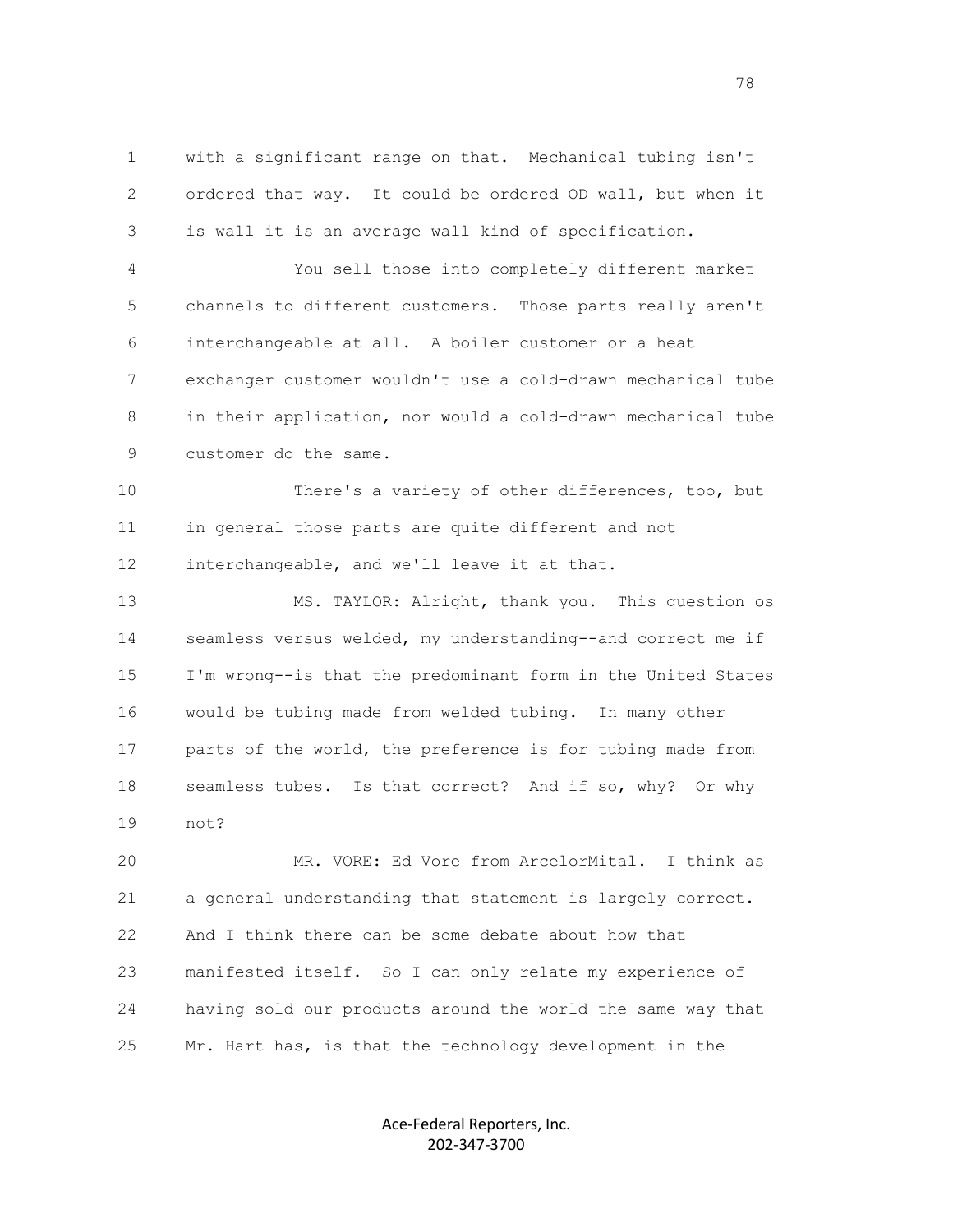1 United States and the relative cost position of 2 manufacturing those two different products allowed us to 3 achieve a technical equivalence with the welded tube, with 4 seamless, that began kind of in the mid-1970s time period; 5 that reduced the customer's risk for using welded tube 6 vis-a-vis seamless tube at that time. Certainly the advent 7 of continuous casting and ladle refining on the steel making 8 side allowed those products to be better than whenever they 9 were open hearth and ingot cast, sort of raw material--our 10 raw material products.

 11 If you go into that seamless was the predominant 12 material of choice in Europe, as an example, typically there 13 were--before the EU there were kind of national steel 14 industries. Germany, France, England, Italy all had their 15 own sort of national steel industries. And those tended on 16 long products, and they made bars. And the seamless process 17 was developed by the Mannesmann Brothers in the 1860s. It 18 stayed largely the same way. We still use the same 19 technology in our plant today that was discovered then.

 20 And because they were downstream operations of 21 the National Steel Company, they tended to process what the 22 mother mill manufactured. And so their equipment designs 23 tended to reflect what was readily available in their home 24 market. And they didn't necessarily develop sort of the 25 same sort of alternate or destructive technologies that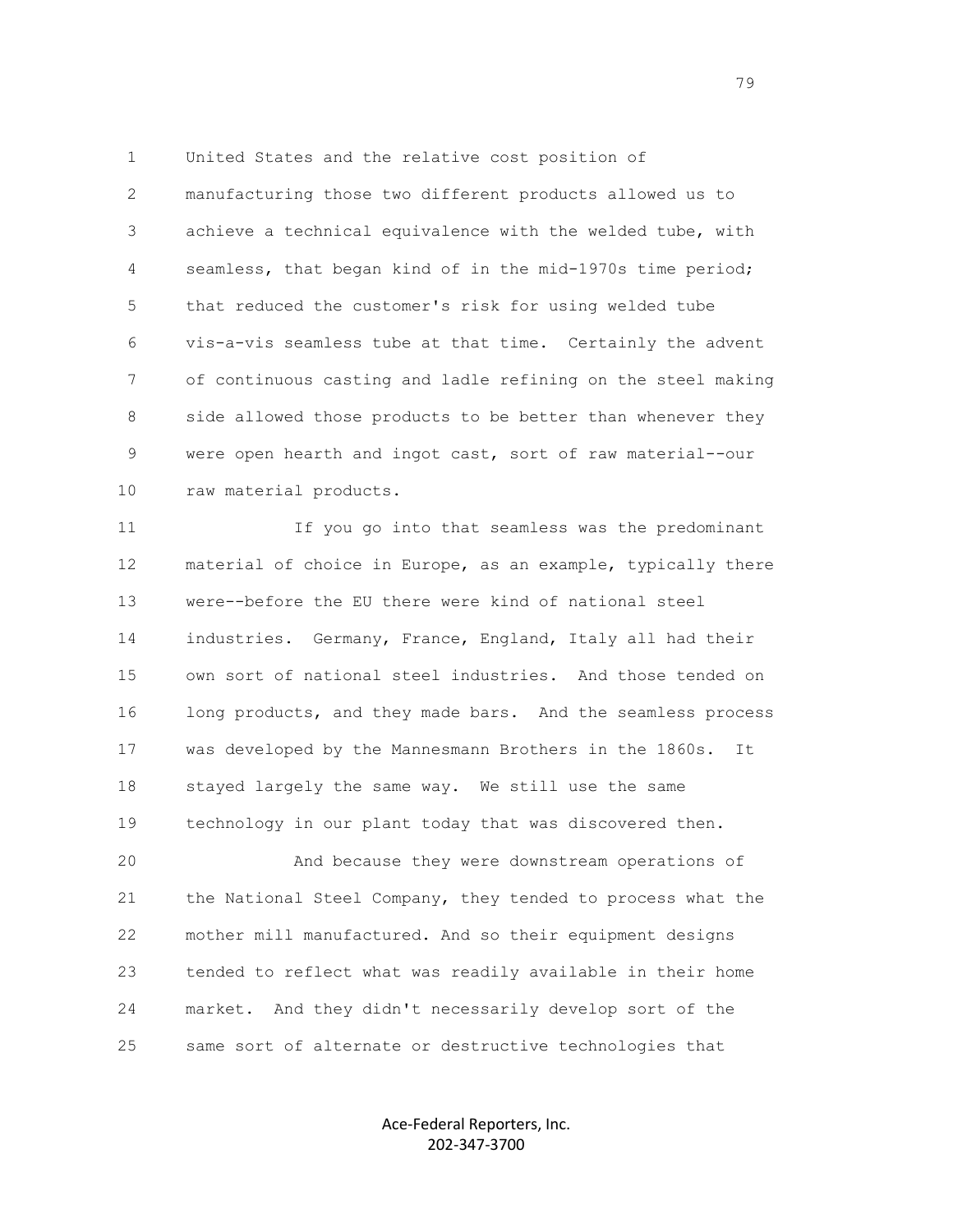1 happened in the United States as we had companies like U.S. 2 Steel who had a large seamless mechanical business whenever 3 I first entered the industry that has since disappeared.

 4 But the independent companies like the ones you 5 see here today continue to develop the technology around the 6 welded tube. We found that manufacturing channel to be more 7 cost-effective than the seamless channel, or like sizes that 8 could be made. And so what has happened in the domestic 9 market is you've seen an evolution to where the welded tubes 10 occupy as much space as possible that the manufacturing 11 technology allows, and seamless tends to fill in the 12 margins around that in mechanical applications where a 13 welded tube won't suffice.

 14 MR. HART: This is Cary Hart with PTC Alliance. I 15 would only add that, you know, the end need is identical in 16 the case. The customers' need is identical. The big 17 difference has been--and Ed did a very good job of 18 explaining some of the evolution of the industry--but at the 19 end of the day, it's economic.

 20 So what the customers are looking for is the 21 lowest cost method to achieve their engineering need. 22 Whichever method achieves that need at the lowest economic 23 cost is the one that is going to be selected.

 24 And historically seamless was considered the 25 higher cost production process than the development of the

> Ace-Federal Reporters, Inc. 202-347-3700

en de la construction de la construction de la construction de la construction de la construction de la constr<br>1980 : le construction de la construction de la construction de la construction de la construction de la const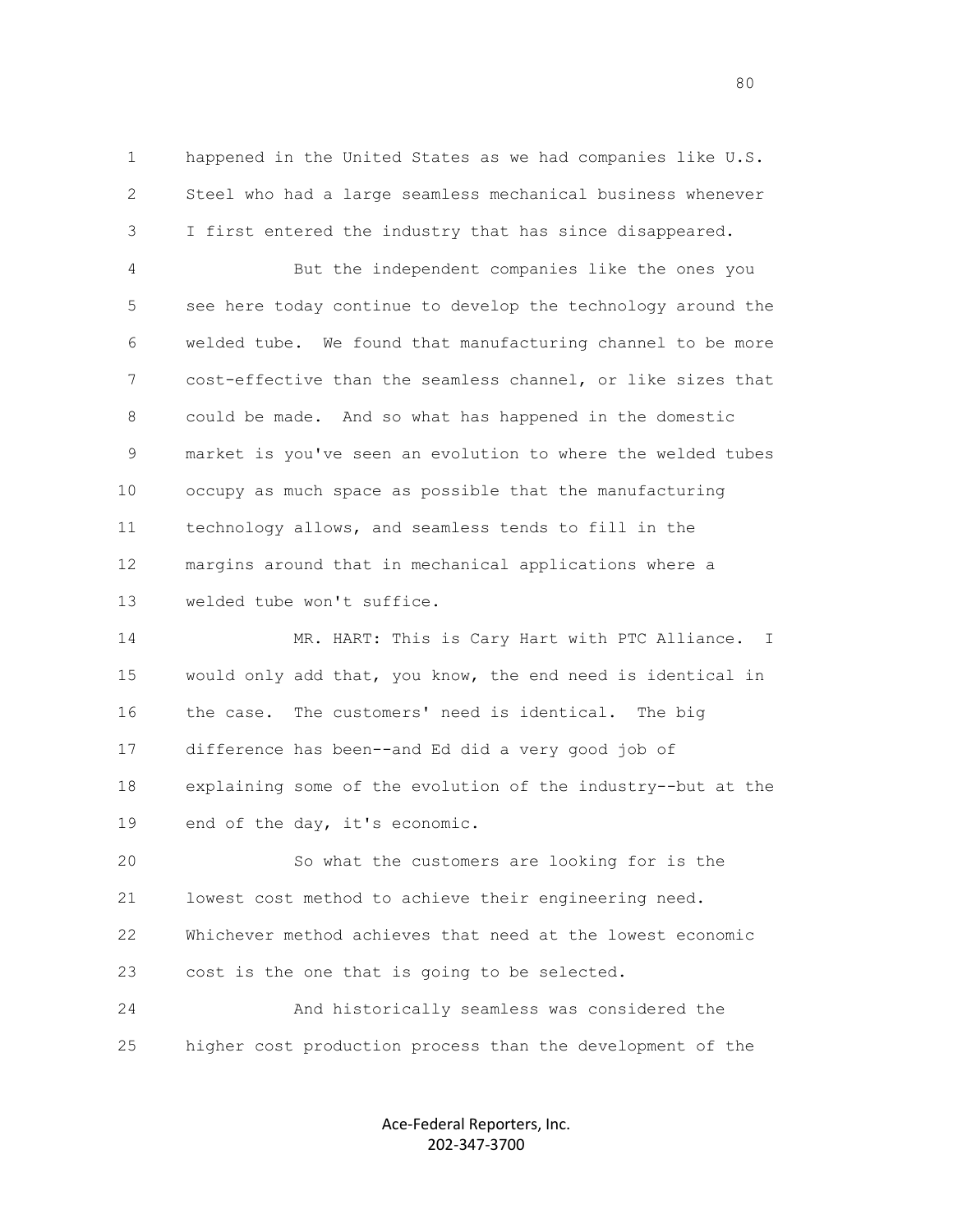1 domestic welded product. What we're seeing now, and the 2 reason this case is in front of you, is that we're seeing 3 that shift.

 4 We are seeing extremely low priced seamless 5 product coming in and replacing the welded applications, or 6 were historically, because of economics. It's price. 7 They're bringing in a lower priced product. It fits the 8 same need. It serves the same purpose. It achieves the 9 economic need. And all they're looking for is price. 10 So if the price is lower, the customer is going 11 to pick the lowest priced option. Thank you. 12 MS. TAYLOR: Alright, so if I understand you, they 13 are--or let me ask--seamless or welded, completely 14 interchangeable? 15 MR. HART: For a given application, absolutely. 16 MS. TAYLOR: Alright, thank you. That concludes 17 my questions for right now. Thank you, very much. 18 MR. ANDERSON: Thanks, Ms. Taylor. I believe we 19 have another follow up question from a couple of staff 20 members, so I will turn it over to Ms. Martinez. 21 MS. MARTINEZ: I just had a couple questions just 22 to clarify, and I apologize if this has already been 23 discussed. 24 Mr. Luberda mentioned that smaller cut pieces are 25 not in the scope, and I just want to make sure I understand.

> Ace-Federal Reporters, Inc. 202-347-3700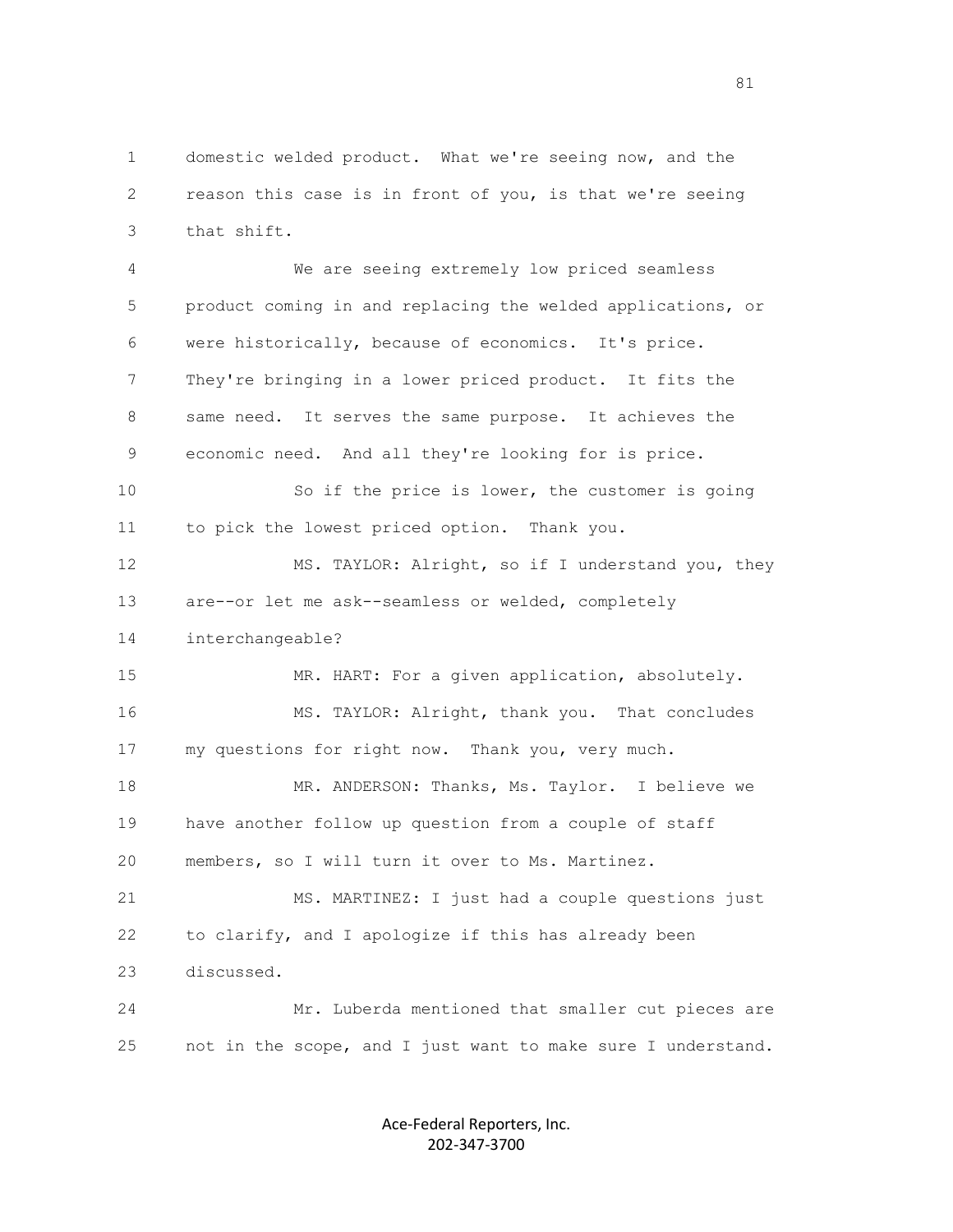1 Because we've talked about the scope description, and

 2 there's no length requirement. So can you elaborate on that 3 and clear that up for me, please?

 4 MR. LUBERDA: So the scope covers pipes and tubes- 5 -cold-drawn mechanical tubing, not pipe, sorry. Pipes are a 6 standardized product. So cold-drawn mechanical tubing.

 7 Tubing are these longer length products. 8 Traditionally it's been product that's over 12 inches. 9 That's the way the HTS looks at it. We'd be happy to 10 clarify at Commerce what the scope is, if that's necessary.

 11 The guys who are cutting, just doing cutting 12 operations, they are not a part of this industry. They buy 13 the product we make. They buy imported product, too. So 14 we'll address it in our brief and we'll talk to Commerce 15 about whether it needs a clarification.

 16 MS. MARTINEZ: So you mentioned the 13 inches, you 17 said, is being looked at? Is that to the diameter? 18 MR. LUBERDA: That's diameter. So the 13 inches 19 is diameter. Nobody in this room makes larger than that 20 diameter, and nobody--sorry if misunderstood your question, 21 but nobody--and our understanding is that the amount of 22 mechanical tubing that would be larger than that in the 23 marketplace is extremely tiny.

 24 MS. MARTINEZ: If you could just elaborate on your 25 post-conference brief regarding the smaller cut pieces and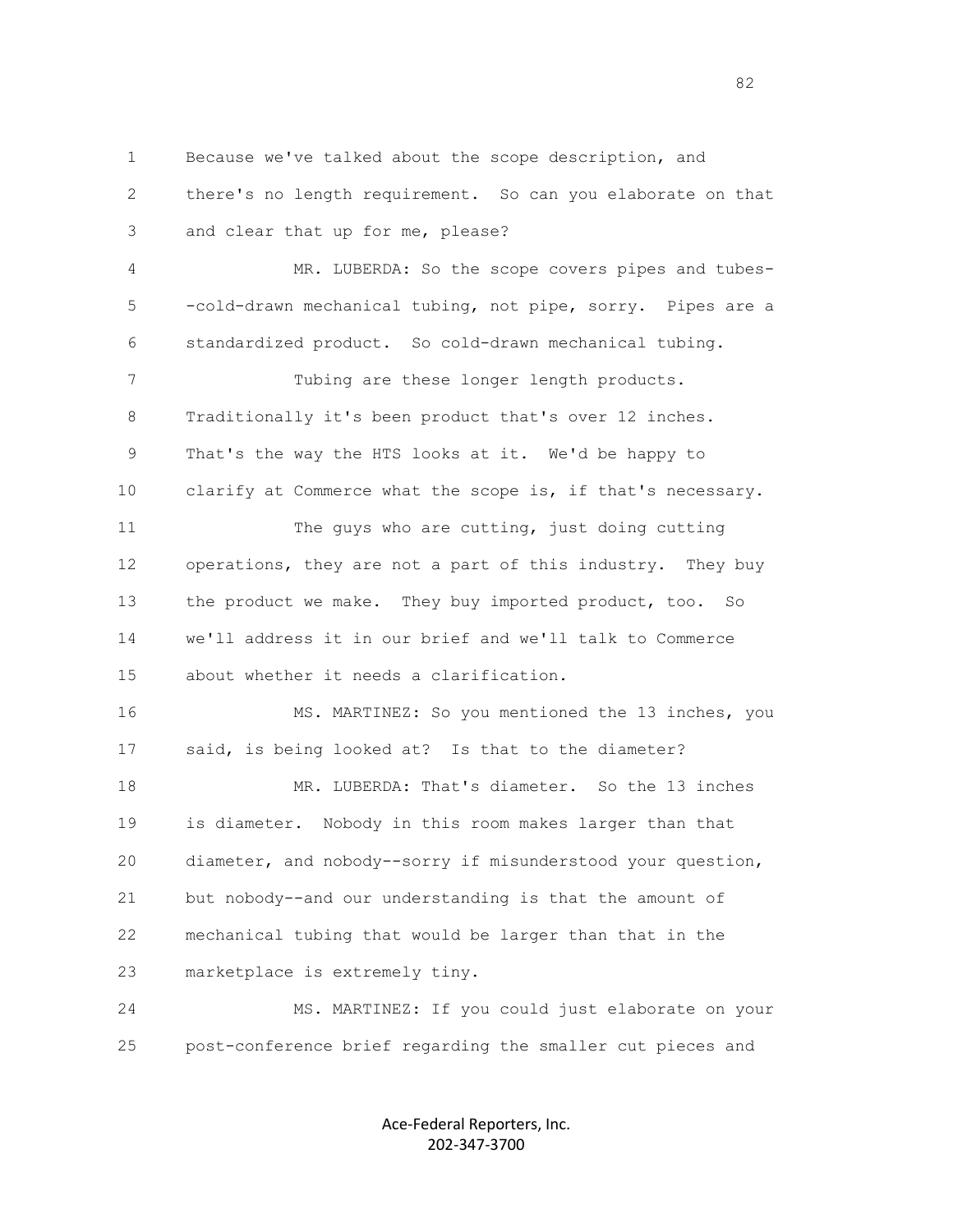1 whether or not they're in the scope that would be really 2 helpful.

 3 MR. LUBERDA: We will do so. Thank you. 4 MS. MARTINEZ: And then also for your 5 post-conference brief, if it's possible to have maybe some 6 sort of value-added analysis for those companies here today 7 that do provide this cutting-to-length service, just so we 8 can get a better understanding of that? 9 MR. LUBERDA: We'll try to provide that for you. 10 MS. MARTINEZ: Thank you. And a couple more 11 questions. 12 Mr. Pursel mentioned in his testimony that 13 imports were brought in on a speculative basis and were kept 14 in inventory. 15 Can you elaborate on that? I'm sorry if you've 16 already discussed it. 17 MR. PURSEL: Historically, a relatively small 18 percentage of distribution customers had the ability to 19 bring in large quantities of imported tubing. That's 20 changed as there's another entrant in the market, or class 21 of entrant in the market, that is bringing in long length 22 tubing, stockpiling it, and selling it to said distributors 23 in very small quantities, so they've essentially aggregated 24 their demand.

25 We struggle to compete with that. That's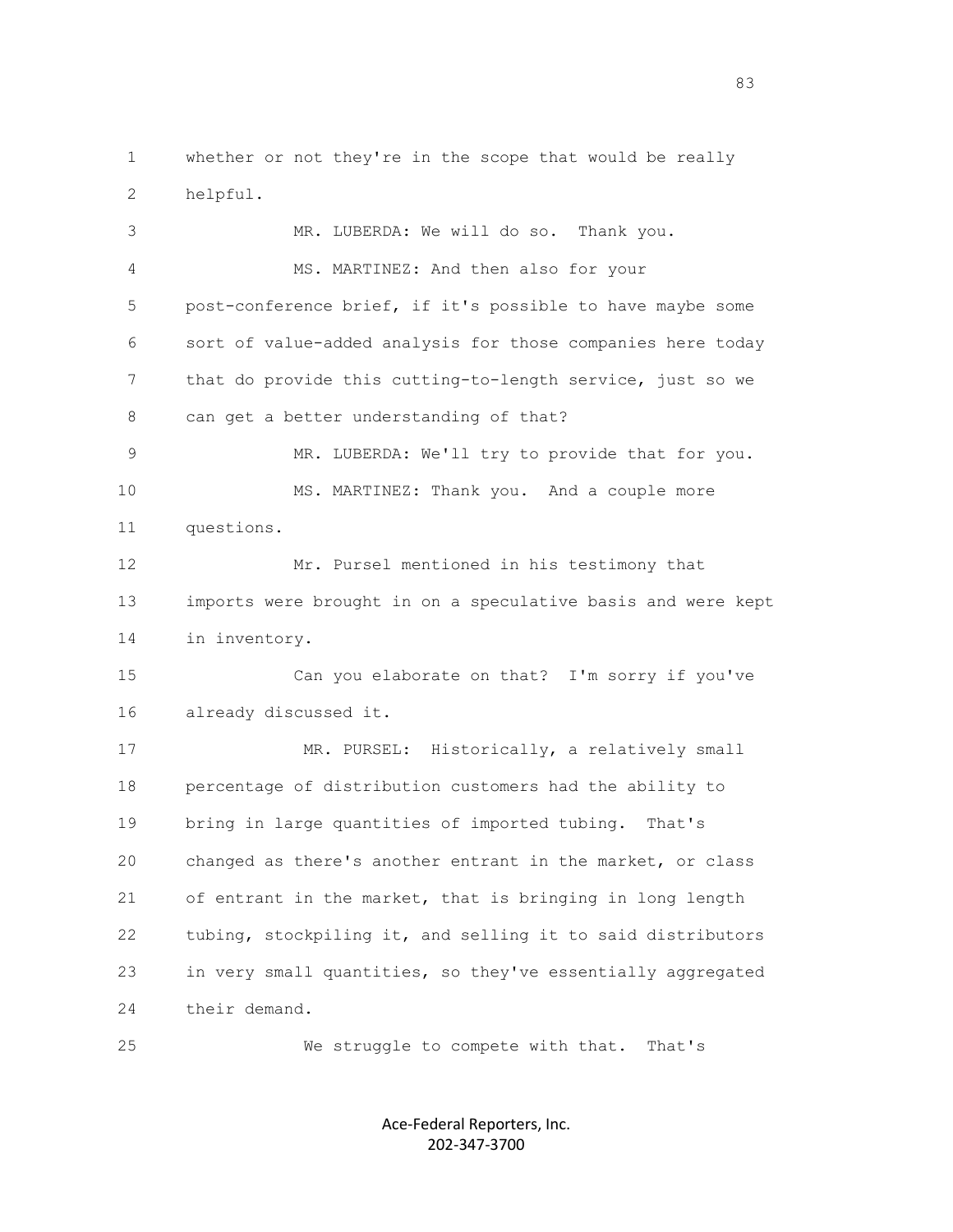1 already at a low enough price that we can't compete with 2 their price, let alone to stock and have things ready on a 3 daily basis. There's an economic choice that we have to 4 make. We make everything on a make-to-order basis. So we 5 have a lead time issue, etcetera. We can't afford to have 6 material sitting there to compete with that, because we 7 already can't get to the price level that they're marketing 8 at, let alone if we incur working capital costs, etcetera.

 9 MS. MARTINEZ: Thank you. That's really 10 helpful. And just one last question. I just wanted to get 11 your thoughts on the Global Trade Atlas data and it's my 12 understanding that it's not -- it includes product that's 13 outside of the scope, outside of cold-drawn mechanical 14 tubing.

 15 And I'm just wondering if you know if it's 16 accurate enough to portray at least global export trends 17 specific to the subject merchandise, or does it include so 18 much out-of-scope product that it's not very useful? I just 19 wanted to get your thoughts on that.

 20 MR. LUBERDA: I think it would depend on the 21 country and we'd have to take a look at it. It just is the 22 best information available, particularly where you have the 23 inadequate coverage in questionnaire responses from the 24 countries involved. But those numbers do include some 25 non-subject.

> Ace-Federal Reporters, Inc. 202-347-3700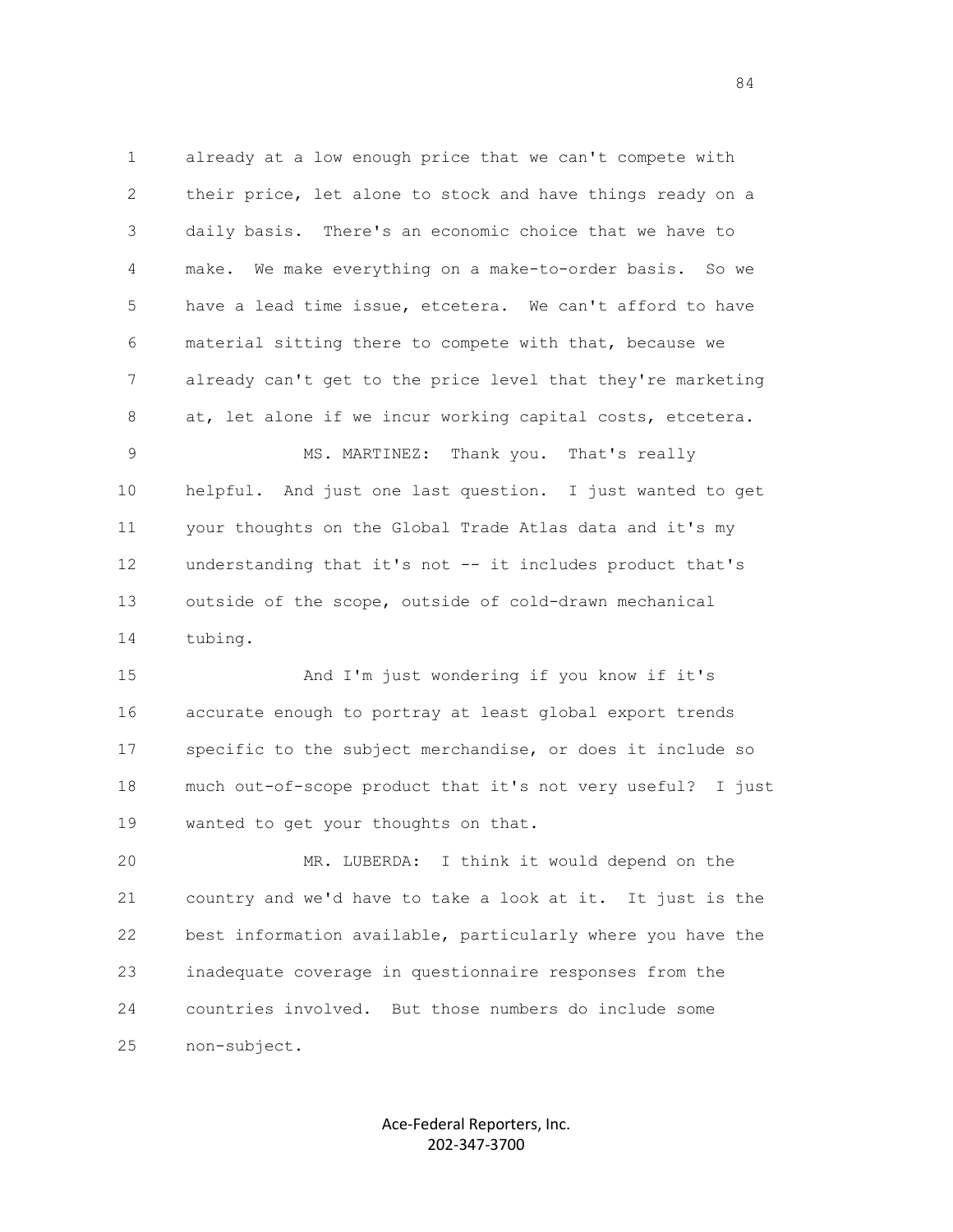1 It would be difficult for us to estimate how 2 much in any particular country -- we can look at our import 3 statistics certainly for coming into the United States, but 4 it's difficult for us to be able to say other than, it 5 includes the subject product and it is the best information 6 available to us as to those products.

 7 MR. VORE: I'd just like to add to what Alan 8 said, that if you look at our industry, in the scope of the 9 United States steel industry, we're less than one-half of 1% 10 of the total steel consumption in the United States on an 11 annual basis.

 12 So for us to get that kind of data on a granular 13 basis that's only for our industry, is non-existent 14 practically. So we struggle with that. Those of us who are 15 part of larger companies and get asked for that on a 16 management basis, well I struggle with trying to find that 17 kind of data to justify what we're doing as well. So it's 18 one of the issues of being one of the small niche 19 industries. Thank you.

 20 MR. KERWIN: I just wanted to add, and you're 21 probably aware, that Global Trade Atlas data are typically 22 only available on a six- or eight-digit level of 23 specificity, so there's not a direct concurrence with what 24 we have available on our own ten-digit HTS system, as far as 25 our imports go. So there are some limitations and we make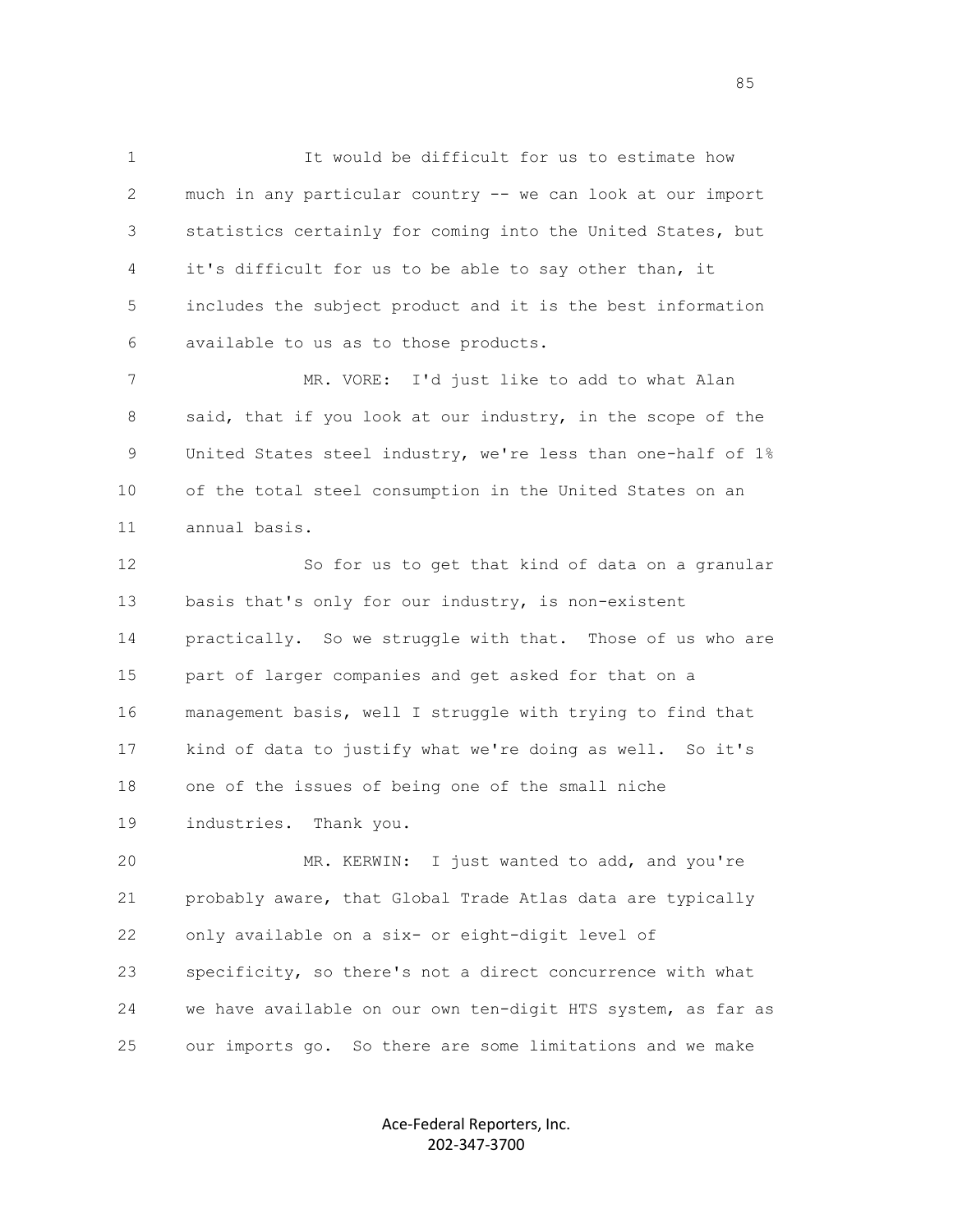1 the most out of the data that we can and glean from it what 2 we can, but as Alan mentioned, it's not a perfect system. 3 MS. MARTINEZ: So you would say that it would 4 still be useful to take a look at those numbers, particular 5 to this industry? 6 MR. KERWIN: Yeah, I think they're generally 7 useful as a broad indicator of what's going on. You know, 8 if we could get full information from the foreign producers, 9 that would certainly be more specific, but in the absence of 10 that information, it's certainly useful in terms of 11 discerning trends. 12 MS. MARTINEZ: Thank you. That's very helpful. 13 Thank you again for being here today and for your testimony. 14 MR. ANDERSON: And I believe Mr. Soiset has a 15 follow-up question. 16 MR. SOISET: Similar to Ms. Martinez, I had a 17 couple of follow-ups about the cutting issue. And again, 18 I'm reading through the scope language again, and so I think 19 maybe if your intent is to keep the shorter length tube out 20 of the scope, that maybe you should talk to Commerce. 21 Just reference to the third paragraph after the 22 list of standards in this scope, "Subject merchandise -- and

 23 I'm quoting from the scope, "Subject merchandise subject to 24 minor working in a third country that occurs after drawing 25 in one of the subject countries, including -- and there's a

> Ace-Federal Reporters, Inc. 202-347-3700

en de la construction de la construction de la construction de la construction de la construction de la constr<br>1860 : le construction de la construction de la construction de la construction de la construction de la const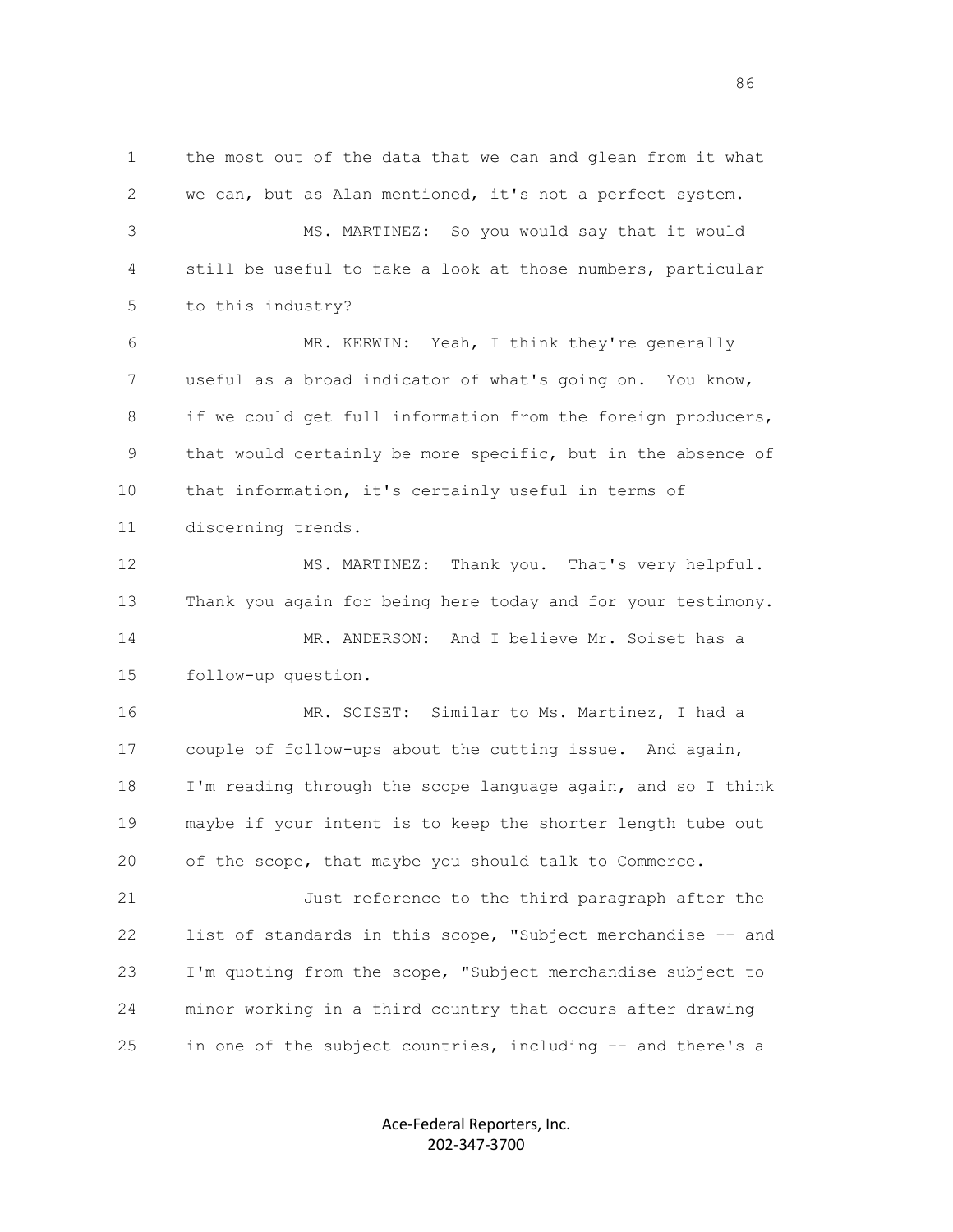1 list of activities, among which is cutting to length --2 "remains within the scope of the investigation."

 3 So I would read that to mean that subject 4 imports coming in that have been cut to length already are 5 in fact subject imports within the scope of investigation. 6 And so, I guess for clarification, you know, whether that 7 means a change in the scope or if you consider these to be 8 different domestic like products, I think that would 9 definitely be useful, and especially, maybe for your 10 post-conference briefs, to touch on a domestic like product 11 analysis there.

12 12 It seems like I'm hearing that you consider this 13 a distinct product from the longer length pieces that you 14 are manufacturing. But I also understand you also engage in 15 some cutting. So if you could, just try to clarify that for 16 this conference briefs.

17 MR. LUBERDA: Yes, we will clarify that after 18 the post-conference brief.

 19 MR. SOISET: And you've hit this fairly well, 20 and the comments to my questions earlier about the cutters 21 and the amount of activities engaged, but if you could just 22 go through a full sufficient production-related activities 23 analysis in your post-conference briefs, just so that we 24 could have that organized and fully address all the issues. 25 And the witnesses give me blank looks, but your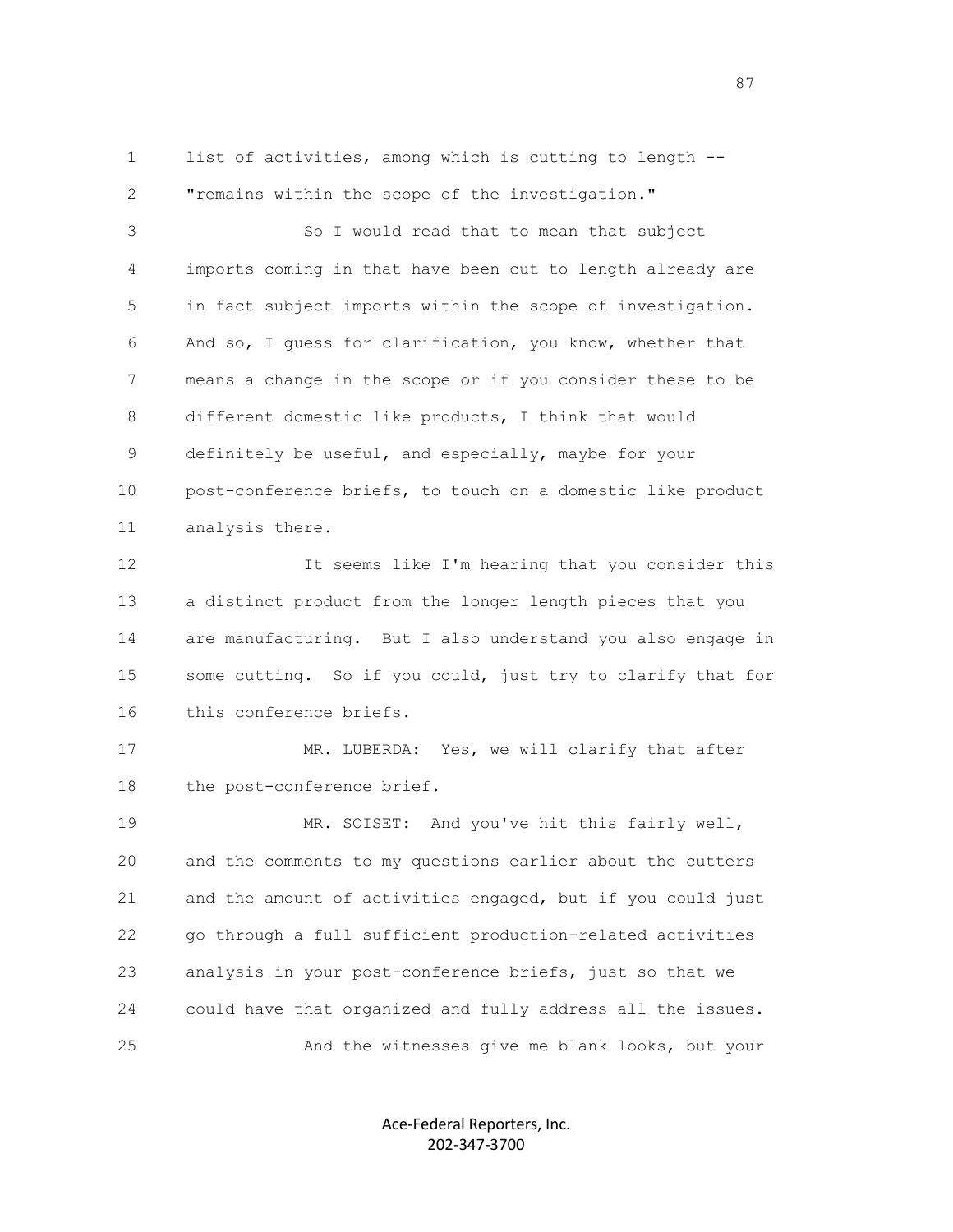1 counsel will know what I'm saying. You basically hit these 2 issues earlier, but it would be useful for us to sort of 3 have it organized in the way that we deal with it. So, 4 thank you. 5 MR. LUBERDA: We'll do that for you. 6 MR. SOISET: That was mainly addressed to your 7 counsel, but that's all the questions for me. Thank you for 8 your time. 9 MR. ANDERSON: All right, thank you. I'm 10 looking at Ms. Taylor. I believe she has a follow-up 11 question or two. 12 MS. TAYLOR: Yes, I have a follow-up question, 13 follow-up to Ms. Martinez' question concerning the Global 14 Trade Atlas export data. And our issues with it, as far as 15 this particular product, as Mr. Kerwin said, the harmonized 16 tariff system is only harmonized to six digits. And at that 17 level, it looks like we can include seamless, or cold-drawn 18 mechanical tubing made from seamless tubes, but that would 19 also include pipes and tubes that are outside the scope of 20 these investigations. 21 But we can't even do that with cold-drawn

 22 mechanical tubing made from welded tubing because that 23 distinction of cold-drawing from my review of the HTS just 24 doesn't exist at the six-digit level for welded tubes. So 25 that's our issue about whether what we can get from the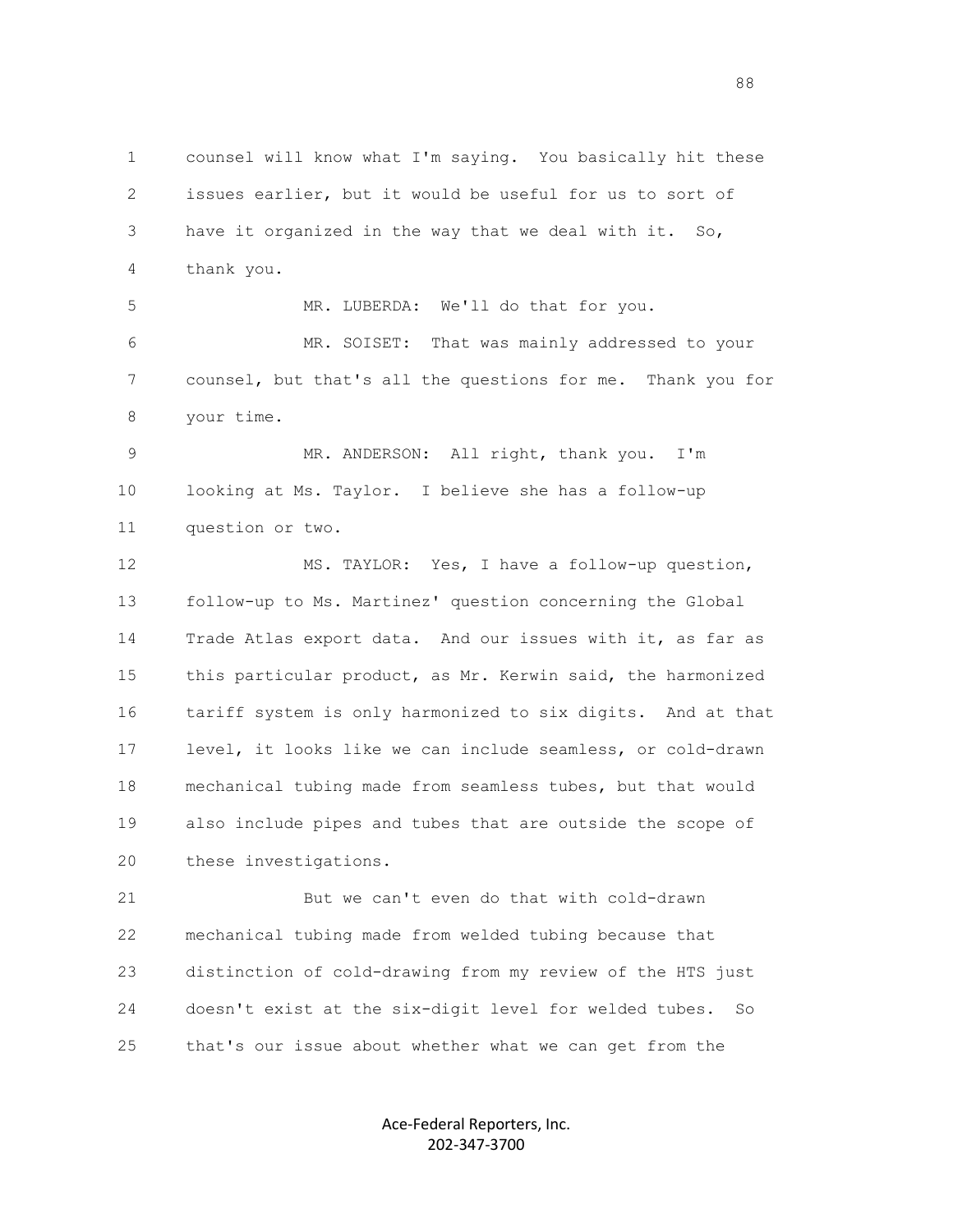1 Global Trade Atlas is accurate enough for these 2 investigations. So we throw that out to you for comment. 3 MR. LUBERDA: I think we'll comment on that in 4 the brief, to see if we can't find -- if we can find 5 something else to help clarify that information, we will, 6 but we agree that there are limitations to the data. 7 MS. TAYLOR: All right, thank you. My final 8 question, and this has to do with some statements by 9 respondent interested parties, not in the opening statement 10 here, but in questionnaires, for example, stating that 11 there's certain steel grades that are not available to U.S. 12 customers, that are available from their foreign suppliers. 13 I'd like you to comment on that. 14 MR. HART: Steel grades are different

 15 regionally, but that doesn't mean that everyone can't make 16 them. And as I think I was asked before, do we bring in 17 foreign stock? The answer is yes. So we've produced to 18 grades and chemistries and different varieties of products 19 from demands and specifications from all over the world.

 20 So if someone in the United States needs to buy 21 a particular grade that's only melted by a mill in Europe, I 22 can buy that product from them and produce the product for 23 them, as well as everyone else can. Grade does not make 24 this finished cold-drawn mechanical tube unmakeable. It's 25 the raw feedstock that they're mentioning, and the raw

> Ace-Federal Reporters, Inc. 202-347-3700

en de la construction de la construction de la construction de la construction de la construction de la constr<br>1990 : la construction de la construction de la construction de la construction de la construction de la const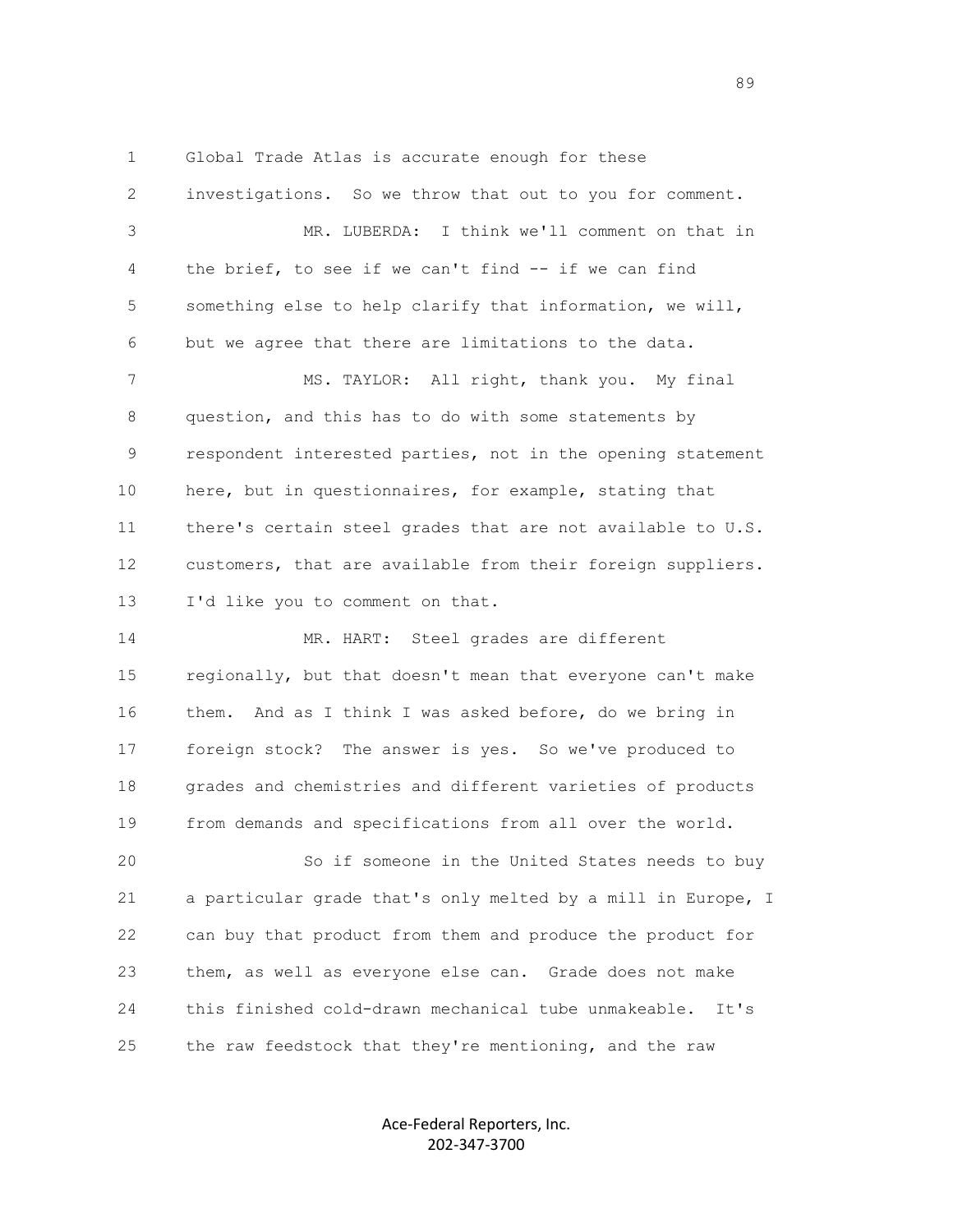1 feedstock is available worldwide.

| 2  | There's a world market for that. It just so                  |
|----|--------------------------------------------------------------|
| 3  | happens that certain producers specialize in certain grades  |
| 4  | and chemistries. And they have, you know -- some people      |
| 5  | like to focus on carbon steels, and some people like to      |
| 6  | focus on alloy steels, and some people like to focus on      |
| 7  | chromium steels. We buy those products from those            |
| 8  | particular suppliers around the world. So that's not a true  |
| 9  | statement that you can't produce that product in America.    |
| 10 | Thank you.                                                   |
| 11 | MS. TAYLOR: All right.                                       |
| 12 | MR. VORE: I would just add, you know, as a                   |
| 13 | subsidiary of the world's largest steel company, and when    |
| 14 | we're faced with those kinds of things, we always have the   |
| 15 | opportunity through our metallurgical analysis of a          |
| 16 | customer's need, is to identify what the chemistry of that   |
| 17 | steel is.                                                    |
| 18 | And at some place in the world, we'll be able to             |
| 19 | manufacture that particular recipe of elements that you put  |
| 20 | together to make the grade of steel, and it really becomes a |
| 21 | question of whether it's economical to manufacture that      |
| 22 | grade, or what the price of that steel would be for us to    |
| 23 | import it.                                                   |
| 24 | But as Mr. Hart said, that there aren't any                  |
| 25 | things that are not producible by our industry in some way,  |
|    |                                                              |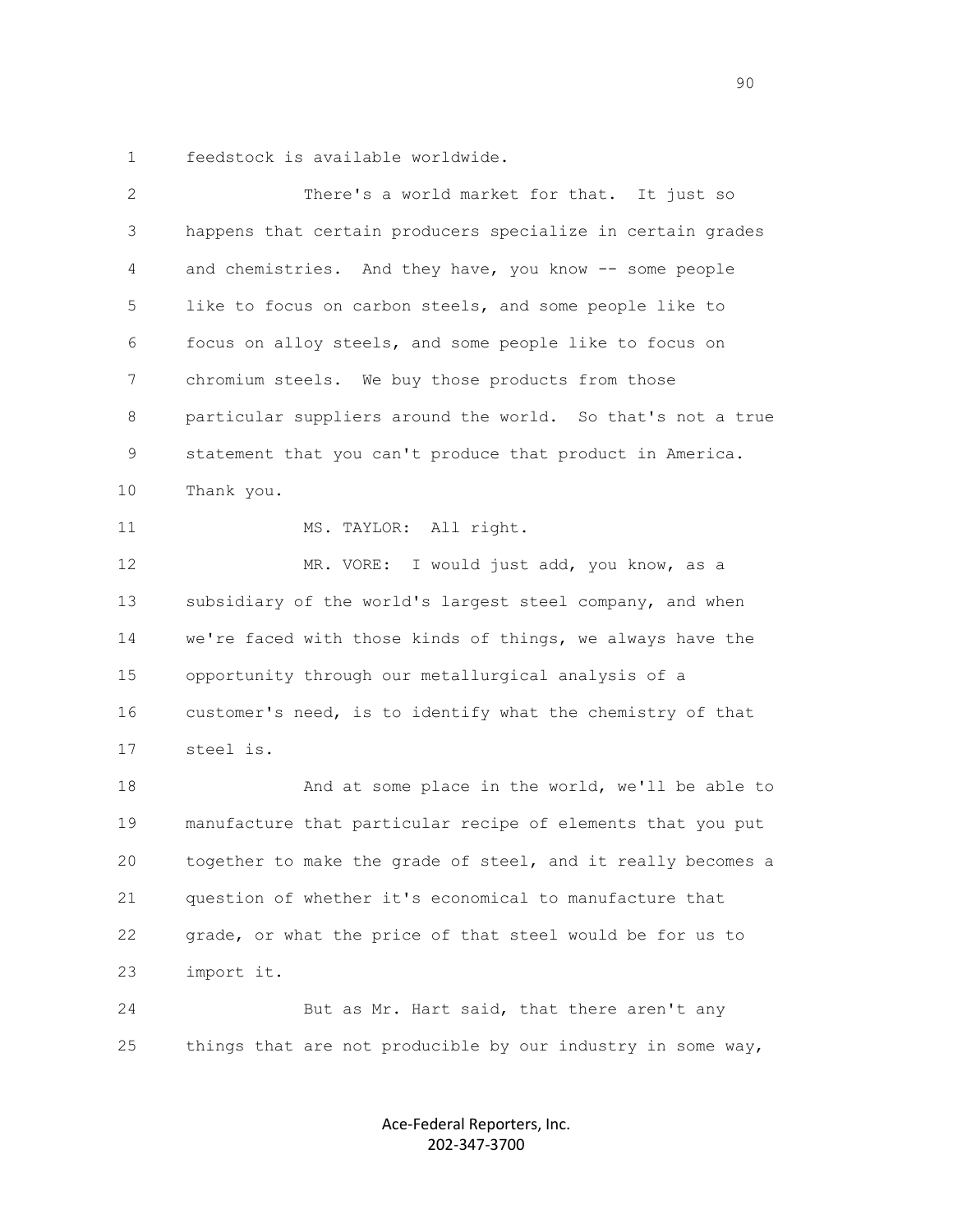1 shape or form. It's just -- the cold-drawing is a process 2 of the upstream feed product, and we would be able to 3 produce that by arranging a different supply chain than 4 maybe we have today. 5 MS. TAYLOR: All right. 6 MR. LUBERDA: I just want to add, you know, the 7 subject imports didn't increase based on some tiny portion 8 that they allege couldn't be made in the United States. It 9 all comes down to price. 10 Things could be made in the United States. But 11 if you look at the information you got from the purchasers, 12 the purchasers were also overwhelmingly saying when they 13 went to the subject imports, it was because of price, 14 because it undersold the domestic industry and there's a 15 fair bit of quantification there. 16 So, to the extent there's some tiny piece of a 17 market that they said, "Oh, we can only get that one place," 18 I would question that. And I think they mean they can only 19 get it one place at a price they like. But when you look at 20 the overall data here, that's not what's driving -- it's not 21 what is driving the increase in market share or volume. 22 MS. TAYLOR: All right, thank you. I have no 23 additional questions. 24 MR. ANDERSON: Thank you, Ms. Taylor. And with 25 that, my colleagues have very ably covered a lot of issues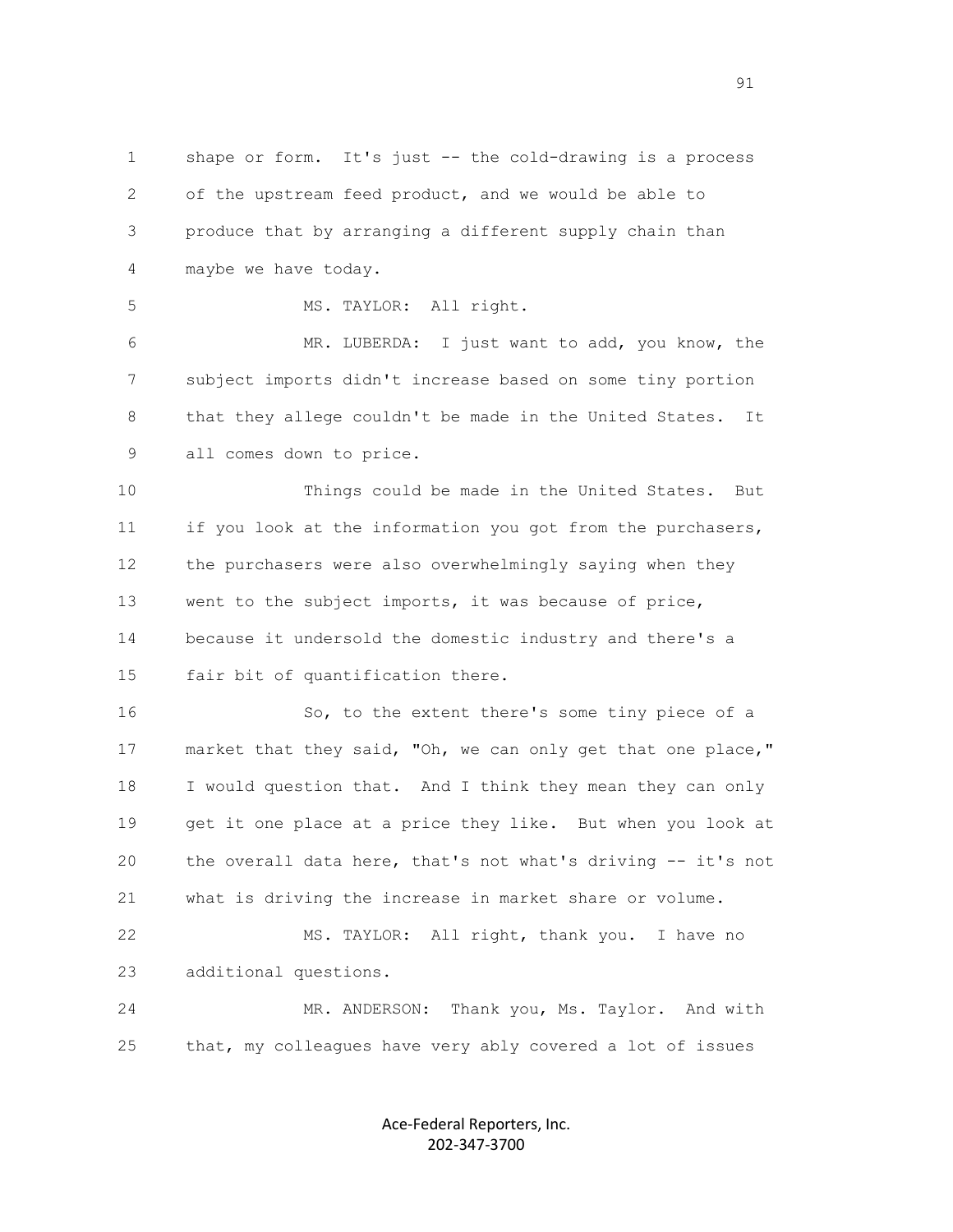1 that we wanted to hear about and talk about today. So I 2 thank you very much for your responses. I did have one 3 quick follow-up regarding decline in demand and prices and 4 anything you can share now or in a post-conference brief, it 5 would be very helpful.

 6 How should the Commission disentangle the fact 7 that this is a declining market over the period of 8 investigation, and then with the decline in demand we'd 9 expect to see, a downward pricing or pressure on pricing. 10 So how should we disentangle that from the other factors 11 that you say are driving prices downward during the POI?

12 MR. ROSENTHAL: We'll address this more fully in 13 our post-hearing brief, but the first place I would start 14 would be the purchasers' questionnaire responses where 15 they've told you, in this declining market, that they've 16 decided to buy imports because of price, and they've given 17 you a fair amount of specificity about how much tonnage 18 they've bought. So whatever the market was doing, the 19 imports were underselling the U.S. producers throughout, and 20 the result was purchasers were buying from them because of 21 lower prices. Has nothing whatsoever to do with the decline 22 in demand.

 23 MR. ANDERSON: Very helpful, and anything else 24 you wish to add, feel free to do so. With that, I want to 25 thank the panel on behalf of staff here. Thank you very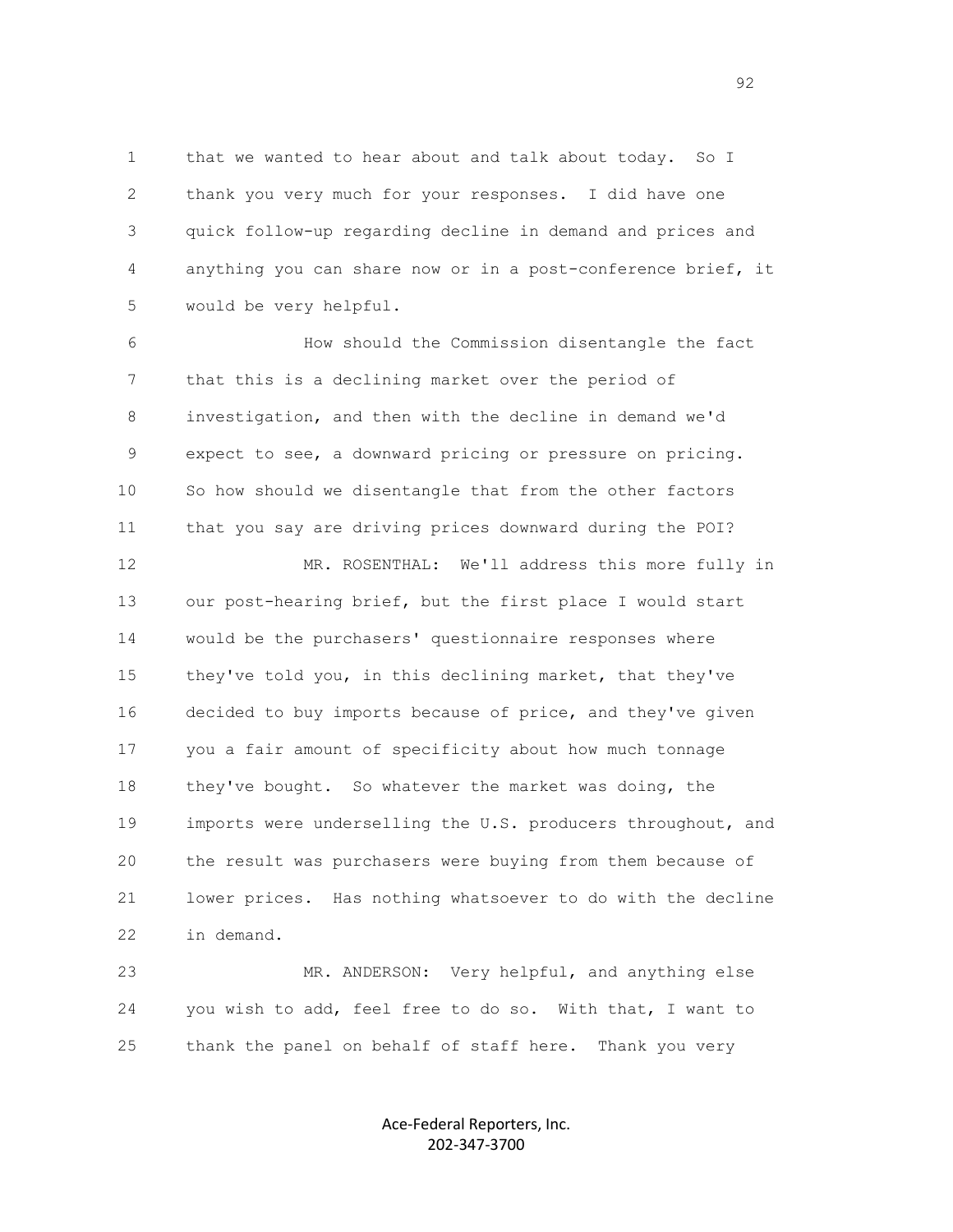| $\mathbf 1$     | much for being here today, for your testimony and helping us |
|-----------------|--------------------------------------------------------------|
| $\overline{2}$  | understand your industry and your product much better.       |
| 3               | With that, I would like to take a twenty-five                |
| $\overline{4}$  | minute break. We'll reconvene at noon, by the large clock    |
| 5               | on the back, behind everybody. And thank you very much.      |
| 6               | (Whereupon a lunch recess was taken to reconvene at 12:00    |
| $7\phantom{.0}$ | noon this same day.)                                         |
| 8               |                                                              |
| $\mathsf 9$     |                                                              |
| $10$            |                                                              |
| $11\,$          |                                                              |
| 12              |                                                              |
| 13              |                                                              |
| 14              |                                                              |
| $15$            |                                                              |
| 16              |                                                              |
| 17              |                                                              |
| 18              |                                                              |
| 19              |                                                              |
| 20              |                                                              |
| 21              |                                                              |
| 22              |                                                              |
| 23              |                                                              |
| 24              |                                                              |
| 25              |                                                              |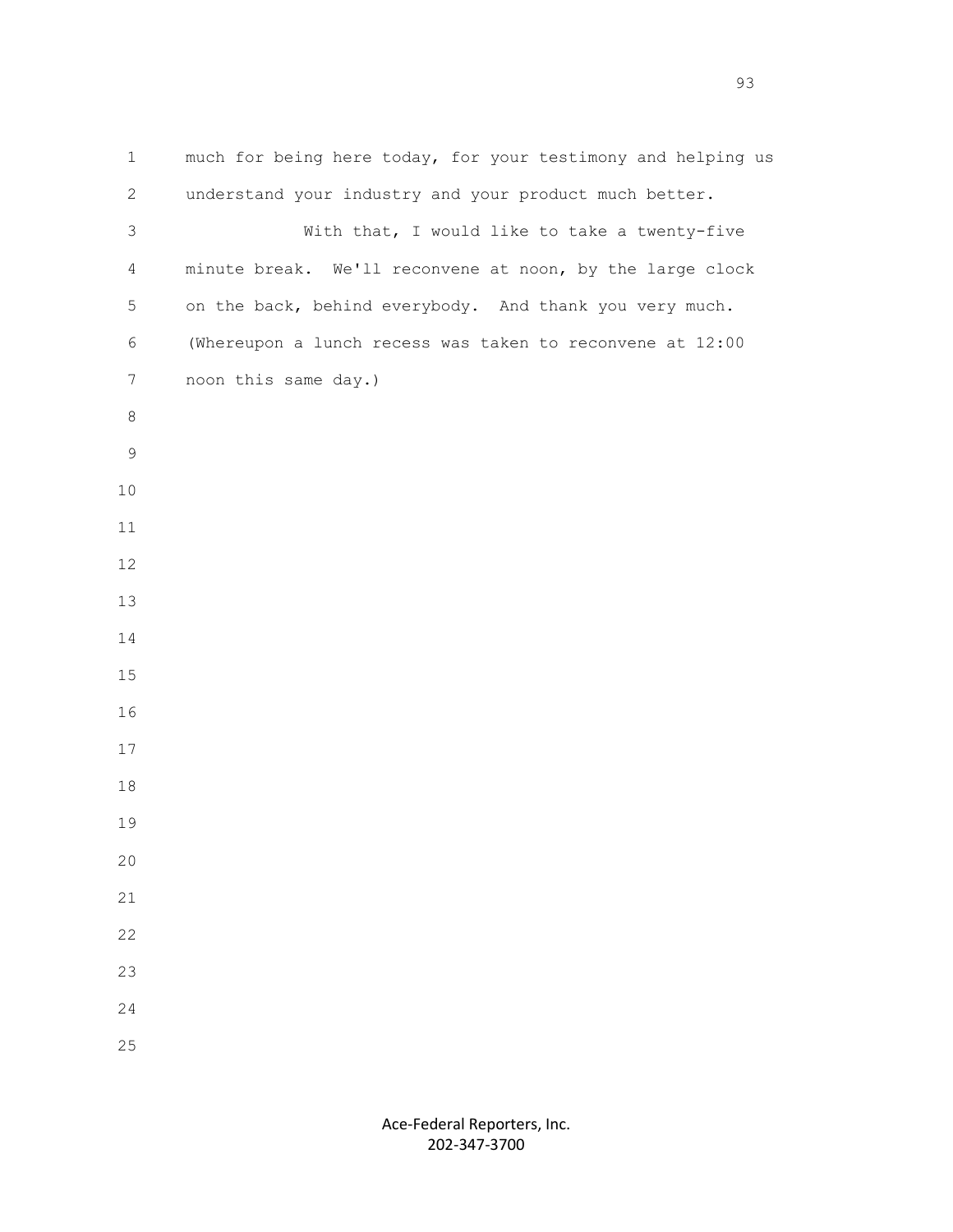1 AFTERNOON SESSION 2 MR. BISHOP: Will the room please come to order. 3 MR. ANDERSON: It literally is good afternoon. 4 The church has done chiming, so welcome to our second panel. 5 Thank you for being here today and welcome to the ITC, and 6 please proceed with your testimony. 7 STATEMENT OF JAMES KARAYANNIDES 8 MR. KARAYANNIDES: Good afternoon. My name is Jim 9 Karayannides, and I am President of Karay Metals in 10 Woodstock, New York, having been in the business of 11 distributing tube and pipe for over 40 years. 12 Karay Metals has been an importer of high-quality 13 cold-drawn steel tubes from leading offshore mills for many 14 years. I would like to talk to you today about the U.S. 15 market for cold-drawn mechanical tubing over the last few 16 years, and about certain product distinctions in the market. 17 The past three years were difficult for the 18 tubing market, but market conditions have improved 19 significantly in late 2016 and 2017. 2014 was expected to 20 be a good year, particularly with respect to the 21 agricultural equipment business. Unfortunately the year 22 began with a very bad winter. Inventories increased as the 23 agricultural sector started to lose steam in the second 24 quarter of 2014, due to the drop in grain prices and general 25 slowdown in the farm sector.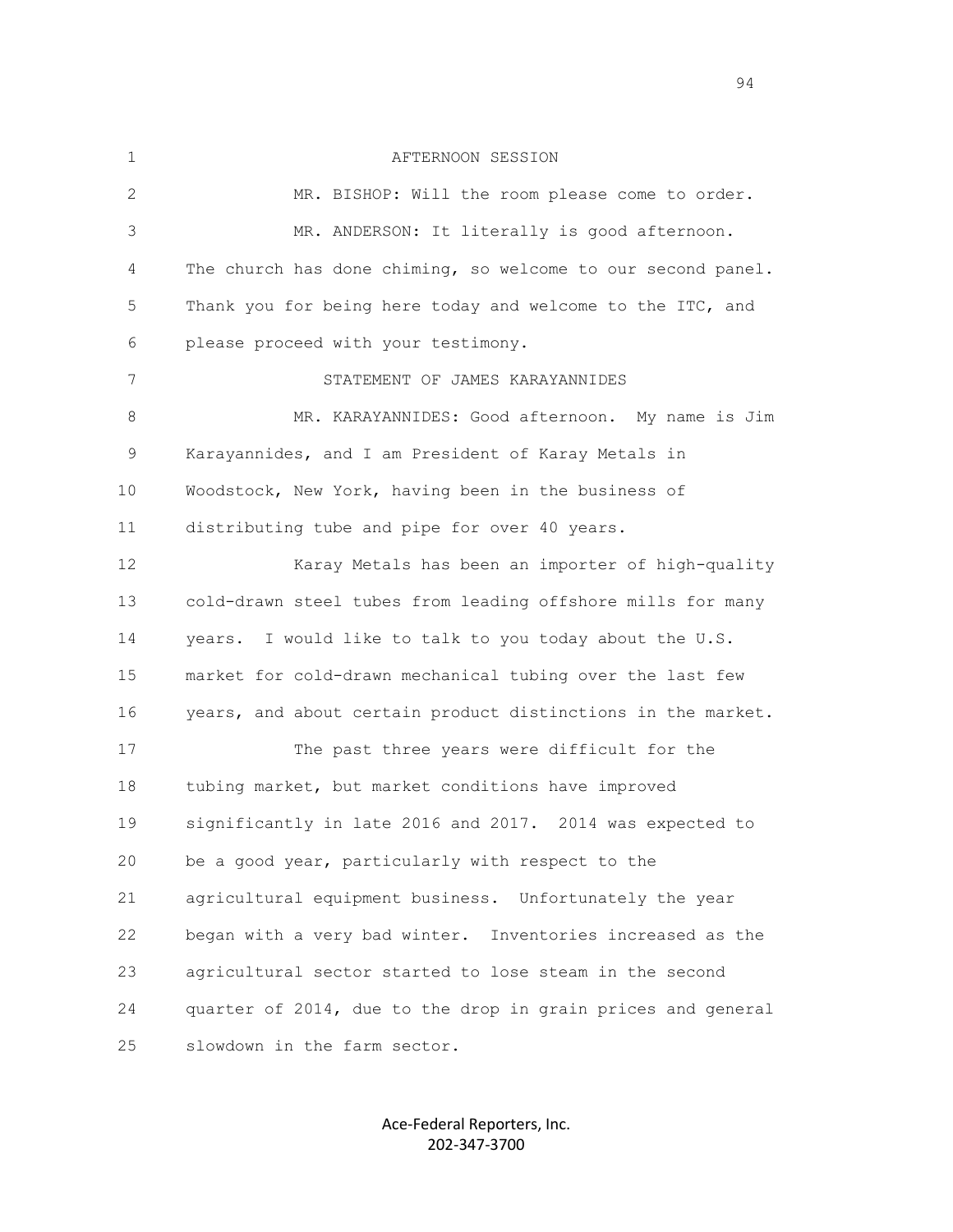1 Construction was still down. The increasing rig 2 count in the oil and gas sectors and the automotive markets 3 however provided some business, but not enough to shoulder 4 the market.

 5 Beginning in the third quarter of 2016, 6 manufacturing began to increase at a strong pace, bringing 7 new business for many suppliers. 2017, better, and has 8 ushered in an increase in demand from construction in the 9 oil and gas market, providing mills with welcome relief and 10 customers with increased prices.

 11 The Institute of Supply Management's PMI Index 12 reached a high of 57.2 last month, which was quite 13 something. They estimate that there will be a 4.2 percent 14 increase in capacity in 2017 in industrial manufacturing.

 15 New orders have also increased for the domestic 16 tube mills. Being in the thick of the supply chain and 17 going through one of the worst markets in memory, it is not 18 surprising that the domestic manufacturers of cold-drawn 19 mechanical tubing have experienced declines in shipments 20 with weak profitability.

 21 But this would not have been caused by imports, 22 by difficult market conditions that I just described, 23 including pressures from powerful end users to cut prices. 24 Large, powerful end users, OEMs such as automotive and 25 agricultural equipment producers, control pricing. So when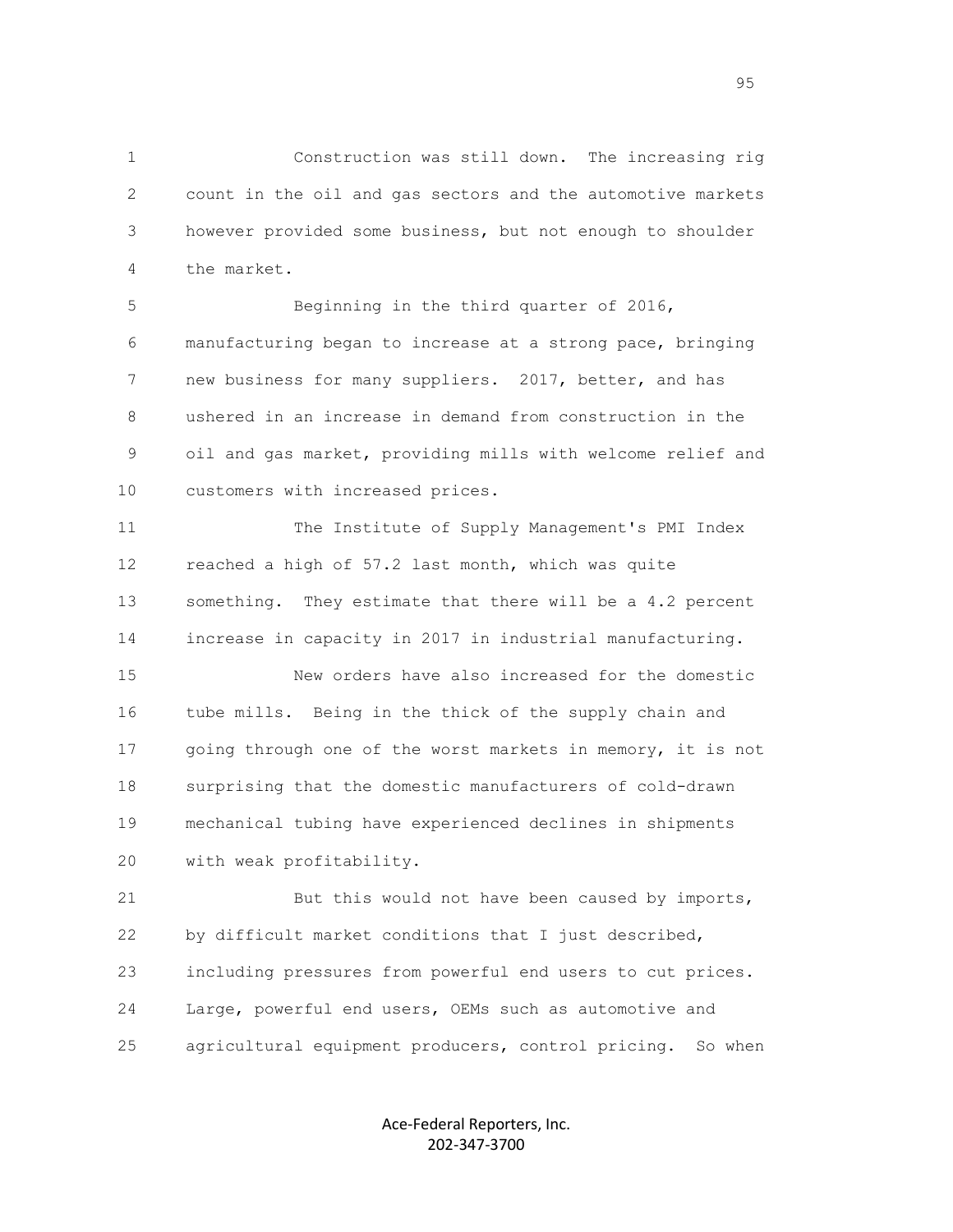1 their markets were depressed, they exerted a lot of downward 2 pricing pressure.

 3 The cold-drawn tube market is segmented in the 4 USA with imports filling an important role. It is quite 5 well known that many of the domestic mills either do not 6 produce the smaller sizes of cold-drawn welded carbon steel 7 tubes, or do not have sufficient volume to satisfy demand.

 8 Smaller diameter tubes are less efficient to 9 produce because of the speed of the production line. They 10 produce less tonnage per foot, and therefore per-hour 11 production. Domestic producers want to produce more tons. 12 Production of smaller tubes reduce their production line 13 time.

14 I am not aware of any U.S. mills that can produce 15 seamless diesel injection tubing used in the building of 16 truck engines by a lot of the manufacturers here in the 17 States. This is a quarter-inch round tube and has special 18 OD/ID ratios.

 19 Even PTC Alliance, a petitioner, chose to import 20 smaller mechanical tube sizes from Tube Products of India. 21 Imports fill this important role in the market and do not 22 compete with most domestic producers for these sizes.

 23 The domestic producers do not have a strong 24 presence in this market segment. It is my belief that 25 domestic production cannot supply the entire market for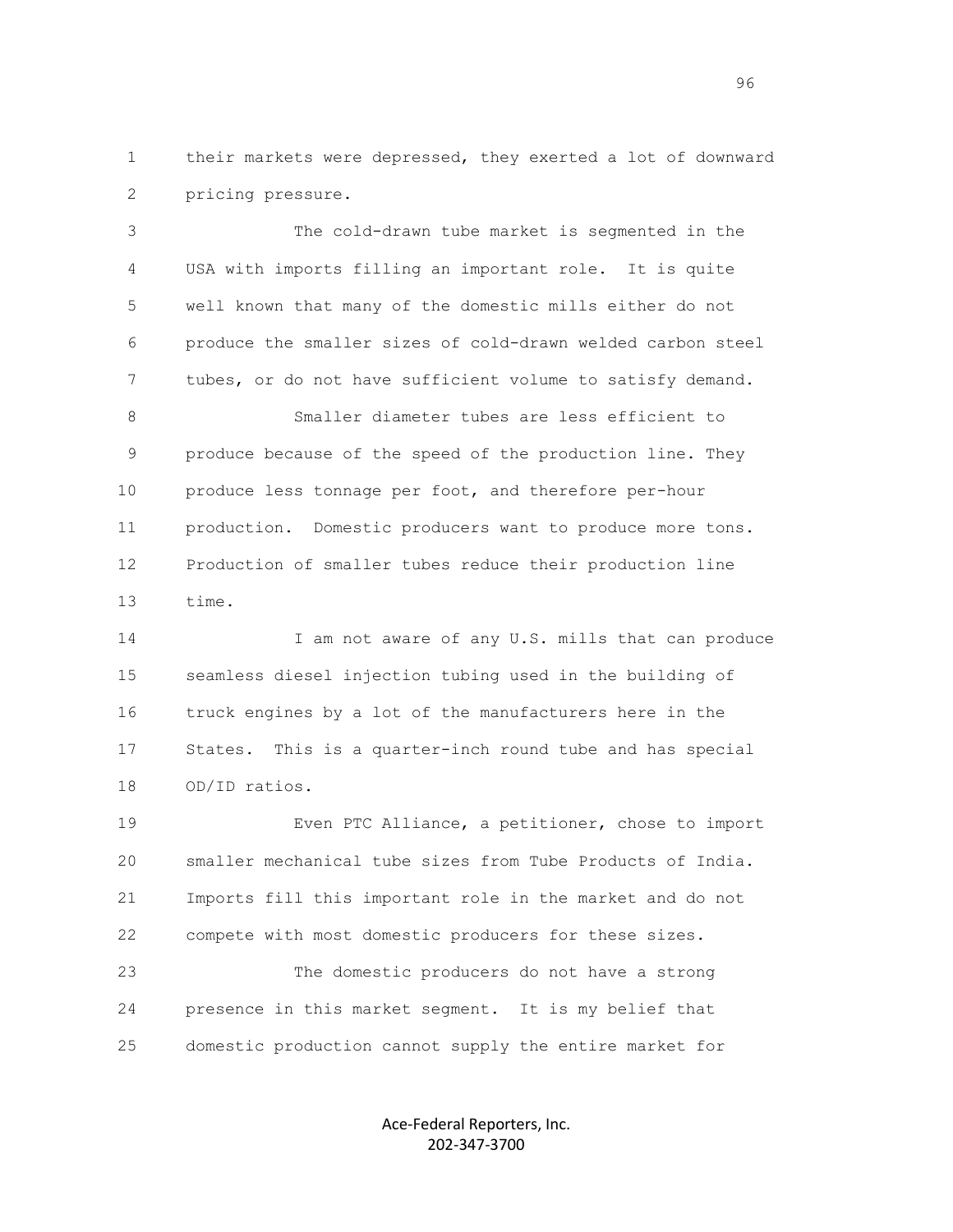1 cold-drawn mechanical tubes.

| 2  | Many service centers fear that there will be                 |
|----|--------------------------------------------------------------|
| 3  | shortages in the market if imports are not allowed to        |
| 4  | continue. Already flat-rolled steel producers have been      |
| 5  | placing customers on allocation, including the U.S. tube     |
| 6  | mills, due to the recent trade cases on the hot-rolled coil. |
| 7  | Delivery delays are already occurring. This                  |
| 8  | Petition will have a further negative effect on the supply   |
| 9  | chain for downstream U.S. manufacturers.                     |
| 10 | You know, it would be helpful to know the size               |
| 11 | ranges of the U.S. producers in terms of their production    |
| 12 | and capacity, and what percentage of their capacity goes to  |
| 13 | various size ranges, particularly under point 134-inch in    |
| 14 | thickness.                                                   |
| 15 | I am concerned that the reduction in imports of              |
| 16 | welded cold-drawn carbon steel tubes would simply lead to an |
| 17 | increase in imports of the finished components, including    |
| 18 | finished cylinder tubes.                                     |
| 19 | This would negatively affect the U.S. fabricators            |
| 20 | of these higher value products as well as the domestic tube  |
| 21 | In my remaining time this morning I would like to<br>mills.  |
| 22 | call your attention to what I believe is a significant       |
| 23 | like-product issue.                                          |
| 24 | Although the Petitioners have described this as a            |
| 25 | case against cold-drawn mechanical tubing, the scope of the  |
|    |                                                              |

Ace-Federal Reporters, Inc. 202-347-3700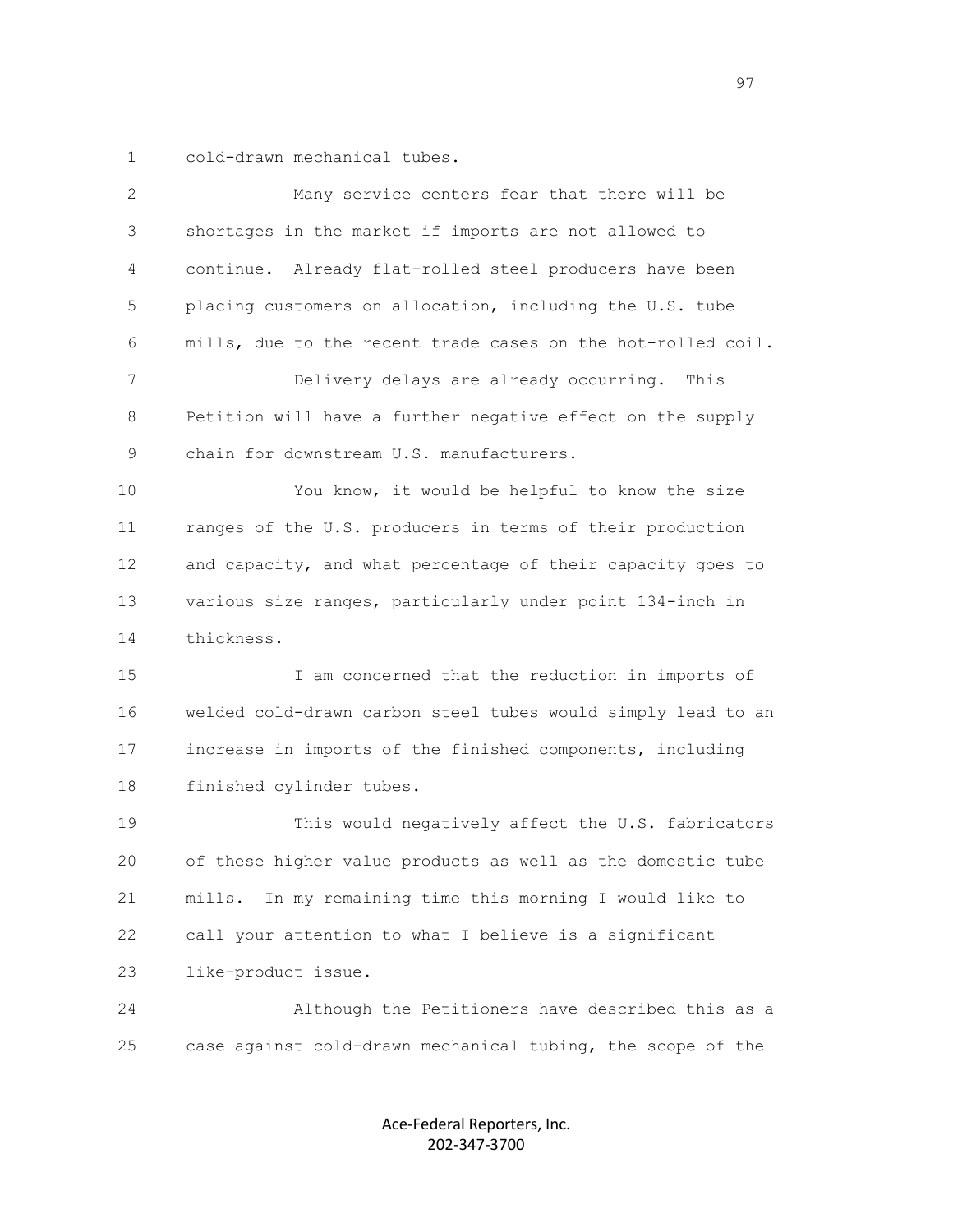1 Petition in fact also covers one very different product: 2 cold-drawn hydraulic fluid line pressure tubing.

 3 The lighter product, which is produced to an 4 SAE-J524 specification, and a J525 specification, is not a 5 mechanical tube. Significantly, the A179, which is also a 6 pressure tube and referred to earlier, is specifically 7 excluded from this case.

8 A review of the websites of Petitioners confirms 9 that all U.S. producers clearly distinguish their production 10 and sales between mechanical and pressure tubing. J524 is a 11 specialized type of pressure tube used for hydraulic 12 applications. The end uses are very different.

 13 The J524 pressure tubing is an annealed 14 cold-drawn low-carbon hydraulic tube and is used as a 15 transport vehicle for air, fluid, and gases under pressure. 16 They are used for hydraulic assemblies for power equipment 17 and hydraulic and pneumatic fluid lines and in other 18 applications that require suitable flaring and bending 19 properties.

 20 Just look under the hood of your car to see these 21 tubes. No mechanical tubing subject to this case can be 22 substituted. There are significant physical differences, as 23 well.

 24 Cold-drawn mechanical tubing generally has a 25 higher carbon and manganese content. Tighter size

> Ace-Federal Reporters, Inc. 202-347-3700

98 and 200 million to the control of the control of the control of the control of the control of the control o<br>1980 - Control of the control of the control of the control of the control of the control of the control of th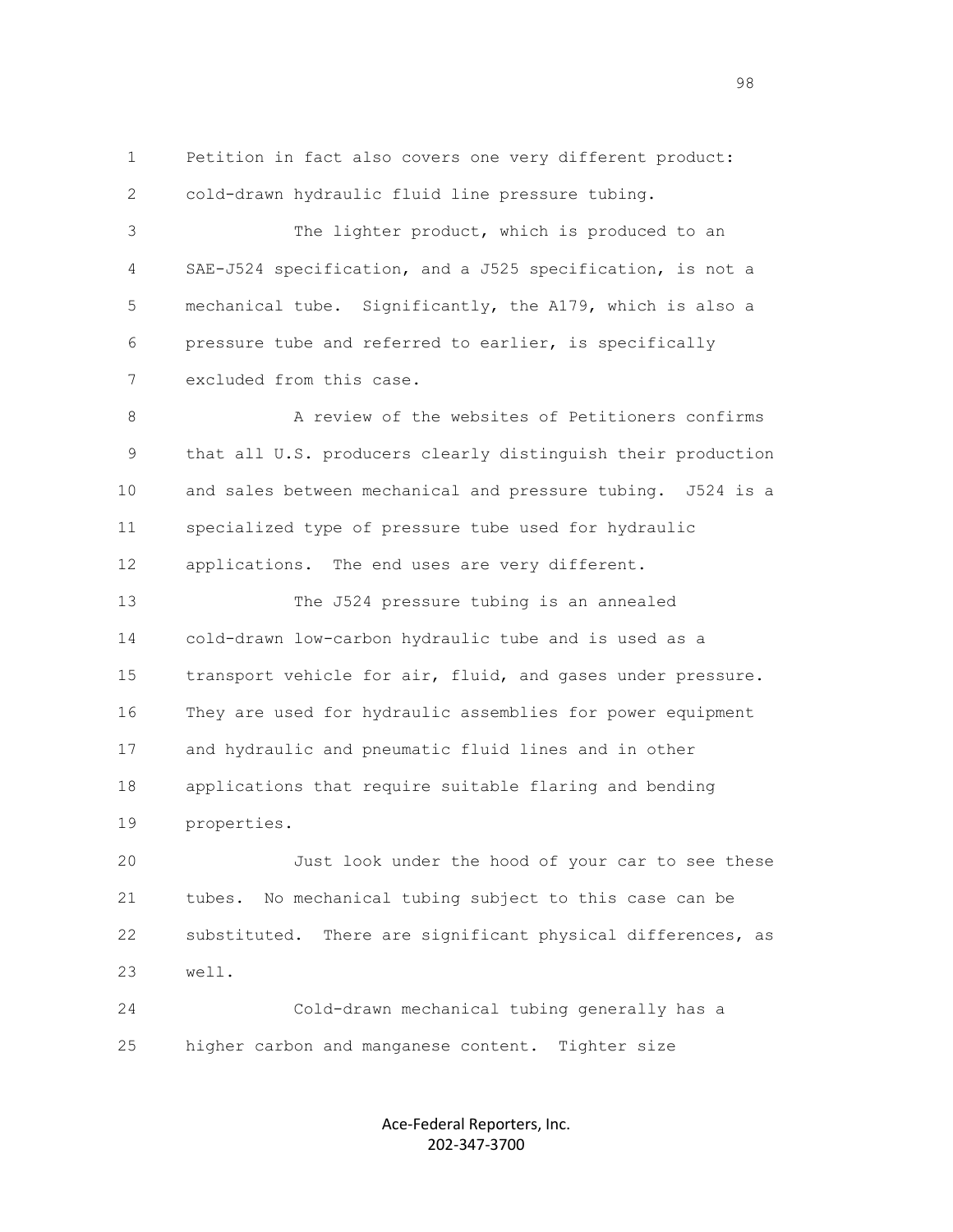1 tolerances. And higher minimum yields than pressure tubing. 2 Because cold-drawn mechanical tubing is used in applications 3 that would require high-yield and high tensile strength, 4 hardness and an increased strength-to-weight ratio, the 5 product is manufactured to very different chemistries and 6 specifications than pressure tubing.

 7 Mechanical tubing is used to produce bushings, 8 spacers, bearings, axles, steering columns and other 9 mechanical parts for automobiles, trucks, aircraft, 10 construction, agricultural, and drilling equipment.

 11 The manufacturing process for J524 pressure 12 tubing is also significantly different. Following the 13 cold-drawing process which both categories share, the tubing 14 must undergo heat treatment to achieve a soft normalized 15 temper for its ductility, for its ability to bend.

 16 There are significant additional testing 17 requirements such as flaring, reverse flattening, and 18 pressure-proof tests. Cold-drawn mechanical tubing 19 undergoes a different type of heat treatment to achieve just 20 a stress relief temper and does not require the additional 21 testing processes that I just mentioned, nor does it have 22 the equipment for that.

 23 As a result of these differences in chemistry, 24 mechanical properties, and production process, cold-drawn 25 tubing and cold-drawn mechanical tubing are not

> Ace-Federal Reporters, Inc. 202-347-3700

en 1999 - Santa Carolina de Santa Carolina de Santa Carolina (n. 1918).<br>1990 - Carolina de Santa Carolina de Santa Carolina (n. 1919).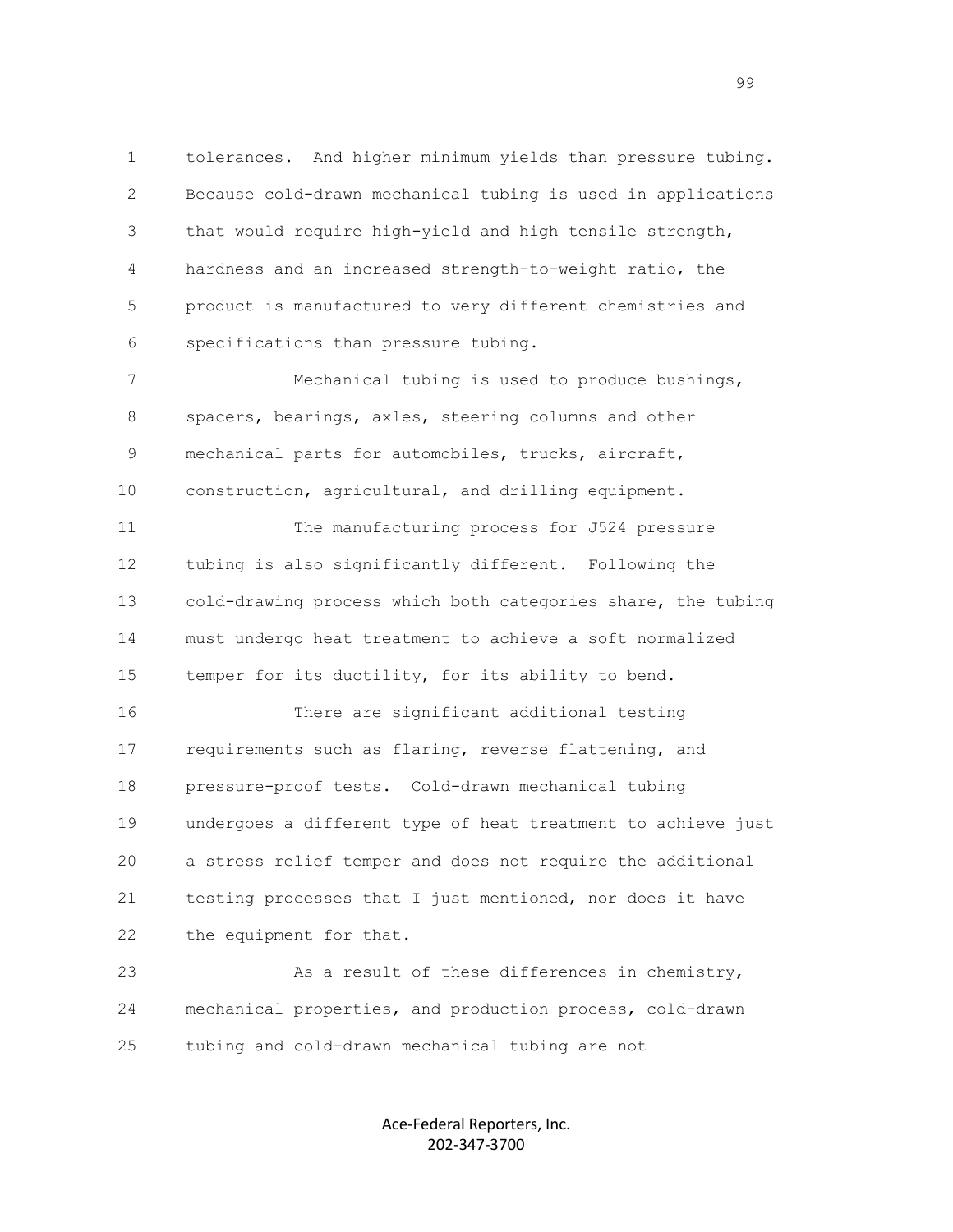1 interchangeable.

 2 There can be no overlap in end uses between these 3 two products due to their different physical properties. 4 Cold-drawn mechanical tubing cannot be used in cold-drawn 5 pressure tubing applications because mechanical tubing is 6 too rigid and cannot be flared and bent as needed for these 7 applications.

 8 Conversely, hydraulic tubing cannot be used in 9 mechanical applications because the pressure tubing lacks 10 the required tensile strength, anneal strength, and hardness 11 required for mechanical applications.

 12 Customers and producers clearly perceive 13 cold-drawn hydraulic tubing--and we're not talking about 14 hydraulic cylinder tubes here--and cold-drawn mechanical 15 tubing has distinct products. Producers and distributors do 16 not include J524 tubing amongst the cold-drawn mechanical 17 tubing specifications.

 18 The composition of the industries producing the 19 two products is different. It is my understanding that none 20 of the Petitioners in this case even produce J524 cold-drawn 21 hydraulic tubes. I am aware of only one domestic producer-- 22 and that is Plymouth Tube Company--that actually produces 23 J524 tubing.

 24 Plymouth Tube's website clearly distinguishes, 25 however, between its offerings of mechanical tubing and

> Ace-Federal Reporters, Inc. 202-347-3700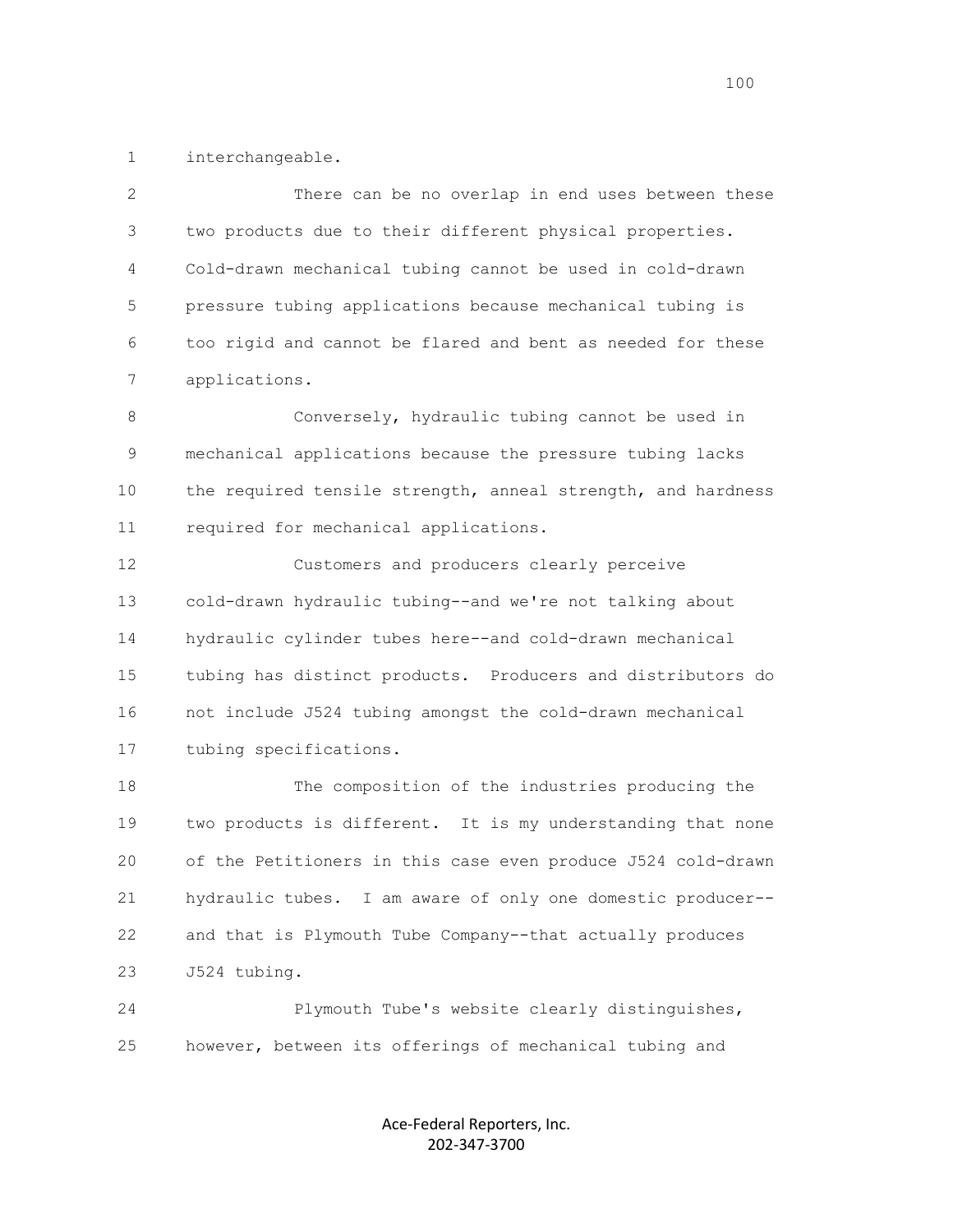1 hydraulic pressure tubing. At present, deliveries at 2 Plymouth are extended to five months ex-mill compared to the 3 normal six-week delivery time for mechanical tubing, making 4 the product difficult to secure in the market.

 5 This is due to issues associated with raw 6 material sourcing. I understand that this company imports 7 hollows to make this product. Although I understand that 8 Michigan Seamless, one of the Petitioners, claims to have 9 the capability to produce J524, I don't know from personal 10 experience whether they've ever produced it or sold it as a 11 524 product.

 12 Finally, there are significant differences in 13 price between the two products. We are distributors of a 14 variety of tube products, including both cold-drawn 15 mechanical tubing and cold-drawn hydraulic tubing. The 16 prices of cold-drawn hydraulic tubing are typically 20 17 percent or more higher than cold-drawn mechanical tubing. 18 Thank you, and I am prepared to answer any 19 questions.

 21 MR. SEKAR: Good afternoon. My name is C.K. Sekar 22 and I am the Associate Vice President of Marketing at Tube 23 Products of India. I am joined by my colleague, S. Suresh, 24 who is the Senior Vice President and Company Secretary. 25 Tube Products of India, a division of Tube

20 STATEMENT OF C.K. SEKAR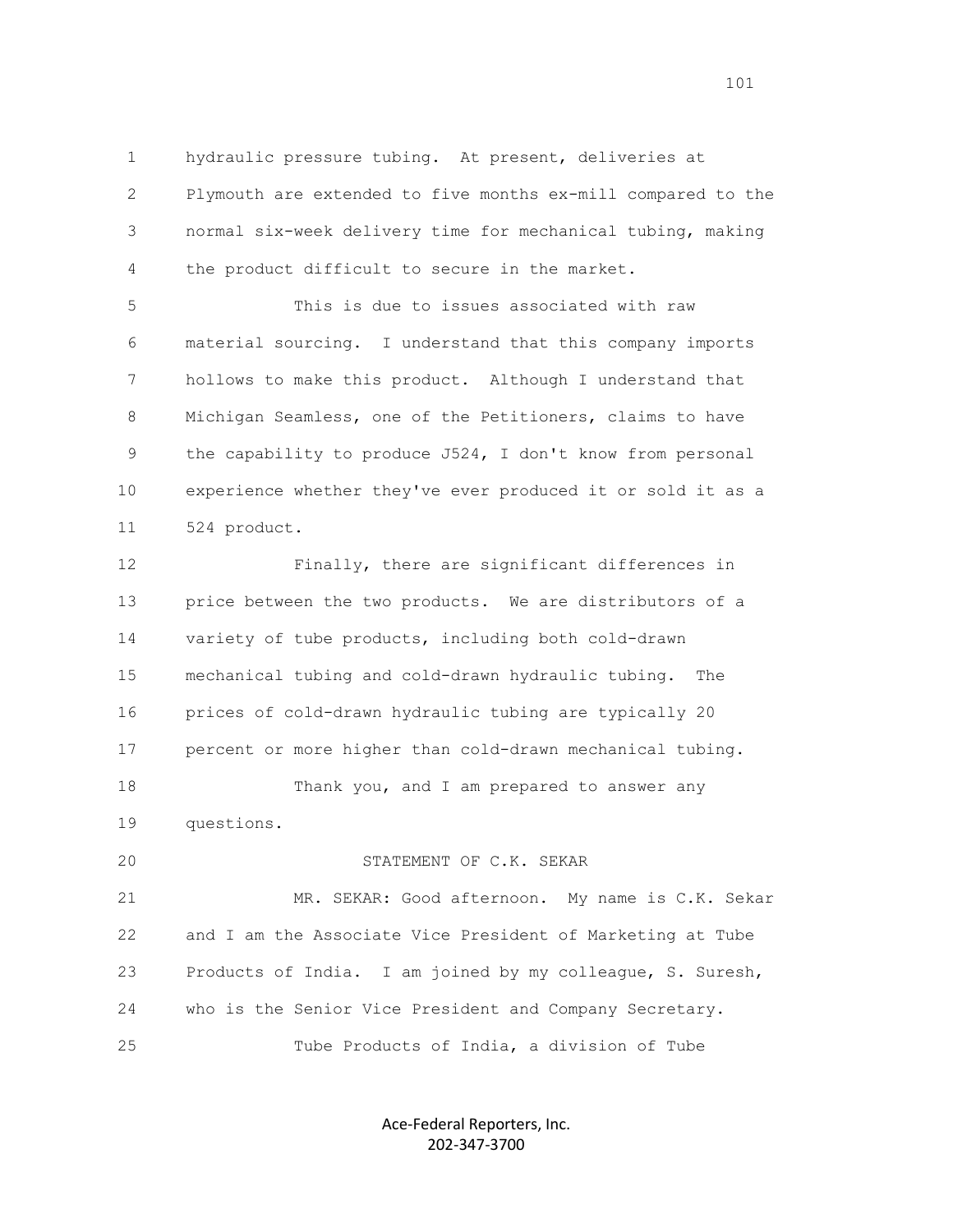1 Investments of India, Limited, or TPI, is heavily focused on 2 its home market in India as you can see from our 3 questionnaire response.

 4 TPI started operations in 1955. TPI currently 5 has four manufacturing locations, all of which are located 6 in close proximity to automotive manufacturing facilities. 7 TPI produces cold-drawn welded mechanical tube which are 8 drawn over a mandrel. I will refer to these as CDW tubes.

 9 TPI also produces and sells electric resistance 10 welded tubes. To make the CDW tubes, TPI starts with an 11 electric resistance welded tube which it produces from 12 hot-rolled coil, and then cold-draws it to achieve the 13 desired size.

 14 TPI does not make cold-drawn seamless tube. The 15 CDW tubes TPI exports are made to order and are in 16 nonstandard tubing sizes. In other words, these are not 17 standard tubes off the shelf.

 18 Generally these tubes are customer-specific or 19 application-specific. In some cases, the CDW tubes undergo 20 further operations like cutting to length, chamfering 21 depending on the customer's specifications. In other cases, 22 the customer provides specifications and carries out a 23 Production Part Approval Process, PPAP, before accepting TPI 24 as a supplier. This process involves extensive testing, 25 site visits by the purchaser, process and system audits and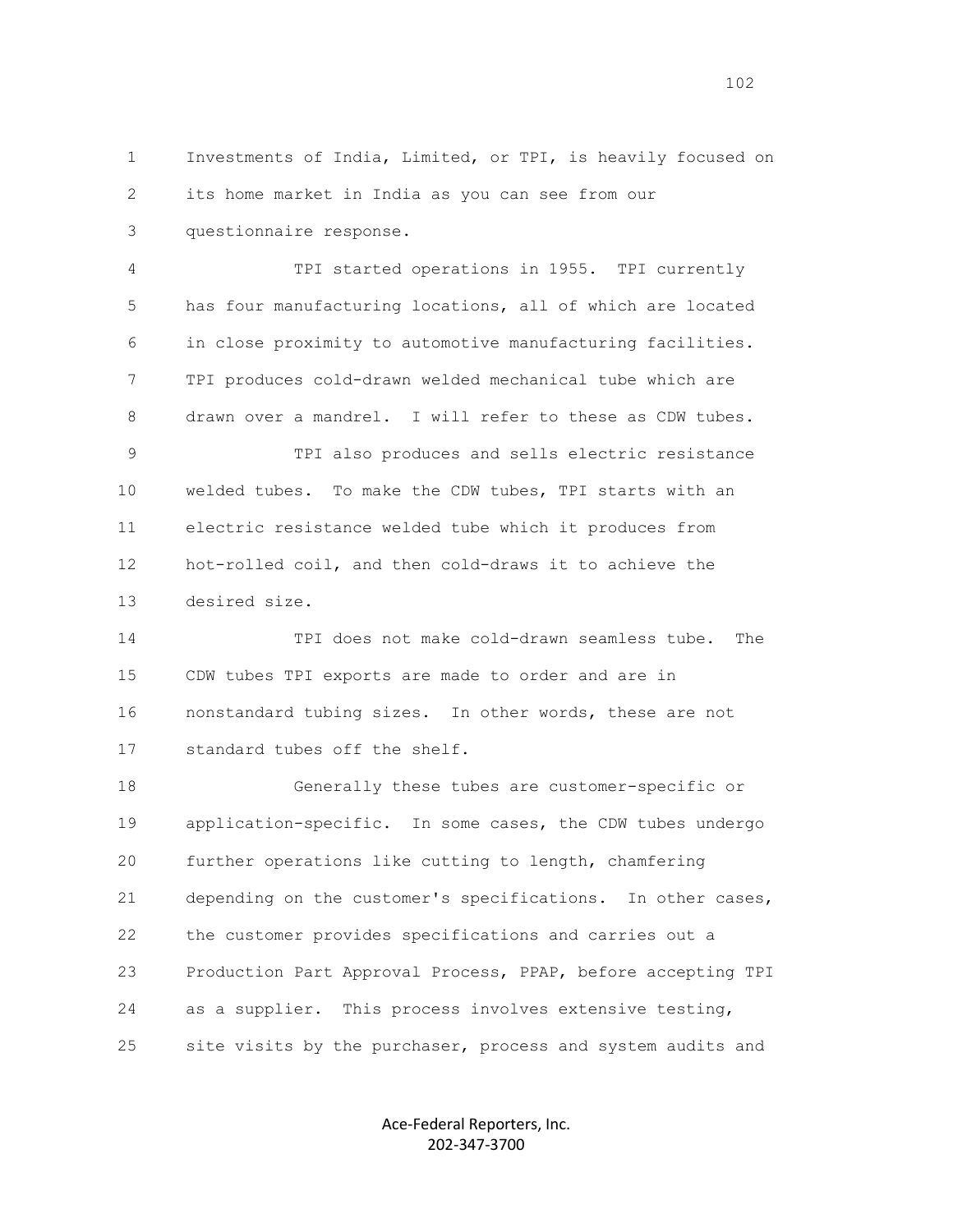1 can take even up to two years. Obviously these products 2 are not commodity products. In fact, all of our product 3 must be traceable into the finished product.

 4 CDW tube is very different from cold-drawn 5 seamless tube. Seamless tube starts with an ingot that is 6 formed into a billet and pierced. The chemical properties, 7 dimensional consistencies, metallurgical properties, and the 8 end user applications for seamless tubes are different than 9 those for CDW tubes. In my view, grouping them together and 10 treating them as the same product is a mistake. They 11 certainly are not perceived that way by end users.

 12 It is also my view, which is shared by CDW tube 13 manufacturers, that CDW tubes are categorized into three 14 groups. Group 1 includes CDW tubes with an outer diameter 15 up to 101.6 millimeter, or 4 inches, with a wall thickness 16 up to 3.40 millimeter, or 0.134 inches.

 17 Group 2 includes CDW tubes with an outer diameter 18 up to 177.8 millimeter, or 7 inches, with a wall thickness 19 up to 9.53 millimeter, or 0.375 inches.

 20 Group 3 consists of CDW tubes with an outer 21 diameter above 177.8 millimeter, and with a wall thickness 22 above 9.53 millimeter.

 23 Most of TPI's exports to the United States 24 consist of CDW tubes in the Group 1, which are destined 25 predominantly for the automotive sector. In my view, Groups

> Ace-Federal Reporters, Inc. 202-347-3700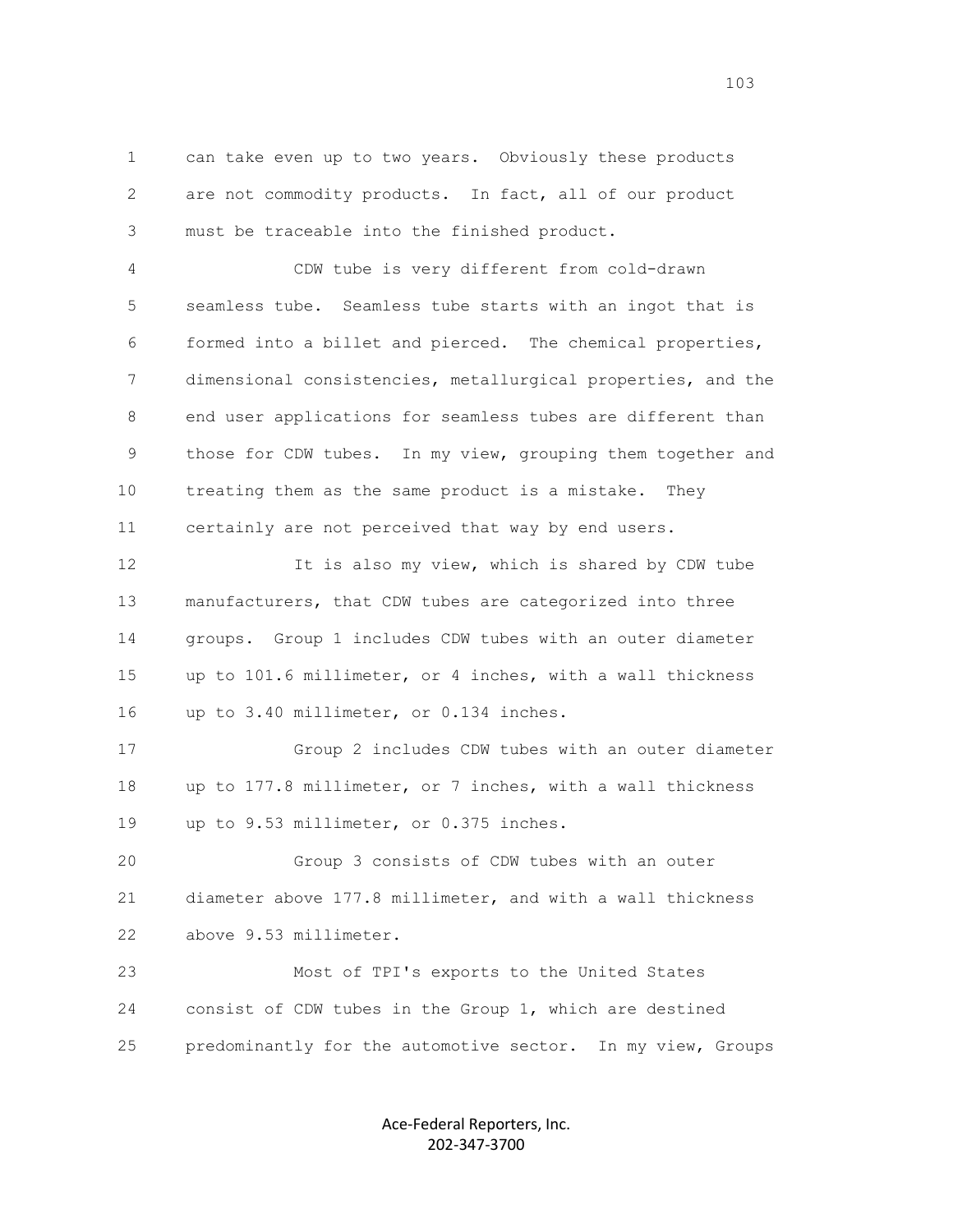1 1, 2, and 3 are distinct in a number of ways.

 2 First, the production equipment is different. 3 The machinery used to make CDW tubes in Group 1 cannot make 4 CDW tubes in Groups 2 and 3. While it is true that the 5 machinery used to make CDW tubes in Groups 2 and 3 can be 6 used to make CDW tubes in Group 1, it is highly inefficient 7 to do so.

 8 The reason is that CDW tubes in Groups 2 and 3 9 use draw benches designed to draw much larger tubes. To 10 produce a smaller Group 1 CDW tube on a draw bench designed 11 for larger, heavier products is highly inefficient because 12 you must draw the tube several times.

 13 In addition, there would be an opportunity cost 14 from using the machine inefficiently instead of using it to 15 produce larger, heavier products more efficiently. 16 Machinery that is designed to make Group 1 CDW tubes 17 consists of draw benches up to a draw load capacity of 50 18 metric tons.

 19 Group 1 products are not interchangeable with 20 those in Group 2 or Group 3. In fact, in the normal course 21 of business TPI tracks its capacity and production based on 22 Group 1 and 2. In my experience, the U.S. producers follow 23 this nomenclature, or something similar, in tracking their 24 production and capacity. I note that TPI does not have 25 equipment to make CDW tubes for Group 3.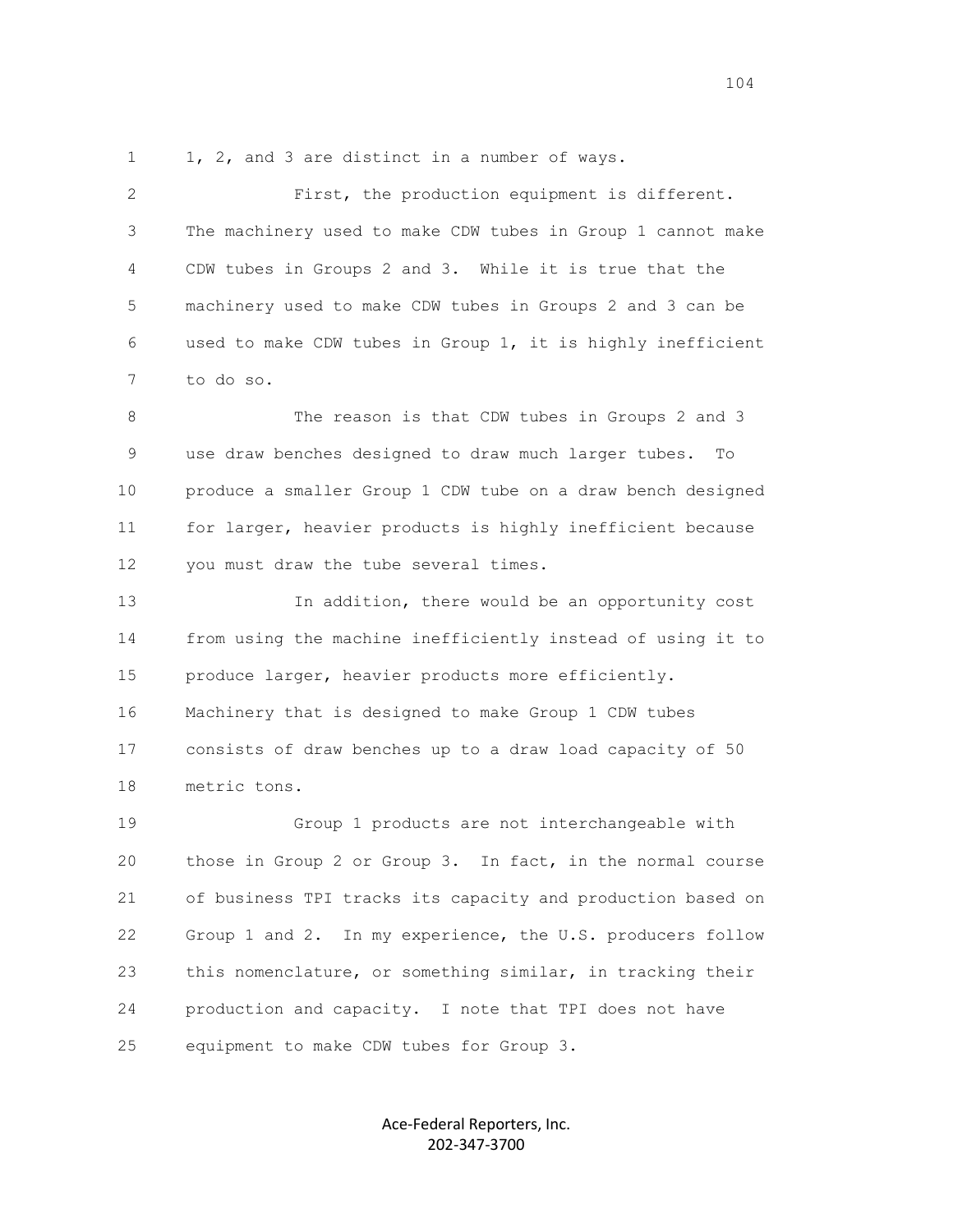1 Thank you for your time. I am here to answer any 2 questions you may have. 3 STATEMENT OF BOB MOORE 4 MR. MOORE: Good morning, members of the 5 Commission. My name is Bob Moore. I am Vice President of 6 Salzgitter Mannesmann International USA, SMIH for short, in 7 Houston, Texas. 8 SMIH is a member of the Salzgitter Group of 9 companies. I am joined today by my colleague, Joerg Tilly, 10 who is one of our managers of our Tubular Products Sales 11 Groups in Houston. 12 We would like to thank the Commission for this 13 opportunity to present our views on a matter before you 14 today. 15 The Salzgitter Group is synonymous with the 16 innovative and sustainable manufacture of steel and 17 technology products. We employ about 25,000 people to 18 provide customers with innovative and sustainable products 19 of the highest quality. 20 Our core competencies are in the production of 21 specialized steel and tubular products. In addition, we are 22 also successful in the field of specialized machinery and 23 plant engineering. 24 We have several core philosophies that guide our 25 group, and I would like to share these with you: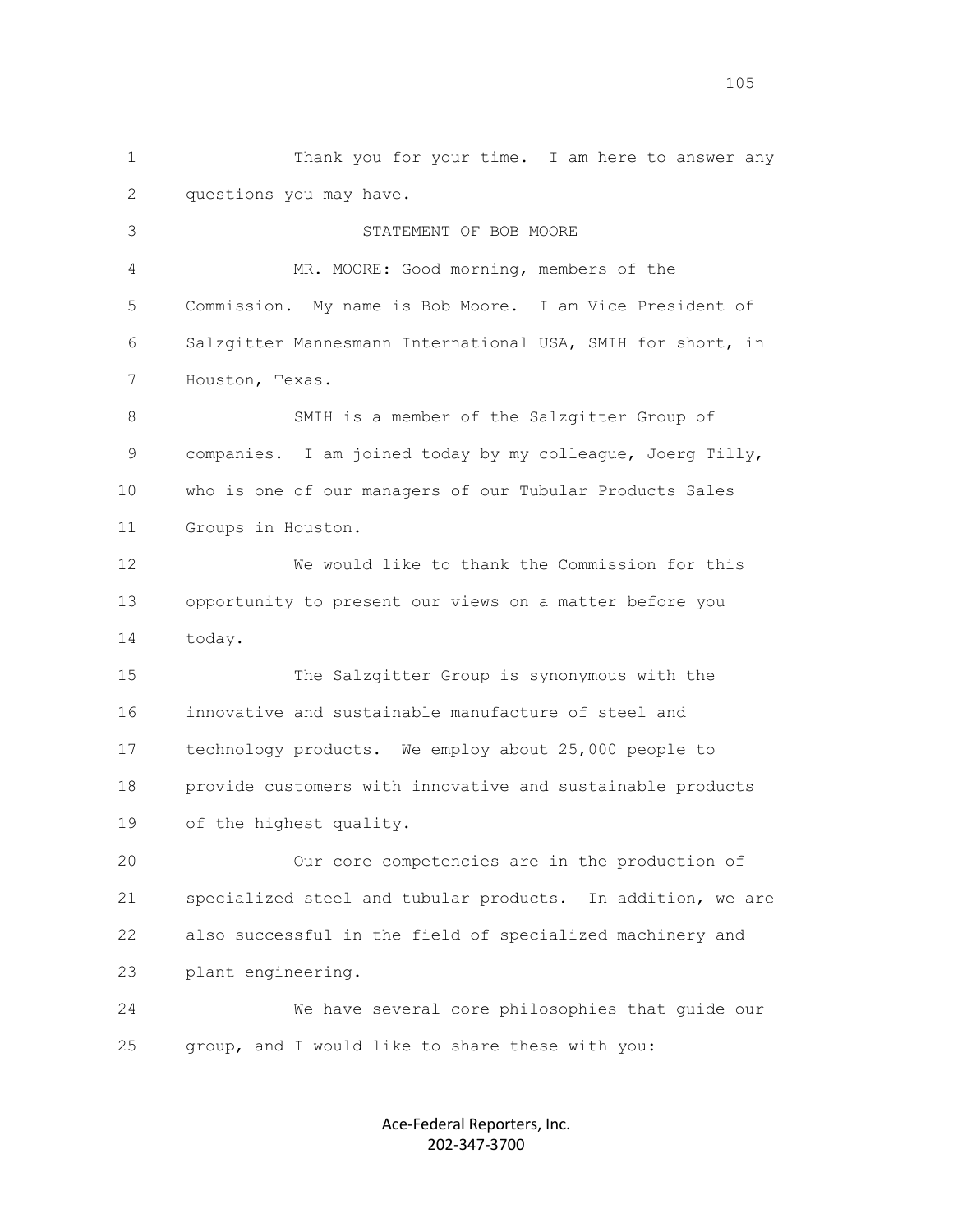1 Independence is the cornerstone of our group 2 policy. This forms the foundation of our strategic 3 initiatives with a long-term outlook. We are not known for 4 frequent speculative measures aimed at short-term share 5 price gains as we do not believe that this type of activity 6 is suited to increasing the value of our company in the 7 long term.

 8 We are innovative. Our companies have always 9 developed revolutionary products and services. Our 10 innovation is not only limited to our final products. The 11 Salzgitter Group boasts one of the leading research centers 12 for steel. Numerous steel grades, and innovative production 13 processes have been developed by our R&D team. Moreover, 14 our research also flows into supporting our customers and 15 their own product developments.

 16 Last but not least, our modern steels also play a 17 decisive role in lightweight engineering in many industries. 18 I would like to share a little bit about our Precision Tube 19 Group and our activities.

 20 Our annual production capacity in Germany 21 averages about 159,000 tons. In 2016, our total production 22 was about 150,000 tons. We produce both welded and seamless 23 tubing, cold-drawn mechanical tubing, in a size range of 24 one-eighth inch up to 16 inch.

25 I would like to share with you a breakdown of

Ace-Federal Reporters, Inc. 202-347-3700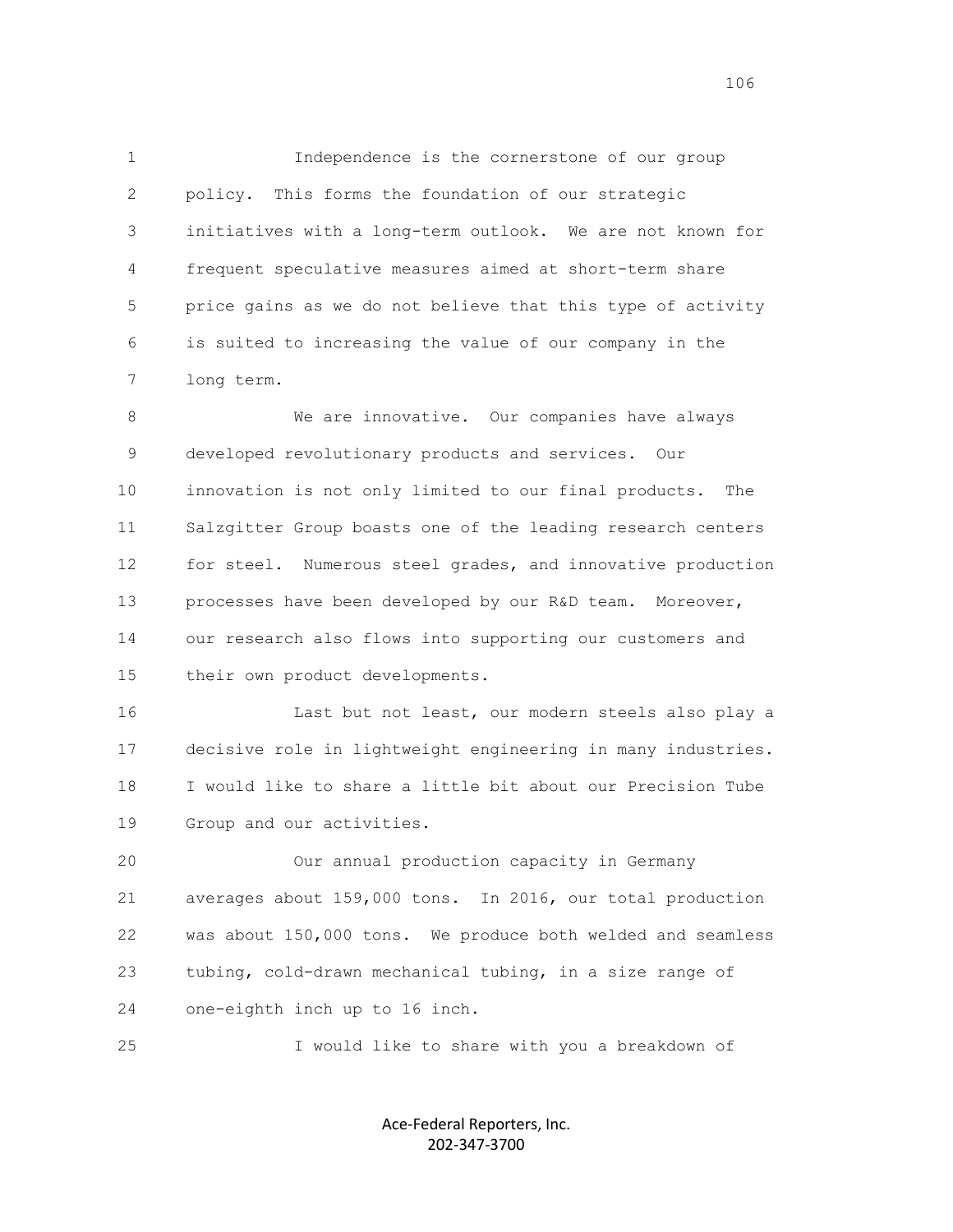1 where our sales go. In 2016, about 107,452 tons were sold 2 in our home market in Germany, 71.7 percent of our total 3 production. About 32,572 tons were sold to other EU 4 markets. Another 21.7 percent of our total production. 5 Only 2,497 tons were sold to the U.S., a mere 1.7 percent of 6 our total production. 2,426 tons of the USA's sales were 7 sold specifically to automotive customers, over 97 percent 8 of our total sales.

 9 One hundred percent of our sales to automotive 10 industry customers are in European customer applications, 11 specific grades, qualities, and standards. All of the 12 automotive customers that we have are U.S. subsidiaries of 13 European automotive suppliers.

 14 Seventy-five percent of our sales to automotive 15 customers are to one specific customer. All sales to this 16 customer are for a single engineered part. This is part of 17 a global supply contract for special European modified 18 grades of steel in metric sizes. Effectively, 100 percent 19 of our sales to automotive applications are extensions of 20 framing contracts to the European parent companies of the 21 automotive customers.

 22 Thus, our sales are typically part of annual or 23 semi-annual supply chain contracts made in Germany. Our 24 customers have informed us that they are not able to 25 purchase the tubing from U.S. producers based on grade,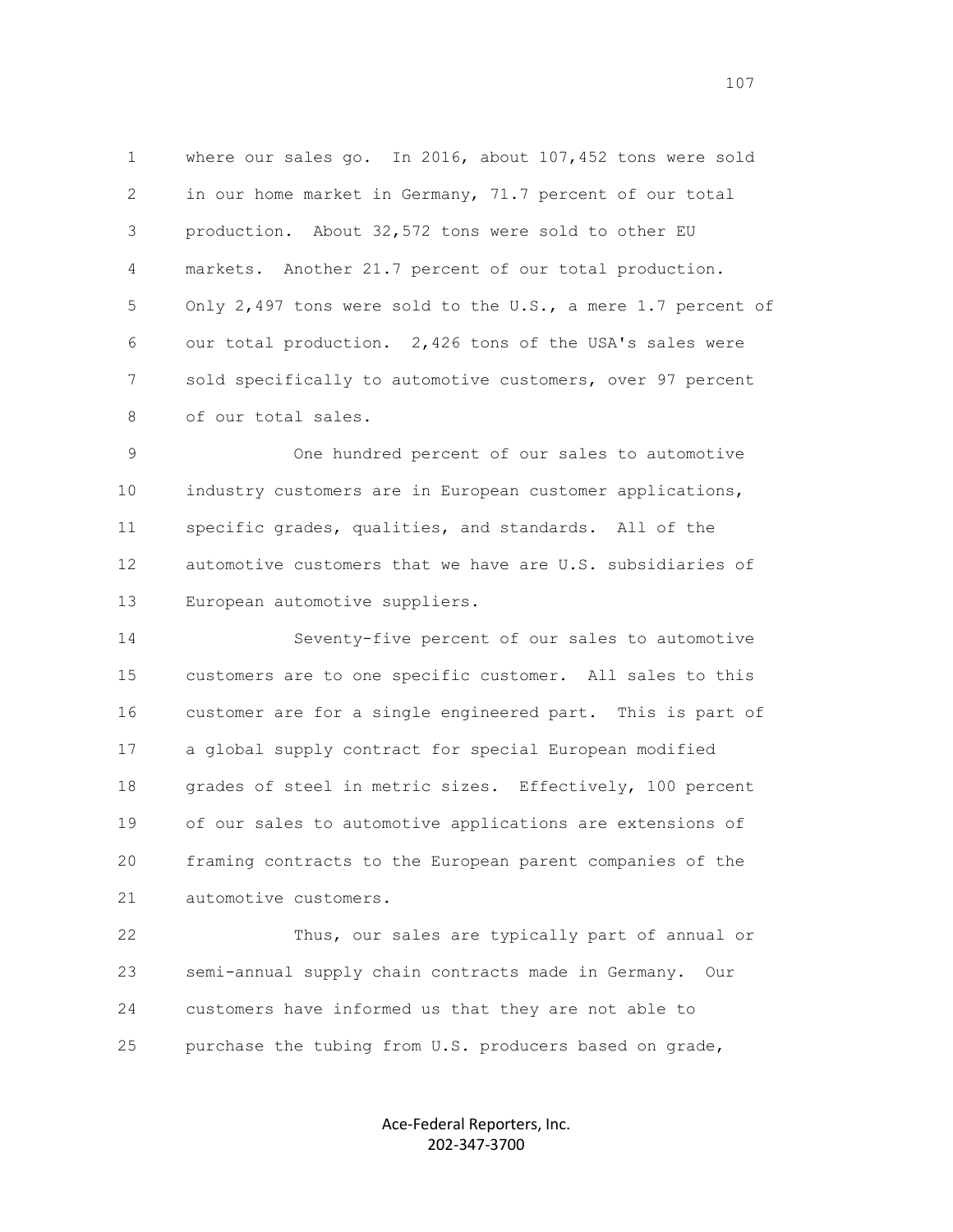1 quality, size, or quantity parameters.

 2 I would like to share with you some forward 3 viewpoints that we have: 4 Our home market and regional market in Germany 5 and the UE for precision tubes has been very stable over the 6 last three years. Over the past year, automotive demand in 7 our home and regional market has substantially increased to 8 the point that our mill is sold out well into the fourth 9 quarter of this year. 10 Our forecast is that our home market will remain- 11 -home and regional market--will remain stable at a very 12 healthy level for the foreseeable future. 13 Thus, our forecast for sales to the U.S. market 14 remain flat and intentionally limited to only the highly 15 specialized applications and customers which we currently 16 serve. We do not have any plans for capital expansion of 17 our tubing mills in Germany. 18 We choose to limit our sales in the United States 19 based on excellence in quality, innovation, and 20 customer-oriented engineering. We have the distinct global 21 guidelines which include return on shareholder value, 22 excellence in service, and provision of exceptional quality 23 products which exceed the norm. 24 We sell premium products for specialized 25 applications. In summary, based on the facts of our level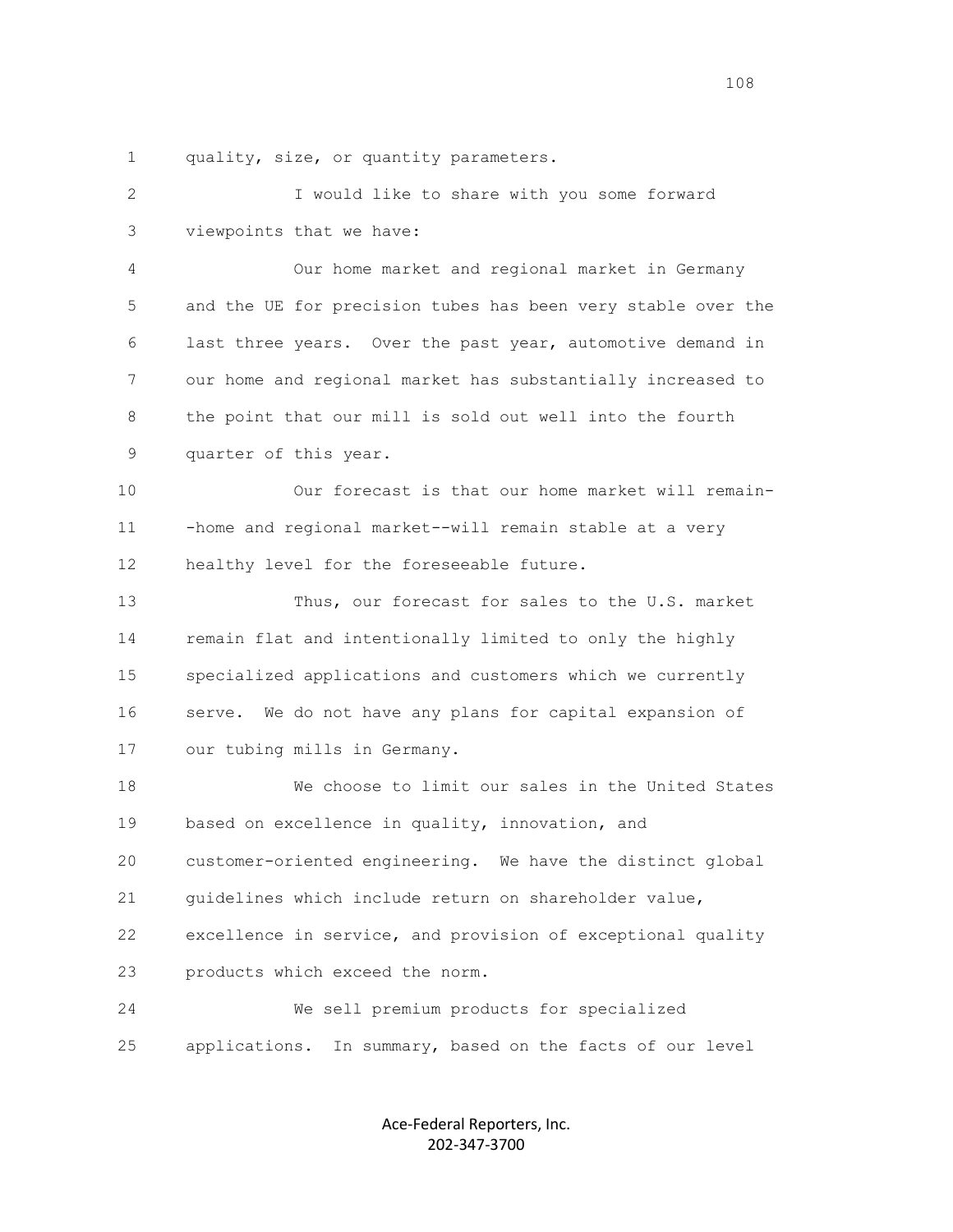1 of participation in the U.S. market which truly 2 differentiates Salzgitter from all other Respondents, as 3 well as the Petitioners, we are not injuring nor posing a 4 threat of injury to the U.S. Petitioners. In point of 5 fact, we enjoy amicable relationships with one or more of 6 the Petitioners, including at times working with them to 7 supply them with certain non-tubular feedstock for their 8 operations. 9 For all these reasons, we respectfully request 10 the Commission to make a negative determination on the 11 matter of injury, or threat of injury, to the UDES industry. 12 Thank you. 13 STATEMENT OF KEVIN HORGAN 14 MR. HORGAN: Good afternoon. I'm Kevin 15 Horgan, counsel to Salzgitter, et al., and I would like to 16 draw the staff's attention to the fact that German import 17 statistics relied upon in the petition include a substantial 18 quantity of non-subject imports. If you look at Petition 19 Exhibit Gen-12, you'll see a chart showing the purported 20 quantity of subject imports from each subject country, along 21 with accumulated imports from the subject country. 22 A footnote shows the tariff categories used to 23 compile the import statistics. These tariff categories 24 cover tubes that are cold drawn or cold-rolled (cold

25 reduced). The petition and the ITC's investigation covers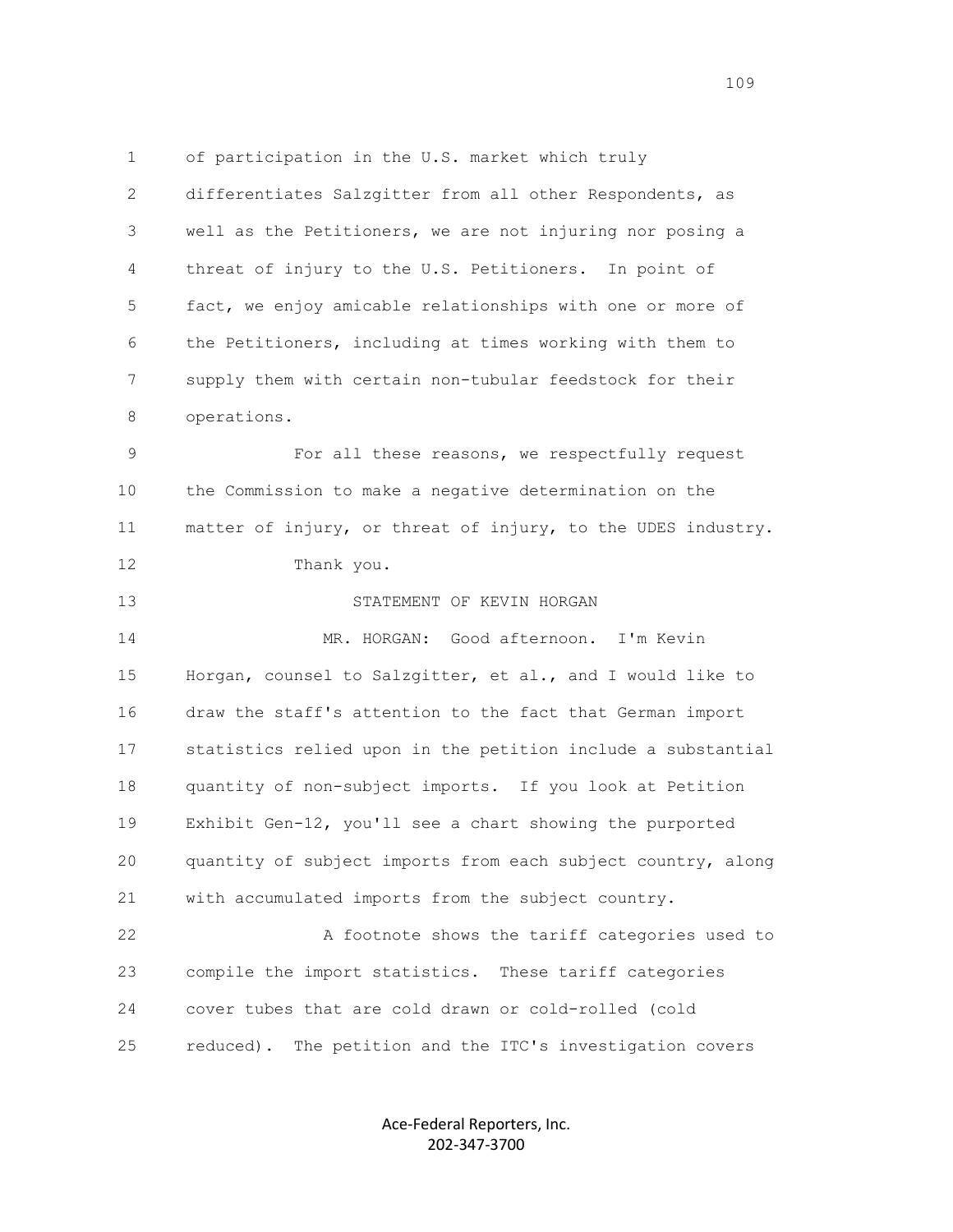1 cold drawn mechanical tubes. The petition recognizes this 2 is in its scope description. If you look at paragraph 5(b) 3 of the list of industry specifications included in the scope 4 description, you will see European standards EN 10305-1 and 5 10305-2, 10305-4 and 10305-6.

 6 One of the specifications that the petition 7 properly omitted is EN 10305-3, because this specification 8 covers welded cold sized tubes that have not been cold 9 drawn. Cold sizing in this aspect is not a post-tube 10 production cold finishing operation. This sizing occurs 11 during the tube welding process.

 12 During the POI, one German producer began 13 shipping a lot of welded cold-sized tubes to the United 14 States that meets specification EM 10305-3. These elevated 15 shipments of non-subject cold-sized tubes from Germany 16 continued through 2016 and beyond. Upon importation into 17 the United States, that merchandise was classified under HTS 18 US Category 7306.5030. One of the tariff provisions that 19 Petitioners used to calculate the level of subject imports. 20 So you're probably wondering whether this is a 21 big deal. It is. If you turn to Petitioner Exhibit Gen-12 22 and look at the quantity stats, one of the first things you 23 will notice is that there is a big jump in imports from 24 Germany from 2014 to 2015, 8,307 short tons, a 60 percent

> Ace-Federal Reporters, Inc. 202-347-3700

25 increase. Using range data, I can say that this entire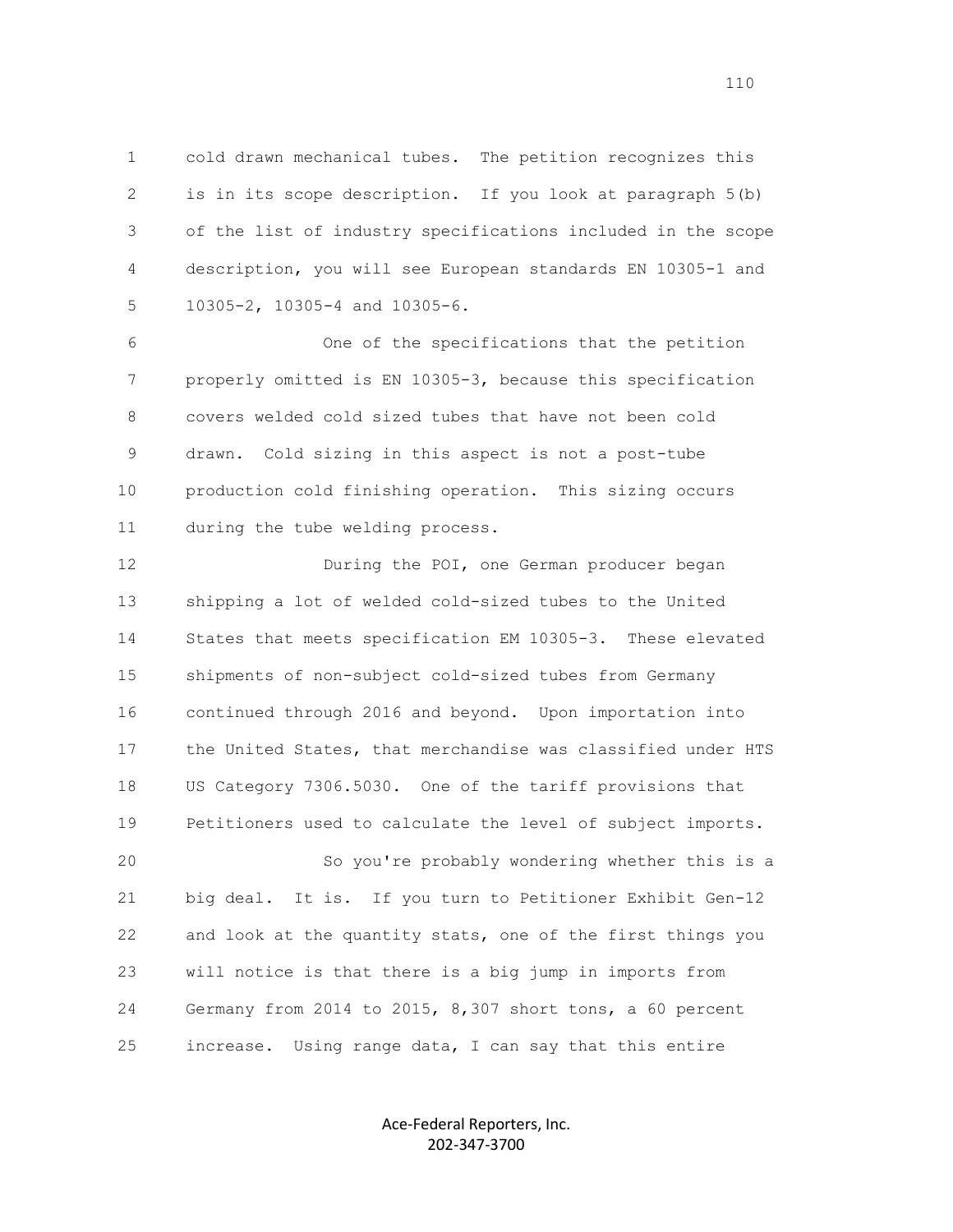1 increase is attributable to imports of non-subject 2 merchandise, meaning Specification 10305-3.

 3 Eliminating these imports from the German 4 statistics is not just important for Germany. Eliminating 5 these non-subject imports changes the character of the 6 entire case. Instead of cumulated imports surging in 2015 7 and staying at that elevated level, cumulated subject 8 imports have been flat throughout the POI.

 9 If you remove these non-subject imports from 10 the cumulated import totals for 2015 and 2016, there was no 11 surge in 2015, and the volume of subject imports was 12 essentially unchanged over the POI. It also true that the 13 prices for cold-sized tubes are substantially lower than the 14 prices for cold drawn tubes because of lower production 15 costs. There is no drawing process. Thus, the declining 16 average unit values reported in Petition Exhibit Gen-12 for 17 Germany and for cumulated subject imports are also 18 misleading.

 19 The reductions in AUV are a reflection of a 20 change in the mix of products imported under the HTSUS 21 7306.50.5030. Those lower prices are up to 30 to 40 percent. 22 So there's a huge difference in prices for cold-sized tubes, 23 versus cold drawn tubes. We are in the process of 24 documenting the volume and value of non-subject imports 25 included in HTS US 7306.50.5030, and we'll report that

> Ace-Federal Reporters, Inc. 202-347-3700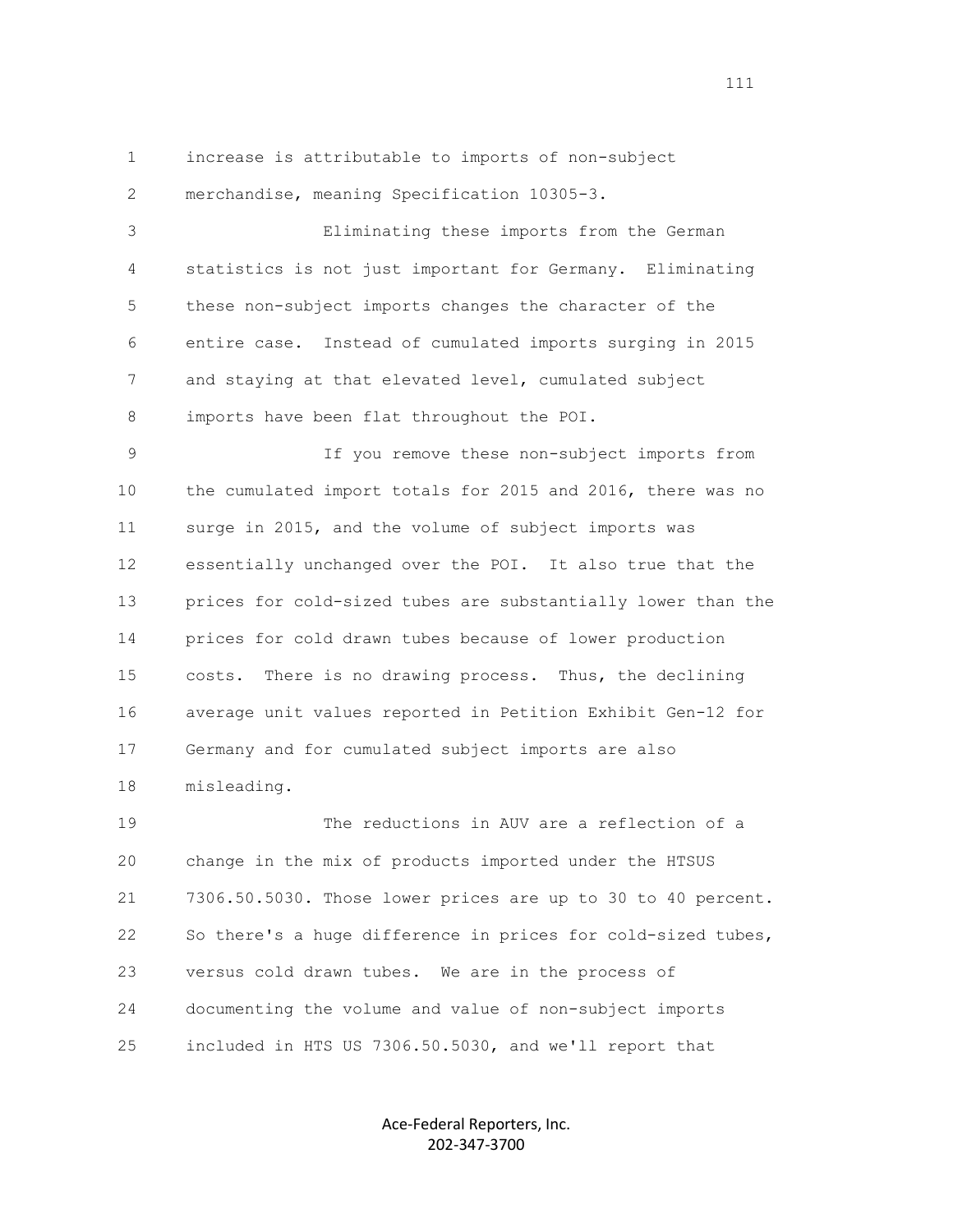1 information to the Commission with our post-hearing brief. 2 But at this time, at least with respect to 3 Germany, I would strongly urge the Commission staff to rely 4 on questionnaire data rather than import statistics in 5 compiling trade data for this investigation, or adjust the 6 published data to remove non-subject merchandise. Thank 7 you. 8 MR. PERRY: My name is William Perry from the 9 law firm of Harris Bricken. Before I introduce my 10 witnesses, I'd like to make a short statement for my client, 11 Good Luck India. Goodluck India will cooperate with both 12 the ITC and the Commerce Department. As indicated in its 13 questionnaire response, Good Luck exports to numerous 14 countries other than the U.S. including the U.K., Italy, 15 Poland, Germany, Australia, Malaysia and Spain. 16 Goodluck also has a substantial customer base 17 for its tubes because it is located very close to India's 18 automotive industry. Goodluck also believes that its 19 exports are not a threat of material injury to the U.S.

 20 industry because it specializes in exporting tubes to a 21 segment of the U.S. market which U.S. producers appear not 22 to be interested in supplying. Now I would like to ask Sidd 23 Saran of Salem Steel to speak.

 24 STATEMENT OF SIDD SARAN 25 MR. SARAN: Good afternoon. My name is Sidd

> Ace-Federal Reporters, Inc. 202-347-3700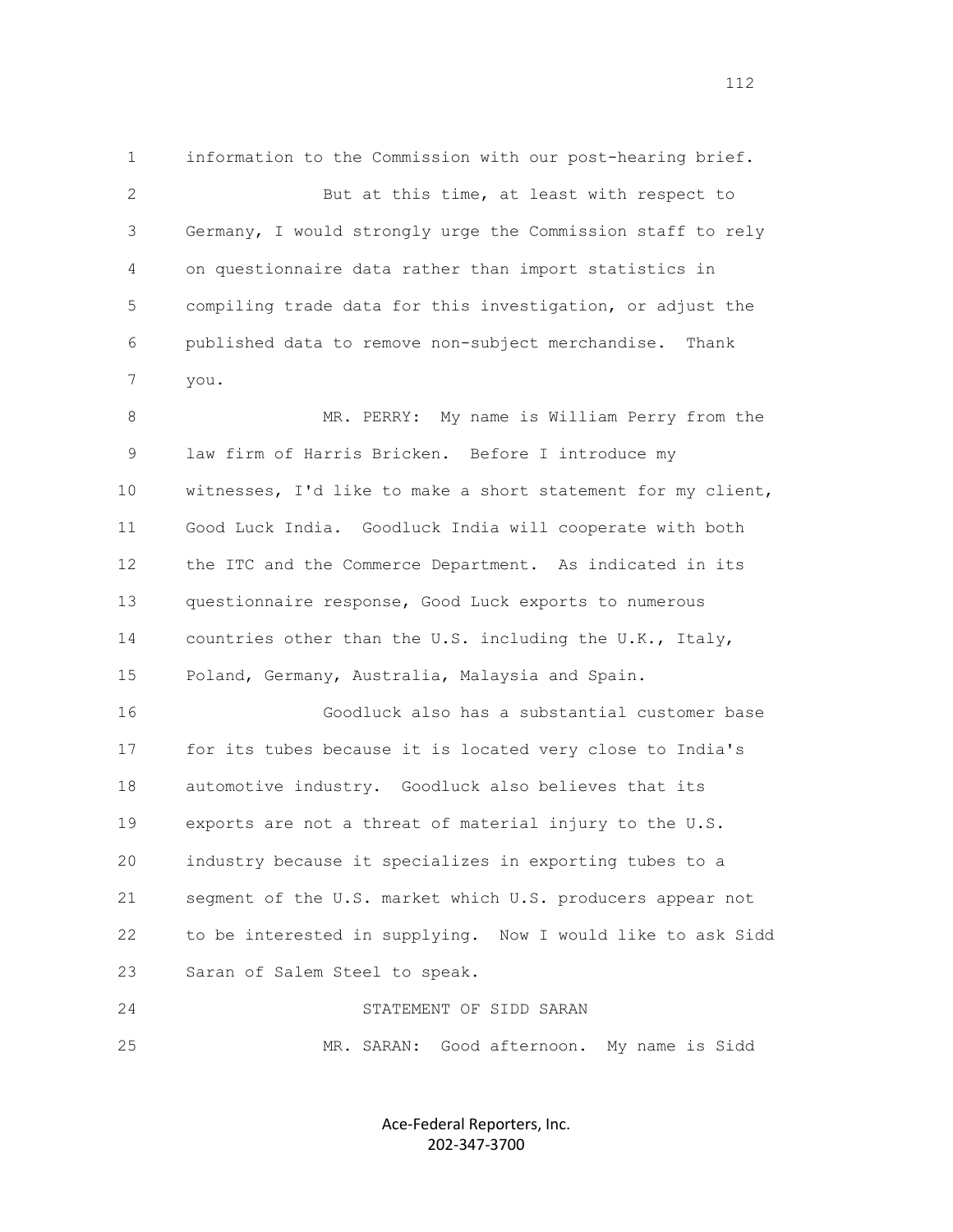1 Saran. I'm the president of Salem Steel. We import 2 precision mechanical steel tubes and distribute them through 3 our distribution channels to customers located all over the 4 U.S. in a diverse range of end markets.

 5 In our business, there are key criteria to 6 success above and beyond offering a competitive price. Such 7 factors include product quality, timeliness of deliveries, 8 good service and the ability to meet our customers' needs. 9 Stated simply, these customers show up elsewhere when there 10 are significant gaps left open by domestic mills.

 11 So for example, we can go to international 12 mills and place orders for small minimum quantities for a 13 wide range of sizes as frequently as we need despite our 14 small size. This in turn enables us to service our 15 customers more effectively. Consistency is fundamental to 16 success in our line of business. In times past, supply from 17 domestic mills has been inconsistent. For example, from 18 2005 to mid-2014, the price of oil was about \$80 per barrel, 19 and there was high demand from the energy industry. 20 During those years, it was profitable to

 21 service the energy industry. Other industries were 22 neglected. For the past couple of years, demand from energy 23 has been low. This has compelled certain U.S. producers to 24 reach into other markets and refocus on small and 25 medium-sized businesses. What will happen when industries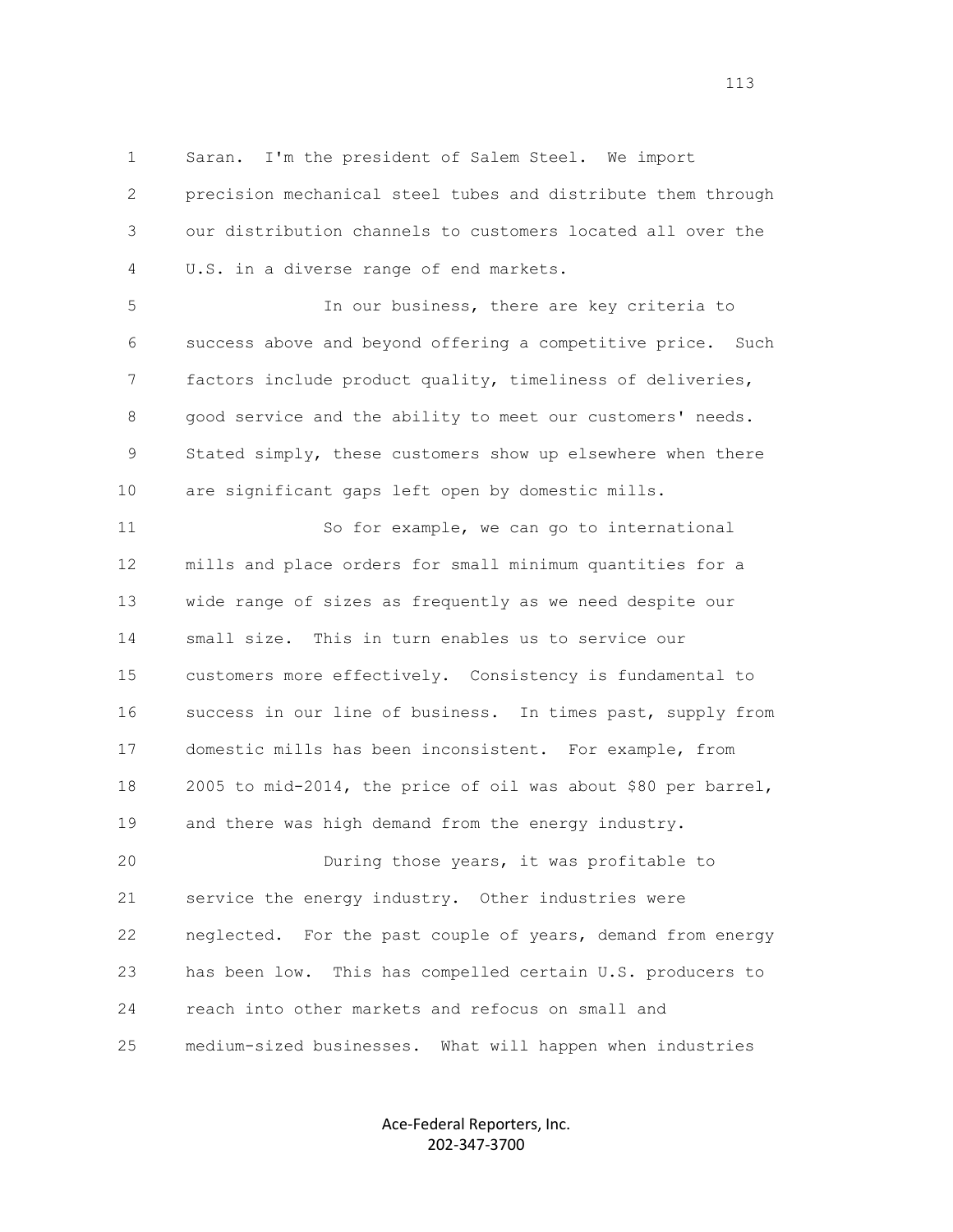1 which are in a cyclical downturn, such as energy and 2 agriculture, make a revival? Is there sufficient capacity 3 in the U.S. to meet everyone's demands, or will some 4 customers become less favorable than others, especially when 5 supply is constrained with duties that need to be put in 6 place.

 7 Providing our customers with the appropriate 8 product mix is also essential. Yet certain sizes are quick 9 to fall out of favor. Manufacturing tubes of such sizes 10 requires a multiple passes on the draw bench, rather than 11 just one. These additional passes increase manufacturing 12 costs. Smaller diameter tubes too are often less in favor 13 because contribution margins on them are lower. Less 14 tonnage means lower revenue.

 15 In low demand times, mills want to produce 16 everything. In high demand times, customers, all friends 17 who need such tubes fall in the back of the line. Imports 18 have reliably and consistently met demand across a range of 19 sizes. Again, what will happen to supply when cyclical end 20 markets are back generating high demand? Who will fall to 21 the back of the line then?

 22 While Petitioners have squarely blamed imports 23 for the causes of their alleged injury, there may be other 24 reasons for the Petitioners' problems, concentration of end 25 markets. Some petitioners have made business decisions to

> Ace-Federal Reporters, Inc. 202-347-3700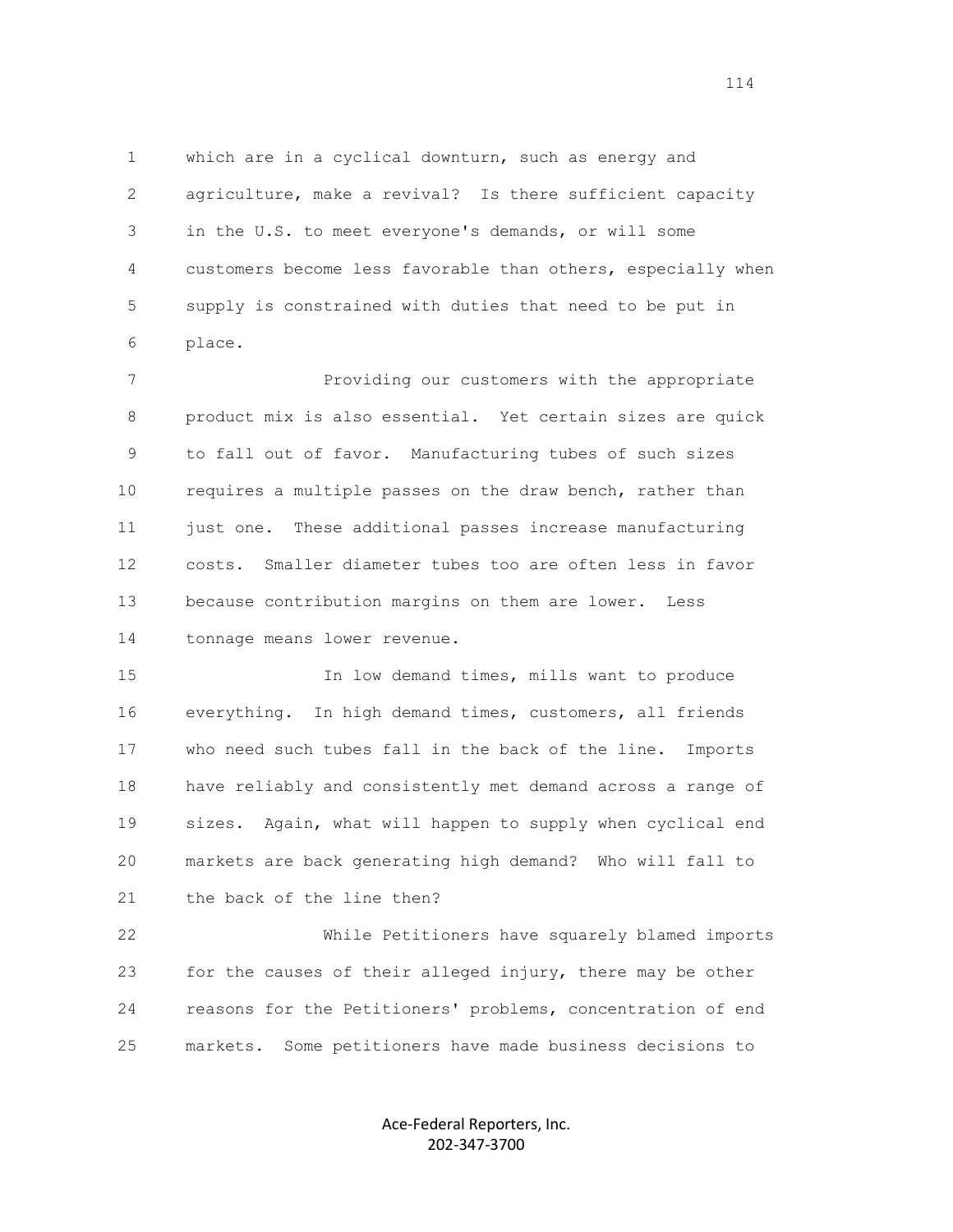1 focus on highly cyclical end markets, including oil and gas, 2 mining, construction and agriculture. These end markets 3 have been in a cyclical downturn.

 4 Those companies with a high percentage of 5 their revenue exposed to these end markets have experienced 6 reduced revenues. Imports are not to blame.

 7 High debt burdens. Some petitioners and their 8 owners have decided to operate with high levels of debt. 9 Much of their free cash flows has been used to service the 10 high debt burdens, so there is less cash left for 11 investments in technology and productivity and saving for a 12 rainy day. Some have defaulted on their commitments to 13 their lenders. Other companies are rated as highly 14 speculative, with high credit risk by rating agencies such 15 as Moody's and S&P. Are imports to blame?

 16 Economies of scale. Some petitioners have 17 high economies of scale, while others do not. Economies of 18 scale are an important criterion in keeping production costs 19 low and having a competitive advantage. Another factor to 20 consider, impact on downstream industries. Our small and 21 medium-sized customers located across the U.S. are facing a 22 stark choice. Competition for their finished products is 23 severe, especially on quality, price and service.

 24 Over the years, they've been forced to become 25 more lean, increase their productivity and efficiency. They

> Ace-Federal Reporters, Inc. 202-347-3700

115<br>115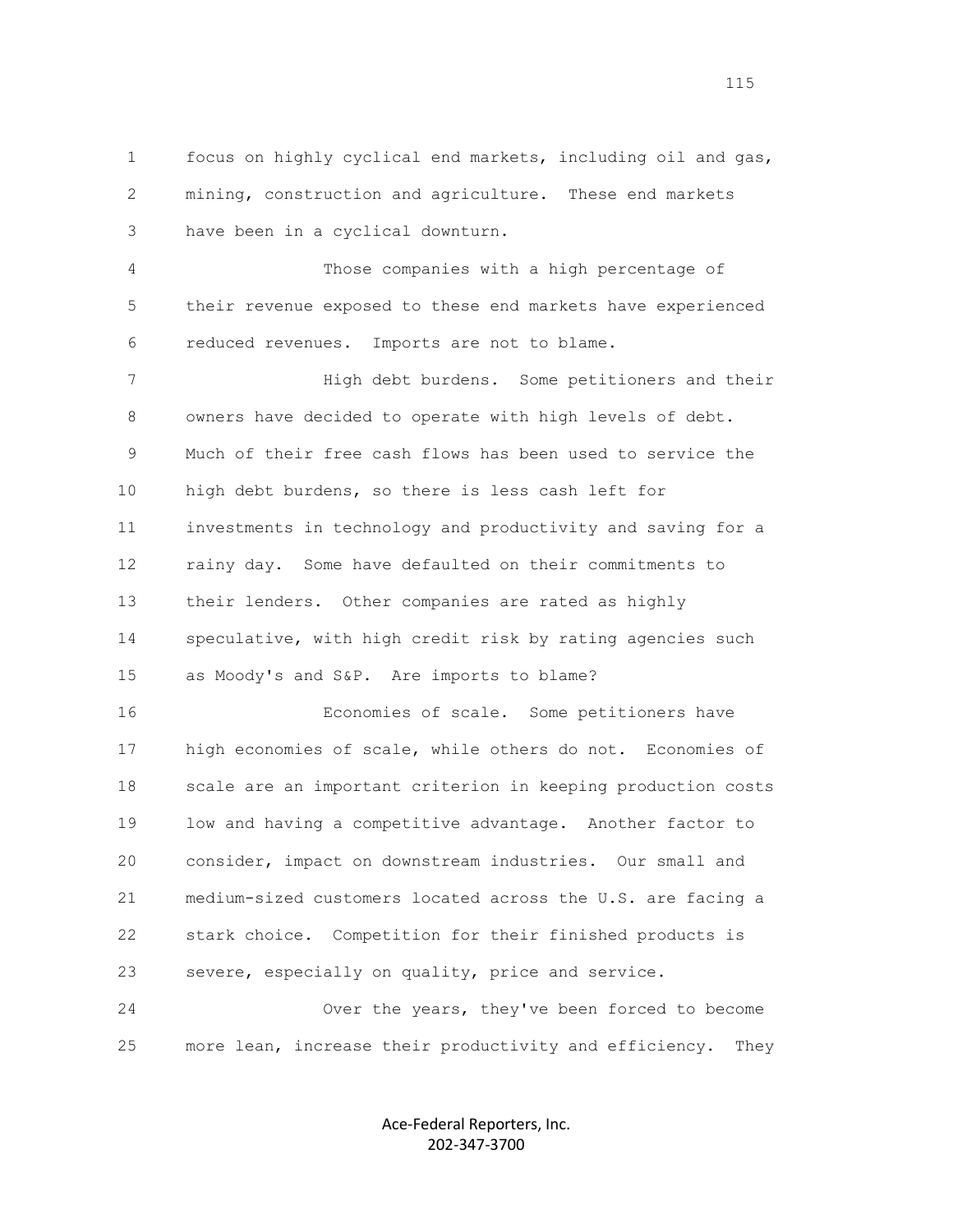1 have stood up to the challenge of global competition. 2 Sourcing raw material at globally competitive prices, 3 however, is a matter of life and death for their companies. 4 If their raw material prices go up, their end customers will 5 simply source the finished product from abroad. 6 Where will such small and medium-sized 7 businesses go? Where will their American employees go? 8 This scenario has happened before. One widely quoted study 9 by Dr. Joseph Francois and Laura Baughman of Trade 10 Partnership Worldwide, LLC showed that as a result of 11 Section 201 investigation brought at the behest of the U.S. 12 steel industry, 200,000 Americans lost their jobs to higher 13 steel prices in 2002. 14 More Americans lost their jobs to higher steel 15 prices in 2002 than the total number employed by the entire 16 steel industry itself in the U.S. Every U.S. state 17 experienced employment losses from higher steel costs, with 18 the highest losses occurring in California, Texas, Ohio, 19 Michigan, Illinois, Pennsylvania, New York and Florida. 20 In summary, I would urge the Commission to 21 examine factors other than just price that are important to 22 the industry participants, the business decisions of the 23 petitioners and of the consequences of duties on U.S. 24 manufacturing holistically. Thank you. 25 MR. PERRY: Now I would like to ask Julie

> Ace-Federal Reporters, Inc. 202-347-3700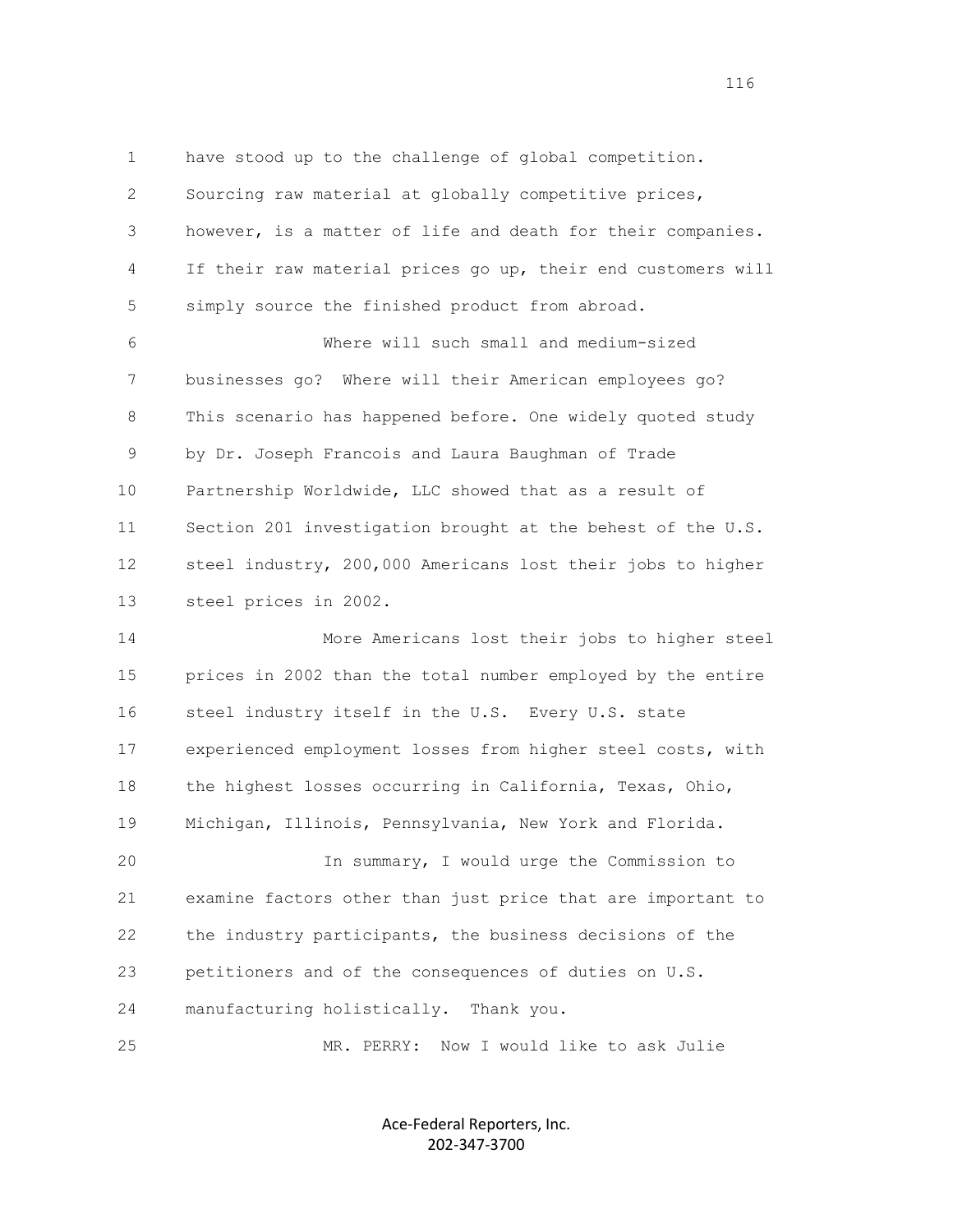|  |  |  |  | Ellis of Tube Fabrication Industries to peak. |  |  |  |
|--|--|--|--|-----------------------------------------------|--|--|--|
|--|--|--|--|-----------------------------------------------|--|--|--|

2 STATEMENT OF JULIE ELLIS

 3 MS. ELLIS: Hello. My name's Julie Ellis, 4 president of Tube Fabrication Industries, located in 5 Levinsport, Indiana, which employs approximately 50 6 individuals, many of which are represented by the United 7 Steelworkers.

 8 TFI is primarily a Tier 2-Tier 3 automotive 9 component supplier, with the bulk of our products going to 10 the anti-vibration market, including motor mounts, bushings, 11 control alarms, shock absorbers and other products. The 12 company was sold in 2006 following financial hardships 13 created during the 2004-2005 U.S. steel prices, much like 14 the potential crisis being created today by this case.

 15 The 2004-2005 crisis led to a nearly 50 16 percent rise in the cost of tube. The price increases were 17 massive and the auto manufacturers' initial unwillingness to 18 accept the increases was devastating to many suppliers like 19 TFI. We closed a manufacturing facility in Tennessee in 20 2005, displacing nearly 100 employees. We suffered 21 significant losses and were forced into bankruptcy in 22 January of 2006, and were subsequently sold.

 23 It has not been an easy feat to maintaining a 24 U.S. manufacturing operation. Following those massive price 25 increases, the market began to shift. Automotive began to

> Ace-Federal Reporters, Inc. 202-347-3700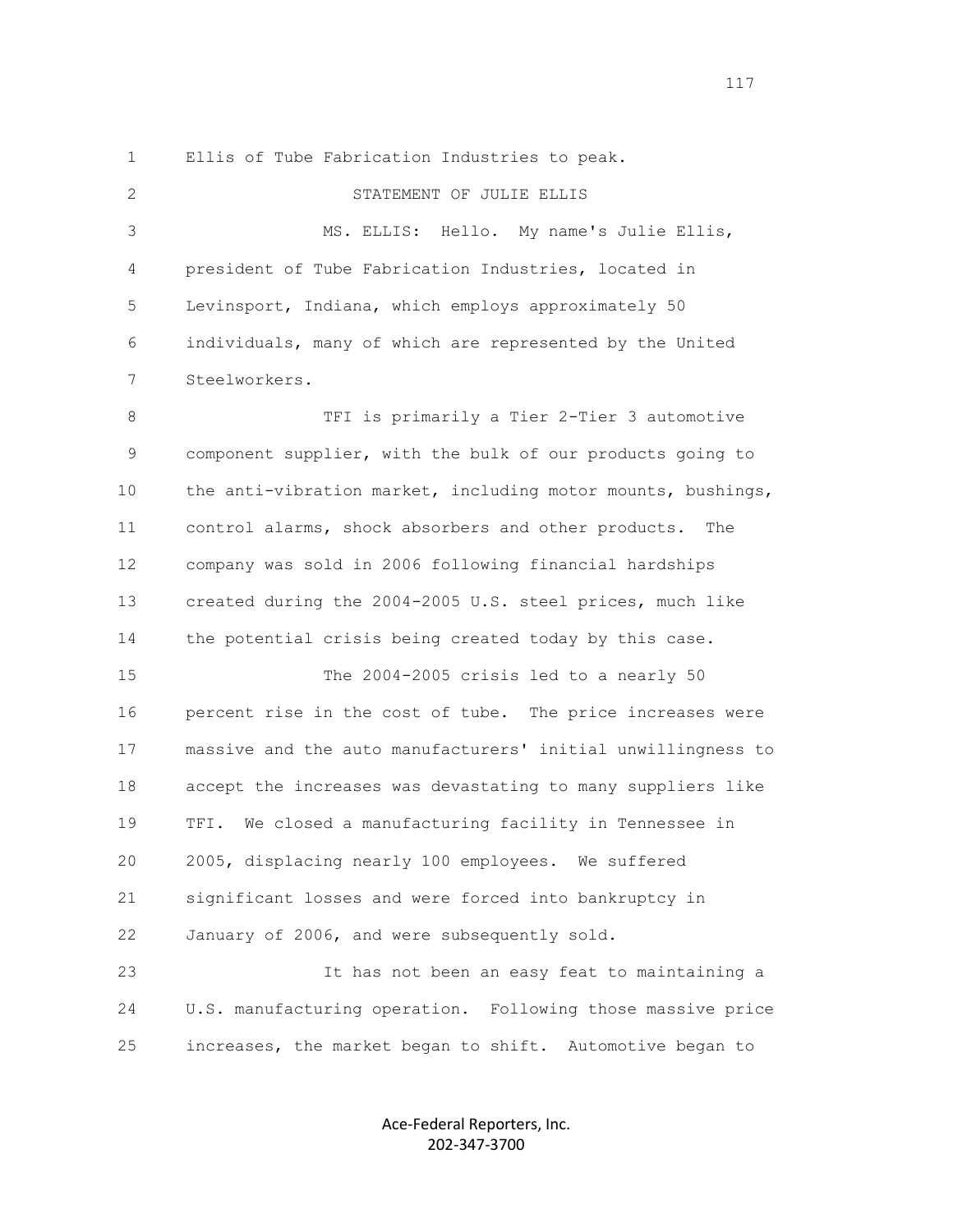1 more aggressively look for global options to procure 2 products and reduce costs. Our customer's complete 3 components were now being sourced from offshore companies. 4 We began to lose market share, along with our customers. 5 Many of our customers opened locations in low 6 cost countries in order to supply both the markets and 7 retain market share. TFI had to aggressively streamline our 8 operation and make capital improvements to our process in 9 order to remain competitive. TFI's imports are strictly for 10 our internal manufacturing process. 11 It is extremely critical for us to maintain a 12 competitive supply base in order to compete in a global 13 basis. Continued production operations in the USA can 14 compete with a large number of component distribution 15 companies that have appeared over the past decade and with 16 new business. TFI is representative of many similar 17 companies that supply components to the automotive 18 industry. 19 In addition to being the direct importer of 20 some foreign products, we are also a domestic producer of 21 precision cut tubes as described in the scope of the

 22 merchandise in this case, and like many of our competitors 23 possibly hundreds of them in our market and various other 24 markets such as agriculture aerospace and industrial

25 consumer products.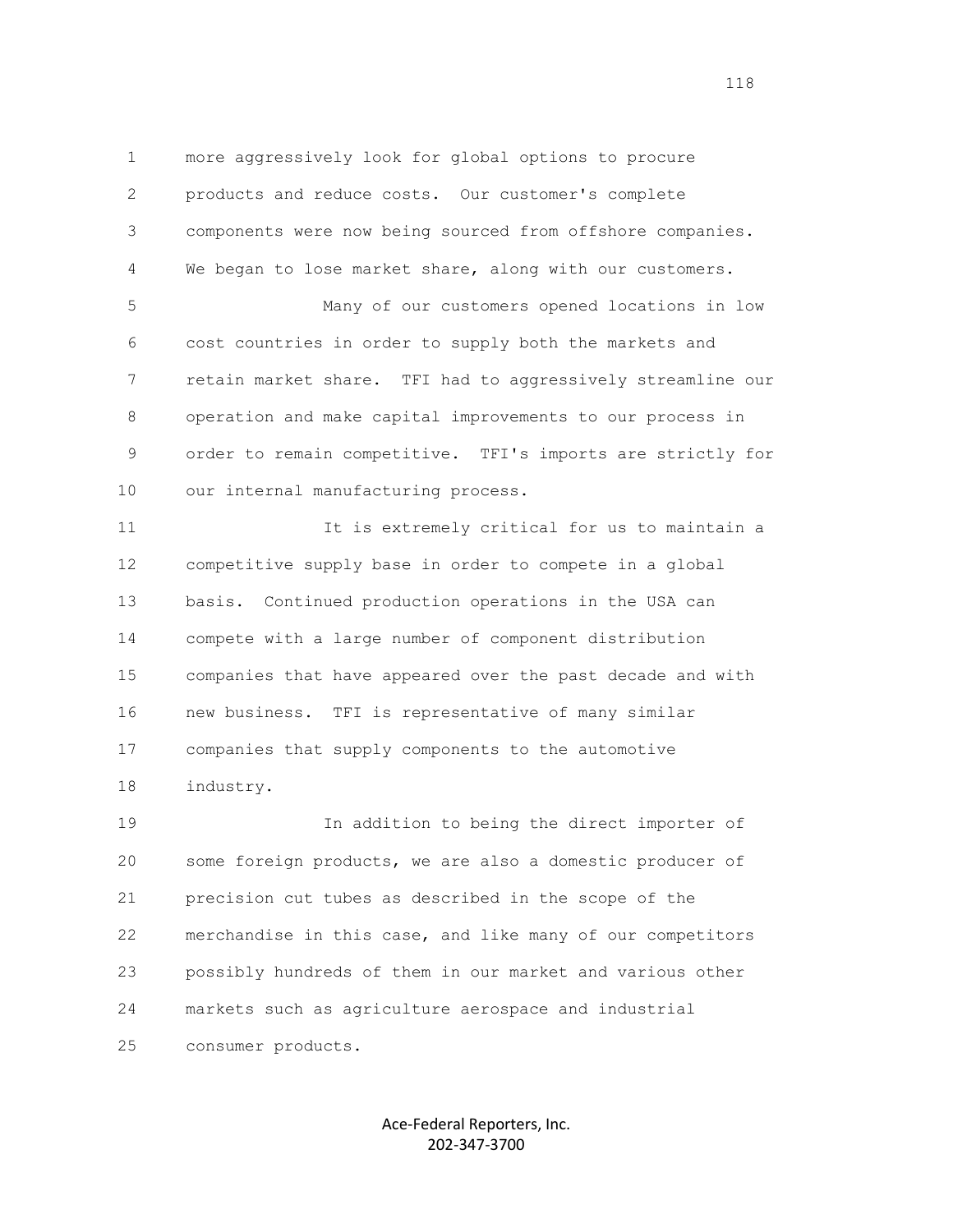1 Upon TFI being awarded a new program, we have 2 an industry mandated production approval process that we 3 must undergo for our products to be certified and approved. 4 This a pre-approval of the raw materials used to produce the 5 parts. Our customers operate under stringent just-in-time 6 requirements, and we must have products that meet strict 7 specifications that undergo rigorous testing for product 8 approval.

 9 Once approved, no changes are permitted in the 10 manufacturing process for the life of the component, which 11 is typically about five years. Pre-approval and 12 revalidation would equate to the extremely large cost that 13 could potentially run into millions of dollars within the 14 market.

 15 Whenever possible, TFI has historically 16 sourced in the USA, provided we can purchase a quality 17 product with timely deliveries at a fair price. One of the 18 petitioners, PTC Alliance, has refused to sell to Tube 19 Fabrication since just after our sale in 2006, despite 20 multiple requests. Our last request was in 2013, when one 21 of their salesmen stopped in. We later received a response 22 back in a written email stating "My apologies, but our 23 management is not interested in re-establishing your account 24 at this time. Please know that I do not understand the 25 decision, but it is out of my hands."

> Ace-Federal Reporters, Inc. 202-347-3700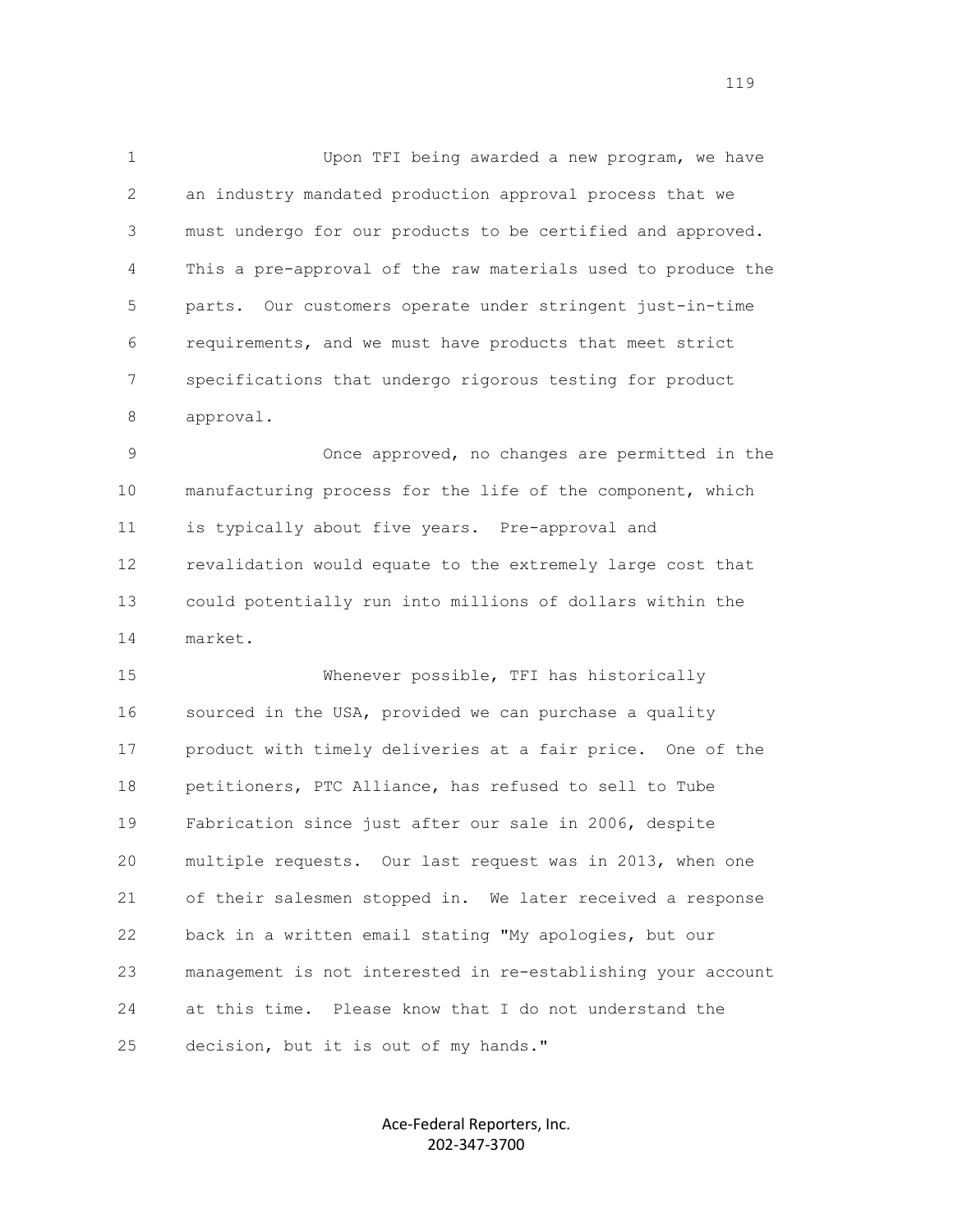1 They have the capability to produce many of 2 the thicker-sized tubes and were typically the most 3 competitively priced in those size ranges in the USA. Since 4 PTC refuses to sell to us, this further creates constraints 5 on our ability to compete. There are also certain sizes 6 that domestic mills have a difficult time producing 7 efficiently.

8 10 In many instances, we require smaller run 9 sizes which domestic mills do not typically want to produce. 10 Both situations negatively impact our competitiveness in the 11 downstream automotive market. Capacity issues have 12 historically been a problem, with the Petitioners having the 13 capability to supply those thicker wall tubes.

 14 When oil and gas business was booming, 15 domestic tube mills preferred its larger volumes, higher 16 tonnage and standard sizes, utilizing the equipment to run 17 oil and gas and mechanical tubing, which created capacity 18 issues. When oil and gas demand increases, the limited 19 market capacity would once again make our more complex 20 customer-specific tubing less attractive put is in an 21 unmanageable situation with the lead times.

 22 The impact of this case on downstream 23 manufacturing operations will result in the loss of 24 thousands of jobs, maybe even more jobs than those saved by 25 the case. If we are unable to provide our customers with

> Ace-Federal Reporters, Inc. 202-347-3700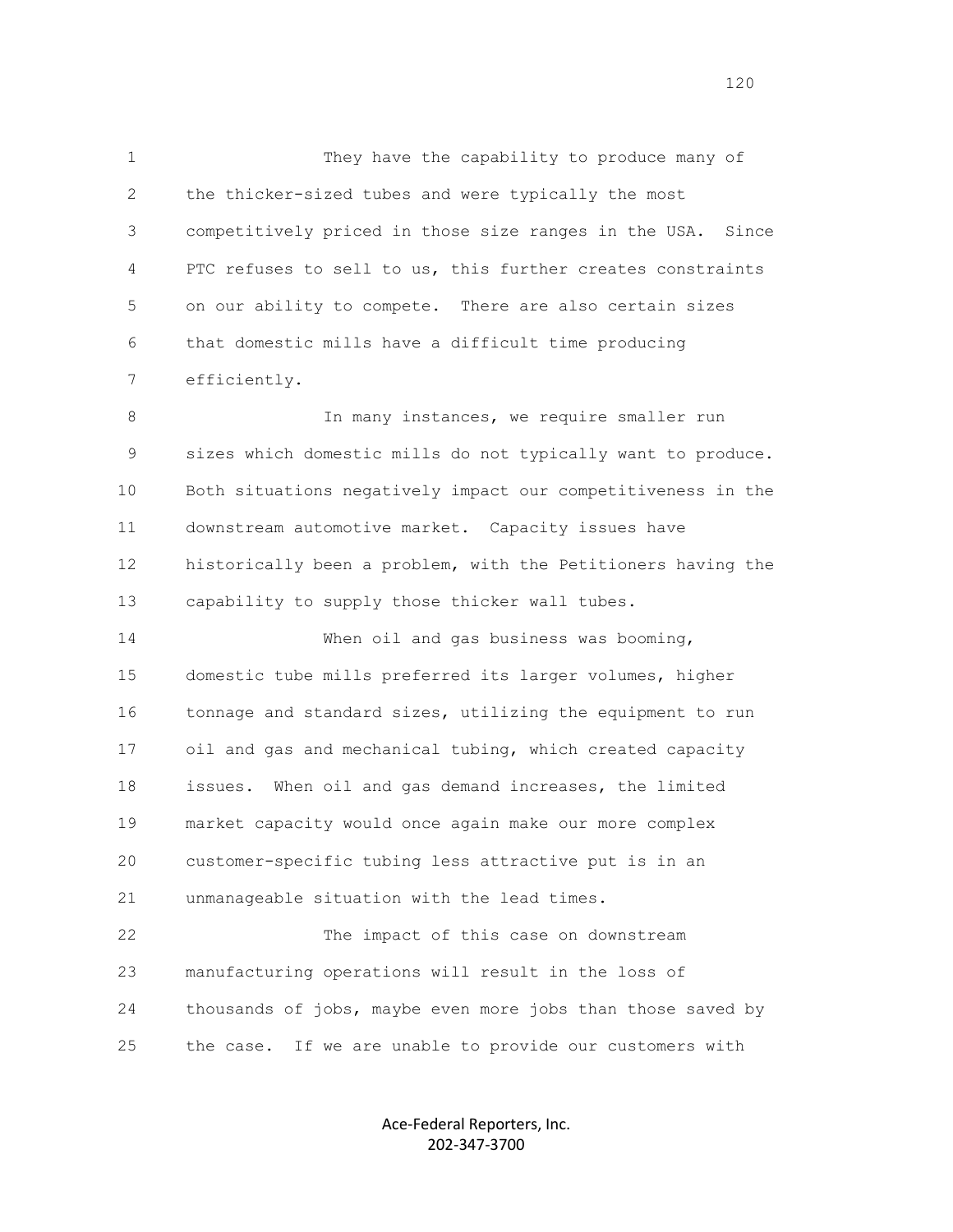## 1 tube components

 2 at a competitive global price, they will be forced to move 3 production from the United States to other countries. 4 Most of our customer case already has global 5 operations in place and has the ability to divert the 6 production away from the U.S. locations to remain 7 competitive. The loss of business would not only impact 8 businesses like TFI, but coating facilities, plating 9 operations, heat treating, tool and die shops, machine 10 shops, testing facilities, transportation companies, along 11 with our customers' U.S. facilities, and further downstream 12 manufacturing. 13 13 In other words, in response to this petition, 14 we fear that U.S. automotive companies will simply shift and 15 procure the final parts with the tubes in them from multiple 16 overseas operations. From our point of view, this case will 17 not result in any more tubes being switched to U.S. 18 producers. Instead, it will simply be a lose-lose 19 situation. 20 TFI is representative of many U.S. producers 21 at a comparable level of U.S. production. The inability of 22 Tube Fabrication and other companies in similar situations 23 to remain competitive will result in a tremendous loss of 24 jobs in the U.S. downstream manufacturing sector. We will

25 be forced to either move portions of our operations to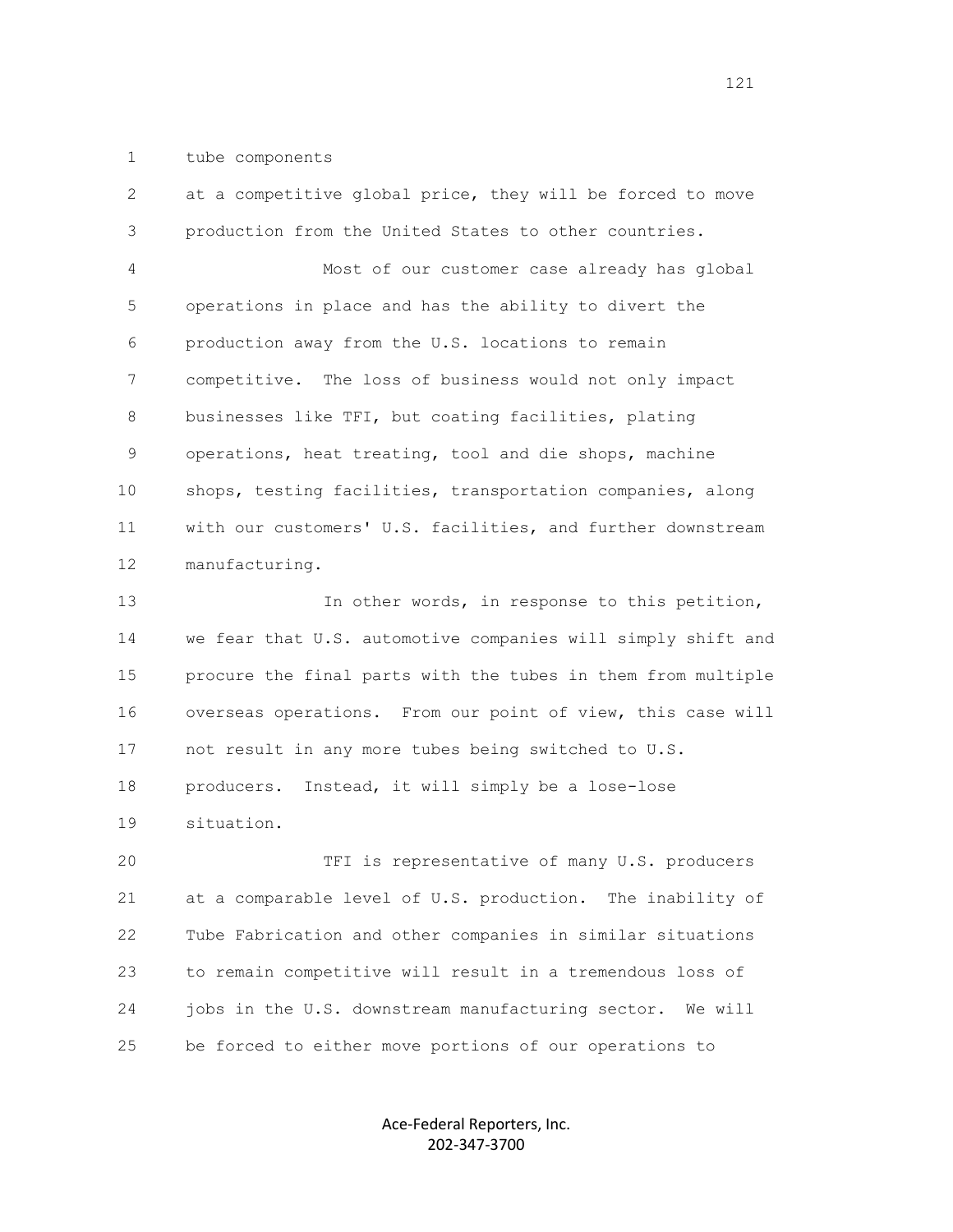1 Mexico, where we currently ship 20 percent of the components 2 that we manufacture in the United States and/or cut USW jobs 3 and benefits. Thank you. 4 MR. PERRY: Now I'd like to ask Andrew Ball of 5 voestalpine Rotec to speak. 6 STATEMENT OF ANDREW BALL 7 MR. BALL: Good afternoon. My name is Andrew 8 Ball and I am the President of voestalpine Rotec, based in 9 Lafayette, Indiana. I moved to the United Kingdom 17 years 10 ago to establish a Greenfield manufacturing facility on 11 behalf of the previous private owner, whose focus was on 12 following the growing needs of his international customer 13 base. 14 In the late 90's, at the time with our small 15 U.S. customer base, they had grown tired of the 16 non-responsive, technologically outdated and no forward 17 thinking supply base in the U.S. So they started to search 18 the world for market-oriented solutions to their problems. 19 As the Big Three and other auto manufacturers started to 20 better coordinate the global and manufacturing footprint, so 21 too did their suppliers. 22 What they found in the rest of the world were 23 profitable, lean organizations with a focus on listening to 24 customer needs, differentiation from the competitors,

25 training and development of their associates and investment

Ace-Federal Reporters, Inc. 202-347-3700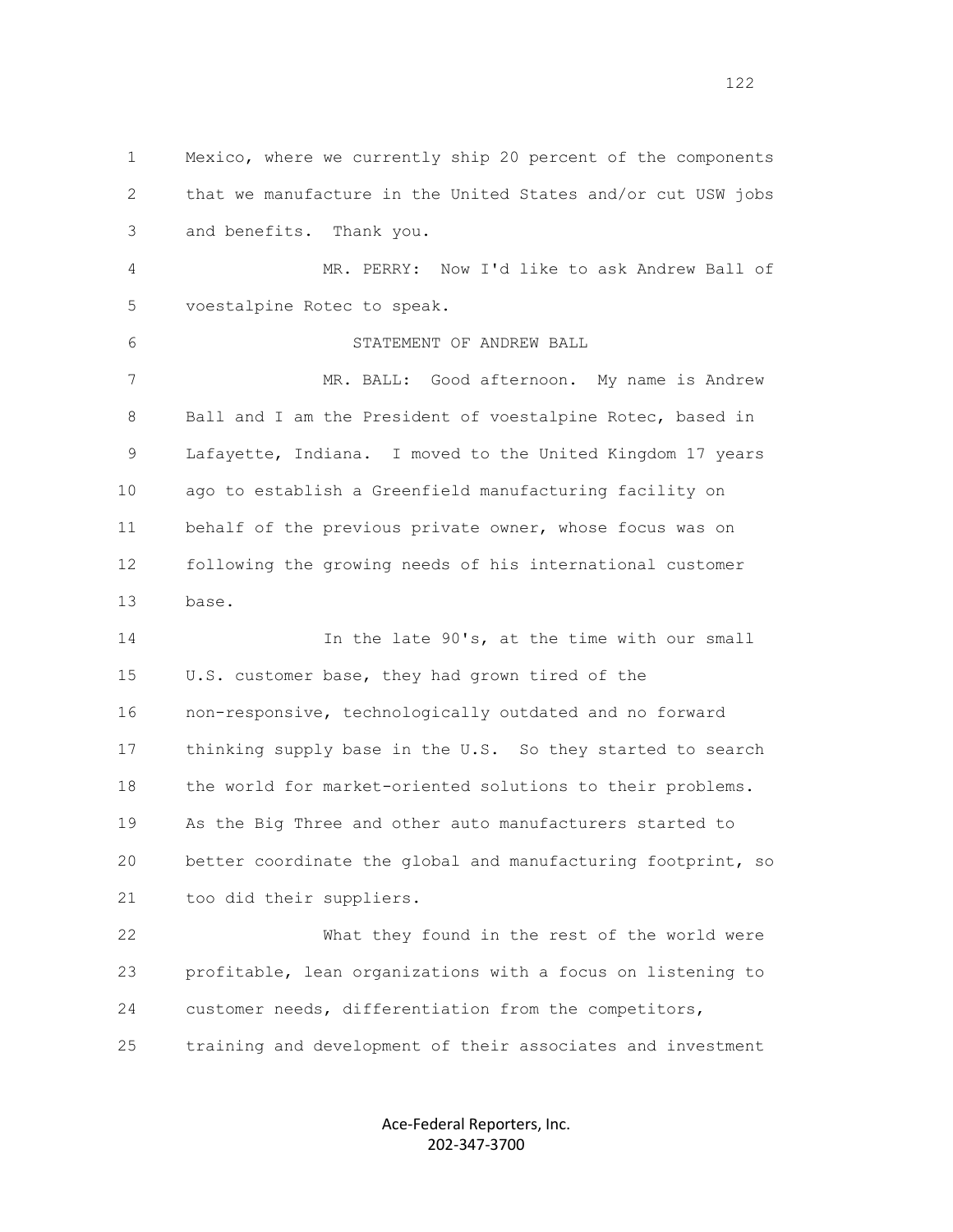1 in cutting edge technologies. Needless to say, when we 2 established our facility in 2000 with only seven employees, 3 it was clear that so long as we stayed true to our 4 customer-centric business model, that we would grow.

 5 For 17 years now, we have been providing our 6 customers with flexible just in time manufacturing services, 7 and have grown to 140-strong team, commanding a top three 8 position in an aftermarket as the leading supplier of 9 automotive tubular components. We do not buy commodity 10 tubes, period. The petitioners today will talk about 11 automotive business, what they refer to as large volume 12 standard drive shaft and axle tubes.

 13 Today in our organization we have over 200 14 unique tube sizes, each one specifically purchased to the 15 needs of our customers' engineering specifications, and 16 again each one is destined for one of 200 unique part 17 numbers that we supply into the global market. Our 18 customers demand that we procure from the best of the best, 19 providing a long-term cost competitiveness, zero defect and 20 just in time service.

 21 In many cases, customers demand that we select 22 suitable suppliers to service the needs of their made to 23 order product at all of their global sites. This means that 24 in some cases we can have the same supplier shipping tubes 25 to our operations in North America, Europe, Asia for exactly

> Ace-Federal Reporters, Inc. 202-347-3700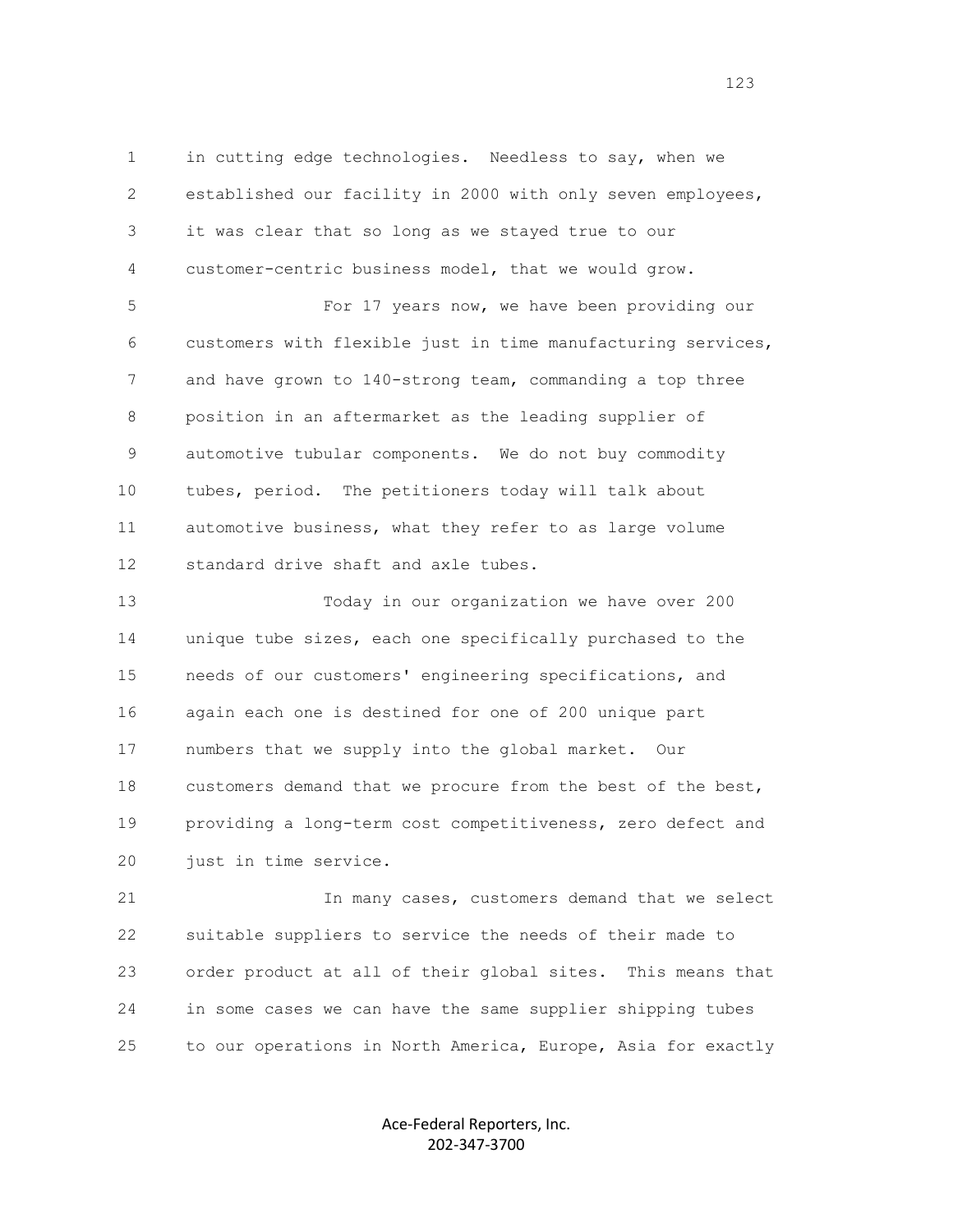1 the same end use application. Market forces drive us to 2 remove cost from our products annually to support to our 3 contractual customer givebacks.

 4 This means that we place huge importance in 5 controlling our input material cost. Since the early 6 2000's, we have established pricing matrices with all of our 7 key suppliers, to ensure that the margin they receive for 8 converting steel to tube remains constant.

 9 We do this by tracking global steel indexes 10 and exchange rates to ensure that our supply partners are 11 financially protected from shifts up and down in the 12 commodity markets, while also ensuring that we are not 13 gouged when the markets might be more favorable for them. 14 For over 13 years, the only market to break 15 this partnership-driven approach is the United States, which 16 has been unable to deviate from the age-old practice of 17 profiteering and running a short-sighted business strategy. 18 Today, we are part of a large multinational group of 19 companies that has a similar vision to our former private 20 owner. Follow the customer, differentiate from your 21 competition and invest in the best people and equipment. 22 Today, over 50 percent of the business 23 manufactured in Lafayette to the unique needs of our

25 although we also ship to Thailand, China, Romania and Japan.

24 customers are exported primarily to Canada and Mexico,

Ace-Federal Reporters, Inc. 202-347-3700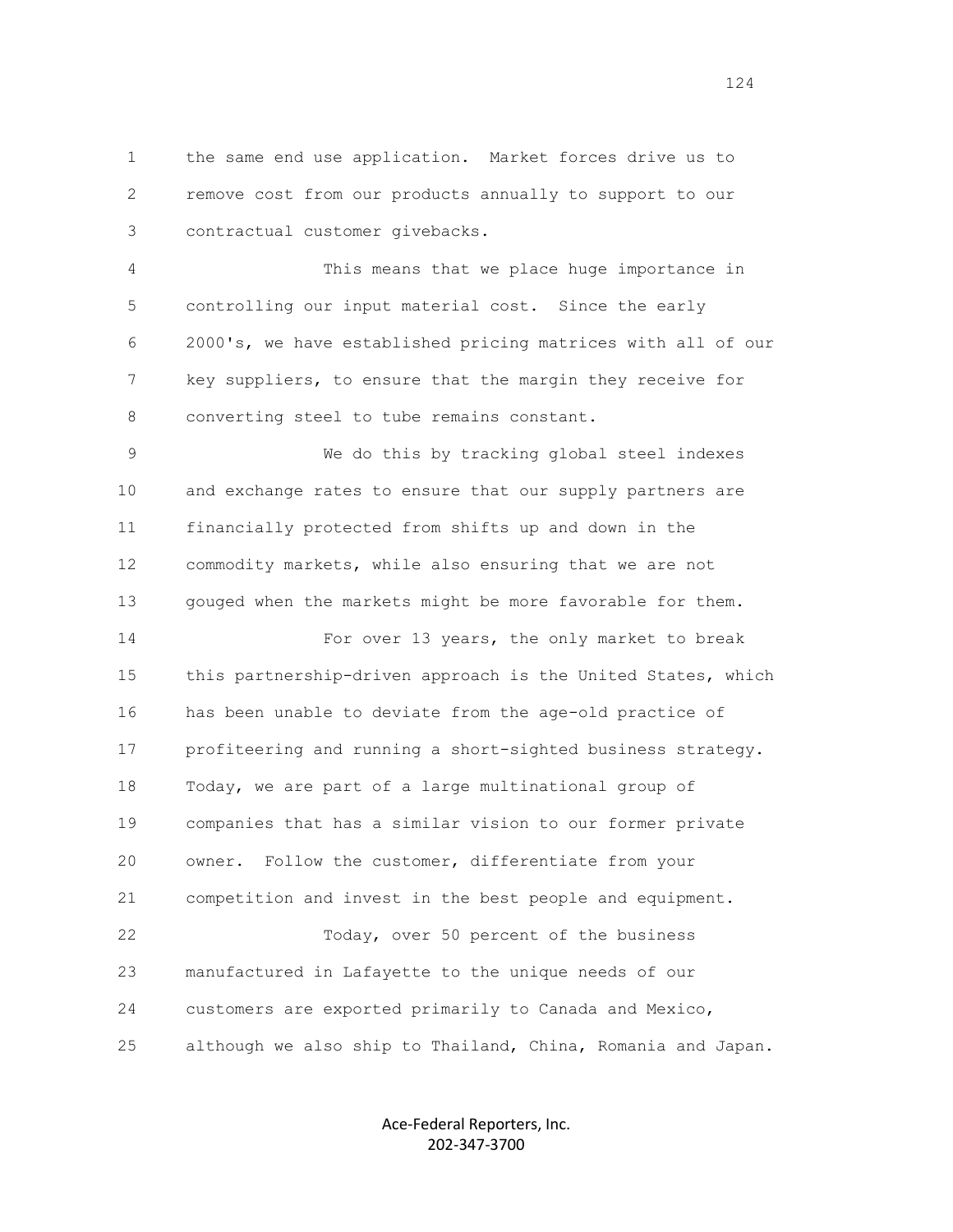1 We have become the leading supplier of highly engineered 2 tubular components for the automotive safety restraint 3 market, supplying safety-critical components comes with 4 hundreds of thousands of dollars of testing and approval 5 from various U.S. agencies.

 6 Our customers will not allow a change in the 7 supply base, and this material is absolutely not available 8 from these U.S. producers, thus making the decision to move 9 equipment to other countries or procuring the completed 10 components from our other global facilities in Austria, the 11 United Kingdom, France, Spain and Poland a likely outcome.

 12 With so much discussion surrounding trade 13 imbalance, it is ironic that because of this case, we as a 14 U.S. manufacturer will be forced to relocate millions of 15 dollars of manufacturing equipment with significant loss of 16 U.S. jobs for specialty high value, highly engineered 17 components because several commodity U.S. producers are 18 determined to ignore market realities.

 19 I can say with a high degree of certainty that 20 none of the petitioners will see one extra pound, not one 21 single foot of material as a result of this action. I am 22 certain, however, that companies like ours and our customers 23 will accelerate the relocation of domestic manufacturing to 24 other countries, and all this business will flow in NAFTA 25 region as semi-finished components, thus avoiding the

> Ace-Federal Reporters, Inc. 202-347-3700

n 125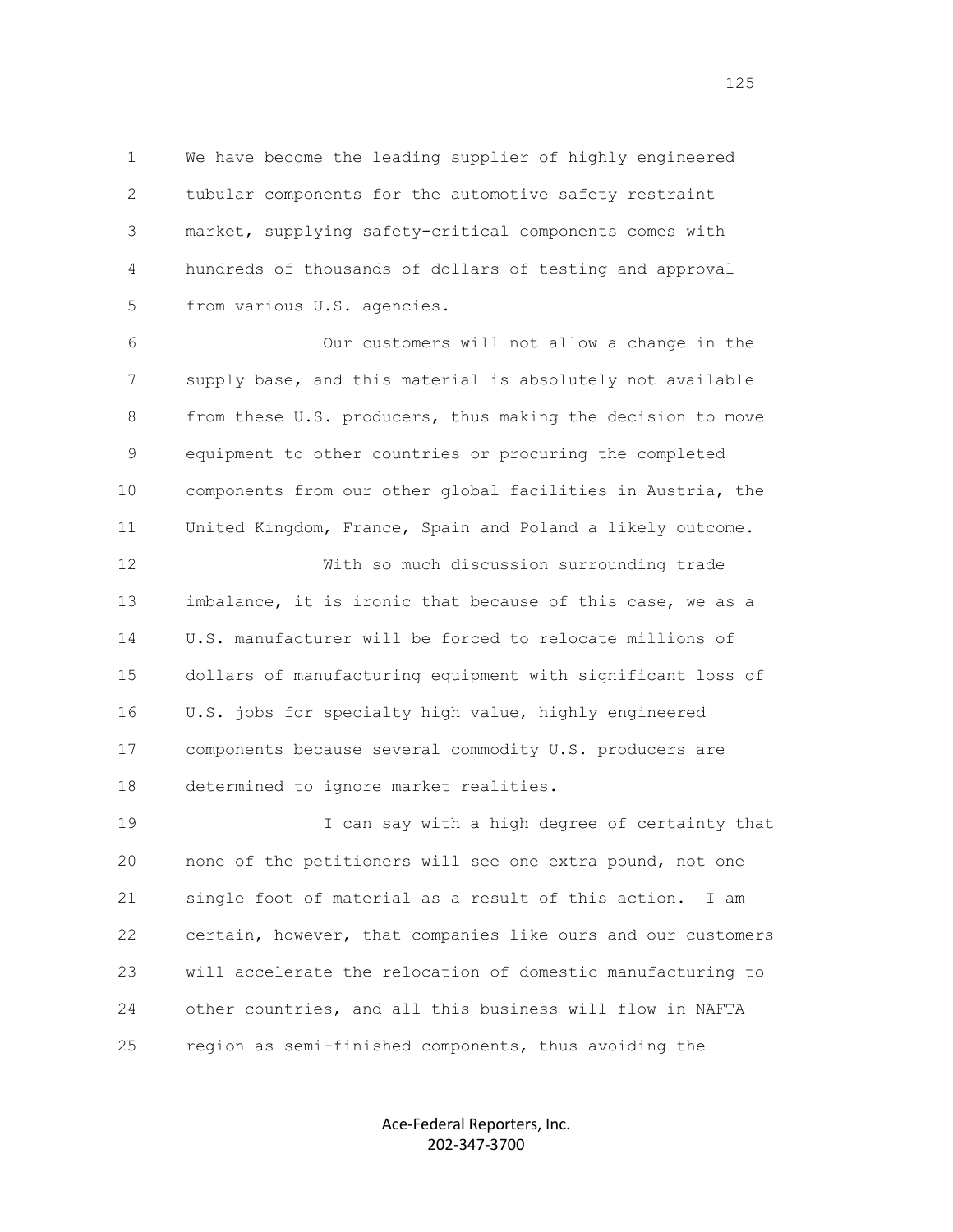1 dumping duty altogether.

| 2  | I agree with the recent comments of Mr. Buffet               |
|----|--------------------------------------------------------------|
| 3  | that no one in America should become roadkill of             |
| 4  | international trade, especially not the hard-working men and |
| 5  | women of the U.S. But when the management of these           |
| 6  | organizations position themselves in the middle of the road  |
| 7  | and stop in a beaten up old car, can we really expect the    |
| 8  | U.S. government to step in and place traffic light signs to  |
| 9  | slow or halt the nicer-looking, more efficient international |
| 10 | automobile?                                                  |
| 11 | I would like to underline that I feel                        |
| 12 | responsible for my entire workforce, all associates at my    |
| 13 | U.S. plant, and I have a commitment to investment and        |
| 14 | production in the United States. The facility in Lafayette   |
| 15 | is my baby. With these strong support of the most fantastic  |
| 16 | team I would ever have hoped for, we have raised one heck of |
| 17 | a young adult.                                               |
| 18 | Nevertheless, I simply cannot ignore the                     |
| 19 | reality that the automotive industry waits for no one and    |
| 20 | for nothing. To highlight this point, in 2013 our facility   |
| 21 | took a direct hit from an F-3 tornado, obliterating 30       |
| 22 | percent of our manufacturing capacity. Within 48 hours, we   |
| 23 | had the rest of the facility fully operational and with the  |
| 24 | help of our international partners and domestic competition, |
| 25 | we had the balance of our business sourced and supplying     |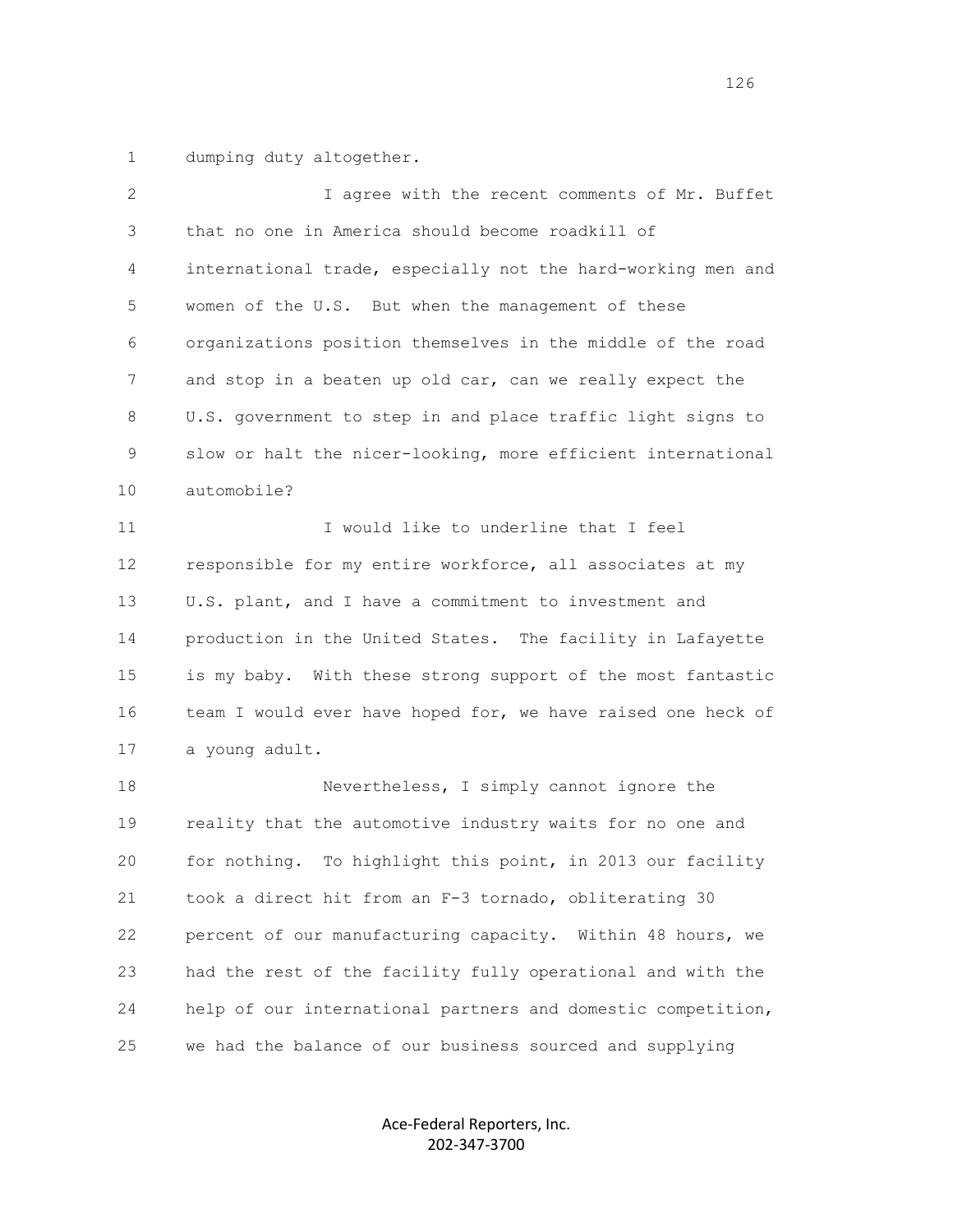1 parts to assembly facilities throughout the world within 2 four days.

 3 Not one single production line was affected as 4 a result. To underscore our commitment to U.S. 5 manufacturing, all of the insurance proceeds were reinvested 6 in Lafayette, when we could have just as easily invested the 7 funds in Mexico to support our already-existing demand. 8 That was a natural disaster. This one is 9 man-made, and I can assure you that in 45 days if this case 10 is not dismissed, these actions will accelerate the market 11 forces already working against our U.S. manufacturing base 12 and will either force our hand or the hand of our customers 13 to move business overseas in many places closer to the 14 customer locations in Mexico, to ensure the continuity of 15 cost, quality and service, resulting in the loss of 16 precious U.S. manufacturing jobs, future investment and all 17 but killing the chances of fixing the trade imbalance. 18 Thank you. 19 STATEMENT OF ALEXANDER H. SCHAEFER 20 MR. SCHAFER: Mr. Anderson, members of the staff, 21 good afternoon. My name is Alex Schafer from Crowell & 22 Moring on behalf of Metalfer. I am acutely mindful that I 23 am among the final impediments to your lunch, and Mr.

 24 Planert will attest, I think, that my stomach is speaking in 25 complete phrases, so I am going to try and be as relatively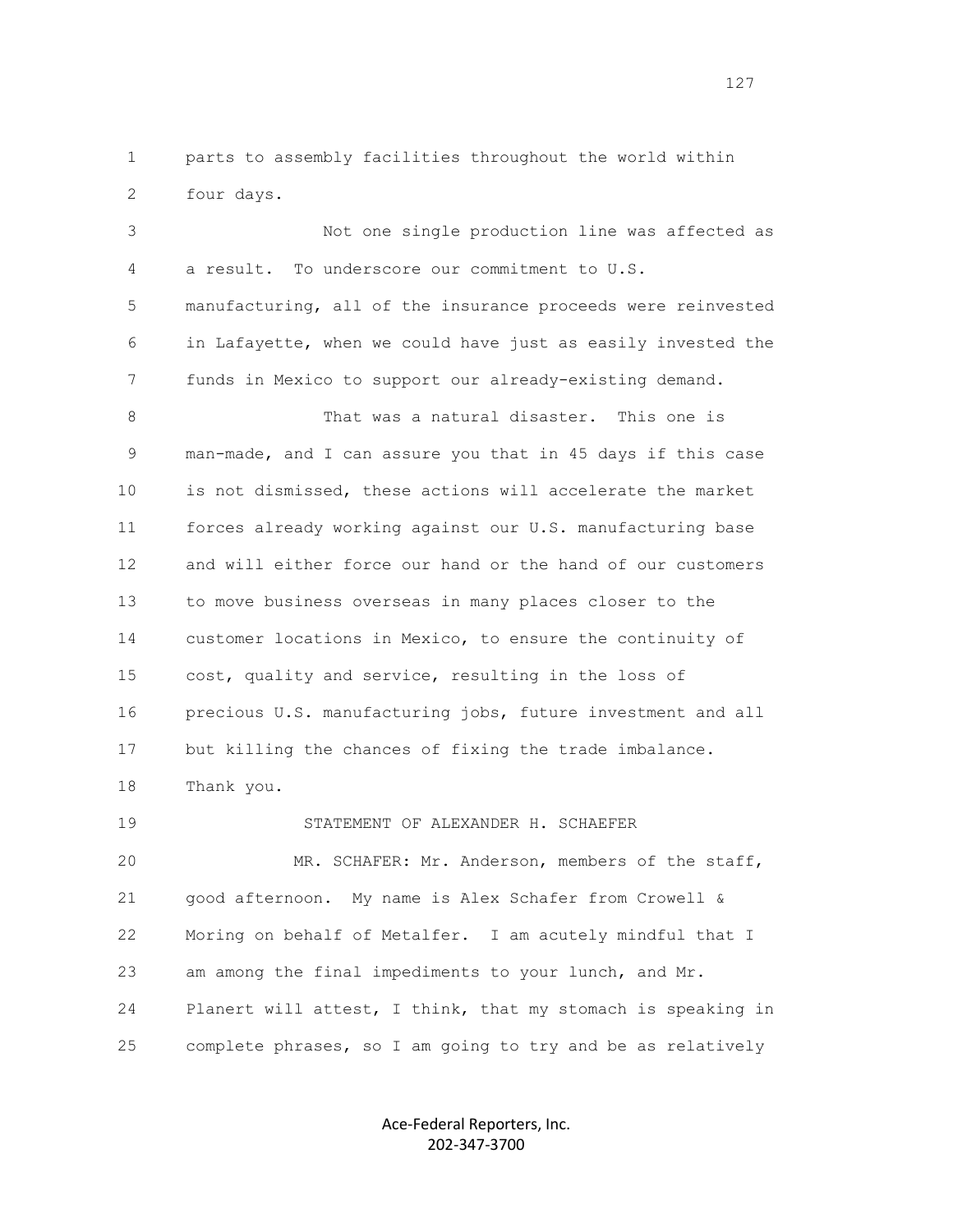1 brief as I can and raise just a couple of points for your 2 consideration.

 3 If I could refer you to our little handout, which 4 has my cover page on it, there are just a couple of items 5 that I was hopeful to go through.

 6 There are two points I want to raise. One is in 7 my capacity as a humble truth seeker, and the other is in my 8 capacity as a shameless advocate. So let me do the 9 truth-seeking bit first.

 10 If you go to the first page after the cover page, 11 you will see page 10 of the Petition. And at the bottom I 12 have circled the piece. The Petitioners have listed a 13 number of Tariff codes, and then they go on to say this 14 product may also be entered under HTS US Subheadings, and 15 there are a couple there. The one that I have circled is 16 7306.3010.

 17 If you go then to their import volume exhibit, 18 though, at the bottom--and this has been brought up by a 19 number of witnesses--at the bottom by the asterisk, it lists 20 the tariff provisions that were used to furnish these data, 21 and 7306.3010 isn't in there.

 22 Now we were a little puzzled by that. This 23 morning Mr. Luberda shed some light on that when he allowed 24 as how there's likely some merchandise in that heading, but 25 the data aren't clean. And so the data that Petitioners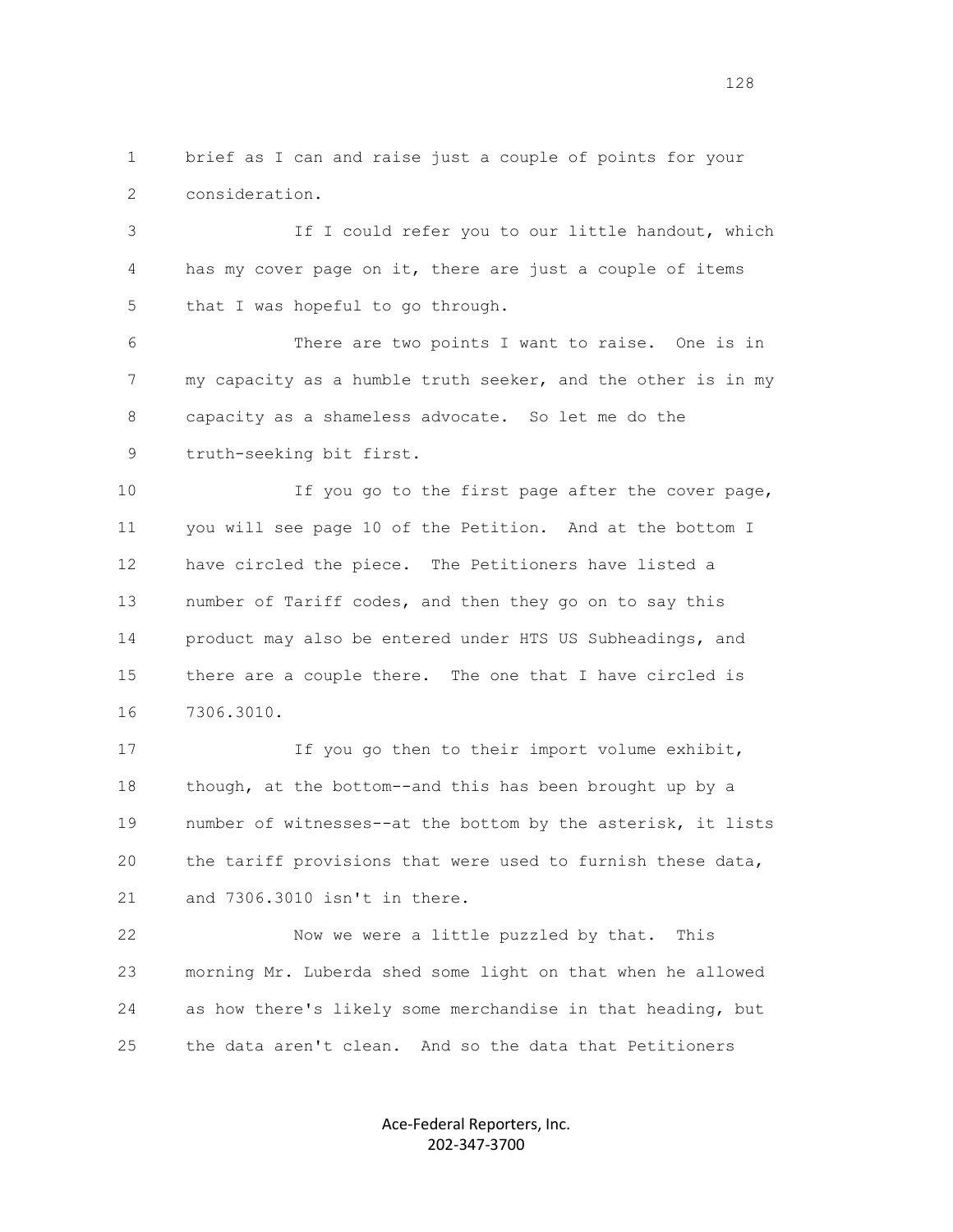1 have supplied you were the cleanest that were available to 2 them.

 3 And I think we understand that, but our concern 4 is the possibility that that cleanliness is coming at the 5 expense of accuracy. And if you move on to the next page, 6 you will see what I mean. Here is a report from the 7 International Trade Commission's Import Database on imports 8 in 7306.301000. It's fairly striking for a number of 9 reasons.

 10 First, you've got to go all the way down to 11 country number four before you get to any of the subject 12 merchandise. And second, the volumes from Canada and Mexico 13 are really quite startlingly large.

 14 Now we are working to suss out what proportion of 15 this might be subject merchandise, but if it's any sort of 16 meaningful proportion that could have some quite profound 17 implications for the Commission's underselling analysis, for 18 the import volume trends, for negligibility, for Bratsk, and 19 a number of other factors that the Commission needs to take 20 into consideration. So we are hopeful that the Commission 21 will consider the extent to which imports in this category 22 and in the tariff category and the following couple of 23 pages, which we have reason to believe also may include 24 subject merchandise, may be within the scope of the 25 Petition.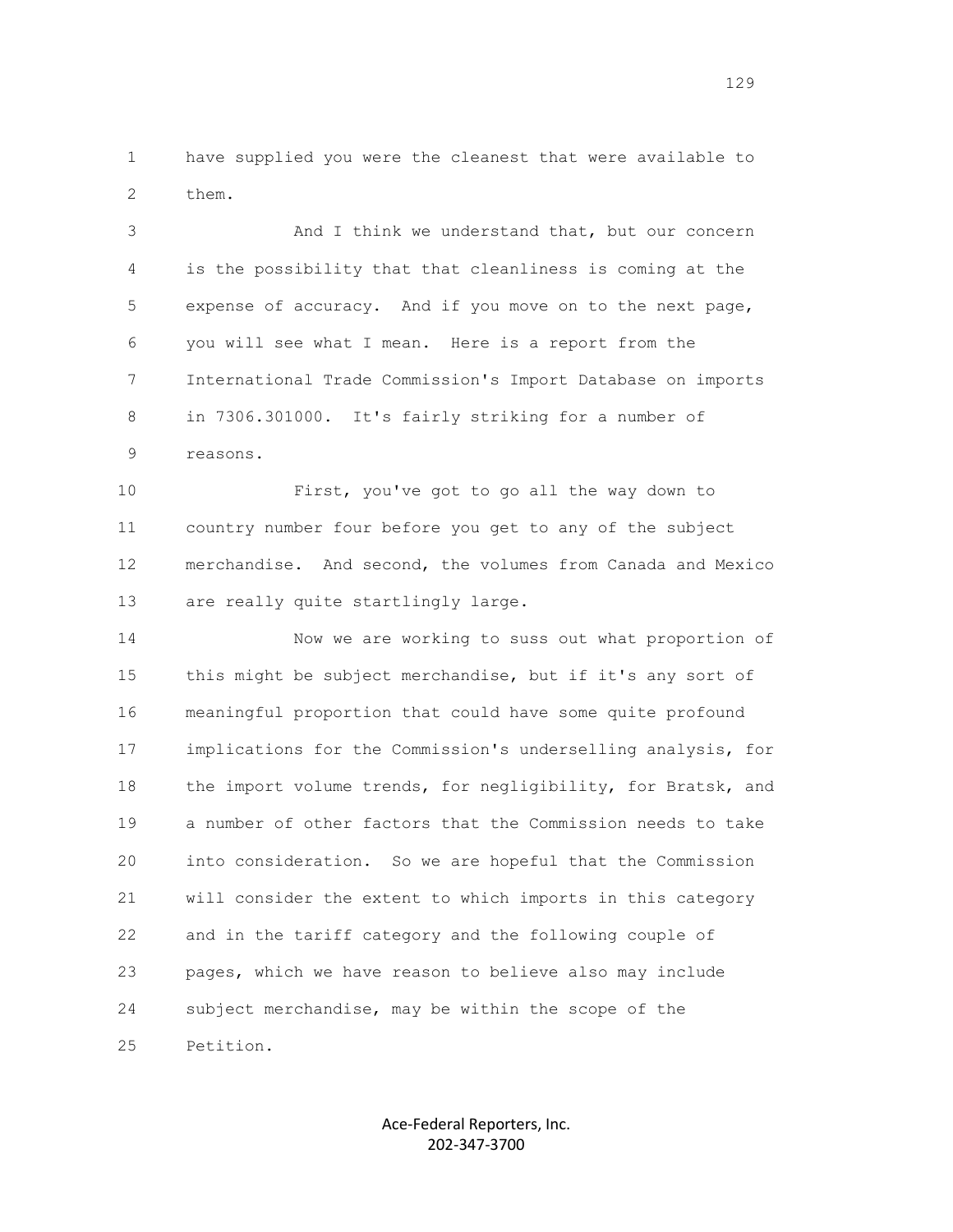1 So that's wearing my truth-seeker hat. Here's 2 the sick shameless advocacy: 3 If you look at Metalfer's Foreign Producer 4 Questionnaire response--I obviously don't want to stray into 5 APO territory here, but there are a couple of things that I 6 think kind of jump out. 7 One is the proportion of overall Italian imports 8 that it represents. It's quite high, and never more so than 9 in the most recent period, in 2016. 10 Now we heard from Mr. Hart this morning that 11 nobody in the room can tell you where the products 12 ultimately will go, or what the end-use application will be- 13 -or at least they can't tell you all the time. 14 I don't know whether that's true for the industry 15 at large. I'm a little skeptical of that claim. But I do 16 know with certainty that it's not true for Metalfer. They 17 know exactly to whom their product is going, and they know 18 exactly for what it's being used. 19 We are going to provide more detail on this in 20 our post-hearing brief because a lot of it, as you can 21 imagine, is confidential, but suffice it to say it is a 22 proprietary alloy that is sold to a single customer and used 23 for a single end-use application. 24 That customer does not, and insists that it 25 cannot, procure that product from the domestic industry, nor

> Ace-Federal Reporters, Inc. 202-347-3700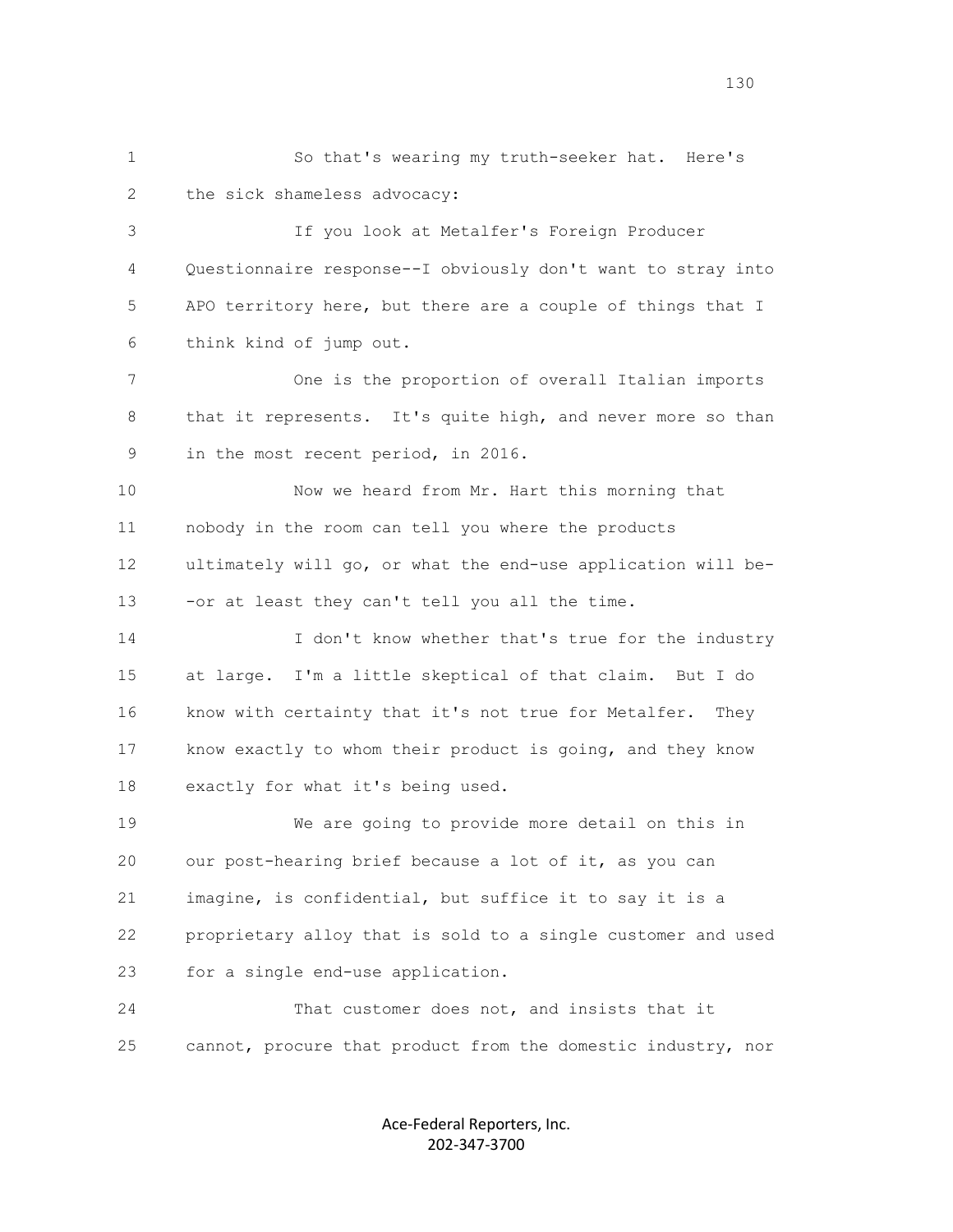1 does it buy it from any of the other subject producers. 2 This is fairly significant for a number of reasons. 3 First of all, what we have is archetypal 4 attenuation, right? We've got Metalfer playing in a 5 commercial space that none of the other domestic or subject 6 producers occupy. Now that is significant for the 7 Commission's injury analysis generally, but it is also quite 8 significant for cumulation specifically. 9 When you have a supplier operating in a different 10 commercial space than everybody else, that is when you 11 decumulate. And so we urge the Commission to consider 12 whether in fact imports from Italy really are operating in 13 the same commercial space as the other imports and as the 14 domestically produced merchandise. We submit, 15 respectfully, that they are not. 16 And as a result, the Italian merchandise should 17 not be cumulated together with the merchandise from the 18 other subject countries. 19 That is everything I wanted to get to today, and 20 I am pleased to take any of your questions. Thank you, very 21 much. 22 MS. MENDOZA: That concludes our presentation. 23 MR. ANDERSON: Thank you very much to counsel and 24 for our witnesses for being here, especially those who have 25 traveled quite far. We appreciate your testimony.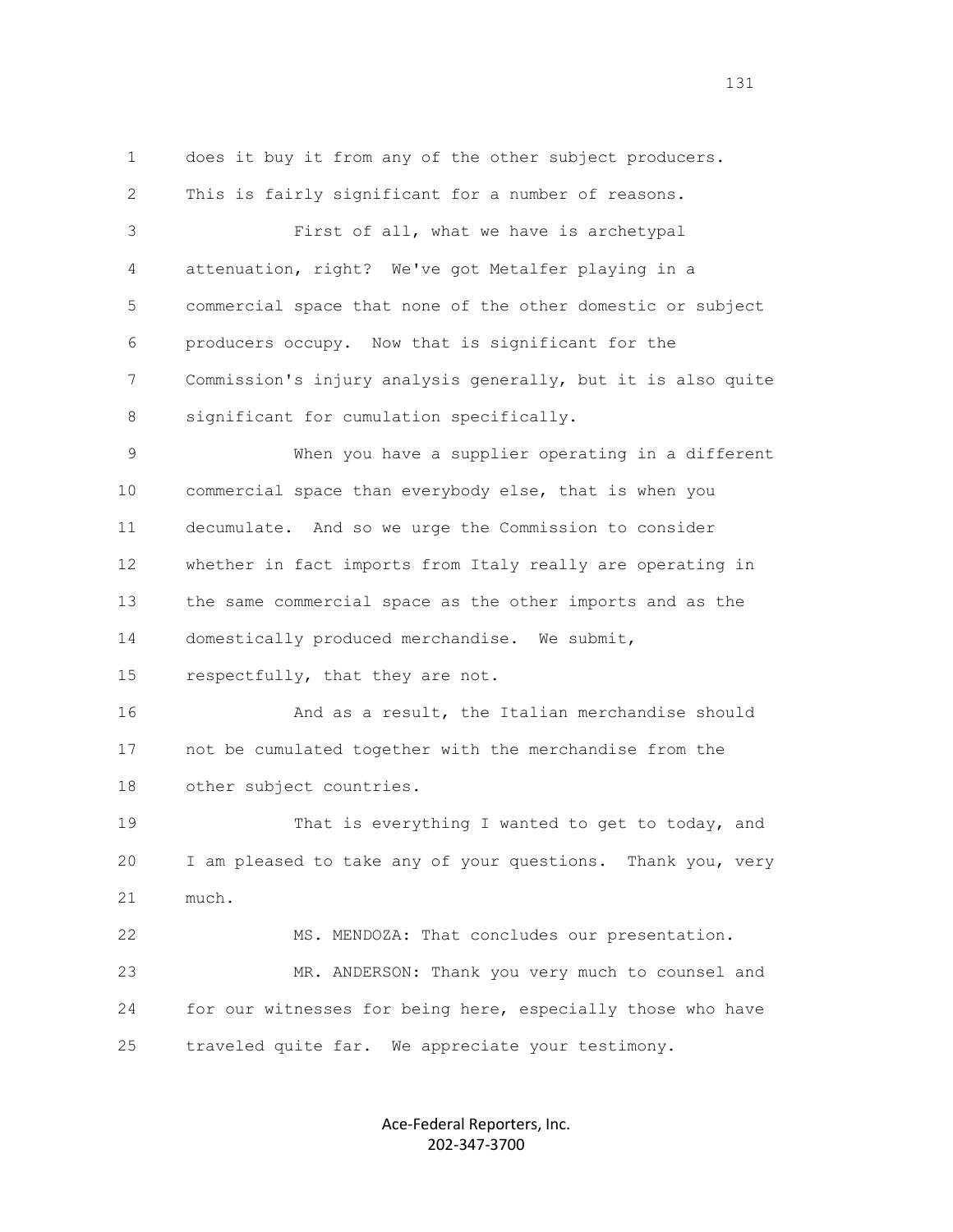1 We would like to start with questions from staff 2 now and we will start with Ms. Martinez. 3 MS. MARTINEZ: Good afternoon. Thank you for 4 being here today. 5 I feel like you have covered a lot of issues, so 6 I apologize in advance if I am jumping around quite a bit, 7 or try to make connections. Where do I start? Okay, so in 8 terms of the HTS number, the 7306.5030, you were saying that 9 all of the imports coming in under that HTS number you 10 consider to be nonsubject? 11 MR. HORGAN: This is Kevin Horgan. No, that's not 12 correct. 13 MS. MARTINEZ: Okay. 14 MR. HORGAN: We think there is a substantial 15 quantity of nonsubject within that tariff category. So 16 we're not suggesting that that tariff category was wrongly 17 included in the Petition, because it does cover subject 18 merchandise. 19 MS. MARTINEZ: So then what makes the nonsubject? 20 MR. HORGAN: It's the fact that there's no 21 cold-drawing process. You've heard a lot of testimony this 22 morning about how you have this draw bench. So you take the 23 tube, and after the tube is made, then you put it in this 24 other machine, and give a mandril, and pull it and grab it 25 and pull it through. None of that happens with respect to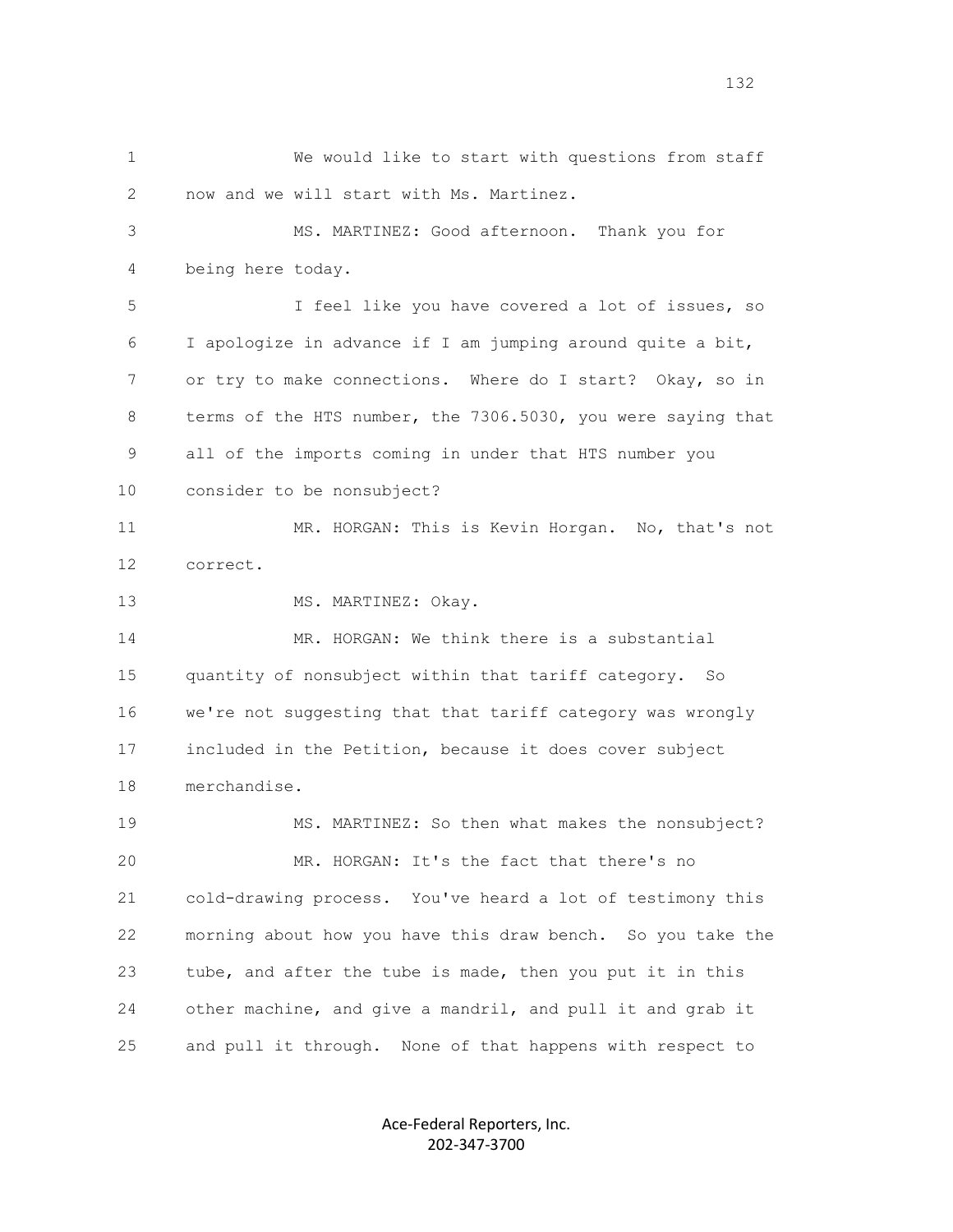1 this product.

 2 This is a cold size product, and I'll let Joerg 3 talk to this more technically, but basically this cold 4 sizing, that term that they used, refers to something that 5 happens during the tube production process, not a post-tube 6 production cold-finishing operation.

7 Joerg?

 8 MR. TILLY: Yes, good afternoon. My name is Joerg 9 Tilly with Salzgitter Management. As Kevin explained, also 10 just over the weekend it was brought to our attention that 11 one of the other German importers obviously brought in this 12 product under the European specification EN10305-3, which is 13 the so-called welded and sized tube, considered being a weld 14 tube in technical understanding. Whereas, we heard many 15 times this morning that a true cold-drawn tube is actually a 16 two-step process where you produce your mother tube, your 17 hollow, or either in the welded or the seamless process, and 18 you bring that to your draw bench where that tube is being 19 cold-drawn over a mandril die.

 20 In this other welded process, one-step process, a 21 tube is formed out of sheet metal into a tube, welded, and 22 it's the same process through rollers, that are rolling at 23 different speeds. It's finally sized, but it's neither 24 going through a die nor it's being cold-rolled over a 25 mandril, and you also don't achieve mechanical properties --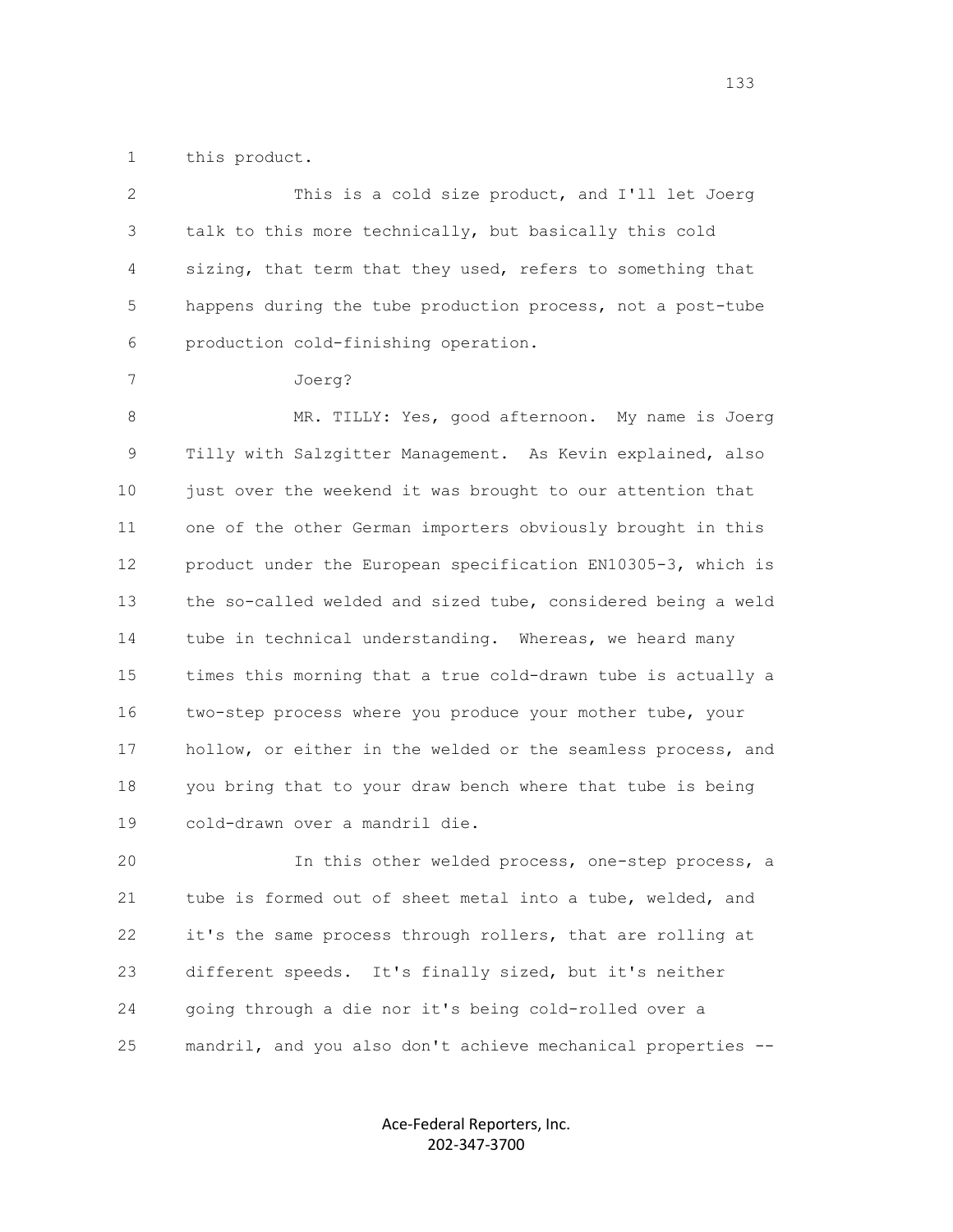1 (microphone went out briefly) that you would want to 2 achieve through a cold-drawn process with this process. The 3 main reason why you would use this process of welding and 4 sizing is pretty much so you can limit the variety of your 5 input material, where you need only a certain thickness of 6 hot-rolled or cold-rolled coil, and you can size it then to 7 a more final size.

8 And there's no overlap in the end-use 9 applications. So you would not be able for pretty much all 10 end-use applications where you would need cold-rolled tube 11 that you could use a welded and sized tube because you still 12 have to weld seam in that tube, and that is one of the 13 biggest reasons why you have the cold-rolling process anyhow 14 is that you could form that tube in a way that the weld seam 15 is not an issue anymore in your further production process.

 16 So for instance a hydraulic cylinder. You could 17 not make a hydraulic cylinder out of a plain welded tube. 18 You have to cold-roll it.

 19 MS. MARTINEZ: So you mentioned that there is a 20 U.S. importer that imports this product from Germany. And 21 did they supply a questionnaire response to the Commission? 22 MR. HORGAN: Yes, they did. So I think if you 23 look at the questionnaire data--and that's one of the 24 methods we suggest you use to avoid this problem, or correct 25 it, is just to rely on the questionnaire data to determine

> Ace-Federal Reporters, Inc. 202-347-3700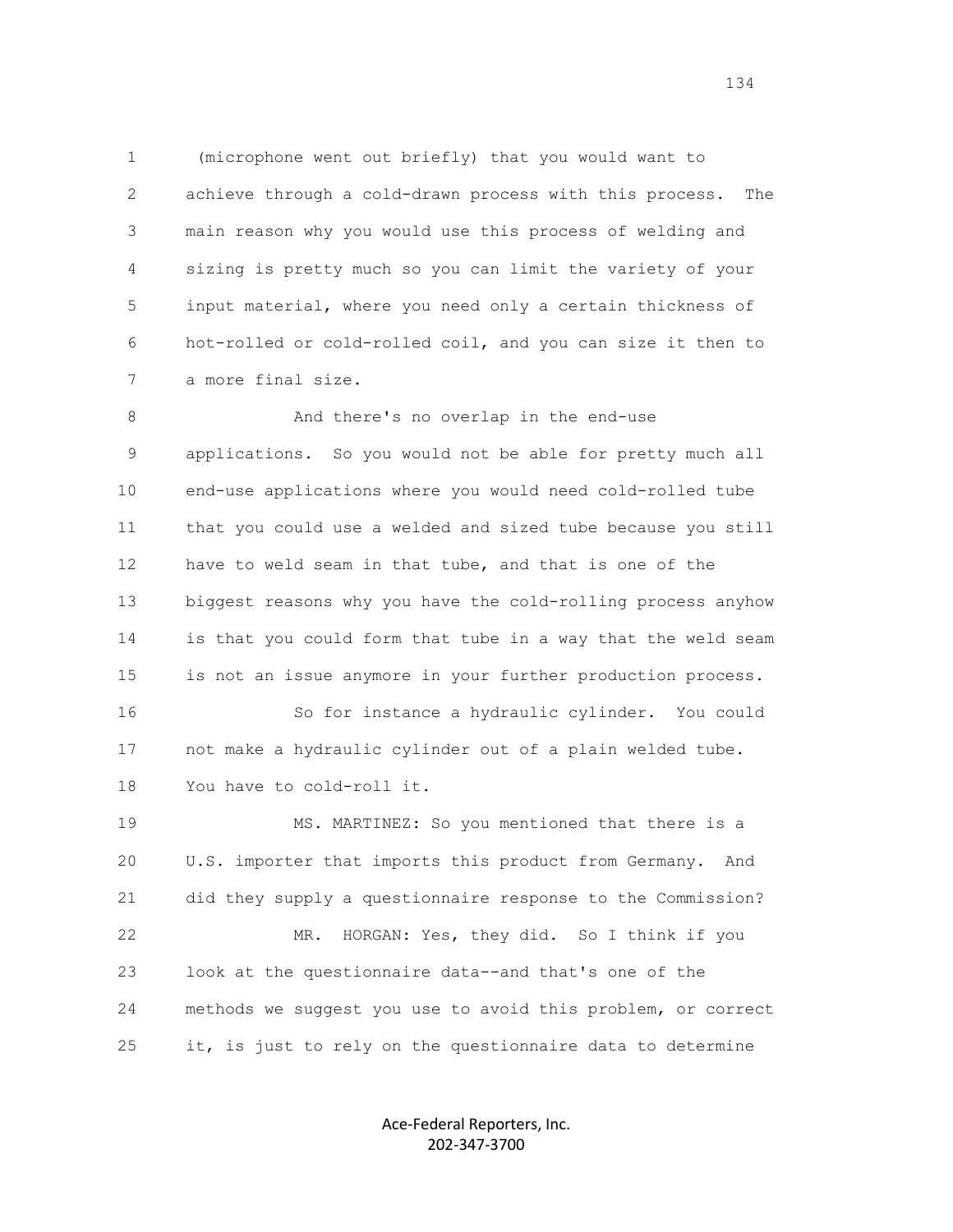1 the imports from Germany, rather than using--and I think 2 you've got pretty good coverage on Germany. I think all the 3 four major suppliers have supplied questionnaire responses. 4 MS. MARTINEZ: So this issue of the HTS number 5 you're saying is specific to Germany? Or-- 6 MR. HORGAN: Yes, it's specific to Germany and 7 just to one company. And we're going to document that in 8 our post-hearing brief. So you can approach it two 9 different ways. And maybe this was a mistake. You know, 10 maybe this should have been classified somewhere else. But

 12 So that being the case, we're going to document 13 and demonstrate that the quantity that was imported and 14 where it was classified upon importation, so you can either 15 adjust the import stats or, in lieu of that, you can just 16 use the questionnaire data. But this will explain why it is 17 appropriate to rely on questionnaire data rather than the 18 import stats.

 19 And that's just for Germany. So this is an 20 isolated problem as far as I know.

21 MS. MARTINEZ: Okay. Thank you.

11 this in fact is where it was classified.

 22 MR. MORGAN: Ms. Martinez, if I could just raise 23 one point because it's on Petitioner's slide three, the 24 public version, the second bullet point is quite clear. I 25 know there was a little bit of a change in position after we

> Ace-Federal Reporters, Inc. 202-347-3700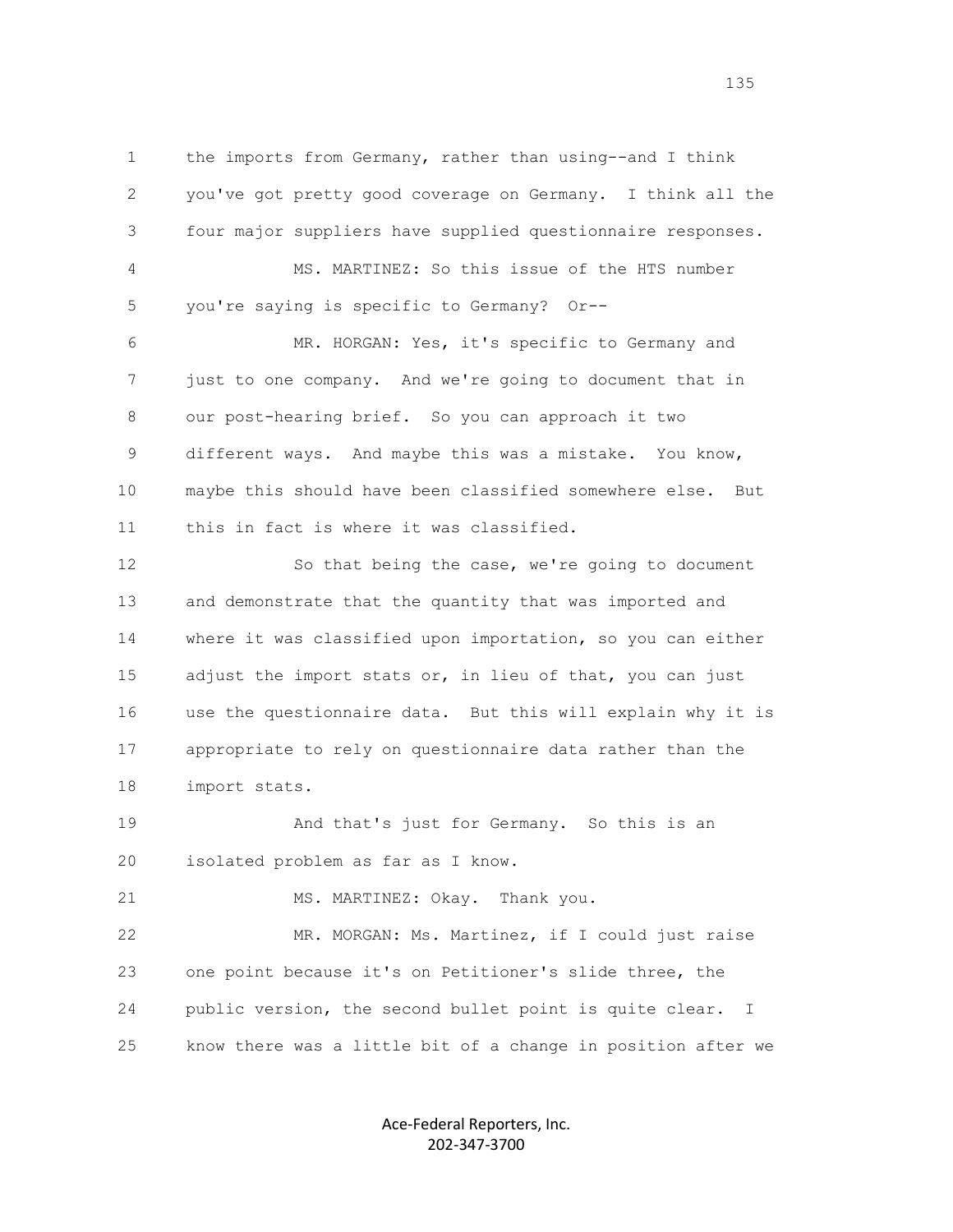1 raised the issue, but they state in express terms:

 2 Cold-drawn mechanical tubing is not interchangeable with 3 non-drawn tubing products.

 4 That's the only concluding point I wanted to make 5 on that.

 6 MS. MARTINEZ: So in the Product Scope, it says: 7 Subject cold-drawn mechanical tubing that has been 8 cold-drawn or otherwise cold finished. So cold finished is 9 something different than what you're describing, that you 10 just described, right?

 11 MR. TILLY: Yes. This is Joerg Tilly with 12 Salzgitter Management again. Yes, welding and sizing is not 13 a cold forming process.

14 MS. MARTINEZ: Okay. Thank you.

 15 So with respect to the cold-drawn hydraulic fluid 16 line product that you're saying is different than--it's a 17 different like product, can you--so the domestic industry 18 this morning said that it's the same thing and it's 19 interchangeable. Can you go into that a little bit? 20 MR. PLANERT: Yes. This is Will Planert from 21 Morris, Manning. Before I let the industry people in, I 22 want to try and clean this up a little bit because the 23 terminology "hydraulic" is what's throwing us off. Okay? 24 One of the first things that Mr. Luberda said

25 today is he said, look, this is a mechanical tubing product.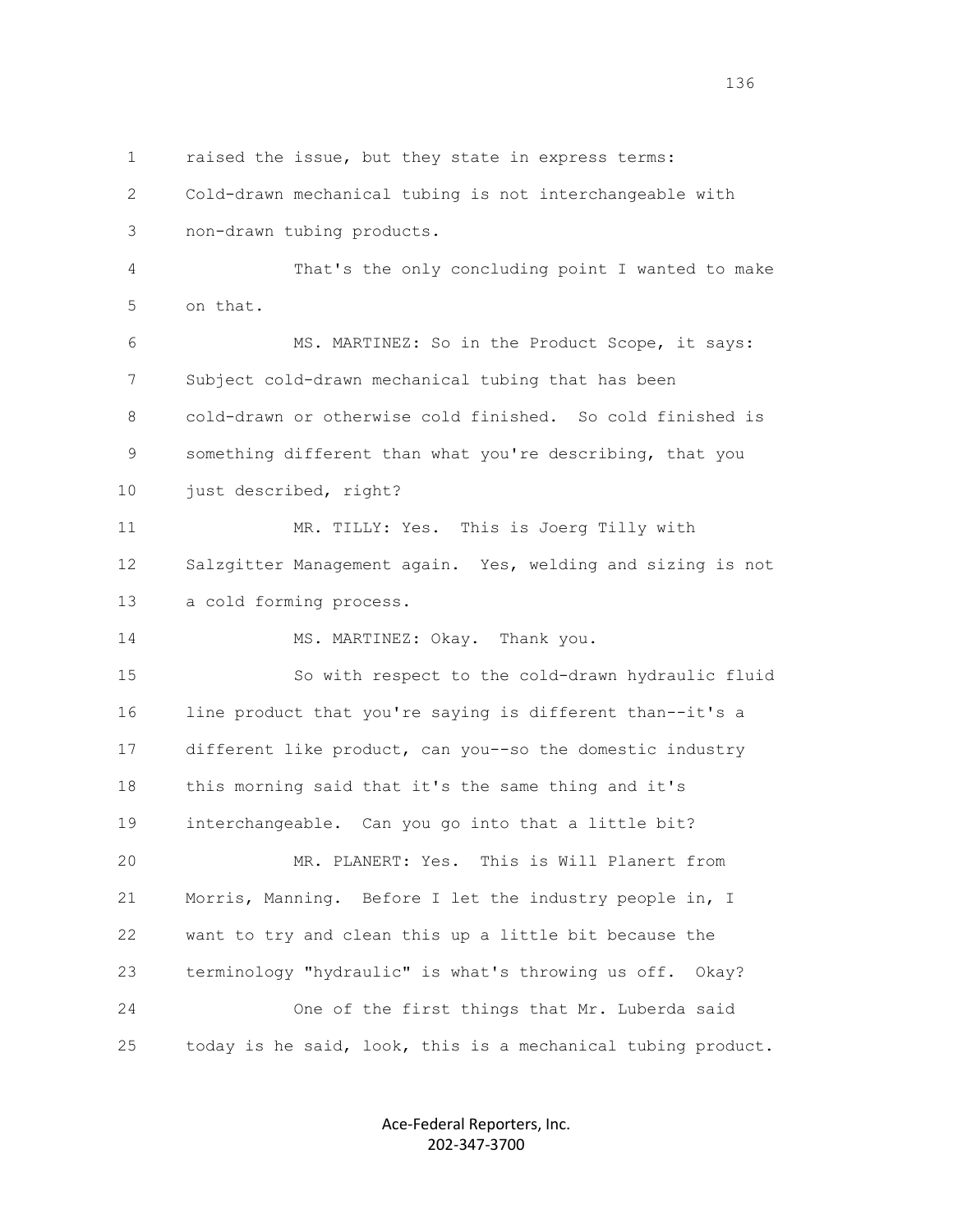1 Mechanical tubing is essentially a structural tubing. One 2 of the other witnesses on the panel this morning said that, 3 you know, mechanical tubing essentially does work. It 4 lifts. It pushes. It pulls. All of that is I think 5 correct and none of that is at all inconsistent with what 6 we're saying.

7 The product that we are suggesting is a separate 8 like product is a cold-drawn hydraulic fluid line pressure 9 tubing product. It's SAE-J524 and 525 is the spec. It was 10 explicitly--it was included in the Petition, so it is within 11 the scope. However, unlike virtually--no, everything else 12 that we understand to be in the scope, it is not a 13 mechanical tube. It is not a mechanical tubing product. It 14 is a pressure tubing product.

 15 The other thing that Mr. Luberda said, he said 16 other types of product, other types of tubes are used to 17 convey fluids and gases and whatever. Well that's what this 18 does. This conveys fluids and gases under pressure. 19 There is another product that has the word

 20 "hydraulic" in it, which is hydraulic cylinder tubing. And 21 when they answered back, that's what they described. We 22 agree that's a mechanical tubing. That is not the product 23 we're talking about. So we are talking about a very 24 specific product that, unlike everything else in the scope 25 of this case, is not a mechanical tubing product.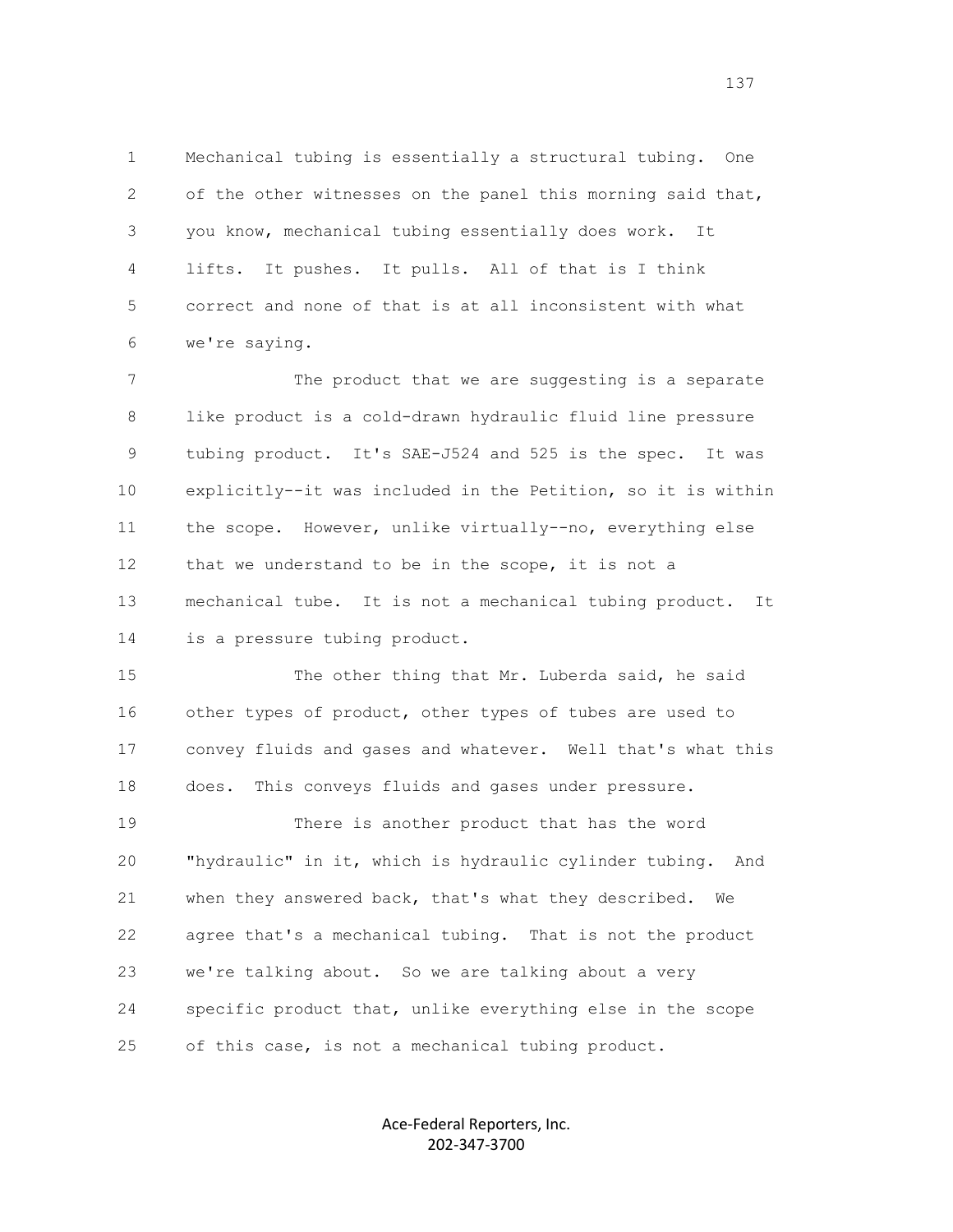1 In fact, as James mentioned in his testimony, 2 there is a similar product that's a boiler tubing product 3 called A-179, that they specifically excluded from the scope 4 of the case. And yet this product is sometimes used as a 5 substitute for that one in certain circumstances.

 6 So we think it's a bit of an anomaly that it's in 7 the scope of the case, but it's there and therefore we think 8 it needs to be considered a separate like product. As 9 James also said earlier, the U.S. production is very limited 10 of this product. It exists, but it's very limited.

 11 The physical characteristics are very different. 12 The chemistry, the mechanical properties, are all very 13 different. The end uses are very distinct, and the members 14 of the industry producing the product we think are very 15 differently.

 16 MS. MENDOZA: Julie Mendoza. I would also just 17 add that in response to Ms. Taylor's question about boiler 18 tubing being excluded, they walked through all of the 19 reasons why boiler tube was excluded. And I'll suggest to 20 you that if you look at most of the things that they said, 21 or many of the things that they said and why they said there 22 was no overlap, it also applies to the A-524. And in fact, 23 as Mr. Planert said, 524 can be used in place of this 24 boiler tube pipe.

25 And the reason is because of the basic

Ace-Federal Reporters, Inc. 202-347-3700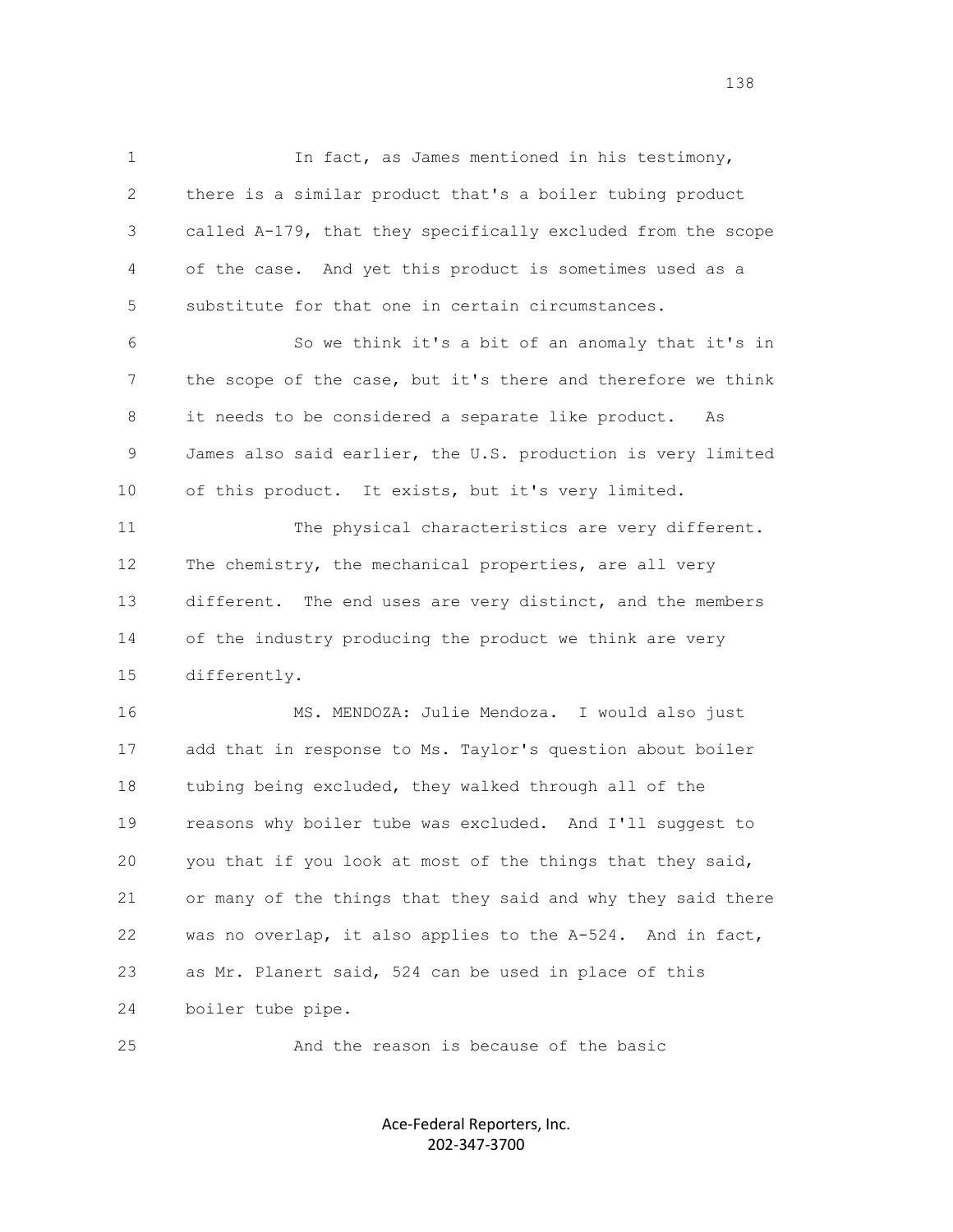1 characteristics of the product. In other words, there is in 2 this world, right, there is a difference between mechanical 3 tubing and pressure tubing. And it's one that every company 4 respects in their websites if you go to them and look at 5 them.

 6 So this isn't something that we're making up. 7 This is something that's confirmed by all of their websites. 8 And in fact confirmed, as Mr. Planert said, by the testimony 9 of the domestic industry witnesses.

10 MS. MARTINEZ: Thank you. I suspect maybe Mr. 11 Soiset will have more questions, but for now if you could 12 just include in your post-conference brief a thorough 13 analysis using the Commission's factors, that would be very 14 helpful.

 15 You also talked about the components--I think Ms. 16 Ellis talked about the components. Is this related to--but 17 you also mentioned about issues with the smaller diameter 18 and how that's also not--what is the smaller diameter? Is 19 it related to the pressure tubing issue? Or is it the 20 components? Or is it a complete separate issue?

 21 MR. SARAN: This is Sidd Saran from Salem Steel. 22 The small diameter is related to the fact that contribution 23 margins on that could potentially be low because there is 24 less tonnage associated with smaller tubes. And so they are 25 priced differently.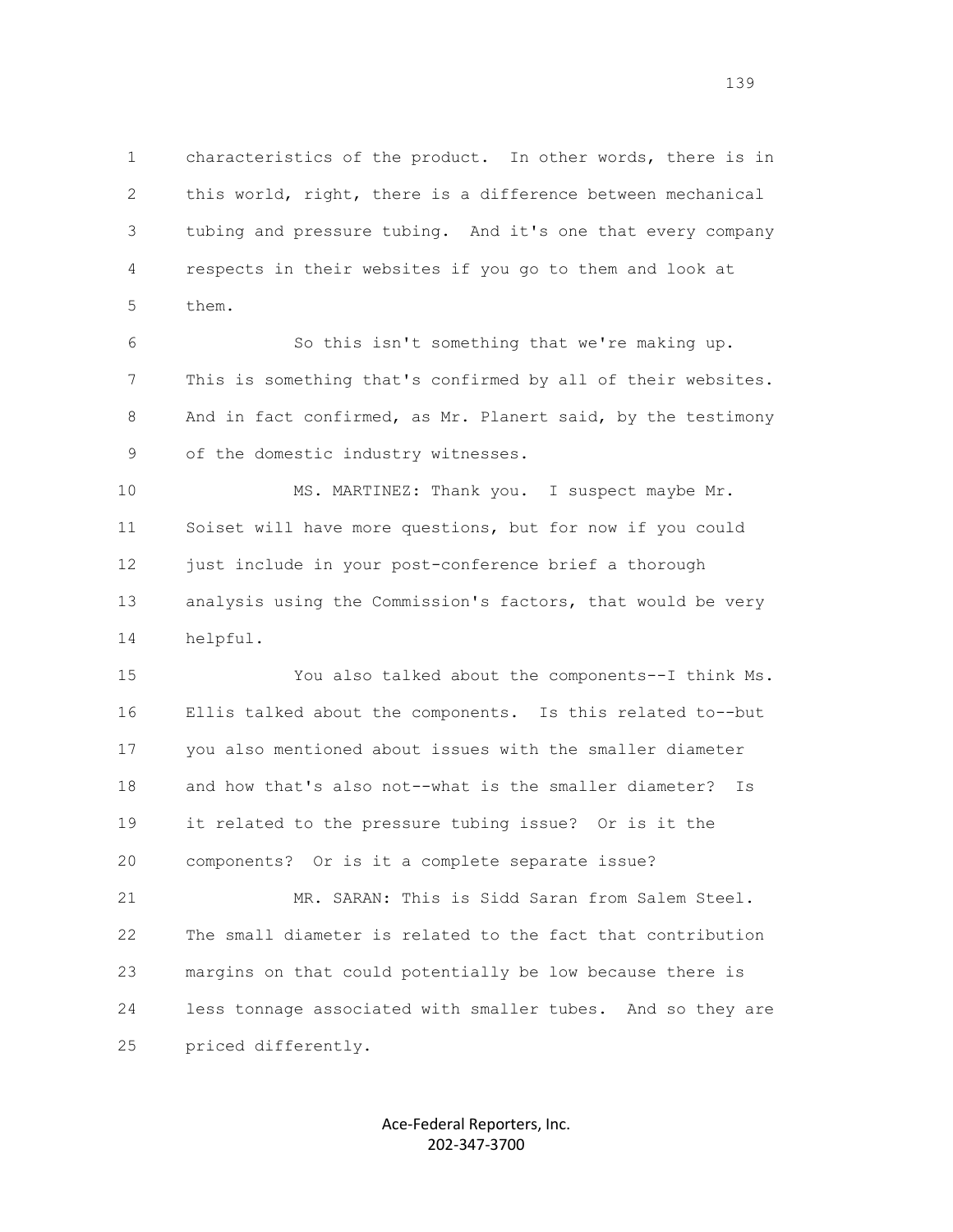1 Often they are less favorable than other tubes. 2 And they could be--you can see that less favorable 3 indication based on the pricing. 4 MR. MORGAN: Ms. Martinez, this is Frank Morgan. 5 If I may just add, the legal part of that is that in our 6 view there appears to be three segments to this market where 7 competition occurs somewhat differently based on the size of 8 the tube in question. 9 And so that's the point we'll be making. It's 10 not a like product, but it appears that there are different 11 market segments based on the sizes as delineated by those 12 three different groups. 13 MS. MARTINEZ: Do we know how much of the stuff is 14 being imported into the U.S., the smaller diameter? 15 MR. MORGAN: The questionnaires didn't collect 16 data based on size. It's our view that the imports are 17 focused in Group 1, but we don't have a data point to give 18 you on that based on what's been collected so far 19 MS. MENDOZA: This is Julie Mendoza. I would just 20 add that I think one of the things we're trying to suggest 21 is that the Commission should collect data on that in the 22 very unlikely event that you go to a final phase. 23 MR. BALL: Ma. Mendoza, this is Andrew Ball from 24 Voestalpine. Maybe just to explain some of the 25 technicalities in the industry. So with regards to the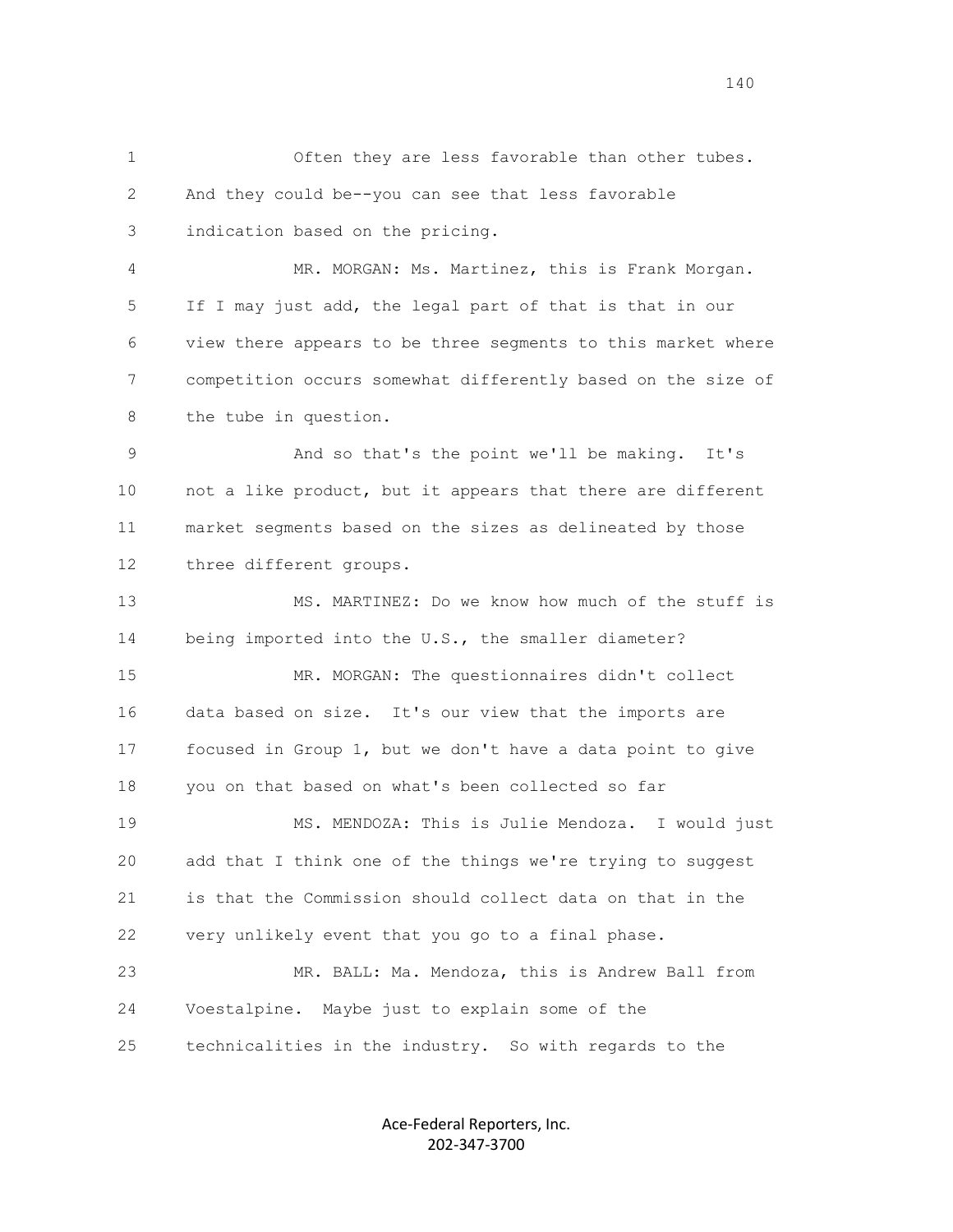1 automotive components that perhaps suit the heavier walled, 2 more standard size applications, like I mentioned, axles, 3 drive shafts, where typically I guess if you're not a 4 mechanic you can look at a vehicle and see that tubing. It 5 becomes very apparent.

 6 The products that we are involved in, our self 7 and fabrications, are really based around the very high end 8 noise and vehicle harshness, safety restraint markets. 9 Typically that's driven by very lightweight applications 10 where the customers are looking for high material 11 properties, and they're driving out weight. And that is an 12 engineered component. Hence the reason why we have so many 13 different size ranges covering all of the different

14 products that we buy.

 15 So I can't go to a distributor and buy a size for 16 something. Whereas the markets, for example in agriculture 17 and mining, typically that industry is a standard size that 18 you go to. So we don't compete in that market because we 19 don't bring any engineering prowess. So it's basically a 20 standard product.

 21 MS. MARTINEZ: So at what point does a cold-drawn 22 mechanical tube become a component? Because, you know, in 23 the product description it talks about how minor workings 24 are still subject merchandise.

25 MR. BALL: So maybe, to be clear, so we also have

Ace-Federal Reporters, Inc. 202-347-3700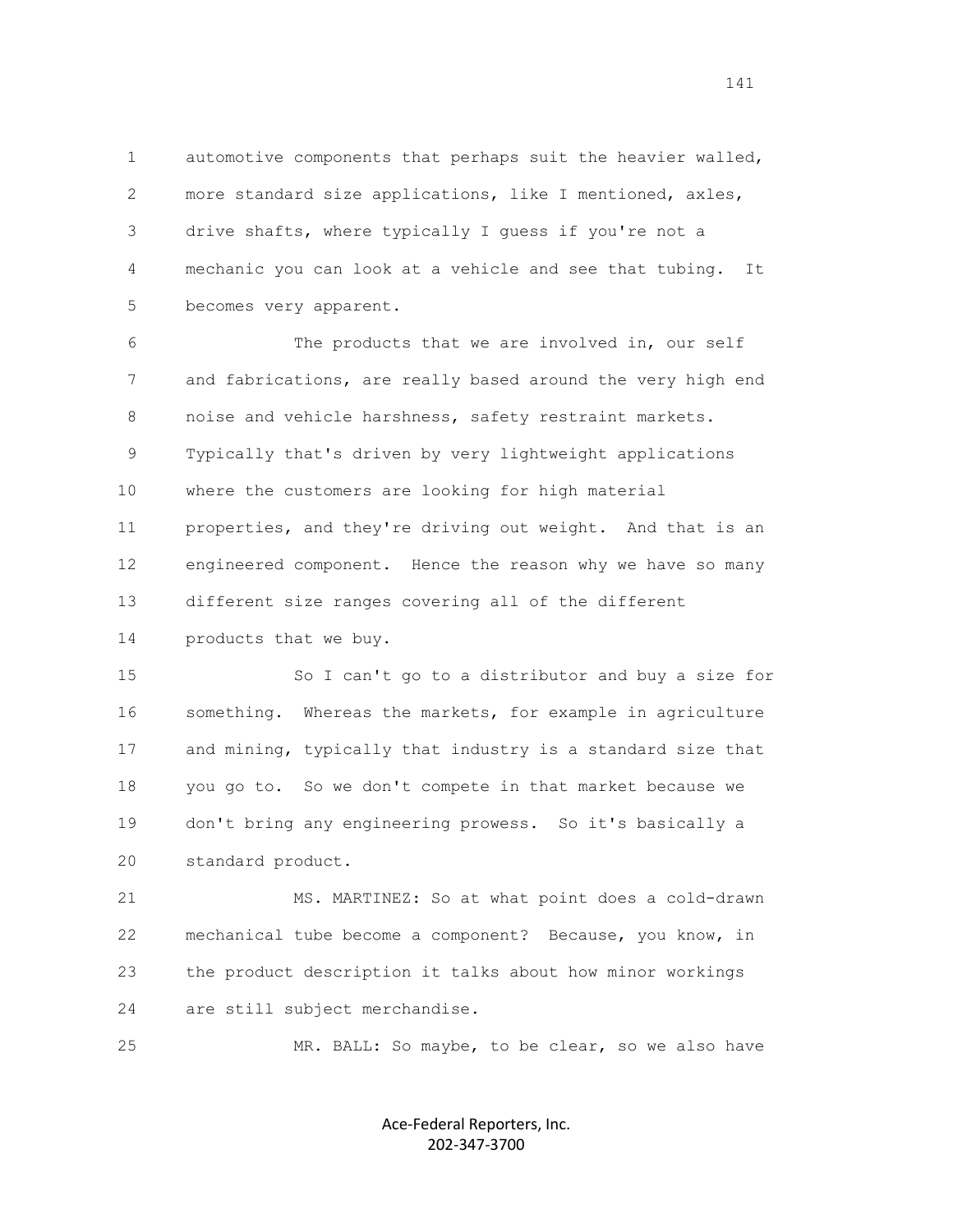1 cutting operations. I take a completely different stance 2 with one of the Petitioners this morning when they talked 3 about it being a non-expensive industry to get into. I mean 4 we have tens of millions of dollars of investment. 5 The equipment that he described hasn't been used 6 since the Second World War. None of the facilities in the 7 modern world are using the cutting equipment that he 8 described. So when I buy a machine, I'm spending 9 one-and-a-half million dollars on a machine. 10 We have 16 machines like this only doing tube 11 cutting. Most of our business is surrounding further 12 value-added products, all of which take mechanical tubing as 13 the starting product in 17- to 20-foot lengths. 14 So if you ask when it becomes a component, I 15 guess at the end of our production lines is when it 16 officially becomes a component and ceases to be a mechanical 17 tube. 18 MR. PERRY: One thing I would add is, I am 19 concerned because when he says "tube cutting," if you look 20 at the scope--William Perry from the Law Firm Harris Bricken 21 --- if you look at the scope, the cut tubes appear to be in. 22 Now he says I'll go to Commerce and I'll talk to them, but 23 circumvention. 24 And what do I mean by this? I can see this

> Ace-Federal Reporters, Inc. 202-347-3700

25 becoming another aluminum extrusions case where they go to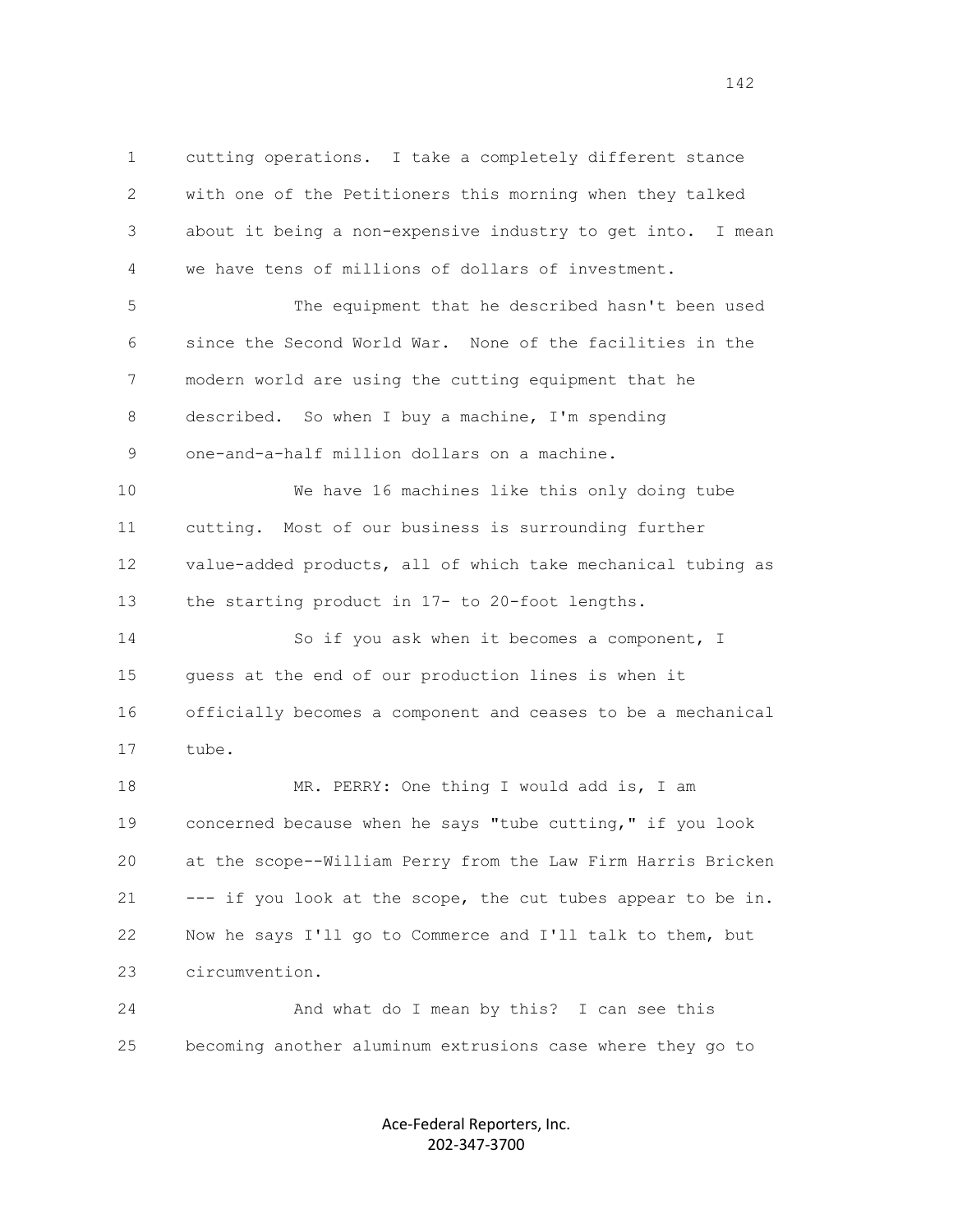1 the Commission and say look at this little industry here. 2 And then they go to Commerce and they expand it to cover 3 everything. And the ITC's injury determination should cover 4 every product within the scope.

 5 So that means if tube cuts are in, all tube 6 cutting companies here in the United States get a 7 questionnaire. If they're out, then they're truly out. But 8 you've got to have one covering the scope. I mean that's 9 required.

 10 And I don't know, I used to work here at the ITC 11 and later Commerce, but I can tell you I've never seen an 12 animal like aluminum extrusions, which has turned out now to 13 cover curtain wall, the sides of buildings. We're talking 14 like skyscrapers are now covered by the aluminum extrusions 15 case. And this is expanding beyond any conception I think 16 the Commission ever had when it had the injury in this. So 17 I'm calling it up now.

18 MR. MORGAN: This is Frank Morgan, just to maybe 19 add to that. Again for purposes of the preliminary, we're 20 talking the domestic industry as Petitioners have stated 21 today. It does not include cutters. That's going to be the 22 basis on which we argue that the flat volume of imports has 23 not injured the domestic industry, as Petitioners have told 24 you today what it is. We will fight the battle at Commerce 25 over the scope, and if we need to come back to a final and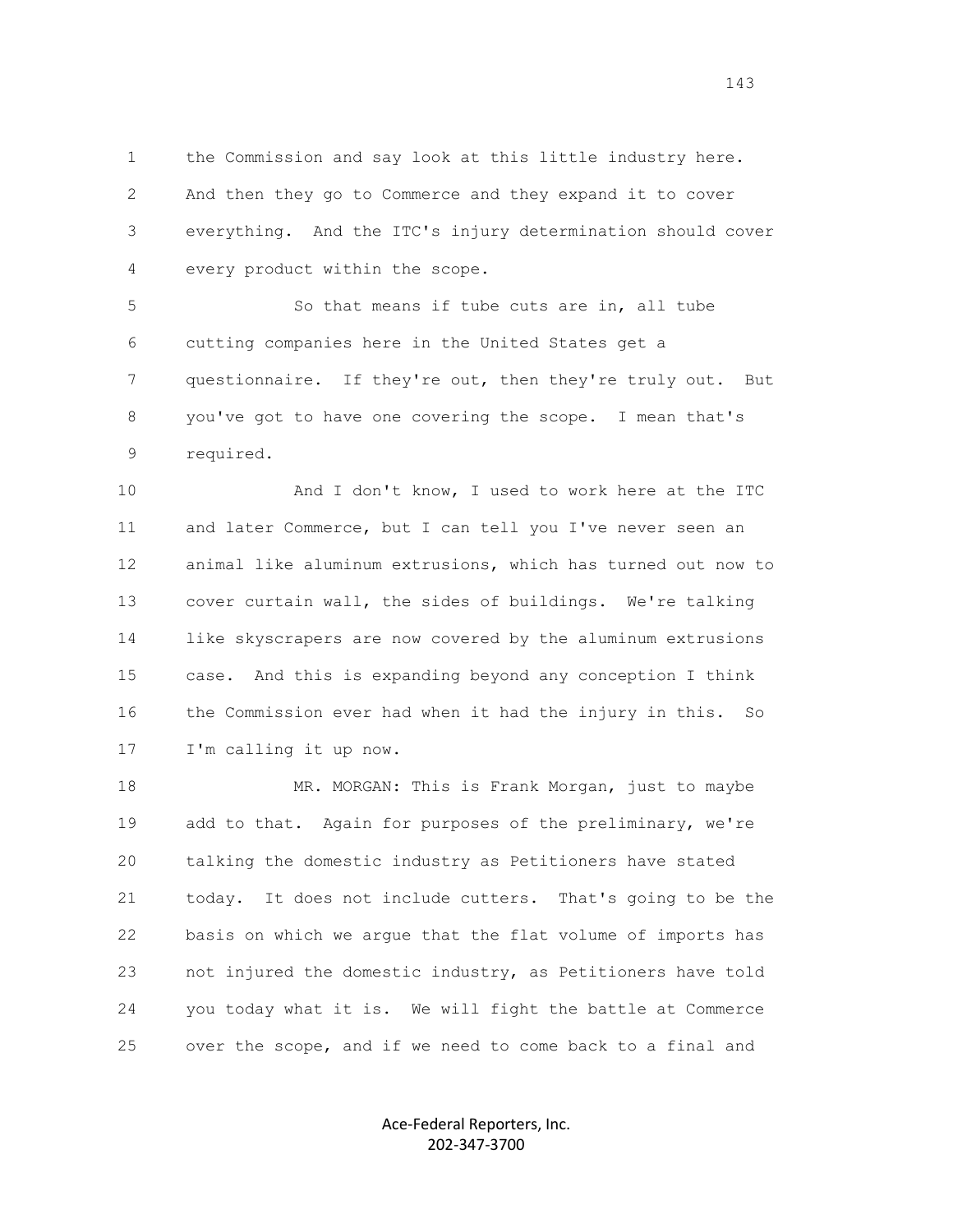1 fight about the domestic industry we will be better 2 enlightened by the wisdom of Commerce on what the scope is. 3 Thank you. 4 MS. MARTINEZ: I asked the domestic industry panel 5 to provide in their post-conference brief a value-added 6 analysis on the cutting operations. If you could also do 7 the same, that would be really helpful. 8 MR. PERRY: We will do so. 9 MR. BALL: This is Andrew Ball. I guess from my 10 perspective I want to be clear that it's not just "cutting." 11 So we make some-- 12 MS. MARTINEZ: It's separate, right? So you have 13 some cutting to length operations, and then the components' 14 operations. 15 MR. BALL: That's correct. So would you like to 16 see the value add analysis for all of the product lines 17 using mechanical tubing? 18 MS. MARTINEZ: I think for now just the cutting to 19 length part. If my colleagues want a fuller analysis, they 20 can say so. 21 MS. ELLIS: I would like to add something. This 22 is Julie Ellis, Tube Fabrication. When you say "cut to 23 length," that implies you're just literally cutting a tube 24 and that's it. You have a cut length. But our 25 cut-to-length, and we call them "components," because we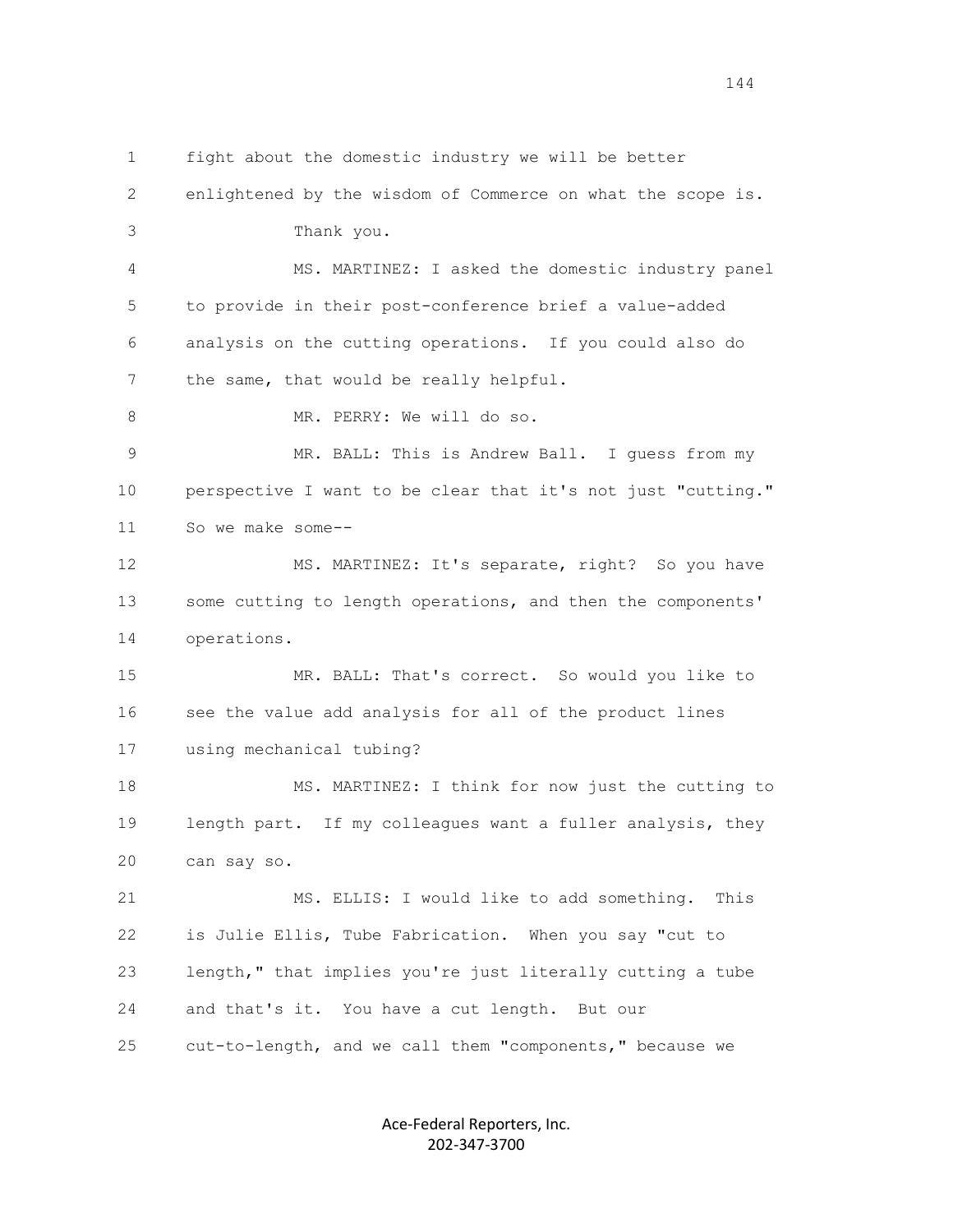1 start with an initial cut to a blank length. Then it goes 2 through an end finishing, some type of machine that actually 3 faces it to a final length, very precision final length, 4 maybe five to eight thousandths total length tolerance. 5 It has specific champers that have to be put on 6 it, that have to be very consistent in order to not create 7 issues with our customers' process. So at the end of all 8 this, there is sometimes additional coatings and different 9 things that go to it. Those are our components. 10 So what you may call a "cut tube" is our 11 "component." They're not just a rudimentary quick cut piece 12 of steel. 13 MS. MARTINEZ: But I think what we were discussing 14 with the domestic industry was probably the more what some 15 of them are involved in, the cutting to length, and the 16 minor workings that are described in the description. 17 MS. ELLIS: And where we're included there I 18 guess. 19 MR. BALL: Sorry. Andrew again from Voestaipine. 20 Just to clarify because the value stream, and I think it's 21 being talked about by some of our importers as well, the 22 value we bring isn't necessarily in the conversion. I 23 believe the Petitioners have said it's a low value add 24 activity. We agree with that. It's an extremely 25 competitive market, hence the reason why we spend millions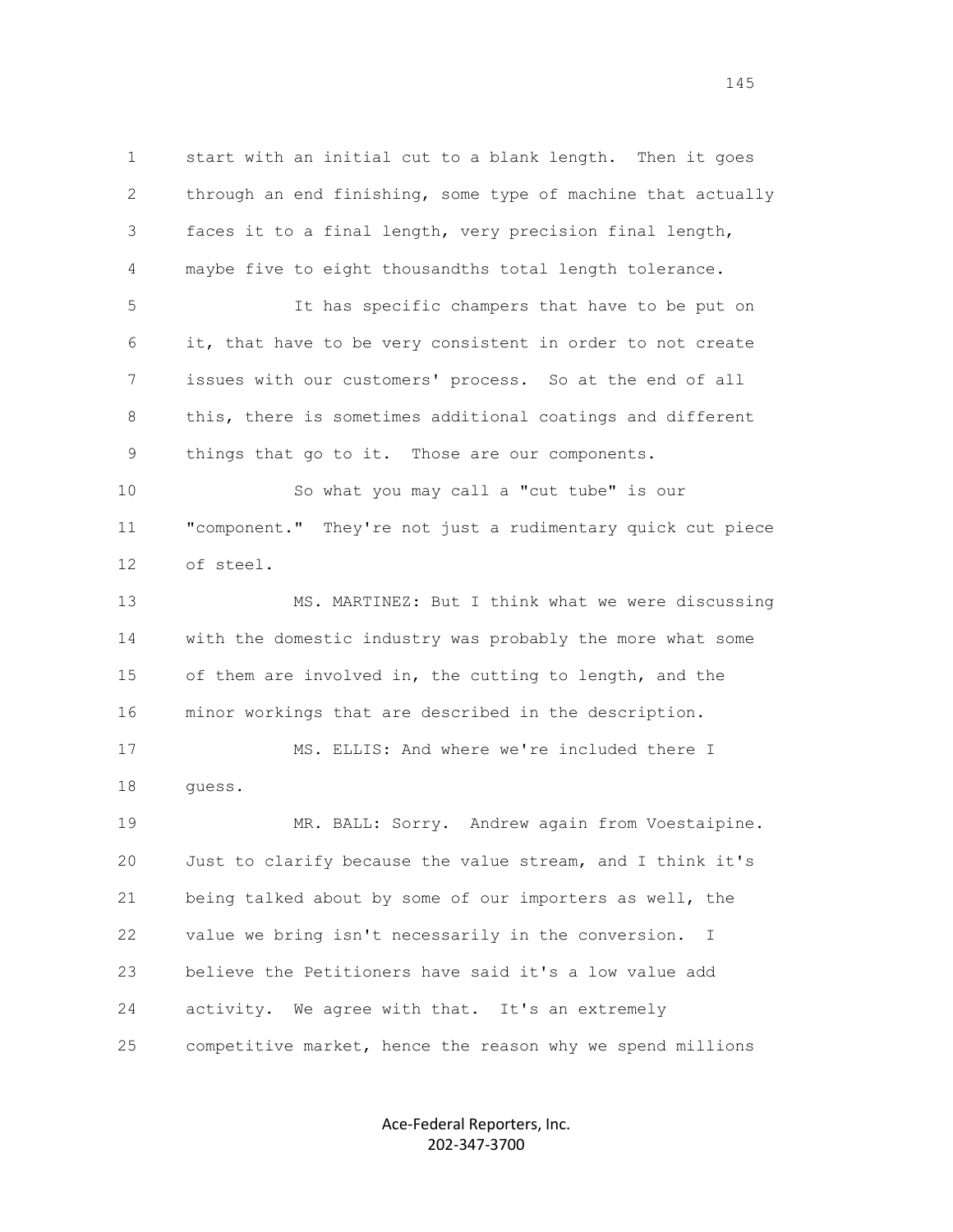1 of dollars on equipment in order to be extremely efficient 2 at it.

 3 Maybe because you're not in the industry, but for 4 us it's 60 million components a year from 180 different tube 5 sizes just for our one facility. So I wanted to put it into 6 scale. So the value we provide is the value of servicing 7 the customers in these industries, zero defect, on time 8 every time, not making large batches and shoving it into a 9 warehouse. It's not a commodity product.

 10 So I know you don't live in the space like we do, 11 so I think it's worthwhile sort of explaining a little bit 12 so you get a feel for that value chain. And the value is 13 not necessarily in the engineering prowess, but a conversion 14 on cutting, it is definitely on the service and what our 15 customers expect from us. Which is, if they pick up the 16 phone today they expect to have an order tomorrow. That's 17 the value we bring.

 18 MR. PERRY: I mean one thing that we --- when you 19 talk--and this is Bill Perry, William Perry at Harris 20 Bricken again --- when you talk about the domestics, they 21 always talk about lead time. One week lead time. Two weeks 22 lead time. When you get the order to when you produce the 23 product. There is no lead time for these guys. They will 24 get the order, and they may have to produce it the same day. 25 So there's no lead time here. That's the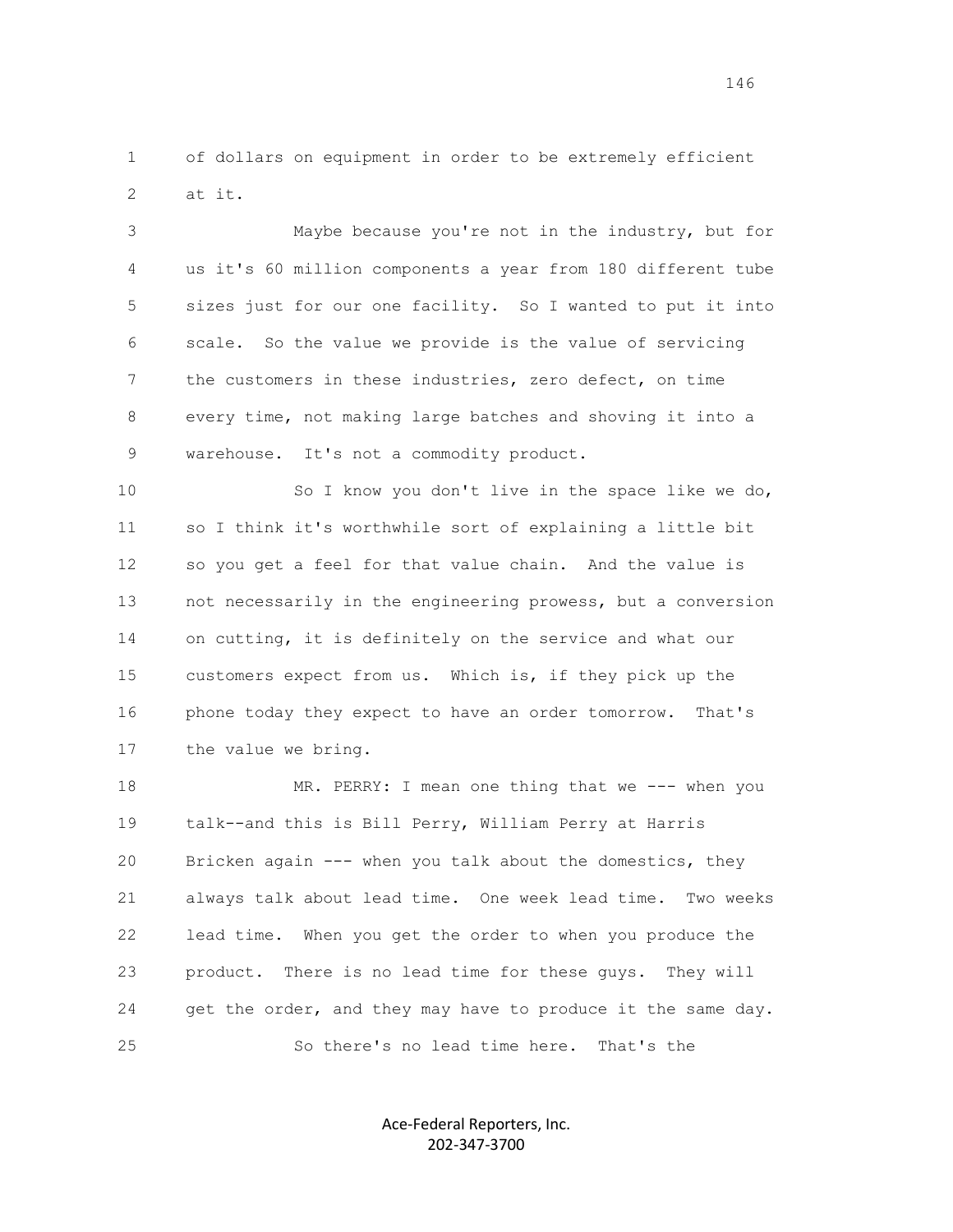1 difference.

 2 MS. MARTINEZ: Thank you. I wanted to talk about, 3 so just going back to the HTS numbers, I think Mr. Morgan 4 talked about--or, no, Mr. Schafer talked about these other 5 two HTS numbers that are not included in Petitioner's import 6 data that they submitted to us.

7 So I just wanted to make sure. Your concern is 8 that there is most likely a lot of subject merchandise in 9 those HTS numbers? I was under the impression that they 10 were--it's kind of a catchall category. So the likelihood 11 of there being a lot of subject product in those HTS numbers 12 was low?

 13 MR. SCHAEFER: I think our concern is that we 14 really don't know. We don't have much of a basis on which 15 to draw conclusions about the proportion of subject 16 merchandise that's in there. It depends a lot on the 17 vagaries of the way people sort of classify stuff, but I 18 mean I think that even petitioners conceded that there are 19 certainly some in the category where those imports from 20 Canada and Mexico were so large.

 21 And we're just reluctant to kind of shrug and 22 say, "Well, we really can't quantify it, so we'll just have 23 to sort of let it slide and move on with what we do have." 24 We think that the analysis would do well to be a little more 25 refined than that.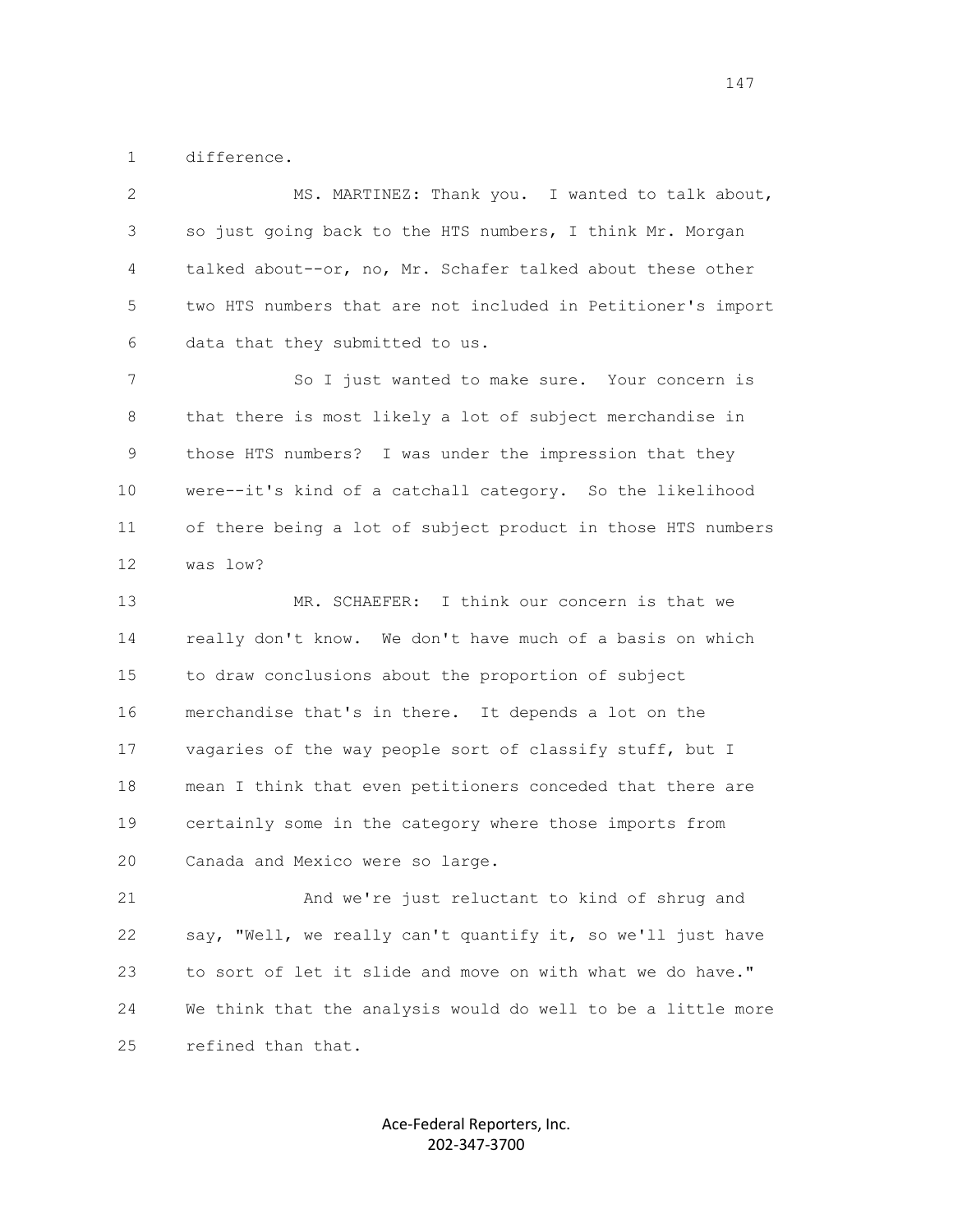1 MS. MARTINEZ: Thank you.

2 MR. MORGAN: Ms. Martinez, can I just add -- in 3 the importer questionnaires though, the Commission has asked 4 the importers to report, to the extent it doesn't fall in 5 one of those categories, so you will have the data in the 6 importer questionnaires. I think the issue really stems 7 more from nonsubject countries, Canada and Mexico is what 8 we're really talking about when, or where the concern may 9 lie.

10 And so to that extent, we're not talking about 11 the countries you're gonna be getting the importer 12 questionnaires from. And again, this would be an issue 13 which we don't believe is necessary to resolve at the 14 preliminary phase, but if it becomes necessary to go to 15 final, we want to reserve the right to address it then.

 16 MS. MARTINEZ: All right, thank you. Going back 17 to Mr. Sekar's testimony regarding the welded versus 18 seamless. The domestic industry testified, saying that they 19 were completely interchangeable for an end-user. Are you 20 saying that just in the production process, it's a slightly 21 different production process?

 22 Like, they're different production lines, and of 23 course, the welded is gonna go down one production line, and 24 then the seamless in another. It would be costly to switch 25 one production line? But is that just where you're drawing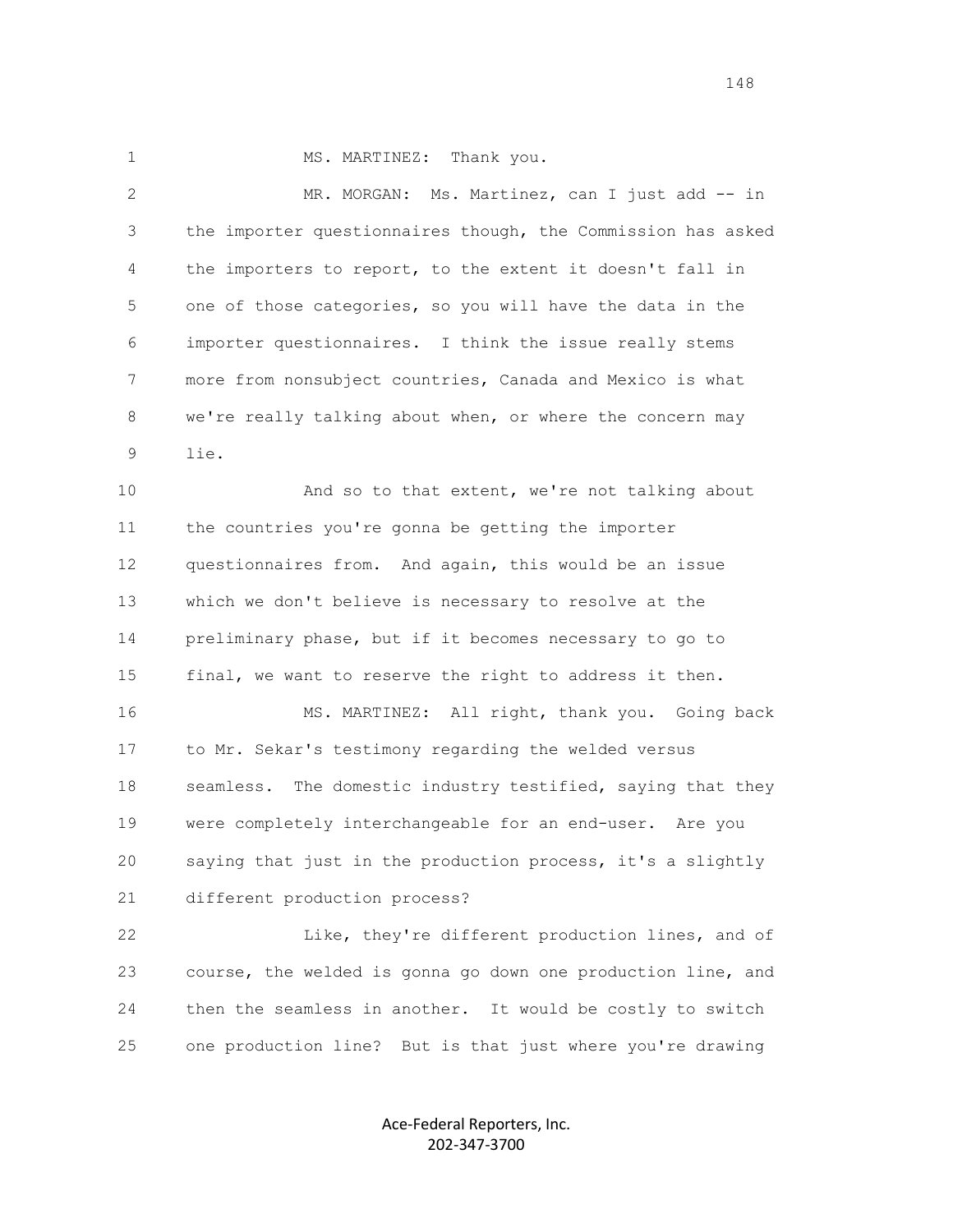1 the differences from? Or is it after, for the end-user, is 2 it seen as a different product? Because it's contradictory 3 to what the domestic industry said this morning.

 4 MR. SEKAR: It's completely a different product 5 in all perspectives, starting from manufacturing angle, 6 technical specification, the equipment used to produce these 7 tubes. Seamless is produced from ingot, pierced we produce 8 a hot finished to seamless, and then cold-draw it. ERW tube, 9 the mechanical tubing, welded tube is produced from that 10 flat coil and then they are cyclical and roll-formed in that 11 tube mill, and then cold-drawn.

12 The manufacturing process itself is structurally 13 different, and the technical specifications is also 14 completely different. The way we should have, for example, 15 in the production itself, in the petition they mentioned, 16 they have ASTM A513, and also ASTM A519. This 513 is for 17 welded tube. 519 is for seamless tube.

 18 Because things there are completely different 19 product by nature. That is the way the ASTM is having 20 different standards. If you have to say, both are in touch 21 and able, and both are of similar product in nature, then we 22 should have only one specification. Why we should have two 23 specification? And that's what the product character 24 suggest to add to my point. Like damage to the properties, 25 the metallurgical properties, and the mechanical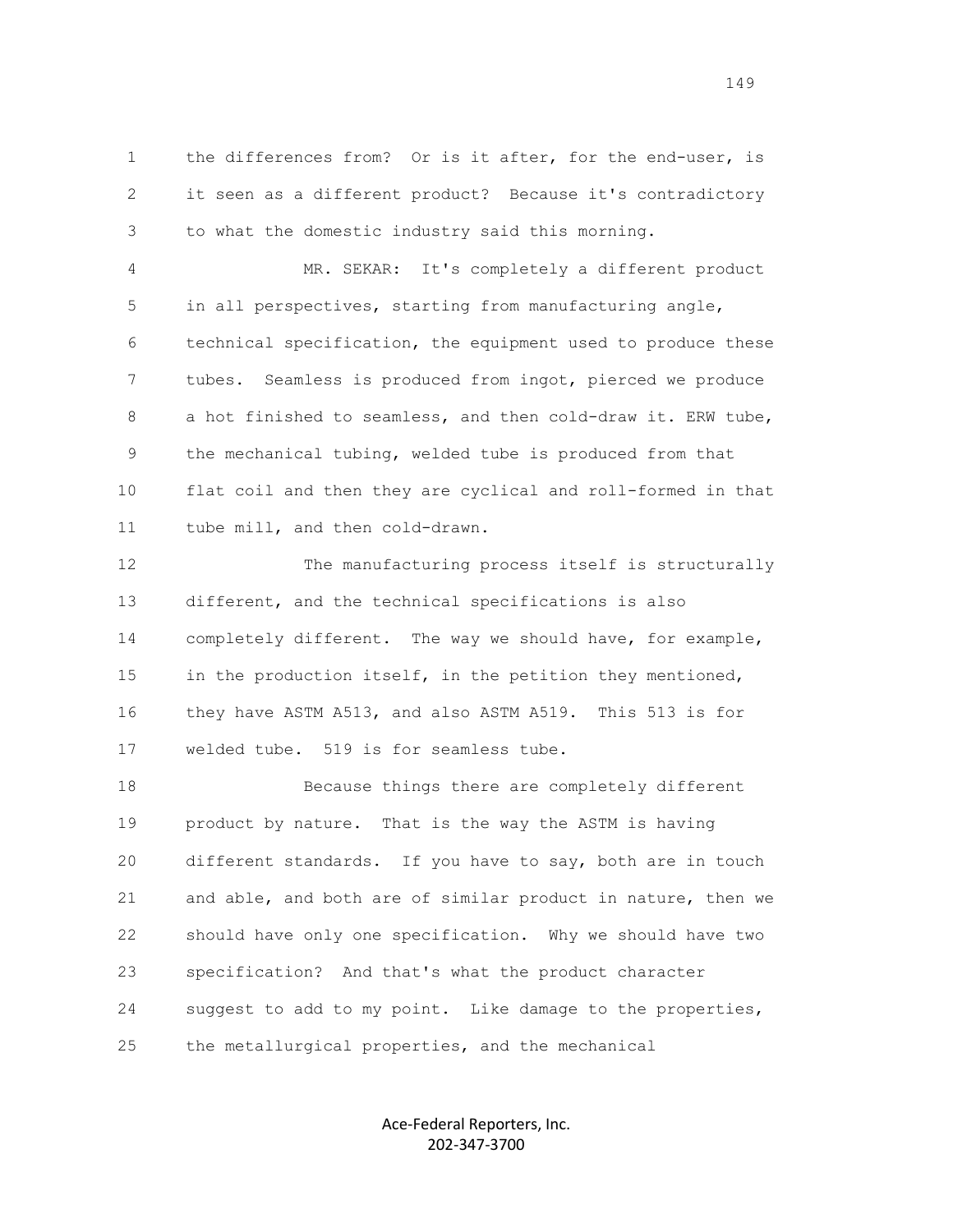1 consistencies, purity of the steel.

| When I say purity of the steel, that's like                 |
|-------------------------------------------------------------|
| inclusions. That is the quality of the steel. It's all      |
| totally different when compared to a seamless product and a |
| welded product. This welded product is much speedier        |
| because of the advancement of steel making technology, but  |
| as the input material for the seamless process is totally   |
| different.                                                  |
| The fault, you end up having a lot of                       |
| recarbonization in the material, having inclusion rating in |
| the material, which are detrimental to the application      |
| requirement. Therefore, they are not compatible product.    |
| MS. MARTINEZ: There are the days in the                     |
| cold-drawing process, what defines it? Whether or not it's  |
| made from the welded or the seamless? Once you cold-draw    |
| it, it just becomes cold-drawn mechanical tubing, and       |
| there's no differentiation.                                 |
| MR. SEKAR: Yeah. I would not agree to that                  |
| statement, just because the input material is different.    |
| The cold-drawing just manipulates the dimension, like       |
| diameter and thickness. It won't change the basic           |
| metallurgical characteristics of the steel.<br>The          |
| metallurgical characteristic of the steel is already        |
| in-built.<br>That is from the input material, so what the   |
| cold-drawing does is, it changes the shape, that's it.      |
|                                                             |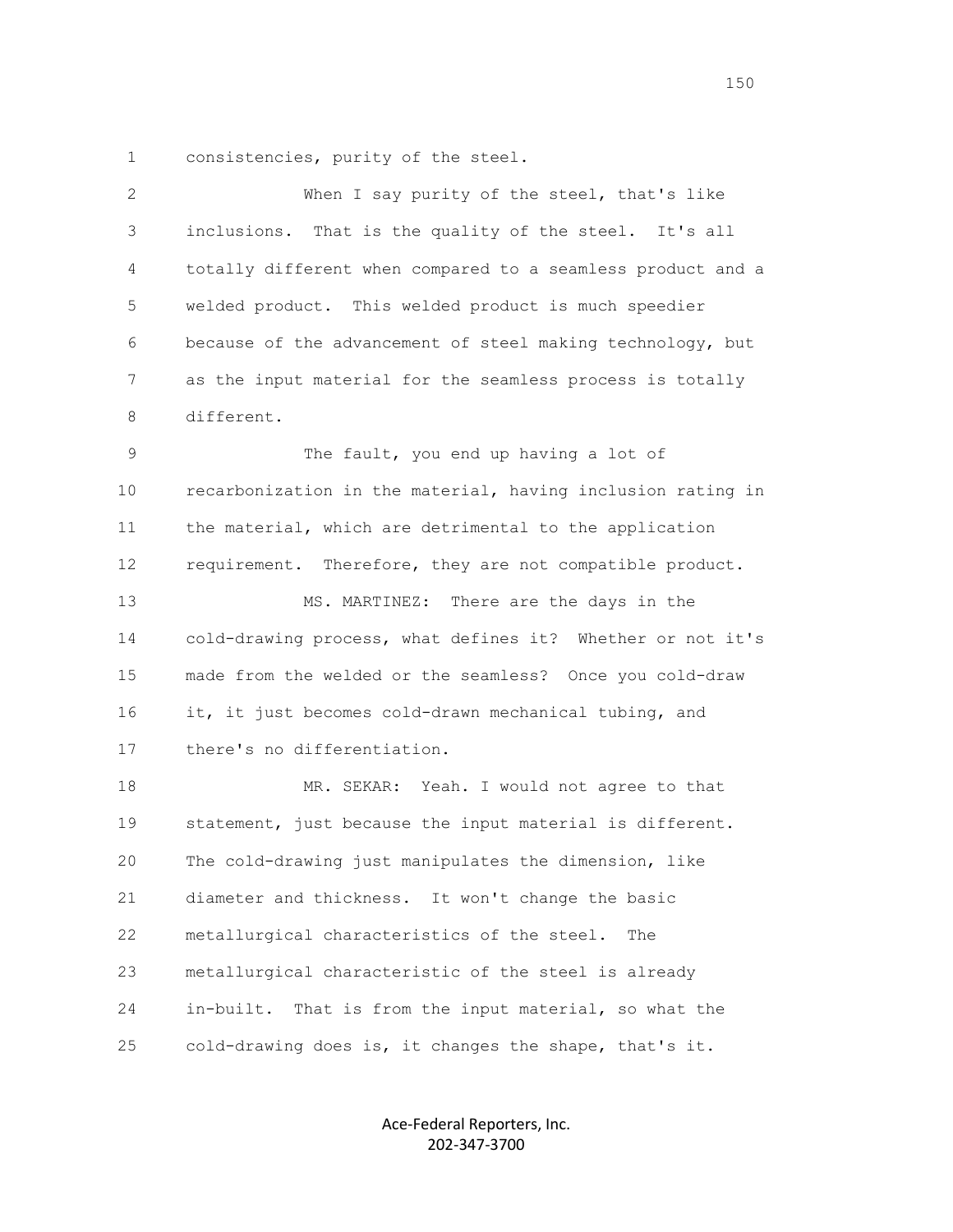1 MR. PLANERT: I'm sorry. I wanted to point out 2 one thing specifically to your question. You're right that 3 at one point in your testimony when they were asked, is it, 4 oh, yeah, completely interchangeable, but there was an 5 earlier point in their testimony where they conceded that 6 there is a range of products within which you can use 7 welded.

 8 And there's whole other products that you just 9 have to use seamless. So I think you need to look at the 10 transcript. You know, when they were discussing sort of the 11 evolution of the U.S. industry and how it's different, they 12 pretty much admitted that there's not complete

13 interchangeability.

 14 There are applications where you need a seamless 15 tube. Now, maybe it's theoretically true. I don't know 16 that, for an application where you can use a welded, you 17 could probably use a seamless, too, although whether that 18 would make any economic sense is a different matter, but I 19 don't think their testimony, when you look at it as a whole 20 was quite that categorical.

 21 You know, once it's cold-formed, it's just all 22 the same stuff. I don't think that's really what they said, 23 and I certainly, as Mr. Sekar is saying, I don't think that 24 that's correct.

25 MR. TILLY: I would like to clarify on that

Ace-Federal Reporters, Inc. 202-347-3700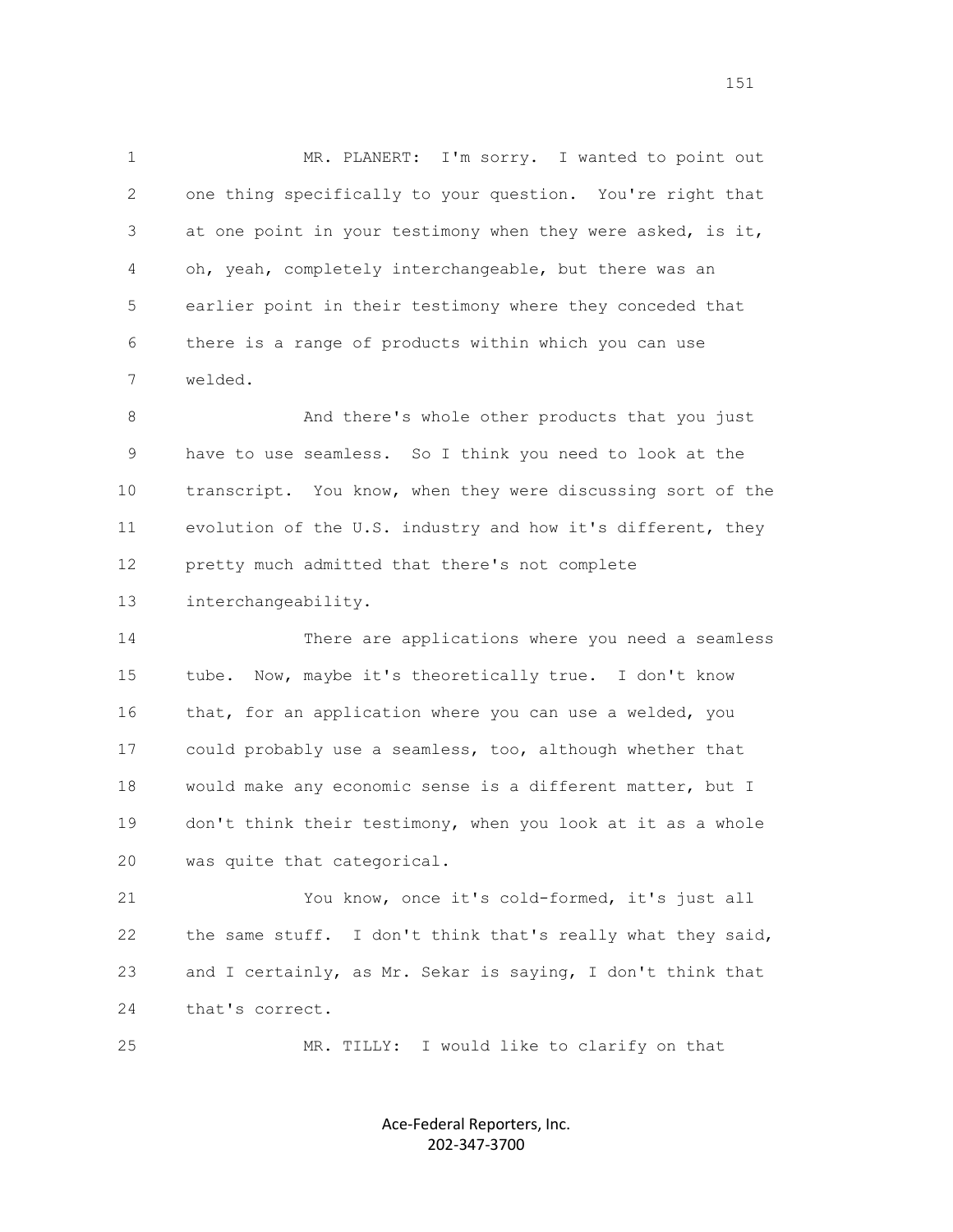1 point. There is a significant difference in the welded and 2 redrawn and seamless and redrawn product. And that has 3 actually a lot to do with the end-user application, and 4 there's a finer tolerances of the tube. Welded and redrawn 5 tube has much, much tighter tolerance as in a seamless and 6 redrawn tube.

 7 And there is a reason why the welded and redrawn 8 tube, especially in the North American market, is the 9 preferred product for the hydraulic cylinder industry, which 10 is also the biggest segment in this cold-drawn mechanical 11 market on the welded side.

12 A seamless tube, you would typically only choose 13 because of the not-so-good tolerances, for an application 14 where either the specification requires a seamless tube 15 because of history or because it is somewhat a pressure 16 application, coming back here in our arena, which is again, 17 pretty much only the automotive industry.

 18 It would be, for example, an airbag inflator 19 tube that has to be seamless, because there's an explosive 20 in it which -- it cannot be a welded tube. But coming back 21 to hydraulic cylinder tubing, the product of choice is a 22 welded and redrawn tube, just because of the tighter 23 tolerances, because every, almost, most hydraulic cylinder 24 tubes will be processed on the ID, through a holding process 25 in order to make them even more precise and bring the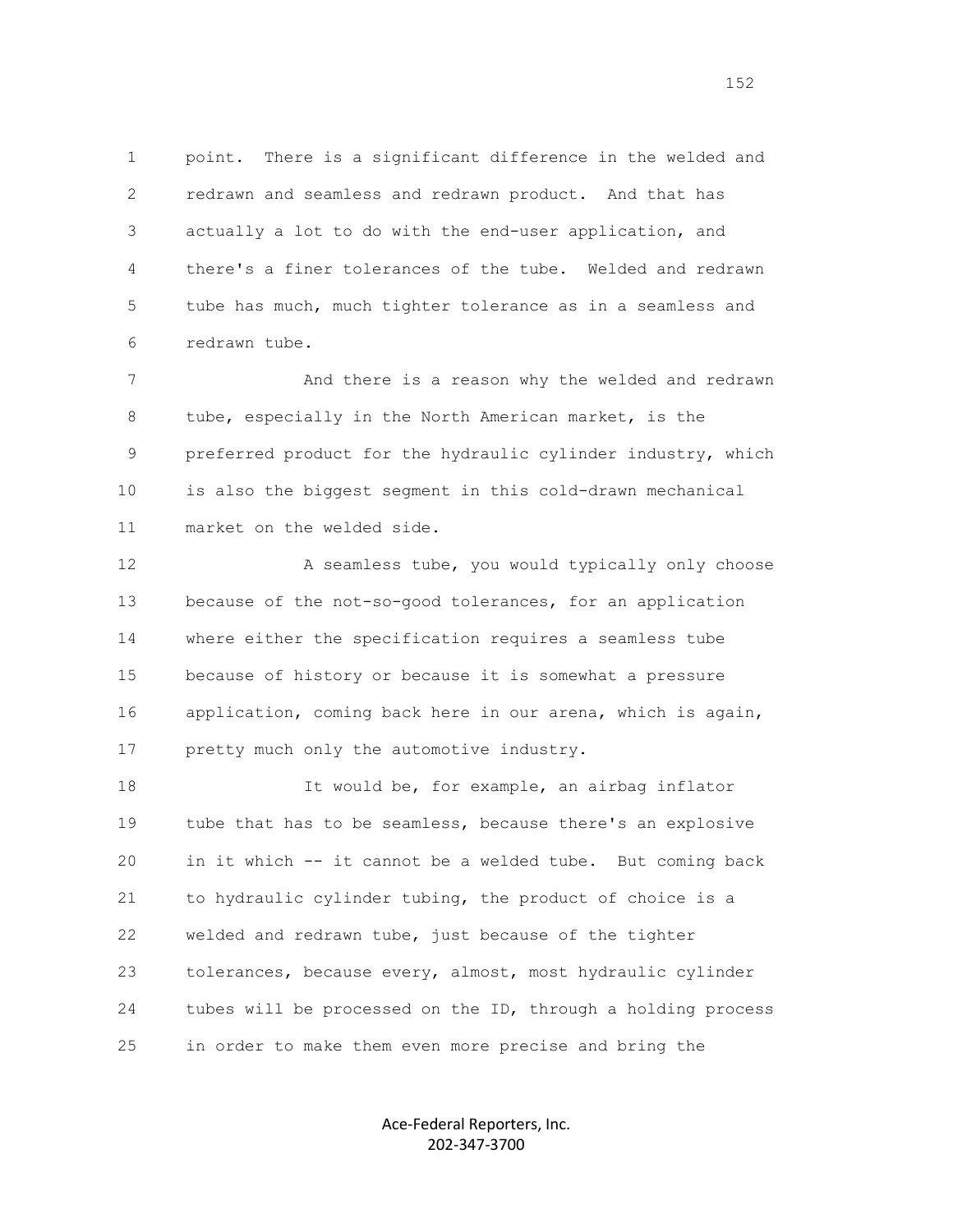1 surface quality to a certain level that you need for the 2 cylinder piston and it will be just inefficient using a 3 seamless tube for that because you have to take off much 4 more material.

 5 That's also the reason why the industry is quite 6 differentiated. In the U.S., the product of choice for 7 hydraulic cylinder is welded and redrawn tube. In Europe 8 it's because of the history, it's a seamless country. It's 9 seamless and cold-drawn, but therefore also the processing 10 for the hydraulic cylinder is different.

11 11 In the U.S. it's a honing process, and in 12 Europe, it's a so-called skife and roller burnish process. 13 In order to take more material out at the same time. And so 14 my point is this. There's a significant difference in the 15 end-use application. Why? A processor, fabricator, 16 manufacturer would choose a welded and redrawn tube over a 17 seamless tube.

 18 MR. KARAYANNIDES: I'd like to make a comment 19 regarding the difference between a seamless tube and a 20 welded tube, cold-drawn. A seamless tube can do any size 21 that a welded drawn tube can do. Tolerances may be a bit 22 different. A welded and drawn tube cannot do all the sizes 23 that a seamless tube can do.

 24 I pointed out earlier in my testimony a diesel 25 injection tube. There's no way that you can produce a

> Ace-Federal Reporters, Inc. 202-347-3700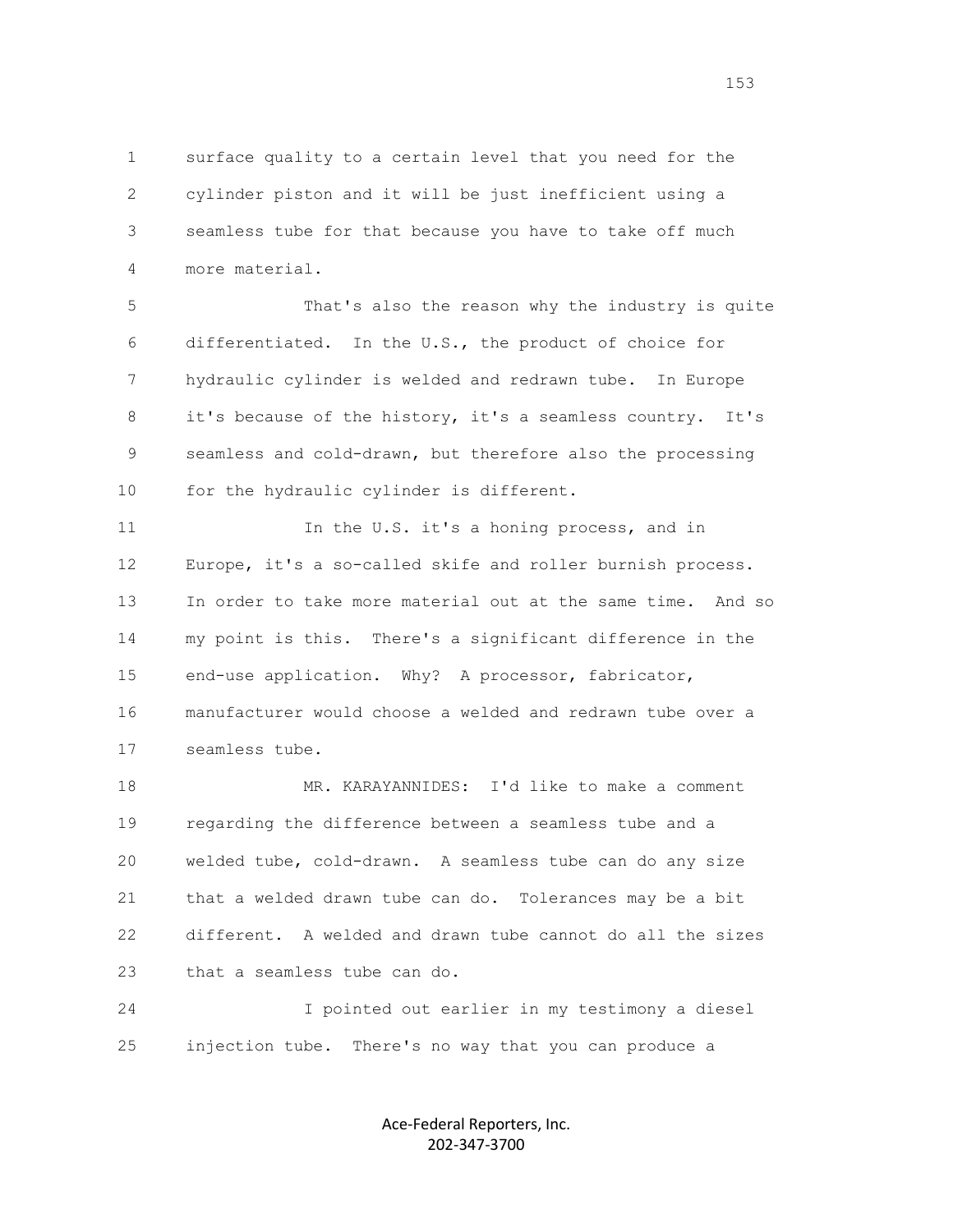1 diesel injection tube as a welded drawn tube. It has to be 2 produced seamless. Because of the tolerances, the seamless 3 tube has the ability to create very heavy-walled thicknesses 4 with small diameter roundness. This is something that the 5 DOM welded drawn tube, the technology's not there for them 6 to do it yet. 7 MS. MARTINEZ: Thank you. That concludes my 8 questions for now. 9 MR. ANDERSON: Thank you, Ms. Martinez. Mr. 10 Soiset? 11 MR. SOISET: Thank you. And I also want to 12 thank all of you for being in attendance today. Your help 13 is always extremely useful in our investigations and we just 14 thank you for your time and energy. 15 I think some of my questions might be directed 16 more at counsel today, than some of the witnesses. Starting 17 out, negligibility. I'm not hearing any parties here 18 contesting negligible imports, so I just wonder from 19 counsel, if you could each confirm, is this an issue that 20 you plan to contest? Or do you concede that imports are 21 above negligible levels? 22 MR. SCHAEFER: We're sort of putting a pin in 23 negligibility, because we're not convinced that, as we've 24 discussed, given the various sorts of fluid concerns 25 floating around about what's in different tariff provisions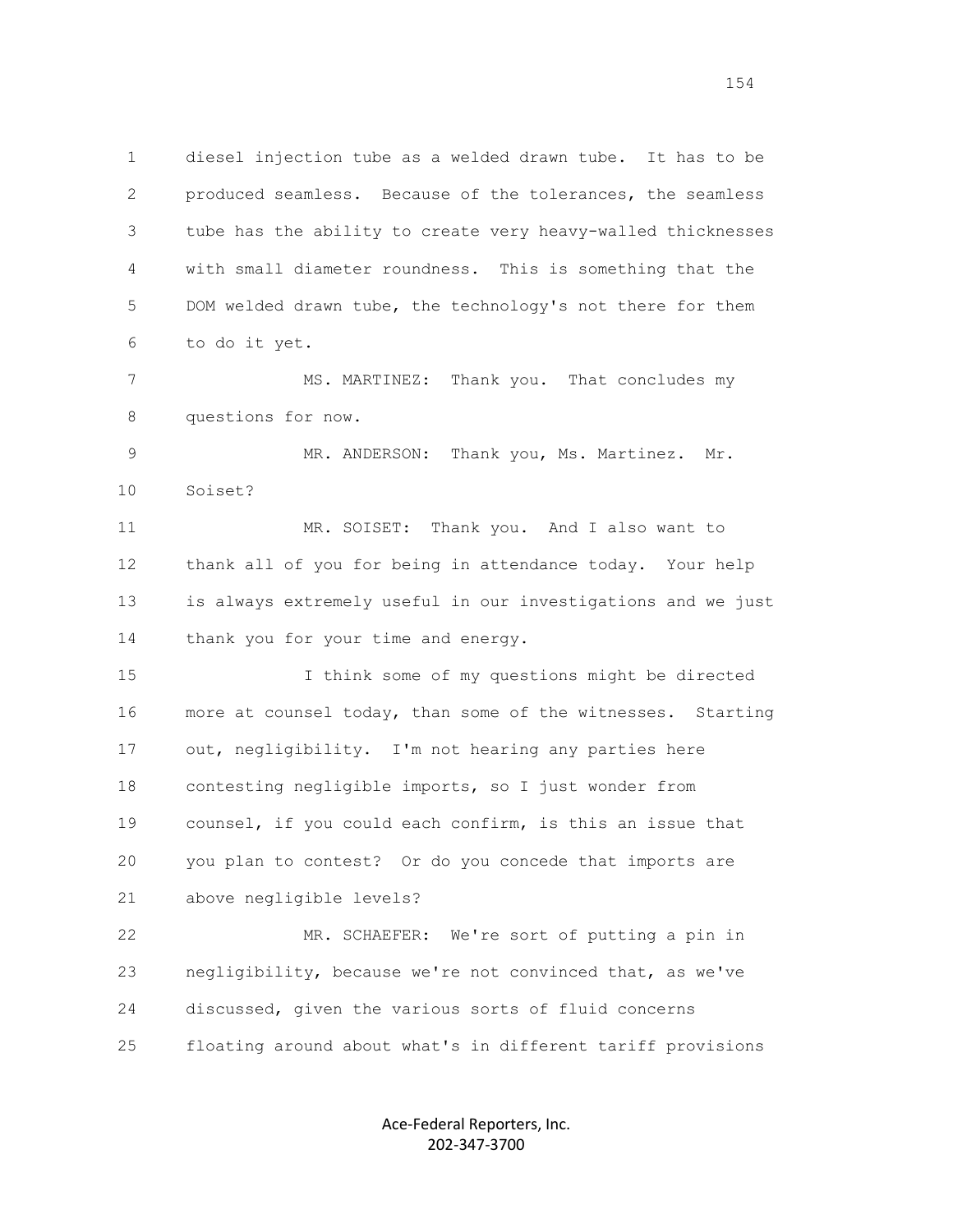1 and what's not. We're not convinced that the record is 2 perfectly accurate as to import volumes yet. 3 Italy -- if you accept the volumes that are in 4 the petition, certainly the material from Italy is above the 5 threshold for negligibility, but to the extent that those 6 end up being wrong or different, and morphing over time, we 7 reserve the right to make an argument about that, based on 8 whatever the math shows when we get that far. 9 MR. SOISET: All right. Anybody else? 10 MS. MENDOZA: We do not intend to make any 11 arguments with respect to negligibility. 12 MR. HORGAN: That's true also for the Germans. 13 MR. PERRY: True for us, too. 14 MR. MORGAN: Also for us. 15 MR. SOISET: Okay. I think that's everybody. 16 Thank you. Now, I'm trying to wrap my head around some of 17 the arguments we've got here. It seems like, between the 18 different parties and different firms, we have some groups 19 arguing for different domestic like products, some arguing 20 for attenuated competition. And so I just wanted to be 21 clear. 22 For the parties arguing for distinct domestic 23 like products, that maybe in your post-conference briefs you 24 address our six-factor analysis on this, really specifying 25 within that context why you think the product you are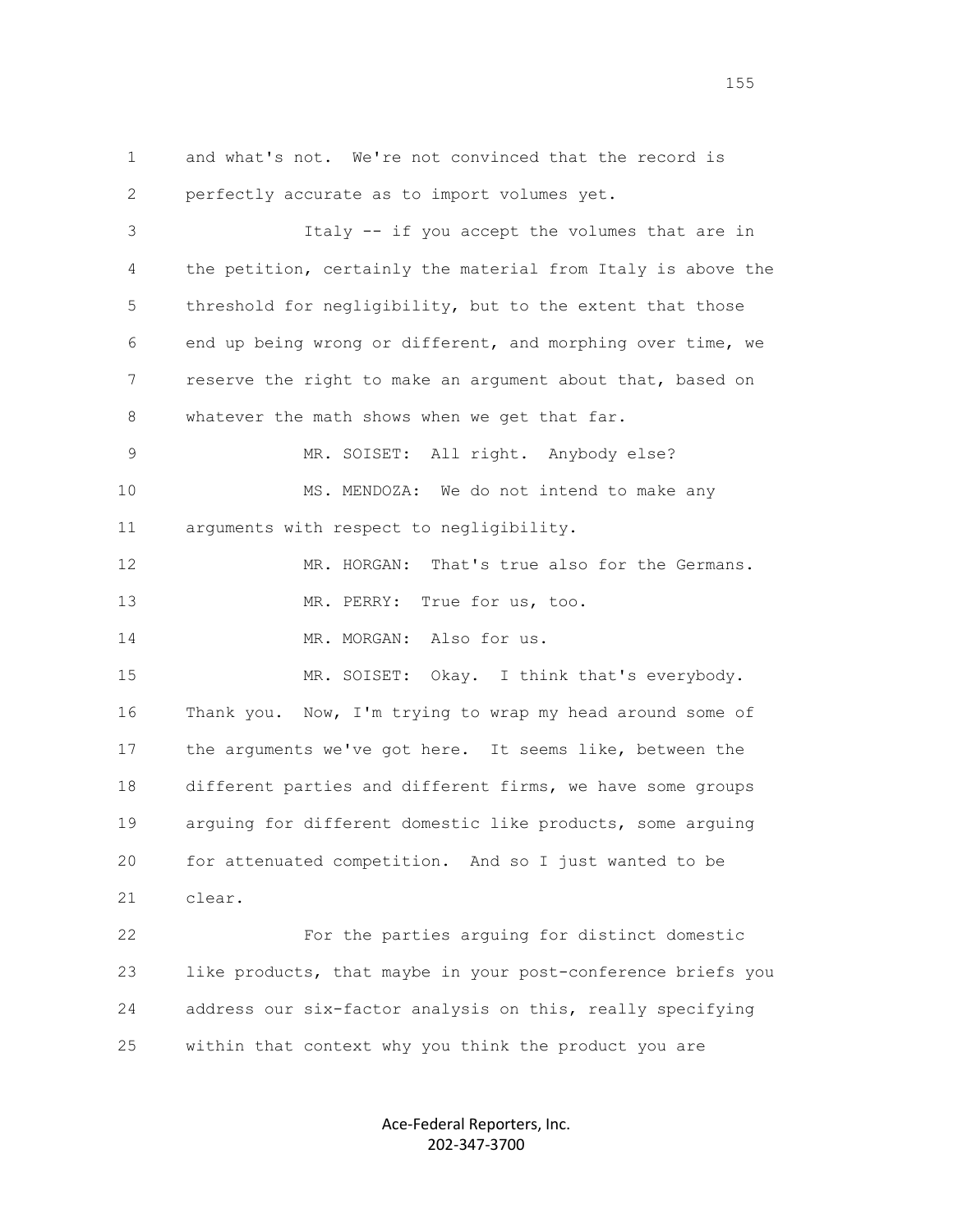1 arguing for is a distinct domestic like product, as well as 2 identifying a domestically produced equivalent to that. And 3 also to the degree you can talk about if it comes in 4 different HTS numbers or anything else regarding imports of 5 that product.

 6 And that also goes -- I'm not really clear about 7 this discussion of seamless versus welded. It's not clear 8 to me. Are we arguing that these are different domestic 9 like products? Or simply these products compete 10 differently? And there's attenuated competition between 11 them. And to a degree that you believe any imports from 12 subject countries specialize in one or the other and 13 therefore have attenuated competition with domestic like 14 product, if they focus on one or the other, if you could 15 specify that as well. And if anybody has something to say 16 on that now, I'm happy to hear.

17 MS. MENDOZA: My understanding is that, and I 18 can be corrected by co-counsel, is that the only like 19 product argument being made here is with respect to this 20 hydraulic pressure tubing, which we're saying, is this 21 separate like product when we walk through the physical 22 characteristics, the production facility, the end-users, 23 customer perceptions, and price, which were your factors. 24 And we'll do it in greater detail in our brief.

25 MR. SOISET: And identify domestic equivalent.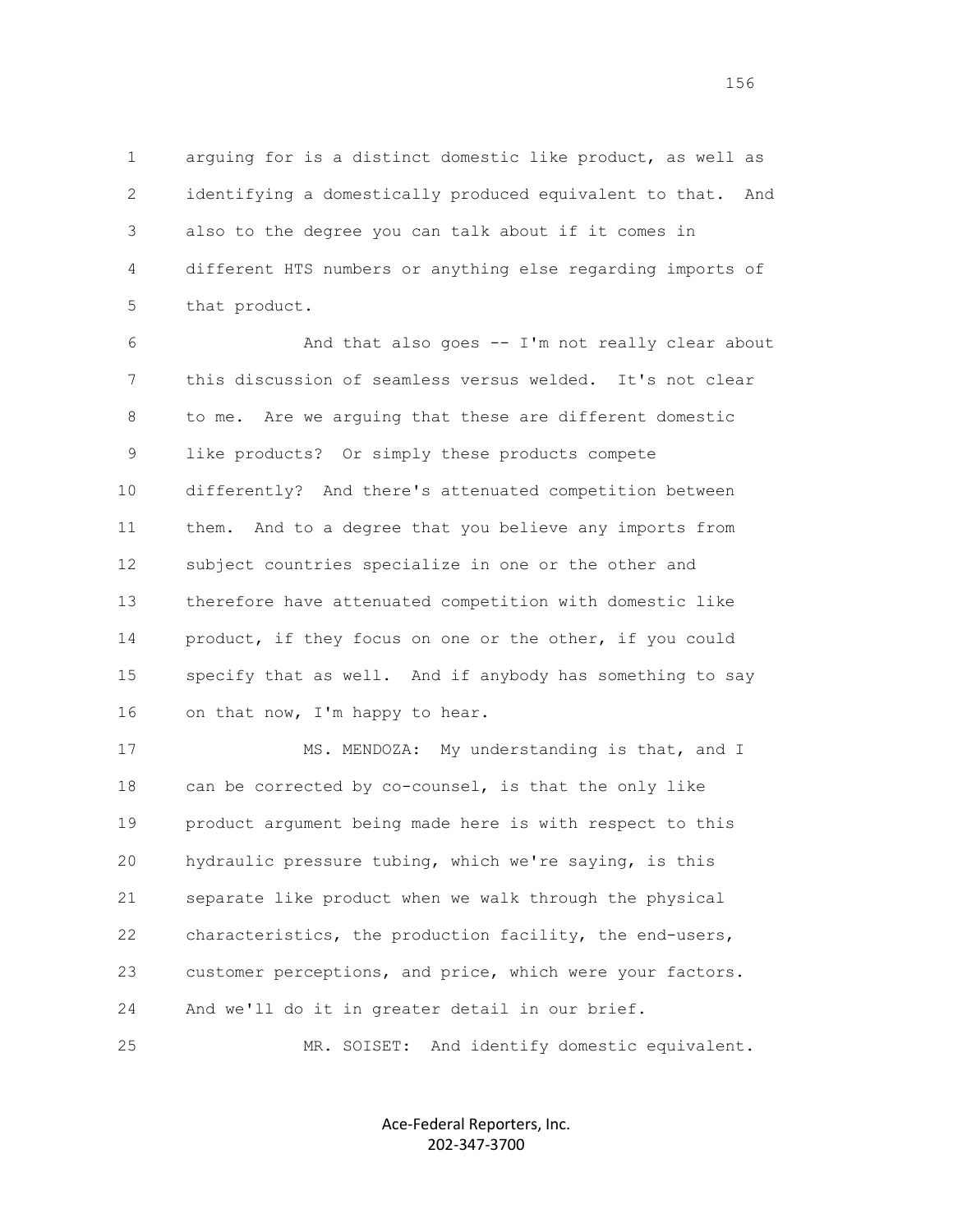1 MS. MENDOZA: Yes. I think that -- 2 MR. PLANERT: Well, for a starting point, I 3 think that there is some domestic production of this actual 4 product. I think, as James testified, it's limited and it's 5 only one U.S. producer that we know of. To the extent that 6 the domestic like product included anything beyond that, 7 we'll look at that and do that in the post-hearing. 8 MR. BALL: Not a legal topic here, but only one 9 for clarifications. One of our larger uses of seamless 10 material is exactly for the application that you're 11 mentioned, which is airbag tubing, and it's much less 12 related to the sizing operations and the mechanical 13 properties as it is due to the work that takes place after 14 the tube is been made, which is a quench and temper 15 operation. And that quenching and tempering is an absolute 16 requirement of Nitzer. 17 Most of the reason, if you follow the Takata 18 airbag recall, this particular topic is extremely important 19 to us, and we cannot procure those material in the United 20 States. Our customers have visited many of the producers 21 here. None of them have been willing to make the 22 investment, so if this petition moves forward, then this is 23 a complete block to this very specific application. 24 MR. SOISET: Thank you. Yeah, it seems like

> Ace-Federal Reporters, Inc. 202-347-3700

25 this is a theme emerging from several groups that you make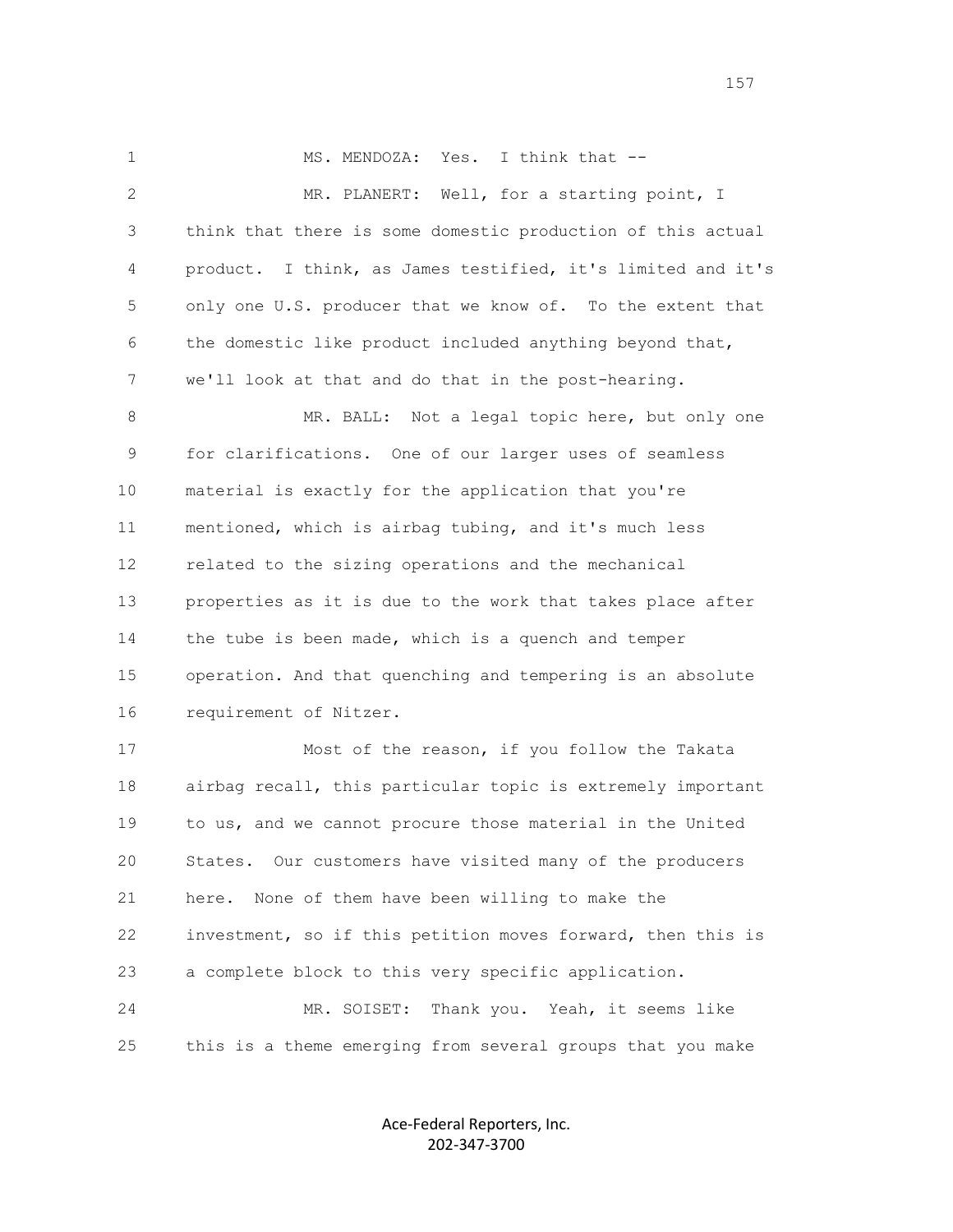1 very specialized products that you believe the domestic 2 industry does not/cannot make. And so I'm wondering if, 3 here, or if you think this is proprietary, this can be a 4 follow-up in post-conference briefs, what is distinct about 5 these products that differentiates them from the 6 domestically produced products?

 7 And I know that might be a little bit different 8 for each of you, and probably gets into some proprietary 9 information, but the more we have on that, it would be 10 helpful. And also a clarification is that domestic 11 producers generally don't want to produce this, or they 12 cannot produce this.

 13 MR. PERRY: One of the points I was listening 14 this morning was at least these guys know specifically, in 15 detail, what the end use is, and therefore has to tailor 16 their product to meet the end use in the automotive 17 industry. They said, in some cases, "We don't even know 18 what the end use is."

 19 MR. TILLY: I would like to skip in here. And 20 that is exactly the case as we pointed out in our 21 presentation. 97% of our products are clearly for the 22 automotive industry. We know every customer. We know every 23 end-use application, and we even know our customers and 24 final customer, to some degree, even all the way into what 25 vehicle this part, at the end of the day, will be built in.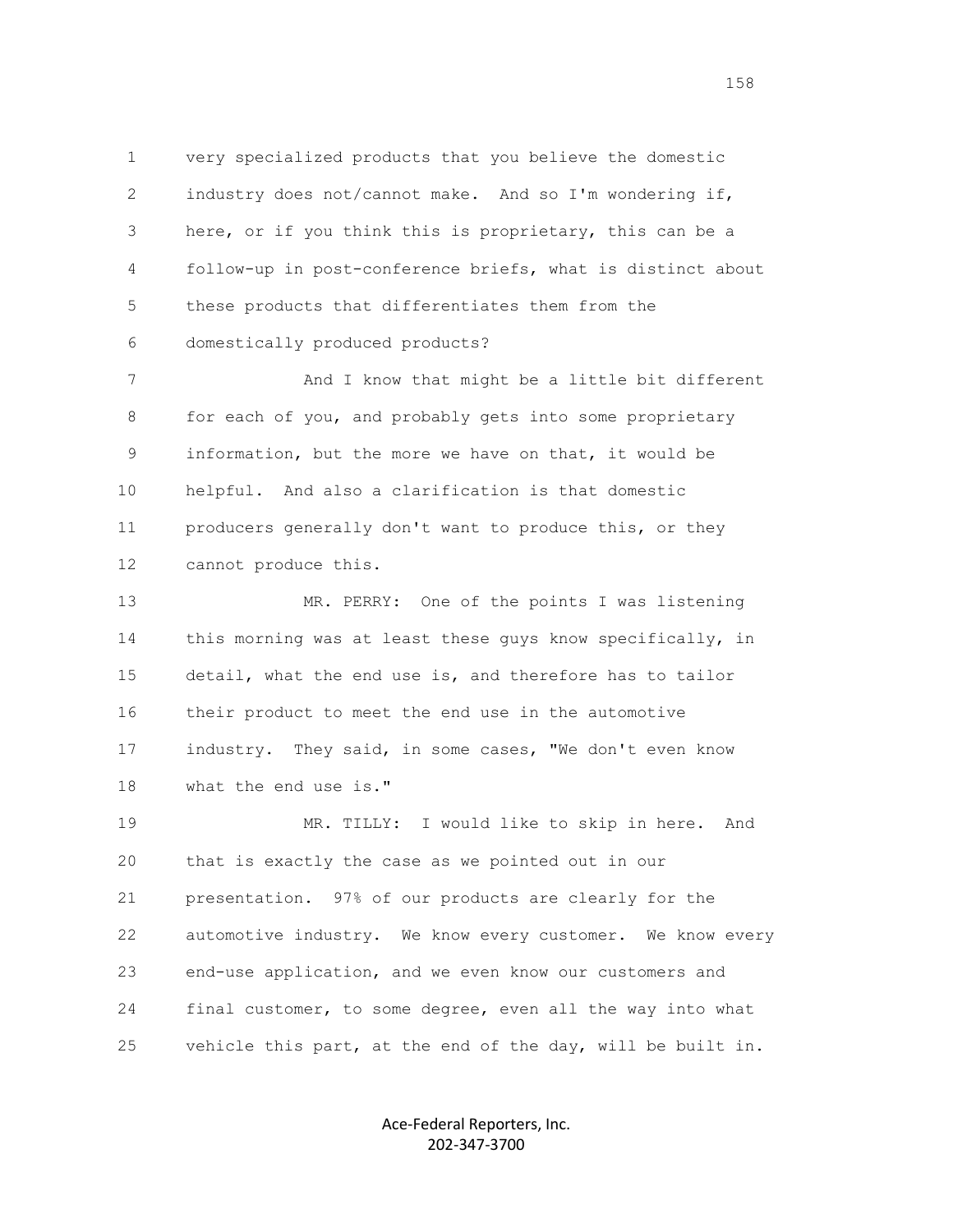1 MR. BALL: Only to explain a little bit further 2 that I can't answer whether they can't produce, because none 3 of the petitioners who've knocked on our door, even though 4 they know that we are large consumers, and many of them have 5 sold to us in the past, so I quess I don't really understand 6 facing such hardship as to why they wouldn't be calling on 7 us to try to do it.

8 **8** Certainly on some of the sizes, they can, as you 9 heard earlier today that one of the petitioners openly 10 admitted that they have to import the material in order to 11 do the very low value-add drawing operation. So the 12 specialty in that case is in the pre-material.

 13 One of the petitioners here today has been sent 14 inquiries to us for some of our higher value-add, much 15 higher volume business that we thought would suit the U.S. 16 producers, and they had to acquire that material from 17 overseas from the same source that we currently use today 18 for our pre-material, and therefore, of course, there's a 19 financial disadvantage. Therefore, they were not 20 competitive in doing that.

 21 So, it's not that we don't try. We try all the 22 time, it's just simply there is this huge gap in the market 23 that's not being fulfilled by the domestic producers. 24 MR. SOISET: Thank you. And moving on to

25 domestic industry, I believe that Ms. Ellis, Mr. Ball, that

Ace-Federal Reporters, Inc. 202-347-3700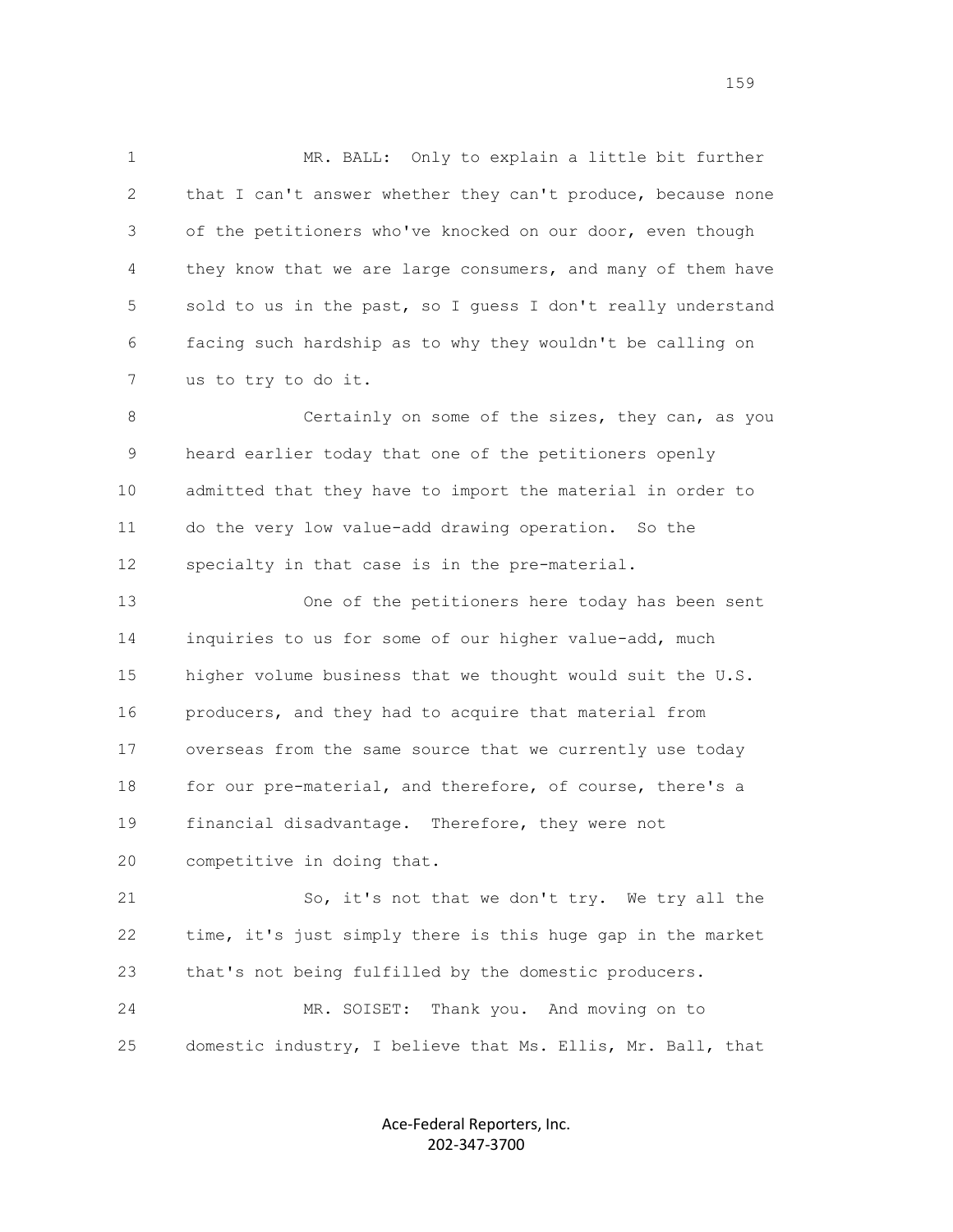1 it seems like you're arguing that your manufacturing 2 operations in the United States make you a part of this U.S. 3 industry, and I know Ms. Martinez is also speaking with you 4 about giving us more details about those operations.

 5 I would encourage you to really just -- whatever 6 manufacturing operations are in the U.S. cutting whatever 7 else, that you do give us information about that. And are 8 sufficient production-related activities framework, Mr. 9 Perry.

10 But that the more you can provide on that, would 11 be the better for us in my view so that we can have an 12 understanding of the scope of the work that you're doing 13 here. The value it adds, the expertise, and capital 14 investments involved in that. I think it would help us for 15 our analysis to figure out, what are the boundaries? 16 Because I think we don't necessarily know if

 17 cutting is the line between, you know, a distinct industry 18 and something else. So I think the more we have about what 19 you're doing, it would help us. I think that's all for me 20 at this time.

 21 MR. ANDERSON: Thank you, Mr. Soiset. Ms. 22 Gamache? 23 MS. GAMACHE: I would like to join my colleagues 24 in thanking you for coming today. Your information, your

25 testimonies have been very helpful. I think my remaining

Ace-Federal Reporters, Inc. 202-347-3700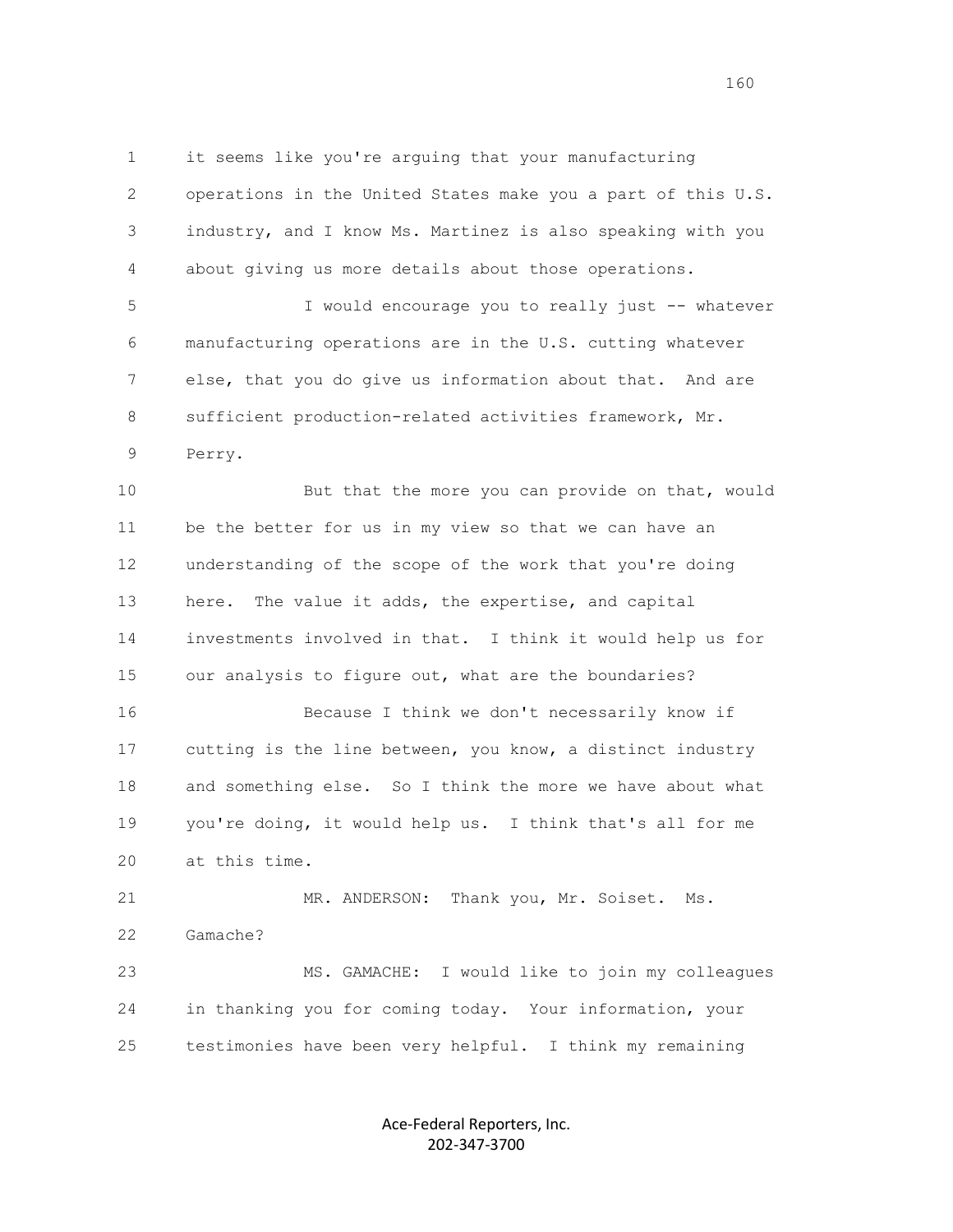1 questions are mostly going to go after the purchasers' 2 perspectives and the different sort of characteristics that 3 they consider when making their purchasing decisions. 4 So Mr. Perry had spoken earlier about very short 5 lead times. Could you clarify the order day of, is that

 6 from the importers? Imported to their customer, there's 7 like a day turnaround?

8 MR. ELLIS: I can speak to that some. Again, 9 Andrew has also -- we're automotive suppliers. So every 10 single long-length tube that we buy is for a specific 11 application, and we work on a contractual basis. So once we 12 work through the PPAP process to determine the material 13 spec, the grade, everything about it, what mill it's coming 14 from, we're locked into that for the life of the part.

 15 So it's not like quarter to quarter or year to 16 year, we can change raw material suppliers. We're locked 17 into that supplier for the life of the part unless we get 18 preapproval from our customer all the way down to the 19 vehicle that it goes on.

 20 So with that, we operate typically under 21 scheduling agreements. So we may get maybe four weeks of 22 fabrication or two weeks of fabrication, a few weeks of 23 material authorization and some forecast, usually not quite 24 enough.

25 From that though, those numbers fluctuate

Ace-Federal Reporters, Inc. 202-347-3700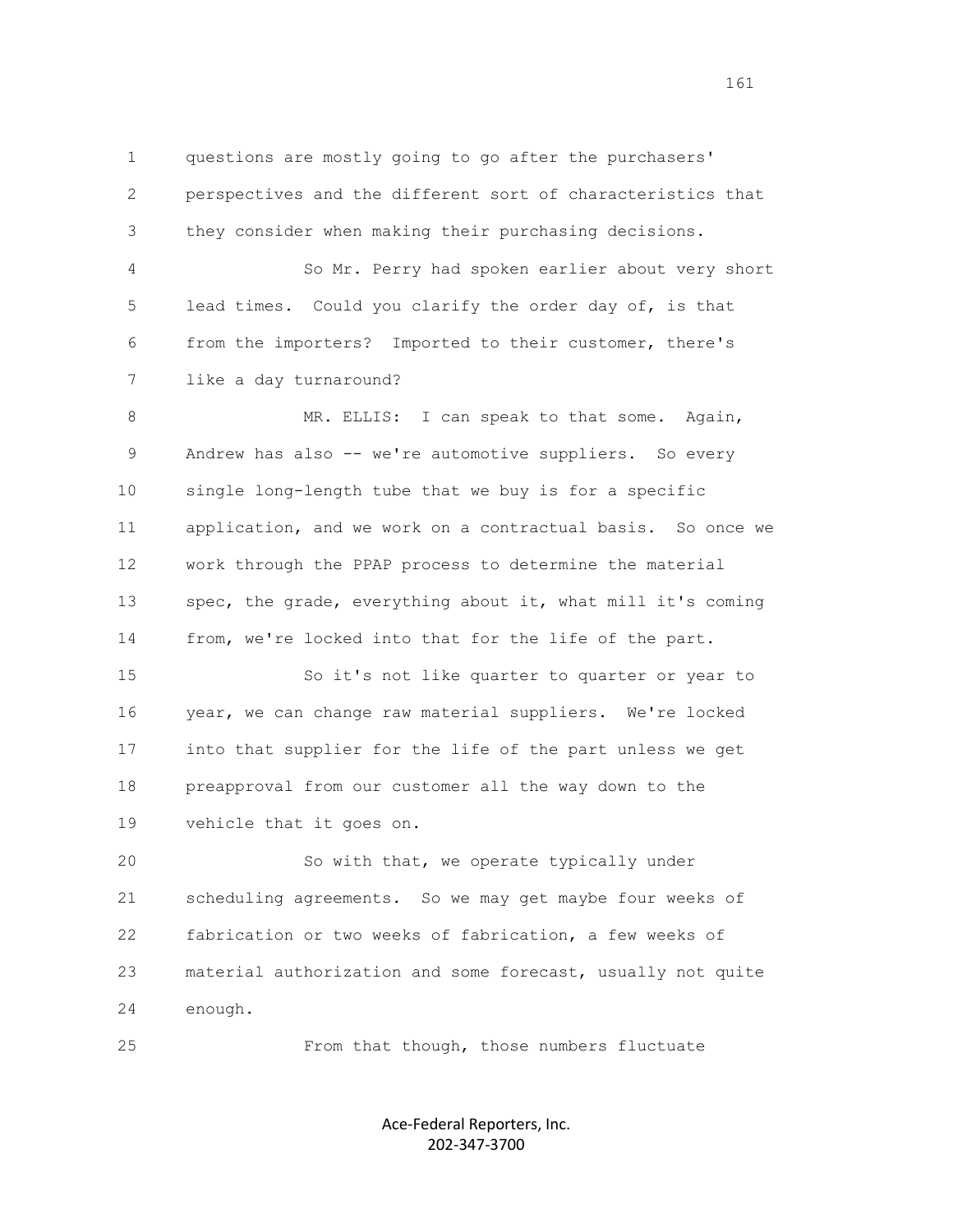1 several times a week. I may owe 10,000 pieces today for a 2 truck that's picking up tomorrow, and tomorrow morning they 3 may change that and say, "I need 20,000 components to go on 4 that truck," so we have to plan on materials, usually at 5 least thirty days ahead to have enough there for the 6 flexibility and to offer that service to the customer 7 because their numbers change with the automotive companies.

 8 There's not much lag in the supply line between 9 us, our customers, their customers, or if it's direct to 10 automotive. So most of them are going into, at least my 11 components go into companies that are making various 12 bushings, the rubber to metal bonding and we've got coatings 13 and things in between there. But anytime we miss -- if we 14 miss a delivery, we quickly would shut an automotive line 15 down very quickly. And that's what we're concerned about 16 here today.

 17 MR. BALL: Just to point out the significance of 18 that is that during the tornado, one thing that perhaps 19 remained or was salvageable was the pre-material, and it was 20 extremely important to our customers that the pre-material 21 be moved so Tube Fabrication actually supported us during 22 that time to take some of the cutting business.

 23 But the requirement was that they used all 24 supply chains. So we remained in charge of the supply 25 chains, and then of course the customers came down, they

> Ace-Federal Reporters, Inc. 202-347-3700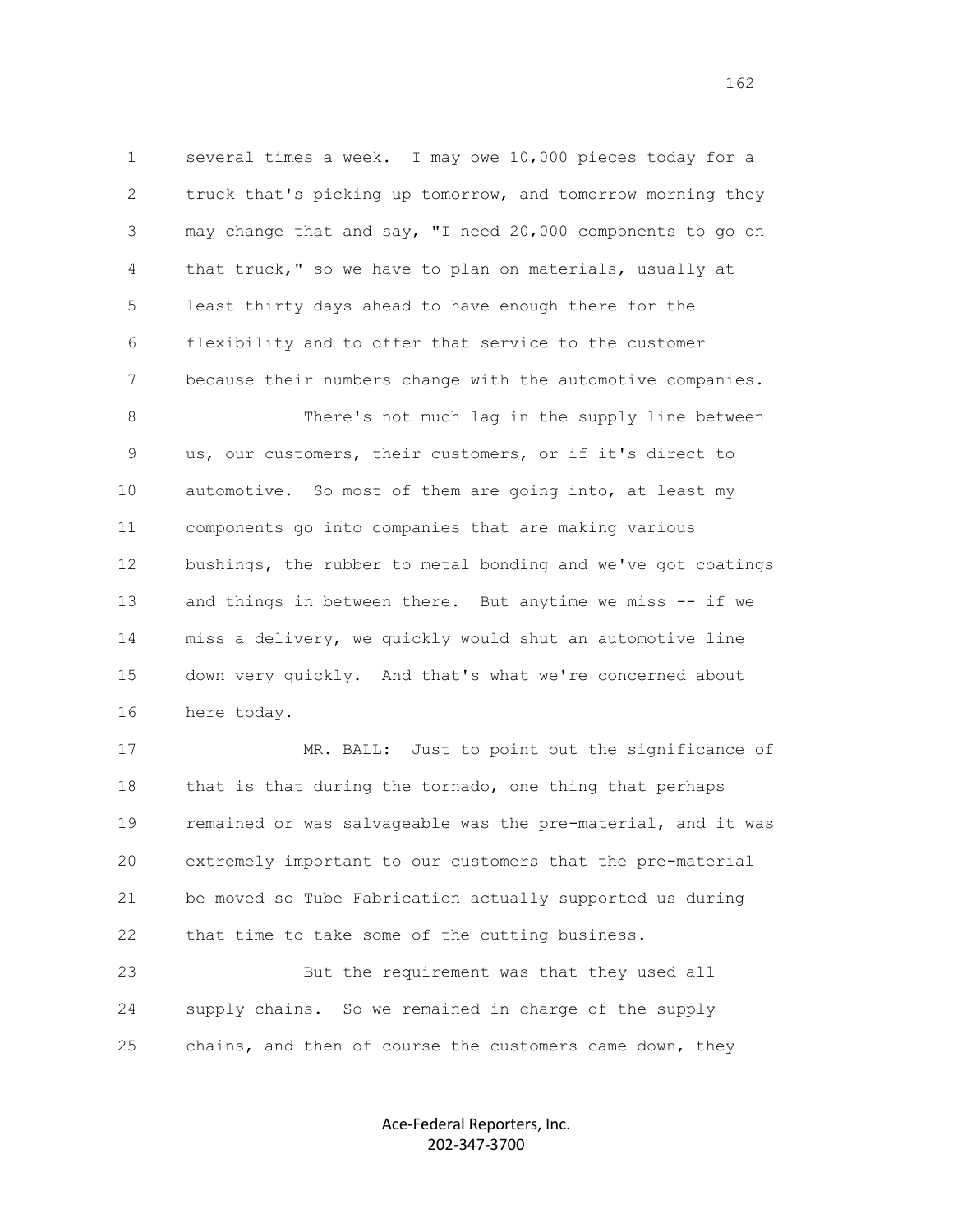1 were on site to Tube Fabrication, doing all of this PPAP 2 approval process extremely quickly. But the one thing that 3 couldn't change was the supply base.

 4 MS. GAMACHE: Thank you. Are there other firms 5 here that work outside of the automotive industry? And if 6 so, do you have the same sort of experience with lead times? 7 Do you have a little bit more flexibility?

8 MR. SARAN: We supply to customers, many of them 9 are distributors, some of them are OEMs, and they cater 10 diverse range of industries. Automotive industry, but also 11 agriculture, also oil and gas, also mining, so first answer 12 to your question, yes.

 13 Second answer with regards to lead times, lead 14 times are important, so often a customer calls us and they 15 want their material the next day or within two days, or 16 certainly within a week, and so we have to manage our 17 inventories appropriately to meet that. That is very 18 important for them. To some extent, they are doing 19 just-in-time production.

 20 We are doing just in time to meet that. We also 21 try to anticipate demand. And for that, we purchase 22 products and have them in our inventory, such that when the 23 call comes, we have those products available. The lead 24 times that we have to work with are obviously much longer 25 because it takes three or four months' time to ship products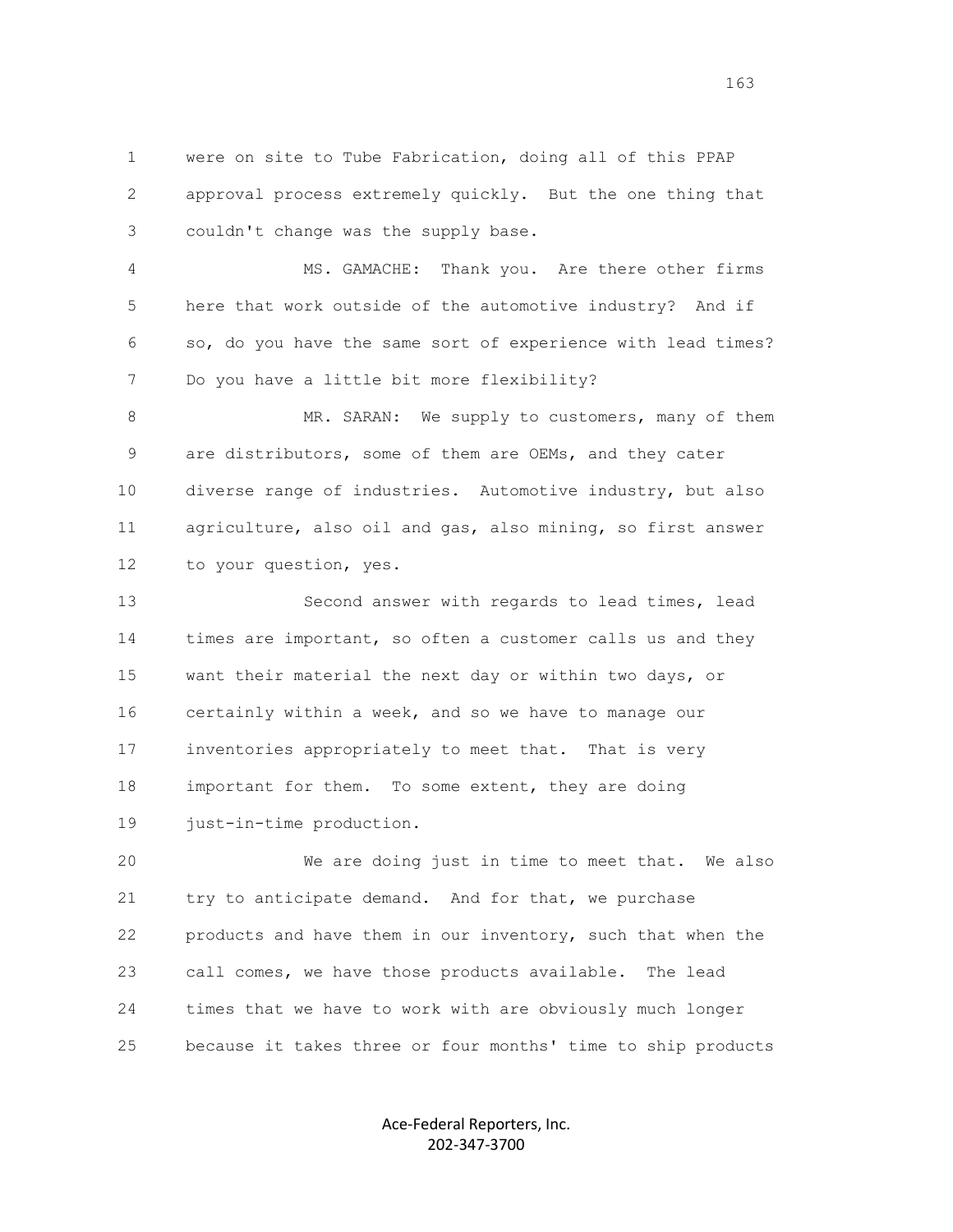1 from elsewhere. So lead times generally are very

2 important.

 3 MR. HORGAN: Excuse me. I'd like to take this 4 opportunity just to -- I'm gonna actually ask Joerg to talk 5 about this, but there was some testimony this morning that 6 seemed to indicate that you shouldn't really think about oil 7 and gas, the oil and gas demand or industry, because this 8 was not OCTG. And I think Joerg could explain a little bit 9 about why mechanical tubing is still important in the OCTG 10 industry, and how oil and gas demand affects the mechanical 11 tubing industry.

 12 MR. TILLY: As I mentioned just a few minutes 13 ago, the biggest market segment was in the cold-drawn 14 mechanical market. It's certainly the hydraulic cylinder 15 business, the second largest and probably the automotive, 16 but not much smaller is certainly a section of the oil and 17 gas industry, which is of course not a separate product, Oil 18 Country Tubular Goods.

 19 We are talking here about the oil and gas 20 accessory market, where there's a huge demand for mechanical 21 tubing, especially since 2009, 2010, with the beginning of 22 the fracking industry, where due to the specifics of the 23 fracking process, which really took off here in the U.S. 24 There's a much, much bigger demand for so-called oil-tooled 25 or oil and gas accessories, which can be drilling more

> Ace-Federal Reporters, Inc. 202-347-3700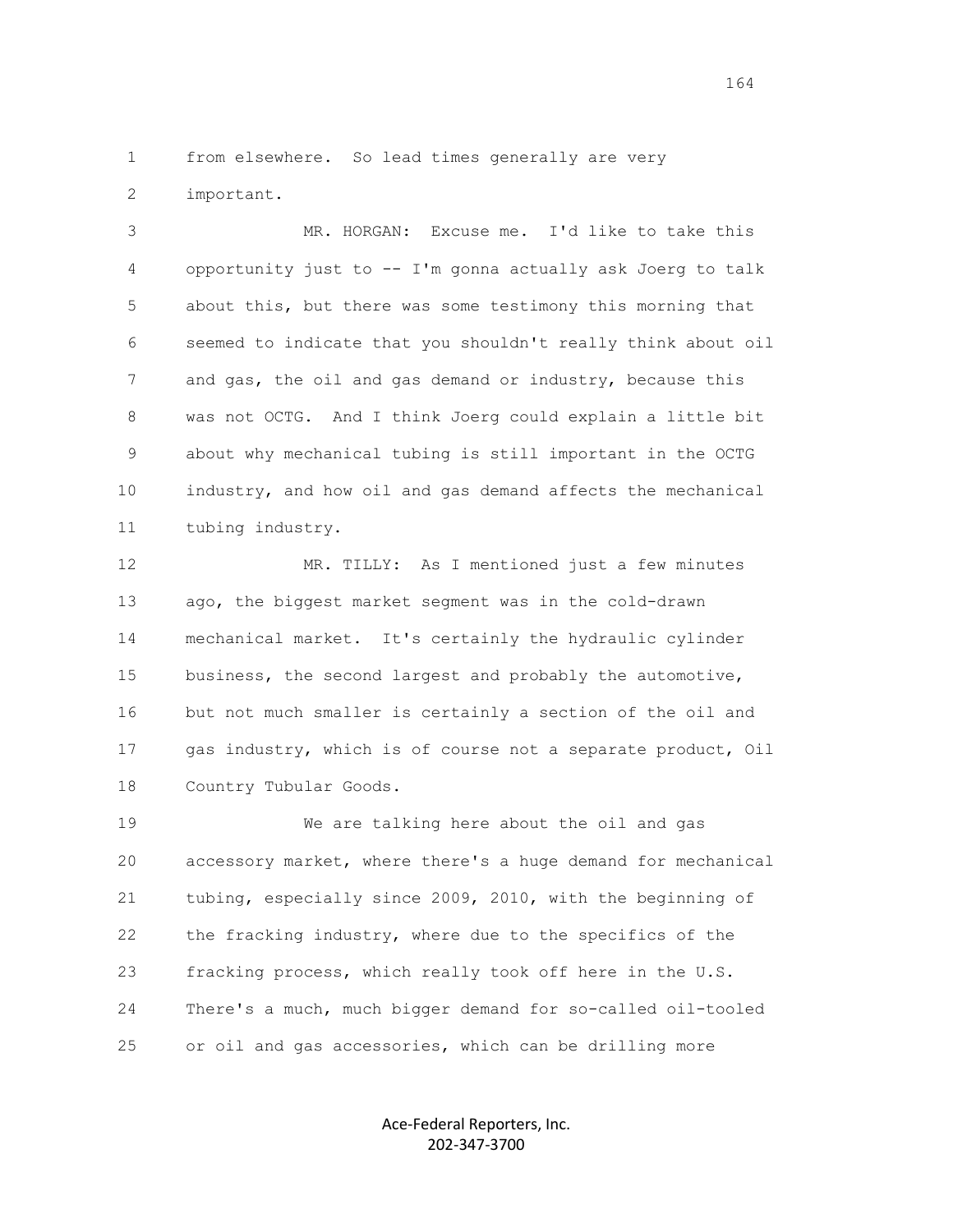1 towards -- so-called perforating guns, which are actually 2 perforating the shale formations in order to allow the 3 fracking process.

 4 And there certainly are a number of at least 5 fifty to a hundred different accessories where there's a 6 need for mechanical tubing and of that, also cold-drawn and 7 which really skyrocketed from 2010 until 2014, and then with 8 the oil drama we all experienced worldwide due to OPEC and 9 all of that with the crash of the oil products and the 10 pressure of the North American fracking industry. That 11 brought additional pressure to the mechanical tube market.

 12 MS. ELLIS: I would like to add to that. During 13 that 2010 time, I believe that was when we were here the 14 last time to be specifically excluded from the pipe case, to 15 have mechanical tubing excluded, and it was during that time 16 when that gas and oil business--I may have referred to 17 it--to the Oil Country, but it's that support business or 18 the business around that industry.

 19 And I know some of the domestic manufacturers' 20 lead times -- we were quoted at nearly a year. We tried to 21 place one order in September. We got a delivery date of the 22 next June. Automotive, you don't have that kind of time. 23 So they were extremely busy in those years after 2010, prior 24 to where things slowed down for them, apparently in 2014, 25 but products that we placed business on after that time,

> Ace-Federal Reporters, Inc. 202-347-3700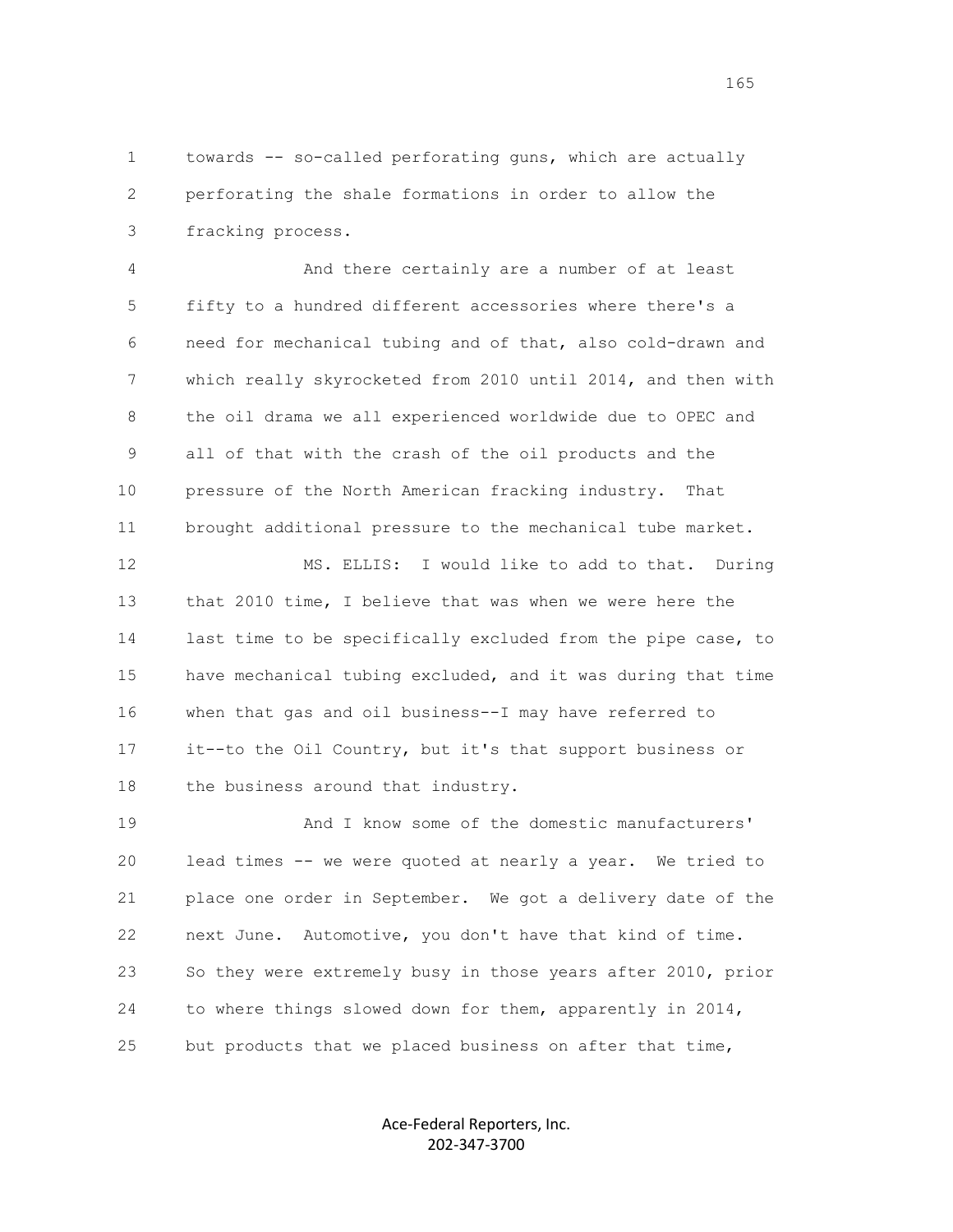1 those are long-term contracts for the life of a vehicle 2 production, and wherever those were placed, they stay there 3 through the course of the life of the vehicle, unless 4 there's a conditional allowance from automotive to make some 5 kind of a change.

 6 MR. BALL: I guess if you can picture a tube 7 that's being shoved into the ground, then picture the size 8 and the wall thickness that that material might have to be, 9 then think of the equipment that would be used to produce 10 such a tube. Now think of very light-weight vehicle 11 applications, and you can see immediately that the equipment 12 used for the production of our tubes is likely to be 13 completely different to that that's being used for the oil 14 and gas downstream applications.

 15 We heard this morning as well that further 16 investment had been made. I suspect that those investment 17 decisions were based upon a very big, booming industry at 18 that point in time. We see this across the world. People 19 live in the belief that these types of situations are going 20 to continue and so I guess it would be interesting to 21 understand what type of draw benches were being invested in 22 during this period of time, that are today sitting idle. My 23 guess would be that it's better suited to the oil and gas 24 industry.

25 MR. SARAN: The last thing that I would add over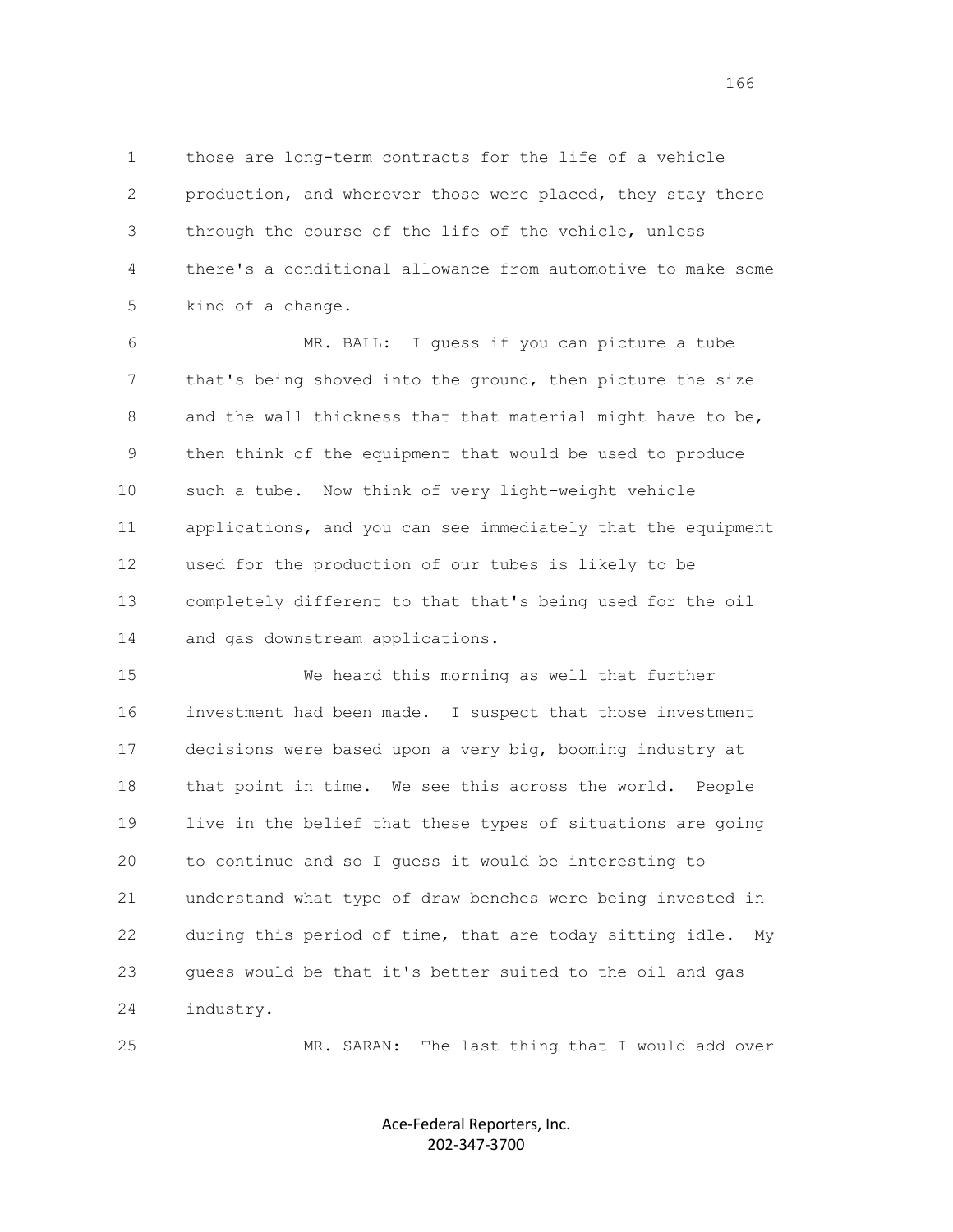1 here is that tubes are used in the energy industry. If we 2 simply look at statements that the petitioners have made 3 when explaining their results to their investors. They talk 4 about fall in their revenue, attributed to the decline in 5 the energy industry.

 6 So my point simply is, the fluctuations in 7 demand in energy affect the fortunes of those who are 8 manufacturing mechanical tubes.

9 MS. GAMACHE: Thank you very much. My last 10 question will be factors other than price that are important 11 to purchasers. I think I've heard a little bit about 12 flexibility to request smaller orders and the ability to 13 fill gaps and to have quick lead times. Are there other 14 characteristics aside from price that you've found that 15 purchasers value?

16 MR. SARAN: Yeah, the factors other than price, 17 obviously product quality -- that's a given. You know, you 18 have to be good quality. Timeliness of deliveries, that's 19 important. Lead times are very, very important. Service, 20 of course, is important. Small minimum quantities are 21 generally important. There's a big difference to saying, 22 yes, the minimum quantity you have to order for this is 23 fifty tons, or three hundred tons versus, let's say, ten 24 tons. You know.

25 We find that these are some of the key criteria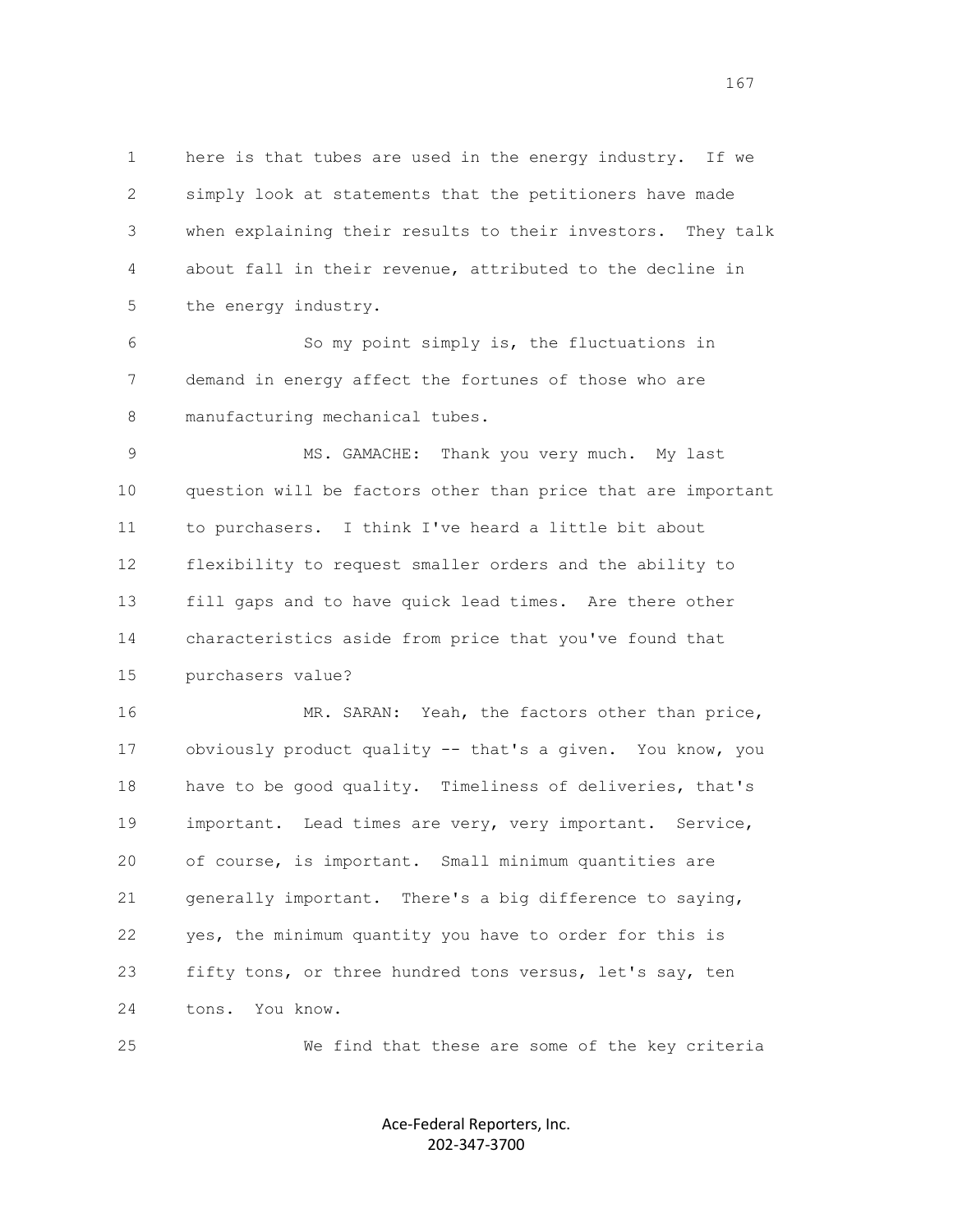1 for our customers other than price. In fact, they'll pay up 2 on price if you deliver on these other aspects.

 3 MR. MOORE: This is Bob Moore with Salzgitter 4 Mannesmann. And I'd like to just add to the comments here 5 that quality and engineering capability from both the middle 6 and the end user part rank exceptionally high on what drives 7 the purchase of material. And as we put in our 8 presentation, virtually the nearly 100 percent of what we 9 sell in this country goes to one customer for one part 10 application. We'll address that further in our post 11 hearing brief, but the key point of that is there has been 12 exhaustive engineering research done both by that customer 13 in Germany, in concert with our research and development 14 team in Germany. Price is not a driver of this issue. This 15 is 100 percent a quality and engineering specialty driver on 16 this decision.

 17 MR. BALL: This is -- sorry. This is Andrew 18 Ball from voestalpine. So just to follow on that from that, 19 we've heard today that one of the primary markets is 20 cylinder tube applications, hydraulic cylinder tube 21 applications, limited size ranges, heavy wall, large amounts 22 of tonnage driven primarily by mining, construction, 23 agriculture, all of which don't exist today certainly not at 24 the levels that they did prior to this -- the period of 25 review here.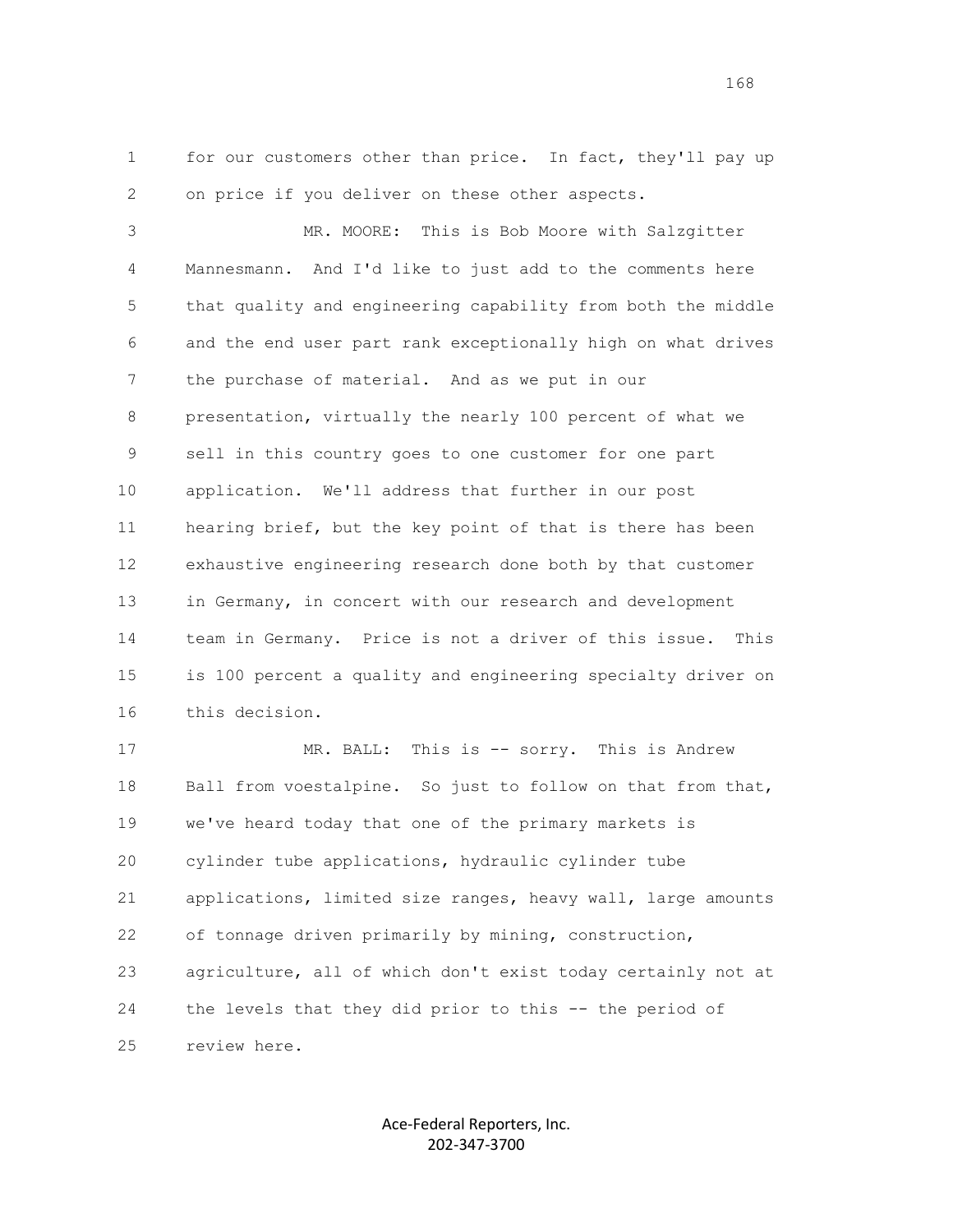1 We've also heard oil and gas, same type of 2 thing. Limited size ranges. Very large quantities, 3 extremely large quantities.

 4 Then we come to automotive. And automotive is a 5 very big user of tube, but it's extremely tailored to the 6 applications. So to give an idea of the 200 size ranges I 7 talked about today, we have probably 30 percent of that 8 volume is less than 10 tons per year. 10 tons is nothing 9 that's going to get any of these producers excited. But if 10 we don't service our customers with that, then we miss the 11 opportunities on the other items. So we have to be able to 12 procure those smaller batches.

 13 The domestic mills have a different requirement 14 that's triple what we can find overseas in terms of minimum 15 batch sizes. That's a huge factor when it comes to service 16 and being able to procure the material.

 17 So I guess I would just say that the domestic 18 producers, some of which we've purchased from, PTC for 19 example was a very large supplier to us in the early 2000s. 20 And I remember sitting in the room with Cary Hart and he 21 saying love the business, love automotive, but man, it's 22 just so complicated. All these different tube sizes. All 23 these different references. All these different small 24 production runs.

25 We also purchased from metal firm Marcegalia or

Ace-Federal Reporters, Inc. 202-347-3700

169<br>169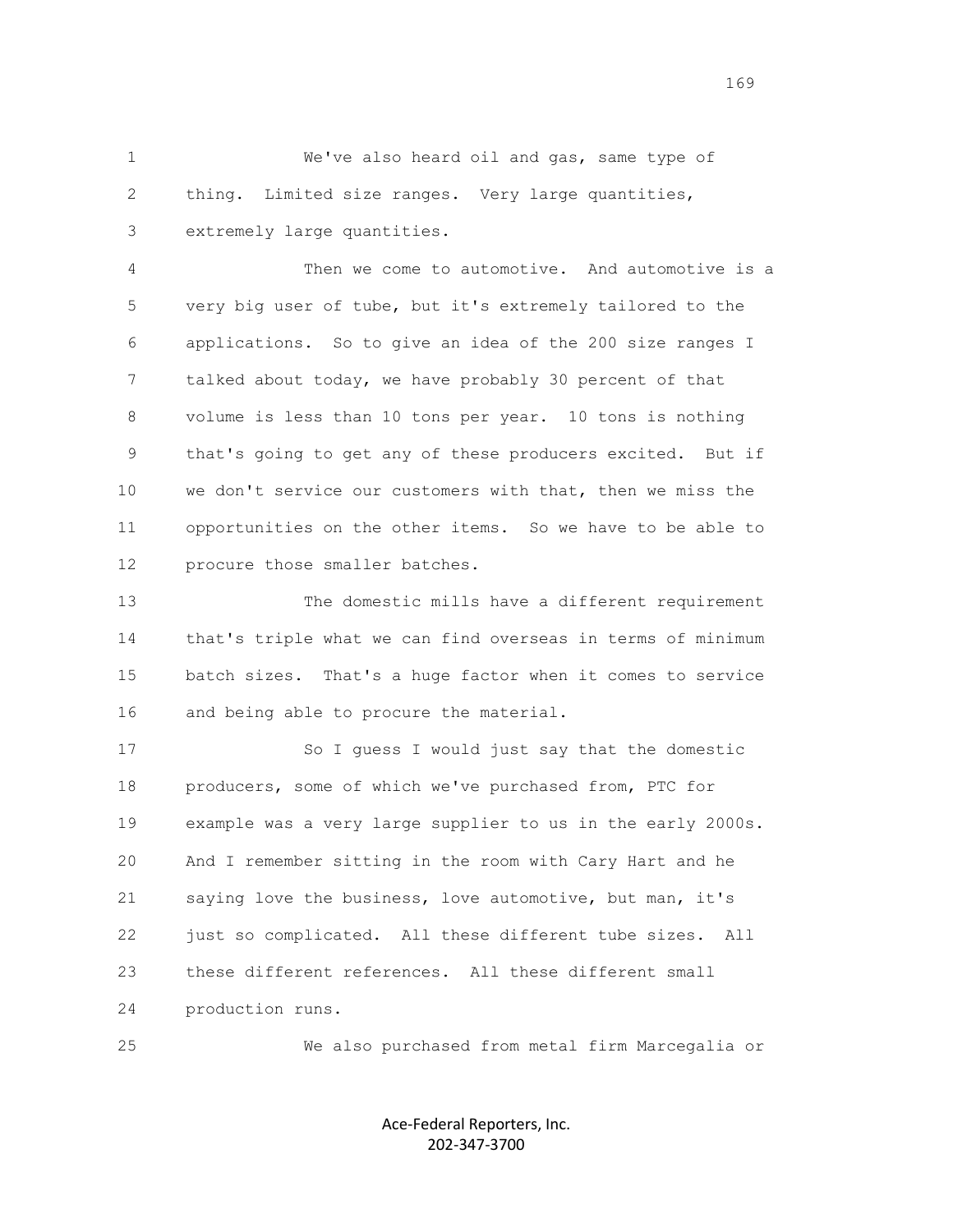1 all of the other producers as well prior to this period. 2 Exactly the same comment. The tube producers are interested 3 in large volume, easy to make products for specific 4 applications. And everything else gets pushed to the back 5 of the line until of course we face a situation like this. 6 MR. PERRY: And let me say when it gets pushed 7 to the back of the line, understand what that could mean. 8 Closure of auto production lines. That's the problem 9 because it's just in time manufacturing. If you can't get 10 the raw material, you can't produce it, the auto line 11 closes. 12 MR. TILLY: If I might get in one more time. 13 Joerg Tilly, Salzgitter Mannesmann. My colleague Bob just 14 mentioned this one specific part, which is, am I correct, 15 it's 70 percent of our overall sales here in the U.S., which 16 is a part that is not even taking a piece out of the pie. 17 It's development without naming the product, but it's purely 18 automotive. It's a development where we are replacing 19 actually different part, which has not been a tube before.

 20 And it's purely a substitution. And I just wanted to point 21 that out.

 22 MR. KARAYANIDES: James Karayannides, Karay 23 Metals. One of the things that we do as a distributor is 24 that we cover the shortfalls in deliveries of the domestic 25 mills. And many a time, we have brought product to the

> Ace-Federal Reporters, Inc. 202-347-3700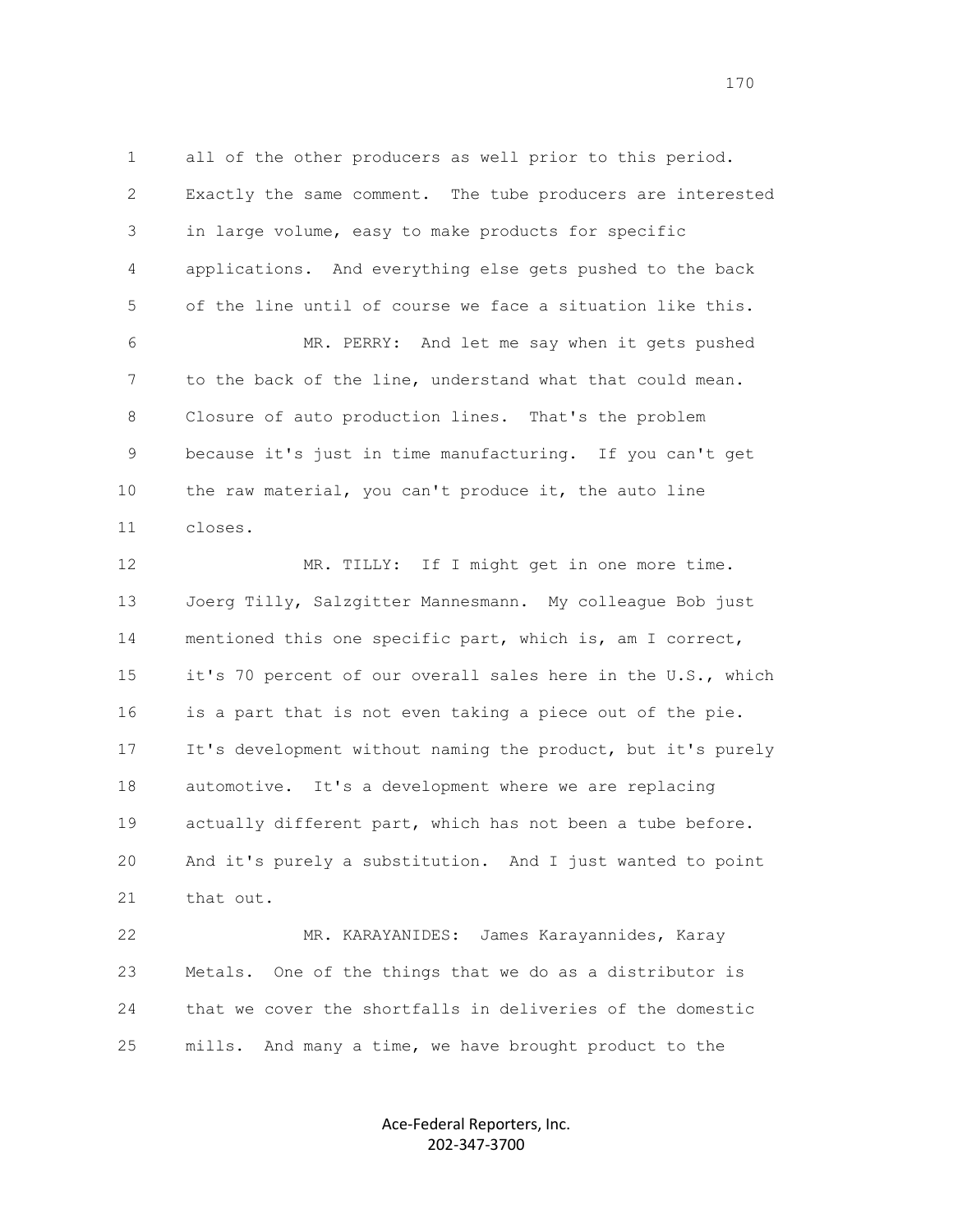1 market when domestic mills were delayed in their production. 2 MR. SARAN: This is Sid Saran from Salem Steel. 3 The last point that I would add with regards to this up 4 factors other than price. I made this point in my 5 statement, but consistency is very important. So saying 6 something like, well, three years ago, we didn't love you, 7 but we love you today, that doesn't quite work. And 8 customers reward loyalty. Customers reward consistency, 9 regardless of what's happening in other end markets. 10 And so, you know, we have some business today 11 because when times were rough in other end markets, we were 12 still servicing our customer. Consistency matters. 13 MS GAMACHE: Thank you. And I'll make one 14 request that I made of petitioners earlier today. If you 15 could either here or in your post conference brief try to 16 provide an estimate of the share of market that's devoted to 17 auto versus agriculture versus oil and gas, or the other 18 sectors involved, that would be really helpful. 19 MR. MORGAN: This is Frank Morgan. Just a quick 20 clarification on that. I suppose you want that for 2014, 21 2015, and 2016? Because the idea being, well, if you show 22 what it is now, it doesn't show what it was in 2014. And 23 that's kind of -- 24 MS GAMACHE: If possible, that would be great. 25 MR. MORGAN: Okay. Great, thank you.

> Ace-Federal Reporters, Inc. 202-347-3700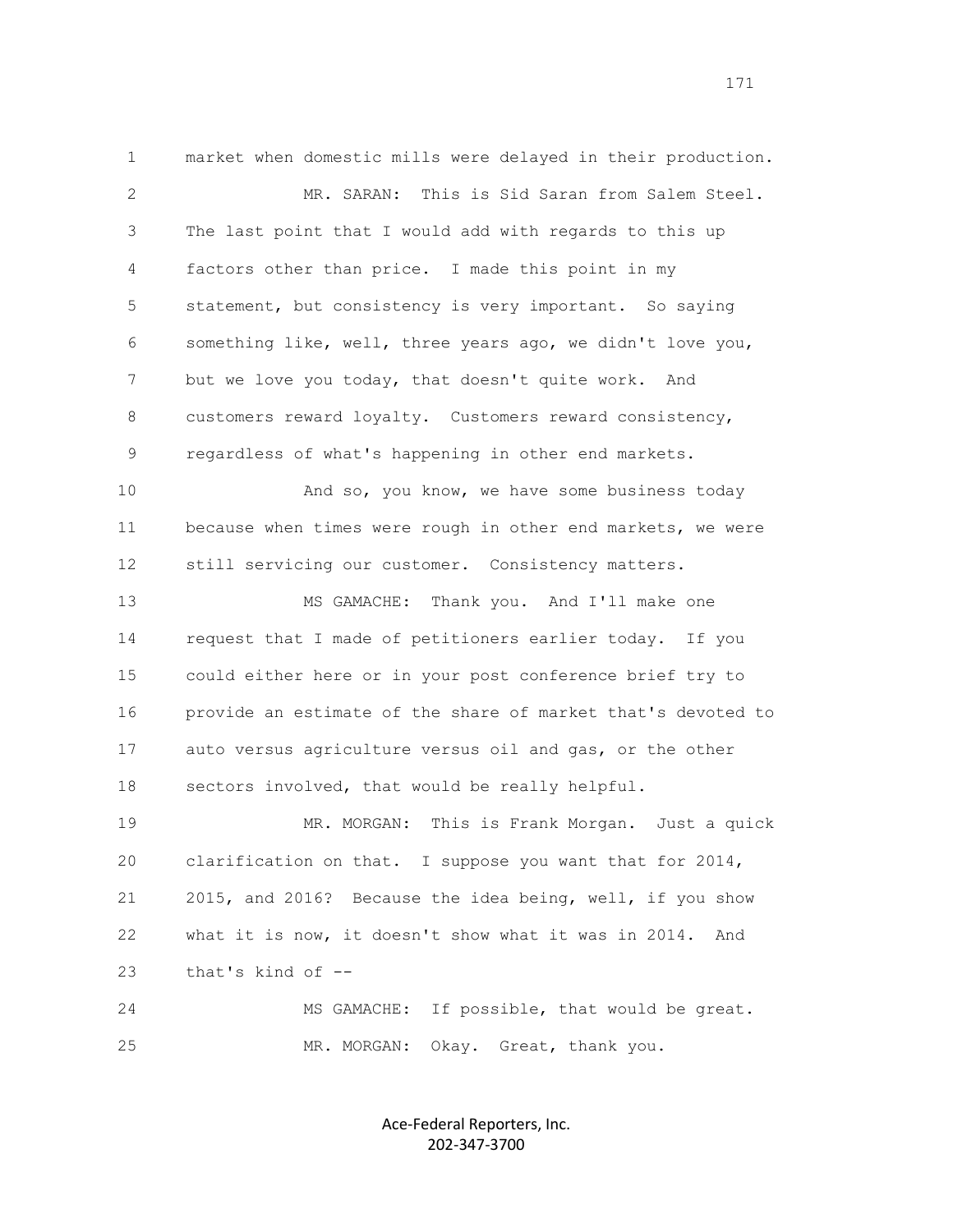1 MS GAMACHE: And that concludes my questions. 2 Thank you. 3 MR. ANDERSON: Okay, thank you, Ms. Taylor, your 4 turn. 5 MS. TAYLOR: Karen Taylor, Office of Industries. 6 I would like to thank all of the witnesses for their 7 testimony today. It's been extremely helpful. 8 I'd like to direct this question to Mr. 9 Schaefer. You referred to I think it was 2 HTS codes under 10 which cold-drawn mechanical tubing can enter the United 11 States, but those codes also include other materials and 12 therefore at least with the petitioner's use of official 13 stats, they did not include any material coming to the 14 United States covered by those two codes. 15 If I understand your argument, you're saying 16 that if we do that, if we use official statistics but not 17 include those two codes, we may be omitting significant 18 substantial amounts of cold-drawn mechanical tubing 19 especially from Canada and Mexico. Am I understanding you 20 correctly? 21 MR. SCHAEFER: That's right, Ms. Taylor. 22 MS. TAYLOR: Okay. Thank you. I'd like to 23 direct my next question to witnesses with Mannesmann. In 24 your discussion of material coming in under HTS code 25 7306-55030, which you said includes as you term it, cold

> Ace-Federal Reporters, Inc. 202-347-3700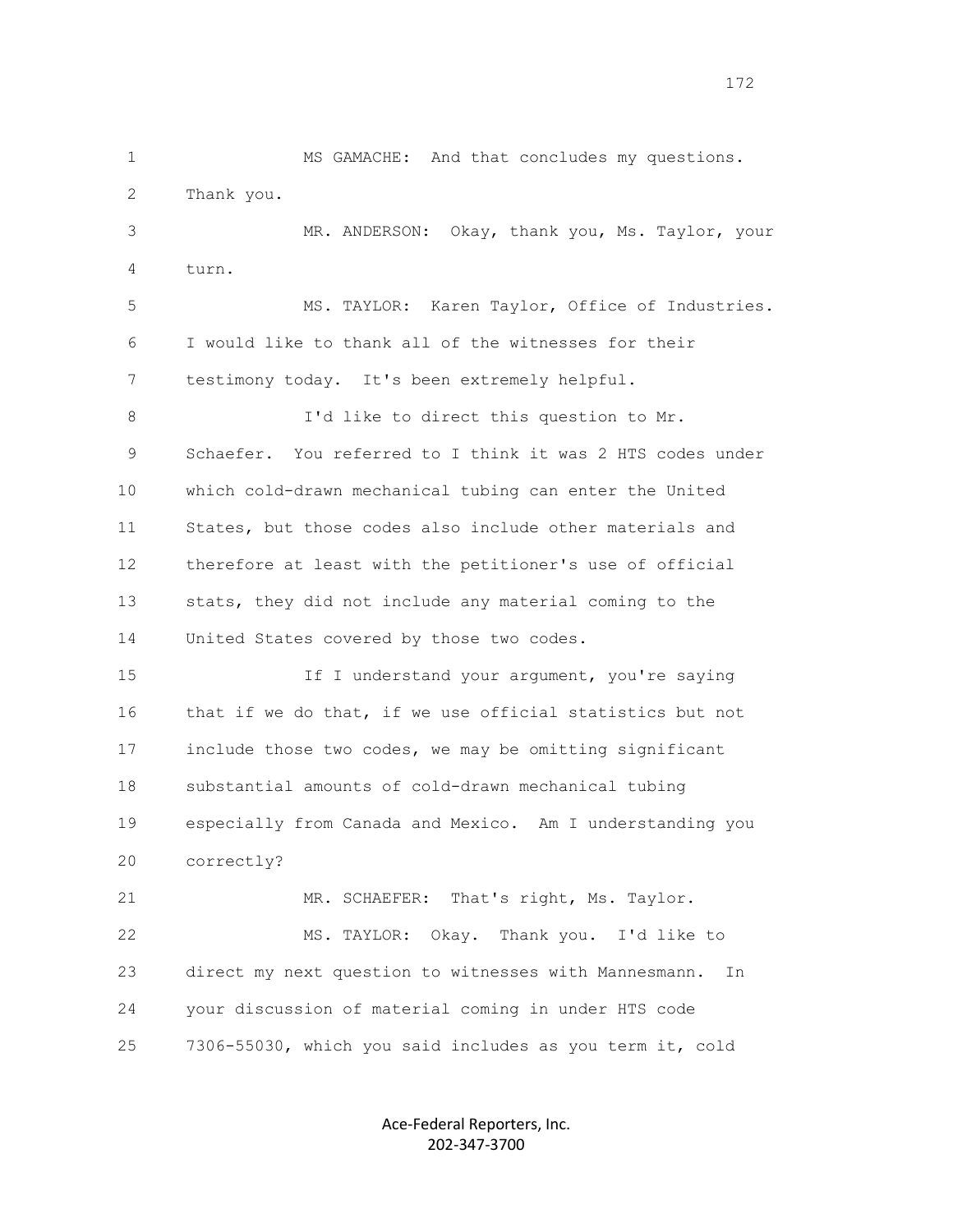1 sized tubes, which are -- should not be considered part of 2 or are not considered part of the scope --product scope of 3 these investigations; is that correct? 4 MR. HORGAN: That's correct. 5 MS. TAYLOR: You said it may also include 6 material that is covered under the product scope of these 7 investigations; is that correct? 8 MR. HORGAN: That's also correct. 9 MS. TAYLOR: All right. In your post conference 10 brief, could you touch on that? What production processes 11 would be considered part of the scope and which would not be 12 just concerning this particular HTS code? 13 MR. HORGAN: Yes we can do that, but the 14 important distinction here is there's no cold-drawing 15 process for the product. 16 MS. TAYLOR: That's understood. 17 MR. HORGAN: So we'll discuss it further. 18 MS. TAYLOR: All right, thank you. And that's 19 all the questions that I have. 20 MR. ANDERSON: Okay, thank you, Ms. Taylor. I'm 21 going to look at my colleagues to see if they have any 22 follow up questions. Okay, great. 23 I just had one follow up question just to add. 24 And again, thank you for answering all our questions. We've 25 heard your arguments about import volumes during the period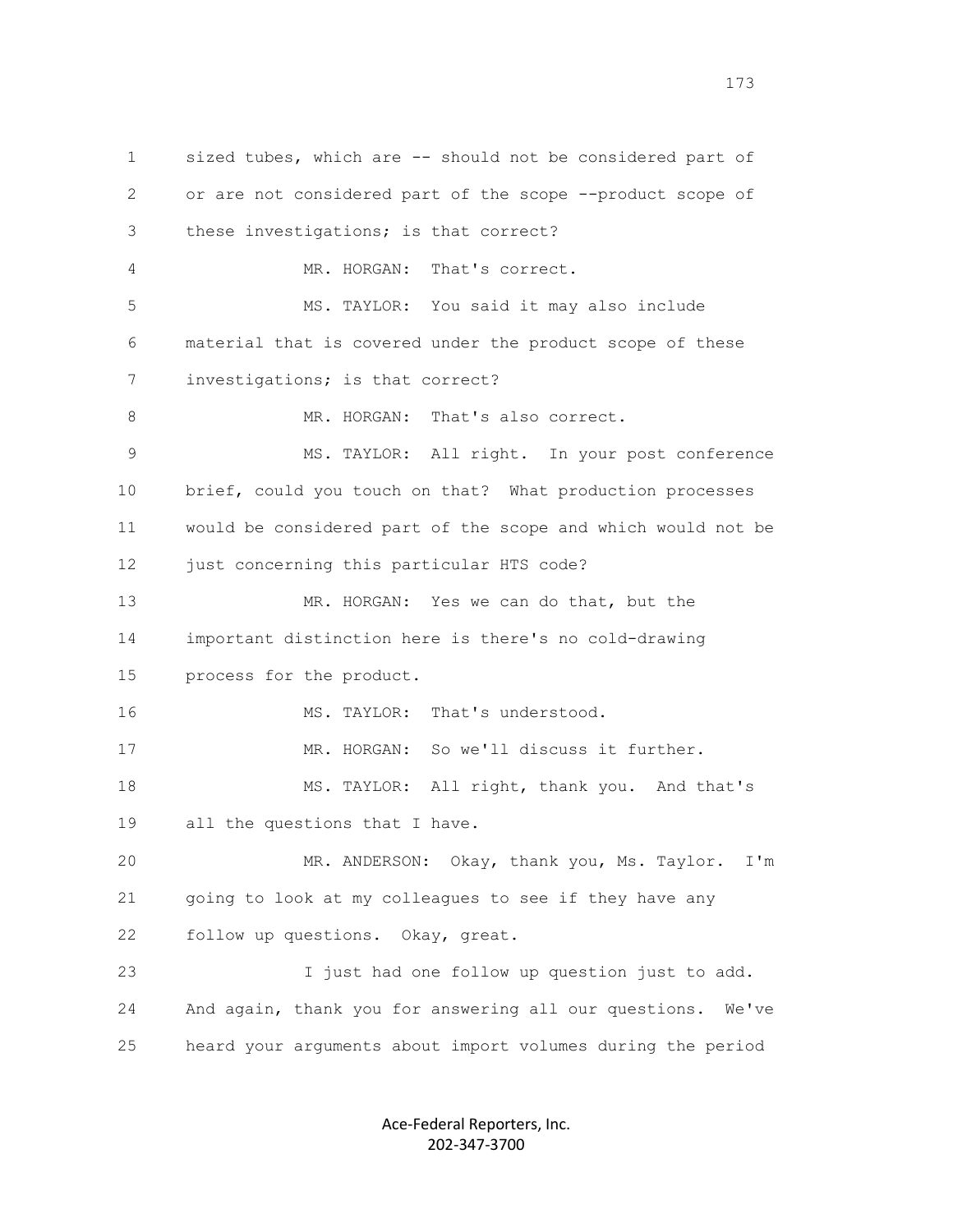1 of investigation, some of the issues with the potential data 2 and which data would be better to use and not.

 3 But I would be curious now in post conference 4 briefs, you hear a lot about specialized products and 5 attenuated competition. The Commission has to look at the 6 pricing data that we gather. So I'd invite you there now to 7 comment particularly in the context of a market that's been 8 declining, why the trend in prices are downward and 9 particularly the questionnaire data that will reveal the 10 trend in import prices. I'd invite you to comment on that. 11 I know that might be confidential, but I'd invite you to 12 comment on that. So if you want to say anything now or in a 13 post conference brief, I know a lot of it is probably 14 confidential, so I'd invite that discussion.

 15 MR. BALL: This is Andrew from voestalpine. So 16 without divulging any confident -- confidential information, 17 I can say as I said in my statement is that we wish for our 18 suppliers, our partners. And they really are our partners. 19 You can see we're nothing without them to be financially 20 sound. So we recognize that they need to err on a certain 21 portion, a certain cost if you like for converting whether 22 it's a billeted material or whether it's a welding material 23 into the final product.

 24 What we can't accept is gouging when markets 25 suit them. And so, we absolutely as part of our contract

> Ace-Federal Reporters, Inc. 202-347-3700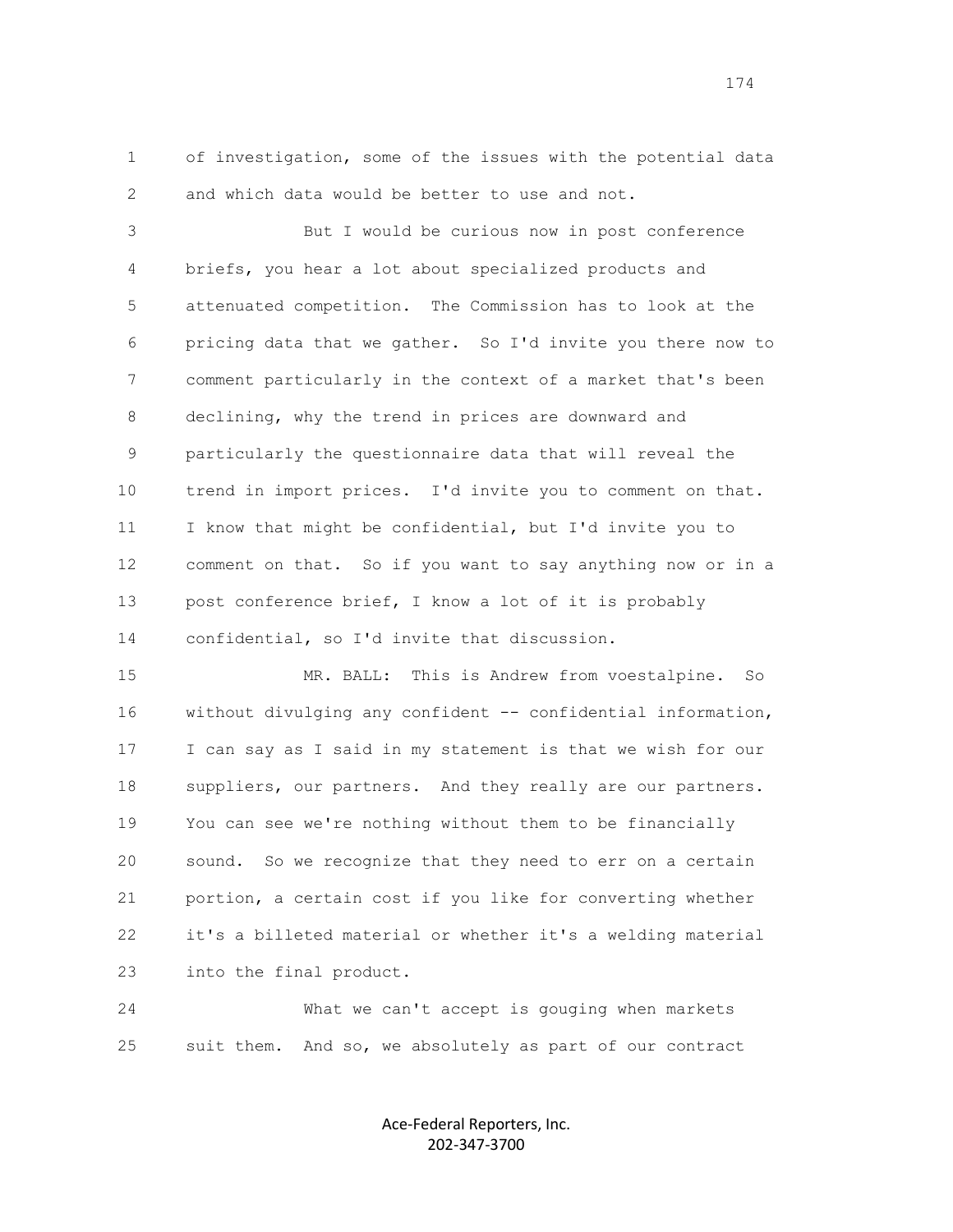1 with these vendors have a clear agreement that we manage 2 that value add conversion cost. So we pay them a fair price 3 regardless of what's going on in the market.

 4 With regards to the price, let's say in recent 5 months, I think everybody that is tracking the steel 6 industry will see that until recently, the trend at least 7 through 2016 was down. So we also saw some benefit. One 8 thing we didn't see was a change in the margin that we're 9 paying our suppliers for the conversion of that product. 10 That hadn't been the case with other producers.

 11 MR. SARAN: Yes, this is Sidd Saran from Salem 12 Steel. One of the -- you were talking about why have prices 13 changed and why have they declined et cetera. What I would 14 point to is the critical raw material for the production of 15 tubes, which is steel. So 67 to 70 percent of the cost of 16 the raw material is steel. If you look at the change of 17 prices of the input material is steel, that will correlate 18 to the change of prices of the tubes as well.

 19 MS. ELLIS: This is Julie Ellis, Tube 20 Fabrication. Also, as Andrew was saying is it -- as far as 21 index pricing, I purchased a substantial amount of domestic 22 material also, probably about a third of my material comes 23 from domestic producers, just not the domestic producers 24 here.

25 But they also operate on the same basis of

Ace-Federal Reporters, Inc. 202-347-3700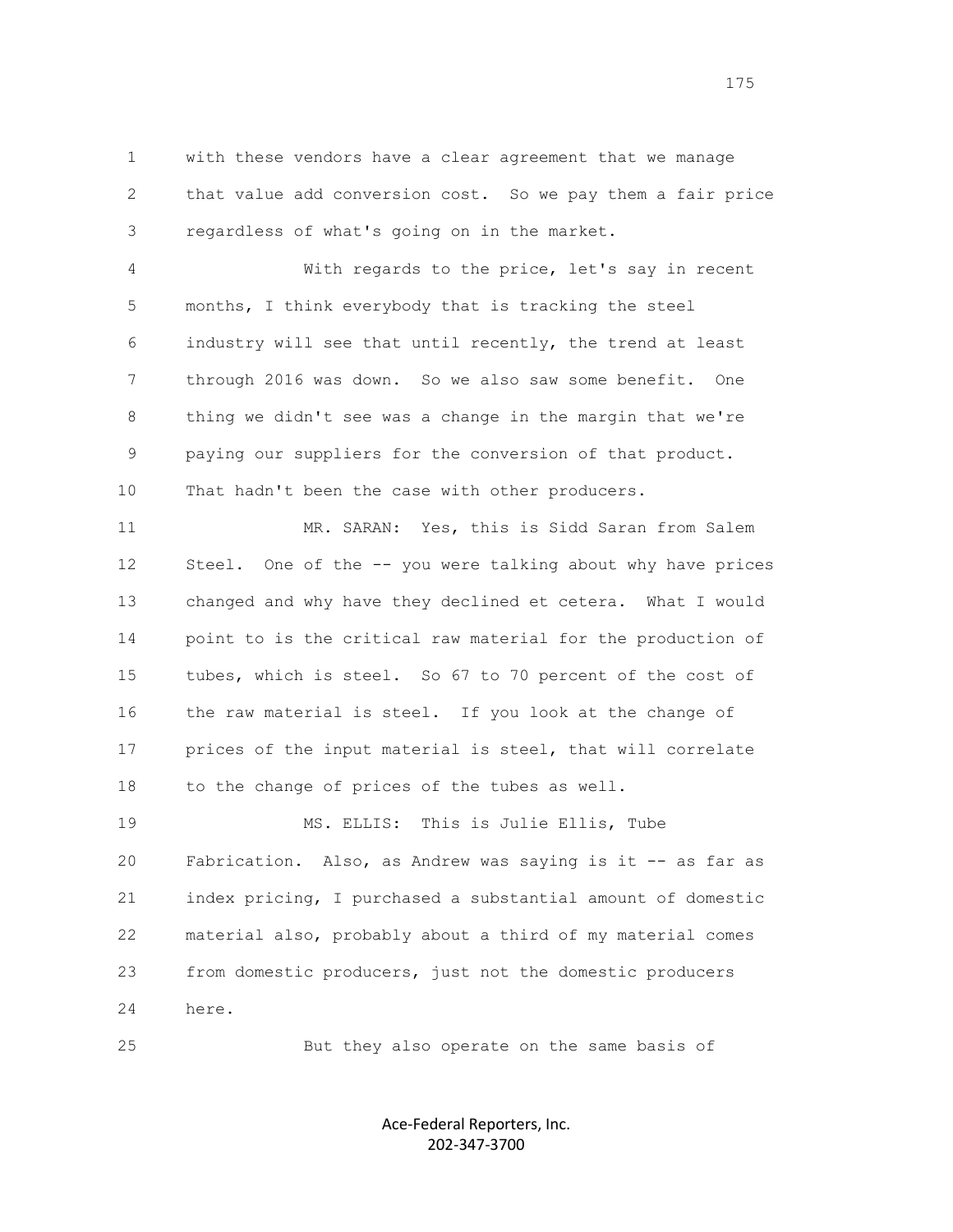1 indexing. So we follow steel indexes the same as we do on 2 our other global suppliers. And when they're up, they're 3 up. And they're down. And the correlation has been the 4 same in both domestic prices were down at the same time the 5 offshore prices were down. And they both come up together. 6 So it all runs on indexing. So the -- it seemed fairly 7 consistent with the ups and downs of the market.

8 MR. TILLY: Joerg Tilly with Salzgitter 9 Mannesmann again. I can of course only refer to our 10 specific industry, the automotive industry again. But the 11 nature of the automotive industry is that we typically have 12 pricing contracts, frame agreements that typically run for a 13 term of a year with the majority of the material that was 14 imported into the U.S. that was also part of frame contract 15 to a bigger piece of the pie, where the frame contract is 16 globally. It was that headquarter, typically European 17 automotive, Tier 1 or Tier 2 supplier, that is being 18 invoiced in Euros.

 19 And if at the end of the day a certain portion 20 of this whole frame contract, let's say 20 percent is going 21 to the U.S., they're invoiced in Euros. And they're paying 22 in Euros. If we have a situation like over the last few 23 years where the Euro, of course, is gaining in value, if you 24 convert it here, it of course seems like a price drop. But 25 for us, it's a global pricing.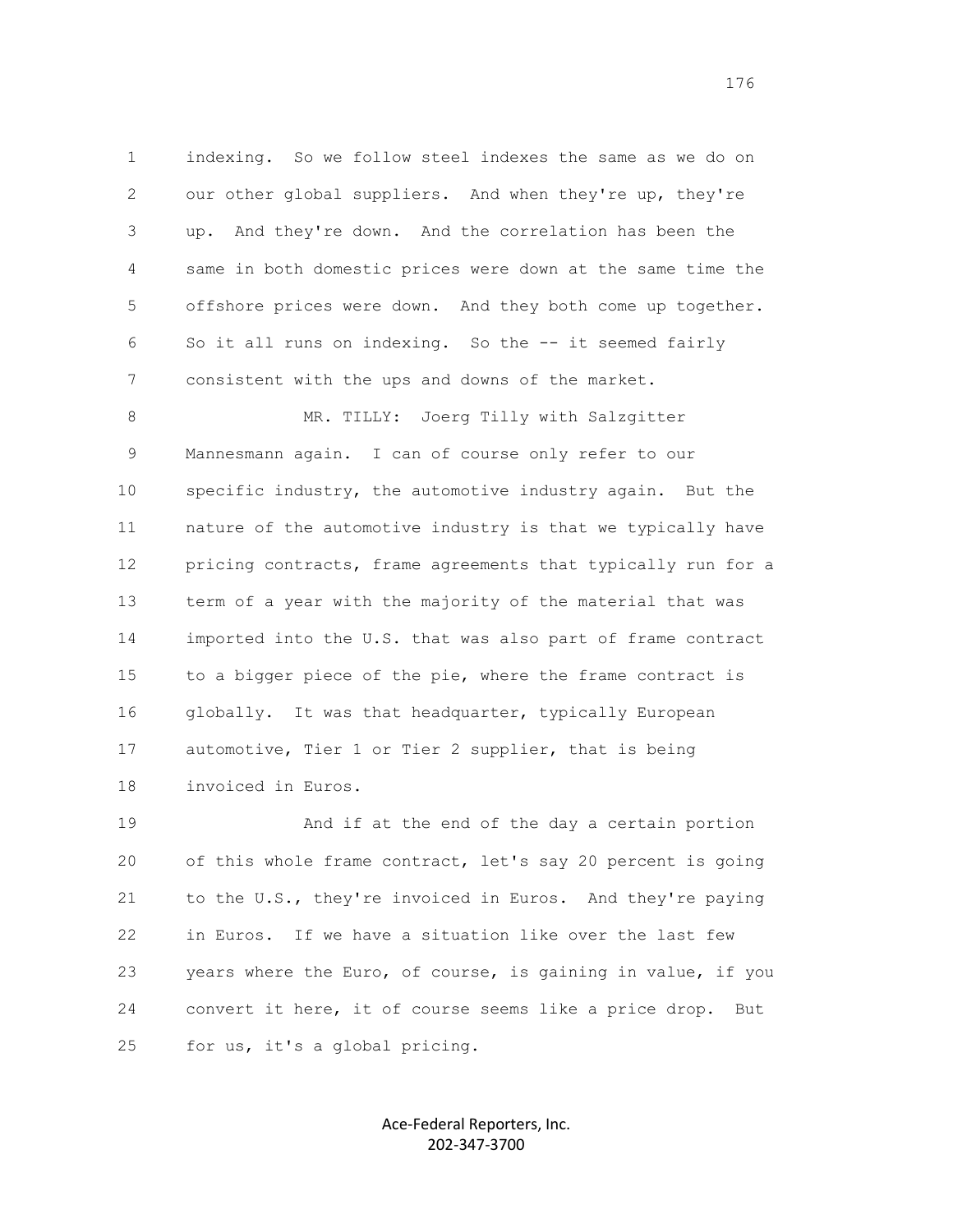1 MR. ANDERSON: Okay, thank you to the witnesses 2 for that helpful insights. With that, on behalf of the 3 staff here, I want to thank you all for your testimony. 4 Thank you for answering our questions and thank you very 5 much for being here. I think we'll take about a two to 6 three minute break and let parties prepare for closing 7 arguments. 8 (Break) 9 MS. BELLAMY: Will the room please come to 10 order? 11 MR. ANDERSON: Mr. Rosenthal, please proceed. 12 CLOSING REMARKS OF PAUL C. ROSENTHAL 13 MR. ROSENTHAL: On behalf of the domestic 14 industry, I'll provide the closing remarks. I noted that 15 the respondents today did not at one or any point claim that 16 the domestic industry wasn't being injured. Their entire 17 case was about what was the cause of the injury to the 18 domestic industry. So from their point of view, this is a 19 causation case and not an injury case. And I think they've 20 conceded that. 21 I want to get rid of a couple of what I regard 22 as minor points. And before I get to the key questions 23 concerning causation concerning scope, and like product --

25 necessarily mean cold-drawing, but our scope clearly covers

24 German producer witnesses argue that cold sizing doesn't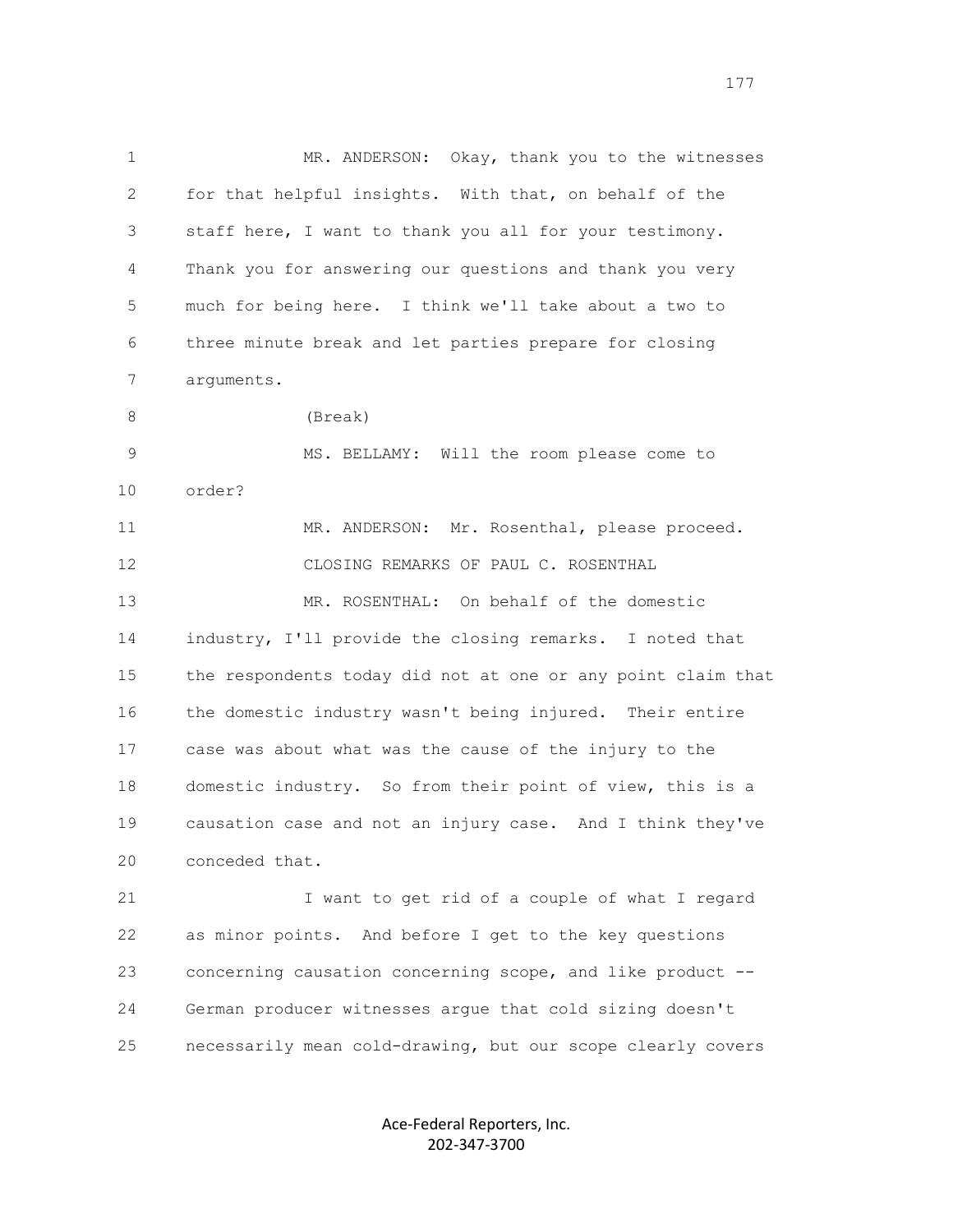1 the cold finished product. And their product is included in 2 that. We'll get into that in more detail in our post 3 conference brief.

 4 Mr. Moore's testimony that he's importing 5 products as part of an affiliated supply chain is very 6 similar to the arguments we've heard in other carbon flat 7 rolled cases, claiming that because there's some kind of 8 affiliation, somehow those imports are exempt or not 9 injurious to the domestic industry. The Commission 10 rejected that in the flat wall carbon cases. And there's 11 simply no exemption for affiliated imported sales. And it 12 doesn't make the

 13 -- the affiliation doesn't make those imported sales any 14 less injurious.

 15 The notion that the petitioners are shying away 16 from producing high end high cost products and seeding 17 those, the imports, has no basis in fact. It's ridiculous 18 in fact. What we're seeing is that the petitioners are 19 competing against the imports at a high end of the price 20 scale, but they're being offered by the respondents by the 21 importers at prices that don't reflect the true costs and 22 are in fact highly discounted from where they should be. 23 So even at the high end, they're -- the domestic 24 producers are getting undercut by low priced imports. The 25 petitioners can and want to compete at every segment of the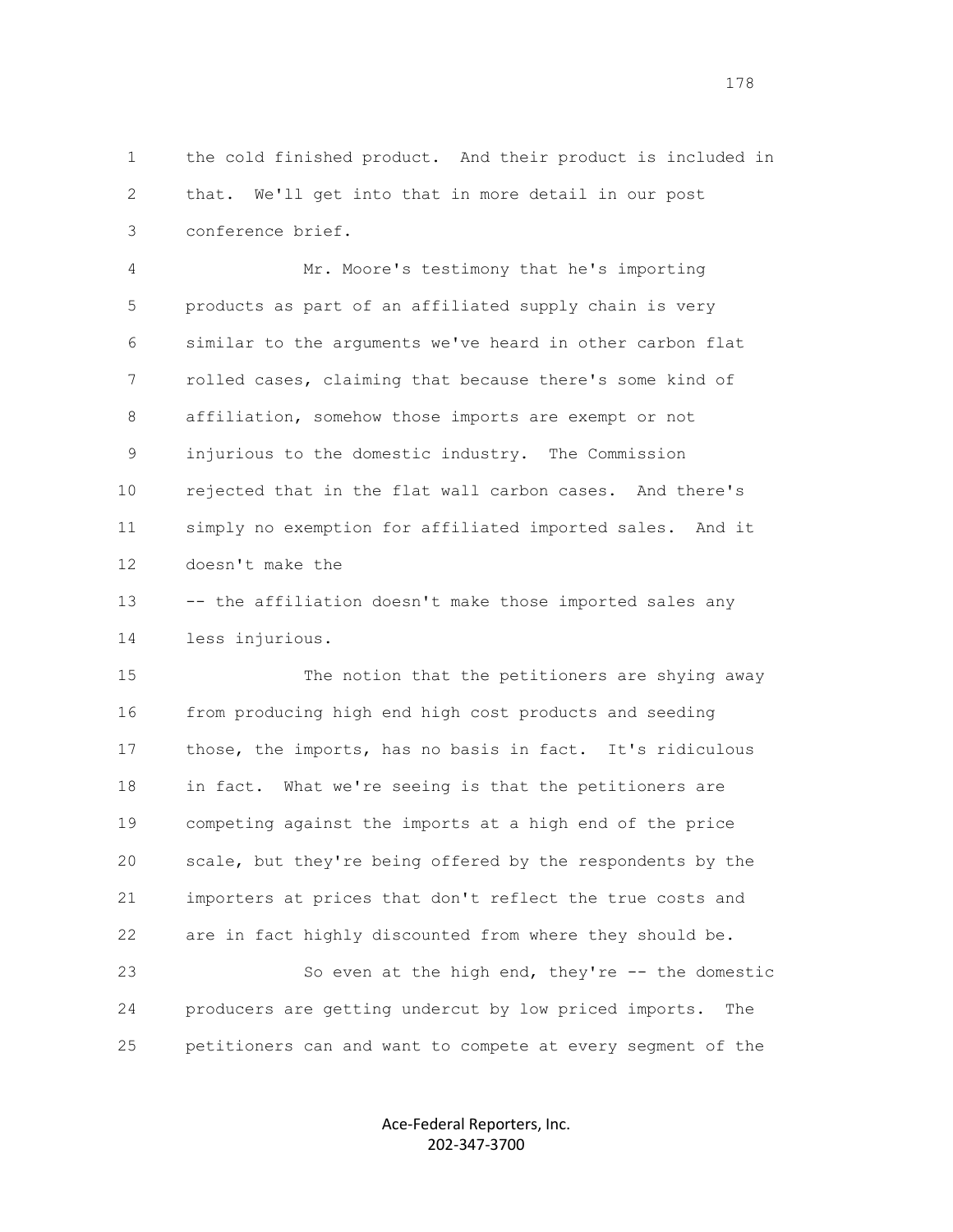1 market here. And they have the capability. The only reason 2 why they're not getting sales at the -- either end or any 3 place in this spectrum of sales is because of the low priced 4 import competition.

 5 There are no specifications that cannot be met 6 by the domestic industry. Claims to the contrary simply are 7 not true and we'll go into that in more detail in our post 8 conference brief.

 9 In fact, the respondents imply or suggest that 10 the domestic industry has withdrawn from the small diameter 11 area of the market and can't meet demand there, but Sharon 12 Tube, for example, had an entire small diameter cold-drawing 13 facility in Sharon, Pennsylvania that they were forced to 14 close due to the low priced import competition they faced. 15 They can open that up and supply the market and that small 16 diameter product in a reasonably short amount of time. So 17 there's no lack of interest or capability.

 18 What's interesting is that in this initial 19 statement, and as acknowledged by respondents throughout, 20 Mr. Morgan claimed that the respondent sales were focused on 21 the auto industry, but he acknowledged and the rest of the 22 witnesses acknowledge as well that the imports were sold 23 throughout the entire spectrum of the marketplace. It's not 24 just automobiles. It's transportation. It's energy and the 25 like. So the notion that there's concentration and focus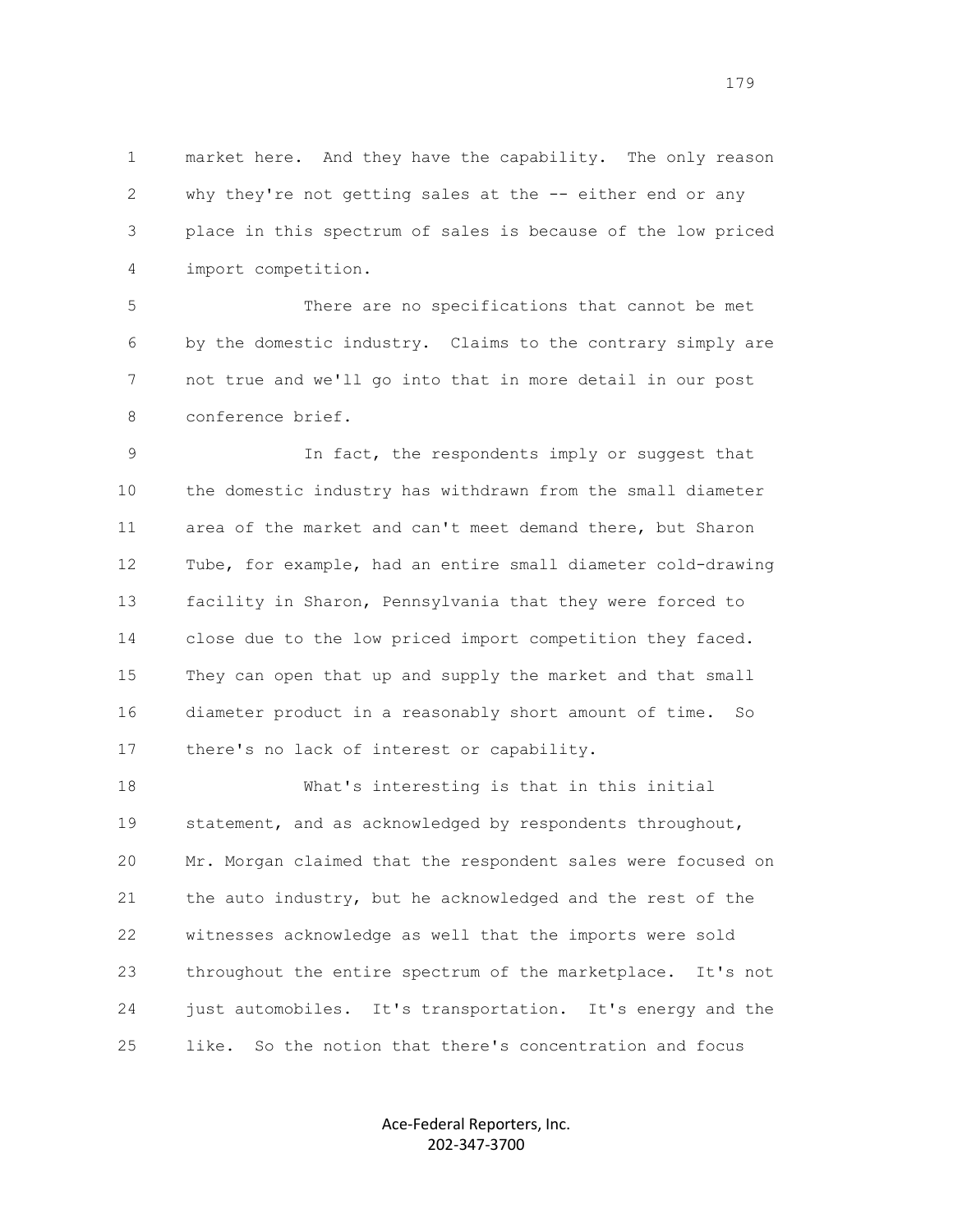1 only on automotive sales by the respondents is not correct. 2 And they've admitted to that.

 3 There's a little bit of confusion about sales to 4 distributors versus end users. There's a question that was 5 asked, well, how do we know which markets are up or down 6 when it came to demand. And the domestic industry witness 7 essentially said, look, we can't tell you that with any 8 accuracy because we sell a lot of our products at 9 distribution. Maybe half of it. Obviously, they know what 10 the -- what they sell to the end users but if you want a 11 total picture, you can't get that total picture when that 12 much product goes to distribution.

 13 To the extent that the respondents claim that, 14 oh, we know where our product goes all the time, I have -- I 15 suggest you take that with a big grain of salt because all 16 the product they sell at distribution has the same lack of 17 transparency as the product the U.S. sells at distribution. 18 They don't know any more about their end users for 19 distribution than the domestic industry does.

 20 One of the interesting questions and responses 21 that we've heard just a little while ago had to do with Mr. 22 Salem, who testified that he imports and puts a lot of 23 product in inventory. And his service, too, his customer is 24 providing that product on a timely basis.

25 He is acting just like any distributor. The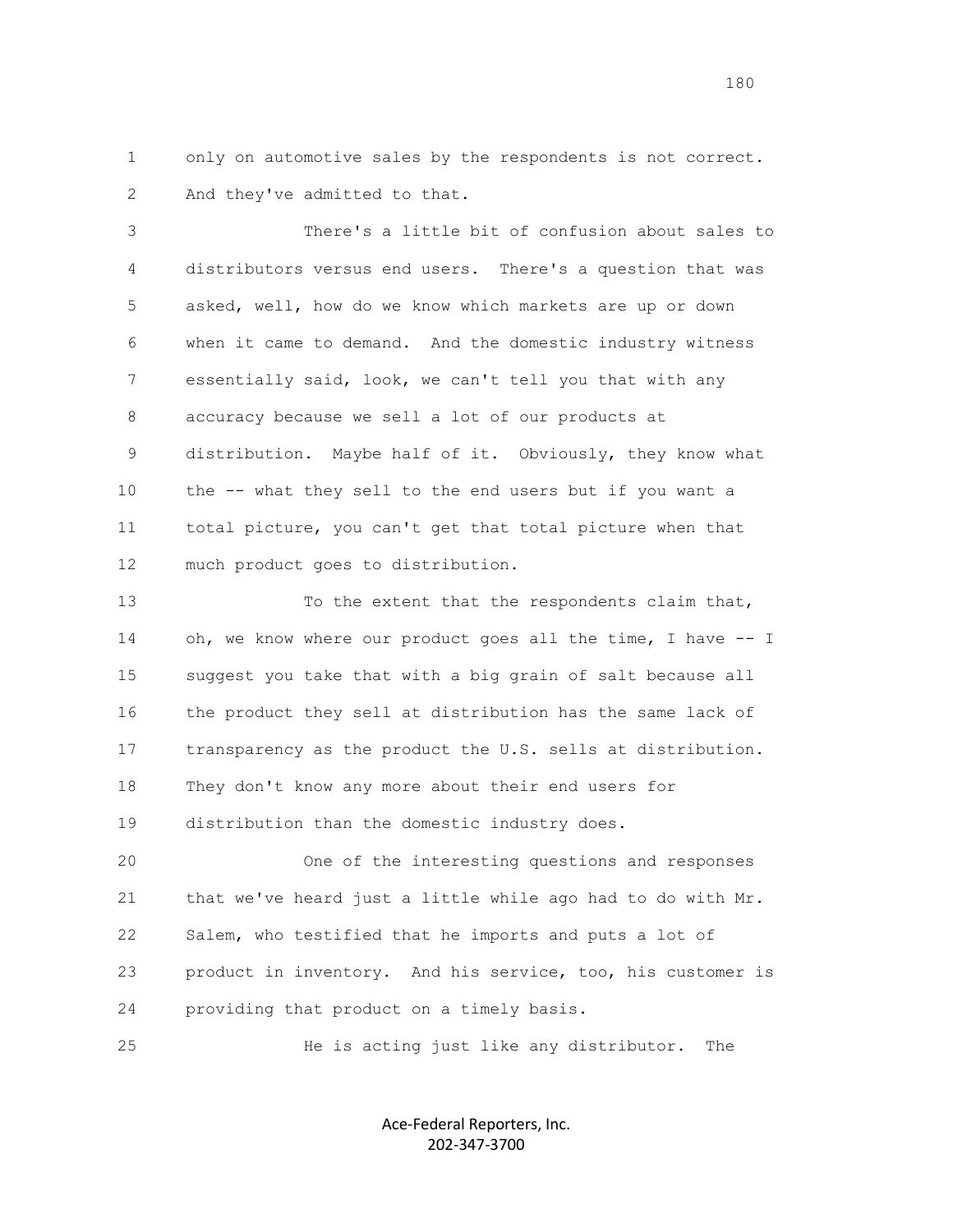1 difference is he happens to sourcing his product from 2 foreign countries. He's essentially able to do that because 3 he's getting that product at extremely low prices. So low, 4 in fact, he can afford to import the product, put it on the 5 ground, spend a lot of time and money in building up those 6 inventories and then selling it still at lower prices than 7 the domestic producers can sell, even though they're 8 located here.

9 By the way, he's acting no differently than any 10 other distributor. And he can easily buy their product from 11 the domestic producers. The reason why he's not doing it is 12 simple, price.

 13 And let's now turn more specifically to the 14 importance of price here. The witnesses by the respondent's 15 time after time testimony to the -- testified to the 16 importance of price in this marketplace. They give you all 17 sorts of arguments about nonprice reasons why customers 18 might want to select the foreign product over the U.S. 19 product, but they all lack merit. What they admitted to 20 was price.

 21 Mr. Cary at the beginning said, "Powerful 22 customers demand lower price." That's what he said. And 23 he's talking about the auto industry. And then I believe it 24 was the Salem witness who talked about the importance of 25 globally sourced low prices in order for smaller companies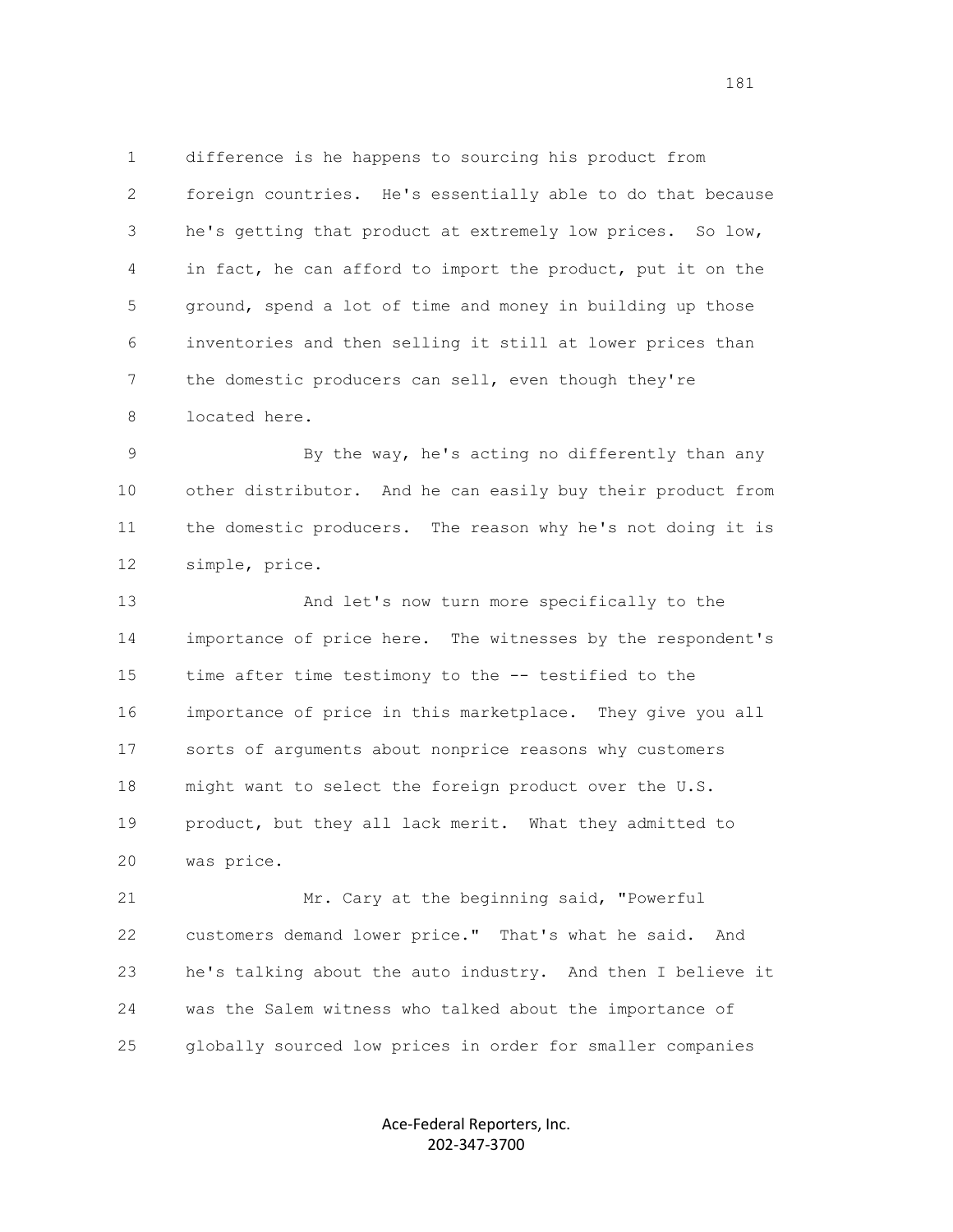1 and medium sized companies to be able to stay in business 2 and not go out of business here.

 3 Big companies, small companies all need the 4 lowest possible prices to compete. We're not contesting 5 that. All we're saying is that it tells you why price is 6 the innermost important factor in making sales in this 7 industry. And they admitted it.

 8 Indeed much of their testimony was based on 9 veiled threats that they would leave the country if they had 10 to pay fair prices for their product. They're basically 11 saying if we can't compete against prices, we can't have our 12 low prices now, and we can't compete in global with global 13 producers for our end use customers, then we'll leave. 14 That's, by the way, probably not the best argument to make 15 from my point of view, but that's all about price.

16 The threats aside, I think that the -- it's 17 important to forget what you heard from these folks who are 18 mainly not producers. They're importers. They make their 19 money on bringing imports at a low price and reselling them 20 here.

21 15 You look at what the purchasers said, and I 22 tell you if nothing else, you may want to burn in your 23 retinas slides 12 and 13 of Mr. Luberda's testimony today. 24 If you look at what the U.S. producers reported in their 25 response, they basically say that they purchased imports for

> Ace-Federal Reporters, Inc. 202-347-3700

182<sup>2</sup>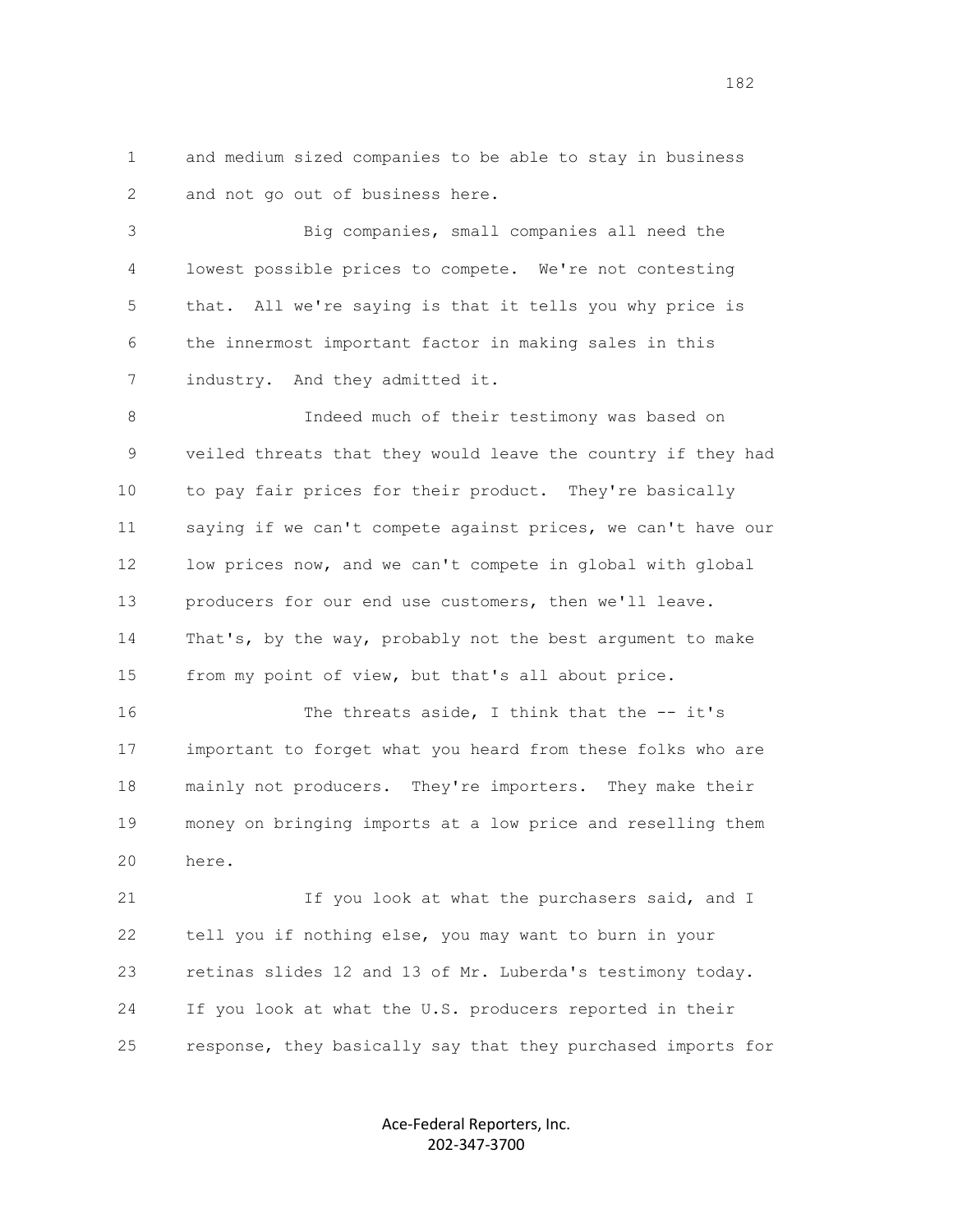1 lower price. And they told you, and we'll give you the 2 figures here, you have it, but take a look at slide number 3 12. Take a look at slide number 13. Invariably, they 4 bought imports because of price, not because of lack of 5 capability. Not because they didn't have the right size. 6 Not because they didn't have the right technology. It's 7 because of price.

8 And if you take a look at the volume, a 9 significant amount of volume was admitted to by purchasers 10 have been testified, having admitted that they were buying 11 low priced imports and a significant volume.

 12 You have a lot of arguments about whether the 13 import statistics are right, whether imports are going up or 14 down. But in a down market, the purchasers admitted to 15 buying lots of tons of product based on price. That is all 16 you need to know about this case for now. This alone 17 deserves an affirmative determination by this Commission. 18 And I would urge you to ignore the parade of horribles 19 presented by respondents about what will happen if you 20 force the importers and the customers to pay a fair price 21 here.

 22 And remind them as well, no one's stopping the 23 product from coming in. All this case will do is restore 24 fair pricing to the market if you reach an affirmative 25 determination. There's no ban and there's no restriction.

> Ace-Federal Reporters, Inc. 202-347-3700

183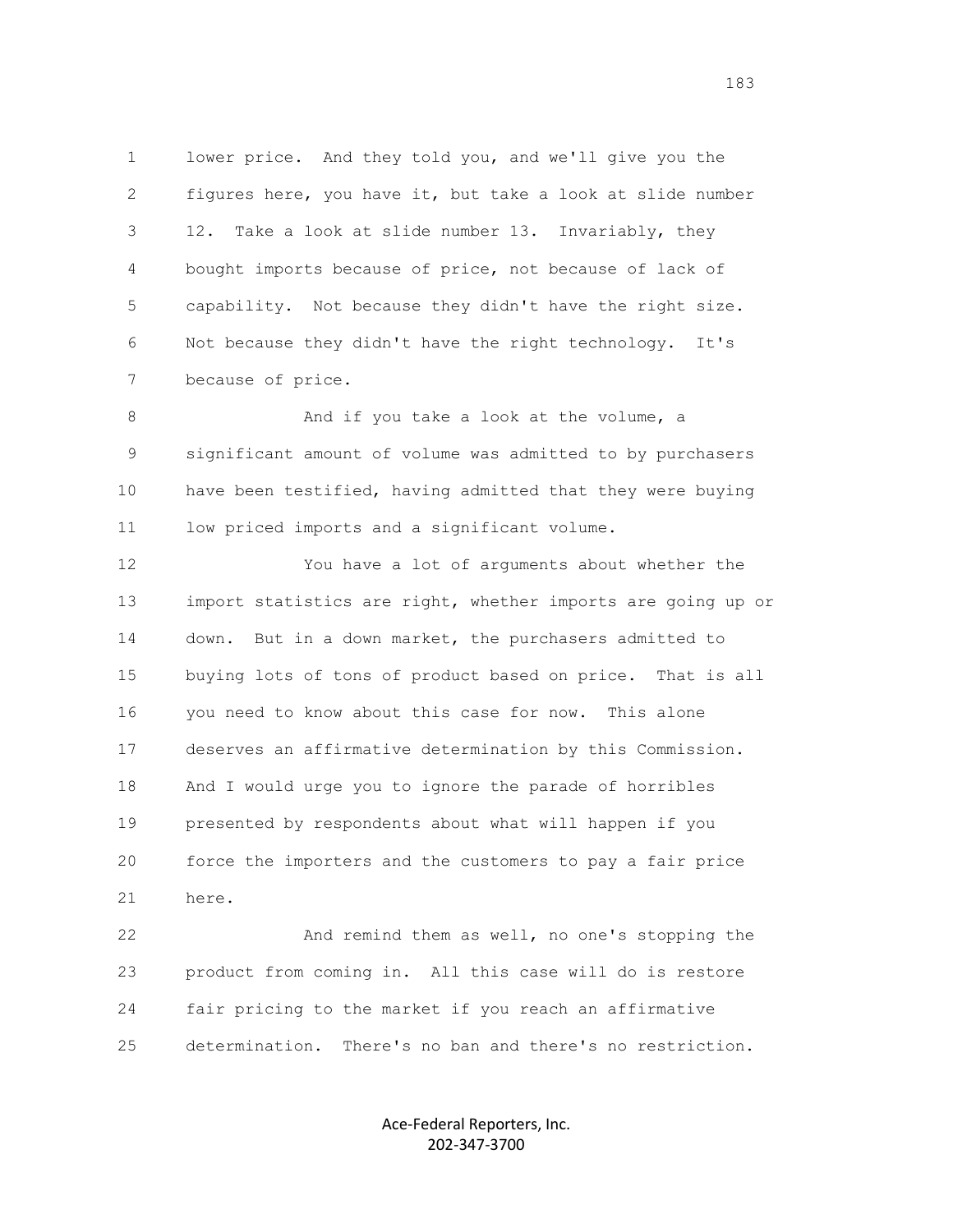1 All you have to do is stop dumping and stop subsidizing and 2 pay a fair price and the marketplace will be restored to 3 fairness and the domestic industry will stop being injured 4 by the imports. Thank you. 5 MR. ANDERSON: Thank you, Mr. Rosenthal. 6 CLOSING REMARKS OF KEVIN HORGAN 7 MR. HORGAN: Good afternoon, this is Kevin 8 Horgan again. First of all, I'd like to thank the staff for 9 their time and attention. This has gone longer than I 10 thought it would. And I think that's a good thing. 11 First, the issue is the correction of the German 12 import figures. You know, we're talking about a product 13 that was built to a certain specification that the 14 petitioners deliberately left out of the petition and for 15 good reason. It's a cold sized product. It's not a cold 16 finished product. It's not a drawn product. So it's not 17 part of the cold-drawn mechanical case. 18 It was mistakenly included in a tariff category 19 that they're relying on. And we're going to provide you 20 with the data to correct that mistake. That's all we're 21 asking you to do. We're not asking you to change the scope. 22 This is clearly outside the scope. We're just asking you to 23 rely on accurate data. 24 And that's just the kind of thing that ought to 25 be fixed at the preliminary stage of an investigation. You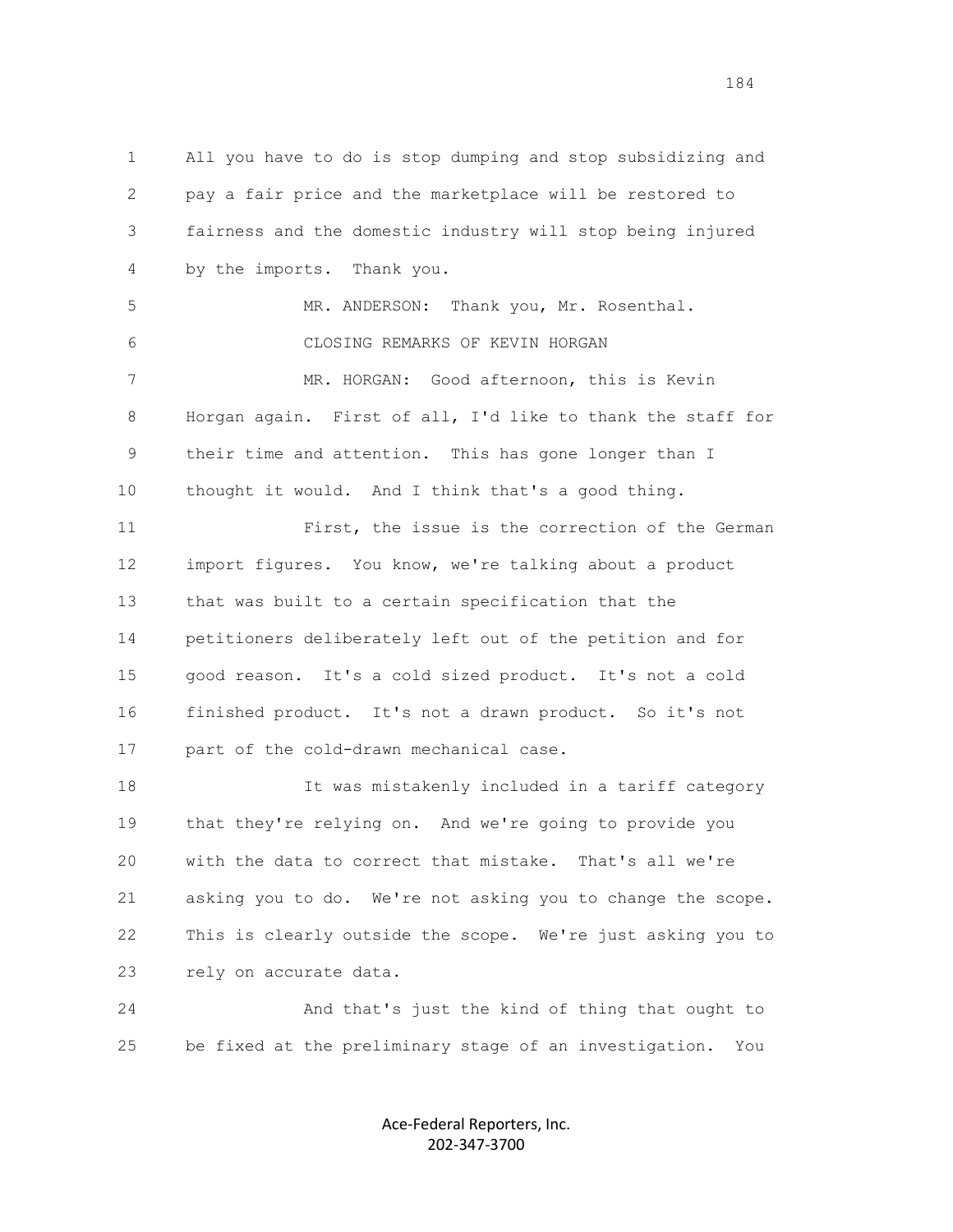1 don't want to launch this whole investigation here and at 2 the Commerce Department based on data we know is wrong. And 3 here and you know, it's our obligation to show you that it 4 is. And we're going to do that on our post conference 5 brief.

 6 So -- and we'll give you the ability to quantify 7 that mistake that correct it. So we're asking you to do 8 that here or to rely on the questionnaire data as reported. 9 And that will give you a much more accurate picture of 10 what's going on in the market than what has been reported in 11 the petition.

12 And that's important because when you make that 13 correction, imports are flat. Total subject imports are 14 flat. There was no surge from 2014 to 2015. There was no 15 growth really in the imports, subject imports, during the 16 period of investigation.

17 So I think the remaining question that you have 18 to ask, well, okay, so if imports are flat, and demand is 19 down, why aren't total subject imports down as well? And 20 the answer to that question is that the drop in demand was 21 not even across all sectors. They talked -- you heard a lot 22 of testimony about agriculture being down, construction and 23 mining being down, heavy equipment being down, oil and gas 24 demand being down significantly. And all that would lead to 25 this drop in demand that you see in the petition and that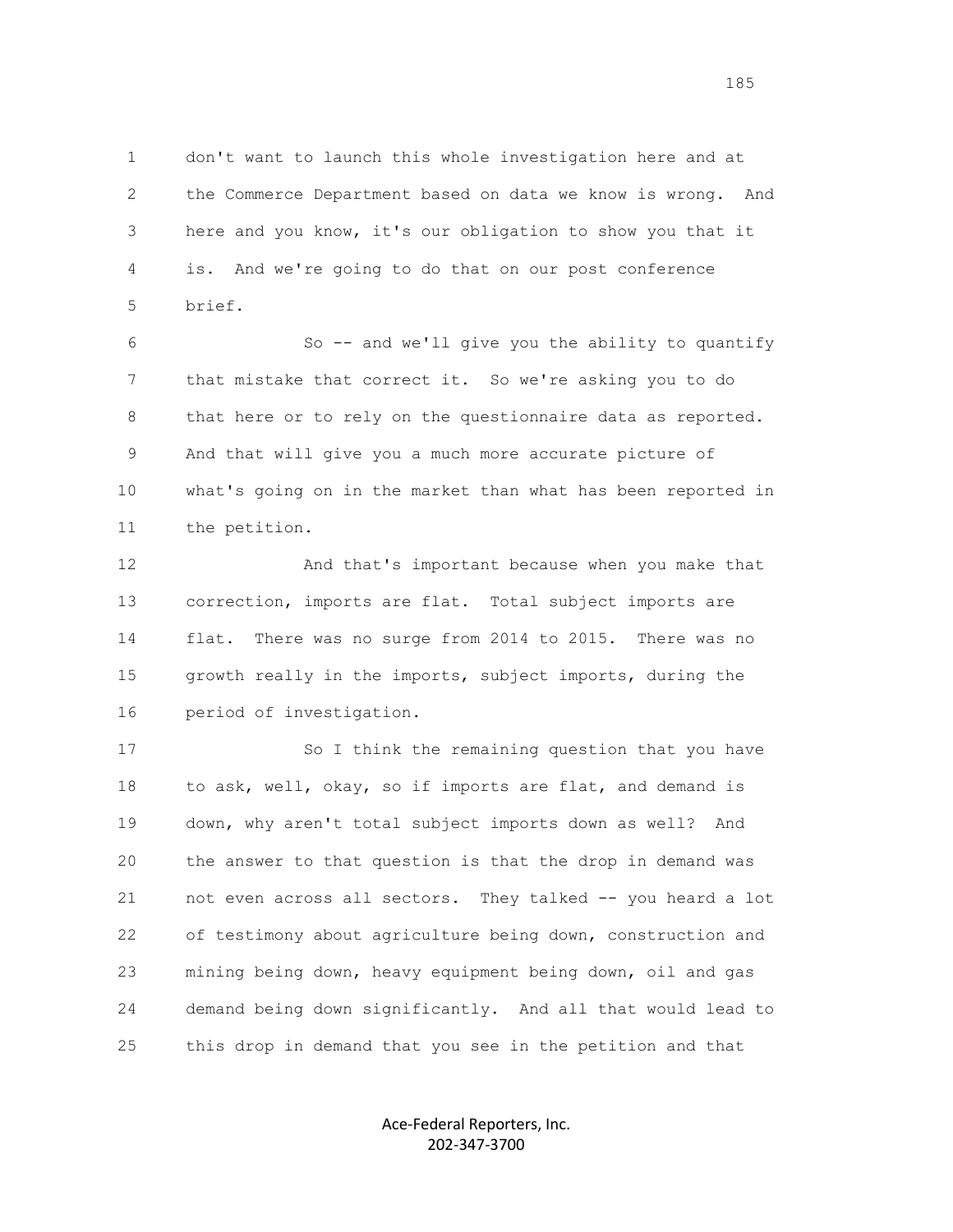1 you see and you'll see in your data.

| $\mathbf{2}$ | What they never said was that automotive demand              |
|--------------|--------------------------------------------------------------|
| 3            | is not down. Automotive demand throughout the period of the  |
| 4            | investigation has been strong and steady. And that's where   |
| 5            | the imports are concentrated. You've heard testimony pretty  |
| 6            | much that almost 100 percent of German and Swiss imports are |
| 7            | for automotive. Now I don't know exactly how the automotive  |
| 8            | breakdown is in some of the other countries, but we can try  |
| 9            | to address that in our post hearing brief.                   |
| 10           | So when you see this flat figure, you've got to              |
| 11           | keep in mind that subject imports, the big producers, are    |
| 12           | shipping a lot of automotive parts. And that demand has not  |
| 13           | dropped. So that would be the reason explaining why total    |
| 14           | subject imports have remained flat notwithstanding the fact  |
| 15           | that U.S. demand is down it's because imports are serving a  |
| 16           | market that is not down. Imports are serving that            |
| 17           | automotive market.                                           |
| 18           | And you know, it's a shame that the, you know                |
| 19           | they're complaining about these increased imports of tube    |
| 20           | for the automotive market when all these foreign suppliers   |
| 21           | have done is to follow their customers to the United States. |
| 22           | They said they weren't here 10 or 15 years ago because there |
| 23           | were no imports. But what's happened is Mercedes has moved   |
| 24           | BMW has moved to South Carolina. VW has moved<br>to Alabama. |
| 25           | to Tennessee. And they brought their supply chain with       |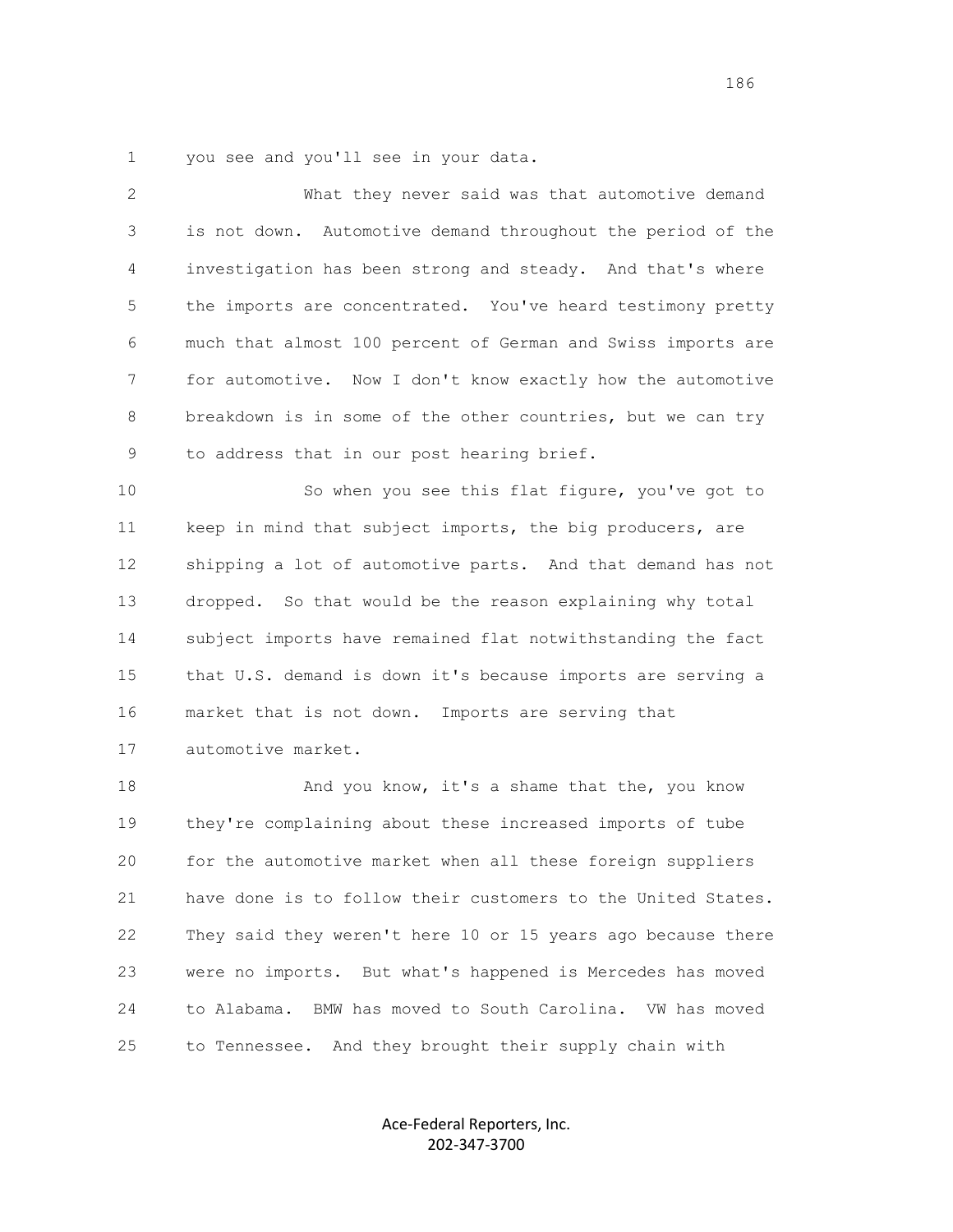1 them. They didn't abandon their suppliers just because they 2 opened a plant in the United States.

 3 So this was a new opportunity for U.S. This was 4 good for the United States. This was big industrial 5 production in the United States. And those automakers have 6 established relationships with these suppliers. They 7 weren't going to abandon their suppliers just because they 8 moved to the United States. So all these suppliers have 9 done is to follow their customer to the United States.

 10 Just like Boeing would insist that its customers 11 follow it to South Carolina, so did BMW, so did Mercedes. 12 So you have to recognize that this was really a new 13 opportunity for U.S. tube producers. And but if they want 14 to compete for those prices, if they want to compete for 15 sales to those customers, they have to go to Europe to do 16 it. They can't do it here. These auto companies negotiate 17 worldwide frame contracts as has been discussed multiple 18 times.

 19 The supplier agrees to supply a part or a tube 20 at a price worldwide. Wherever it goes, they agree to 21 supply VW with a part or to a supplier to VW for a 22 particular part. That part can go anywhere in the world, 23 wherever VW has a plant that makes cars. And those 24 decisions are being made in Europe. So you can't sit here 25 in the United States complaining about the fact that VW in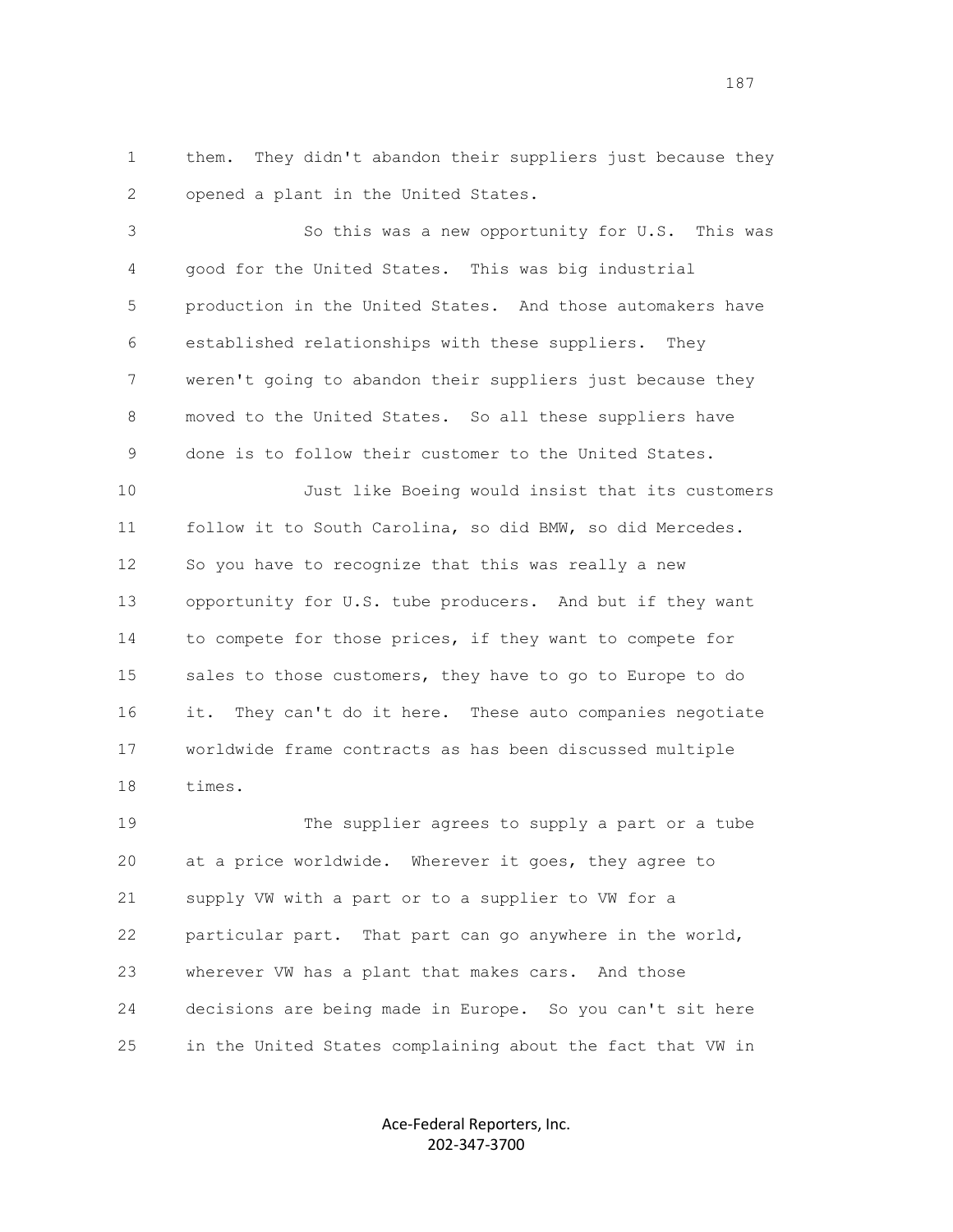1 Europe made a decision that's going to, you know, where they 2 weren't even in the game. They didn't even try that make 3 that sale to VW.

 4 I've also heard a strong -- or strong growth in 5 the airbag market. And that's, you know, those downloaded 6 stories. We have multiplying airbags in cars. You now have 7 16 airbags in the car instead of one or two.

8 And also, a lot of them are being replaced 9 because of the recalls. So there's strong demand. And that 10 seamless tube we've heard talking about here, and a lot of 11 that is being supplied from overseas. So because they are 12 stronger in that segment, that product segment.

 13 And I think this is born out. And I think 14 somebody asked a question about, well, why are Chinese 15 products down? It's because they're serving the Ag market 16 or there's construction and mining work. They're not 17 serving the auto industry. So their imports, if you look 18 percentage wise, their imports have dropped about in line 19 with U.S. demand. Compare the percentage drop in demand and 20 the percentage drop in Chinese imports and you'll see that 21 they're pretty close in terms of what's been happening in 22 the U.S. market. I think that's the most important thing. 23 And I think, you know, these preliminary 24 proceedings go fast. The bar is pretty low in terms of

25 going forward, but I think we've got a clear instance of

Ace-Federal Reporters, Inc. 202-347-3700

188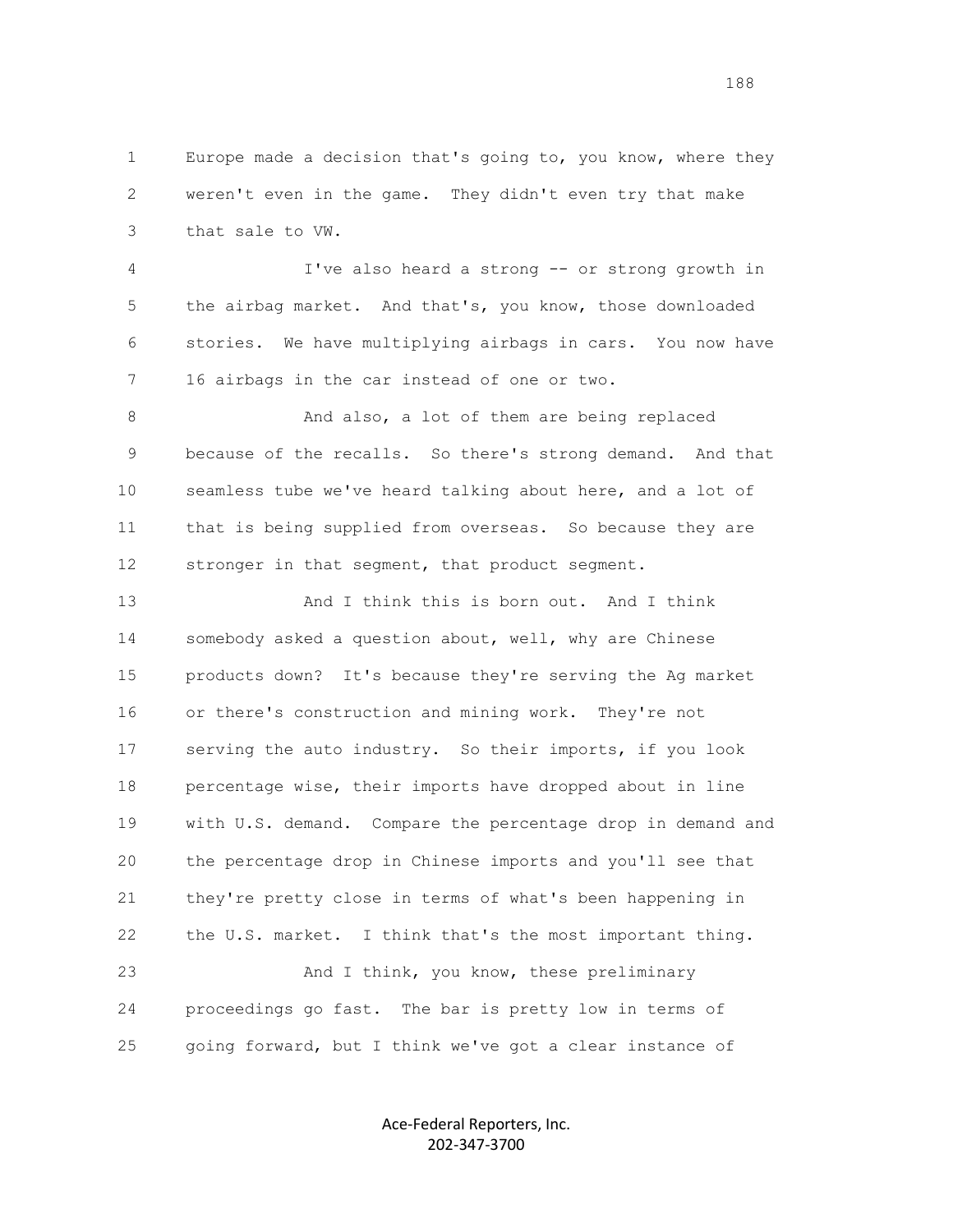1 incorrect data. And we're not blaming this on petitioners. 2 They didn't manipulate the data. They're not misusing. 3 They're not identifying bad tariff categories. There was 4 just a mistake made when one importer or one foreign 5 producer shipped this merchandise to the United States 6 which is clearly outside the scope, but happened to land in 7 this tariff category. So we're going to give you the means 8 to fix that and we think now's the time to do that. Thank 9 you.

 10 MR. ANDERSON: Thank you, Ms. Horgan -- Mr. 11 Horgan. So on behalf of the Commission and staff, I would 12 like to thank all our witnesses and our counsel for 13 appearing here today and helping us gain a better 14 understanding of this industry and the mechanical cold-draw 15 and mechanical tubing product.

 16 Before concluding, let me just state a few key 17 dates in the investigation to keep in mind. The deadline 18 for submission of correction to the transcript and for 19 submission of post conference briefs is Monday, May 15th. 20 If briefs contain business proprietary information, a public 21 version is due on Tuesday, May -- correction here sorry, 22 16th. And the Commission has tentatively scheduled its 23 vote on these investigations for Friday, June 2nd. And 24 we'll report our determinations to the Secretary of 25 Department Commerce on Monday, June 5th. And finally,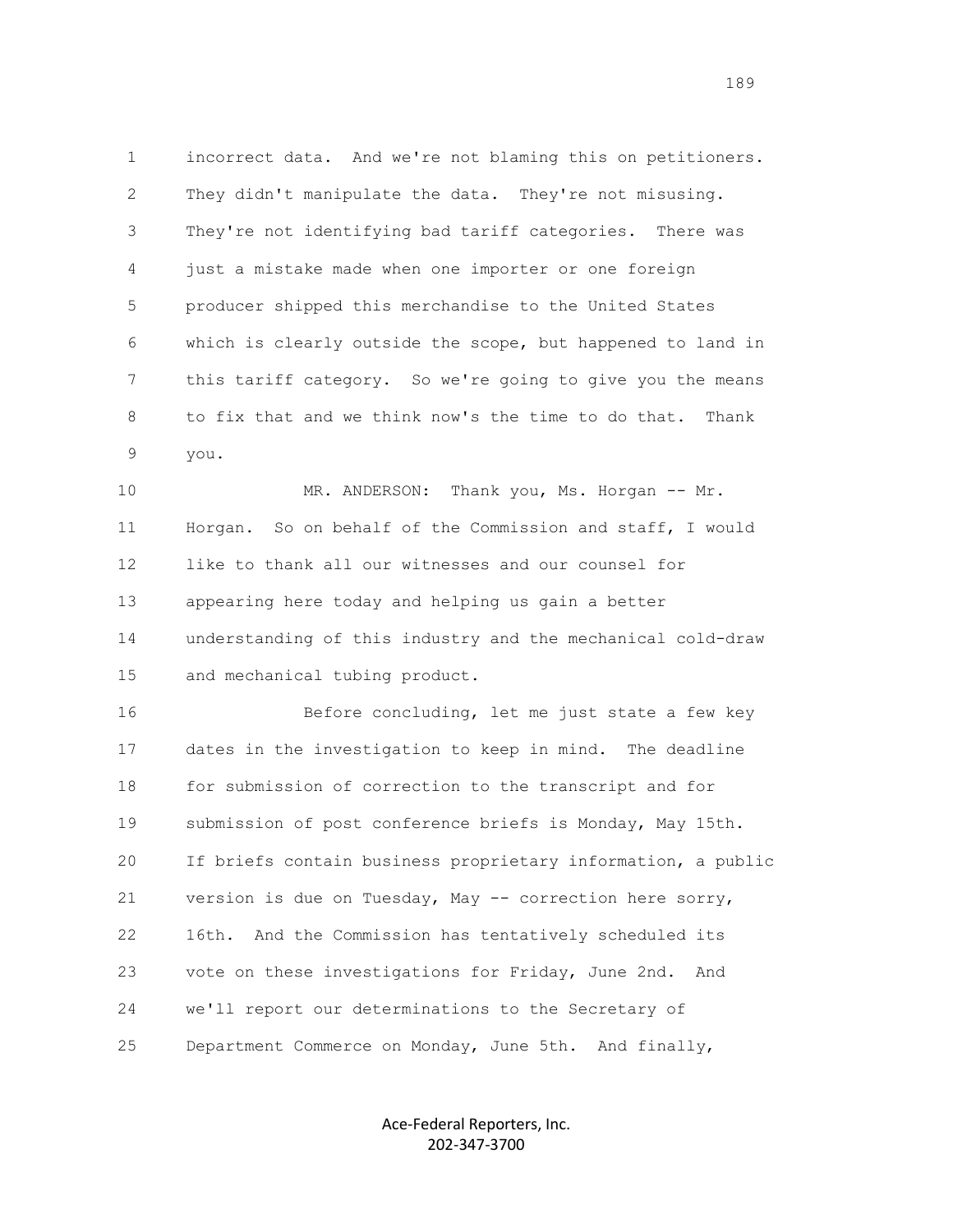1 Commissioner's opinions will be issued on Monday, June 12th. 2 And for that again, I thank all the witnesses and counsel 3 for being here today. And this conference is adjourned. 4 (Whereupon the hearing was adjourned at 2:25 5 p.m.)